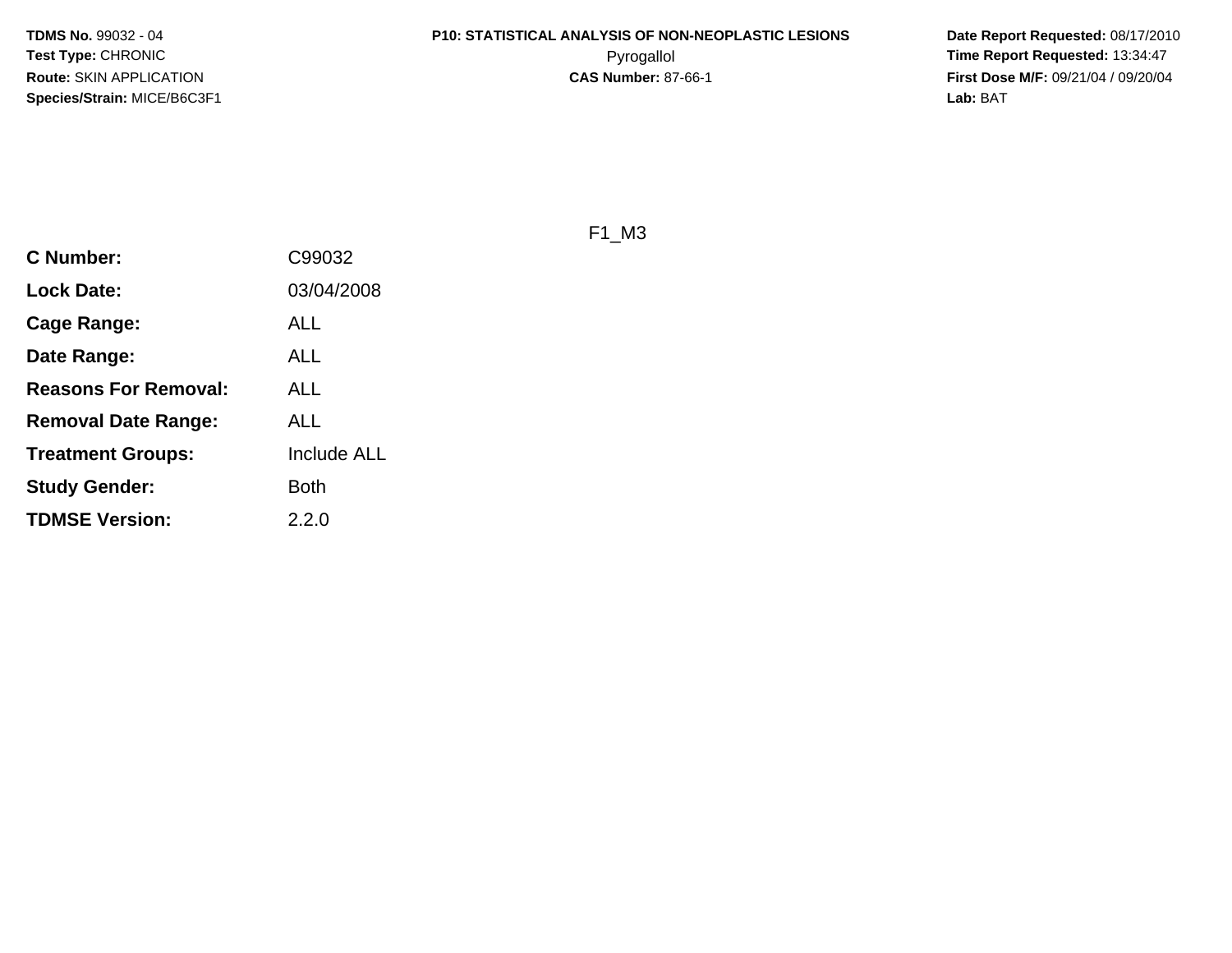**Date Report Requested:** 08/17/2010 Pyrogallol **Time Report Requested:** 13:34:47 **First Dose M/F:** 09/21/04 / 09/20/04<br>**Lab:** BAT **Lab:** BAT

#### **SUMMARY OF STATISTICALLY SIGNIFICANT (P<=.05) RESULTS IN THE ANALYSIS OF PYROGALLOL**

#### **MALE MICE**

#### **Organ**

Adrenal Cortex

Adrenal Cortex: Subcapsular Hyperplasia Bone Marrow**Brain** Intestine Small, IleumIntestine Small, JejunumKidneyy Cyst

Liver

Liver: Bile Ductt Cyst LungLymph Node, MandibularLymph Node: MediastinalNose: Glandsl and the contract of the contract of the Hyperplasia Nose: Goblet CellNose: Olfactory EpitheliumNose: Respiratory EpitheliumPreputial GlandProstateSalivary GlandsSeminal Vesicle

**Skin** 

d Hyperplasia Skin: Sebaceous GlandSkin: Sebaceous Gland, Site of Application

#### **Morphology**

 Hematopoietic Cell ProliferationHypertrophy Hyperplasia Infiltration Cellular Mononuclear Cell Inflammation Hyperplasia Lymphoid Metaplasia Osseousr and the contract of the contract of the Hematopoietic Cell Proliferation Mixed Cell Focus Vacuolization Cytoplasmic Infiltration Cellular Histiocyte Hyperplasia Lymphoid Hyperplasia Lymphoid Metaplasia Metaplasia Hyperplasia Inflammation Hyperplasia Inflammation Infiltration Cellular Mononuclear Cell Inflammationn and the contract of the contract of the contract of the contract of the contract of the contract of the contract of the contract of the contract of the contract of the contract of the contract of the contract of the cont HyperkeratosisHyperplasia InflammationUlcerHyperplasia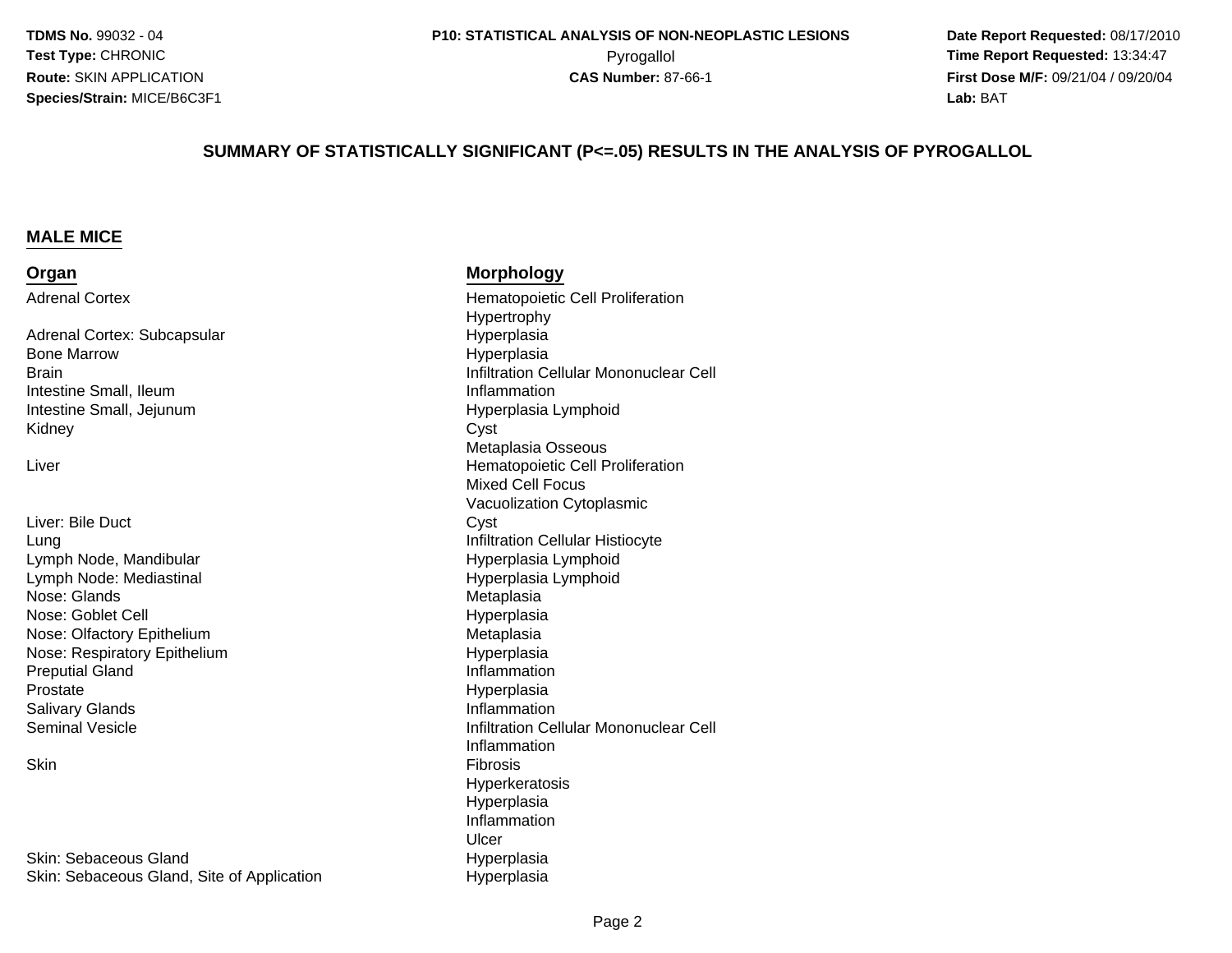**Date Report Requested:** 08/17/2010 Pyrogallol **Time Report Requested:** 13:34:47 **First Dose M/F:** 09/21/04 / 09/20/04<br>**Lab:** BAT **Lab:** BAT

#### **SUMMARY OF STATISTICALLY SIGNIFICANT (P<=.05) RESULTS IN THE ANALYSIS OF PYROGALLOL**

Skin: Site of Application

Stomach, Glandular

Urinary Bladder

#### **FEMALE MICE**

#### **Organ**

Adrenal CortexBone MarrowBoneHarderian Gland**Heart** Islets, PancreaticKidney

Liver

Lymph Node, MandibularLymph Node, MesentericLymph Node: AxillaryLymph Node: Inguinal

n Fibrosis Hyperkeratosis**Hyperplasia**  Inflammation PigmentationUlcerCyst r Cyst Hyperplasia Infiltration Cellular Mononuclear CellInflammationInfiltration Cellular Mononuclear Cell

#### **Morphology**

 Hematopoietic Cell Proliferation Hyperplasia Fibro-osseous Lesion Hyperplasia Cardiomyopathy Hyperplasiay and the contract of the contract of the contract of the contract of the contract of the contract of the contract of the contract of the contract of the contract of the contract of the contract of the contract of the cont Nephropathyr and the contract of the contract of the Basophilic Focus Clear Cell Focus Eosinophilic Focus Hematopoietic Cell ProliferationInflammation Mixed Cell FocusNecrosis Tension Lipidosis Vacuolization Cytoplasmic Hyperplasia Lymphoid Hyperplasia Lymphoid Hyperplasia LymphoidHyperplasia Lymphoid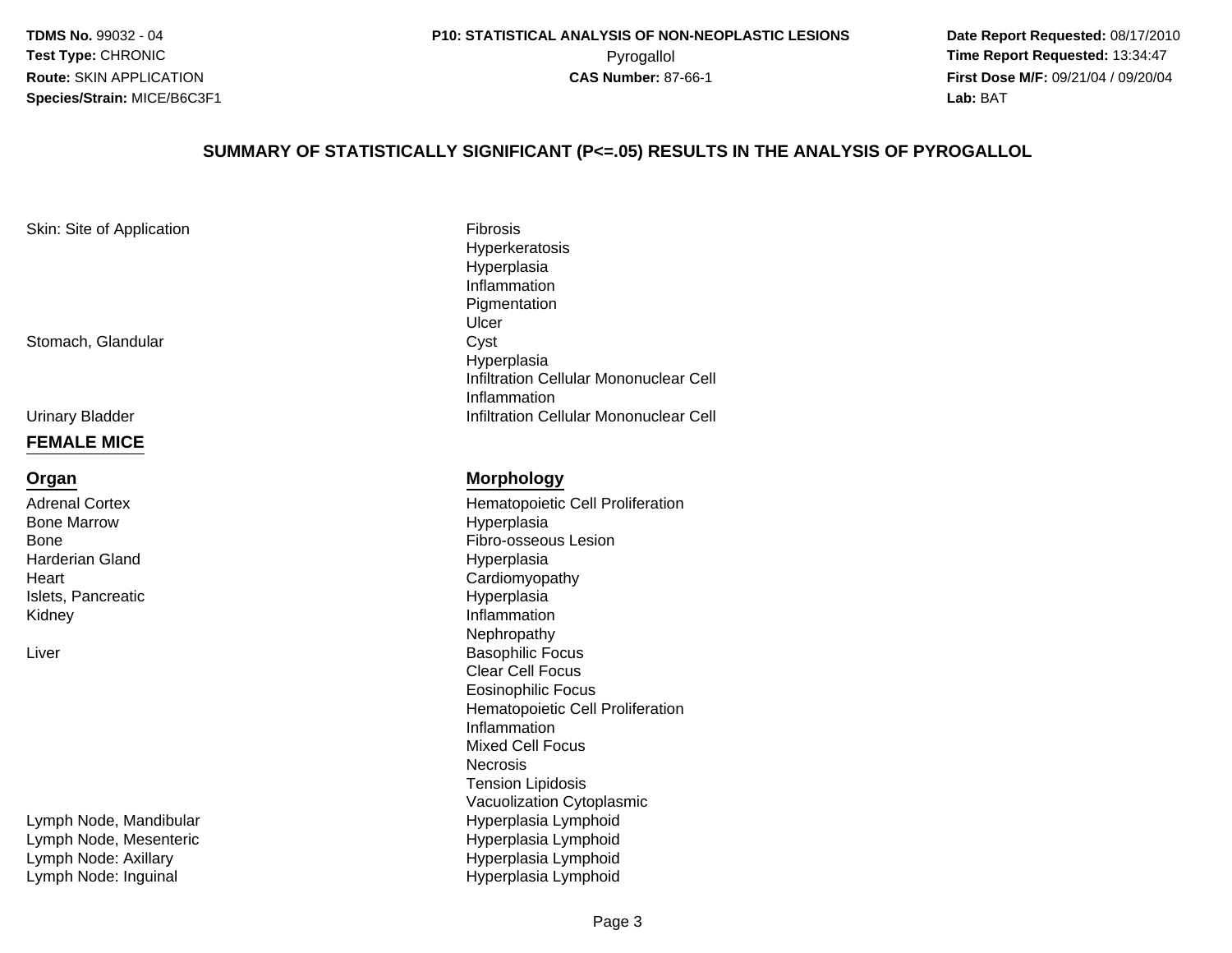**Date Report Requested:** 08/17/2010 Pyrogallol **Time Report Requested:** 13:34:47 **First Dose M/F:** 09/21/04 / 09/20/04<br>**Lab:** BAT **Lab:** BAT

#### **SUMMARY OF STATISTICALLY SIGNIFICANT (P<=.05) RESULTS IN THE ANALYSIS OF PYROGALLOL**

Lymph Node: Mediastinal Hyperplasia LymphoidMammary Gland Hyperplasia Nose: Olfactory EpitheliumMetaplasia<br>Cyst **Ovary** y Cyst Infiltration Cellular Mononuclear Cell**Infiltration Cellular Mononuclear Cell**<br> **Infiltration Cellular Mononuclear Cell** PancreasInflammation**Skin** n and the contract of the contract of the contract of the contract of the contract of the contract of the contract of the contract of the contract of the contract of the contract of the contract of the contract of the cont Hyperkeratosis**Hyperplasia**  InflammationUlcerI and the contract of the contract of the Hyperplasia Skin: Control Inflammationd Hyperplasia Skin: Sebaceous GlandSkin: Sebaceous Gland, Site of ApplicationHyperplasia<br>Fibrosis Skin: Site of Applicationn Fibrosis HyperkeratosisHyperplasia Inflammation PigmentationUlcer**Infiltration Cellular Mononuclear Cell**<br> **Infiltration Cellular Mononuclear Cell** Stomach, ForestomachInflammationUlcerm Hyperkeratosis<br>Hyperkeratosis Stomach, Forestomach: EpitheliumHyperplasia**Inflammation** Stomach, Glandular Mineralization Infiltration Cellular Mononuclear Cell Urinary BladderUterusThrombosis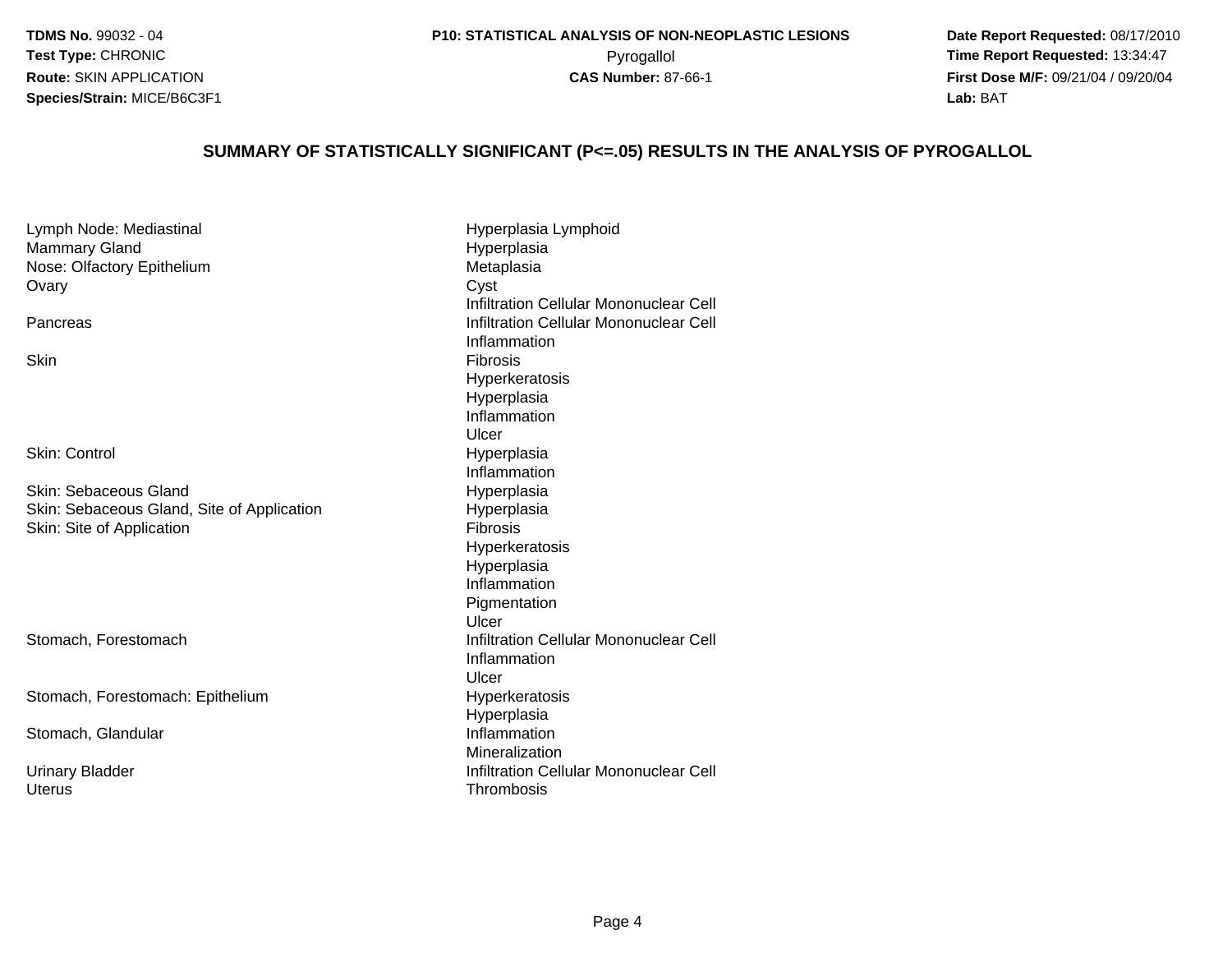**Date Report Requested:** 08/17/2010 Pyrogallol **Time Report Requested:** 13:34:47 **First Dose M/F:** 09/21/04 / 09/20/04<br>Lab: BAT **Lab:** BAT

|                                      |             |             | <b>Males</b> |                 |  |
|--------------------------------------|-------------|-------------|--------------|-----------------|--|
| <b>DOSE</b>                          | 0 MG/KG     | 5 MG/KG     | 20 MG/KG     | <b>75 MG/KG</b> |  |
|                                      |             |             |              |                 |  |
| <b>Adrenal Cortex</b><br>Angiectasis |             |             |              |                 |  |
| <b>LESION RATES</b>                  |             |             |              |                 |  |
| <b>OVERALL</b> (a)                   | 0/50(0%)    | 2/50(4%)    | 2/50(4%)     | 1/50(2%)        |  |
| POLY-3 RATE (b)                      | 0/44.93     | 2/44.56     | 2/44.74      | 1/41.21         |  |
| POLY-3 PERCENT (g)                   | 0%          | 4.5%        | 4.5%         | 2.4%            |  |
| <b>TERMINAL (d)</b>                  | 0/37(0%)    | 0/36(0%)    | 1/34(3%)     | 1/31(3%)        |  |
| <b>FIRST INCIDENCE</b>               | ---         | 670         | 564          | 729 (T)         |  |
| <b>STATISTICAL TESTS</b>             |             |             |              |                 |  |
| POLY <sub>3</sub>                    | $P = 0.623$ | $P = 0.235$ | $P = 0.236$  | $P = 0.483$     |  |
| <b>POLY 1.5</b>                      | $P = 0.636$ | $P = 0.235$ | $P = 0.237$  | $P = 0.488$     |  |
| POLY 6                               | $P = 0.608$ | $P = 0.237$ | $P = 0.235$  | $P=0.477$       |  |
| <b>COCH-ARM / FISHERS</b>            | P=0.662N    | $P = 0.247$ | $P = 0.247$  | $P = 0.500$     |  |
| MAX-ISO-POLY-3                       | $P = 0.256$ | $P = 0.076$ | $P = 0.076$  | $P = 0.158$     |  |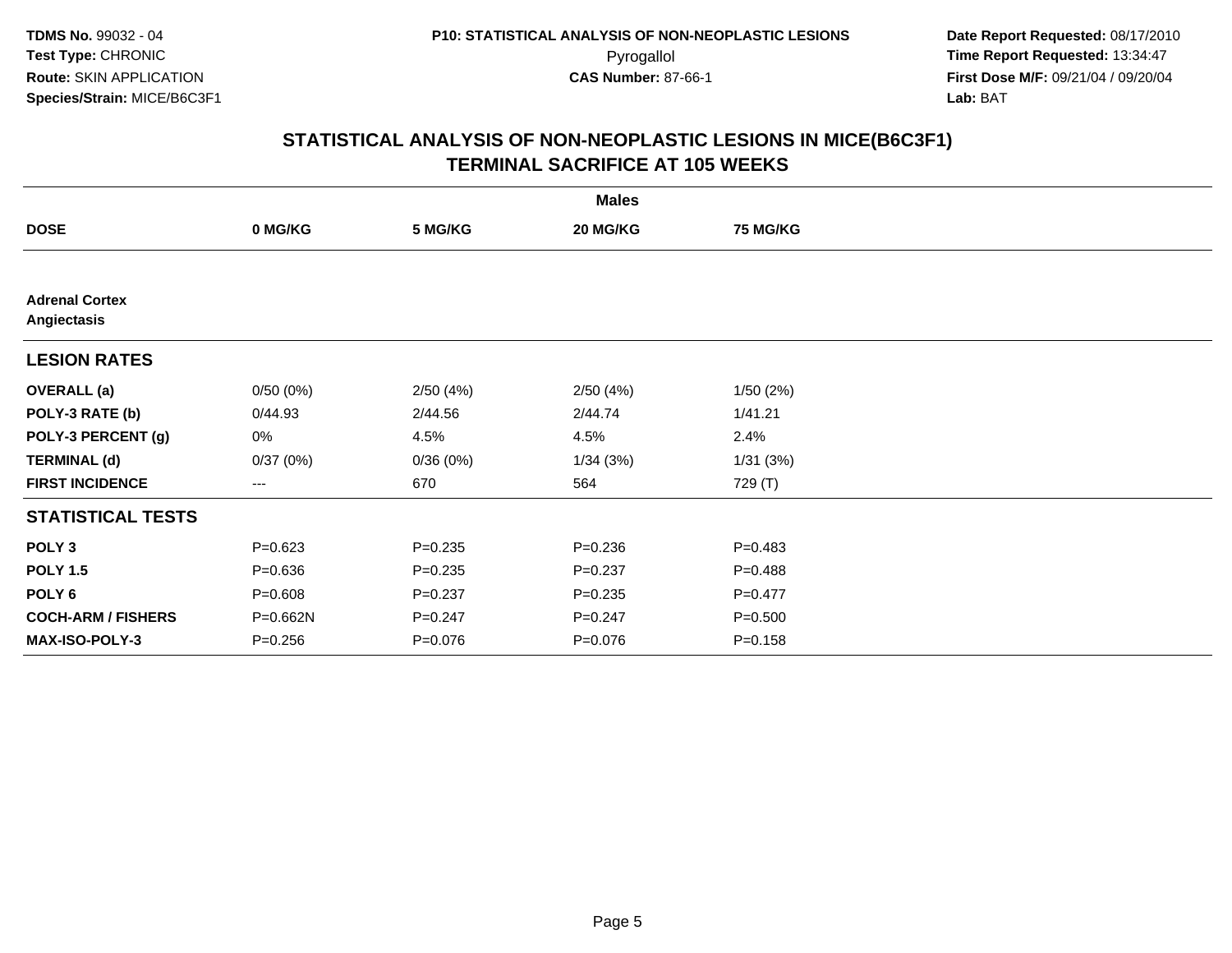**Date Report Requested:** 08/17/2010 Pyrogallol **Time Report Requested:** 13:34:47 **First Dose M/F:** 09/21/04 / 09/20/04<br>Lab: BAT **Lab:** BAT

|                                                                  |                        |          | <b>Males</b> |                 |  |
|------------------------------------------------------------------|------------------------|----------|--------------|-----------------|--|
| <b>DOSE</b>                                                      | 0 MG/KG                | 5 MG/KG  | 20 MG/KG     | <b>75 MG/KG</b> |  |
|                                                                  |                        |          |              |                 |  |
| <b>Adrenal Cortex</b><br><b>Hematopoietic Cell Proliferation</b> |                        |          |              |                 |  |
| <b>LESION RATES</b>                                              |                        |          |              |                 |  |
| <b>OVERALL (a)</b>                                               | 0/50(0%)               | 0/50(0%) | 0/50(0%)     | 2/50(4%)        |  |
| POLY-3 RATE (b)                                                  | 0/44.93                | 0/44.32  | 0/44.20      | 2/42.42         |  |
| POLY-3 PERCENT (g)                                               | 0%                     | 0%       | 0%           | 4.7%            |  |
| <b>TERMINAL (d)</b>                                              | 0/37(0%)               | 0/36(0%) | 0/34(0%)     | 0/31(0%)        |  |
| <b>FIRST INCIDENCE</b>                                           | $\qquad \qquad \cdots$ | ---      | $---$        | 492             |  |
| <b>STATISTICAL TESTS</b>                                         |                        |          |              |                 |  |
| POLY <sub>3</sub>                                                | $P=0.038*$             | (e)      | (e)          | $P=0.224$       |  |
| <b>POLY 1.5</b>                                                  | $P=0.039*$             | (e)      | (e)          | $P=0.228$       |  |
| POLY 6                                                           | $P=0.037*$             | (e)      | (e)          | $P=0.221$       |  |
| <b>COCH-ARM / FISHERS</b>                                        | $P=0.042*$             | (e)      | (e)          | $P = 0.247$     |  |
| MAX-ISO-POLY-3                                                   | $P=0.035*$             | (e)      | (e)          | $P=0.076$       |  |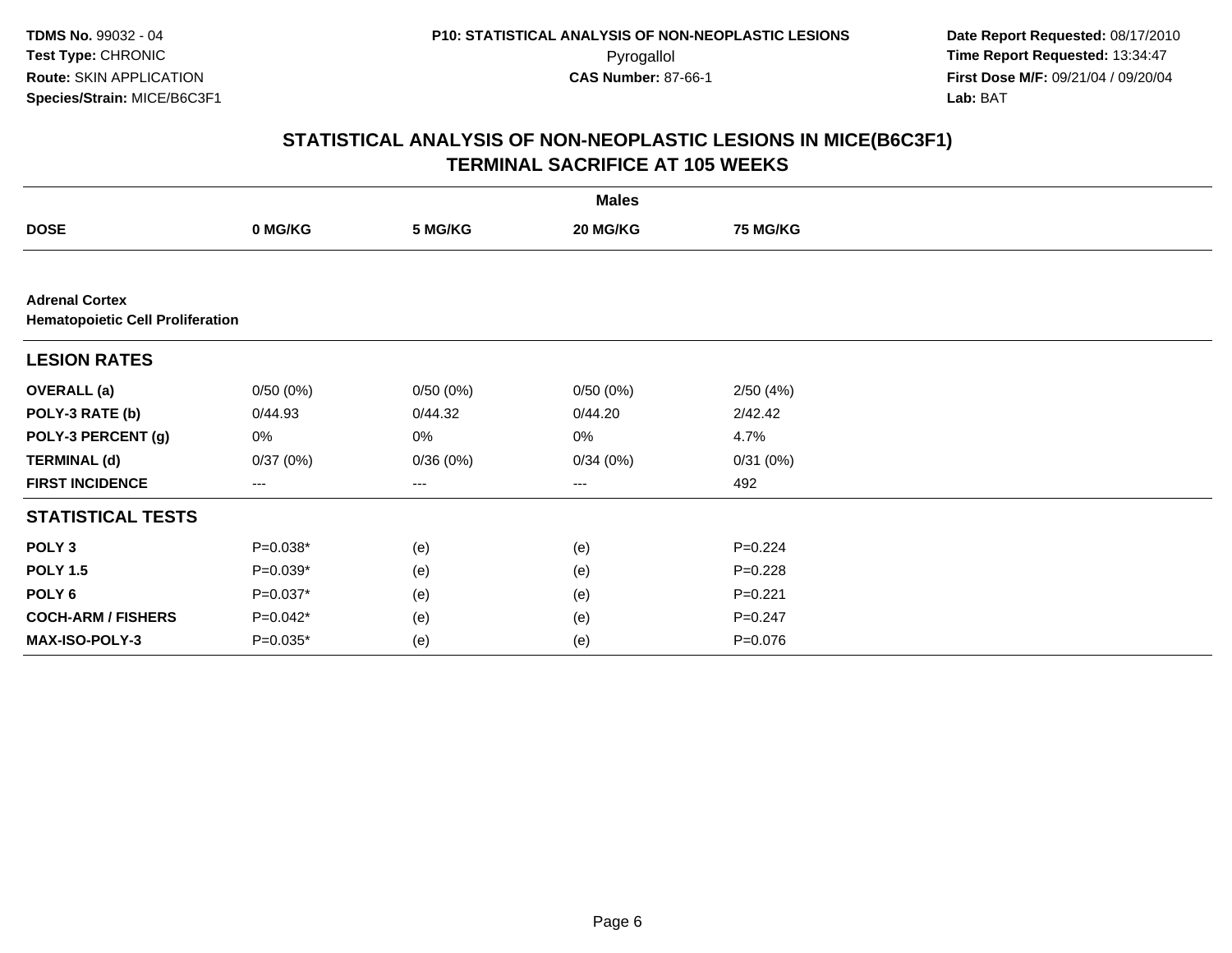| <b>Males</b>                         |              |             |             |                 |  |  |
|--------------------------------------|--------------|-------------|-------------|-----------------|--|--|
| <b>DOSE</b>                          | 0 MG/KG      | 5 MG/KG     | 20 MG/KG    | <b>75 MG/KG</b> |  |  |
|                                      |              |             |             |                 |  |  |
| <b>Adrenal Cortex</b><br>Hypertrophy |              |             |             |                 |  |  |
| <b>LESION RATES</b>                  |              |             |             |                 |  |  |
| <b>OVERALL</b> (a)                   | 15/50 (30%)  | 18/50 (36%) | 13/50 (26%) | 8/50 (16%)      |  |  |
| POLY-3 RATE (b)                      | 15/45.38     | 18/44.90    | 13/44.20    | 8/41.21         |  |  |
| POLY-3 PERCENT (g)                   | 33.1%        | 40.1%       | 29.4%       | 19.4%           |  |  |
| <b>TERMINAL (d)</b>                  | 13/37 (35%)  | 16/36 (44%) | 13/34 (38%) | 8/31 (26%)      |  |  |
| <b>FIRST INCIDENCE</b>               | 603          | 610         | 729 (T)     | 729 (T)         |  |  |
| <b>STATISTICAL TESTS</b>             |              |             |             |                 |  |  |
| POLY <sub>3</sub>                    | P=0.040N*    | $P = 0.316$ | P=0.442N    | $P = 0.114N$    |  |  |
| <b>POLY 1.5</b>                      | P=0.033N*    | $P = 0.319$ | P=0.428N    | P=0.100N        |  |  |
| POLY 6                               | $P = 0.051N$ | $P=0.321$   | P=0.465N    | P=0.134N        |  |  |
| <b>COCH-ARM / FISHERS</b>            | P=0.023N*    | $P = 0.335$ | P=0.412N    | P=0.077N        |  |  |
| <b>MAX-ISO-POLY-3</b>                | P=0.066N     | $P = 0.244$ | P=0.355N    | P=0.083N        |  |  |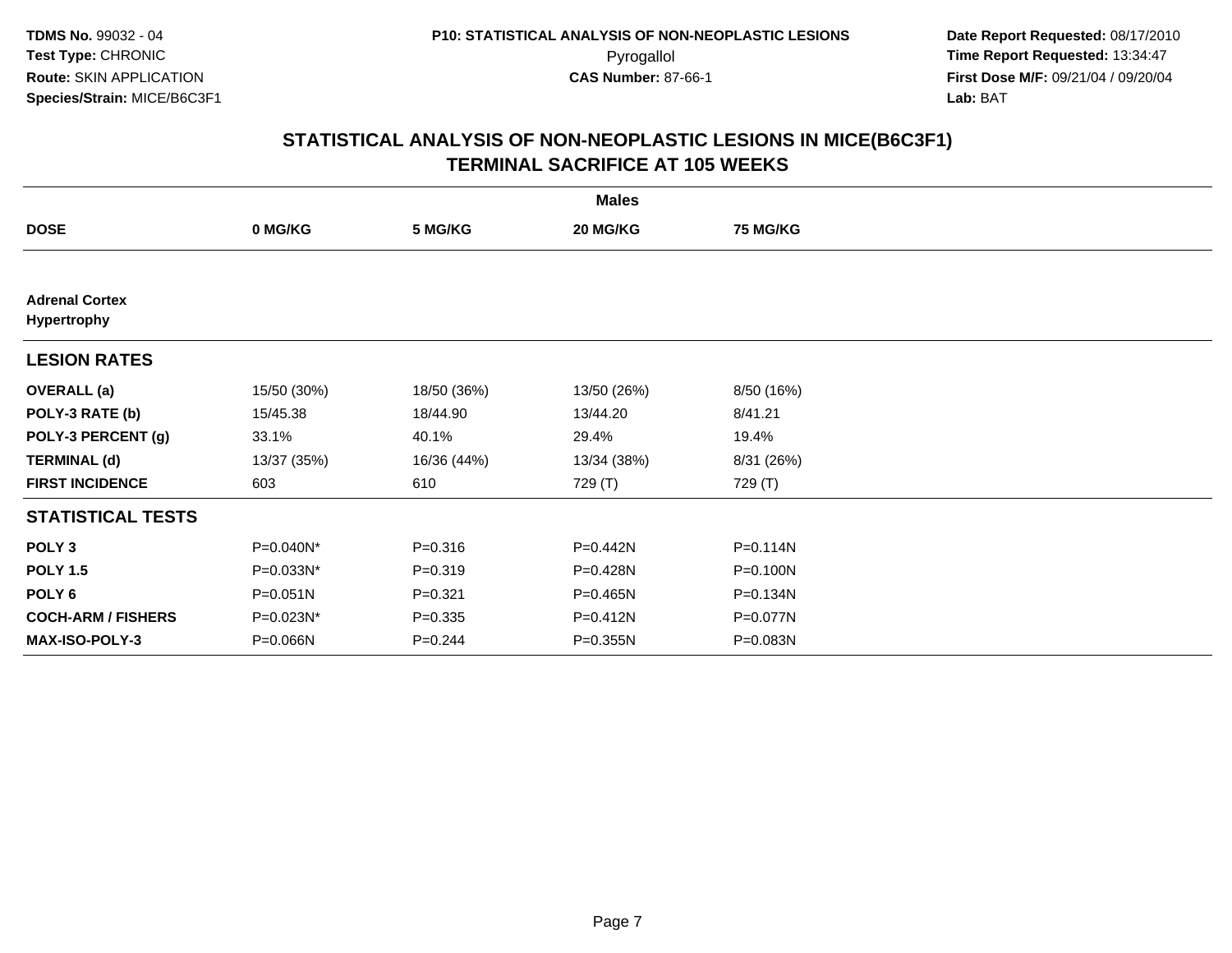|                                                   | <b>Males</b> |              |             |                 |  |  |  |
|---------------------------------------------------|--------------|--------------|-------------|-----------------|--|--|--|
| <b>DOSE</b>                                       | 0 MG/KG      | 5 MG/KG      | 20 MG/KG    | <b>75 MG/KG</b> |  |  |  |
|                                                   |              |              |             |                 |  |  |  |
| <b>Adrenal Cortex: Subcapsular</b><br>Hyperplasia |              |              |             |                 |  |  |  |
| <b>LESION RATES</b>                               |              |              |             |                 |  |  |  |
| <b>OVERALL</b> (a)                                | 40/50 (80%)  | 39/50 (78%)  | 44/50 (88%) | 44/50 (88%)     |  |  |  |
| POLY-3 RATE (b)                                   | 40/49.52     | 39/49.37     | 44/49.83    | 44/47.46        |  |  |  |
| POLY-3 PERCENT (g)                                | 80.8%        | 79%          | 88.3%       | 92.7%           |  |  |  |
| <b>TERMINAL (d)</b>                               | 29/37 (78%)  | 27/36 (75%)  | 29/34 (85%) | 29/31 (94%)     |  |  |  |
| <b>FIRST INCIDENCE</b>                            | 437          | 332          | 470         | 446             |  |  |  |
| <b>STATISTICAL TESTS</b>                          |              |              |             |                 |  |  |  |
| POLY <sub>3</sub>                                 | $P=0.037*$   | $P = 0.512N$ | $P=0.222$   | $P = 0.070$     |  |  |  |
| <b>POLY 1.5</b>                                   | $P=0.052$    | P=0.506N     | $P = 0.216$ | $P = 0.094$     |  |  |  |
| POLY 6                                            | $P=0.027*$   | P=0.524N     | $P=0.229$   | $P = 0.053$     |  |  |  |
| <b>COCH-ARM / FISHERS</b>                         | $P = 0.135$  | $P = 0.500N$ | $P=0.207$   | $P = 0.207$     |  |  |  |
| MAX-ISO-POLY-3                                    | $P = 0.059$  | P=0.410N     | $P = 0.148$ | P=0.040*        |  |  |  |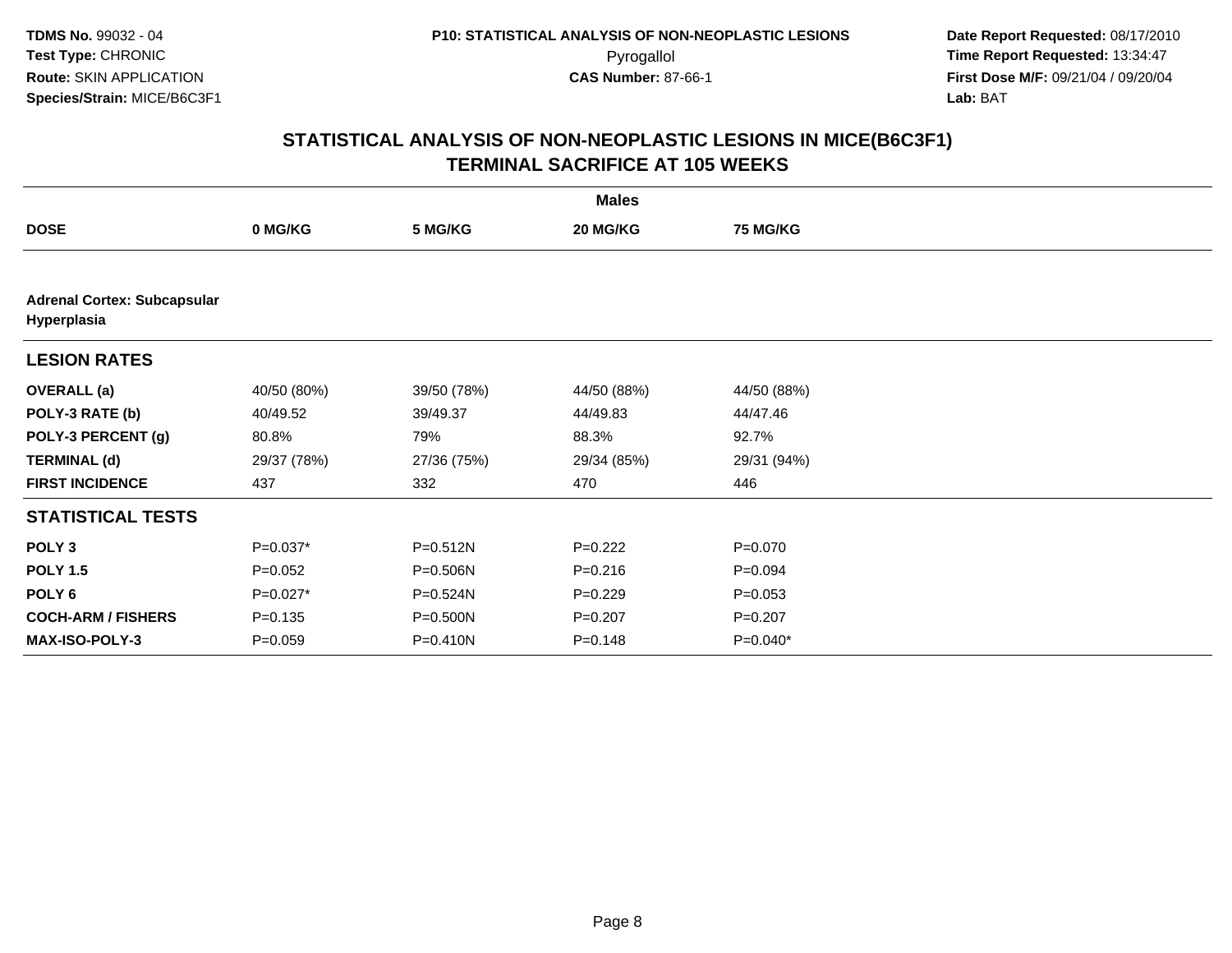**Date Report Requested:** 08/17/2010 Pyrogallol **Time Report Requested:** 13:34:47 **First Dose M/F:** 09/21/04 / 09/20/04<br>Lab: BAT **Lab:** BAT

|                                       |             |          | <b>Males</b> |                 |  |
|---------------------------------------|-------------|----------|--------------|-----------------|--|
| <b>DOSE</b>                           | 0 MG/KG     | 5 MG/KG  | 20 MG/KG     | <b>75 MG/KG</b> |  |
|                                       |             |          |              |                 |  |
| <b>Adrenal Medulla</b><br>Hyperplasia |             |          |              |                 |  |
| <b>LESION RATES</b>                   |             |          |              |                 |  |
| <b>OVERALL</b> (a)                    | 0/50(0%)    | 0/50(0%) | 1/50(2%)     | 0/50(0%)        |  |
| POLY-3 RATE (b)                       | 0/44.93     | 0/44.32  | 1/44.20      | 0/41.21         |  |
| POLY-3 PERCENT (g)                    | 0%          | 0%       | 2.3%         | 0%              |  |
| <b>TERMINAL (d)</b>                   | 0/37(0%)    | 0/36(0%) | 1/34(3%)     | 0/31(0%)        |  |
| <b>FIRST INCIDENCE</b>                | ---         | ---      | 729 (T)      | $\cdots$        |  |
| <b>STATISTICAL TESTS</b>              |             |          |              |                 |  |
| POLY <sub>3</sub>                     | P=0.787N    | (e)      | $P = 0.497$  | (e)             |  |
| <b>POLY 1.5</b>                       | P=0.783N    | (e)      | $P=0.498$    | (e)             |  |
| POLY <sub>6</sub>                     | P=0.792N    | (e)      | $P=0.495$    | (e)             |  |
| <b>COCH-ARM / FISHERS</b>             | P=0.776N    | (e)      | $P = 0.500$  | (e)             |  |
| MAX-ISO-POLY-3                        | $P = 0.401$ | (e)      | $P = 0.158$  | (e)             |  |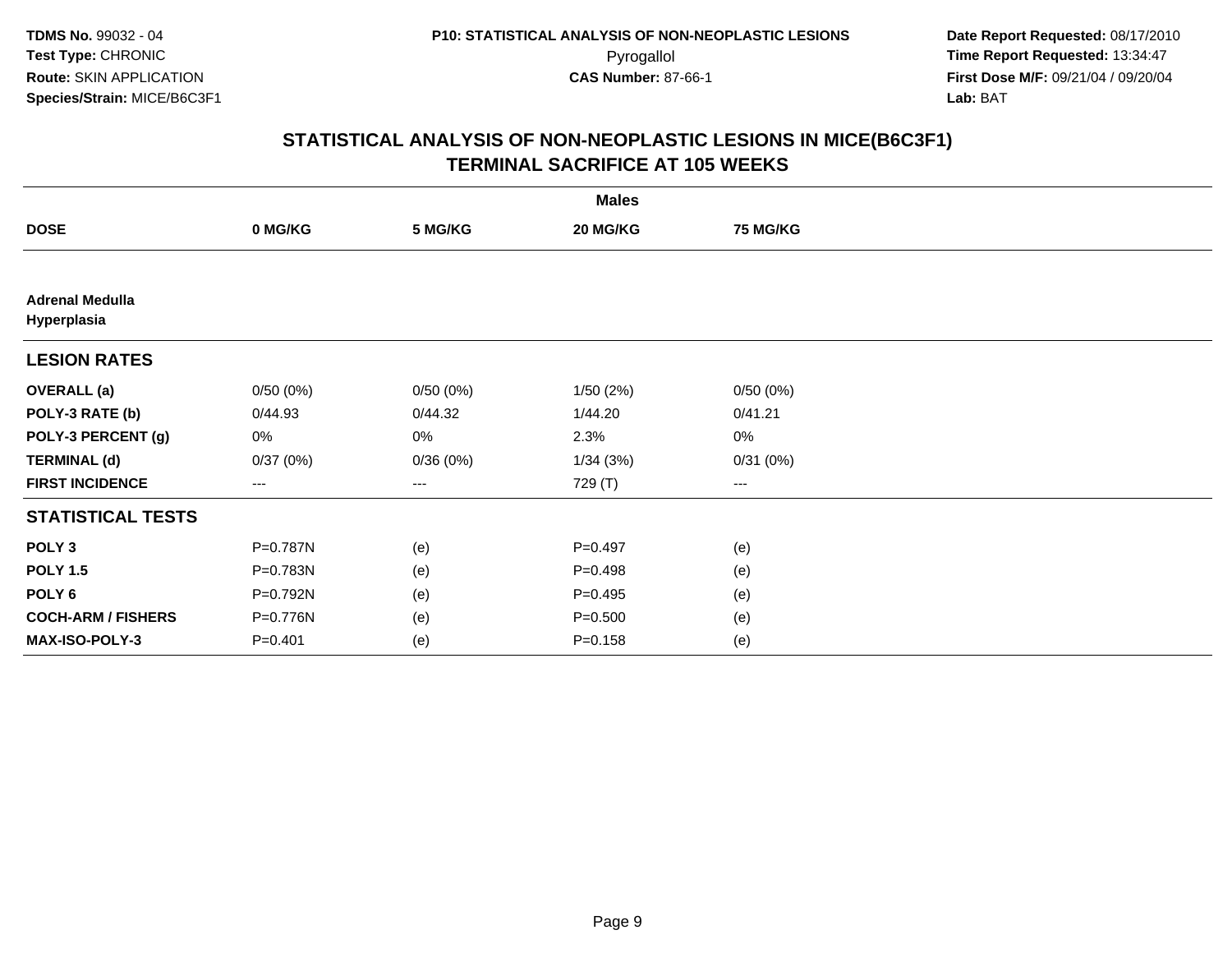|                                                     |          |          | <b>Males</b> |                 |  |
|-----------------------------------------------------|----------|----------|--------------|-----------------|--|
| <b>DOSE</b>                                         | 0 MG/KG  | 5 MG/KG  | 20 MG/KG     | <b>75 MG/KG</b> |  |
|                                                     |          |          |              |                 |  |
| <b>Blood Vessel: Carotid Artery</b><br>Inflammation |          |          |              |                 |  |
| <b>LESION RATES</b>                                 |          |          |              |                 |  |
| <b>OVERALL</b> (a)                                  | 1/50(2%) | 0/50(0%) | 3/50(6%)     | 0/50(0%)        |  |
| POLY-3 RATE (b)                                     | 1/45.50  | 0/44.32  | 3/45.39      | 0/41.21         |  |
| POLY-3 PERCENT (g)                                  | 2.2%     | 0%       | 6.6%         | 0%              |  |
| <b>TERMINAL (d)</b>                                 | 0/37(0%) | 0/36(0%) | 1/34(3%)     | 0/31(0%)        |  |
| <b>FIRST INCIDENCE</b>                              | 547      | $--$     | 531          | ---             |  |
| <b>STATISTICAL TESTS</b>                            |          |          |              |                 |  |
| POLY <sub>3</sub>                                   | P=0.452N | P=0.505N | $P = 0.304$  | P=0.520N        |  |
| <b>POLY 1.5</b>                                     | P=0.439N | P=0.504N | $P = 0.305$  | P=0.513N        |  |
| POLY <sub>6</sub>                                   | P=0.468N | P=0.506N | $P = 0.302$  | P=0.527N        |  |
| <b>COCH-ARM / FISHERS</b>                           | P=0.416N | P=0.500N | $P = 0.309$  | P=0.500N        |  |
| <b>MAX-ISO-POLY-3</b>                               | P=0.310N | P=0.165N | $P = 0.154$  | P=0.183N        |  |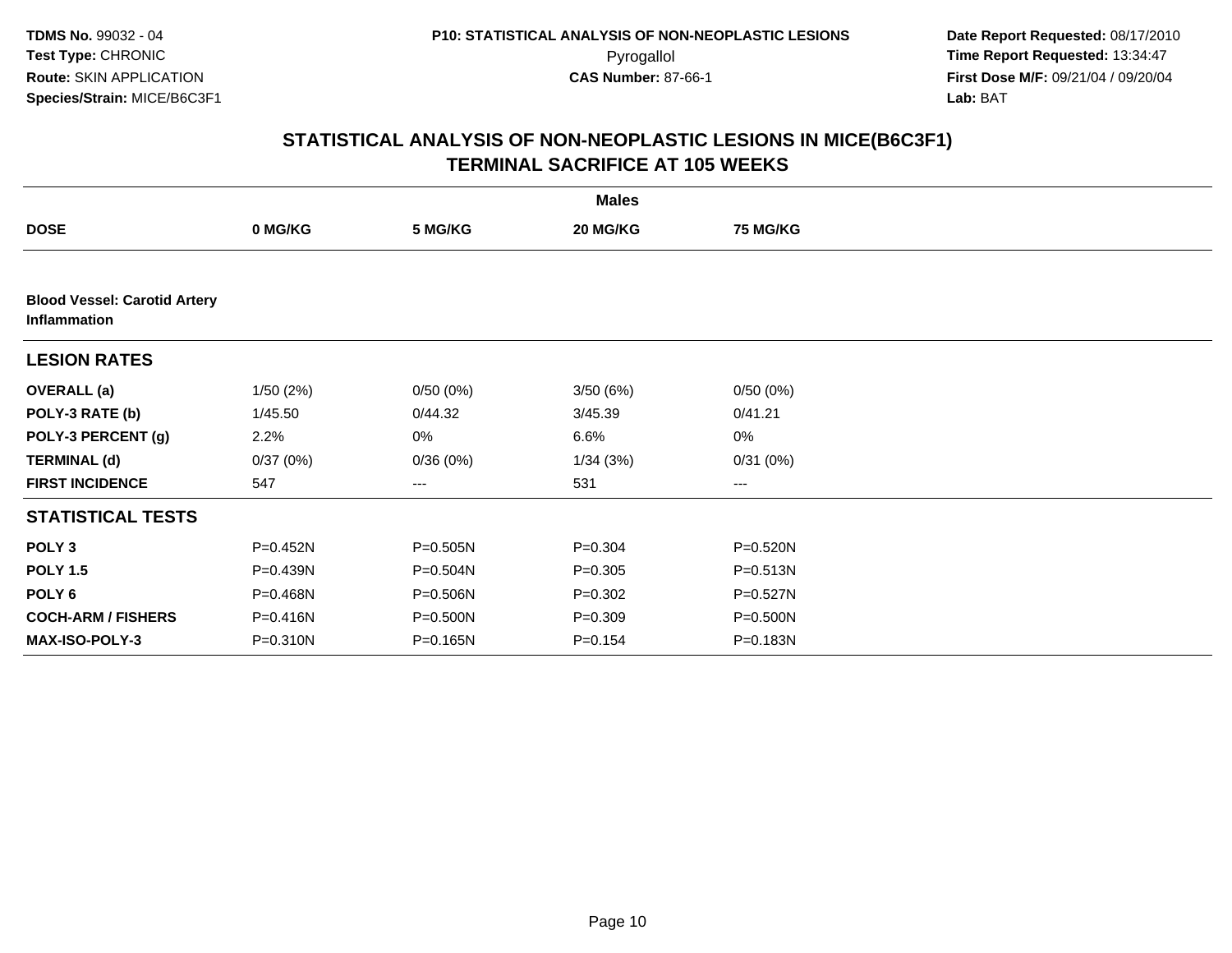| <b>Males</b>                      |           |             |             |                 |  |  |  |
|-----------------------------------|-----------|-------------|-------------|-----------------|--|--|--|
| <b>DOSE</b>                       | 0 MG/KG   | 5 MG/KG     | 20 MG/KG    | <b>75 MG/KG</b> |  |  |  |
|                                   |           |             |             |                 |  |  |  |
| <b>Bone Marrow</b><br>Hyperplasia |           |             |             |                 |  |  |  |
| <b>LESION RATES</b>               |           |             |             |                 |  |  |  |
| <b>OVERALL</b> (a)                | 3/50(6%)  | 10/50 (20%) | 8/50 (16%)  | 15/50 (30%)     |  |  |  |
| POLY-3 RATE (b)                   | 3/45.98   | 10/49.03    | 8/47.55     | 15/47.38        |  |  |  |
| POLY-3 PERCENT (g)                | 6.5%      | 20.4%       | 16.8%       | 31.7%           |  |  |  |
| <b>TERMINAL (d)</b>               | 0/37(0%)  | 0/36(0%)    | 0/34(0%)    | 2/31(7%)        |  |  |  |
| <b>FIRST INCIDENCE</b>            | 521       | 332         | 470         | 119             |  |  |  |
| <b>STATISTICAL TESTS</b>          |           |             |             |                 |  |  |  |
| POLY <sub>3</sub>                 | P=0.005** | $P=0.046*$  | $P=0.109$   | $P=0.002**$     |  |  |  |
| <b>POLY 1.5</b>                   | P=0.005** | $P=0.041*$  | $P = 0.106$ | P=0.002**       |  |  |  |
| POLY 6                            | P=0.006** | $P = 0.053$ | $P = 0.114$ | P=0.002**       |  |  |  |
| <b>COCH-ARM / FISHERS</b>         | P=0.006** | P=0.036*    | $P = 0.100$ | P=0.002**       |  |  |  |
| MAX-ISO-POLY-3                    | P=0.002** | P=0.027*    | $P = 0.063$ | P<0.001**       |  |  |  |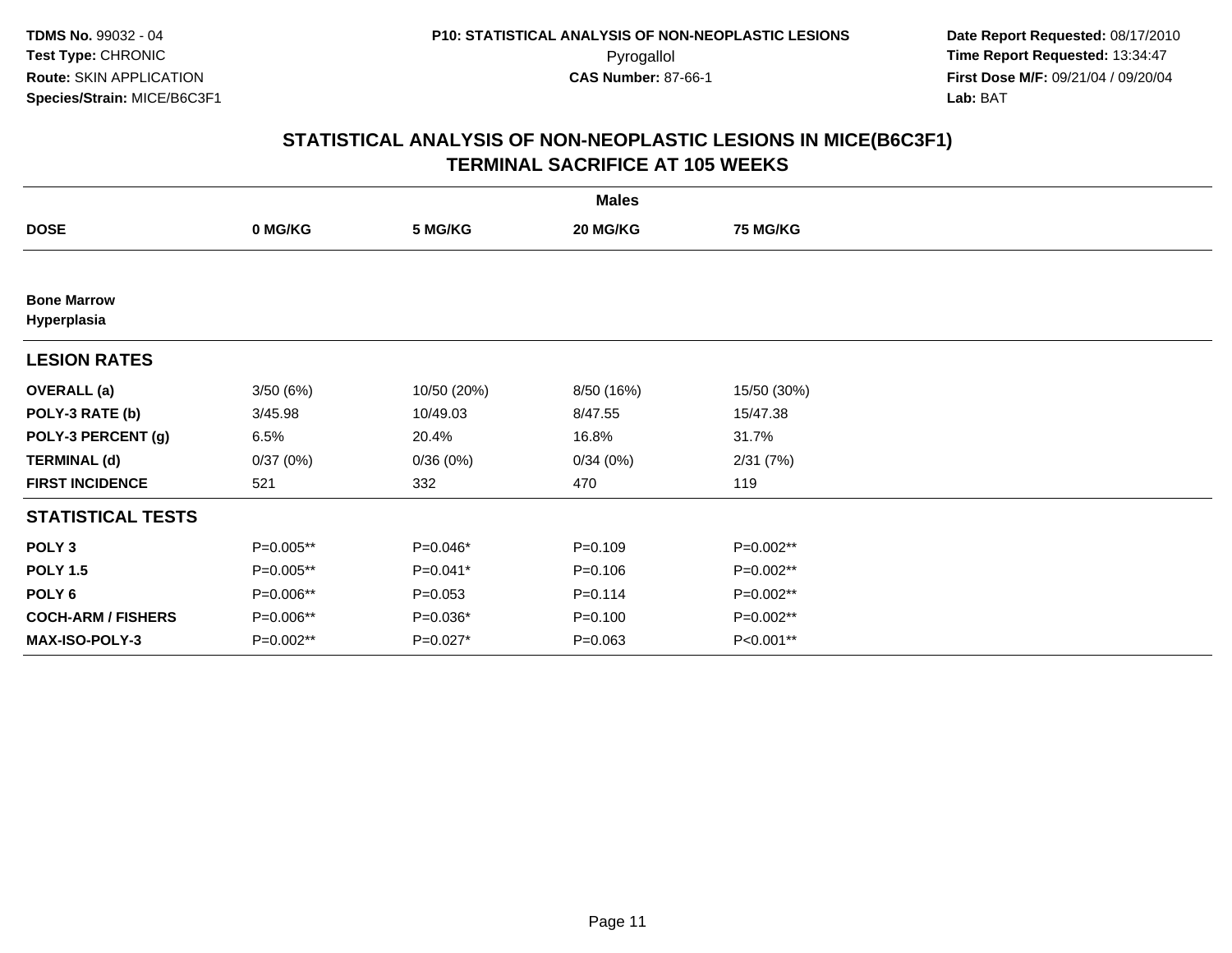**Date Report Requested:** 08/17/2010 Pyrogallol **Time Report Requested:** 13:34:47 **First Dose M/F:** 09/21/04 / 09/20/04<br>Lab: BAT **Lab:** BAT

| <b>Males</b>                               |          |                   |          |                 |  |  |  |
|--------------------------------------------|----------|-------------------|----------|-----------------|--|--|--|
| <b>DOSE</b>                                | 0 MG/KG  | 5 MG/KG           | 20 MG/KG | <b>75 MG/KG</b> |  |  |  |
|                                            |          |                   |          |                 |  |  |  |
| <b>Bone</b><br><b>Fibro-osseous Lesion</b> |          |                   |          |                 |  |  |  |
| <b>LESION RATES</b>                        |          |                   |          |                 |  |  |  |
| <b>OVERALL (a)</b>                         | 0/50(0%) | 0/50(0%)          | 0/50(0%) | 0/50(0%)        |  |  |  |
| POLY-3 RATE (b)                            | 0/44.93  | 0/44.32           | 0/44.20  | 0/41.21         |  |  |  |
| POLY-3 PERCENT (g)                         | 0%       | 0%                | 0%       | 0%              |  |  |  |
| <b>TERMINAL (d)</b>                        | 0/37(0%) | 0/36(0%)          | 0/34(0%) | 0/31(0%)        |  |  |  |
| <b>FIRST INCIDENCE</b>                     | ---      | $\qquad \qquad -$ | $\cdots$ | $\cdots$        |  |  |  |
| <b>STATISTICAL TESTS</b>                   |          |                   |          |                 |  |  |  |
| POLY <sub>3</sub>                          | (e)      | (e)               | (e)      | (e)             |  |  |  |
| <b>POLY 1.5</b>                            | (e)      | (e)               | (e)      | (e)             |  |  |  |
| POLY <sub>6</sub>                          | (e)      | (e)               | (e)      | (e)             |  |  |  |
| <b>COCH-ARM / FISHERS</b>                  | (e)      | (e)               | (e)      | (e)             |  |  |  |
| MAX-ISO-POLY-3                             | (e)      | (e)               | (e)      | (e)             |  |  |  |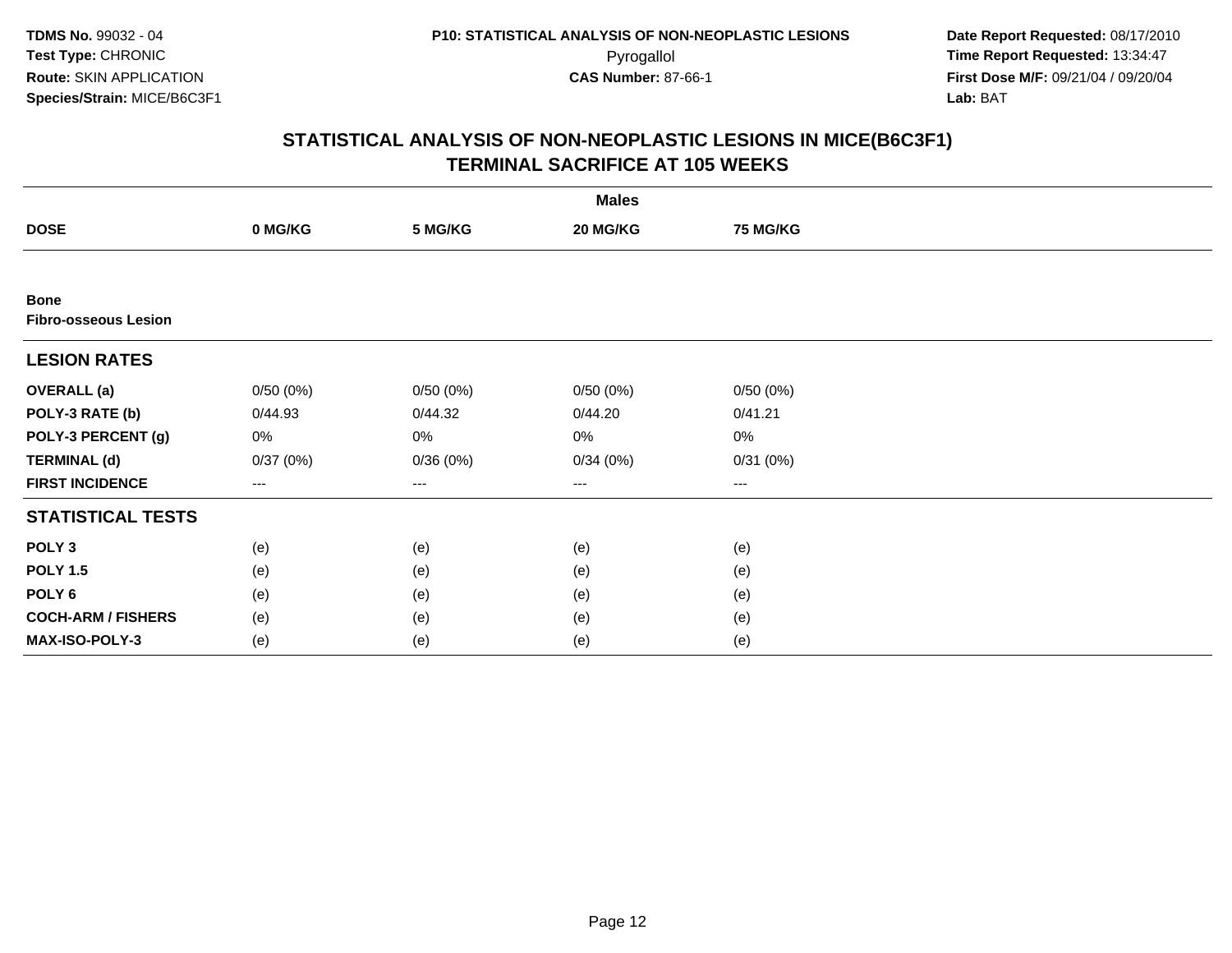**Date Report Requested:** 08/17/2010 Pyrogallol **Time Report Requested:** 13:34:47 **First Dose M/F:** 09/21/04 / 09/20/04<br>Lab: BAT **Lab:** BAT

|                                                               |              |              | <b>Males</b> |                 |  |  |  |  |
|---------------------------------------------------------------|--------------|--------------|--------------|-----------------|--|--|--|--|
| <b>DOSE</b>                                                   | 0 MG/KG      | 5 MG/KG      | 20 MG/KG     | <b>75 MG/KG</b> |  |  |  |  |
|                                                               |              |              |              |                 |  |  |  |  |
| <b>Brain</b><br><b>Infiltration Cellular Mononuclear Cell</b> |              |              |              |                 |  |  |  |  |
| <b>LESION RATES</b>                                           |              |              |              |                 |  |  |  |  |
| <b>OVERALL</b> (a)                                            | 4/50 (8%)    | 2/50(4%)     | 0/50(0%)     | 1/50(2%)        |  |  |  |  |
| POLY-3 RATE (b)                                               | 4/45.27      | 2/44.73      | 0/44.20      | 1/41.21         |  |  |  |  |
| POLY-3 PERCENT (g)                                            | 8.8%         | 4.5%         | 0%           | 2.4%            |  |  |  |  |
| <b>TERMINAL (d)</b>                                           | 3/37(8%)     | 1/36(3%)     | 0/34(0%)     | 1/31(3%)        |  |  |  |  |
| <b>FIRST INCIDENCE</b>                                        | 632          | 610          | $\cdots$     | 729 (T)         |  |  |  |  |
| <b>STATISTICAL TESTS</b>                                      |              |              |              |                 |  |  |  |  |
| POLY <sub>3</sub>                                             | P=0.224N     | $P = 0.343N$ | P=0.063N     | P=0.208N        |  |  |  |  |
| <b>POLY 1.5</b>                                               | $P = 0.219N$ | P=0.342N     | $P = 0.062N$ | $P = 0.198N$    |  |  |  |  |
| POLY 6                                                        | $P = 0.231N$ | $P = 0.341N$ | $P = 0.065N$ | $P = 0.221N$    |  |  |  |  |
| <b>COCH-ARM / FISHERS</b>                                     | $P = 0.210N$ | P=0.339N     | P=0.059N     | $P = 0.181N$    |  |  |  |  |
| <b>MAX-ISO-POLY-3</b>                                         | P=0.068N     | P=0.206N     | P=0.022N*    | $P = 0.111N$    |  |  |  |  |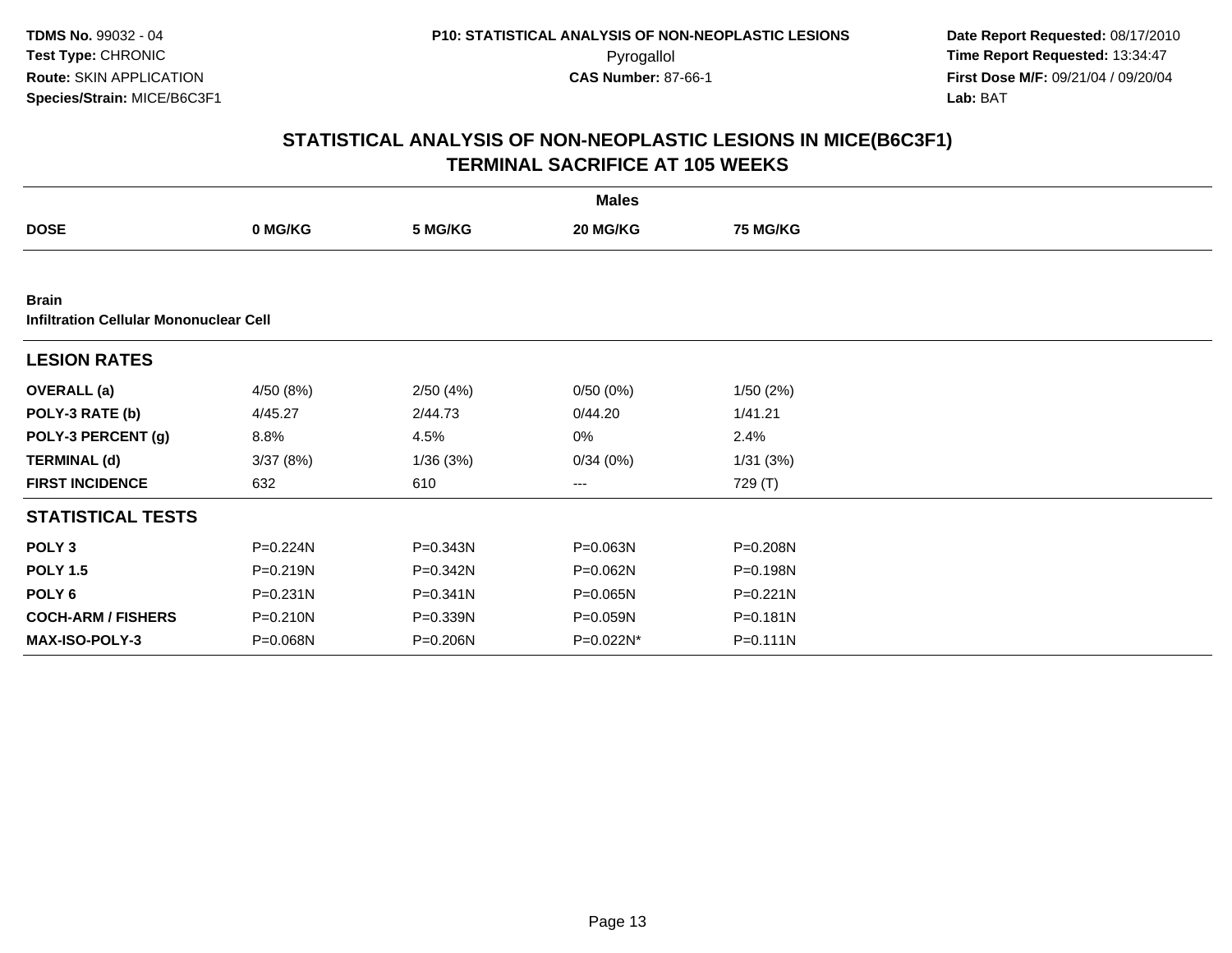|                                      |          |          | <b>Males</b> |                   |  |
|--------------------------------------|----------|----------|--------------|-------------------|--|
| <b>DOSE</b>                          | 0 MG/KG  | 5 MG/KG  | 20 MG/KG     | <b>75 MG/KG</b>   |  |
|                                      |          |          |              |                   |  |
| <b>Epididymis</b><br><b>Fibrosis</b> |          |          |              |                   |  |
| <b>LESION RATES</b>                  |          |          |              |                   |  |
| <b>OVERALL</b> (a)                   | 1/50(2%) | 0/50(0%) | 2/50(4%)     | 0/50(0%)          |  |
| POLY-3 RATE (b)                      | 1/44.93  | 0/44.32  | 2/44.56      | 0/41.21           |  |
| POLY-3 PERCENT (g)                   | 2.2%     | 0%       | 4.5%         | 0%                |  |
| <b>TERMINAL (d)</b>                  | 1/37(3%) | 0/36(0%) | 0/34(0%)     | 0/31(0%)          |  |
| <b>FIRST INCIDENCE</b>               | 729 (T)  | $---$    | 681          | $\qquad \qquad -$ |  |
| <b>STATISTICAL TESTS</b>             |          |          |              |                   |  |
| POLY <sub>3</sub>                    | P=0.468N | P=0.503N | $P=0.497$    | P=0.517N          |  |
| <b>POLY 1.5</b>                      | P=0.459N | P=0.502N | $P=0.498$    | $P = 0.512N$      |  |
| POLY <sub>6</sub>                    | P=0.479N | P=0.502N | $P = 0.496$  | $P = 0.523N$      |  |
| <b>COCH-ARM / FISHERS</b>            | P=0.442N | P=0.500N | $P = 0.500$  | P=0.500N          |  |
| <b>MAX-ISO-POLY-3</b>                | P=0.365N | P=0.162N | $P=0.279$    | P=0.180N          |  |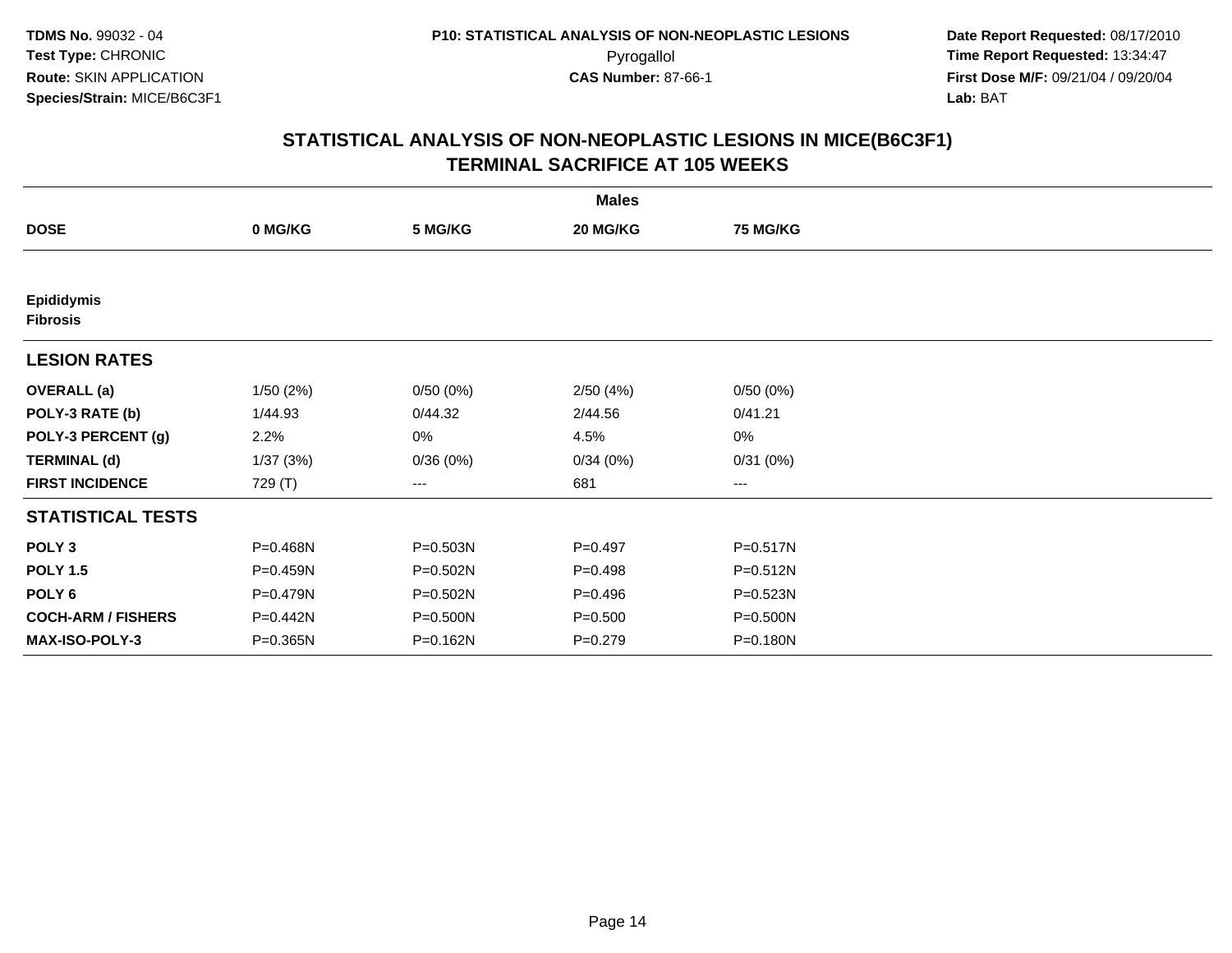|                                             |             |             | <b>Males</b> |                 |  |
|---------------------------------------------|-------------|-------------|--------------|-----------------|--|
| <b>DOSE</b>                                 | 0 MG/KG     | 5 MG/KG     | 20 MG/KG     | <b>75 MG/KG</b> |  |
|                                             |             |             |              |                 |  |
| <b>Epididymis</b><br><b>Granuloma Sperm</b> |             |             |              |                 |  |
| <b>LESION RATES</b>                         |             |             |              |                 |  |
| <b>OVERALL (a)</b>                          | 0/50(0%)    | 2/50(4%)    | 0/50(0%)     | 1/50(2%)        |  |
| POLY-3 RATE (b)                             | 0/44.93     | 2/44.56     | 0/44.20      | 1/41.21         |  |
| POLY-3 PERCENT (g)                          | 0%          | 4.5%        | 0%           | 2.4%            |  |
| <b>TERMINAL (d)</b>                         | 0/37(0%)    | 1/36(3%)    | 0/34(0%)     | 1/31(3%)        |  |
| <b>FIRST INCIDENCE</b>                      | ---         | 665         | $\cdots$     | 729 (T)         |  |
| <b>STATISTICAL TESTS</b>                    |             |             |              |                 |  |
| POLY <sub>3</sub>                           | $P = 0.610$ | $P = 0.235$ | (e)          | $P = 0.483$     |  |
| <b>POLY 1.5</b>                             | $P = 0.618$ | $P = 0.235$ | (e)          | $P = 0.488$     |  |
| POLY <sub>6</sub>                           | $P=0.602$   | $P = 0.237$ | (e)          | $P=0.477$       |  |
| <b>COCH-ARM / FISHERS</b>                   | $P = 0.634$ | $P = 0.247$ | (e)          | $P = 0.500$     |  |
| MAX-ISO-POLY-3                              | $P = 0.335$ | $P = 0.076$ | (e)          | $P = 0.158$     |  |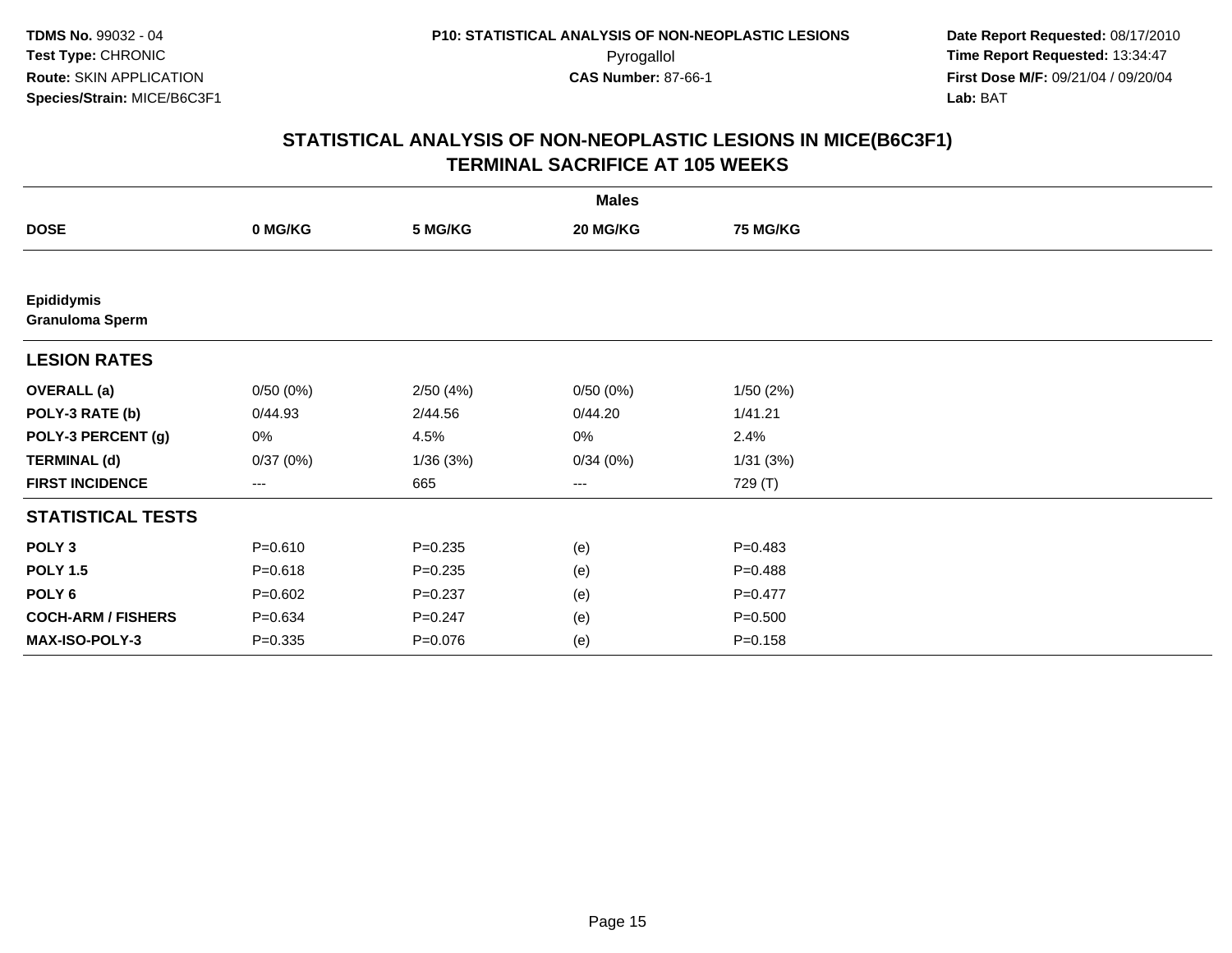**Date Report Requested:** 08/17/2010 Pyrogallol **Time Report Requested:** 13:34:47 **First Dose M/F:** 09/21/04 / 09/20/04<br>Lab: BAT **Lab:** BAT

|                                                                    |              |              | <b>Males</b> |                 |  |
|--------------------------------------------------------------------|--------------|--------------|--------------|-----------------|--|
| <b>DOSE</b>                                                        | 0 MG/KG      | 5 MG/KG      | 20 MG/KG     | <b>75 MG/KG</b> |  |
|                                                                    |              |              |              |                 |  |
| <b>Epididymis</b><br><b>Infiltration Cellular Mononuclear Cell</b> |              |              |              |                 |  |
| <b>LESION RATES</b>                                                |              |              |              |                 |  |
| <b>OVERALL</b> (a)                                                 | 37/50 (74%)  | 38/50 (76%)  | 39/50 (78%)  | 33/50 (66%)     |  |
| POLY-3 RATE (b)                                                    | 37/47.84     | 38/48.86     | 39/47.29     | 33/44.95        |  |
| POLY-3 PERCENT (g)                                                 | 77.3%        | 77.8%        | 82.5%        | 73.4%           |  |
| <b>TERMINAL (d)</b>                                                | 28/37 (76%)  | 27/36 (75%)  | 30/34 (88%)  | 21/31 (68%)     |  |
| <b>FIRST INCIDENCE</b>                                             | 521          | 437          | 531          | 493             |  |
| <b>STATISTICAL TESTS</b>                                           |              |              |              |                 |  |
| POLY <sub>3</sub>                                                  | P=0.326N     | $P=0.577$    | $P = 0.351$  | P=0.420N        |  |
| <b>POLY 1.5</b>                                                    | P=0.260N     | $P = 0.538$  | $P = 0.378$  | $P = 0.371N$    |  |
| POLY 6                                                             | P=0.384N     | $P = 0.572N$ | $P = 0.310$  | $P = 0.454N$    |  |
| <b>COCH-ARM / FISHERS</b>                                          | P=0.138N     | $P = 0.500$  | $P = 0.408$  | P=0.257N        |  |
| <b>MAX-ISO-POLY-3</b>                                              | $P = 0.413N$ | $P = 0.478$  | $P = 0.259$  | P=0.330N        |  |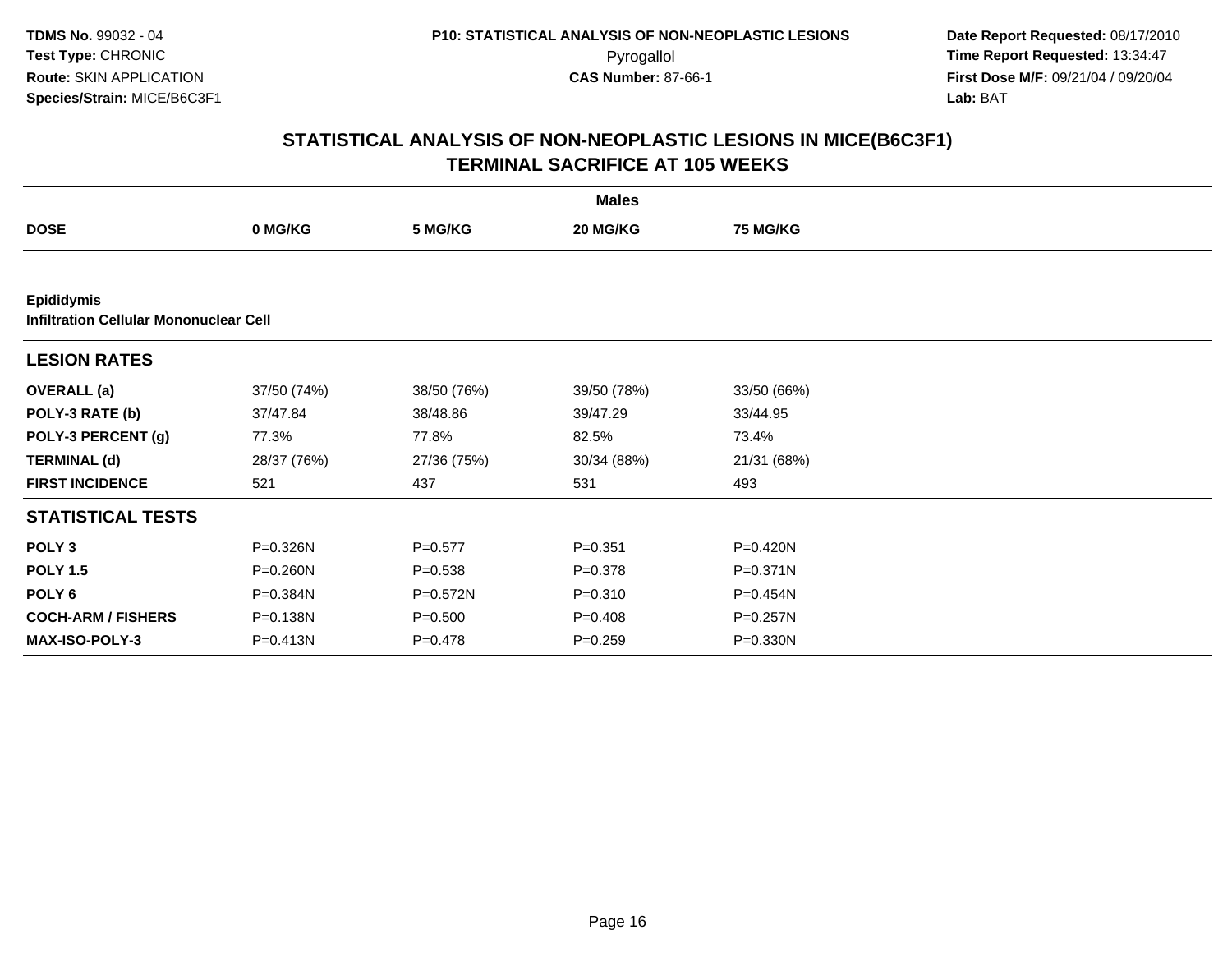|                                   |          |             | <b>Males</b> |                 |  |
|-----------------------------------|----------|-------------|--------------|-----------------|--|
| <b>DOSE</b>                       | 0 MG/KG  | 5 MG/KG     | 20 MG/KG     | <b>75 MG/KG</b> |  |
|                                   |          |             |              |                 |  |
| <b>Epididymis</b><br>Inflammation |          |             |              |                 |  |
| <b>LESION RATES</b>               |          |             |              |                 |  |
| <b>OVERALL</b> (a)                | 3/50(6%) | 4/50 (8%)   | 1/50(2%)     | 2/50(4%)        |  |
| POLY-3 RATE (b)                   | 3/45.71  | 4/44.34     | 1/44.20      | 2/41.73         |  |
| POLY-3 PERCENT (g)                | 6.6%     | 9%          | 2.3%         | 4.8%            |  |
| <b>TERMINAL (d)</b>               | 2/37(5%) | 3/36(8%)    | 1/34(3%)     | 1/31(3%)        |  |
| <b>FIRST INCIDENCE</b>            | 437      | 724         | 729 (T)      | 569             |  |
| <b>STATISTICAL TESTS</b>          |          |             |              |                 |  |
| POLY <sub>3</sub>                 | P=0.393N | $P=0.483$   | P=0.317N     | $P = 0.541N$    |  |
| <b>POLY 1.5</b>                   | P=0.384N | $P = 0.488$ | P=0.313N     | P=0.528N        |  |
| POLY 6                            | P=0.404N | $P=0.482$   | P=0.323N     | P=0.554N        |  |
| <b>COCH-ARM / FISHERS</b>         | P=0.362N | $P = 0.500$ | P=0.309N     | P=0.500N        |  |
| <b>MAX-ISO-POLY-3</b>             | P=0.337N | $P = 0.334$ | P=0.167N     | P=0.367N        |  |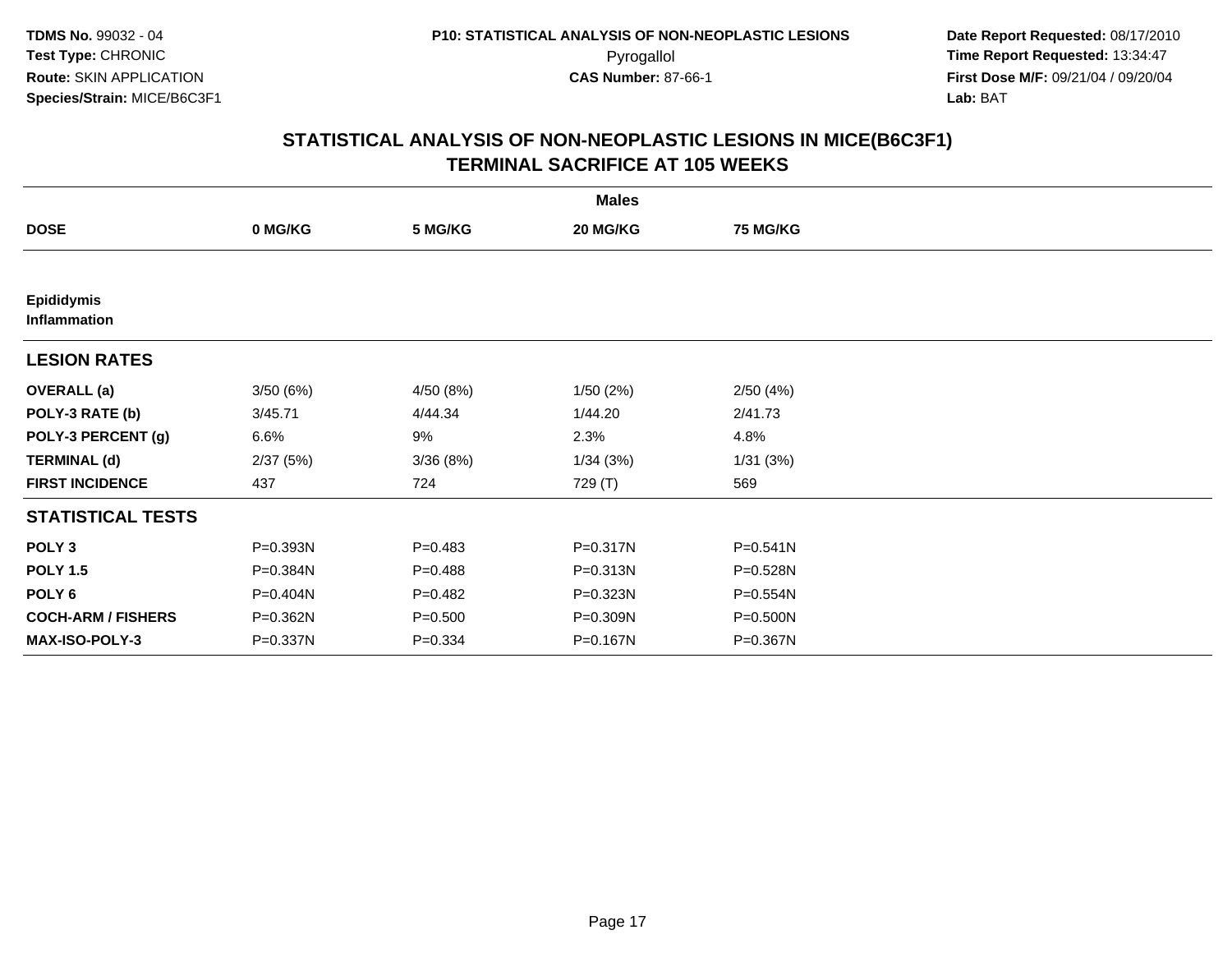|                           |              |              | <b>Males</b> |                 |  |
|---------------------------|--------------|--------------|--------------|-----------------|--|
| <b>DOSE</b>               | 0 MG/KG      | 5 MG/KG      | 20 MG/KG     | <b>75 MG/KG</b> |  |
|                           |              |              |              |                 |  |
| Eye<br>Inflammation       |              |              |              |                 |  |
| <b>LESION RATES</b>       |              |              |              |                 |  |
| <b>OVERALL (a)</b>        | 4/50 (8%)    | 2/50(4%)     | 3/50(6%)     | 1/50(2%)        |  |
| POLY-3 RATE (b)           | 4/46.07      | 2/45.01      | 3/44.20      | 1/41.55         |  |
| POLY-3 PERCENT (g)        | 8.7%         | 4.4%         | 6.8%         | 2.4%            |  |
| <b>TERMINAL (d)</b>       | 1/37(3%)     | 1/36(3%)     | 3/34(9%)     | 0/31(0%)        |  |
| <b>FIRST INCIDENCE</b>    | 521          | 494          | 729 (T)      | 633             |  |
| <b>STATISTICAL TESTS</b>  |              |              |              |                 |  |
| POLY <sub>3</sub>         | P=0.232N     | P=0.348N     | P=0.522N     | P=0.212N        |  |
| <b>POLY 1.5</b>           | $P = 0.221N$ | $P = 0.345N$ | $P = 0.512N$ | P=0.200N        |  |
| POLY <sub>6</sub>         | $P = 0.245N$ | P=0.351N     | P=0.537N     | P=0.225N        |  |
| <b>COCH-ARM / FISHERS</b> | P=0.199N     | P=0.339N     | P=0.500N     | P=0.181N        |  |
| MAX-ISO-POLY-3            | P=0.189N     | $P = 0.212N$ | P=0.370N     | P=0.115N        |  |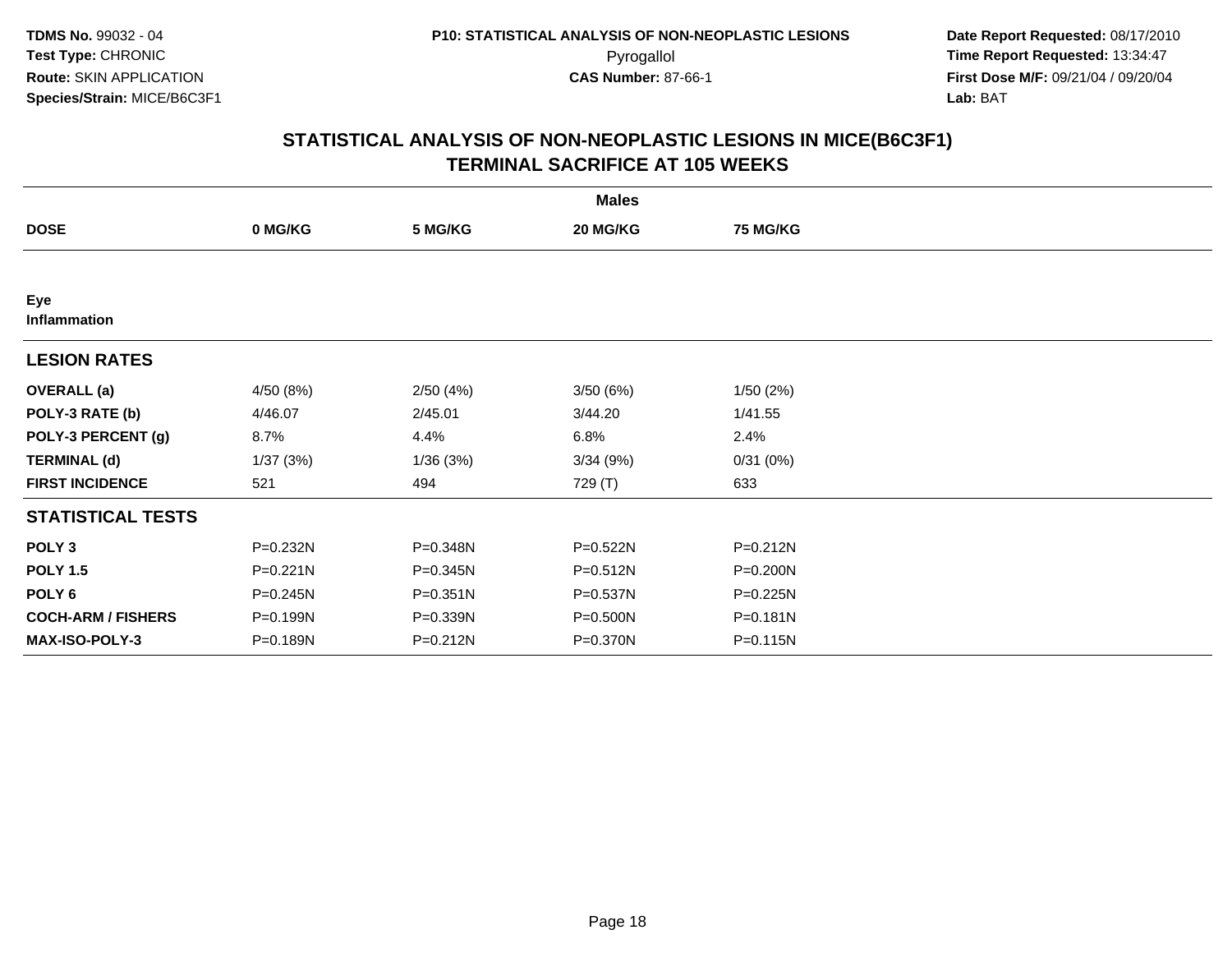|                            |          |              | <b>Males</b> |                 |  |
|----------------------------|----------|--------------|--------------|-----------------|--|
| <b>DOSE</b>                | 0 MG/KG  | 5 MG/KG      | 20 MG/KG     | <b>75 MG/KG</b> |  |
|                            |          |              |              |                 |  |
| Eye: Cornea<br>Hyperplasia |          |              |              |                 |  |
| <b>LESION RATES</b>        |          |              |              |                 |  |
| <b>OVERALL</b> (a)         | 2/50(4%) | 1/50(2%)     | 0/50(0%)     | 1/50(2%)        |  |
| POLY-3 RATE (b)            | 2/45.73  | 1/44.32      | 0/44.20      | 1/41.55         |  |
| POLY-3 PERCENT (g)         | 4.4%     | 2.3%         | 0%           | 2.4%            |  |
| <b>TERMINAL (d)</b>        | 0/37(0%) | 1/36(3%)     | 0/34(0%)     | 0/31(0%)        |  |
| <b>FIRST INCIDENCE</b>     | 521      | 729 (T)      | $--$         | 633             |  |
| <b>STATISTICAL TESTS</b>   |          |              |              |                 |  |
| POLY <sub>3</sub>          | P=0.562N | $P = 0.511N$ | P=0.245N     | P=0.533N        |  |
| <b>POLY 1.5</b>            | P=0.559N | P=0.508N     | $P = 0.241N$ | P=0.522N        |  |
| POLY <sub>6</sub>          | P=0.567N | P=0.513N     | P=0.249N     | $P = 0.545N$    |  |
| <b>COCH-ARM / FISHERS</b>  | P=0.551N | P=0.500N     | P=0.247N     | P=0.500N        |  |
| MAX-ISO-POLY-3             | P=0.280N | P=0.293N     | P=0.083N     | P=0.317N        |  |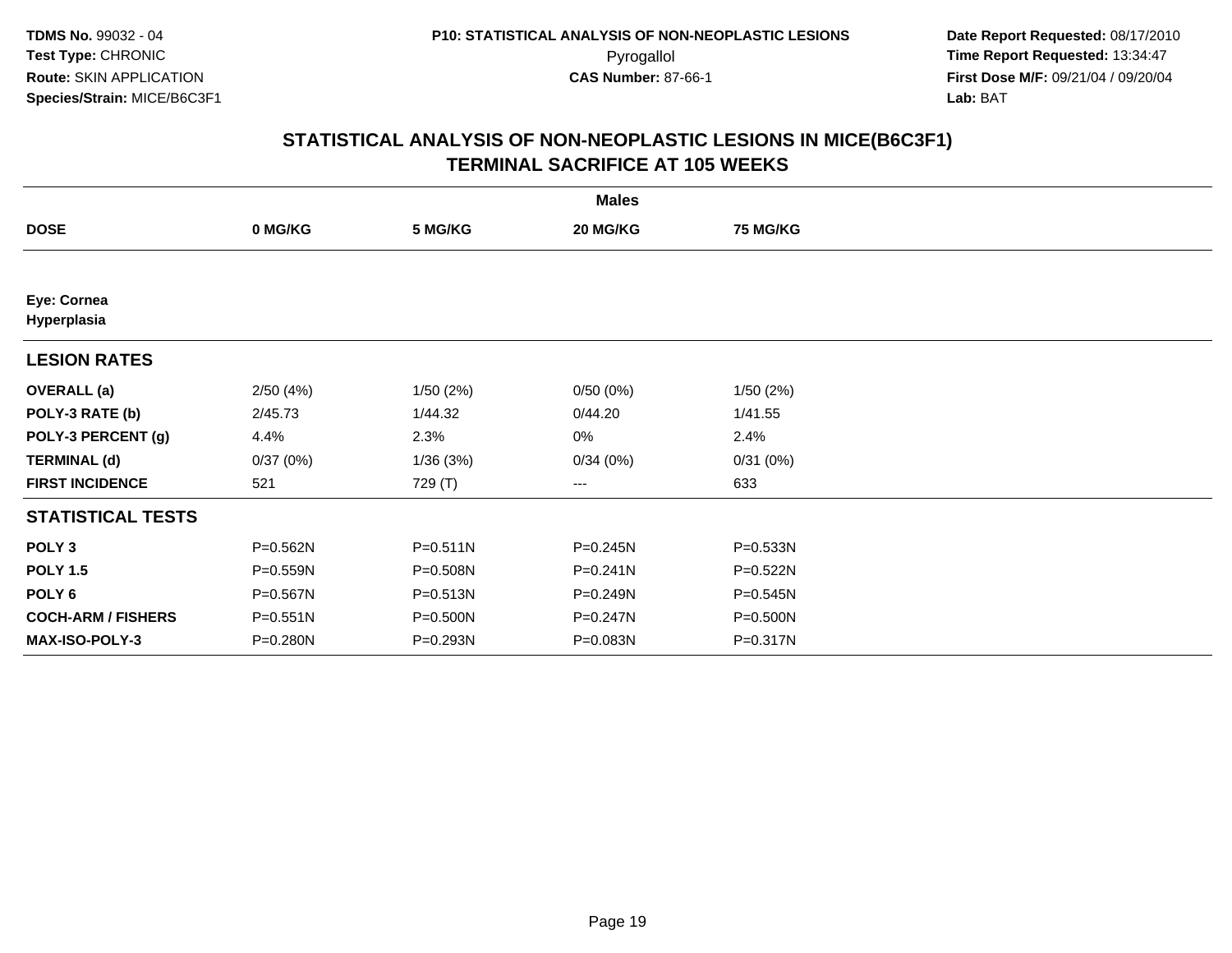**Date Report Requested:** 08/17/2010 Pyrogallol **Time Report Requested:** 13:34:47 **First Dose M/F:** 09/21/04 / 09/20/04<br>Lab: BAT **Lab:** BAT

|                                                                     |              |             | <b>Males</b> |                 |  |
|---------------------------------------------------------------------|--------------|-------------|--------------|-----------------|--|
| <b>DOSE</b>                                                         | 0 MG/KG      | 5 MG/KG     | 20 MG/KG     | <b>75 MG/KG</b> |  |
|                                                                     |              |             |              |                 |  |
| <b>Gallbladder</b><br><b>Infiltration Cellular Mononuclear Cell</b> |              |             |              |                 |  |
| <b>LESION RATES</b>                                                 |              |             |              |                 |  |
| <b>OVERALL</b> (a)                                                  | 4/49 (8%)    | 8/49 (16%)  | 4/50 (8%)    | 3/46(7%)        |  |
| POLY-3 RATE (b)                                                     | 4/44.73      | 8/43.54     | 4/44.74      | 3/38.76         |  |
| POLY-3 PERCENT (g)                                                  | 8.9%         | 18.4%       | 8.9%         | 7.7%            |  |
| <b>TERMINAL (d)</b>                                                 | 2/37(5%)     | 7/35 (20%)  | 3/34(9%)     | 1/29(3%)        |  |
| <b>FIRST INCIDENCE</b>                                              | 603          | 670         | 564          | 667             |  |
| <b>STATISTICAL TESTS</b>                                            |              |             |              |                 |  |
| POLY <sub>3</sub>                                                   | P=0.275N     | $P = 0.163$ | P=0.643N     | P=0.578N        |  |
| <b>POLY 1.5</b>                                                     | P=0.263N     | $P = 0.167$ | P=0.638N     | $P = 0.564N$    |  |
| POLY <sub>6</sub>                                                   | $P = 0.289N$ | $P = 0.159$ | $P = 0.635$  | $P = 0.592N$    |  |
| <b>COCH-ARM / FISHERS</b>                                           | P=0.236N     | $P = 0.178$ | $P = 0.631N$ | P=0.536N        |  |
| MAX-ISO-POLY-3                                                      | P=0.345N     | $P = 0.100$ | P=0.499N     | P=0.424N        |  |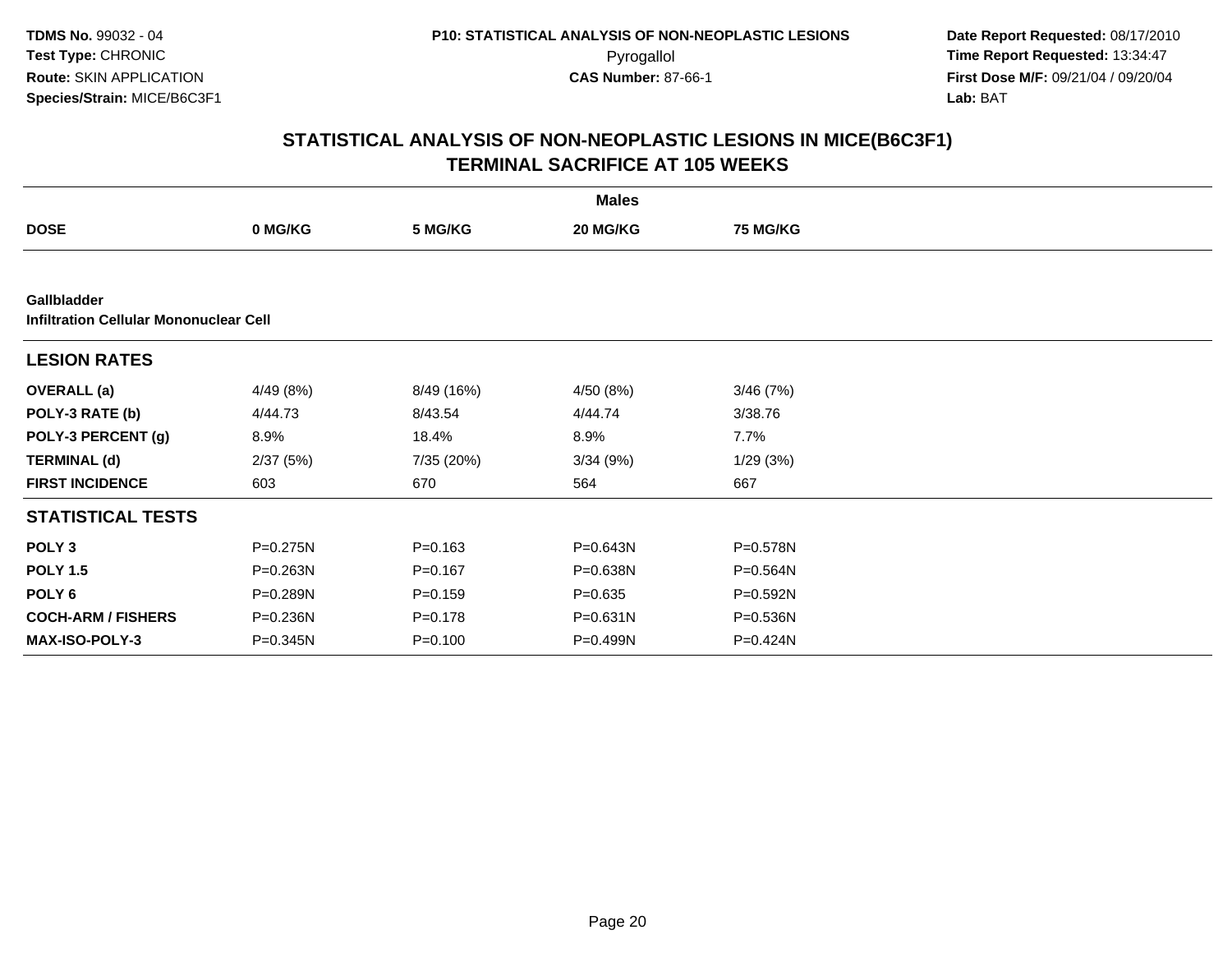|                                       |             |              | <b>Males</b> |                 |  |
|---------------------------------------|-------------|--------------|--------------|-----------------|--|
| <b>DOSE</b>                           | 0 MG/KG     | 5 MG/KG      | 20 MG/KG     | <b>75 MG/KG</b> |  |
|                                       |             |              |              |                 |  |
| <b>Harderian Gland</b><br>Hyperplasia |             |              |              |                 |  |
| <b>LESION RATES</b>                   |             |              |              |                 |  |
| <b>OVERALL</b> (a)                    | 3/50(6%)    | 1/50(2%)     | 1/50 (2%)    | 3/50(6%)        |  |
| POLY-3 RATE (b)                       | 3/44.93     | 1/44.32      | 1/44.20      | 3/41.73         |  |
| POLY-3 PERCENT (g)                    | 6.7%        | 2.3%         | 2.3%         | 7.2%            |  |
| <b>TERMINAL (d)</b>                   | 3/37(8%)    | 1/36(3%)     | 1/34(3%)     | 2/31(7%)        |  |
| <b>FIRST INCIDENCE</b>                | 729 (T)     | 729 (T)      | 729 (T)      | 569             |  |
| <b>STATISTICAL TESTS</b>              |             |              |              |                 |  |
| POLY <sub>3</sub>                     | $P=0.367$   | $P = 0.310N$ | $P = 0.311N$ | $P = 0.628$     |  |
| <b>POLY 1.5</b>                       | $P = 0.375$ | $P = 0.310N$ | P=0.308N     | $P = 0.639$     |  |
| POLY 6                                | $P = 0.357$ | P=0.309N     | P=0.315N     | $P = 0.617$     |  |
| <b>COCH-ARM / FISHERS</b>             | $P = 0.393$ | P=0.309N     | P=0.309N     | $P = 0.661N$    |  |
| MAX-ISO-POLY-3                        | $P = 0.378$ | P=0.159N     | P=0.160N     | $P=0.463$       |  |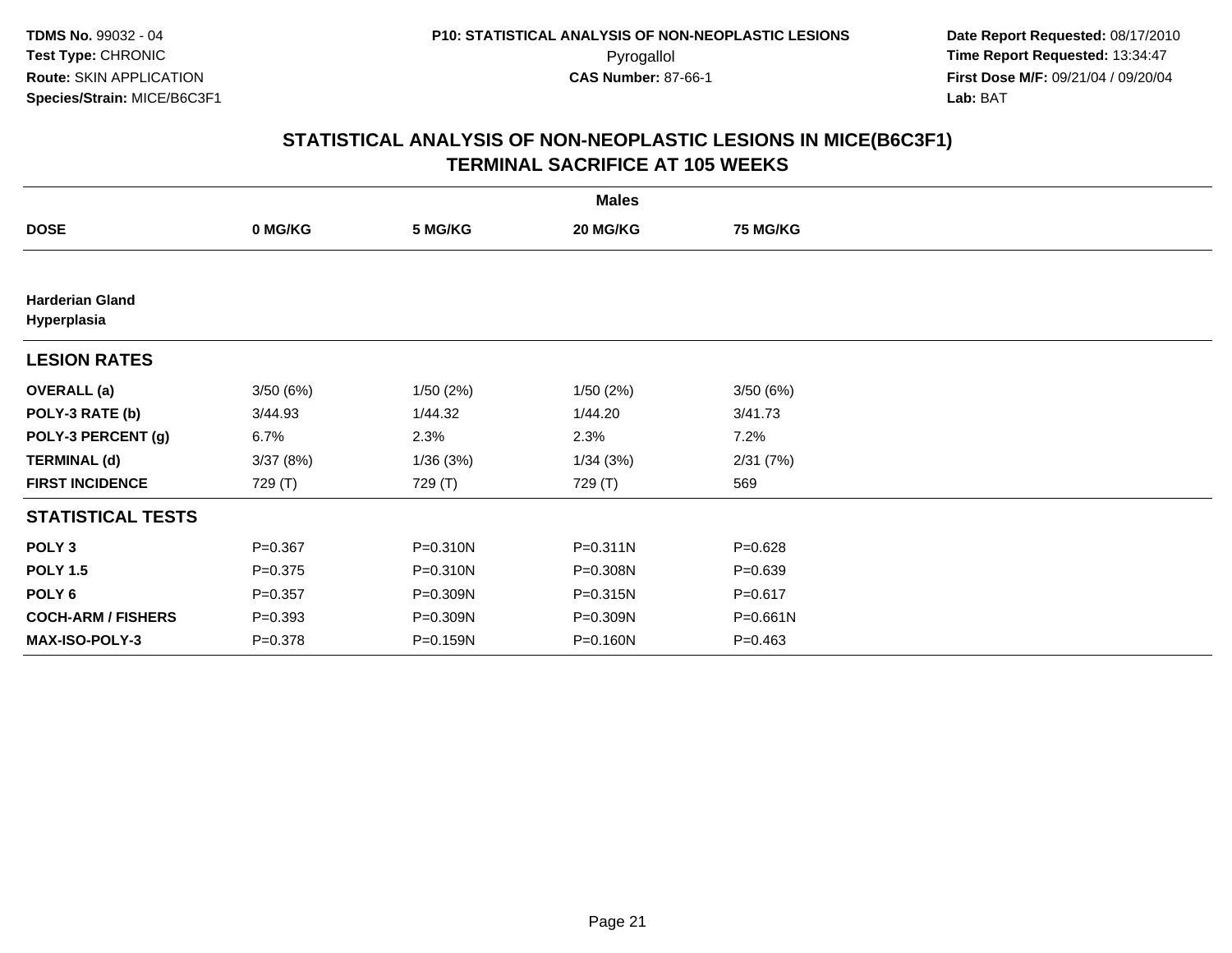**Date Report Requested:** 08/17/2010 Pyrogallol **Time Report Requested:** 13:34:47 **First Dose M/F:** 09/21/04 / 09/20/04<br>Lab: BAT **Lab:** BAT

|                                                                         |              |             | <b>Males</b> |                 |  |
|-------------------------------------------------------------------------|--------------|-------------|--------------|-----------------|--|
| <b>DOSE</b>                                                             | 0 MG/KG      | 5 MG/KG     | 20 MG/KG     | <b>75 MG/KG</b> |  |
|                                                                         |              |             |              |                 |  |
| <b>Harderian Gland</b><br><b>Infiltration Cellular Mononuclear Cell</b> |              |             |              |                 |  |
| <b>LESION RATES</b>                                                     |              |             |              |                 |  |
| <b>OVERALL</b> (a)                                                      | 35/50 (70%)  | 41/50 (82%) | 41/50 (82%)  | 36/50 (72%)     |  |
| POLY-3 RATE (b)                                                         | 35/47.06     | 41/48.08    | 41/48.63     | 36/46.75        |  |
| POLY-3 PERCENT (g)                                                      | 74.4%        | 85.3%       | 84.3%        | 77%             |  |
| <b>TERMINAL (d)</b>                                                     | 27/37 (73%)  | 33/36 (92%) | 30/34 (88%)  | 22/31 (71%)     |  |
| <b>FIRST INCIDENCE</b>                                                  | 595          | 332         | 470          | 470             |  |
| <b>STATISTICAL TESTS</b>                                                |              |             |              |                 |  |
| POLY <sub>3</sub>                                                       | P=0.403N     | $P = 0.132$ | $P = 0.162$  | $P=0.477$       |  |
| <b>POLY 1.5</b>                                                         | P=0.409N     | $P = 0.128$ | $P = 0.146$  | $P=0.465$       |  |
| POLY <sub>6</sub>                                                       | $P = 0.384N$ | $P=0.129$   | $P = 0.171$  | $P=0.495$       |  |
| <b>COCH-ARM / FISHERS</b>                                               | P=0.342N     | $P = 0.121$ | $P = 0.121$  | $P = 0.500$     |  |
| MAX-ISO-POLY-3                                                          | $P=0.265$    | $P = 0.085$ | $P = 0.109$  | $P = 0.380$     |  |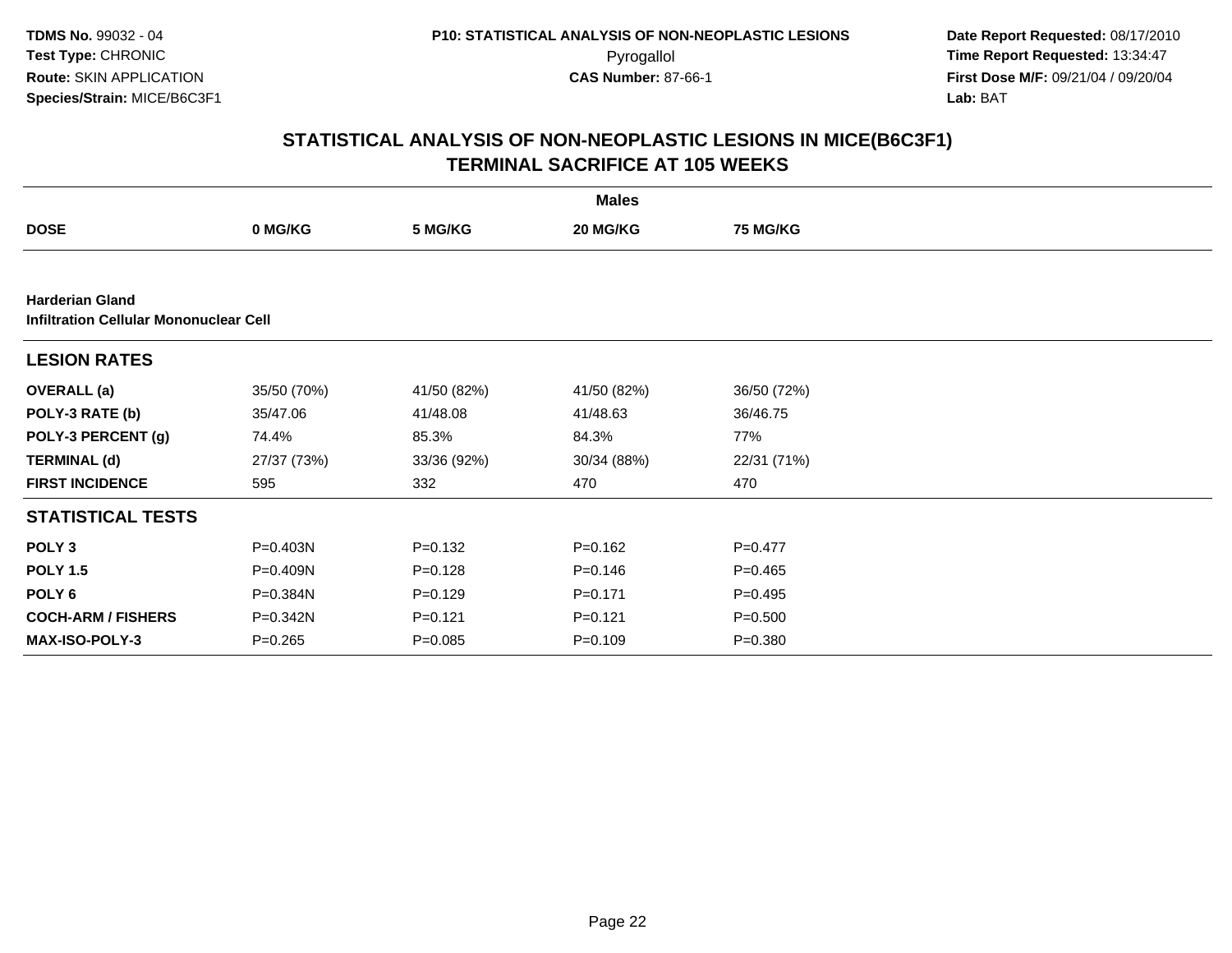|                           |             |              | <b>Males</b> |                 |  |
|---------------------------|-------------|--------------|--------------|-----------------|--|
| <b>DOSE</b>               | 0 MG/KG     | 5 MG/KG      | 20 MG/KG     | <b>75 MG/KG</b> |  |
|                           |             |              |              |                 |  |
| Heart<br>Cardiomyopathy   |             |              |              |                 |  |
| <b>LESION RATES</b>       |             |              |              |                 |  |
| <b>OVERALL</b> (a)        | 45/50 (90%) | 44/50 (88%)  | 46/50 (92%)  | 44/50 (88%)     |  |
| POLY-3 RATE (b)           | 45/48.76    | 44/47.00     | 46/48.80     | 44/46.66        |  |
| POLY-3 PERCENT (g)        | 92.3%       | 93.6%        | 94.3%        | 94.3%           |  |
| <b>TERMINAL (d)</b>       | 34/37 (92%) | 36/36 (100%) | 33/34 (97%)  | 30/31 (97%)     |  |
| <b>FIRST INCIDENCE</b>    | 437         | 437          | 531          | 446             |  |
| <b>STATISTICAL TESTS</b>  |             |              |              |                 |  |
| POLY <sub>3</sub>         | $P = 0.484$ | $P = 0.564$  | $P = 0.506$  | $P = 0.507$     |  |
| <b>POLY 1.5</b>           | $P = 0.530$ | $P = 0.639$  | $P = 0.502$  | $P = 0.576$     |  |
| POLY 6                    | $P=0.446$   | $P = 0.471$  | $P = 0.508$  | $P = 0.441$     |  |
| <b>COCH-ARM / FISHERS</b> | P=0.477N    | P=0.500N     | $P = 0.500$  | P=0.500N        |  |
| MAX-ISO-POLY-3            | $P = 0.526$ | $P = 0.390$  | $P = 0.338$  | $P = 0.336$     |  |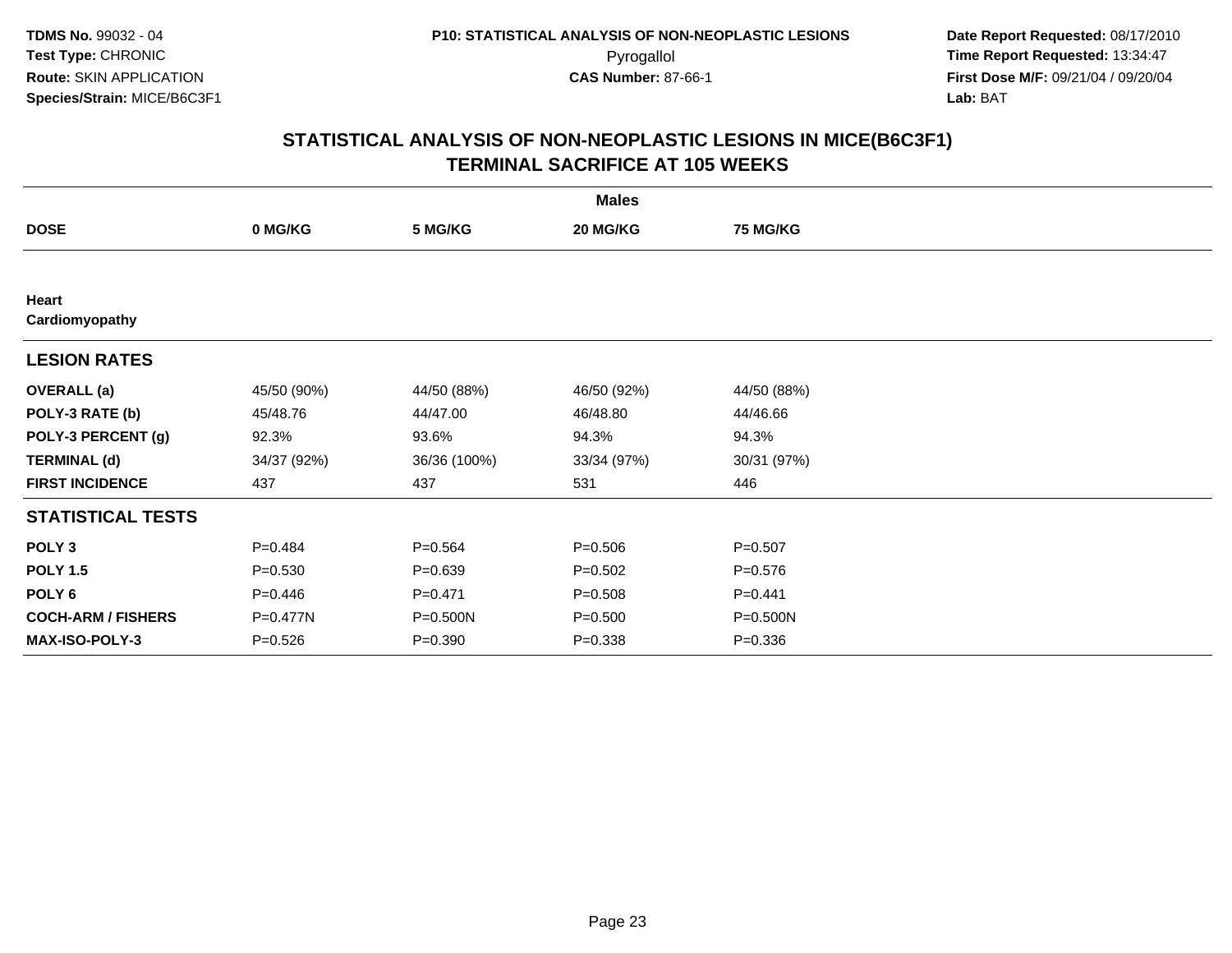**Date Report Requested:** 08/17/2010 Pyrogallol **Time Report Requested:** 13:34:47 **First Dose M/F:** 09/21/04 / 09/20/04<br>Lab: BAT **Lab:** BAT

|                                                        |             |             | <b>Males</b> |                 |  |
|--------------------------------------------------------|-------------|-------------|--------------|-----------------|--|
| <b>DOSE</b>                                            | 0 MG/KG     | 5 MG/KG     | 20 MG/KG     | <b>75 MG/KG</b> |  |
|                                                        |             |             |              |                 |  |
| Heart<br><b>Infiltration Cellular Mononuclear Cell</b> |             |             |              |                 |  |
| <b>LESION RATES</b>                                    |             |             |              |                 |  |
| <b>OVERALL</b> (a)                                     | 1/50(2%)    | 2/50(4%)    | 1/50(2%)     | 4/50 (8%)       |  |
| POLY-3 RATE (b)                                        | 1/44.93     | 2/44.98     | 1/44.50      | 4/42.32         |  |
| POLY-3 PERCENT (g)                                     | 2.2%        | 4.5%        | 2.3%         | 9.5%            |  |
| <b>TERMINAL (d)</b>                                    | 1/37(3%)    | 0/36(0%)    | 0/34(0%)     | 2/31(7%)        |  |
| <b>FIRST INCIDENCE</b>                                 | 729 (T)     | 610         | 648          | 505             |  |
| <b>STATISTICAL TESTS</b>                               |             |             |              |                 |  |
| POLY <sub>3</sub>                                      | $P = 0.095$ | $P = 0.500$ | $P=0.759$    | $P = 0.161$     |  |
| <b>POLY 1.5</b>                                        | $P = 0.098$ | $P=0.499$   | $P=0.759$    | $P = 0.166$     |  |
| POLY <sub>6</sub>                                      | $P = 0.090$ | $P = 0.505$ | $P=0.757$    | $P = 0.155$     |  |
| <b>COCH-ARM / FISHERS</b>                              | $P = 0.107$ | $P = 0.500$ | P=0.753N     | $P = 0.181$     |  |
| <b>MAX-ISO-POLY-3</b>                                  | $P = 0.096$ | $P=0.281$   | $P = 0.496$  | $P = 0.079$     |  |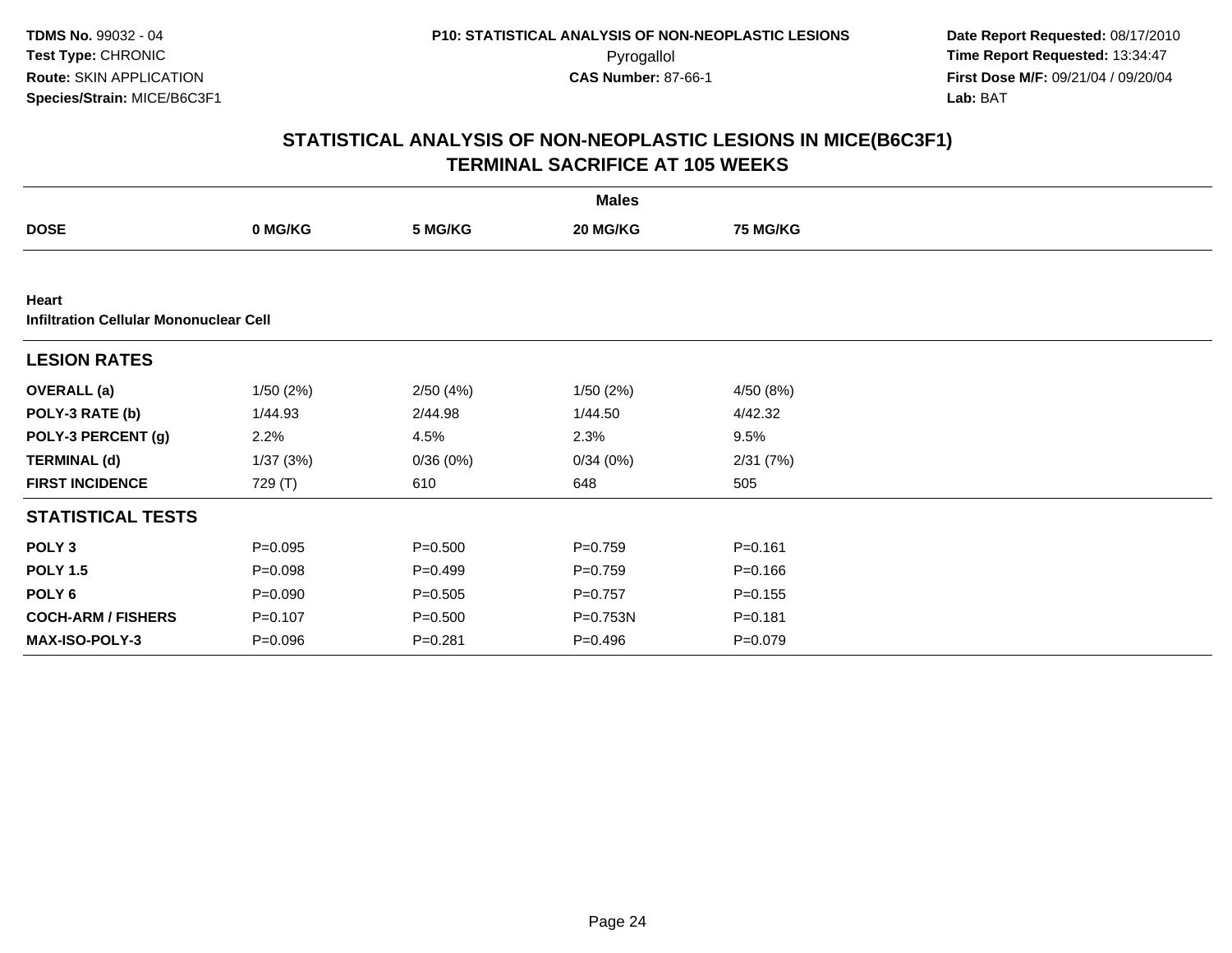|                           |           |             | <b>Males</b> |                 |  |
|---------------------------|-----------|-------------|--------------|-----------------|--|
| <b>DOSE</b>               | 0 MG/KG   | 5 MG/KG     | 20 MG/KG     | <b>75 MG/KG</b> |  |
|                           |           |             |              |                 |  |
| Heart<br>Inflammation     |           |             |              |                 |  |
| <b>LESION RATES</b>       |           |             |              |                 |  |
| <b>OVERALL</b> (a)        | 2/50(4%)  | 5/50 (10%)  | 4/50(8%)     | 2/50(4%)        |  |
| POLY-3 RATE (b)           | 2/45.56   | 5/45.45     | 4/44.68      | 2/41.90         |  |
| POLY-3 PERCENT (g)        | 4.4%      | 11%         | 9%           | 4.8%            |  |
| <b>TERMINAL (d)</b>       | 1/37(3%)  | 3/36(8%)    | 2/34(6%)     | 1/31(3%)        |  |
| <b>FIRST INCIDENCE</b>    | 521       | 332         | 595          | 492             |  |
| <b>STATISTICAL TESTS</b>  |           |             |              |                 |  |
| POLY <sub>3</sub>         | P=0.391N  | $P = 0.215$ | $P = 0.328$  | $P = 0.664$     |  |
| <b>POLY 1.5</b>           | P=0.375N  | $P=0.215$   | $P=0.332$    | $P = 0.673$     |  |
| POLY 6                    | P=0.409N  | $P = 0.216$ | $P = 0.323$  | $P = 0.652$     |  |
| <b>COCH-ARM / FISHERS</b> | P=0.341N  | $P = 0.218$ | $P = 0.339$  | P=0.691N        |  |
| MAX-ISO-POLY-3            | $P=0.407$ | $P = 0.119$ | $P = 0.196$  | $P = 0.466$     |  |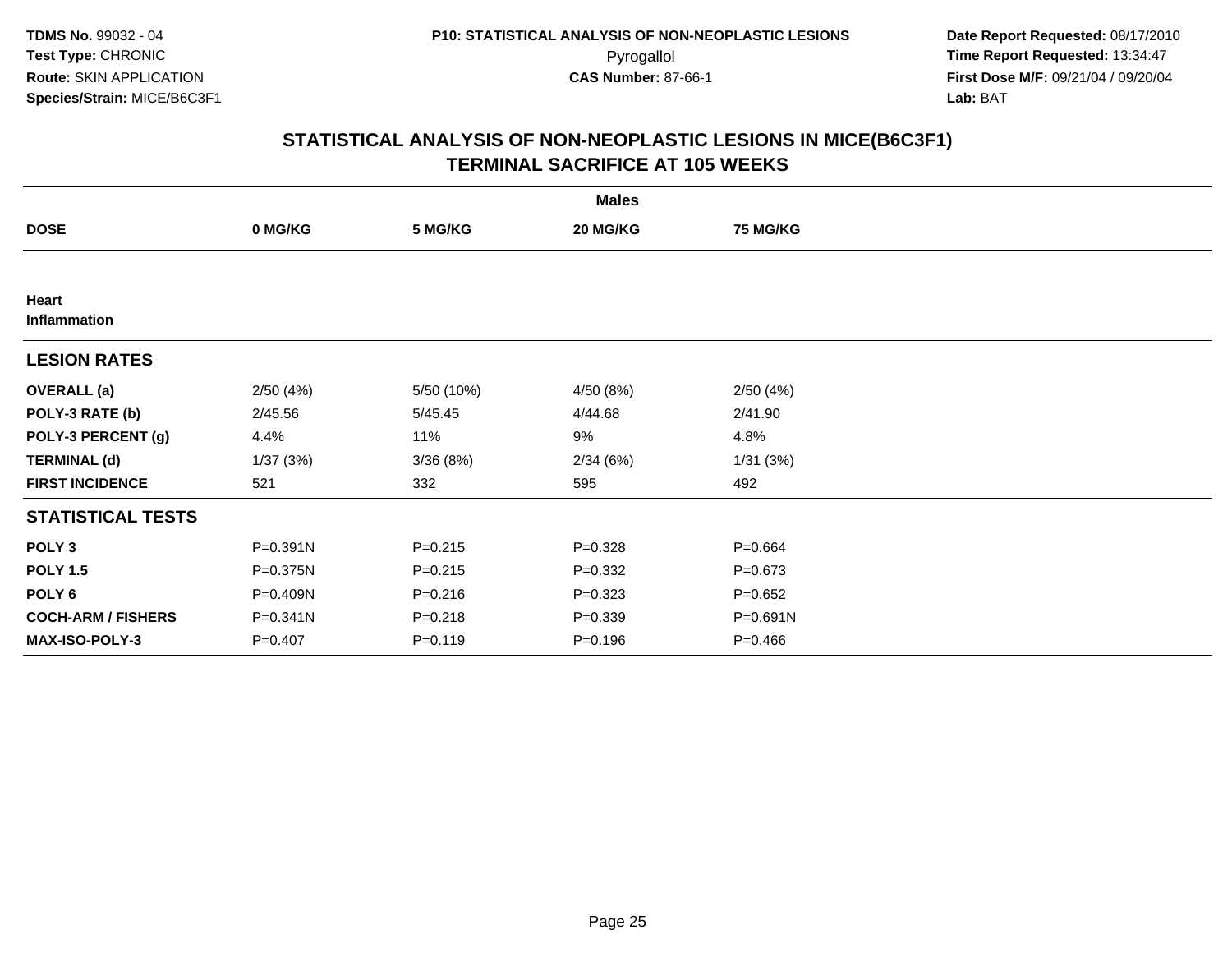|                                |             |              | <b>Males</b> |                 |  |
|--------------------------------|-------------|--------------|--------------|-----------------|--|
| <b>DOSE</b>                    | 0 MG/KG     | 5 MG/KG      | 20 MG/KG     | <b>75 MG/KG</b> |  |
|                                |             |              |              |                 |  |
| Heart<br><b>Mineralization</b> |             |              |              |                 |  |
| <b>LESION RATES</b>            |             |              |              |                 |  |
| <b>OVERALL</b> (a)             | 1/50(2%)    | 0/50(0%)     | 2/50(4%)     | 2/50(4%)        |  |
| POLY-3 RATE (b)                | 1/45.71     | 0/44.32      | 2/44.20      | 2/41.98         |  |
| POLY-3 PERCENT (g)             | 2.2%        | 0%           | 4.5%         | 4.8%            |  |
| <b>TERMINAL (d)</b>            | 0/37(0%)    | 0/36(0%)     | 2/34(6%)     | 1/31(3%)        |  |
| <b>FIRST INCIDENCE</b>         | 437         | ---          | 729 (T)      | 446             |  |
| <b>STATISTICAL TESTS</b>       |             |              |              |                 |  |
| POLY <sub>3</sub>              | $P = 0.259$ | P=0.506N     | $P=0.488$    | $P = 0.470$     |  |
| <b>POLY 1.5</b>                | $P = 0.268$ | $P = 0.505N$ | $P=0.493$    | $P = 0.480$     |  |
| POLY <sub>6</sub>              | $P = 0.248$ | P=0.507N     | $P = 0.483$  | $P = 0.460$     |  |
| <b>COCH-ARM / FISHERS</b>      | $P = 0.284$ | P=0.500N     | $P = 0.500$  | $P = 0.500$     |  |
| MAX-ISO-POLY-3                 | $P = 0.267$ | P=0.166N     | $P=0.274$    | $P = 0.264$     |  |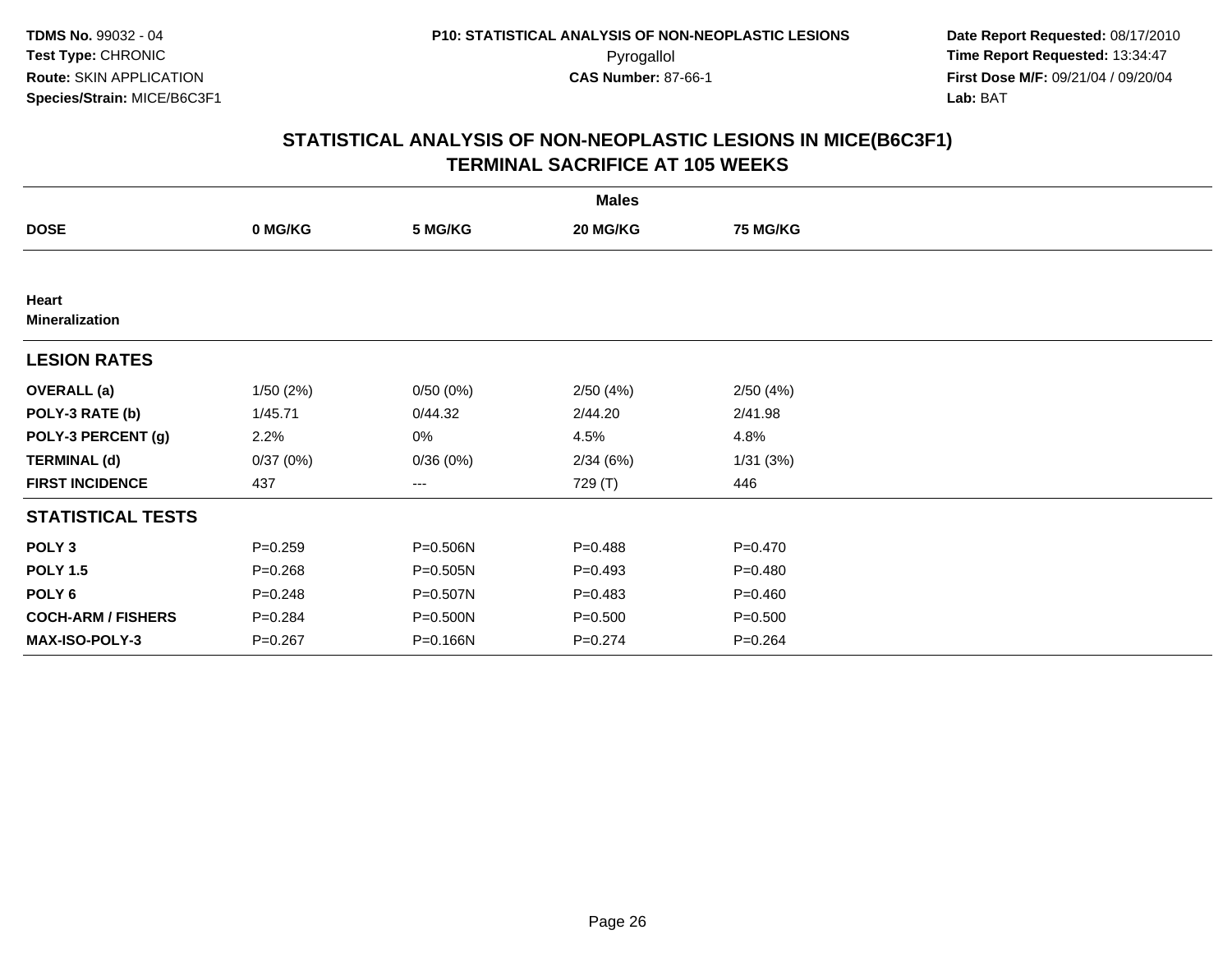|                            |              |              | <b>Males</b> |                 |  |
|----------------------------|--------------|--------------|--------------|-----------------|--|
| <b>DOSE</b>                | 0 MG/KG      | 5 MG/KG      | 20 MG/KG     | <b>75 MG/KG</b> |  |
|                            |              |              |              |                 |  |
| Heart<br><b>Thrombosis</b> |              |              |              |                 |  |
| <b>LESION RATES</b>        |              |              |              |                 |  |
| <b>OVERALL</b> (a)         | 1/50(2%)     | 0/50(0%)     | 0/50(0%)     | 0/50(0%)        |  |
| POLY-3 RATE (b)            | 1/45.18      | 0/44.32      | 0/44.20      | 0/41.21         |  |
| POLY-3 PERCENT (g)         | 2.2%         | 0%           | 0%           | 0%              |  |
| <b>TERMINAL (d)</b>        | 0/37(0%)     | 0/36(0%)     | 0/34(0%)     | 0/31(0%)        |  |
| <b>FIRST INCIDENCE</b>     | 662          | ---          | $---$        | ---             |  |
| <b>STATISTICAL TESTS</b>   |              |              |              |                 |  |
| POLY <sub>3</sub>          | $P = 0.531N$ | $P = 0.504N$ | P=0.504N     | $P = 0.518N$    |  |
| <b>POLY 1.5</b>            | P=0.532N     | $P = 0.503N$ | P=0.502N     | $P = 0.512N$    |  |
| POLY 6                     | P=0.530N     | P=0.504N     | P=0.508N     | $P = 0.525N$    |  |
| <b>COCH-ARM / FISHERS</b>  | P=0.534N     | P=0.500N     | P=0.500N     | P=0.500N        |  |
| MAX-ISO-POLY-3             | $P = 0.161N$ | P=0.163N     | P=0.164N     | P=0.181N        |  |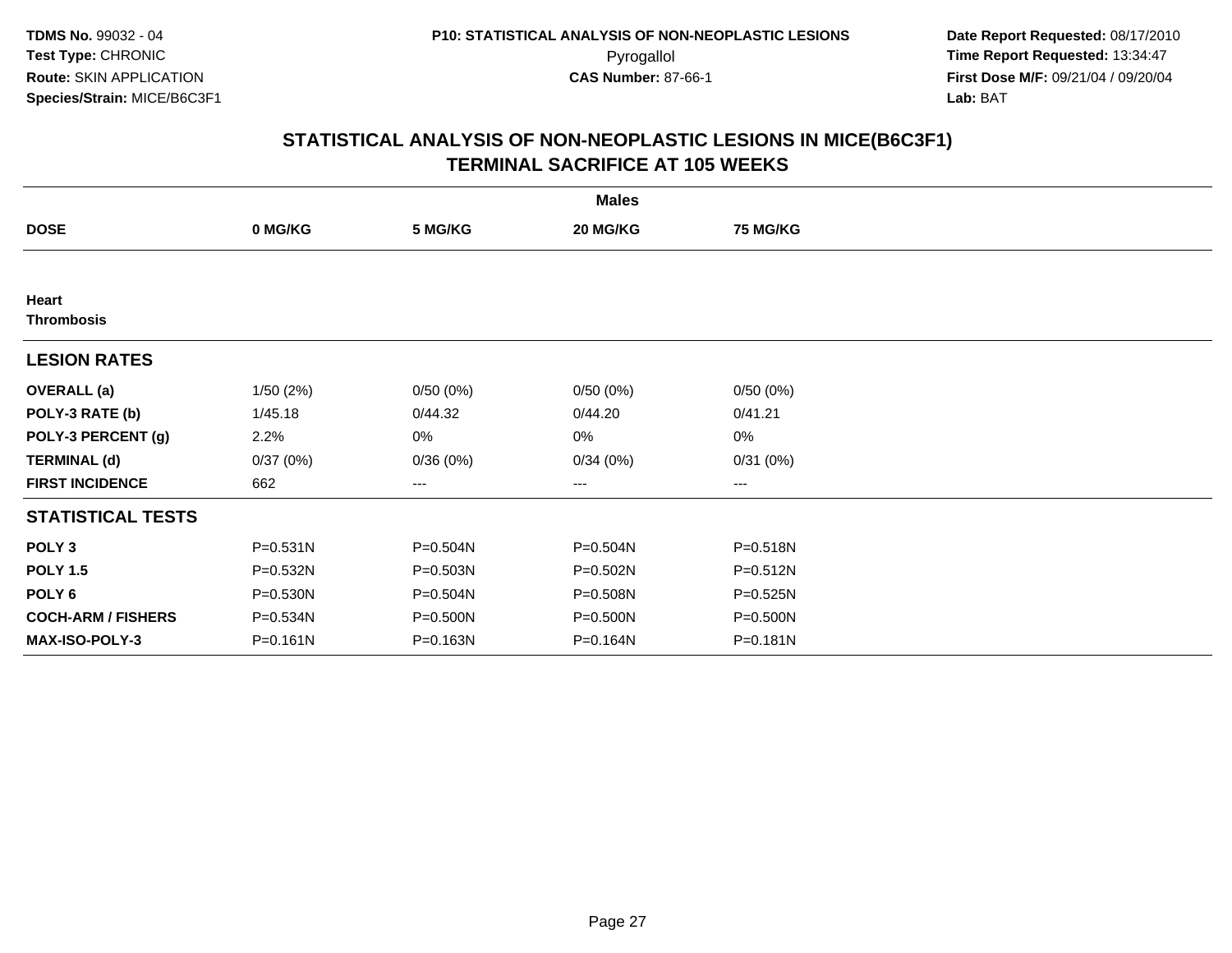|                                                    |             |          | <b>Males</b> |                 |  |
|----------------------------------------------------|-------------|----------|--------------|-----------------|--|
| <b>DOSE</b>                                        | 0 MG/KG     | 5 MG/KG  | 20 MG/KG     | <b>75 MG/KG</b> |  |
|                                                    |             |          |              |                 |  |
| Intestine Large, Rectum: Epithelium<br>Hyperplasia |             |          |              |                 |  |
| <b>LESION RATES</b>                                |             |          |              |                 |  |
| <b>OVERALL</b> (a)                                 | 0/50(0%)    | 0/50(0%) | 2/50(4%)     | 0/50(0%)        |  |
| POLY-3 RATE (b)                                    | 0/44.93     | 0/44.32  | 2/44.73      | 0/41.21         |  |
| POLY-3 PERCENT (g)                                 | 0%          | 0%       | 4.5%         | 0%              |  |
| <b>TERMINAL (d)</b>                                | 0/37(0%)    | 0/36(0%) | 1/34(3%)     | 0/31(0%)        |  |
| <b>FIRST INCIDENCE</b>                             | ---         | $--$     | 567          | $\cdots$        |  |
| <b>STATISTICAL TESTS</b>                           |             |          |              |                 |  |
| POLY <sub>3</sub>                                  | P=0.689N    | (e)      | $P = 0.236$  | (e)             |  |
| <b>POLY 1.5</b>                                    | P=0.680N    | (e)      | $P = 0.237$  | (e)             |  |
| POLY <sub>6</sub>                                  | P=0.699N    | (e)      | $P = 0.235$  | (e)             |  |
| <b>COCH-ARM / FISHERS</b>                          | P=0.662N    | (e)      | $P = 0.247$  | (e)             |  |
| MAX-ISO-POLY-3                                     | $P = 0.271$ | (e)      | $P = 0.076$  | (e)             |  |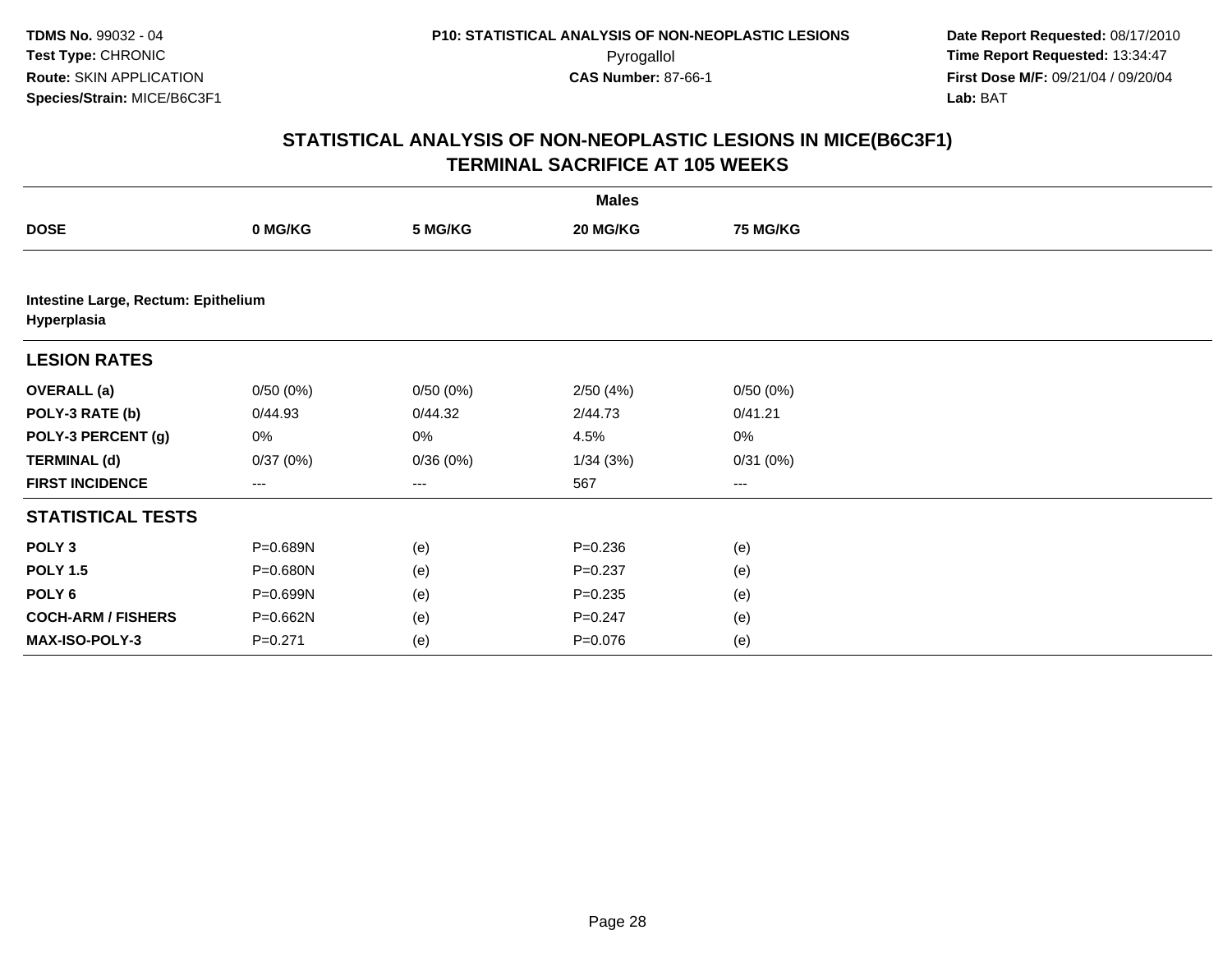|                                               |             |             | <b>Males</b> |                 |  |
|-----------------------------------------------|-------------|-------------|--------------|-----------------|--|
| <b>DOSE</b>                                   | 0 MG/KG     | 5 MG/KG     | 20 MG/KG     | <b>75 MG/KG</b> |  |
|                                               |             |             |              |                 |  |
| <b>Intestine Small, Ileum</b><br>Inflammation |             |             |              |                 |  |
| <b>LESION RATES</b>                           |             |             |              |                 |  |
| <b>OVERALL (a)</b>                            | 0/50(0%)    | 2/50(4%)    | 5/50 (10%)   | 0/50(0%)        |  |
| POLY-3 RATE (b)                               | 0/44.93     | 2/44.32     | 5/44.96      | 0/41.21         |  |
| POLY-3 PERCENT (g)                            | 0%          | 4.5%        | 11.1%        | $0\%$           |  |
| <b>TERMINAL (d)</b>                           | 0/37(0%)    | 2/36(6%)    | 3/34(9%)     | 0/31(0%)        |  |
| <b>FIRST INCIDENCE</b>                        | $--$        | 729 (T)     | 549          | ---             |  |
| <b>STATISTICAL TESTS</b>                      |             |             |              |                 |  |
| POLY <sub>3</sub>                             | P=0.360N    | $P = 0.234$ | $P=0.030*$   | (e)             |  |
| <b>POLY 1.5</b>                               | P=0.343N    | $P = 0.235$ | $P=0.031*$   | (e)             |  |
| POLY 6                                        | P=0.380N    | $P = 0.235$ | $P=0.030*$   | (e)             |  |
| <b>COCH-ARM / FISHERS</b>                     | P=0.314N    | $P = 0.247$ | $P=0.028*$   | (e)             |  |
| MAX-ISO-POLY-3                                | $P = 0.152$ | $P = 0.076$ | $P=0.010**$  | (e)             |  |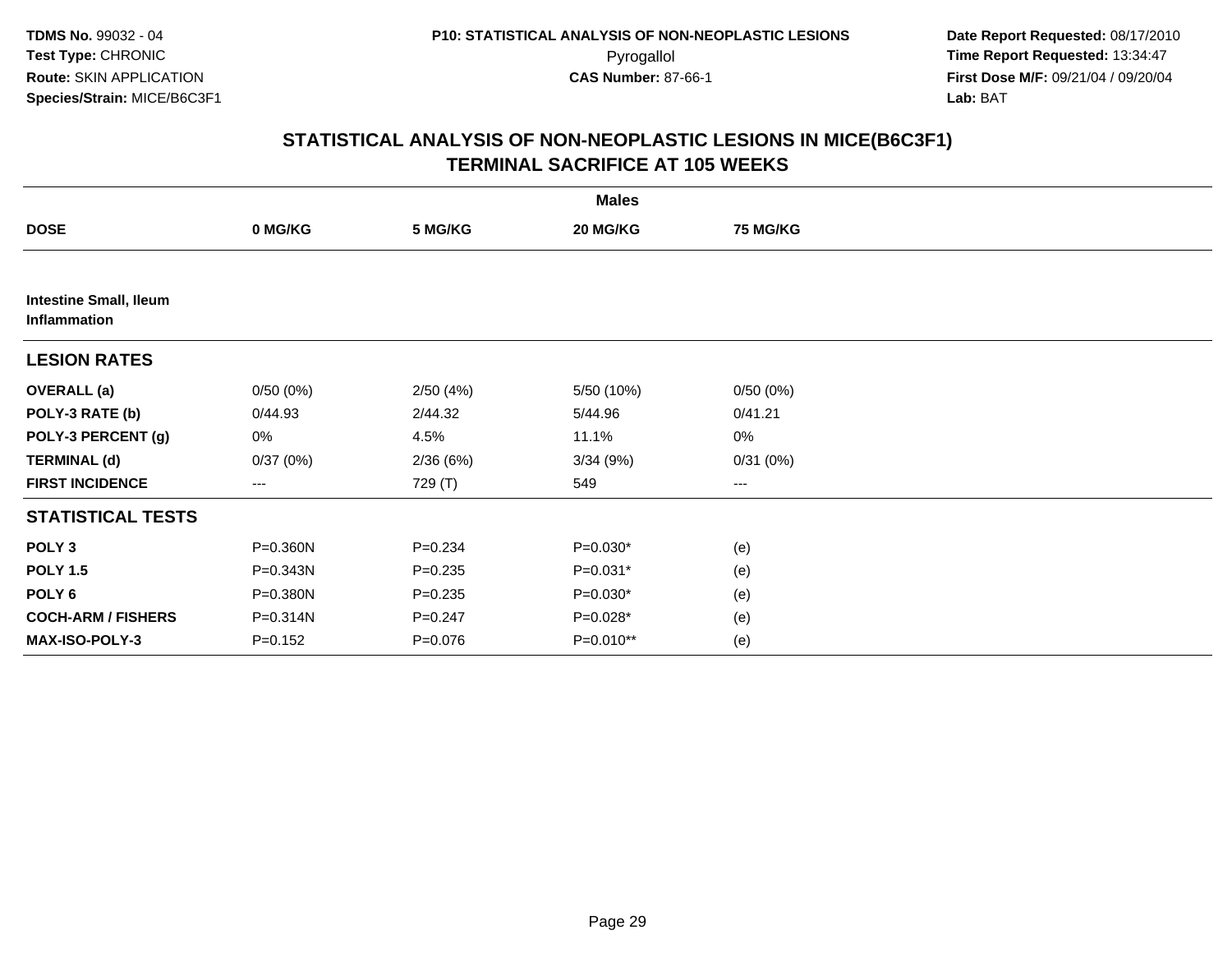|                                                   |              |             | <b>Males</b> |                 |  |
|---------------------------------------------------|--------------|-------------|--------------|-----------------|--|
| <b>DOSE</b>                                       | 0 MG/KG      | 5 MG/KG     | 20 MG/KG     | <b>75 MG/KG</b> |  |
|                                                   |              |             |              |                 |  |
| Intestine Small, Ileum: Epithelium<br>Hyperplasia |              |             |              |                 |  |
| <b>LESION RATES</b>                               |              |             |              |                 |  |
| <b>OVERALL (a)</b>                                | 0/50(0%)     | 2/50(4%)    | 2/50(4%)     | 0/50(0%)        |  |
| POLY-3 RATE (b)                                   | 0/44.93      | 2/44.32     | 2/44.20      | 0/41.21         |  |
| POLY-3 PERCENT (g)                                | 0%           | 4.5%        | 4.5%         | $0\%$           |  |
| <b>TERMINAL (d)</b>                               | 0/37(0%)     | 2/36(6%)    | 2/34(6%)     | 0/31(0%)        |  |
| <b>FIRST INCIDENCE</b>                            | $--$         | 729 (T)     | 729 (T)      | $---$           |  |
| <b>STATISTICAL TESTS</b>                          |              |             |              |                 |  |
| POLY <sub>3</sub>                                 | P=0.383N     | $P = 0.234$ | $P = 0.233$  | (e)             |  |
| <b>POLY 1.5</b>                                   | P=0.373N     | $P = 0.235$ | $P = 0.235$  | (e)             |  |
| POLY 6                                            | P=0.395N     | $P = 0.235$ | $P = 0.231$  | (e)             |  |
| <b>COCH-ARM / FISHERS</b>                         | $P = 0.351N$ | $P = 0.247$ | $P = 0.247$  | (e)             |  |
| MAX-ISO-POLY-3                                    | $P=0.297$    | $P=0.076$   | $P=0.076$    | (e)             |  |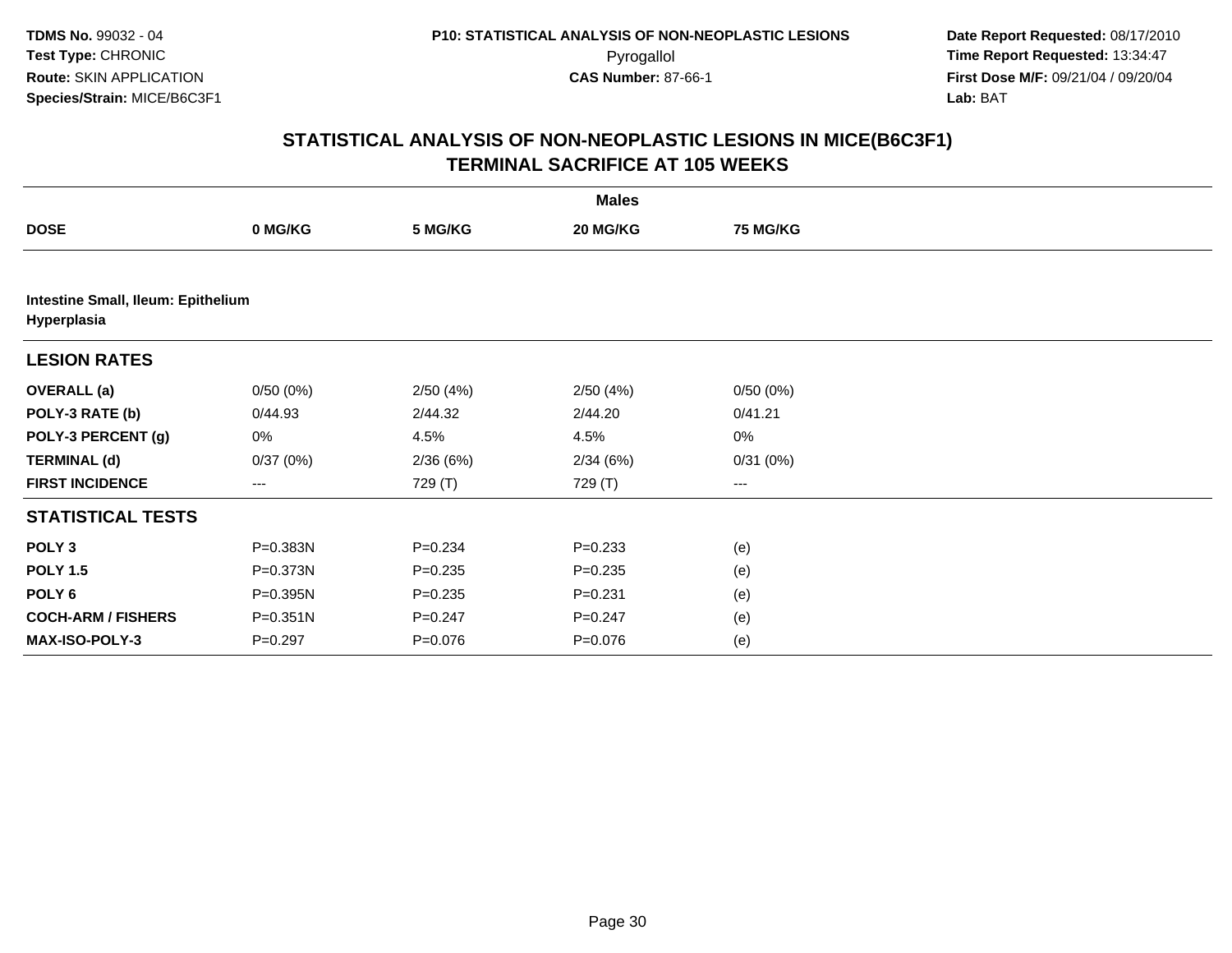| <b>Males</b>                                            |            |            |              |                 |  |  |  |  |  |
|---------------------------------------------------------|------------|------------|--------------|-----------------|--|--|--|--|--|
| <b>DOSE</b>                                             | 0 MG/KG    | 5 MG/KG    | 20 MG/KG     | <b>75 MG/KG</b> |  |  |  |  |  |
|                                                         |            |            |              |                 |  |  |  |  |  |
| <b>Intestine Small, Jejunum</b><br>Hyperplasia Lymphoid |            |            |              |                 |  |  |  |  |  |
| <b>LESION RATES</b>                                     |            |            |              |                 |  |  |  |  |  |
| <b>OVERALL</b> (a)                                      | 9/50 (18%) | 5/50 (10%) | 5/50 (10%)   | 0/50(0%)        |  |  |  |  |  |
| POLY-3 RATE (b)                                         | 9/45.36    | 5/44.56    | 5/44.20      | 0/41.21         |  |  |  |  |  |
| POLY-3 PERCENT (g)                                      | 19.8%      | 11.2%      | 11.3%        | 0%              |  |  |  |  |  |
| <b>TERMINAL (d)</b>                                     | 8/37 (22%) | 4/36 (11%) | 5/34(15%)    | 0/31(0%)        |  |  |  |  |  |
| <b>FIRST INCIDENCE</b>                                  | 603        | 664        | 729 (T)      | ---             |  |  |  |  |  |
| <b>STATISTICAL TESTS</b>                                |            |            |              |                 |  |  |  |  |  |
| POLY <sub>3</sub>                                       | P=0.006N** | P=0.201N   | P=0.206N     | P=0.003N**      |  |  |  |  |  |
| <b>POLY 1.5</b>                                         | P=0.005N** | P=0.200N   | $P = 0.200N$ | P=0.002N**      |  |  |  |  |  |
| POLY 6                                                  | P=0.007N** | P=0.199N   | $P = 0.215N$ | P=0.003N**      |  |  |  |  |  |
| <b>COCH-ARM / FISHERS</b>                               | P=0.005N** | P=0.194N   | P=0.194N     | P<0.001N**      |  |  |  |  |  |
| <b>MAX-ISO-POLY-3</b>                                   | P=0.004N** | P=0.132N   | P=0.136N     | P<0.001N**      |  |  |  |  |  |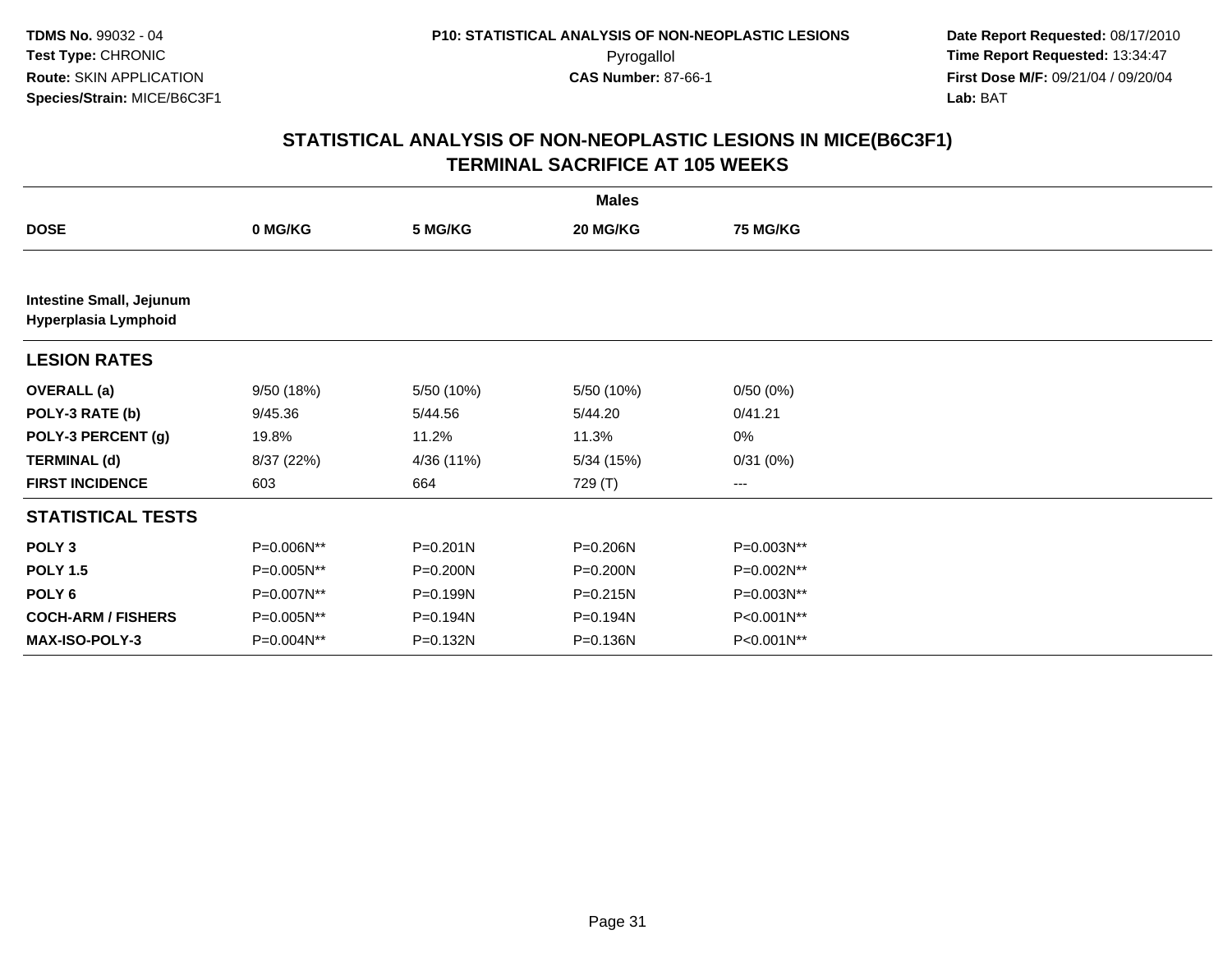|                                                 |              |             | <b>Males</b> |          |  |
|-------------------------------------------------|--------------|-------------|--------------|----------|--|
| <b>DOSE</b>                                     | 0 MG/KG      | 5 MG/KG     | 20 MG/KG     | 75 MG/KG |  |
|                                                 |              |             |              |          |  |
| <b>Intestine Small, Jejunum</b><br>Inflammation |              |             |              |          |  |
| <b>LESION RATES</b>                             |              |             |              |          |  |
| <b>OVERALL (a)</b>                              | 1/50(2%)     | 2/50(4%)    | 3/50(6%)     | 0/50(0%) |  |
| POLY-3 RATE (b)                                 | 1/45.36      | 2/44.32     | 3/44.78      | 0/41.21  |  |
| POLY-3 PERCENT (g)                              | 2.2%         | 4.5%        | 6.7%         | $0\%$    |  |
| <b>TERMINAL (d)</b>                             | 0/37(0%)     | 2/36(6%)    | 2/34(6%)     | 0/31(0%) |  |
| <b>FIRST INCIDENCE</b>                          | 603          | 729 (T)     | 549          | $\cdots$ |  |
| <b>STATISTICAL TESTS</b>                        |              |             |              |          |  |
| POLY <sub>3</sub>                               | P=0.267N     | $P=0.492$   | $P = 0.301$  | P=0.519N |  |
| <b>POLY 1.5</b>                                 | $P = 0.255N$ | $P=0.494$   | $P = 0.303$  | P=0.513N |  |
| POLY 6                                          | P=0.281N     | $P = 0.491$ | $P = 0.296$  | P=0.527N |  |
| <b>COCH-ARM / FISHERS</b>                       | P=0.233N     | $P = 0.500$ | $P = 0.309$  | P=0.500N |  |
| MAX-ISO-POLY-3                                  | P=0.229N     | $P = 0.276$ | $P = 0.152$  | P=0.182N |  |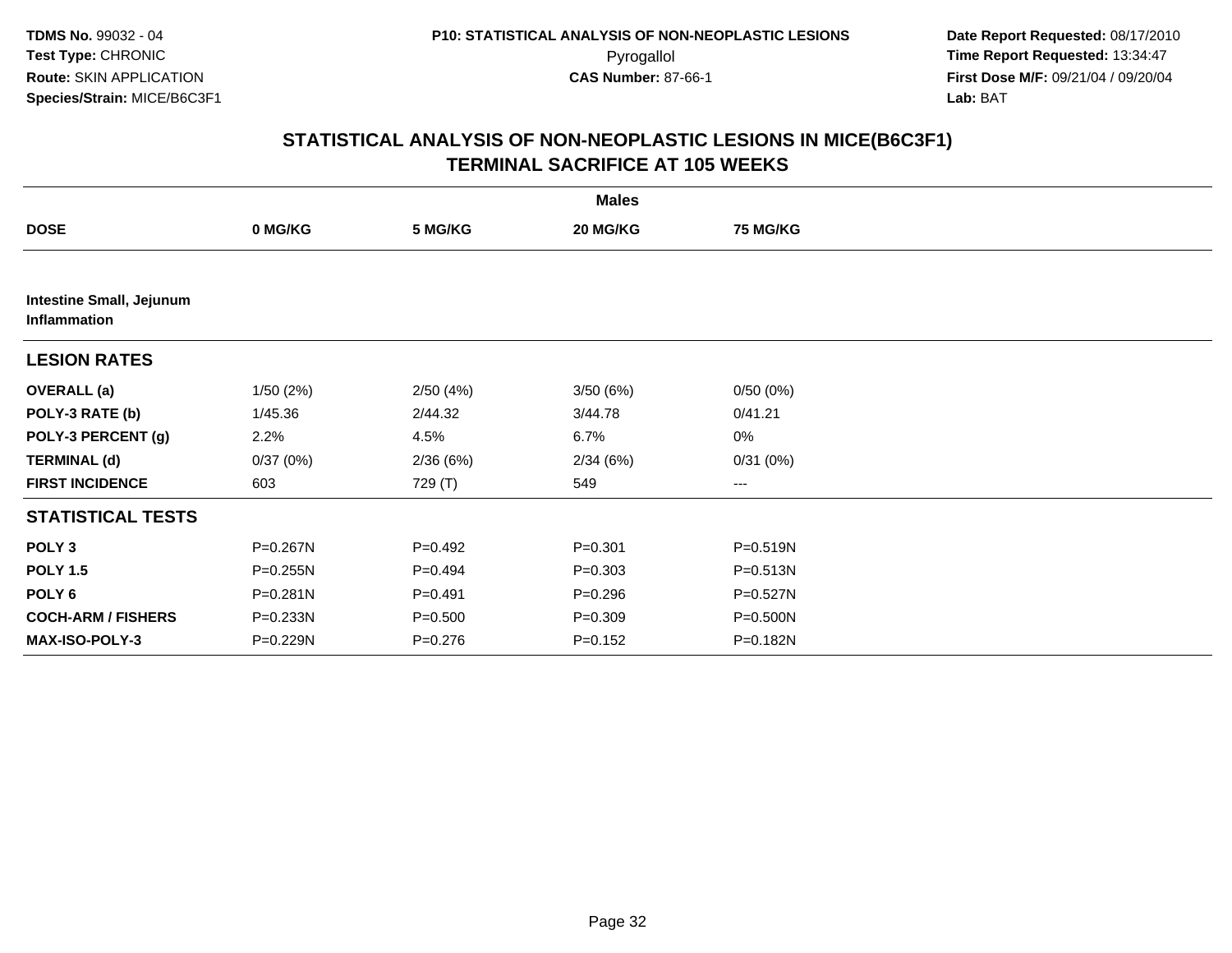| <b>Males</b>                             |              |              |              |                 |  |  |
|------------------------------------------|--------------|--------------|--------------|-----------------|--|--|
| <b>DOSE</b>                              | 0 MG/KG      | 5 MG/KG      | 20 MG/KG     | <b>75 MG/KG</b> |  |  |
|                                          |              |              |              |                 |  |  |
| <b>Islets, Pancreatic</b><br>Hyperplasia |              |              |              |                 |  |  |
| <b>LESION RATES</b>                      |              |              |              |                 |  |  |
| <b>OVERALL</b> (a)                       | 43/50 (86%)  | 43/50 (86%)  | 42/50 (84%)  | 40/50 (80%)     |  |  |
| POLY-3 RATE (b)                          | 43/49.19     | 43/49.54     | 42/47.32     | 40/45.34        |  |  |
| POLY-3 PERCENT (g)                       | 87.4%        | 86.8%        | 88.8%        | 88.2%           |  |  |
| <b>TERMINAL (d)</b>                      | 32/37 (87%)  | 30/36 (83%)  | 33/34 (97%)  | 29/31 (94%)     |  |  |
| <b>FIRST INCIDENCE</b>                   | 437          | 332          | 531          | 493             |  |  |
| <b>STATISTICAL TESTS</b>                 |              |              |              |                 |  |  |
| POLY <sub>3</sub>                        | $P = 0.514$  | P=0.584N     | $P = 0.547$  | $P = 0.582$     |  |  |
| <b>POLY 1.5</b>                          | $P = 0.505N$ | P=0.598N     | P=0.622N     | $P = 0.551N$    |  |  |
| POLY 6                                   | $P = 0.380$  | $P = 0.561N$ | $P = 0.446$  | $P=0.475$       |  |  |
| <b>COCH-ARM / FISHERS</b>                | P=0.223N     | P=0.613N     | $P = 0.500N$ | P=0.298N        |  |  |
| MAX-ISO-POLY-3                           | $P = 0.647$  | P=0.462N     | $P = 0.414$  | $P = 0.450$     |  |  |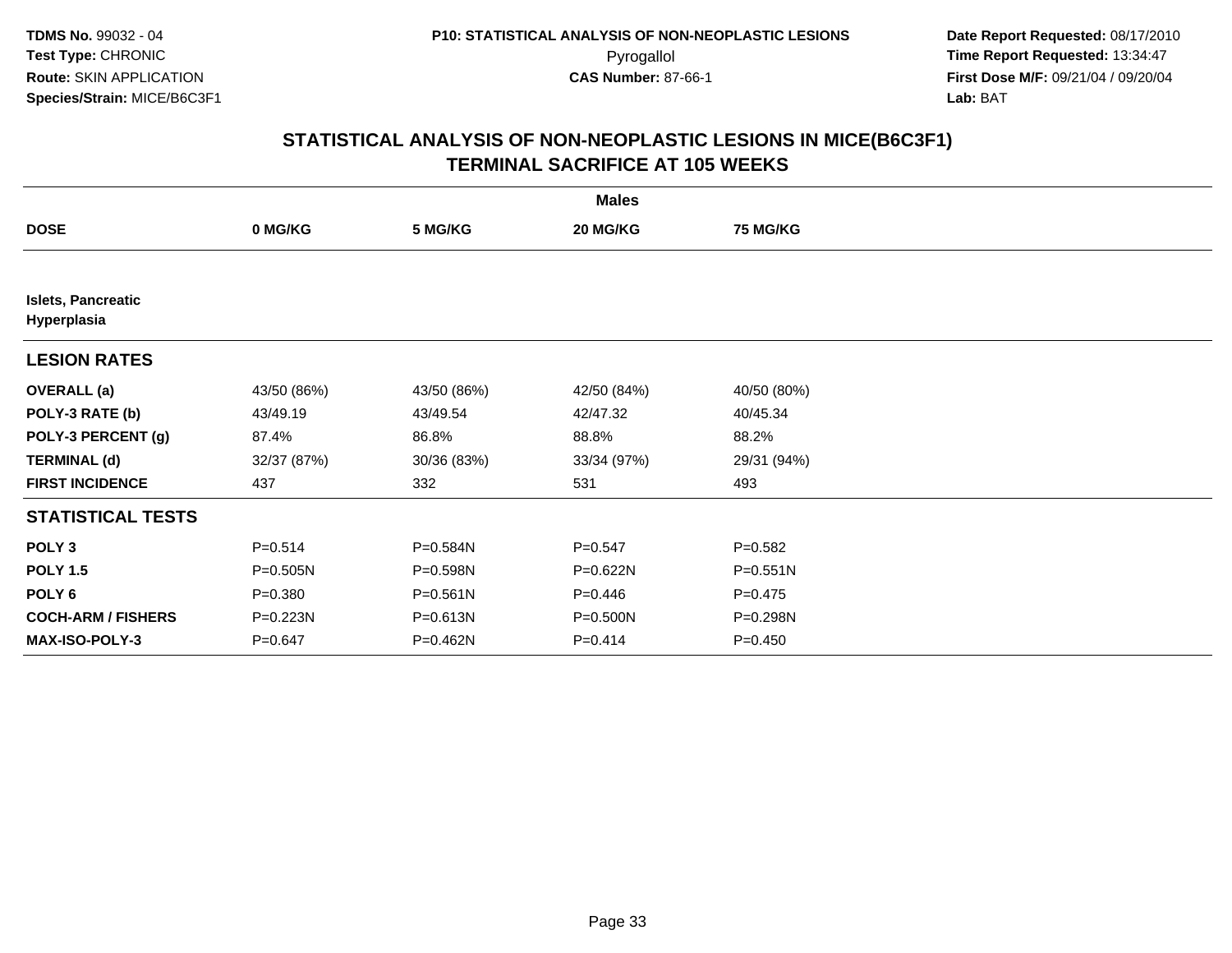**Date Report Requested:** 08/17/2010 Pyrogallol **Time Report Requested:** 13:34:47 **First Dose M/F:** 09/21/04 / 09/20/04<br>Lab: BAT **Lab:** BAT

| <b>Males</b>                                   |                   |          |                   |                 |  |  |
|------------------------------------------------|-------------------|----------|-------------------|-----------------|--|--|
| <b>DOSE</b>                                    | 0 MG/KG           | 5 MG/KG  | 20 MG/KG          | <b>75 MG/KG</b> |  |  |
|                                                |                   |          |                   |                 |  |  |
| Kidney<br><b>Accumulation, Hyaline Droplet</b> |                   |          |                   |                 |  |  |
| <b>LESION RATES</b>                            |                   |          |                   |                 |  |  |
| <b>OVERALL</b> (a)                             | 0/50(0%)          | 0/50(0%) | 0/50(0%)          | 1/50(2%)        |  |  |
| POLY-3 RATE (b)                                | 0/44.93           | 0/44.32  | 0/44.20           | 1/41.21         |  |  |
| POLY-3 PERCENT (g)                             | $0\%$             | 0%       | 0%                | 2.4%            |  |  |
| <b>TERMINAL (d)</b>                            | 0/37(0%)          | 0/36(0%) | 0/34(0%)          | 1/31(3%)        |  |  |
| <b>FIRST INCIDENCE</b>                         | $\qquad \qquad -$ | ---      | $\qquad \qquad -$ | 729 (T)         |  |  |
| <b>STATISTICAL TESTS</b>                       |                   |          |                   |                 |  |  |
| POLY <sub>3</sub>                              | $P = 0.212$       | (e)      | (e)               | $P = 0.483$     |  |  |
| <b>POLY 1.5</b>                                | $P = 0.217$       | (e)      | (e)               | $P=0.488$       |  |  |
| POLY <sub>6</sub>                              | $P = 0.208$       | (e)      | (e)               | $P=0.477$       |  |  |
| <b>COCH-ARM / FISHERS</b>                      | $P=0.224$         | (e)      | (e)               | $P = 0.500$     |  |  |
| MAX-ISO-POLY-3                                 | $P = 0.128$       | (e)      | (e)               | $P = 0.158$     |  |  |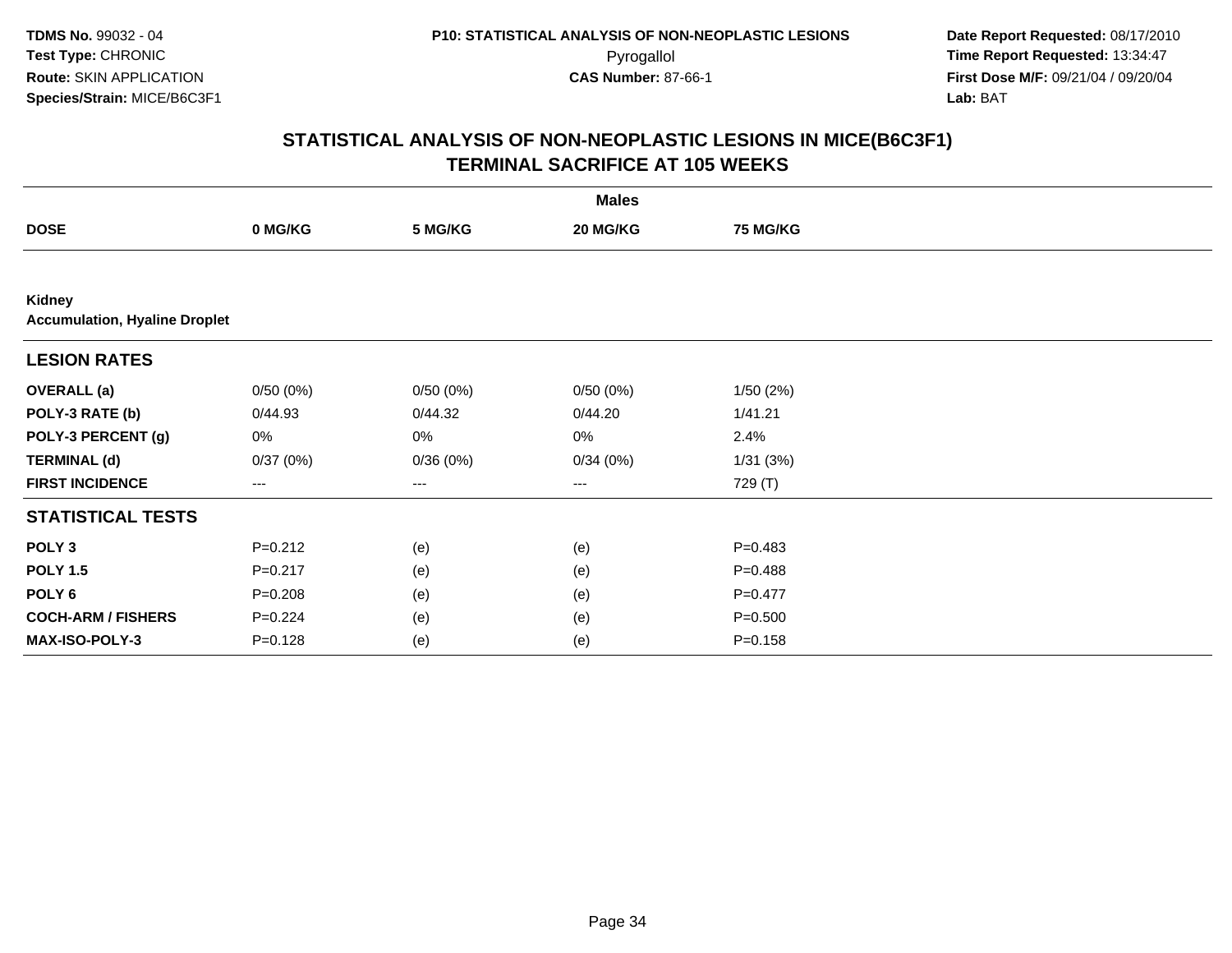| <b>Males</b>              |             |            |            |             |  |  |
|---------------------------|-------------|------------|------------|-------------|--|--|
| <b>DOSE</b>               | 0 MG/KG     | 5 MG/KG    | 20 MG/KG   | 75 MG/KG    |  |  |
|                           |             |            |            |             |  |  |
| Kidney<br>Cyst            |             |            |            |             |  |  |
| <b>LESION RATES</b>       |             |            |            |             |  |  |
| <b>OVERALL</b> (a)        | 0/50(0%)    | 5/50 (10%) | 9/50 (18%) | 4/50 (8%)   |  |  |
| POLY-3 RATE (b)           | 0/44.93     | 5/44.58    | 9/44.39    | 4/41.21     |  |  |
| POLY-3 PERCENT (g)        | 0%          | 11.2%      | 20.3%      | 9.7%        |  |  |
| <b>TERMINAL (d)</b>       | 0/37(0%)    | 3/36(8%)   | 8/34 (24%) | 4/31 (13%)  |  |  |
| <b>FIRST INCIDENCE</b>    | ---         | 665        | 681        | 729 (T)     |  |  |
| <b>STATISTICAL TESTS</b>  |             |            |            |             |  |  |
| POLY <sub>3</sub>         | $P = 0.328$ | $P=0.030*$ | P=0.002**  | $P=0.050*$  |  |  |
| <b>POLY 1.5</b>           | $P = 0.355$ | $P=0.030*$ | P=0.002**  | $P = 0.053$ |  |  |
| POLY 6                    | $P = 0.298$ | $P=0.030*$ | P<0.001**  | $P=0.046*$  |  |  |
| <b>COCH-ARM / FISHERS</b> | $P = 0.410$ | $P=0.028*$ | P<0.001**  | $P = 0.059$ |  |  |
| <b>MAX-ISO-POLY-3</b>     | P=0.020*    | P=0.010**  | P<0.001**  | $P=0.019*$  |  |  |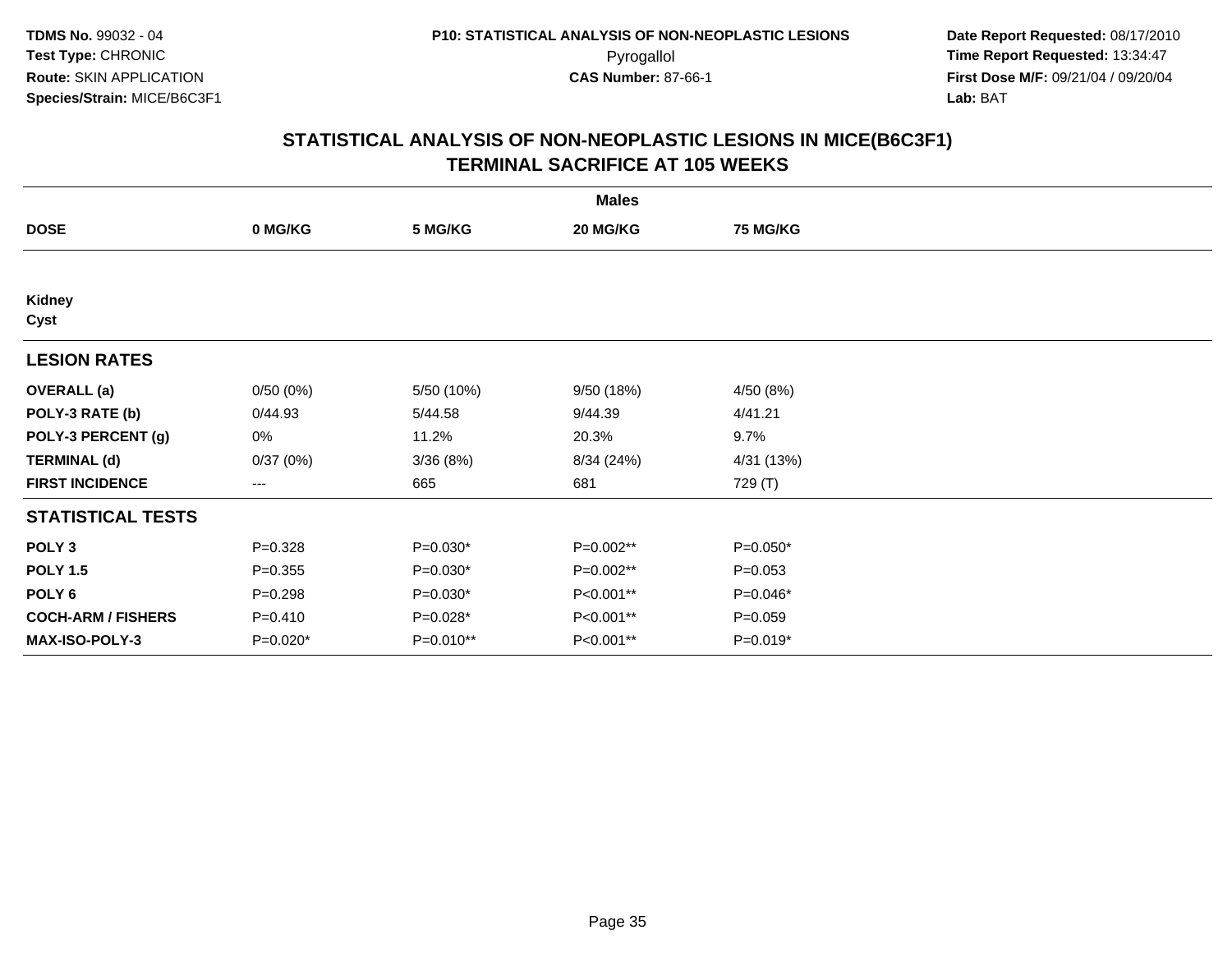|                             |                   |             | <b>Males</b> |                 |  |
|-----------------------------|-------------------|-------------|--------------|-----------------|--|
| <b>DOSE</b>                 | 0 MG/KG           | 5 MG/KG     | 20 MG/KG     | <b>75 MG/KG</b> |  |
|                             |                   |             |              |                 |  |
| Kidney<br><b>Dilatation</b> |                   |             |              |                 |  |
| <b>LESION RATES</b>         |                   |             |              |                 |  |
| <b>OVERALL (a)</b>          | 0/50(0%)          | 2/50(4%)    | 0/50(0%)     | 0/50(0%)        |  |
| POLY-3 RATE (b)             | 0/44.93           | 2/44.34     | 0/44.20      | 0/41.21         |  |
| POLY-3 PERCENT (g)          | 0%                | 4.5%        | 0%           | $0\%$           |  |
| <b>TERMINAL (d)</b>         | 0/37(0%)          | 1/36(3%)    | 0/34(0%)     | 0/31(0%)        |  |
| <b>FIRST INCIDENCE</b>      | $\qquad \qquad -$ | 724         | $---$        | ---             |  |
| <b>STATISTICAL TESTS</b>    |                   |             |              |                 |  |
| POLY <sub>3</sub>           | P=0.395N          | $P = 0.234$ | (e)          | (e)             |  |
| <b>POLY 1.5</b>             | P=0.392N          | $P = 0.235$ | (e)          | (e)             |  |
| POLY 6                      | P=0.399N          | $P = 0.235$ | (e)          | (e)             |  |
| <b>COCH-ARM / FISHERS</b>   | P=0.383N          | $P = 0.247$ | (e)          | (e)             |  |
| MAX-ISO-POLY-3              | P=0.287N          | $P = 0.076$ | (e)          | (e)             |  |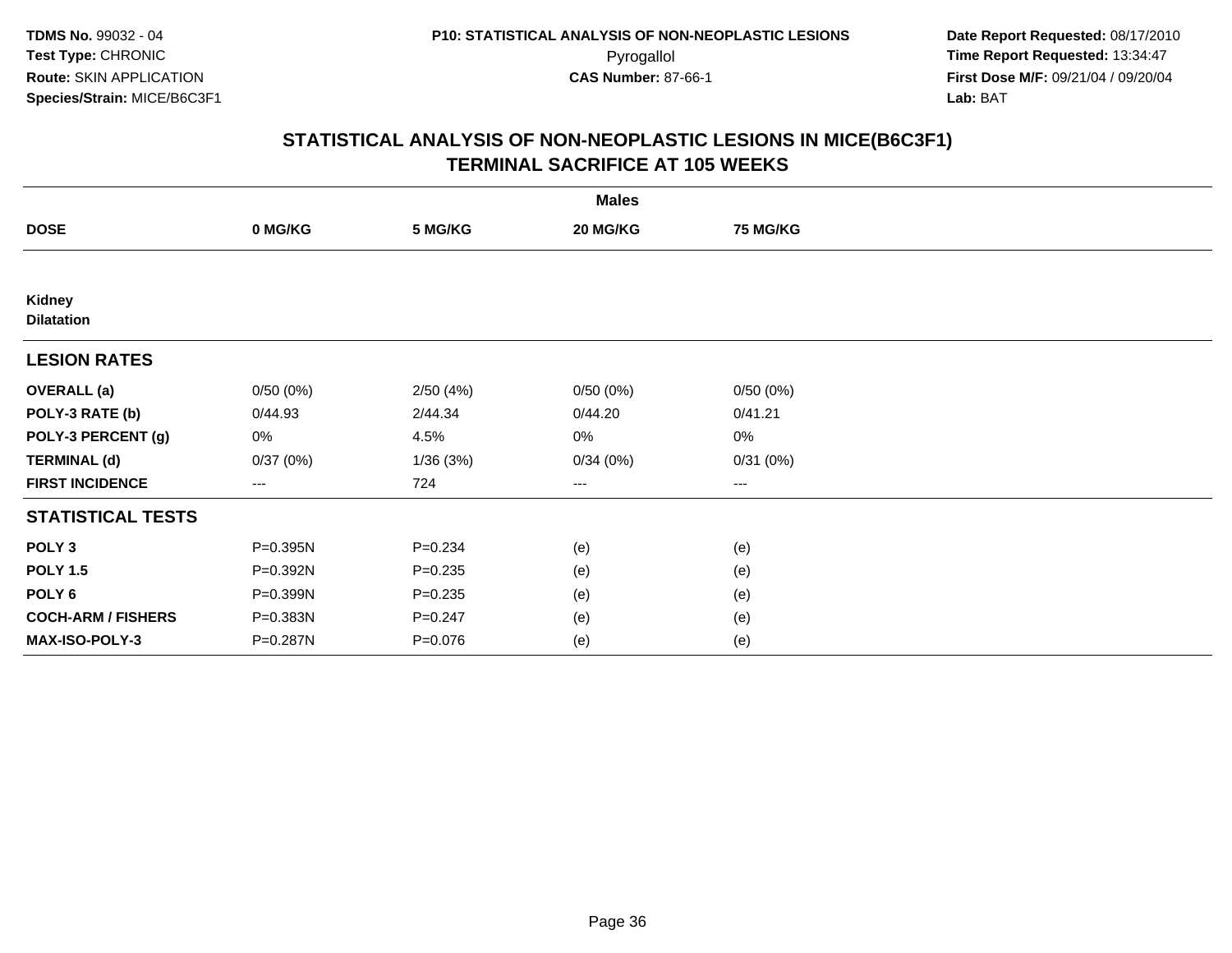**TDMS No.** 99032 - 04**Test Type:** CHRONIC**Route:** SKIN APPLICATION**Species/Strain:** MICE/B6C3F1

 **Date Report Requested:** 08/17/2010 Pyrogallol **Time Report Requested:** 13:34:47 **First Dose M/F:** 09/21/04 / 09/20/04<br>Lab: BAT **Lab:** BAT

|                           |                                               |              | <b>Males</b> |                 |  |  |  |  |  |  |
|---------------------------|-----------------------------------------------|--------------|--------------|-----------------|--|--|--|--|--|--|
| <b>DOSE</b>               | 0 MG/KG                                       | 5 MG/KG      | 20 MG/KG     | <b>75 MG/KG</b> |  |  |  |  |  |  |
|                           |                                               |              |              |                 |  |  |  |  |  |  |
| Kidney                    | <b>Infiltration Cellular Mononuclear Cell</b> |              |              |                 |  |  |  |  |  |  |
| <b>LESION RATES</b>       |                                               |              |              |                 |  |  |  |  |  |  |
| <b>OVERALL</b> (a)        | 2/50(4%)                                      | 0/50(0%)     | 5/50 (10%)   | 4/50 (8%)       |  |  |  |  |  |  |
| POLY-3 RATE (b)           | 2/44.93                                       | 0/44.32      | 5/45.85      | 4/42.58         |  |  |  |  |  |  |
| POLY-3 PERCENT (g)        | 4.5%                                          | 0%           | 10.9%        | 9.4%            |  |  |  |  |  |  |
| <b>TERMINAL (d)</b>       | 2/37(5%)                                      | 0/36(0%)     | 2/34(6%)     | 1/31(3%)        |  |  |  |  |  |  |
| <b>FIRST INCIDENCE</b>    | 729 (T)                                       | $--$         | 470          | 505             |  |  |  |  |  |  |
| <b>STATISTICAL TESTS</b>  |                                               |              |              |                 |  |  |  |  |  |  |
| POLY <sub>3</sub>         | $P = 0.134$                                   | $P = 0.240N$ | $P=0.224$    | $P = 0.312$     |  |  |  |  |  |  |
| <b>POLY 1.5</b>           | $P = 0.140$                                   | $P = 0.240N$ | $P=0.222$    | $P = 0.319$     |  |  |  |  |  |  |
| POLY <sub>6</sub>         | $P=0.129$                                     | P=0.239N     | $P=0.226$    | $P = 0.307$     |  |  |  |  |  |  |
| <b>COCH-ARM / FISHERS</b> | $P = 0.155$                                   | P=0.247N     | $P = 0.218$  | $P = 0.339$     |  |  |  |  |  |  |
| MAX-ISO-POLY-3            | $P=0.109$                                     | P=0.079N     | $P=0.127$    | $P = 0.188$     |  |  |  |  |  |  |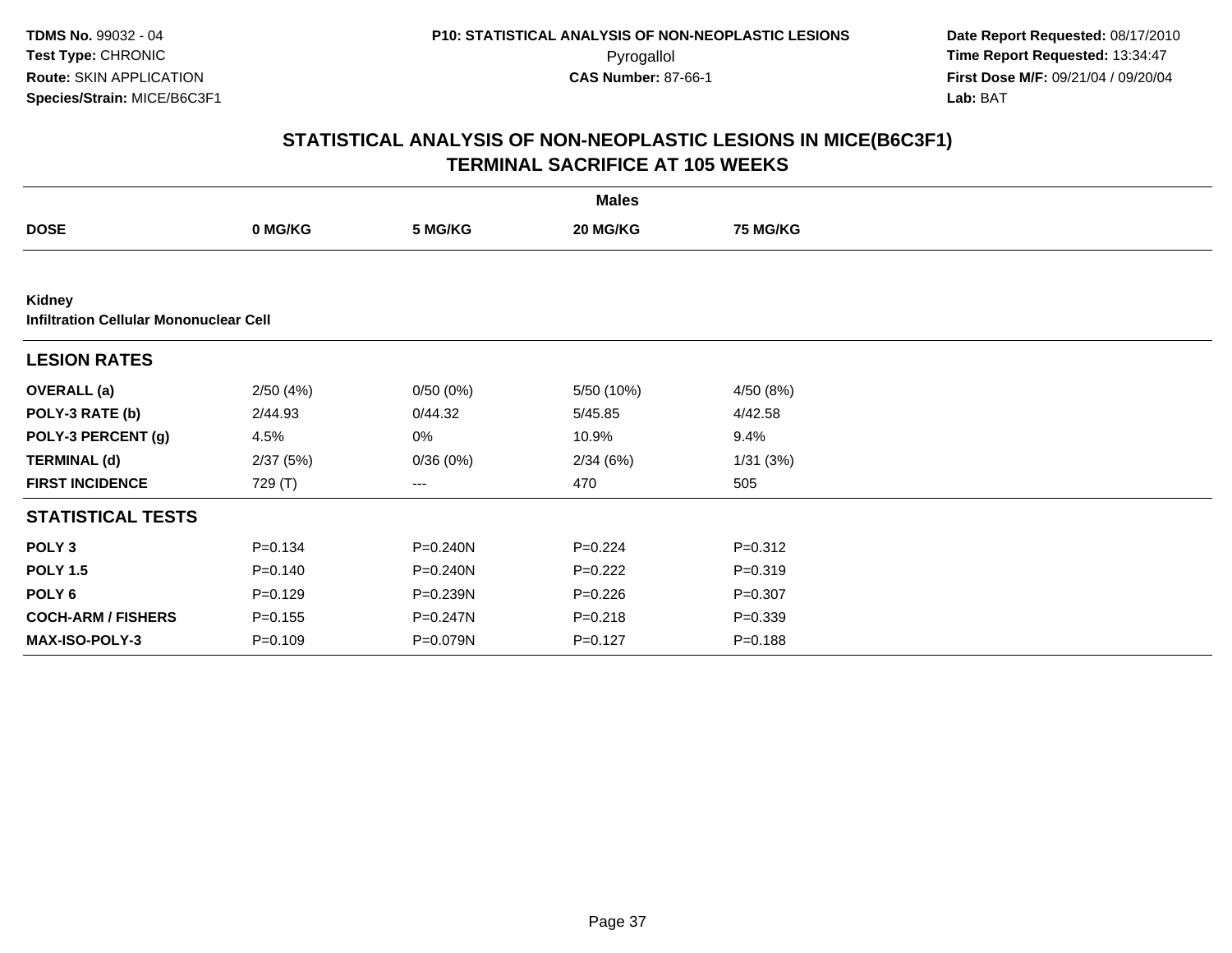| <b>Males</b>                  |             |             |             |                 |  |  |  |
|-------------------------------|-------------|-------------|-------------|-----------------|--|--|--|
| <b>DOSE</b>                   | 0 MG/KG     | 5 MG/KG     | 20 MG/KG    | <b>75 MG/KG</b> |  |  |  |
|                               |             |             |             |                 |  |  |  |
| Kidney<br><b>Inflammation</b> |             |             |             |                 |  |  |  |
| <b>LESION RATES</b>           |             |             |             |                 |  |  |  |
| <b>OVERALL</b> (a)            | 1/50(2%)    | 3/50(6%)    | 2/50(4%)    | 2/50(4%)        |  |  |  |
| POLY-3 RATE (b)               | 1/45.27     | 3/45.49     | 2/44.66     | 2/41.73         |  |  |  |
| POLY-3 PERCENT (g)            | 2.2%        | 6.6%        | 4.5%        | 4.8%            |  |  |  |
| <b>TERMINAL (d)</b>           | 0/37(0%)    | 0/36(0%)    | 1/34(3%)    | 1/31(3%)        |  |  |  |
| <b>FIRST INCIDENCE</b>        | 632         | 494         | 595         | 569             |  |  |  |
| <b>STATISTICAL TESTS</b>      |             |             |             |                 |  |  |  |
| POLY <sub>3</sub>             | $P = 0.566$ | $P = 0.307$ | $P = 0.495$ | $P = 0.472$     |  |  |  |
| <b>POLY 1.5</b>               | $P = 0.579$ | $P = 0.305$ | $P = 0.498$ | $P = 0.481$     |  |  |  |
| POLY <sub>6</sub>             | $P = 0.550$ | $P = 0.310$ | $P = 0.492$ | $P = 0.461$     |  |  |  |
| <b>COCH-ARM / FISHERS</b>     | $P = 0.607$ | $P = 0.309$ | $P = 0.500$ | $P = 0.500$     |  |  |  |
| <b>MAX-ISO-POLY-3</b>         | $P = 0.414$ | $P = 0.156$ | $P = 0.278$ | $P = 0.265$     |  |  |  |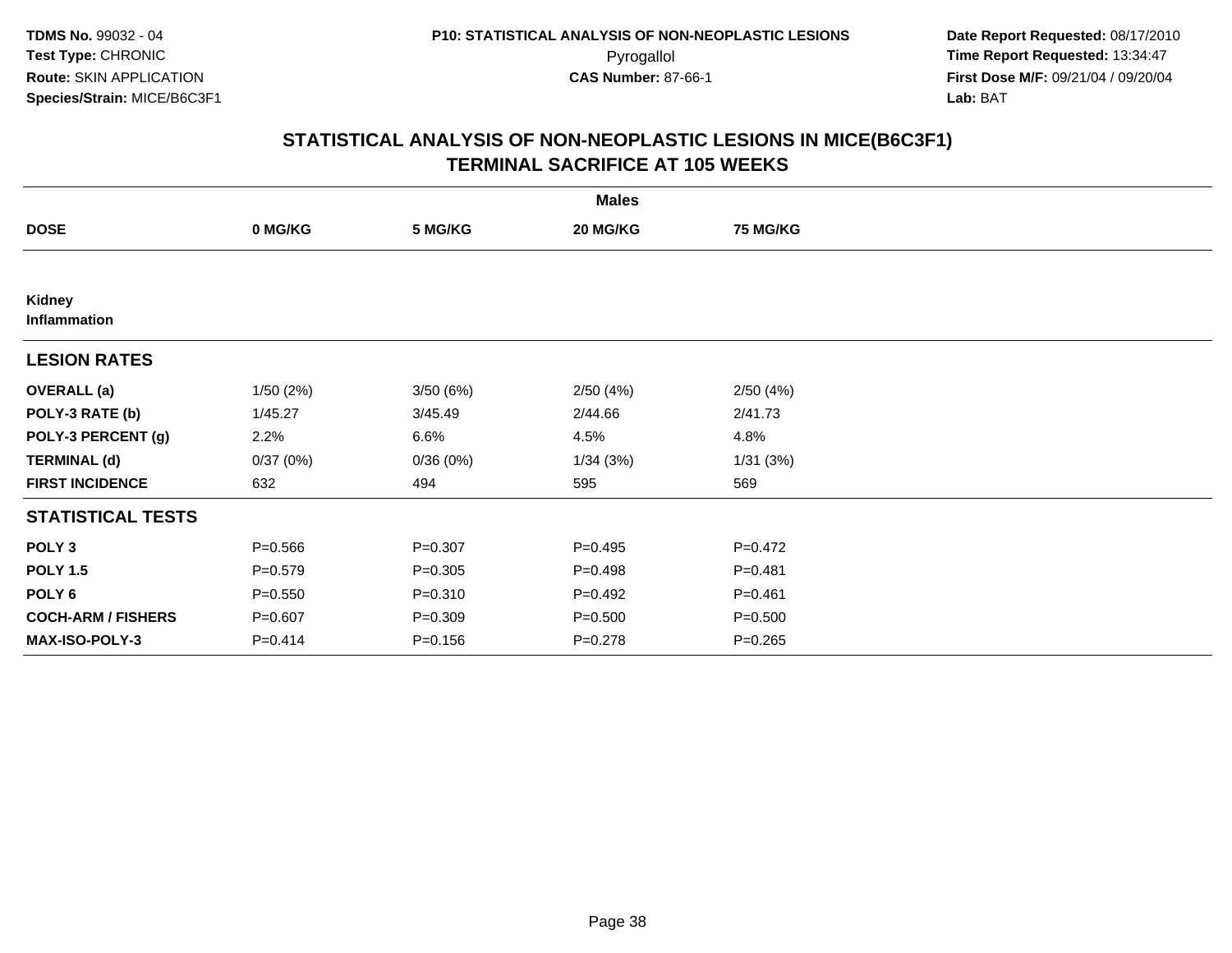| <b>Males</b>                        |            |              |            |                 |  |  |  |
|-------------------------------------|------------|--------------|------------|-----------------|--|--|--|
| <b>DOSE</b>                         | 0 MG/KG    | 5 MG/KG      | 20 MG/KG   | <b>75 MG/KG</b> |  |  |  |
|                                     |            |              |            |                 |  |  |  |
| Kidney<br><b>Metaplasia Osseous</b> |            |              |            |                 |  |  |  |
| <b>LESION RATES</b>                 |            |              |            |                 |  |  |  |
| <b>OVERALL</b> (a)                  | 6/50 (12%) | 2/50(4%)     | 0/50(0%)   | 0/50(0%)        |  |  |  |
| POLY-3 RATE (b)                     | 6/45.53    | 2/44.32      | 0/44.20    | 0/41.21         |  |  |  |
| POLY-3 PERCENT (g)                  | 13.2%      | 4.5%         | 0%         | 0%              |  |  |  |
| <b>TERMINAL (d)</b>                 | 5/37 (14%) | 2/36(6%)     | 0/34(0%)   | 0/31(0%)        |  |  |  |
| <b>FIRST INCIDENCE</b>              | 534        | 729 (T)      | $\cdots$   | ---             |  |  |  |
| <b>STATISTICAL TESTS</b>            |            |              |            |                 |  |  |  |
| POLY <sub>3</sub>                   | P=0.024N*  | $P = 0.141N$ | P=0.017N*  | P=0.021N*       |  |  |  |
| <b>POLY 1.5</b>                     | P=0.023N*  | P=0.139N     | P=0.016N*  | P=0.019N*       |  |  |  |
| POLY <sub>6</sub>                   | P=0.025N*  | P=0.142N     | P=0.018N*  | P=0.024N*       |  |  |  |
| <b>COCH-ARM / FISHERS</b>           | P=0.025N*  | P=0.134N     | P=0.013N*  | $P=0.013N^*$    |  |  |  |
| MAX-ISO-POLY-3                      | P=0.004N** | P=0.077N     | P=0.006N** | P=0.009N**      |  |  |  |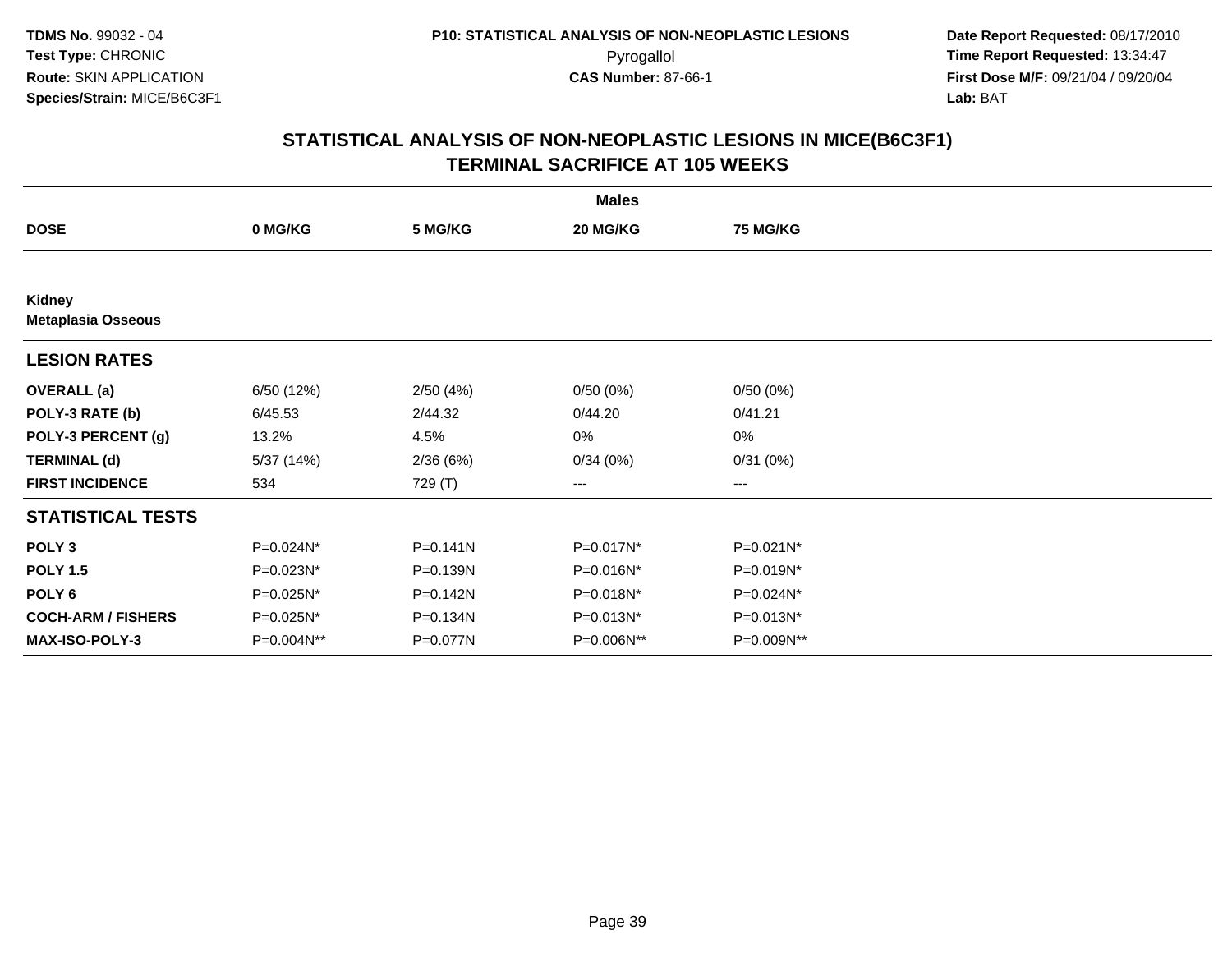| <b>Males</b>                    |             |             |             |                 |  |  |  |
|---------------------------------|-------------|-------------|-------------|-----------------|--|--|--|
| <b>DOSE</b>                     | 0 MG/KG     | 5 MG/KG     | 20 MG/KG    | <b>75 MG/KG</b> |  |  |  |
|                                 |             |             |             |                 |  |  |  |
| Kidney<br><b>Mineralization</b> |             |             |             |                 |  |  |  |
| <b>LESION RATES</b>             |             |             |             |                 |  |  |  |
| <b>OVERALL</b> (a)              | 39/50 (78%) | 42/50 (84%) | 34/50 (68%) | 38/50 (76%)     |  |  |  |
| POLY-3 RATE (b)                 | 39/47.05    | 42/47.96    | 34/47.09    | 38/46.47        |  |  |  |
| POLY-3 PERCENT (g)              | 82.9%       | 87.6%       | 72.2%       | 81.8%           |  |  |  |
| <b>TERMINAL (d)</b>             | 33/37 (89%) | 32/36 (89%) | 26/34 (77%) | 26/31 (84%)     |  |  |  |
| <b>FIRST INCIDENCE</b>          | 521         | 437         | 549         | 446             |  |  |  |
| <b>STATISTICAL TESTS</b>        |             |             |             |                 |  |  |  |
| POLY <sub>3</sub>               | P=0.445N    | $P = 0.353$ | P=0.147N    | P=0.554N        |  |  |  |
| <b>POLY 1.5</b>                 | P=0.442N    | $P = 0.317$ | P=0.162N    | P=0.562N        |  |  |  |
| POLY <sub>6</sub>               | P=0.435N    | $P = 0.430$ | P=0.129N    | P=0.519N        |  |  |  |
| <b>COCH-ARM / FISHERS</b>       | P=0.374N    | $P = 0.306$ | P=0.184N    | P=0.500N        |  |  |  |
| <b>MAX-ISO-POLY-3</b>           | P=0.232N    | $P = 0.249$ | P=0.095N    | P=0.439N        |  |  |  |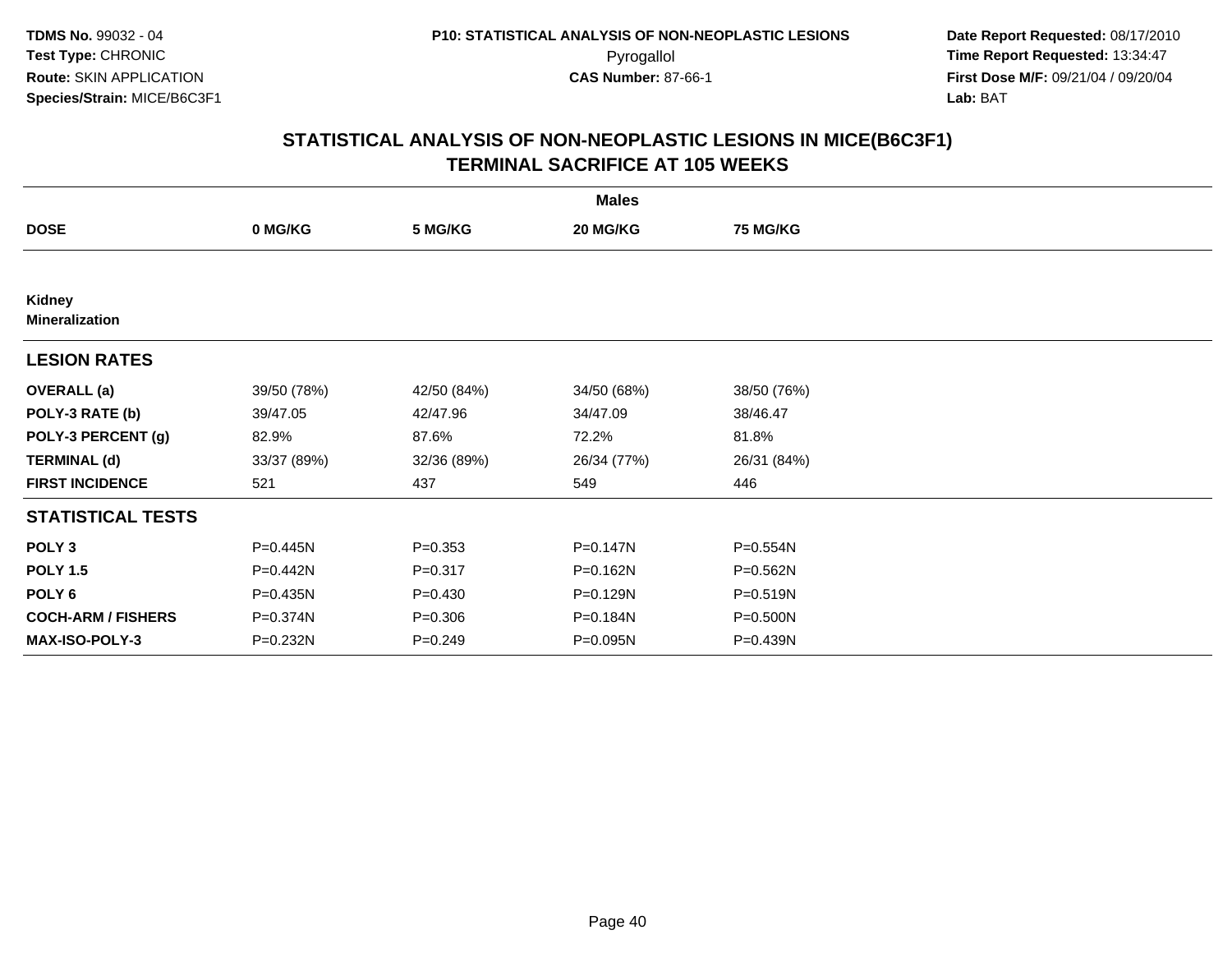| <b>Males</b>              |             |              |              |                 |  |  |  |
|---------------------------|-------------|--------------|--------------|-----------------|--|--|--|
| <b>DOSE</b>               | 0 MG/KG     | 5 MG/KG      | 20 MG/KG     | <b>75 MG/KG</b> |  |  |  |
|                           |             |              |              |                 |  |  |  |
| Kidney<br>Nephropathy     |             |              |              |                 |  |  |  |
| <b>LESION RATES</b>       |             |              |              |                 |  |  |  |
| <b>OVERALL</b> (a)        | 44/50 (88%) | 46/50 (92%)  | 47/50 (94%)  | 45/50 (90%)     |  |  |  |
| POLY-3 RATE (b)           | 44/47.74    | 46/47.89     | 47/48.78     | 45/47.46        |  |  |  |
| POLY-3 PERCENT (g)        | 92.2%       | 96.1%        | 96.3%        | 94.8%           |  |  |  |
| <b>TERMINAL (d)</b>       | 36/37 (97%) | 36/36 (100%) | 34/34 (100%) | 30/31 (97%)     |  |  |  |
| <b>FIRST INCIDENCE</b>    | 521         | 437          | 531          | 446             |  |  |  |
| <b>STATISTICAL TESTS</b>  |             |              |              |                 |  |  |  |
| POLY <sub>3</sub>         | $P = 0.558$ | $P = 0.332$  | $P = 0.304$  | $P = 0.451$     |  |  |  |
| <b>POLY 1.5</b>           | $P=0.527$   | $P=0.327$    | $P = 0.269$  | $P=0.423$       |  |  |  |
| POLY <sub>6</sub>         | $P = 0.617$ | $P = 0.382$  | $P = 0.379$  | $P = 0.521$     |  |  |  |
| <b>COCH-ARM / FISHERS</b> | P=0.574N    | $P = 0.370$  | $P = 0.243$  | $P = 0.500$     |  |  |  |
| MAX-ISO-POLY-3            | $P = 0.299$ | $P = 0.175$  | $P = 0.158$  | $P = 0.277$     |  |  |  |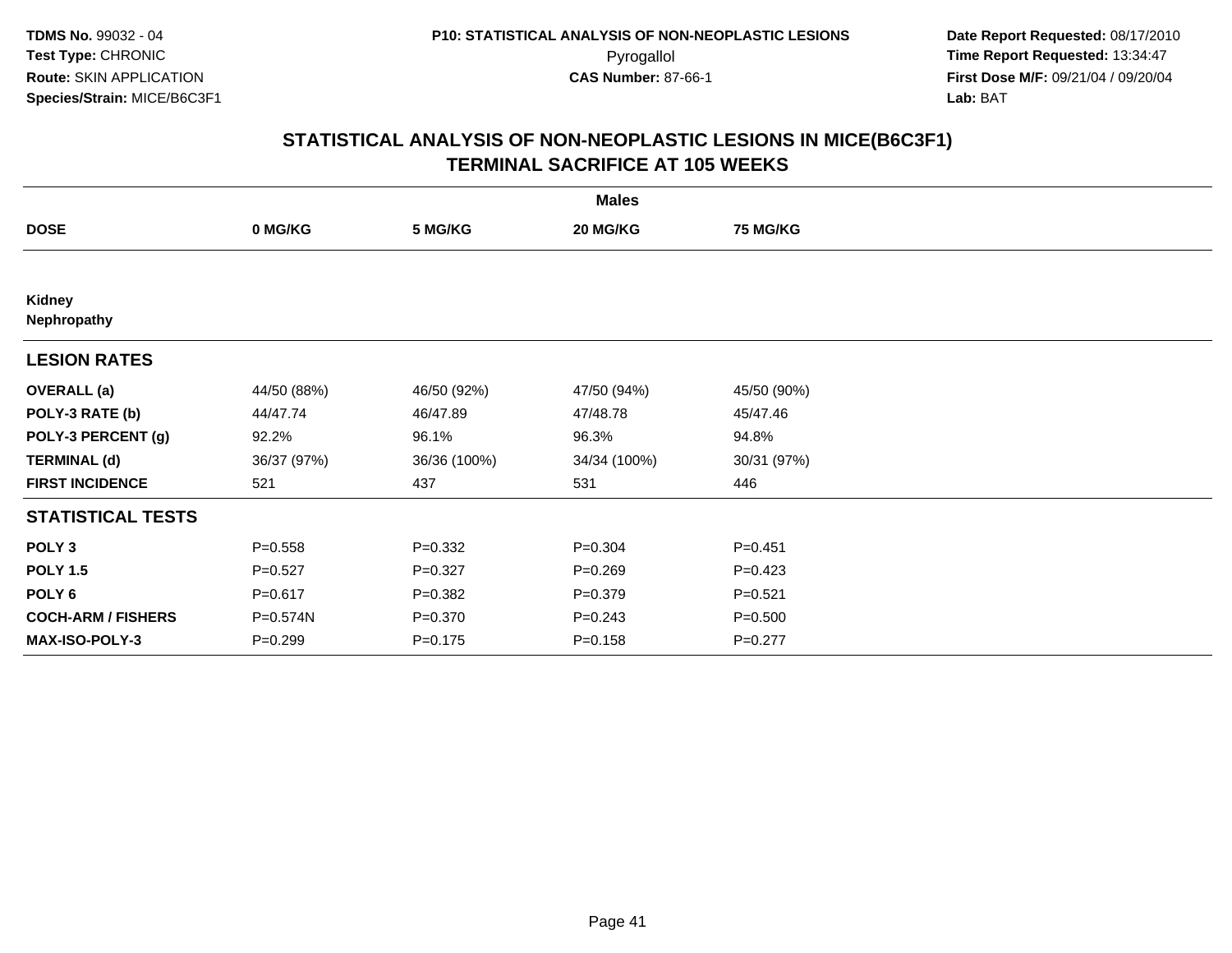|                               |             |          | <b>Males</b>      |                 |  |
|-------------------------------|-------------|----------|-------------------|-----------------|--|
| <b>DOSE</b>                   | 0 MG/KG     | 5 MG/KG  | 20 MG/KG          | <b>75 MG/KG</b> |  |
|                               |             |          |                   |                 |  |
| <b>Kidney</b><br>Pigmentation |             |          |                   |                 |  |
| <b>LESION RATES</b>           |             |          |                   |                 |  |
| <b>OVERALL</b> (a)            | 1/50(2%)    | 0/50(0%) | 0/50(0%)          | 1/50(2%)        |  |
| POLY-3 RATE (b)               | 1/44.93     | 0/44.32  | 0/44.20           | 1/41.21         |  |
| POLY-3 PERCENT (g)            | 2.2%        | 0%       | 0%                | 2.4%            |  |
| <b>TERMINAL (d)</b>           | 1/37(3%)    | 0/36(0%) | 0/34(0%)          | 1/31(3%)        |  |
| <b>FIRST INCIDENCE</b>        | 729 (T)     | ---      | $\qquad \qquad -$ | 729 (T)         |  |
| <b>STATISTICAL TESTS</b>      |             |          |                   |                 |  |
| POLY <sub>3</sub>             | $P = 0.508$ | P=0.503N | P=0.503N          | $P = 0.741$     |  |
| <b>POLY 1.5</b>               | $P = 0.514$ | P=0.502N | P=0.502N          | $P = 0.748$     |  |
| POLY 6                        | $P = 0.501$ | P=0.502N | P=0.505N          | $P = 0.734$     |  |
| <b>COCH-ARM / FISHERS</b>     | $P = 0.524$ | P=0.500N | P=0.500N          | P=0.753N        |  |
| MAX-ISO-POLY-3                | $P = 0.397$ | P=0.162N | P=0.163N          | $P = 0.475$     |  |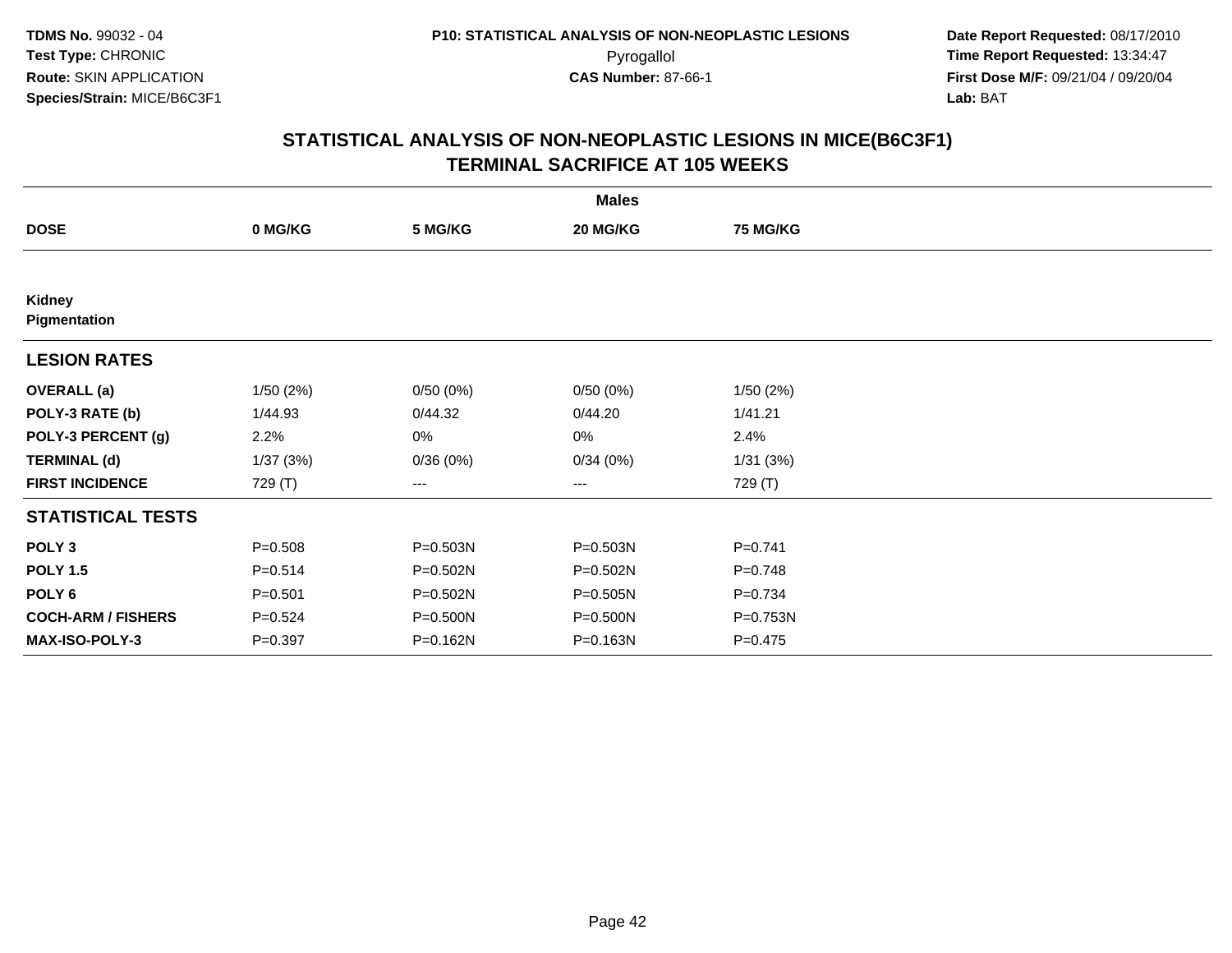| <b>Males</b>                               |          |          |          |                 |  |  |  |
|--------------------------------------------|----------|----------|----------|-----------------|--|--|--|
| <b>DOSE</b>                                | 0 MG/KG  | 5 MG/KG  | 20 MG/KG | <b>75 MG/KG</b> |  |  |  |
|                                            |          |          |          |                 |  |  |  |
| <b>Kidney: Renal Tubule</b><br>Hyperplasia |          |          |          |                 |  |  |  |
| <b>LESION RATES</b>                        |          |          |          |                 |  |  |  |
| <b>OVERALL</b> (a)                         | 3/50(6%) | 2/50(4%) | 1/50(2%) | 1/50(2%)        |  |  |  |
| POLY-3 RATE (b)                            | 3/44.93  | 2/44.32  | 1/44.74  | 1/41.21         |  |  |  |
| POLY-3 PERCENT (g)                         | 6.7%     | 4.5%     | 2.2%     | 2.4%            |  |  |  |
| <b>TERMINAL (d)</b>                        | 3/37(8%) | 2/36(6%) | 0/34(0%) | 1/31(3%)        |  |  |  |
| <b>FIRST INCIDENCE</b>                     | 729 (T)  | 729 (T)  | 564      | 729 (T)         |  |  |  |
| <b>STATISTICAL TESTS</b>                   |          |          |          |                 |  |  |  |
| POLY <sub>3</sub>                          | P=0.316N | P=0.506N | P=0.307N | P=0.337N        |  |  |  |
| <b>POLY 1.5</b>                            | P=0.308N | P=0.505N | P=0.306N | P=0.326N        |  |  |  |
| POLY <sub>6</sub>                          | P=0.325N | P=0.505N | P=0.308N | P=0.348N        |  |  |  |
| <b>COCH-ARM / FISHERS</b>                  | P=0.292N | P=0.500N | P=0.309N | P=0.309N        |  |  |  |
| <b>MAX-ISO-POLY-3</b>                      | P=0.270N | P=0.330N | P=0.155N | P=0.186N        |  |  |  |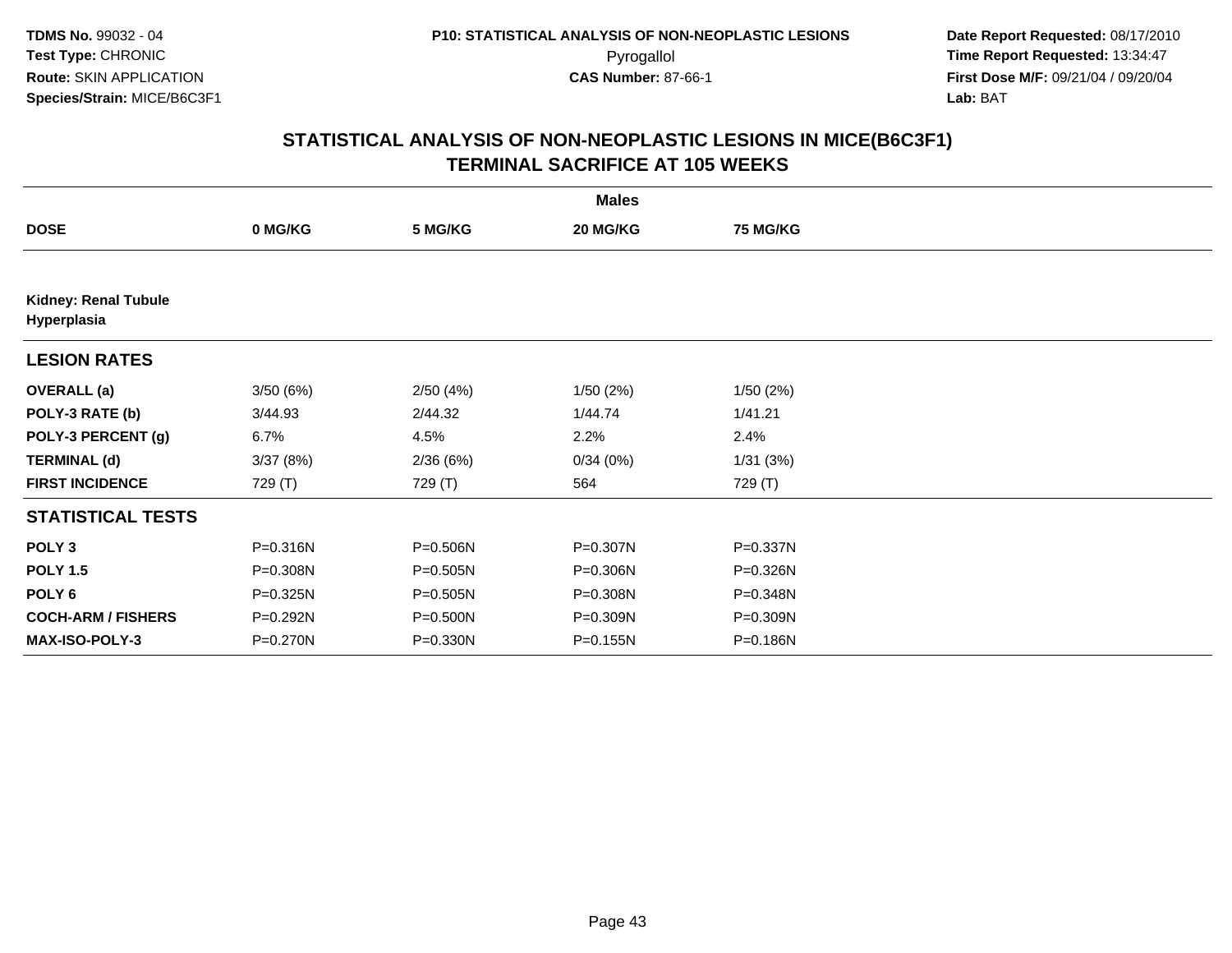| <b>Males</b>              |             |          |             |                 |  |  |  |
|---------------------------|-------------|----------|-------------|-----------------|--|--|--|
| <b>DOSE</b>               | 0 MG/KG     | 5 MG/KG  | 20 MG/KG    | <b>75 MG/KG</b> |  |  |  |
|                           |             |          |             |                 |  |  |  |
| Liver<br>Angiectasis      |             |          |             |                 |  |  |  |
| <b>LESION RATES</b>       |             |          |             |                 |  |  |  |
| <b>OVERALL</b> (a)        | 0/50(0%)    | 0/50(0%) | 1/50(2%)    | 0/50(0%)        |  |  |  |
| POLY-3 RATE (b)           | 0/44.93     | 0/44.32  | 1/44.20     | 0/41.21         |  |  |  |
| POLY-3 PERCENT (g)        | 0%          | 0%       | 2.3%        | 0%              |  |  |  |
| <b>TERMINAL (d)</b>       | 0/37(0%)    | 0/36(0%) | 1/34(3%)    | 0/31(0%)        |  |  |  |
| <b>FIRST INCIDENCE</b>    | $---$       | $---$    | 729 (T)     | $---$           |  |  |  |
| <b>STATISTICAL TESTS</b>  |             |          |             |                 |  |  |  |
| POLY <sub>3</sub>         | P=0.787N    | (e)      | $P=0.497$   | (e)             |  |  |  |
| <b>POLY 1.5</b>           | P=0.783N    | (e)      | $P=0.498$   | (e)             |  |  |  |
| POLY 6                    | P=0.792N    | (e)      | $P=0.495$   | (e)             |  |  |  |
| <b>COCH-ARM / FISHERS</b> | P=0.776N    | (e)      | $P = 0.500$ | (e)             |  |  |  |
| MAX-ISO-POLY-3            | $P = 0.401$ | (e)      | $P = 0.158$ | (e)             |  |  |  |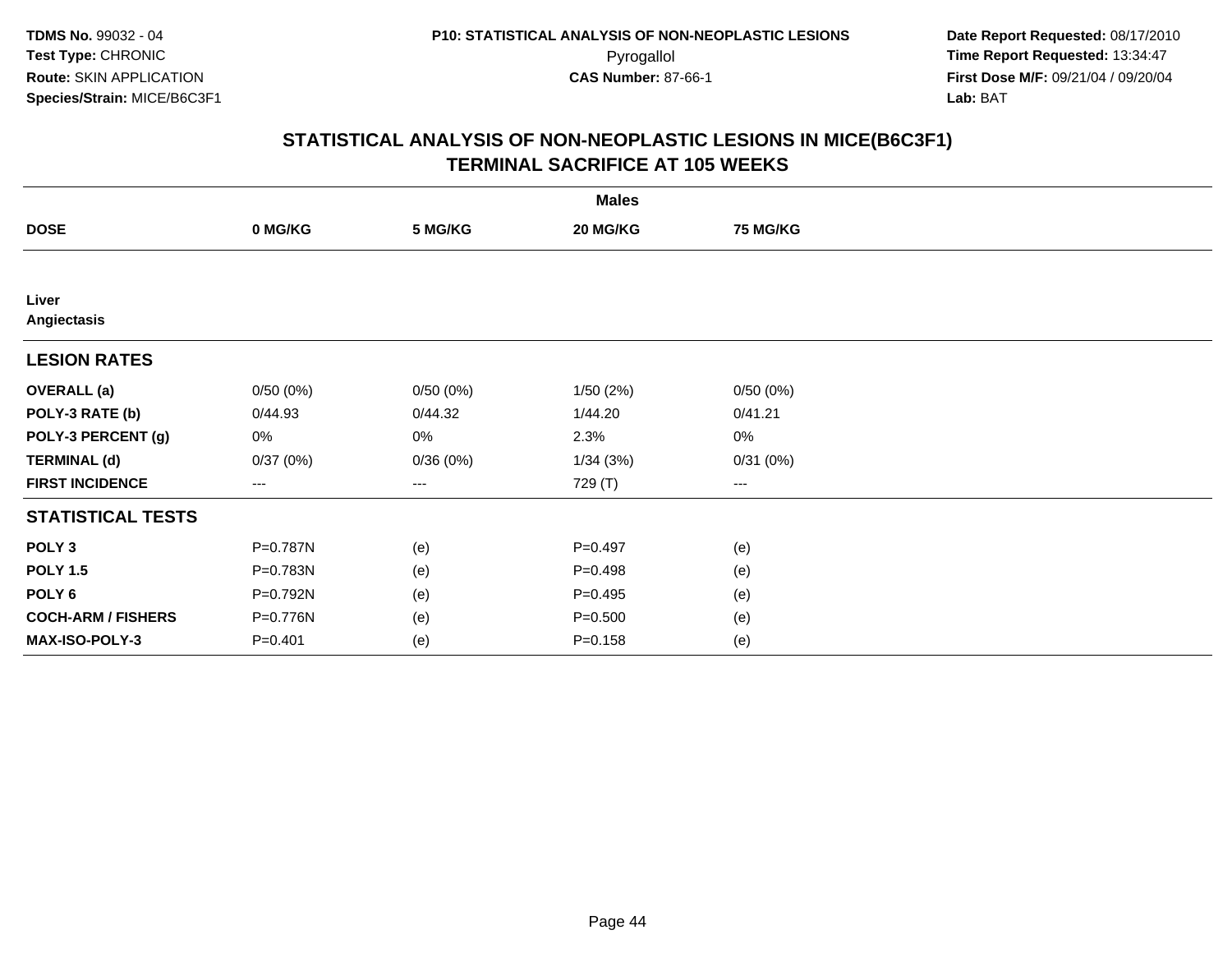| <b>Males</b>                     |             |             |             |                 |  |  |  |
|----------------------------------|-------------|-------------|-------------|-----------------|--|--|--|
| <b>DOSE</b>                      | 0 MG/KG     | 5 MG/KG     | 20 MG/KG    | <b>75 MG/KG</b> |  |  |  |
|                                  |             |             |             |                 |  |  |  |
| Liver<br><b>Basophilic Focus</b> |             |             |             |                 |  |  |  |
| <b>LESION RATES</b>              |             |             |             |                 |  |  |  |
| <b>OVERALL</b> (a)               | 5/50 (10%)  | 7/50 (14%)  | 7/50 (14%)  | 7/50 (14%)      |  |  |  |
| POLY-3 RATE (b)                  | 5/45.27     | 7/44.32     | 7/44.91     | 7/42.30         |  |  |  |
| POLY-3 PERCENT (g)               | 11%         | 15.8%       | 15.6%       | 16.6%           |  |  |  |
| <b>TERMINAL (d)</b>              | 4/37 (11%)  | 7/36 (19%)  | 5/34(15%)   | 5/31 (16%)      |  |  |  |
| <b>FIRST INCIDENCE</b>           | 632         | 729 (T)     | 548         | 505             |  |  |  |
| <b>STATISTICAL TESTS</b>         |             |             |             |                 |  |  |  |
| POLY <sub>3</sub>                | $P = 0.381$ | $P = 0.364$ | $P = 0.373$ | $P = 0.331$     |  |  |  |
| <b>POLY 1.5</b>                  | $P = 0.398$ | $P = 0.368$ | $P = 0.377$ | $P = 0.346$     |  |  |  |
| POLY <sub>6</sub>                | $P = 0.361$ | $P = 0.361$ | $P = 0.367$ | $P = 0.315$     |  |  |  |
| <b>COCH-ARM / FISHERS</b>        | $P = 0.437$ | $P = 0.380$ | $P = 0.380$ | $P = 0.380$     |  |  |  |
| MAX-ISO-POLY-3                   | $P = 0.395$ | $P = 0.258$ | $P=0.265$   | $P = 0.235$     |  |  |  |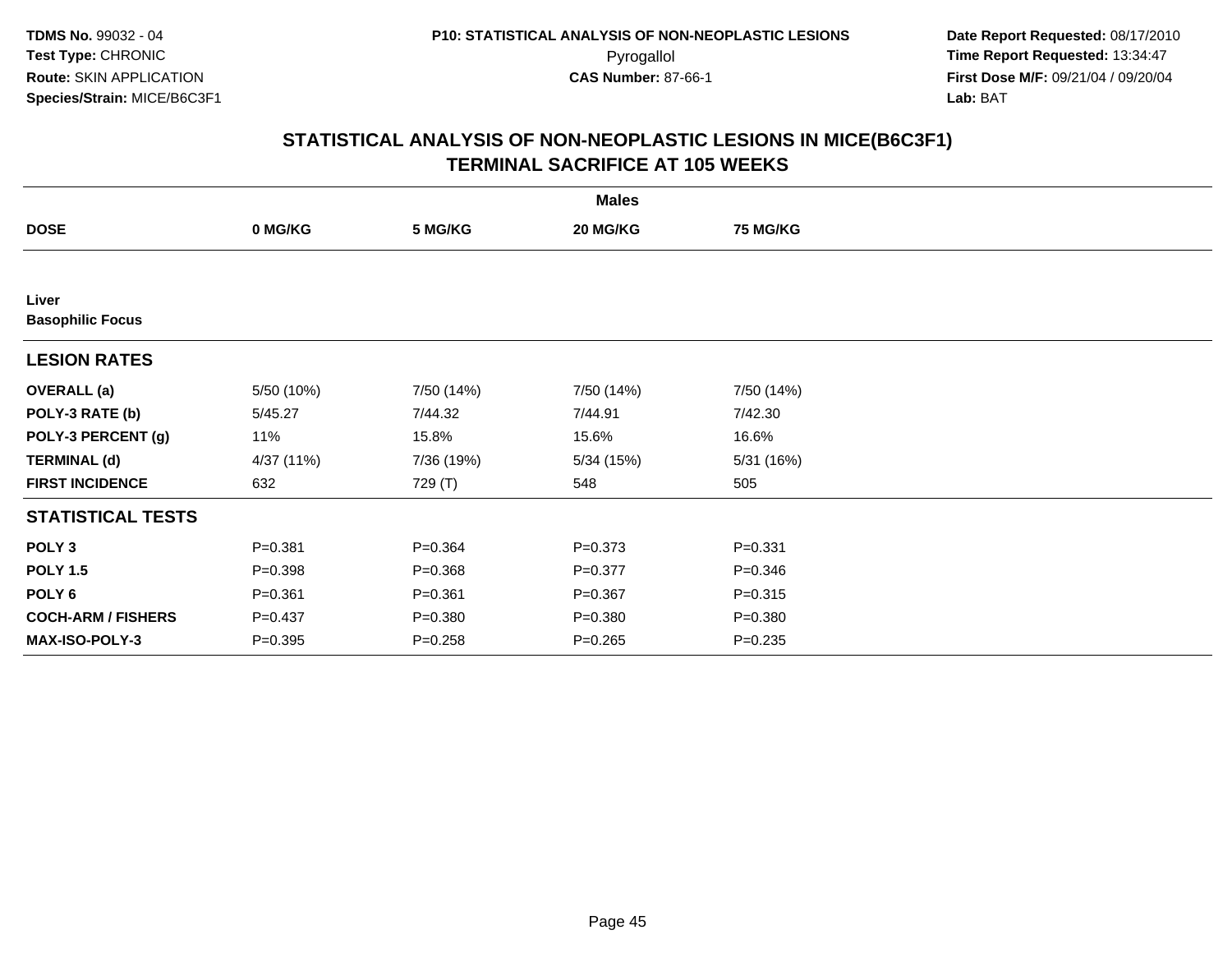| <b>Males</b>                     |             |             |             |             |  |  |  |
|----------------------------------|-------------|-------------|-------------|-------------|--|--|--|
| <b>DOSE</b>                      | 0 MG/KG     | 5 MG/KG     | 20 MG/KG    | 75 MG/KG    |  |  |  |
|                                  |             |             |             |             |  |  |  |
| Liver<br><b>Clear Cell Focus</b> |             |             |             |             |  |  |  |
| <b>LESION RATES</b>              |             |             |             |             |  |  |  |
| <b>OVERALL</b> (a)               | 29/50 (58%) | 31/50 (62%) | 29/50 (58%) | 23/50 (46%) |  |  |  |
| POLY-3 RATE (b)                  | 29/46.06    | 31/45.75    | 29/45.40    | 23/41.94    |  |  |  |
| POLY-3 PERCENT (g)               | 63%         | 67.8%       | 63.9%       | 54.8%       |  |  |  |
| <b>TERMINAL (d)</b>              | 26/37 (70%) | 28/36 (78%) | 26/34 (77%) | 20/31 (65%) |  |  |  |
| <b>FIRST INCIDENCE</b>           | 603         | 502         | 531         | 633         |  |  |  |
| <b>STATISTICAL TESTS</b>         |             |             |             |             |  |  |  |
| POLY <sub>3</sub>                | P=0.155N    | $P = 0.393$ | $P = 0.552$ | P=0.283N    |  |  |  |
| <b>POLY 1.5</b>                  | P=0.118N    | $P = 0.397$ | $P = 0.568$ | P=0.234N    |  |  |  |
| POLY 6                           | P=0.207N    | $P = 0.390$ | $P = 0.519$ | P=0.346N    |  |  |  |
| <b>COCH-ARM / FISHERS</b>        | P=0.068N    | $P = 0.419$ | P=0.580N    | P=0.158N    |  |  |  |
| <b>MAX-ISO-POLY-3</b>            | P=0.253N    | $P = 0.310$ | $P=0.462$   | P=0.223N    |  |  |  |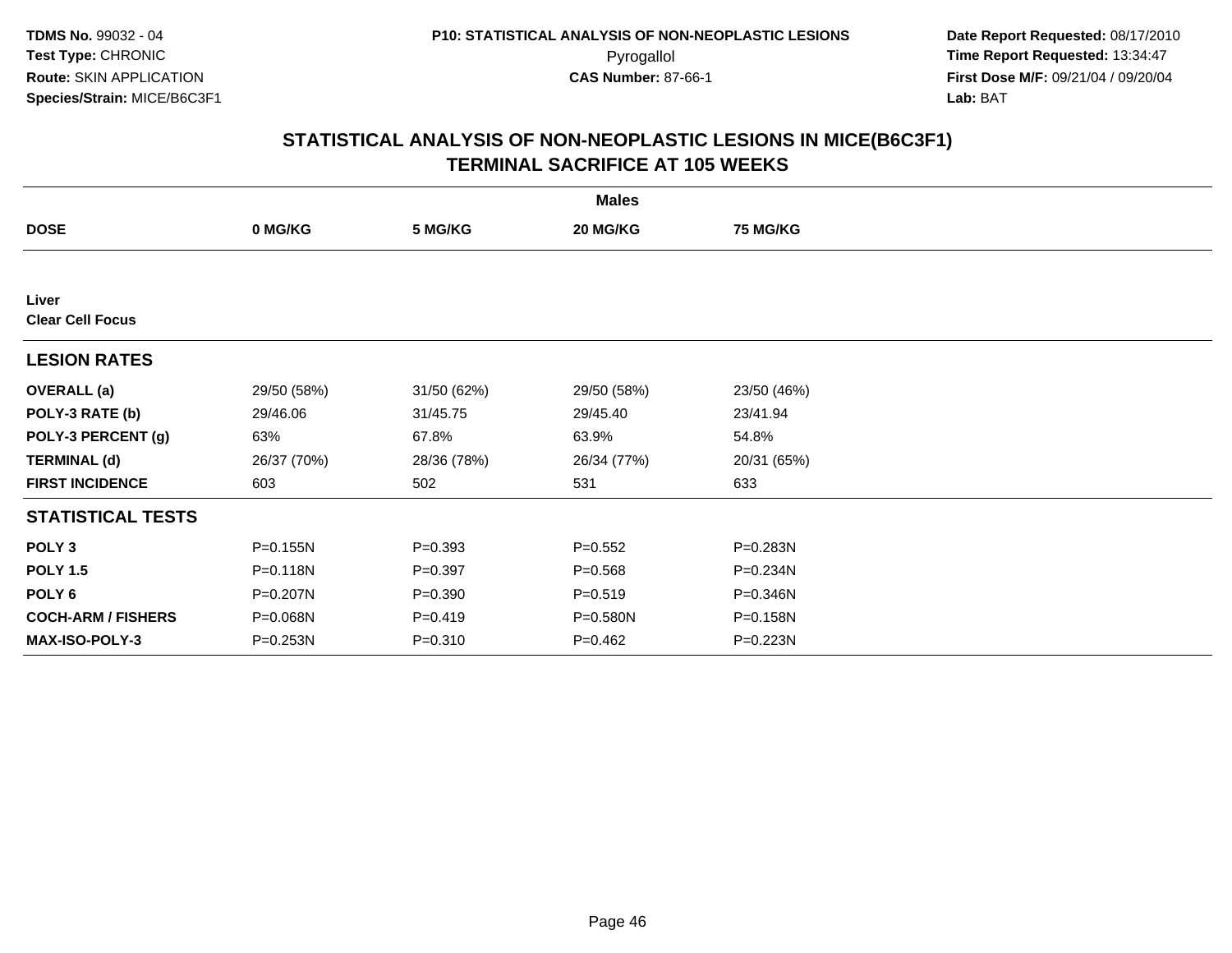| <b>Males</b>                       |             |             |             |                 |  |  |  |
|------------------------------------|-------------|-------------|-------------|-----------------|--|--|--|
| <b>DOSE</b>                        | 0 MG/KG     | 5 MG/KG     | 20 MG/KG    | <b>75 MG/KG</b> |  |  |  |
|                                    |             |             |             |                 |  |  |  |
| Liver<br><b>Eosinophilic Focus</b> |             |             |             |                 |  |  |  |
| <b>LESION RATES</b>                |             |             |             |                 |  |  |  |
| <b>OVERALL</b> (a)                 | 31/50 (62%) | 32/50 (64%) | 31/50 (62%) | 26/50 (52%)     |  |  |  |
| POLY-3 RATE (b)                    | 31/45.53    | 32/45.54    | 31/45.73    | 26/42.85        |  |  |  |
| POLY-3 PERCENT (g)                 | 68.1%       | 70.3%       | 67.8%       | 60.7%           |  |  |  |
| <b>TERMINAL (d)</b>                | 29/37 (78%) | 29/36 (81%) | 26/34 (77%) | 21/31 (68%)     |  |  |  |
| <b>FIRST INCIDENCE</b>             | 603         | 543         | 531         | 505             |  |  |  |
| <b>STATISTICAL TESTS</b>           |             |             |             |                 |  |  |  |
| POLY <sub>3</sub>                  | P=0.199N    | $P = 0.501$ | P=0.580N    | P=0.299N        |  |  |  |
| <b>POLY 1.5</b>                    | P=0.173N    | $P=0.490$   | P=0.579N    | P=0.272N        |  |  |  |
| POLY 6                             | P=0.230N    | $P = 0.532$ | P=0.583N    | P=0.323N        |  |  |  |
| <b>COCH-ARM / FISHERS</b>          | P=0.120N    | $P = 0.500$ | P=0.582N    | P=0.210N        |  |  |  |
| MAX-ISO-POLY-3                     | P=0.322N    | $P=0.406$   | P=0.487N    | $P = 0.231N$    |  |  |  |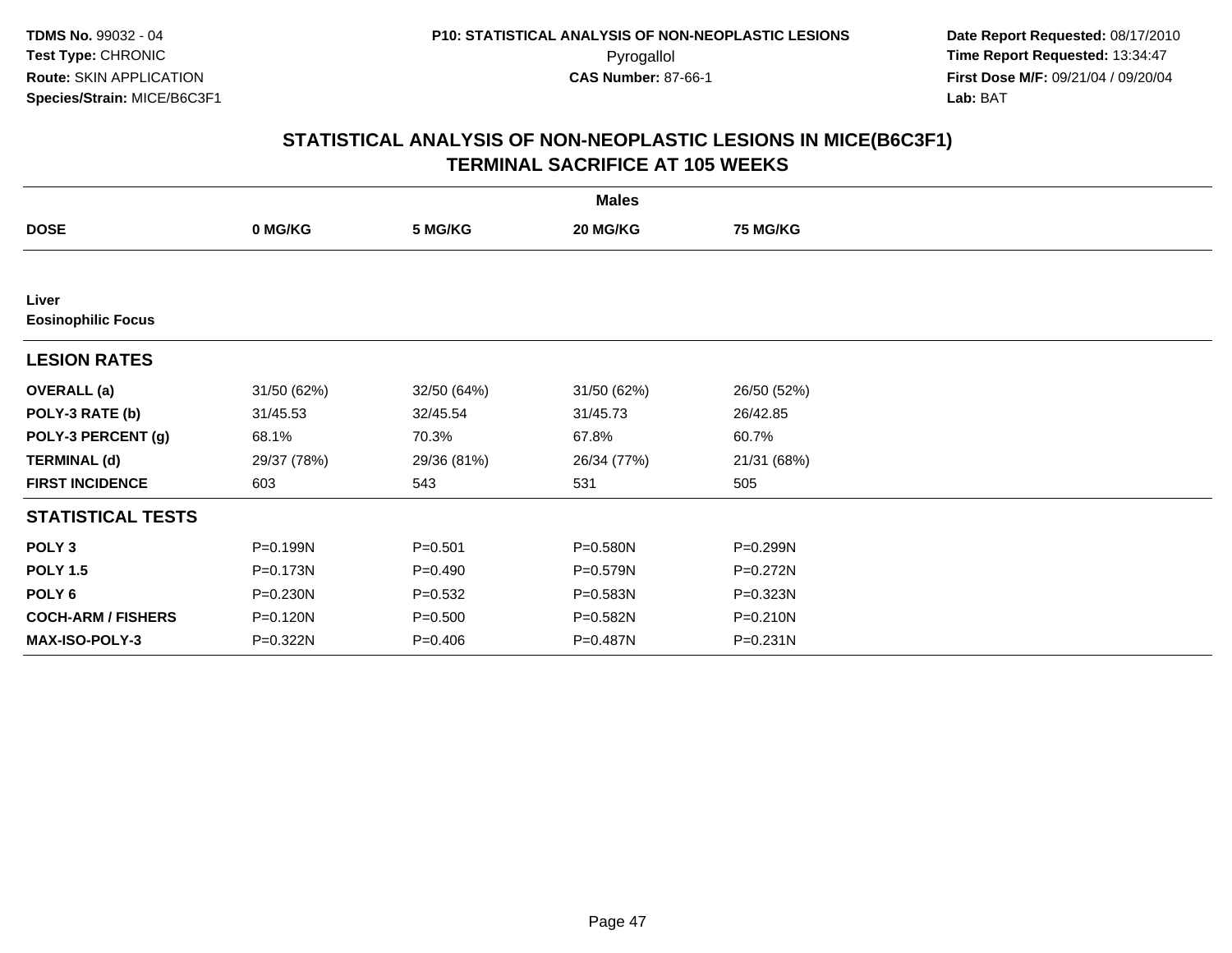**TDMS No.** 99032 - 04**Test Type:** CHRONIC**Route:** SKIN APPLICATION**Species/Strain:** MICE/B6C3F1

 **Date Report Requested:** 08/17/2010 Pyrogallol **Time Report Requested:** 13:34:47 **First Dose M/F:** 09/21/04 / 09/20/04<br>Lab: BAT **Lab:** BAT

|                                                  |           |             | <b>Males</b> |                 |  |
|--------------------------------------------------|-----------|-------------|--------------|-----------------|--|
| <b>DOSE</b>                                      | 0 MG/KG   | 5 MG/KG     | 20 MG/KG     | <b>75 MG/KG</b> |  |
|                                                  |           |             |              |                 |  |
| Liver<br><b>Hematopoietic Cell Proliferation</b> |           |             |              |                 |  |
| <b>LESION RATES</b>                              |           |             |              |                 |  |
| <b>OVERALL</b> (a)                               | 0/50(0%)  | 4/50 (8%)   | 4/50 (8%)    | 14/50 (28%)     |  |
| POLY-3 RATE (b)                                  | 0/44.93   | 4/44.34     | 4/45.99      | 14/45.40        |  |
| POLY-3 PERCENT (g)                               | 0%        | 9%          | 8.7%         | 30.8%           |  |
| <b>TERMINAL (d)</b>                              | 0/37(0%)  | 3/36(8%)    | 1/34(3%)     | 6/31 (19%)      |  |
| <b>FIRST INCIDENCE</b>                           | $---$     | 724         | 470          | 470             |  |
| <b>STATISTICAL TESTS</b>                         |           |             |              |                 |  |
| POLY <sub>3</sub>                                | P<0.001** | $P = 0.058$ | $P = 0.063$  | P<0.001**       |  |
| <b>POLY 1.5</b>                                  | P<0.001** | $P=0.059$   | $P=0.062$    | P<0.001**       |  |
| POLY 6                                           | P<0.001** | $P=0.059$   | $P = 0.064$  | P<0.001**       |  |
| <b>COCH-ARM / FISHERS</b>                        | P<0.001** | $P=0.059$   | $P = 0.059$  | P<0.001**       |  |
| MAX-ISO-POLY-3                                   | P<0.001** | $P=0.019*$  | P=0.022*     | P<0.001**       |  |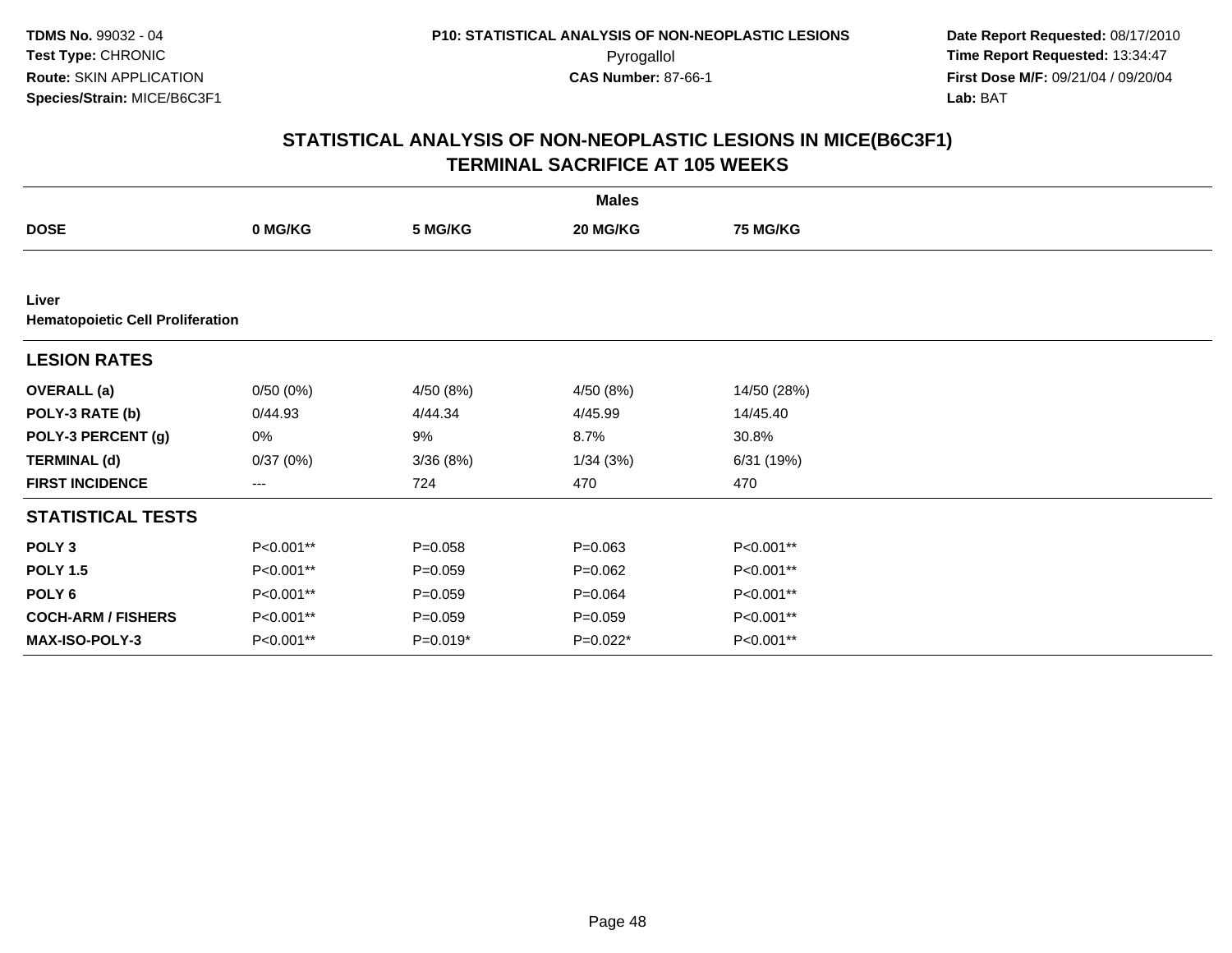|                                     |          |              | <b>Males</b>      |                 |  |
|-------------------------------------|----------|--------------|-------------------|-----------------|--|
| <b>DOSE</b>                         | 0 MG/KG  | 5 MG/KG      | 20 MG/KG          | <b>75 MG/KG</b> |  |
|                                     |          |              |                   |                 |  |
| Liver<br>Hepatodiaphragmatic Nodule |          |              |                   |                 |  |
| <b>LESION RATES</b>                 |          |              |                   |                 |  |
| <b>OVERALL</b> (a)                  | 2/50(4%) | 0/50(0%)     | 0/50(0%)          | 0/50(0%)        |  |
| POLY-3 RATE (b)                     | 2/44.93  | 0/44.32      | 0/44.20           | 0/41.21         |  |
| POLY-3 PERCENT (g)                  | 4.5%     | 0%           | 0%                | $0\%$           |  |
| <b>TERMINAL (d)</b>                 | 2/37(5%) | 0/36(0%)     | 0/34(0%)          | 0/31(0%)        |  |
| <b>FIRST INCIDENCE</b>              | 729 (T)  | ---          | $\qquad \qquad -$ | ---             |  |
| <b>STATISTICAL TESTS</b>            |          |              |                   |                 |  |
| POLY <sub>3</sub>                   | P=0.297N | $P = 0.240N$ | $P = 0.241N$      | P=0.257N        |  |
| <b>POLY 1.5</b>                     | P=0.296N | $P = 0.240N$ | P=0.239N          | P=0.250N        |  |
| POLY 6                              | P=0.299N | P=0.239N     | $P = 0.243N$      | P=0.264N        |  |
| <b>COCH-ARM / FISHERS</b>           | P=0.296N | P=0.247N     | $P = 0.247N$      | P=0.247N        |  |
| MAX-ISO-POLY-3                      | P=0.052N | P=0.079N     | P=0.079N          | P=0.095N        |  |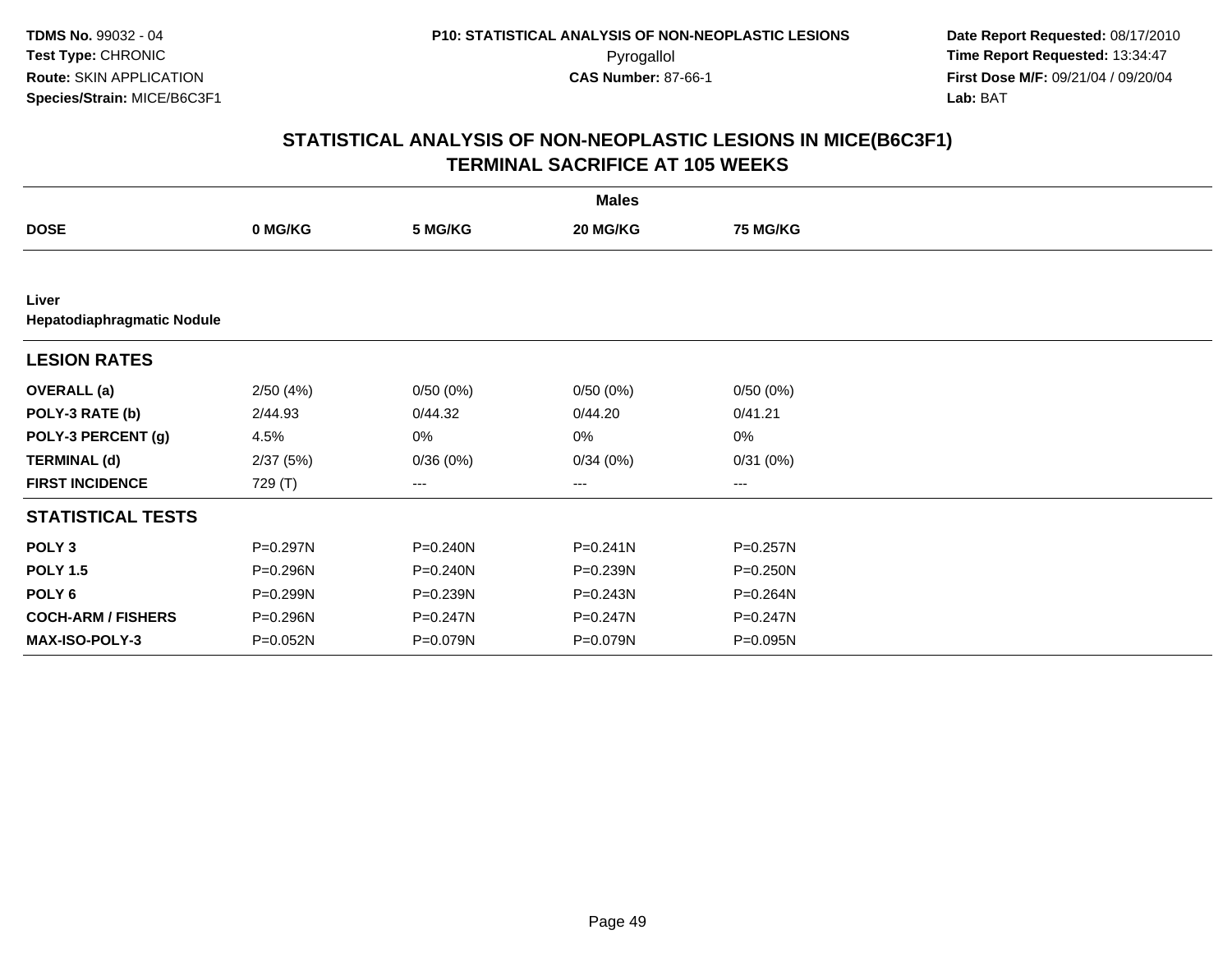|                           |              |             | <b>Males</b> |                 |  |
|---------------------------|--------------|-------------|--------------|-----------------|--|
| <b>DOSE</b>               | 0 MG/KG      | 5 MG/KG     | 20 MG/KG     | <b>75 MG/KG</b> |  |
|                           |              |             |              |                 |  |
| Liver<br>Inflammation     |              |             |              |                 |  |
| <b>LESION RATES</b>       |              |             |              |                 |  |
| <b>OVERALL</b> (a)        | 31/50 (62%)  | 25/50 (50%) | 29/50 (58%)  | 24/50 (48%)     |  |
| POLY-3 RATE (b)           | 31/46.80     | 25/46.20    | 29/45.85     | 24/44.74        |  |
| POLY-3 PERCENT (g)        | 66.2%        | 54.1%       | 63.3%        | 53.6%           |  |
| <b>TERMINAL (d)</b>       | 26/37 (70%)  | 20/36 (56%) | 24/34 (71%)  | 16/31 (52%)     |  |
| <b>FIRST INCIDENCE</b>    | 521          | 437         | 531          | 470             |  |
| <b>STATISTICAL TESTS</b>  |              |             |              |                 |  |
| POLY <sub>3</sub>         | P=0.232N     | P=0.157N    | P=0.466N     | P=0.148N        |  |
| <b>POLY 1.5</b>           | $P = 0.219N$ | P=0.159N    | $P = 0.443N$ | $P = 0.140N$    |  |
| POLY <sub>6</sub>         | P=0.247N     | P=0.156N    | P=0.502N     | P=0.159N        |  |
| <b>COCH-ARM / FISHERS</b> | P=0.179N     | P=0.157N    | P=0.419N     | P=0.114N        |  |
| <b>MAX-ISO-POLY-3</b>     | P=0.179N     | P=0.112N    | P=0.378N     | P=0.108N        |  |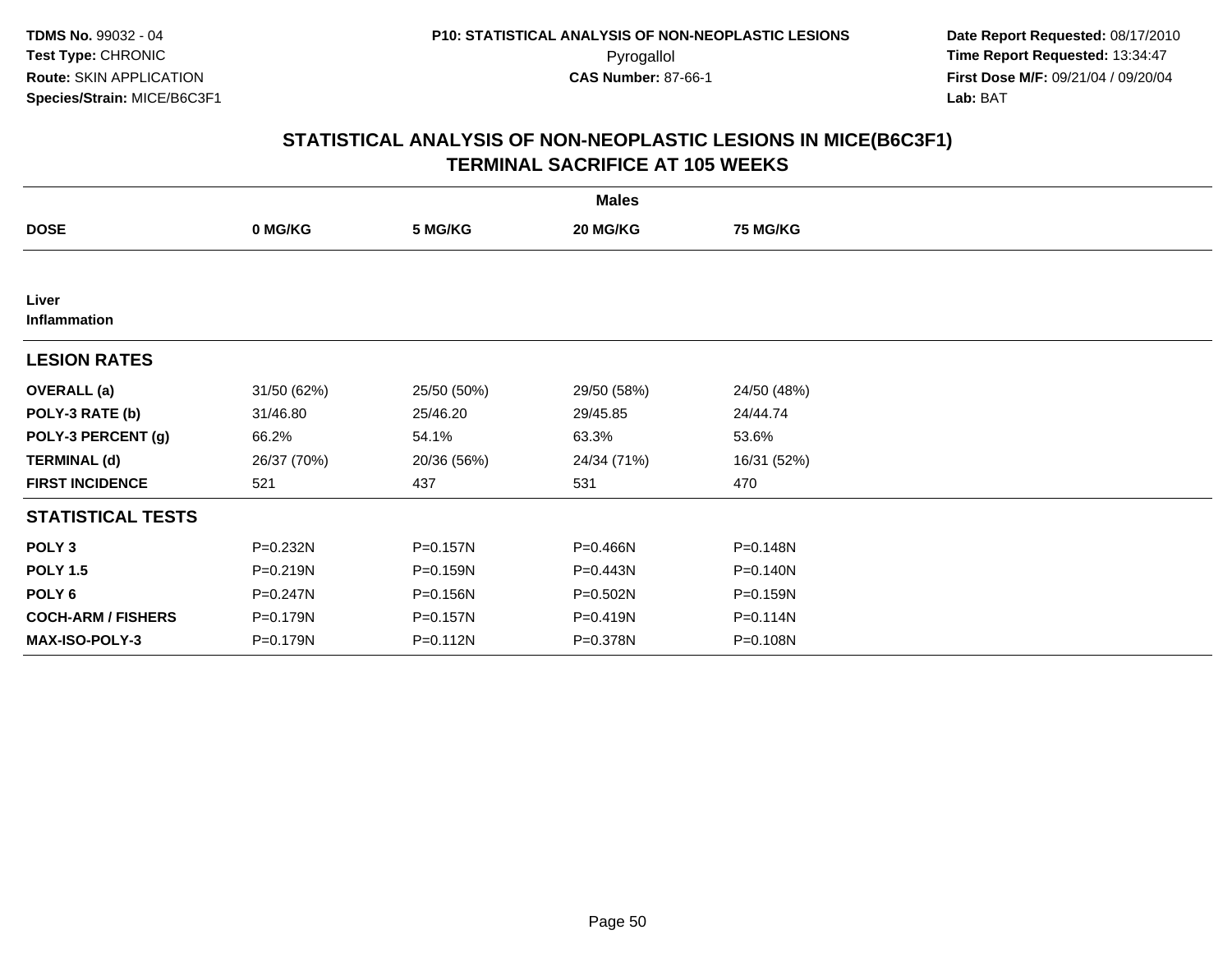|                                  |              |             | <b>Males</b> |                        |  |
|----------------------------------|--------------|-------------|--------------|------------------------|--|
| <b>DOSE</b>                      | 0 MG/KG      | 5 MG/KG     | 20 MG/KG     | <b>75 MG/KG</b>        |  |
|                                  |              |             |              |                        |  |
| Liver<br><b>Mixed Cell Focus</b> |              |             |              |                        |  |
| <b>LESION RATES</b>              |              |             |              |                        |  |
| <b>OVERALL</b> (a)               | 5/50 (10%)   | 5/50 (10%)  | 6/50 (12%)   | 0/50(0%)               |  |
| POLY-3 RATE (b)                  | 5/45.03      | 5/44.32     | 6/45.85      | 0/41.21                |  |
| POLY-3 PERCENT (g)               | 11.1%        | 11.3%       | 13.1%        | $0\%$                  |  |
| <b>TERMINAL (d)</b>              | 4/37 (11%)   | 5/36 (14%)  | 3/34(9%)     | 0/31(0%)               |  |
| <b>FIRST INCIDENCE</b>           | 704          | 729 (T)     | 531          | $\qquad \qquad \cdots$ |  |
| <b>STATISTICAL TESTS</b>         |              |             |              |                        |  |
| POLY <sub>3</sub>                | P=0.032N*    | $P = 0.621$ | $P = 0.513$  | P=0.038N*              |  |
| <b>POLY 1.5</b>                  | P=0.028N*    | $P=0.622$   | $P = 0.508$  | P=0.036N*              |  |
| POLY <sub>6</sub>                | P=0.036N*    | $P = 0.621$ | $P = 0.517$  | P=0.042N*              |  |
| <b>COCH-ARM / FISHERS</b>        | P=0.023N*    | P=0.630N    | $P = 0.500$  | P=0.028N*              |  |
| <b>MAX-ISO-POLY-3</b>            | $P = 0.051N$ | $P = 0.489$ | $P = 0.386$  | P=0.016N*              |  |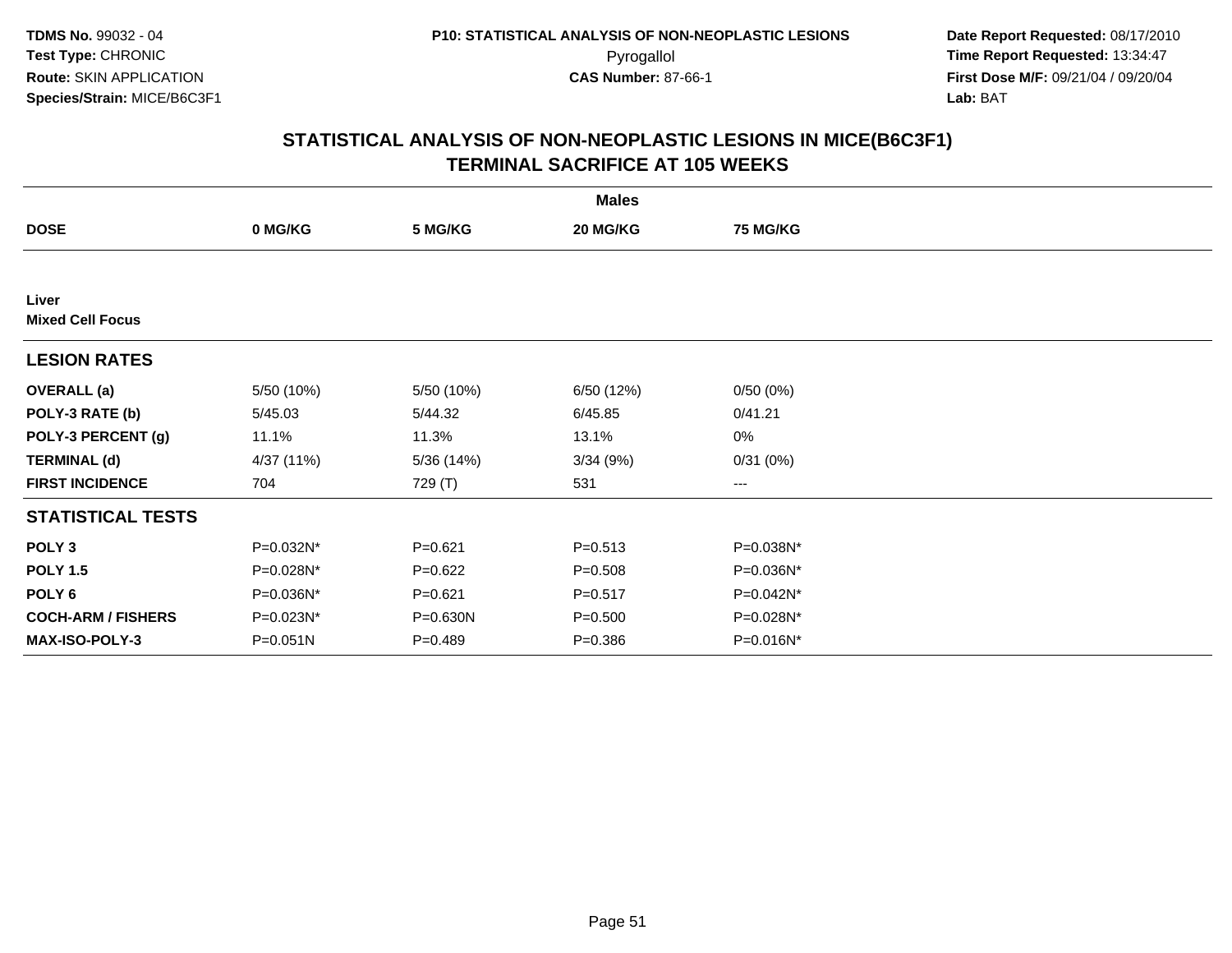|                           |             |              | <b>Males</b> |                 |  |
|---------------------------|-------------|--------------|--------------|-----------------|--|
| <b>DOSE</b>               | 0 MG/KG     | 5 MG/KG      | 20 MG/KG     | <b>75 MG/KG</b> |  |
|                           |             |              |              |                 |  |
| Liver<br><b>Necrosis</b>  |             |              |              |                 |  |
| <b>LESION RATES</b>       |             |              |              |                 |  |
| <b>OVERALL</b> (a)        | 5/50 (10%)  | 3/50(6%)     | 1/50 (2%)    | 4/50 (8%)       |  |
| POLY-3 RATE (b)           | 5/46.01     | 3/44.34      | 1/44.22      | 4/42.32         |  |
| POLY-3 PERCENT (g)        | 10.9%       | 6.8%         | 2.3%         | 9.5%            |  |
| <b>TERMINAL (d)</b>       | 2/37(5%)    | 2/36(6%)     | 0/34(0%)     | 2/31(7%)        |  |
| <b>FIRST INCIDENCE</b>    | 521         | 724          | 725          | 505             |  |
| <b>STATISTICAL TESTS</b>  |             |              |              |                 |  |
| POLY <sub>3</sub>         | $P = 0.537$ | $P = 0.377N$ | $P = 0.111N$ | $P = 0.552N$    |  |
| <b>POLY 1.5</b>           | $P = 0.546$ | $P = 0.370N$ | P=0.107N     | $P = 0.535N$    |  |
| POLY 6                    | $P = 0.526$ | P=0.383N     | P=0.116N     | $P = 0.571N$    |  |
| <b>COCH-ARM / FISHERS</b> | $P = 0.567$ | P=0.357N     | P=0.102N     | P=0.500N        |  |
| MAX-ISO-POLY-3            | P=0.310N    | P=0.252N     | P=0.053N     | P=0.415N        |  |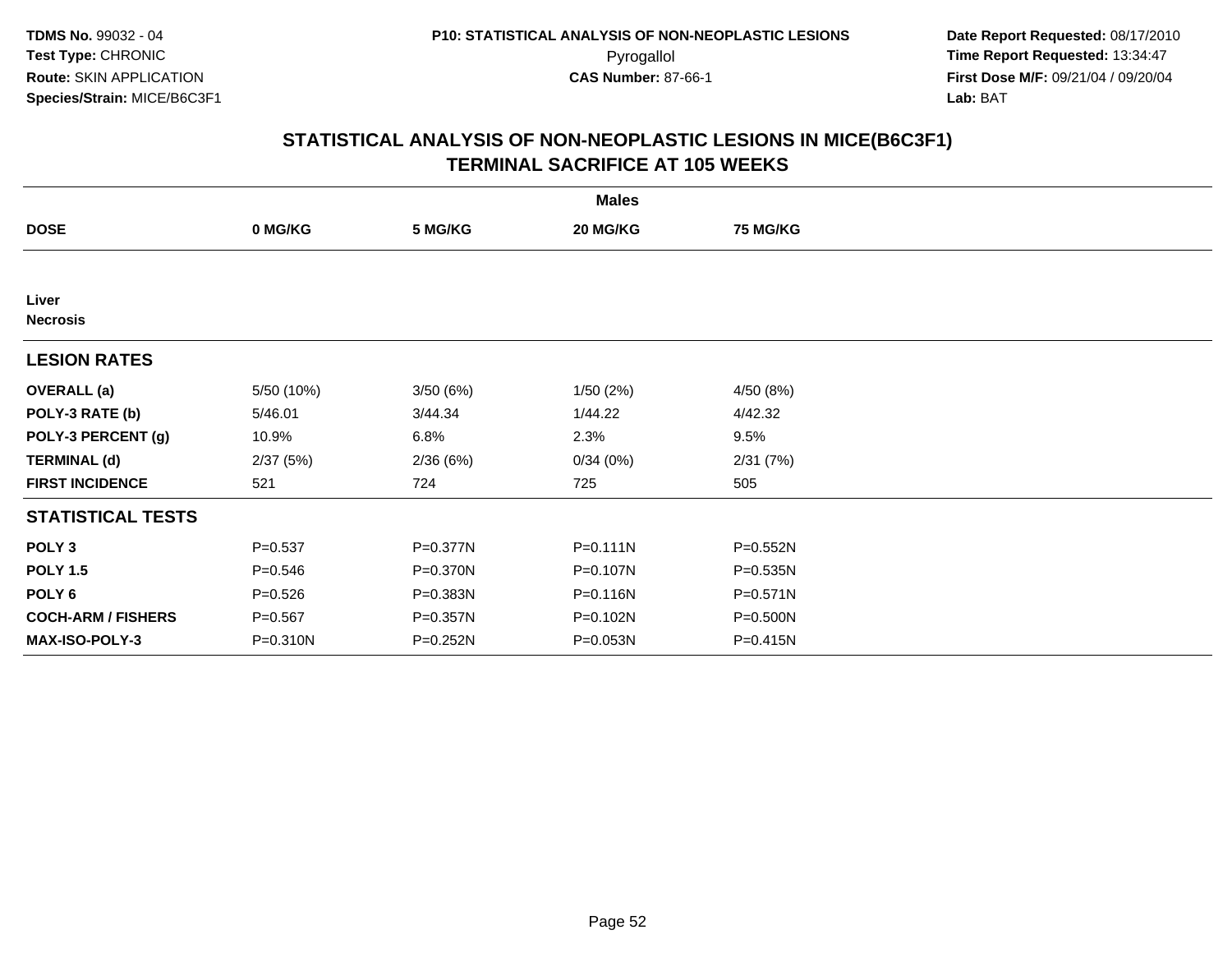|                           |             |          | <b>Males</b> |                 |  |
|---------------------------|-------------|----------|--------------|-----------------|--|
| <b>DOSE</b>               | 0 MG/KG     | 5 MG/KG  | 20 MG/KG     | <b>75 MG/KG</b> |  |
|                           |             |          |              |                 |  |
| Liver<br>Pigmentation     |             |          |              |                 |  |
| <b>LESION RATES</b>       |             |          |              |                 |  |
| <b>OVERALL</b> (a)        | 2/50(4%)    | 0/50(0%) | 1/50(2%)     | 2/50(4%)        |  |
| POLY-3 RATE (b)           | 2/44.93     | 0/44.32  | 1/44.20      | 2/41.21         |  |
| POLY-3 PERCENT (g)        | 4.5%        | 0%       | 2.3%         | 4.9%            |  |
| <b>TERMINAL (d)</b>       | 2/37(5%)    | 0/36(0%) | 1/34(3%)     | 2/31(7%)        |  |
| <b>FIRST INCIDENCE</b>    | 729 (T)     | ---      | 729 (T)      | 729 (T)         |  |
| <b>STATISTICAL TESTS</b>  |             |          |              |                 |  |
| POLY <sub>3</sub>         | $P = 0.369$ | P=0.240N | P=0.506N     | $P = 0.663$     |  |
| <b>POLY 1.5</b>           | $P = 0.378$ | P=0.240N | $P = 0.503N$ | $P = 0.673$     |  |
| POLY 6                    | $P = 0.358$ | P=0.239N | P=0.510N     | $P = 0.651$     |  |
| <b>COCH-ARM / FISHERS</b> | $P = 0.395$ | P=0.247N | P=0.500N     | P=0.691N        |  |
| MAX-ISO-POLY-3            | $P = 0.399$ | P=0.079N | P=0.287N     | $P=0.466$       |  |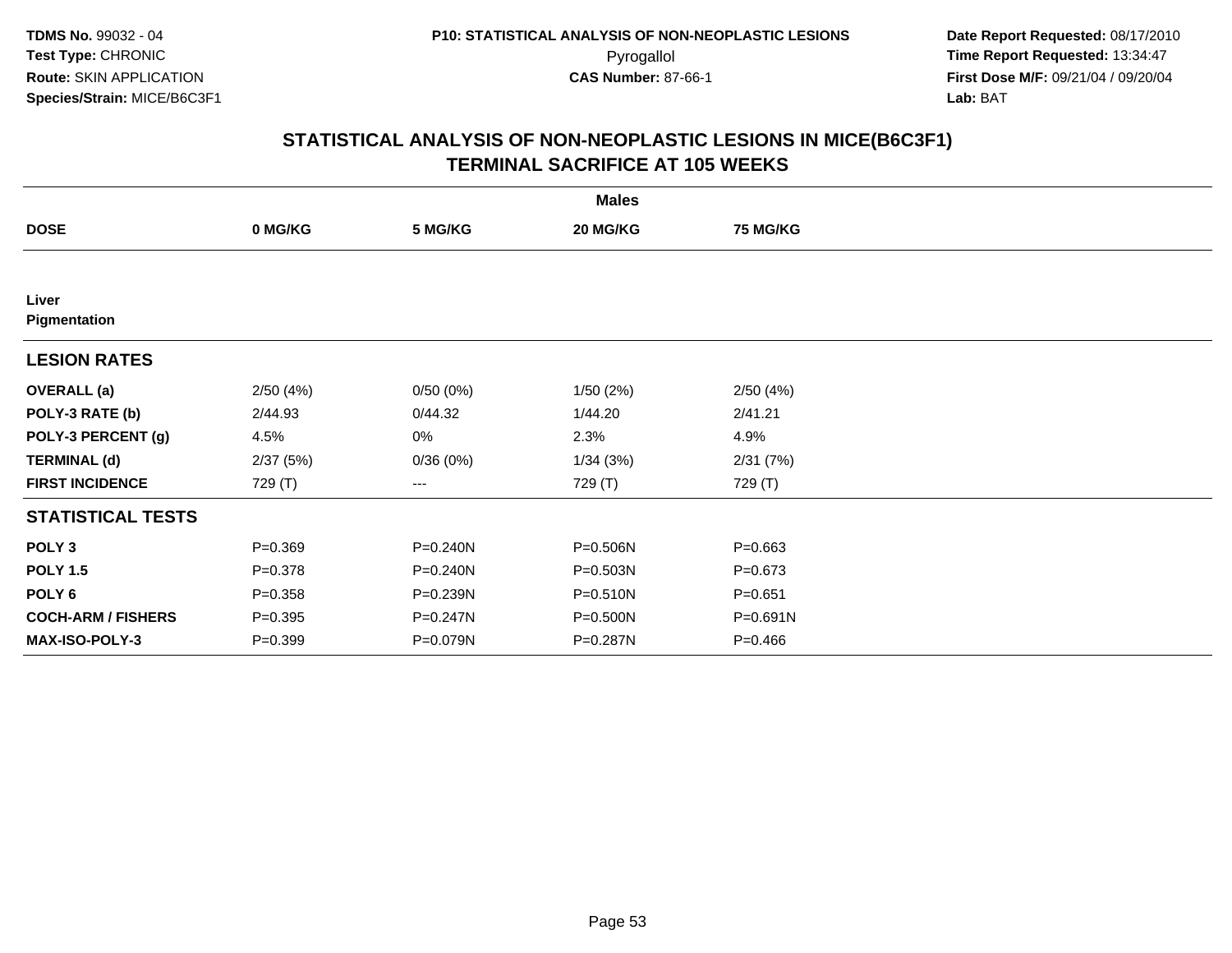|                                   |              |             | <b>Males</b> |                 |  |
|-----------------------------------|--------------|-------------|--------------|-----------------|--|
| <b>DOSE</b>                       | 0 MG/KG      | 5 MG/KG     | 20 MG/KG     | <b>75 MG/KG</b> |  |
|                                   |              |             |              |                 |  |
| Liver<br><b>Tension Lipidosis</b> |              |             |              |                 |  |
| <b>LESION RATES</b>               |              |             |              |                 |  |
| <b>OVERALL</b> (a)                | 2/50(4%)     | 3/50(6%)    | 4/50 (8%)    | 2/50(4%)        |  |
| POLY-3 RATE (b)                   | 2/44.93      | 3/44.91     | 4/44.50      | 2/42.20         |  |
| POLY-3 PERCENT (g)                | 4.5%         | 6.7%        | 9%           | 4.7%            |  |
| <b>TERMINAL (d)</b>               | 2/37(5%)     | 2/36(6%)    | 3/34(9%)     | 1/31(3%)        |  |
| <b>FIRST INCIDENCE</b>            | 729 (T)      | 543         | 648          | 119             |  |
| <b>STATISTICAL TESTS</b>          |              |             |              |                 |  |
| POLY <sub>3</sub>                 | P=0.527N     | $P = 0.500$ | $P = 0.333$  | $P = 0.671$     |  |
| <b>POLY 1.5</b>                   | $P = 0.511N$ | $P=0.498$   | $P = 0.335$  | $P = 0.680$     |  |
| POLY <sub>6</sub>                 | P=0.546N     | $P = 0.504$ | $P = 0.330$  | $P = 0.661$     |  |
| <b>COCH-ARM / FISHERS</b>         | P=0.490N     | $P = 0.500$ | $P = 0.339$  | P=0.691N        |  |
| MAX-ISO-POLY-3                    | $P = 0.517$  | $P = 0.323$ | $P = 0.198$  | $P=0.474$       |  |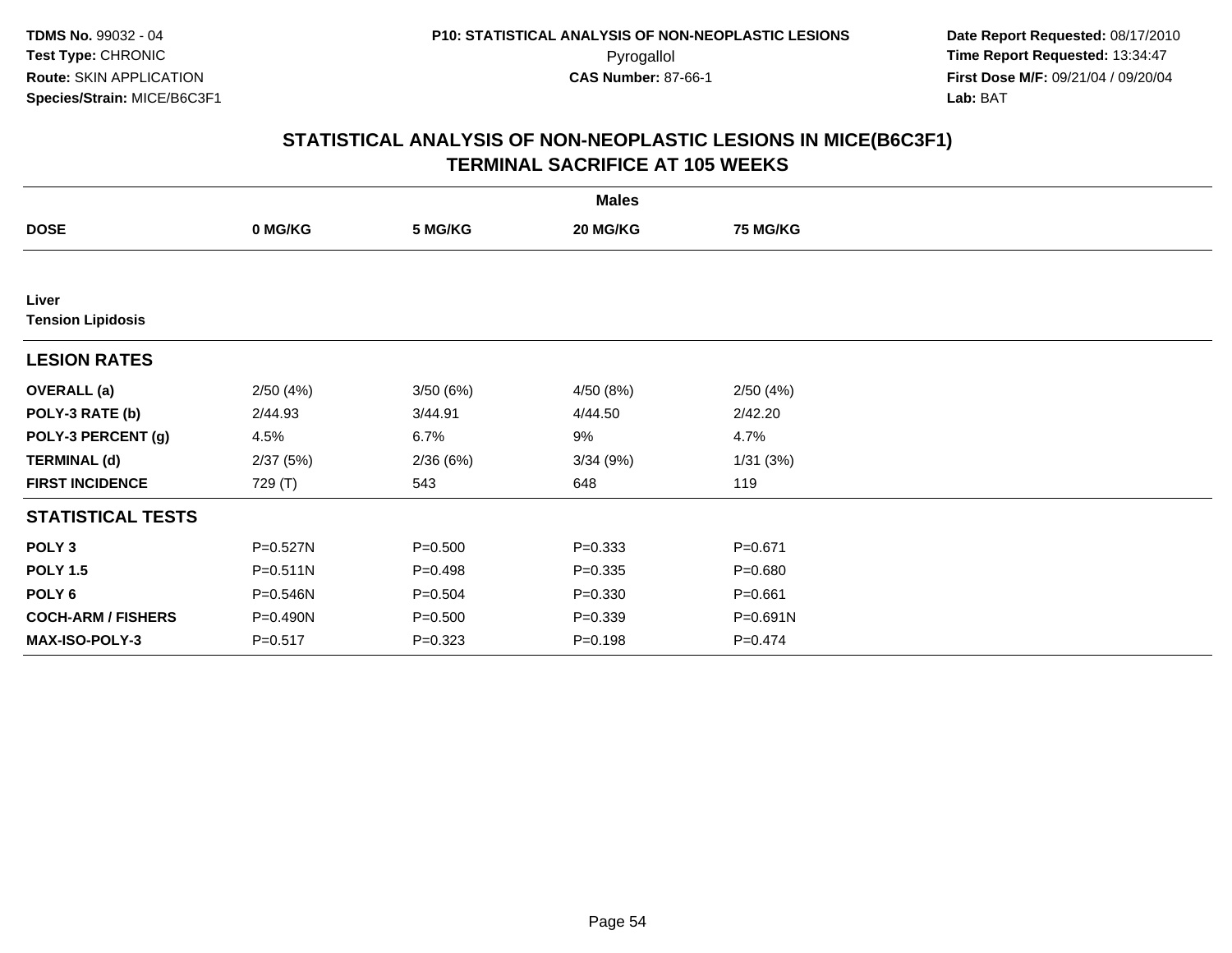|                                           |                |             | <b>Males</b> |                 |  |
|-------------------------------------------|----------------|-------------|--------------|-----------------|--|
| <b>DOSE</b>                               | 0 MG/KG        | 5 MG/KG     | 20 MG/KG     | <b>75 MG/KG</b> |  |
|                                           |                |             |              |                 |  |
| Liver<br><b>Vacuolization Cytoplasmic</b> |                |             |              |                 |  |
| <b>LESION RATES</b>                       |                |             |              |                 |  |
| <b>OVERALL</b> (a)                        | 10/50 (20%)    | 23/50 (46%) | 19/50 (38%)  | 6/50 (12%)      |  |
| POLY-3 RATE (b)                           | 10/45.03       | 23/47.08    | 19/44.79     | 6/41.99         |  |
| POLY-3 PERCENT (g)                        | 22.2%          | 48.9%       | 42.4%        | 14.3%           |  |
| <b>TERMINAL (d)</b>                       | 9/37(24%)      | 18/36 (50%) | 17/34 (50%)  | 4/31 (13%)      |  |
| <b>FIRST INCIDENCE</b>                    | 704            | 332         | 595          | 600             |  |
| <b>STATISTICAL TESTS</b>                  |                |             |              |                 |  |
| POLY <sub>3</sub>                         | P=0.010N**     | P=0.005**   | $P=0.031*$   | P=0.249N        |  |
| <b>POLY 1.5</b>                           | P=0.008N**     | P=0.005**   | $P=0.033*$   | P=0.237N        |  |
| POLY <sub>6</sub>                         | $P = 0.012N^*$ | P=0.006**   | $P=0.028*$   | P=0.262N        |  |
| <b>COCH-ARM / FISHERS</b>                 | P=0.006N**     | P=0.005**   | $P=0.038*$   | P=0.207N        |  |
| <b>MAX-ISO-POLY-3</b>                     | P=0.015N*      | $P=0.003**$ | $P=0.018*$   | P=0.178N        |  |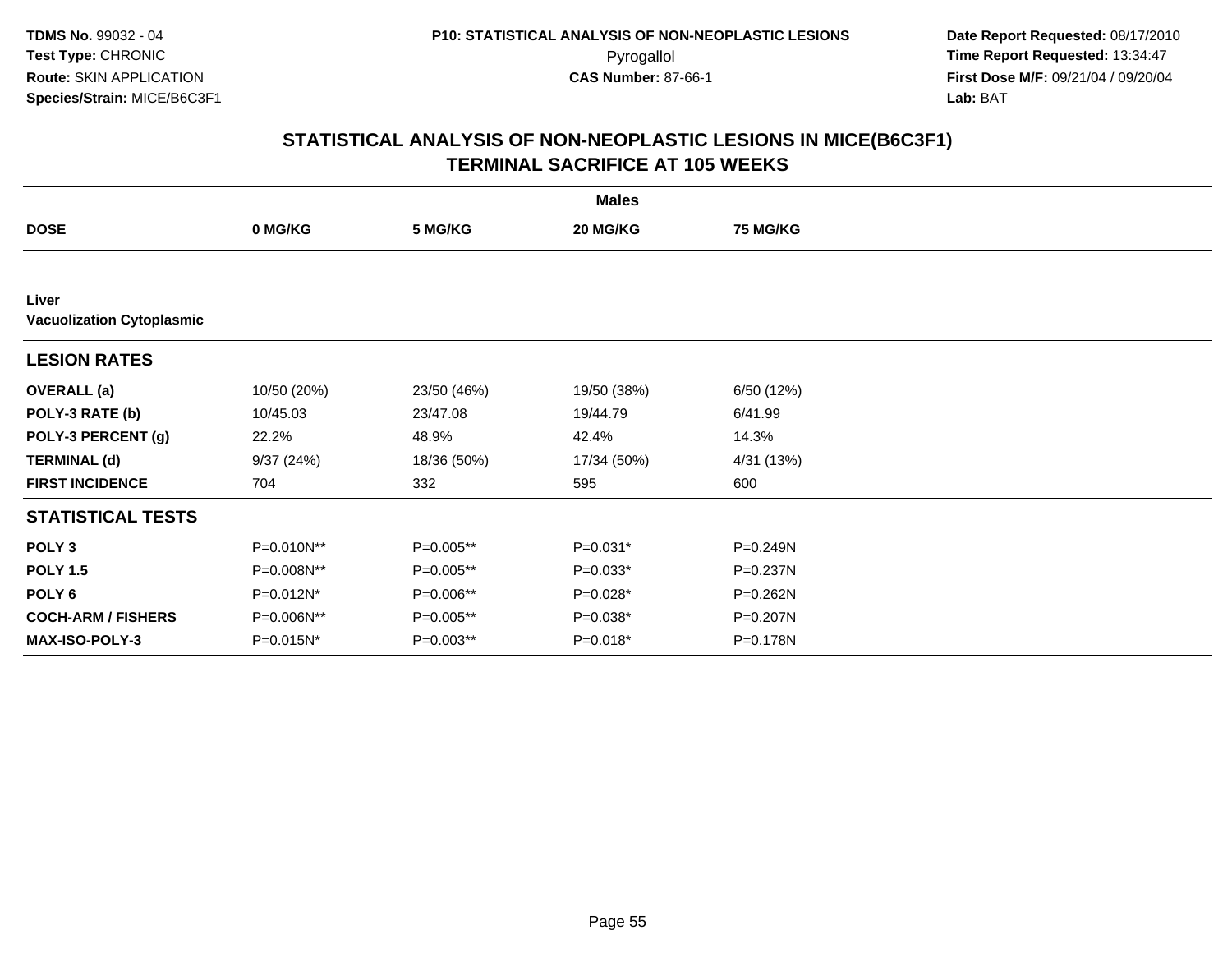|                           |           |          | <b>Males</b>      |                 |  |
|---------------------------|-----------|----------|-------------------|-----------------|--|
| <b>DOSE</b>               | 0 MG/KG   | 5 MG/KG  | 20 MG/KG          | <b>75 MG/KG</b> |  |
|                           |           |          |                   |                 |  |
| Liver: Bile Duct<br>Cyst  |           |          |                   |                 |  |
| <b>LESION RATES</b>       |           |          |                   |                 |  |
| <b>OVERALL</b> (a)        | 0/50(0%)  | 0/50(0%) | 0/50(0%)          | 3/50(6%)        |  |
| POLY-3 RATE (b)           | 0/44.93   | 0/44.32  | 0/44.20           | 3/41.21         |  |
| POLY-3 PERCENT (g)        | 0%        | 0%       | 0%                | 7.3%            |  |
| <b>TERMINAL (d)</b>       | 0/37(0%)  | 0/36(0%) | 0/34(0%)          | 3/31(10%)       |  |
| <b>FIRST INCIDENCE</b>    | ---       | ---      | $\qquad \qquad -$ | 729 (T)         |  |
| <b>STATISTICAL TESTS</b>  |           |          |                   |                 |  |
| POLY <sub>3</sub>         | P=0.006** | (e)      | (e)               | $P = 0.104$     |  |
| <b>POLY 1.5</b>           | P=0.007** | (e)      | (e)               | $P=0.109$       |  |
| POLY <sub>6</sub>         | P=0.006** | (e)      | (e)               | $P = 0.098$     |  |
| <b>COCH-ARM / FISHERS</b> | P=0.008** | (e)      | (e)               | $P = 0.121$     |  |
| MAX-ISO-POLY-3            | P=0.010** | (e)      | (e)               | P=0.038*        |  |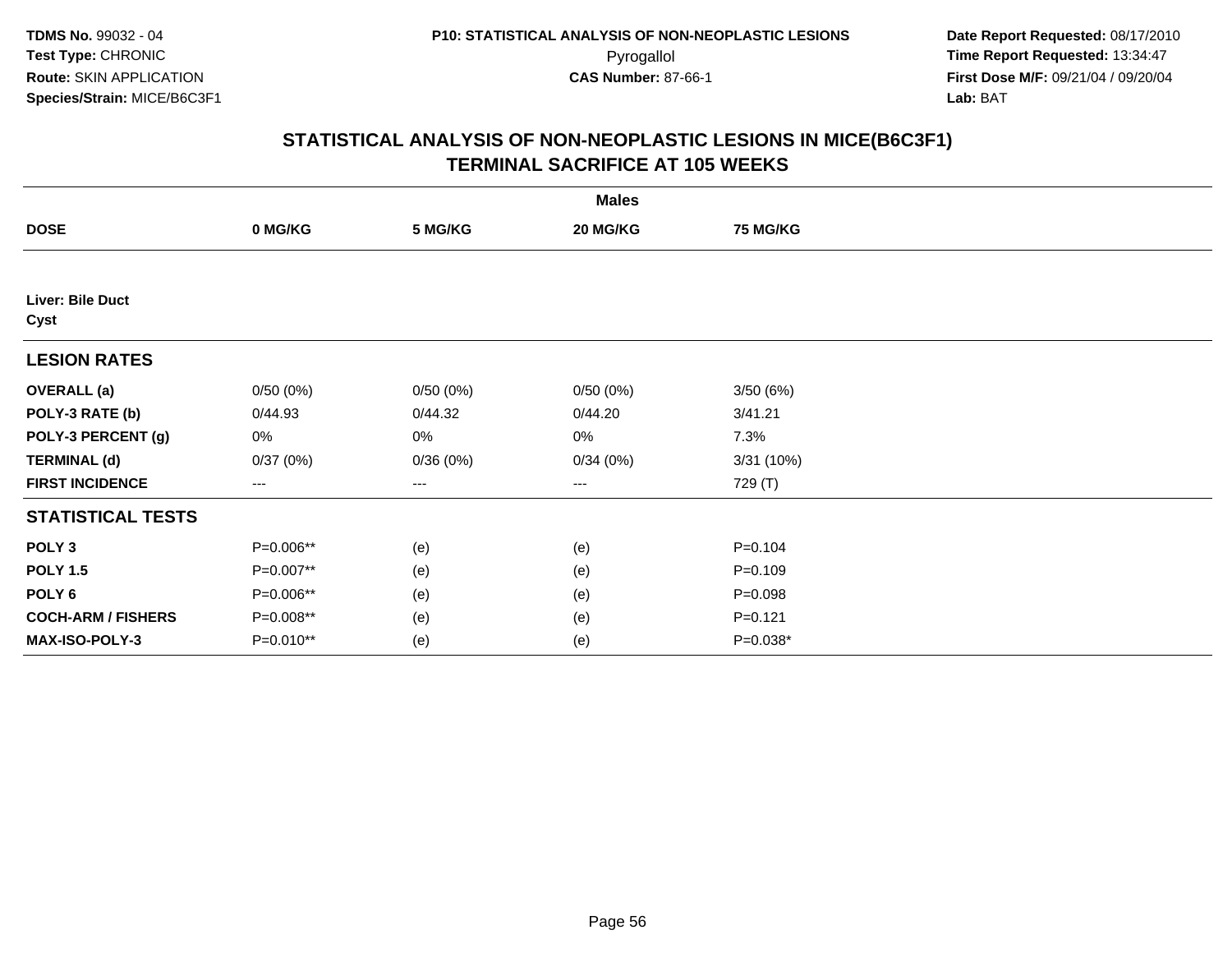|                                 |             |              | <b>Males</b> |                 |  |
|---------------------------------|-------------|--------------|--------------|-----------------|--|
| <b>DOSE</b>                     | 0 MG/KG     | 5 MG/KG      | 20 MG/KG     | <b>75 MG/KG</b> |  |
|                                 |             |              |              |                 |  |
| Liver: Bile Duct<br>Hyperplasia |             |              |              |                 |  |
| <b>LESION RATES</b>             |             |              |              |                 |  |
| <b>OVERALL</b> (a)              | 2/50(4%)    | 1/50(2%)     | 3/50 (6%)    | 2/50(4%)        |  |
| POLY-3 RATE (b)                 | 2/44.93     | 1/44.32      | 3/44.20      | 2/41.91         |  |
| POLY-3 PERCENT (g)              | 4.5%        | 2.3%         | 6.8%         | 4.8%            |  |
| <b>TERMINAL (d)</b>             | 2/37(5%)    | 1/36(3%)     | 3/34(9%)     | 0/31(0%)        |  |
| <b>FIRST INCIDENCE</b>          | 729 (T)     | 729 (T)      | 729 (T)      | 628             |  |
| <b>STATISTICAL TESTS</b>        |             |              |              |                 |  |
| POLY <sub>3</sub>               | $P = 0.526$ | $P = 0.505N$ | $P = 0.493$  | $P = 0.669$     |  |
| <b>POLY 1.5</b>                 | $P = 0.536$ | P=0.504N     | $P = 0.496$  | $P = 0.676$     |  |
| POLY <sub>6</sub>               | $P = 0.515$ | P=0.504N     | $P=0.487$    | $P = 0.662$     |  |
| <b>COCH-ARM / FISHERS</b>       | $P = 0.560$ | P=0.500N     | $P = 0.500$  | P=0.691N        |  |
| MAX-ISO-POLY-3                  | $P = 0.483$ | P=0.286N     | $P = 0.319$  | $P=0.472$       |  |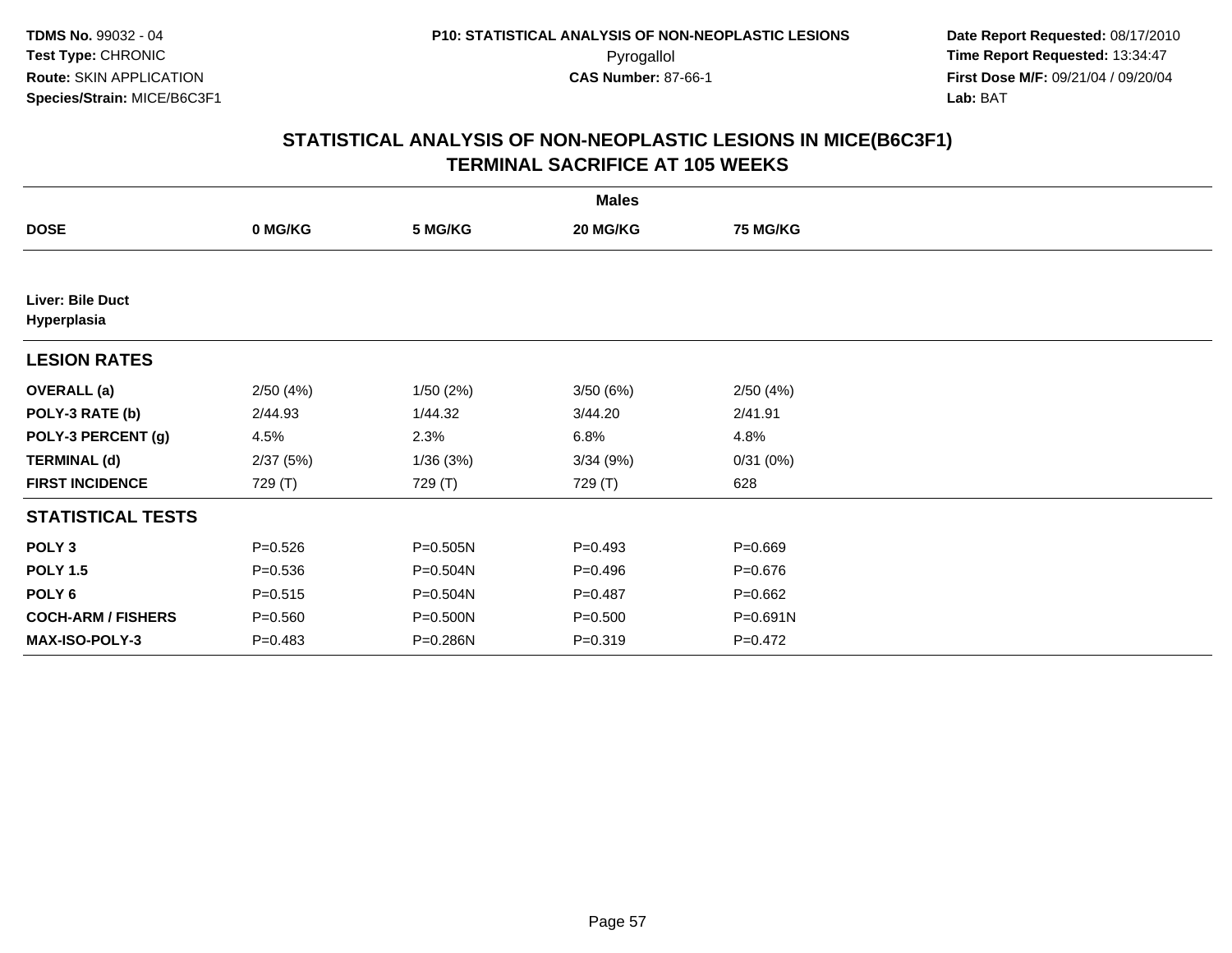|                                 |          |              | <b>Males</b> |                 |  |
|---------------------------------|----------|--------------|--------------|-----------------|--|
| <b>DOSE</b>                     | 0 MG/KG  | 5 MG/KG      | 20 MG/KG     | <b>75 MG/KG</b> |  |
|                                 |          |              |              |                 |  |
| Liver: Oval Cell<br>Hyperplasia |          |              |              |                 |  |
| <b>LESION RATES</b>             |          |              |              |                 |  |
| <b>OVERALL</b> (a)              | 2/50(4%) | 0/50(0%)     | 1/50(2%)     | 1/50(2%)        |  |
| POLY-3 RATE (b)                 | 2/45.03  | 0/44.32      | 1/44.20      | 1/41.87         |  |
| POLY-3 PERCENT (g)              | 4.4%     | 0%           | 2.3%         | 2.4%            |  |
| <b>TERMINAL (d)</b>             | 1/37(3%) | 0/36(0%)     | 1/34(3%)     | 0/31(0%)        |  |
| <b>FIRST INCIDENCE</b>          | 704      | ---          | 729 (T)      | 505             |  |
| <b>STATISTICAL TESTS</b>        |          |              |              |                 |  |
| POLY <sub>3</sub>               | P=0.662N | $P = 0.241N$ | P=0.506N     | $P = 0.525N$    |  |
| <b>POLY 1.5</b>                 | P=0.657N | P=0.240N     | $P = 0.503N$ | $P = 0.517N$    |  |
| POLY 6                          | P=0.668N | $P = 0.240N$ | $P = 0.511N$ | P=0.534N        |  |
| <b>COCH-ARM / FISHERS</b>       | P=0.649N | P=0.247N     | P=0.500N     | P=0.500N        |  |
| MAX-ISO-POLY-3                  | P=0.314N | P=0.079N     | P=0.288N     | P=0.308N        |  |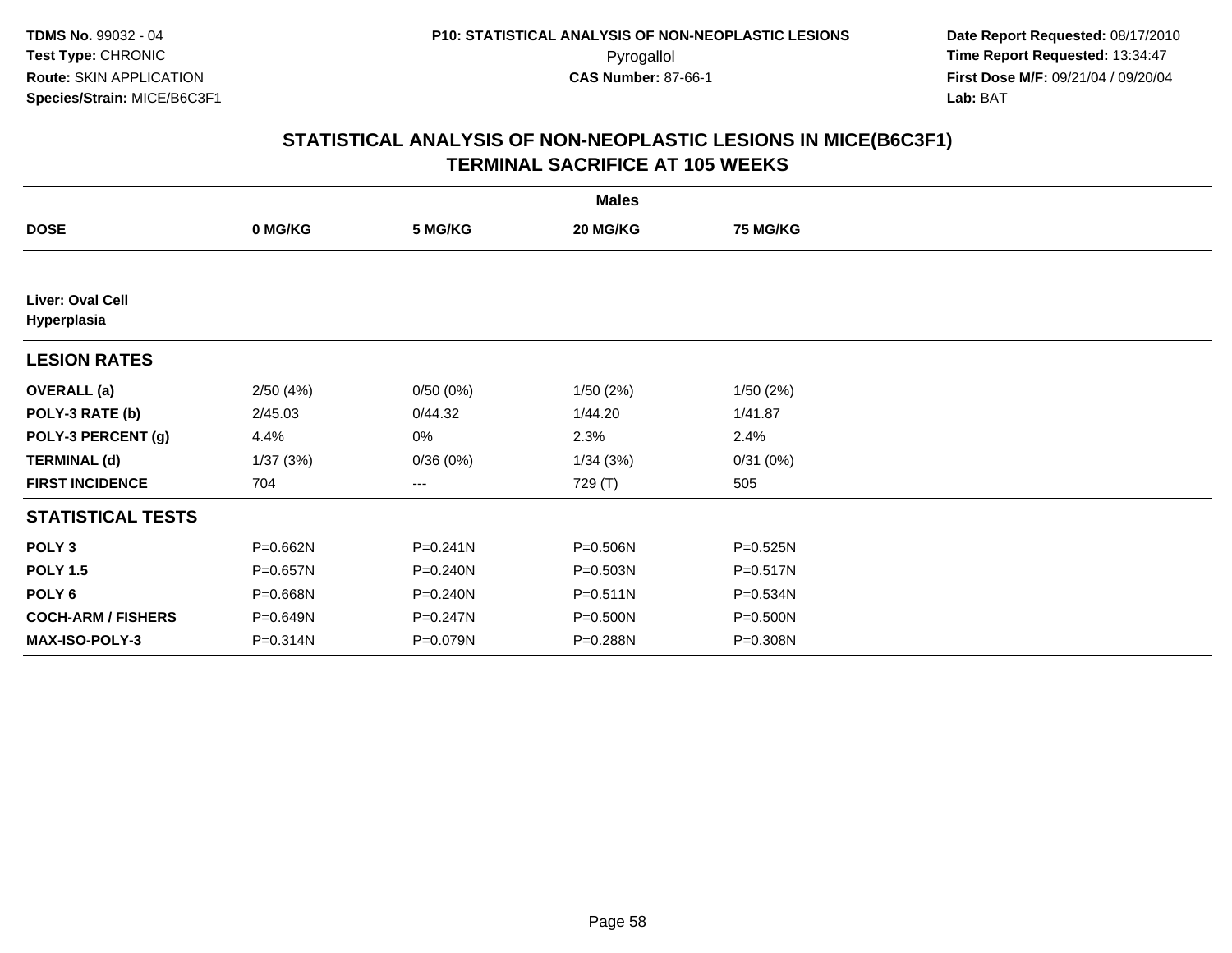|                                                 |              |             | <b>Males</b> |                 |  |
|-------------------------------------------------|--------------|-------------|--------------|-----------------|--|
| <b>DOSE</b>                                     | 0 MG/KG      | 5 MG/KG     | 20 MG/KG     | <b>75 MG/KG</b> |  |
|                                                 |              |             |              |                 |  |
| Lung<br><b>Infiltration Cellular Histiocyte</b> |              |             |              |                 |  |
| <b>LESION RATES</b>                             |              |             |              |                 |  |
| <b>OVERALL</b> (a)                              | 5/50 (10%)   | 12/50 (24%) | 7/50 (14%)   | 6/50 (12%)      |  |
| POLY-3 RATE (b)                                 | 5/45.18      | 12/45.82    | 7/44.88      | 6/41.39         |  |
| POLY-3 PERCENT (g)                              | 11.1%        | 26.2%       | 15.6%        | 14.5%           |  |
| <b>TERMINAL (d)</b>                             | 4/37 (11%)   | 8/36 (22%)  | 3/34(9%)     | 5/31 (16%)      |  |
| <b>FIRST INCIDENCE</b>                          | 662          | 502         | 636          | 681             |  |
| <b>STATISTICAL TESTS</b>                        |              |             |              |                 |  |
| POLY <sub>3</sub>                               | P=0.394N     | $P = 0.055$ | $P = 0.374$  | $P = 0.439$     |  |
| <b>POLY 1.5</b>                                 | $P = 0.367N$ | $P = 0.053$ | $P=0.377$    | $P = 0.459$     |  |
| POLY <sub>6</sub>                               | P=0.426N     | $P = 0.058$ | $P = 0.371$  | $P = 0.416$     |  |
| <b>COCH-ARM / FISHERS</b>                       | P=0.315N     | $P = 0.054$ | $P = 0.380$  | $P = 0.500$     |  |
| <b>MAX-ISO-POLY-3</b>                           | $P = 0.289$  | $P=0.031*$  | $P = 0.265$  | $P = 0.324$     |  |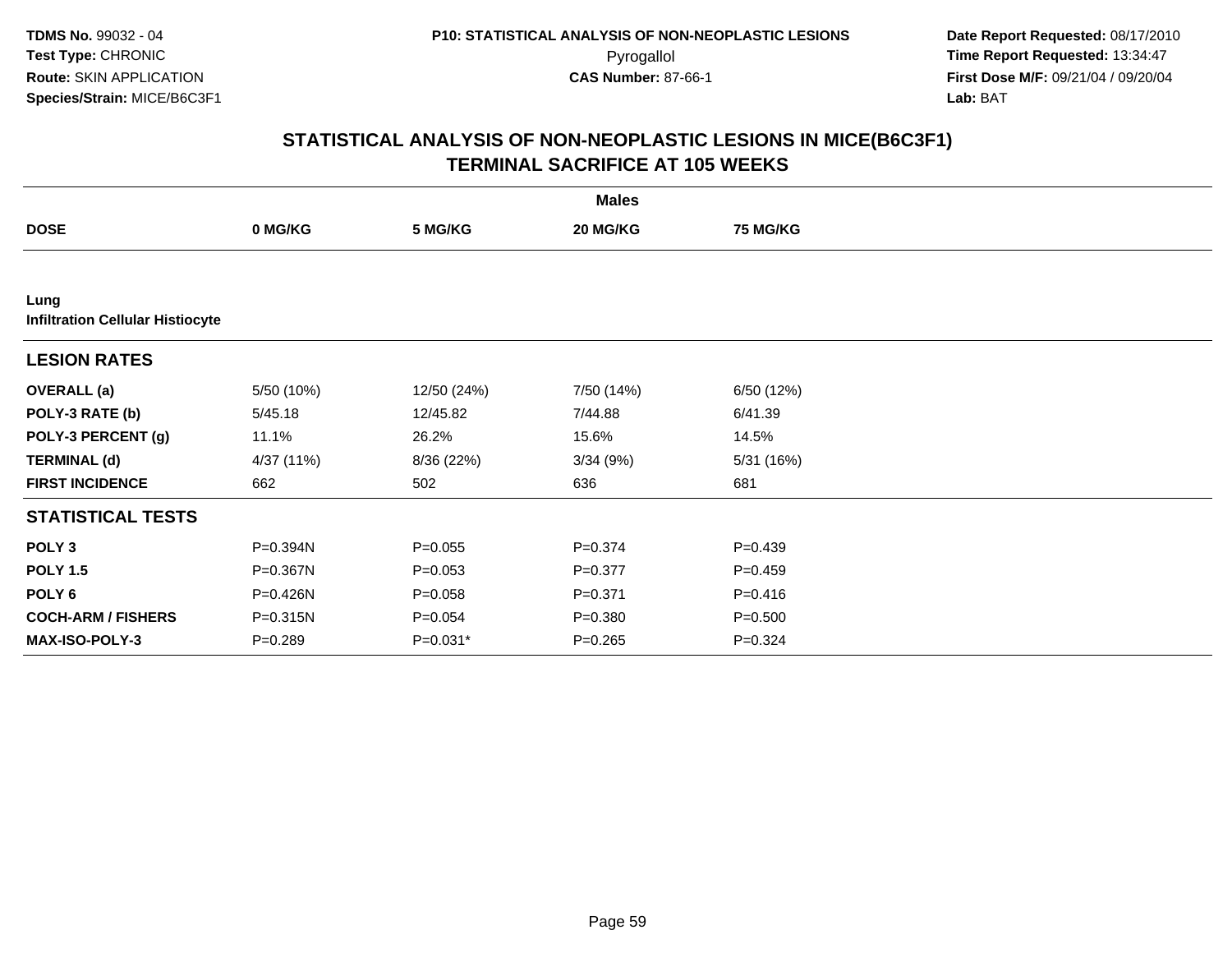|                           |            |          | <b>Males</b> |                 |  |
|---------------------------|------------|----------|--------------|-----------------|--|
| <b>DOSE</b>               | 0 MG/KG    | 5 MG/KG  | 20 MG/KG     | <b>75 MG/KG</b> |  |
|                           |            |          |              |                 |  |
| Lung<br>Inflammation      |            |          |              |                 |  |
| <b>LESION RATES</b>       |            |          |              |                 |  |
| <b>OVERALL</b> (a)        | 7/50 (14%) | 3/50(6%) | 5/50 (10%)   | 3/50(6%)        |  |
| POLY-3 RATE (b)           | 7/45.34    | 3/45.47  | 5/44.87      | 3/41.73         |  |
| POLY-3 PERCENT (g)        | 15.4%      | 6.6%     | 11.1%        | 7.2%            |  |
| <b>TERMINAL (d)</b>       | 5/37 (14%) | 1/36(3%) | 2/34(6%)     | 2/31(7%)        |  |
| <b>FIRST INCIDENCE</b>    | 662        | 332      | 636          | 569             |  |
| <b>STATISTICAL TESTS</b>  |            |          |              |                 |  |
| POLY <sub>3</sub>         | P=0.295N   | P=0.156N | P=0.386N     | P=0.192N        |  |
| <b>POLY 1.5</b>           | P=0.279N   | P=0.157N | P=0.383N     | P=0.181N        |  |
| POLY <sub>6</sub>         | P=0.314N   | P=0.154N | P=0.391N     | P=0.207N        |  |
| <b>COCH-ARM / FISHERS</b> | P=0.247N   | P=0.159N | P=0.380N     | P=0.159N        |  |
| MAX-ISO-POLY-3            | P=0.185N   | P=0.089N | P=0.276N     | P=0.124N        |  |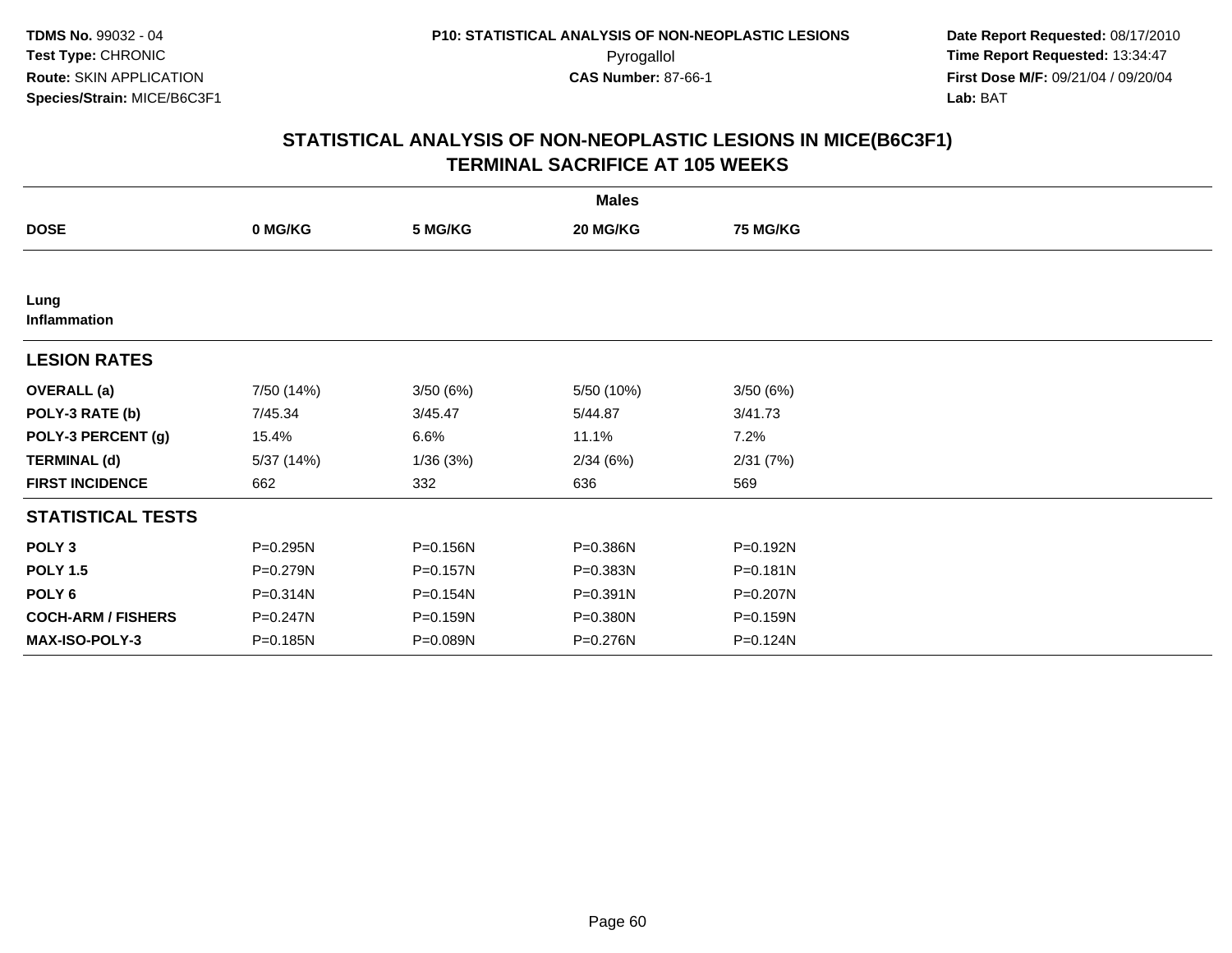|                                   |             |             | <b>Males</b> |                 |  |
|-----------------------------------|-------------|-------------|--------------|-----------------|--|
| <b>DOSE</b>                       | 0 MG/KG     | 5 MG/KG     | 20 MG/KG     | <b>75 MG/KG</b> |  |
|                                   |             |             |              |                 |  |
| Lung<br><b>Metaplasia Osseous</b> |             |             |              |                 |  |
| <b>LESION RATES</b>               |             |             |              |                 |  |
| <b>OVERALL</b> (a)                | 0/50(0%)    | 1/50(2%)    | 0/50(0%)     | 2/50(4%)        |  |
| POLY-3 RATE (b)                   | 0/44.93     | 1/44.32     | 0/44.20      | 2/42.45         |  |
| POLY-3 PERCENT (g)                | 0%          | 2.3%        | 0%           | 4.7%            |  |
| <b>TERMINAL (d)</b>               | 0/37(0%)    | 1/36(3%)    | 0/34(0%)     | 0/31(0%)        |  |
| <b>FIRST INCIDENCE</b>            | $\cdots$    | 729 (T)     | $---$        | 446             |  |
| <b>STATISTICAL TESTS</b>          |             |             |              |                 |  |
| POLY <sub>3</sub>                 | $P = 0.144$ | $P=0.497$   | (e)          | $P = 0.225$     |  |
| <b>POLY 1.5</b>                   | $P = 0.146$ | $P = 0.498$ | (e)          | $P=0.228$       |  |
| POLY 6                            | $P = 0.141$ | $P = 0.498$ | (e)          | $P=0.221$       |  |
| <b>COCH-ARM / FISHERS</b>         | $P = 0.153$ | $P = 0.500$ | (e)          | $P = 0.247$     |  |
| MAX-ISO-POLY-3                    | $P = 0.081$ | $P = 0.158$ | (e)          | P=0.076         |  |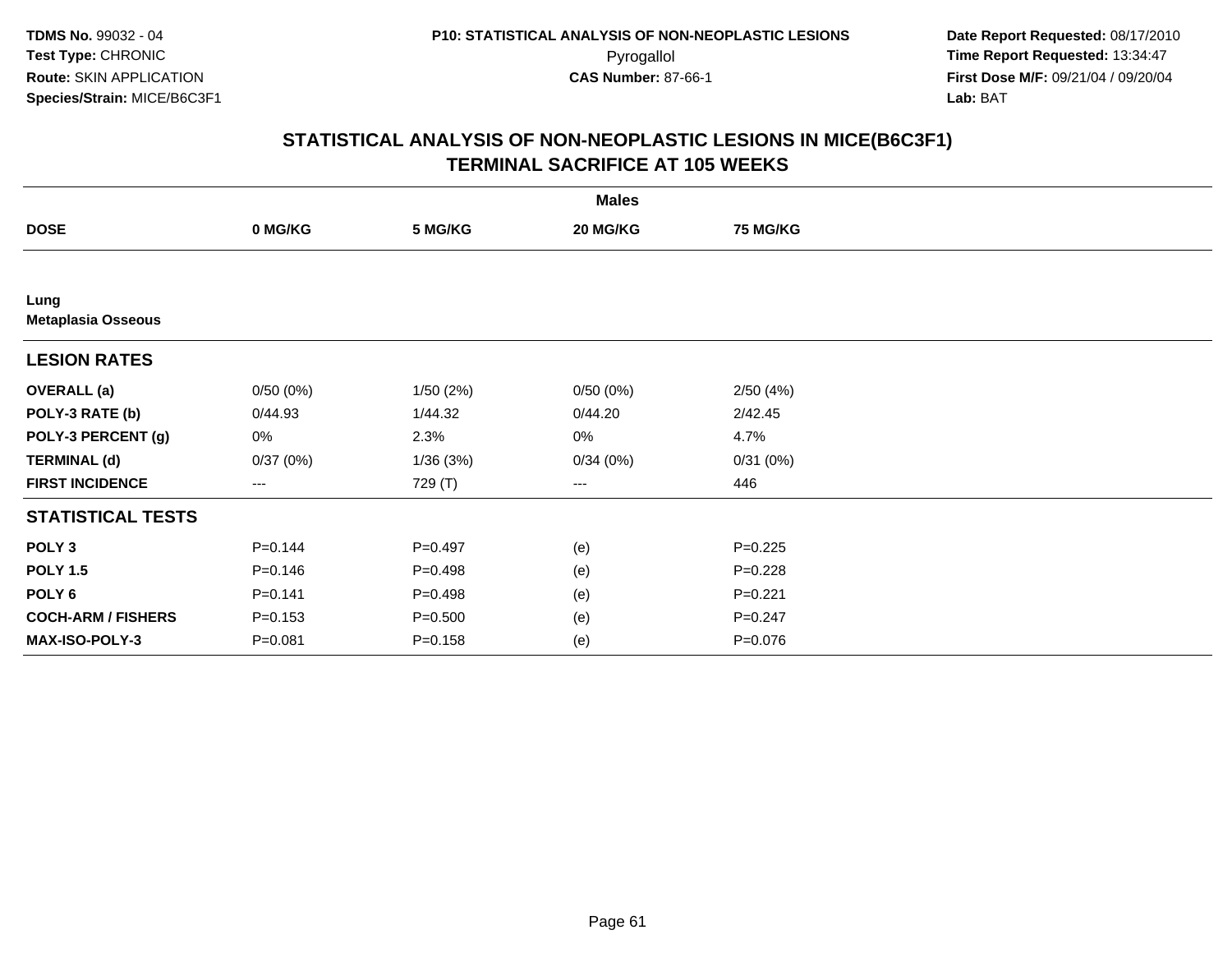|                           |              |             | <b>Males</b> |                 |  |
|---------------------------|--------------|-------------|--------------|-----------------|--|
| <b>DOSE</b>               | 0 MG/KG      | 5 MG/KG     | 20 MG/KG     | <b>75 MG/KG</b> |  |
|                           |              |             |              |                 |  |
| Lung<br>Pigmentation      |              |             |              |                 |  |
| <b>LESION RATES</b>       |              |             |              |                 |  |
| <b>OVERALL</b> (a)        | 1/50(2%)     | 3/50(6%)    | 2/50(4%)     | 0/50(0%)        |  |
| POLY-3 RATE (b)           | 1/45.56      | 3/44.32     | 2/44.35      | 0/41.21         |  |
| POLY-3 PERCENT (g)        | 2.2%         | 6.8%        | 4.5%         | 0%              |  |
| <b>TERMINAL (d)</b>       | 0/37(0%)     | 3/36(8%)    | 1/34(3%)     | 0/31(0%)        |  |
| <b>FIRST INCIDENCE</b>    | 521          | 729 (T)     | 691          | $\cdots$        |  |
| <b>STATISTICAL TESTS</b>  |              |             |              |                 |  |
| POLY <sub>3</sub>         | $P = 0.201N$ | $P = 0.295$ | $P=0.491$    | P=0.520N        |  |
| <b>POLY 1.5</b>           | P=0.192N     | $P = 0.298$ | $P=0.495$    | $P = 0.513N$    |  |
| POLY <sub>6</sub>         | $P = 0.211N$ | $P = 0.294$ | $P = 0.486$  | P=0.527N        |  |
| <b>COCH-ARM / FISHERS</b> | P=0.174N     | $P = 0.309$ | $P = 0.500$  | P=0.500N        |  |
| <b>MAX-ISO-POLY-3</b>     | P=0.228N     | $P = 0.150$ | $P=0.275$    | P=0.183N        |  |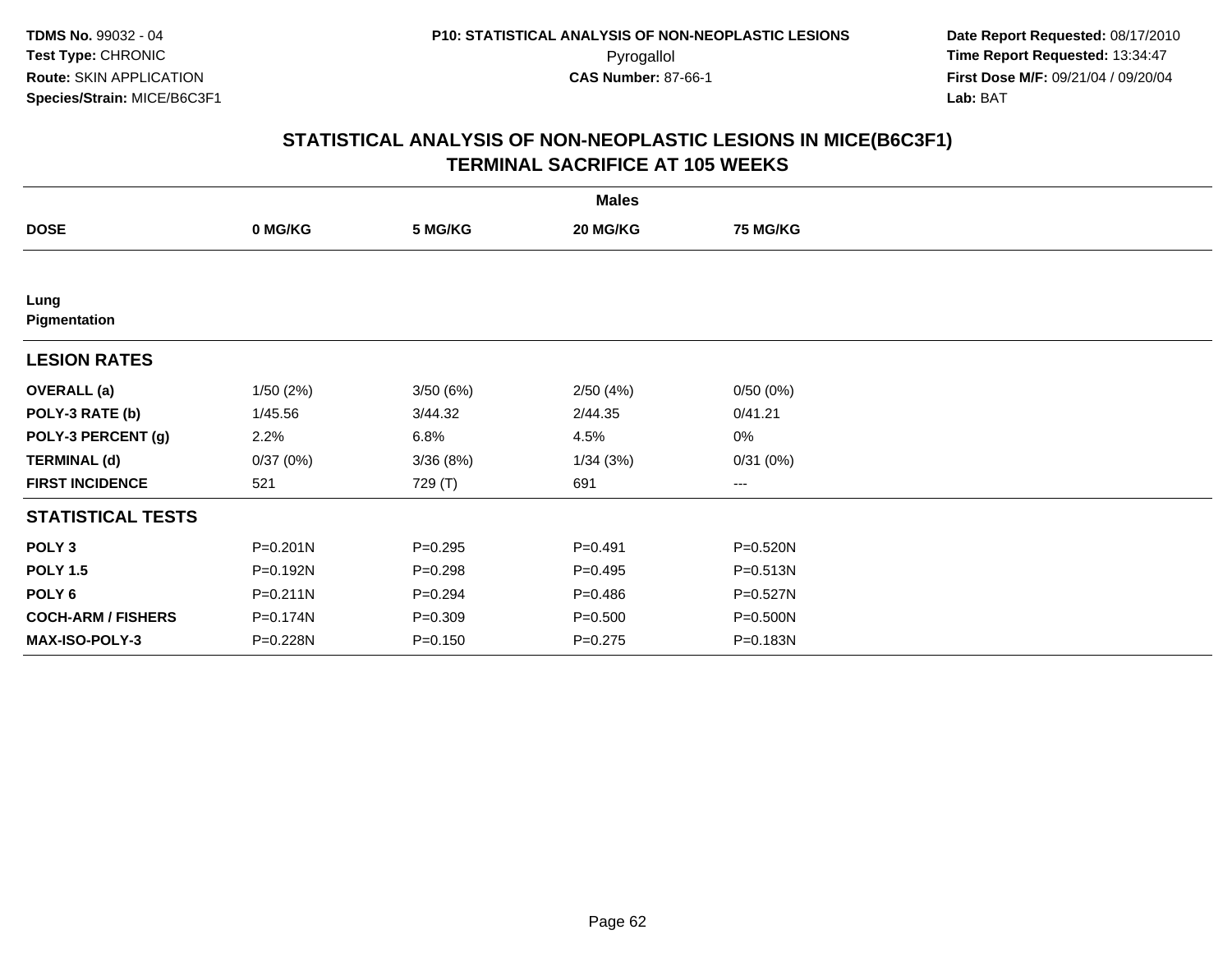|                                          |             |          | <b>Males</b> |              |  |
|------------------------------------------|-------------|----------|--------------|--------------|--|
| <b>DOSE</b>                              | 0 MG/KG     | 5 MG/KG  | 20 MG/KG     | 75 MG/KG     |  |
|                                          |             |          |              |              |  |
| Lung: Alveolar Epithelium<br>Hyperplasia |             |          |              |              |  |
| <b>LESION RATES</b>                      |             |          |              |              |  |
| <b>OVERALL</b> (a)                       | 7/50 (14%)  | 3/50(6%) | 3/50(6%)     | 5/50 (10%)   |  |
| POLY-3 RATE (b)                          | 7/44.93     | 3/44.32  | 3/44.69      | 5/41.21      |  |
| POLY-3 PERCENT (g)                       | 15.6%       | 6.8%     | 6.7%         | 12.1%        |  |
| <b>TERMINAL (d)</b>                      | 7/37 (19%)  | 3/36(8%) | 1/34(3%)     | 5/31 (16%)   |  |
| <b>FIRST INCIDENCE</b>                   | 729 (T)     | 729 (T)  | 636          | 729 (T)      |  |
| <b>STATISTICAL TESTS</b>                 |             |          |              |              |  |
| POLY <sub>3</sub>                        | $P = 0.540$ | P=0.162N | P=0.159N     | $P = 0.441N$ |  |
| <b>POLY 1.5</b>                          | $P = 0.557$ | P=0.162N | P=0.159N     | P=0.420N     |  |
| POLY <sub>6</sub>                        | $P = 0.519$ | P=0.160N | P=0.159N     | P=0.464N     |  |
| <b>COCH-ARM / FISHERS</b>                | $P = 0.590$ | P=0.159N | P=0.159N     | P=0.380N     |  |
| <b>MAX-ISO-POLY-3</b>                    | P=0.246N    | P=0.094N | P=0.091N     | P=0.329N     |  |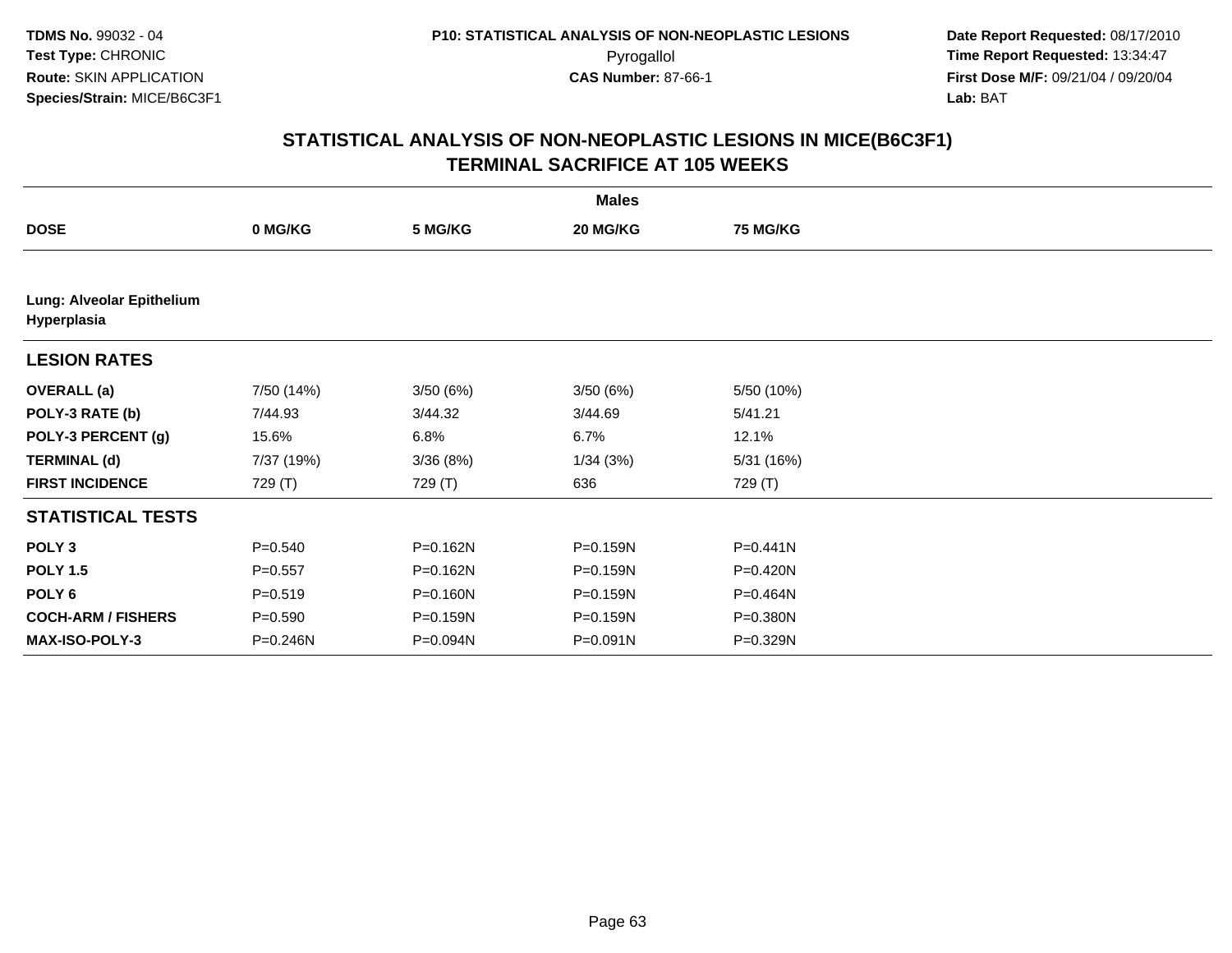|                                                |            |             | <b>Males</b> |                 |  |
|------------------------------------------------|------------|-------------|--------------|-----------------|--|
| <b>DOSE</b>                                    | 0 MG/KG    | 5 MG/KG     | 20 MG/KG     | <b>75 MG/KG</b> |  |
|                                                |            |             |              |                 |  |
| Lymph Node, Mandibular<br>Hyperplasia Lymphoid |            |             |              |                 |  |
| <b>LESION RATES</b>                            |            |             |              |                 |  |
| <b>OVERALL</b> (a)                             | 9/50 (18%) | 16/50 (32%) | 12/50 (24%)  | 11/50 (22%)     |  |
| POLY-3 RATE (b)                                | 9/46.16    | 16/45.83    | 12/45.93     | 11/43.34        |  |
| POLY-3 PERCENT (g)                             | 19.5%      | 34.9%       | 26.1%        | 25.4%           |  |
| <b>TERMINAL (d)</b>                            | 6/37(16%)  | 13/36 (36%) | 9/34(27%)    | 6/31 (19%)      |  |
| <b>FIRST INCIDENCE</b>                         | 521        | 332         | 531          | 505             |  |
| <b>STATISTICAL TESTS</b>                       |            |             |              |                 |  |
| POLY <sub>3</sub>                              | P=0.520N   | $P = 0.074$ | $P = 0.305$  | $P = 0.340$     |  |
| <b>POLY 1.5</b>                                | P=0.498N   | $P=0.077$   | $P = 0.309$  | $P=0.357$       |  |
| POLY <sub>6</sub>                              | P=0.539N   | $P = 0.071$ | $P=0.297$    | $P=0.324$       |  |
| <b>COCH-ARM / FISHERS</b>                      | P=0.439N   | $P = 0.083$ | $P = 0.312$  | $P=0.402$       |  |
| MAX-ISO-POLY-3                                 | $P=0.270$  | $P=0.047*$  | $P=0.225$    | $P=0.259$       |  |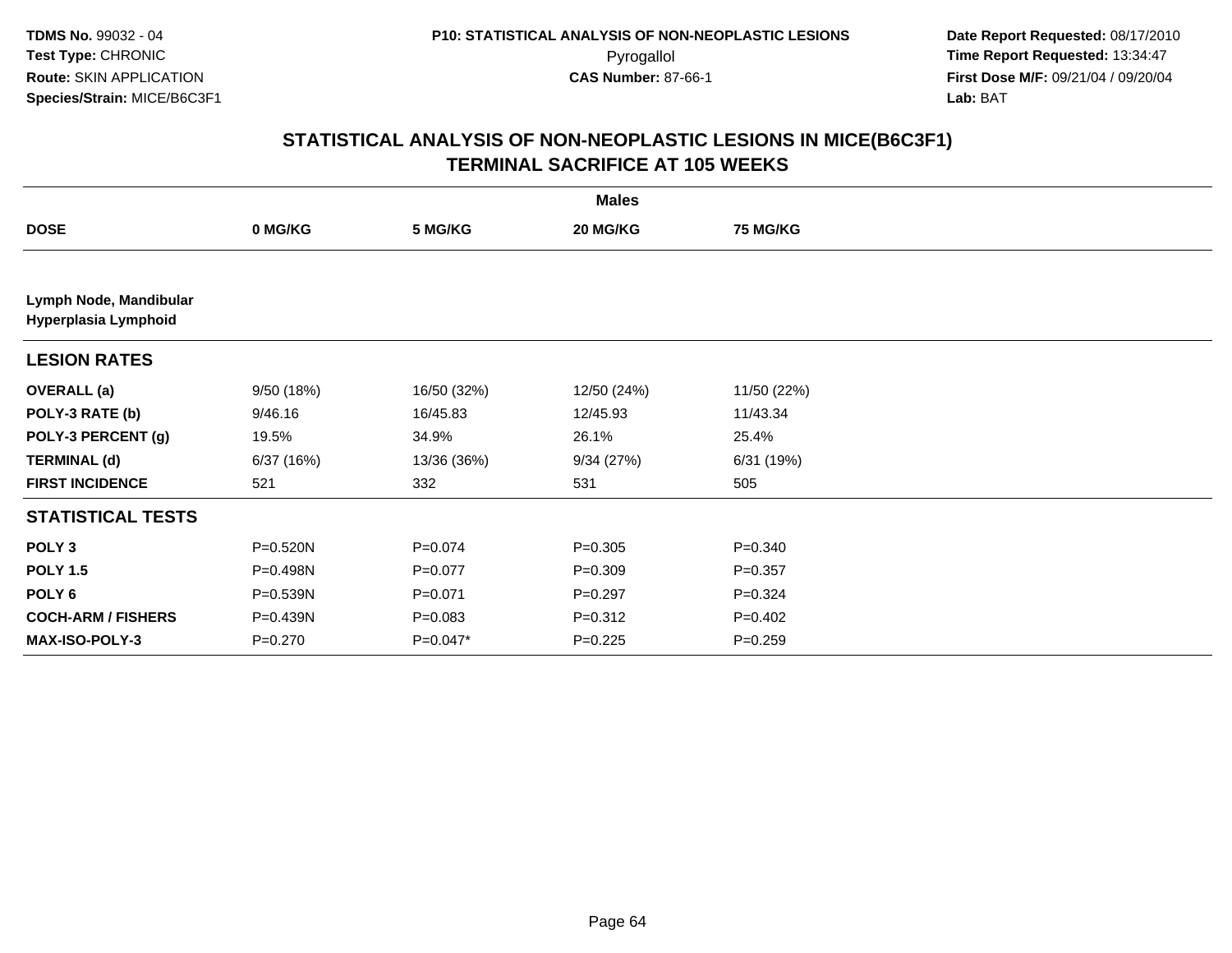|                                          |          |          | <b>Males</b> |                 |  |
|------------------------------------------|----------|----------|--------------|-----------------|--|
| <b>DOSE</b>                              | 0 MG/KG  | 5 MG/KG  | 20 MG/KG     | <b>75 MG/KG</b> |  |
|                                          |          |          |              |                 |  |
| Lymph Node, Mesenteric<br><b>Atrophy</b> |          |          |              |                 |  |
| <b>LESION RATES</b>                      |          |          |              |                 |  |
| <b>OVERALL</b> (a)                       | 0/50(0%) | 0/49(0%) | 0/50(0%)     | 0/49(0%)        |  |
| POLY-3 RATE (b)                          | 0/44.93  | 0/43.38  | 0/44.20      | 0/40.24         |  |
| POLY-3 PERCENT (g)                       | 0%       | 0%       | 0%           | $0\%$           |  |
| <b>TERMINAL (d)</b>                      | 0/37(0%) | 0/36(0%) | 0/34(0%)     | 0/31(0%)        |  |
| <b>FIRST INCIDENCE</b>                   | $---$    | ---      | $\cdots$     | $--$            |  |
| <b>STATISTICAL TESTS</b>                 |          |          |              |                 |  |
| POLY <sub>3</sub>                        | (e)      | (e)      | (e)          | (e)             |  |
| <b>POLY 1.5</b>                          | (e)      | (e)      | (e)          | (e)             |  |
| POLY <sub>6</sub>                        | (e)      | (e)      | (e)          | (e)             |  |
| <b>COCH-ARM / FISHERS</b>                | (e)      | (e)      | (e)          | (e)             |  |
| MAX-ISO-POLY-3                           | (e)      | (e)      | (e)          | (e)             |  |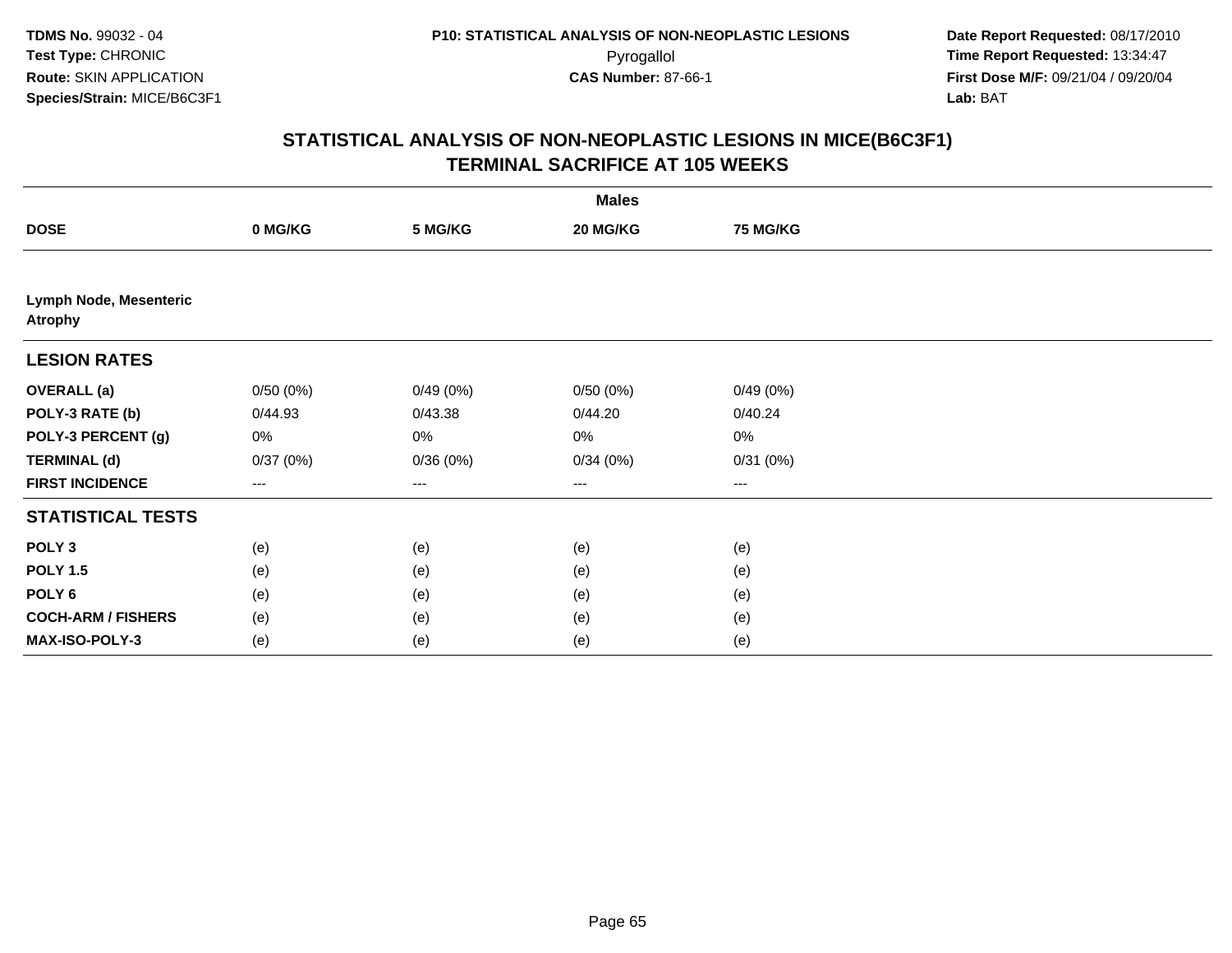|                                                       |              |             | <b>Males</b> |                 |  |
|-------------------------------------------------------|--------------|-------------|--------------|-----------------|--|
| <b>DOSE</b>                                           | 0 MG/KG      | 5 MG/KG     | 20 MG/KG     | <b>75 MG/KG</b> |  |
|                                                       |              |             |              |                 |  |
| <b>Lymph Node, Mesenteric</b><br>Hyperplasia Lymphoid |              |             |              |                 |  |
| <b>LESION RATES</b>                                   |              |             |              |                 |  |
| <b>OVERALL</b> (a)                                    | 5/50 (10%)   | 7/49 (14%)  | 10/50 (20%)  | 3/49(6%)        |  |
| POLY-3 RATE (b)                                       | 5/45.28      | 7/44.28     | 10/44.78     | 3/40.76         |  |
| POLY-3 PERCENT (g)                                    | 11%          | 15.8%       | 22.3%        | 7.4%            |  |
| <b>TERMINAL (d)</b>                                   | 4/37 (11%)   | 6/36 (17%)  | 9/34(27%)    | 2/31(7%)        |  |
| <b>FIRST INCIDENCE</b>                                | 630          | 332         | 549          | 569             |  |
| <b>STATISTICAL TESTS</b>                              |              |             |              |                 |  |
| POLY <sub>3</sub>                                     | P=0.222N     | $P = 0.363$ | $P = 0.123$  | P=0.415N        |  |
| <b>POLY 1.5</b>                                       | P=0.203N     | $P = 0.364$ | $P=0.127$    | P=0.400N        |  |
| POLY <sub>6</sub>                                     | $P = 0.244N$ | $P = 0.363$ | $P = 0.117$  | $P = 0.433N$    |  |
| <b>COCH-ARM / FISHERS</b>                             | P=0.168N     | $P = 0.365$ | $P = 0.131$  | P=0.369N        |  |
| <b>MAX-ISO-POLY-3</b>                                 | P=0.210N     | $P = 0.256$ | $P=0.075$    | P=0.289N        |  |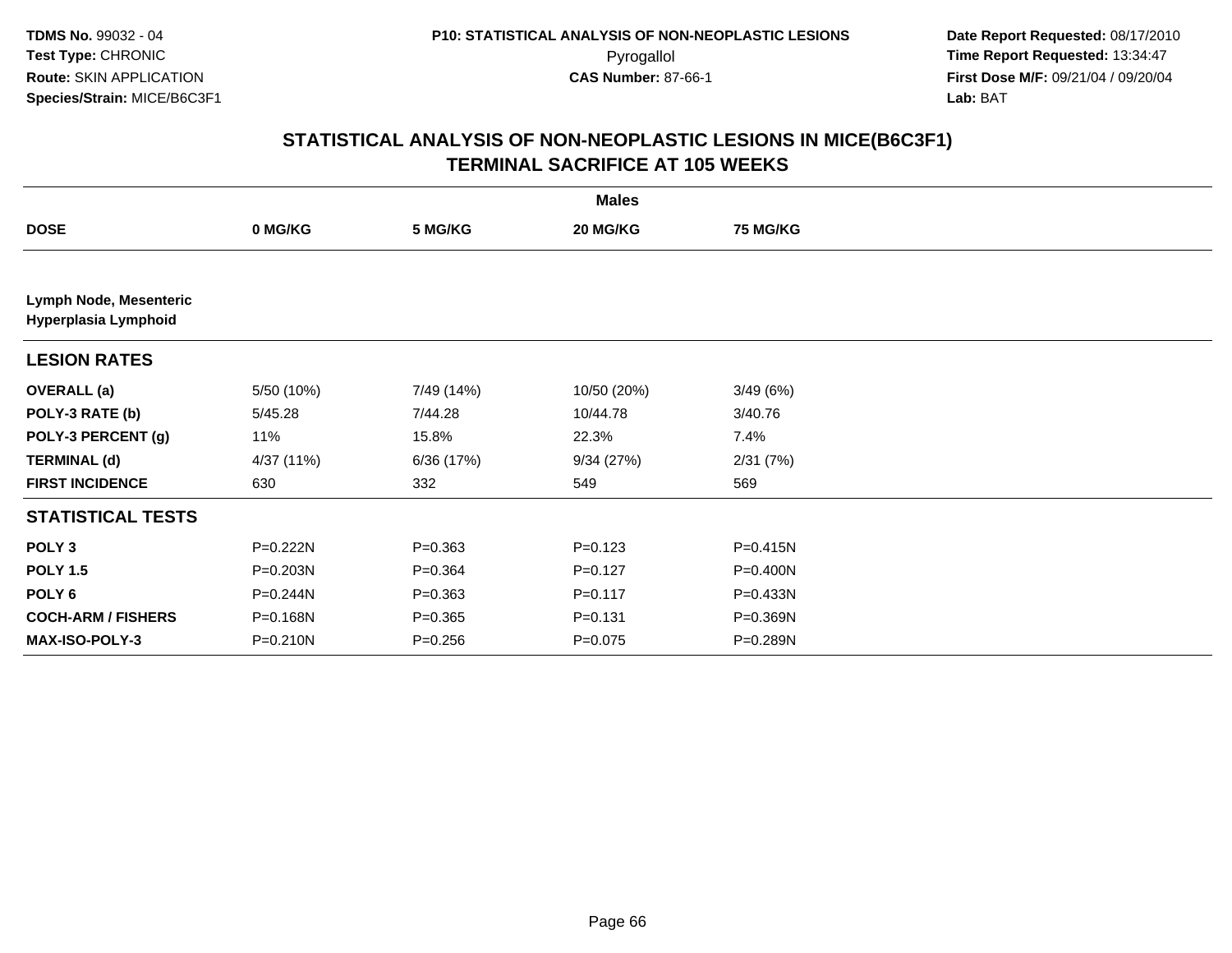|                                        |             |          | <b>Males</b> |                 |  |
|----------------------------------------|-------------|----------|--------------|-----------------|--|
| <b>DOSE</b>                            | 0 MG/KG     | 5 MG/KG  | 20 MG/KG     | <b>75 MG/KG</b> |  |
|                                        |             |          |              |                 |  |
| Lymph Node, Mesenteric<br>Inflammation |             |          |              |                 |  |
| <b>LESION RATES</b>                    |             |          |              |                 |  |
| <b>OVERALL (a)</b>                     | 1/50(2%)    | 0/49(0%) | 1/50(2%)     | 1/49(2%)        |  |
| POLY-3 RATE (b)                        | 1/44.93     | 0/43.38  | 1/44.37      | 1/40.76         |  |
| POLY-3 PERCENT (g)                     | 2.2%        | 0%       | 2.3%         | 2.5%            |  |
| <b>TERMINAL (d)</b>                    | 1/37(3%)    | 0/36(0%) | 0/34(0%)     | 0/31(0%)        |  |
| <b>FIRST INCIDENCE</b>                 | 729 (T)     | ---      | 686          | 569             |  |
| <b>STATISTICAL TESTS</b>               |             |          |              |                 |  |
| POLY <sub>3</sub>                      | $P = 0.532$ | P=0.507N | $P = 0.758$  | $P = 0.739$     |  |
| <b>POLY 1.5</b>                        | $P = 0.539$ | P=0.507N | $P=0.759$    | $P = 0.744$     |  |
| POLY 6                                 | $P = 0.523$ | P=0.506N | $P = 0.756$  | $P = 0.733$     |  |
| <b>COCH-ARM / FISHERS</b>              | $P = 0.555$ | P=0.505N | P=0.753N     | $P = 0.747$     |  |
| MAX-ISO-POLY-3                         | $P=0.524$   | P=0.166N | $P = 0.496$  | $P = 0.472$     |  |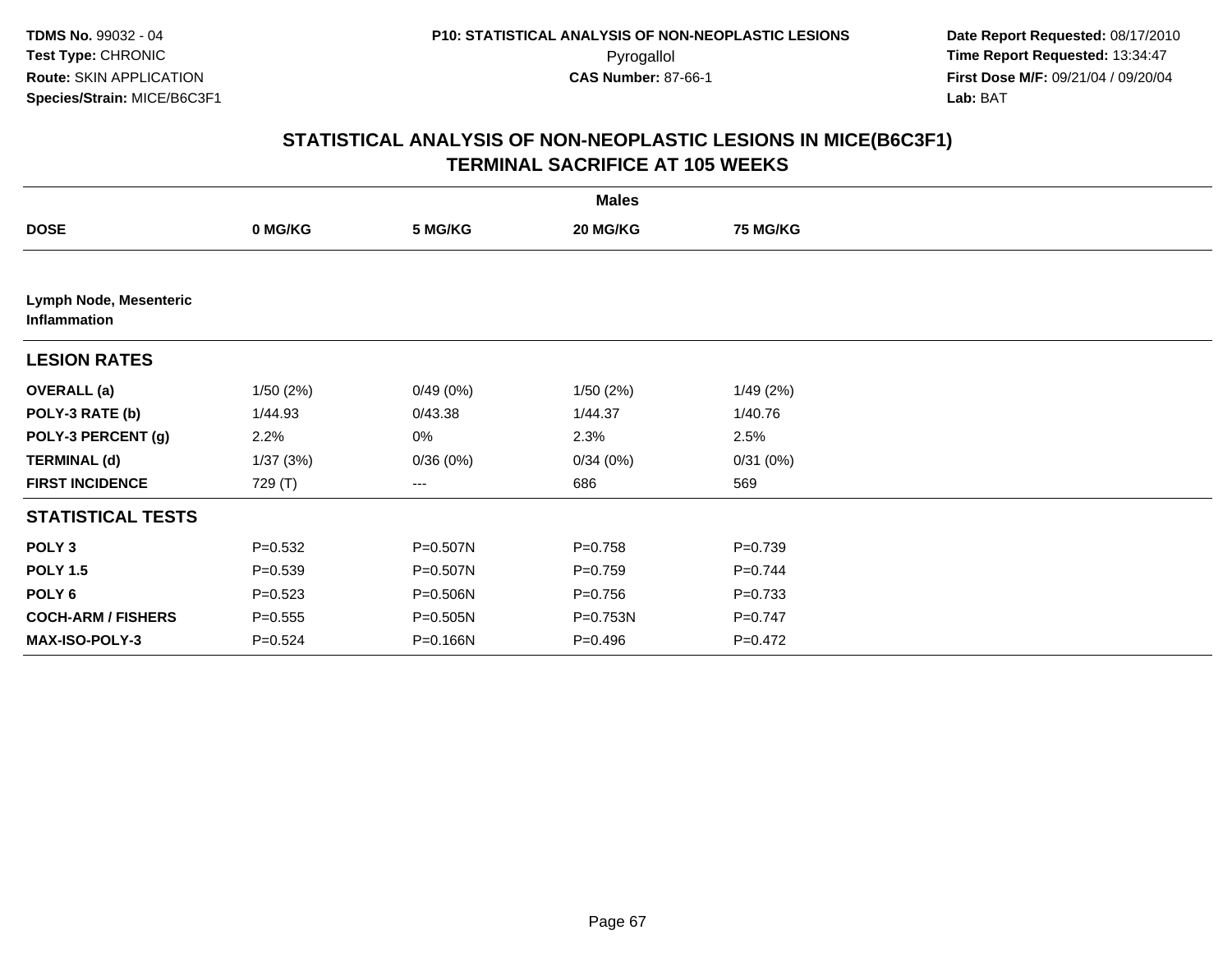|                                                     |             |          | <b>Males</b> |                 |  |
|-----------------------------------------------------|-------------|----------|--------------|-----------------|--|
| <b>DOSE</b>                                         | 0 MG/KG     | 5 MG/KG  | 20 MG/KG     | <b>75 MG/KG</b> |  |
|                                                     |             |          |              |                 |  |
| <b>Lymph Node: Axillary</b><br>Hyperplasia Lymphoid |             |          |              |                 |  |
| <b>LESION RATES</b>                                 |             |          |              |                 |  |
| <b>OVERALL</b> (a)                                  | $0/10(0\%)$ | 0/12(0%) | 1/9 (11%)    | 3/16 (19%)      |  |
| POLY-3 RATE (b)                                     | 0/8.30      | 0/9.39   | 1/8.14       | 3/13.20         |  |
| POLY-3 PERCENT (g)                                  | 0%          | 0%       | 12.3%        | 22.7%           |  |
| <b>TERMINAL (d)</b>                                 | 0/7(0%)     | 0/6(0%)  | 0/6(0%)      | 0/7(0%)         |  |
| <b>FIRST INCIDENCE</b>                              | ---         | $--$     | 470          | 470             |  |
| <b>STATISTICAL TESTS</b>                            |             |          |              |                 |  |
| POLY <sub>3</sub>                                   | $P = 0.064$ | (e)      | $P=0.496$    | $P = 0.197$     |  |
| <b>POLY 1.5</b>                                     | $P = 0.064$ | (e)      | $P=0.490$    | $P = 0.200$     |  |
| POLY <sub>6</sub>                                   | $P = 0.063$ | (e)      | $P = 0.500$  | $P = 0.192$     |  |
| <b>COCH-ARM / FISHERS</b>                           | $P = 0.064$ | (e)      | $P = 0.474$  | $P = 0.215$     |  |
| MAX-ISO-POLY-3                                      | $P = 0.101$ | (e)      | $P = 0.158$  | $P = 0.088$     |  |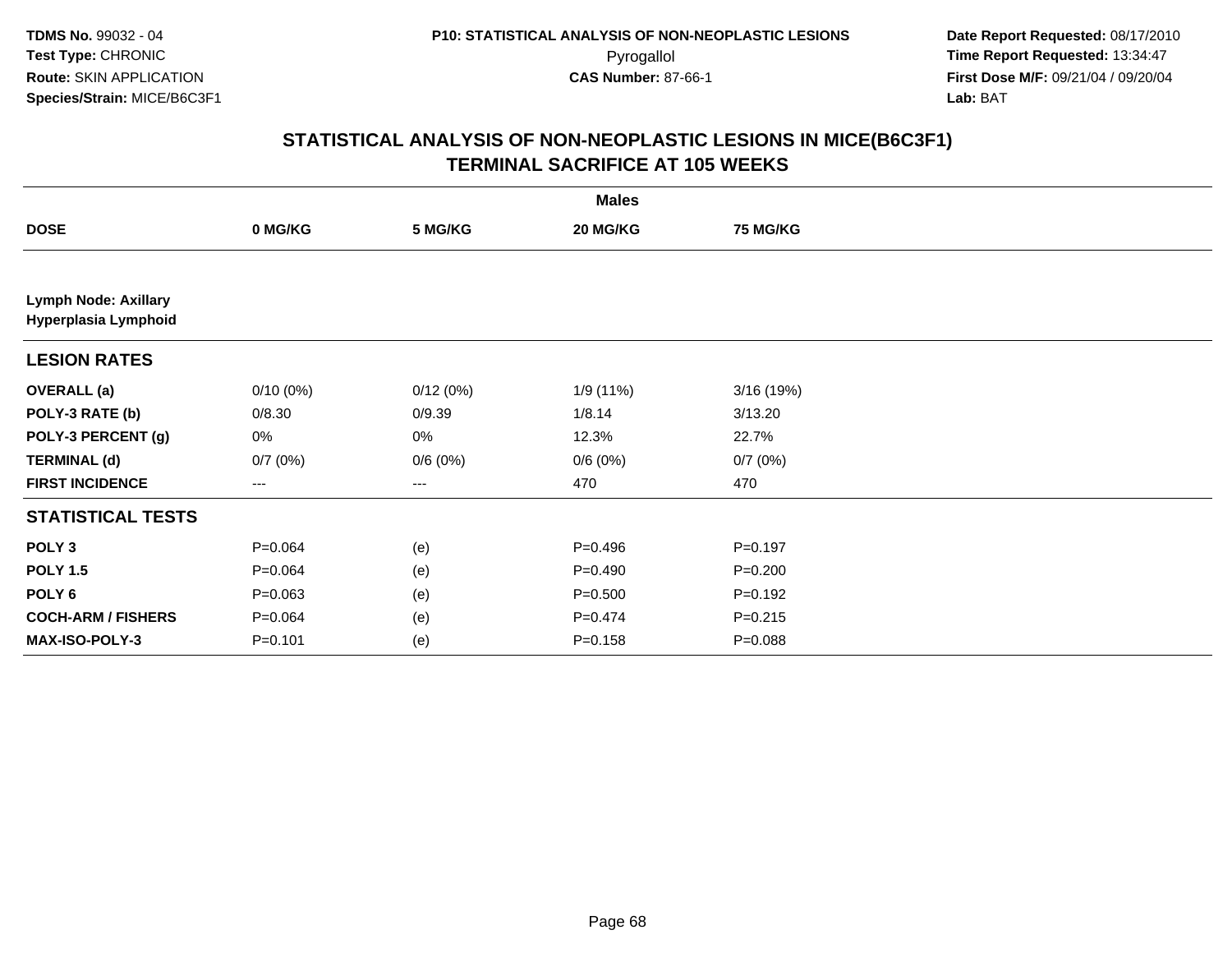|                                                      |            |             | <b>Males</b> |                 |  |
|------------------------------------------------------|------------|-------------|--------------|-----------------|--|
| <b>DOSE</b>                                          | 0 MG/KG    | 5 MG/KG     | 20 MG/KG     | <b>75 MG/KG</b> |  |
|                                                      |            |             |              |                 |  |
| <b>Lymph Node: Bronchial</b><br>Hyperplasia Lymphoid |            |             |              |                 |  |
| <b>LESION RATES</b>                                  |            |             |              |                 |  |
| <b>OVERALL (a)</b>                                   | 1/10 (10%) | 2/12(17%)   | 1/9(11%)     | 0/16(0%)        |  |
| POLY-3 RATE (b)                                      | 1/8.30     | 2/9.87      | 1/7.74       | 0/11.76         |  |
| POLY-3 PERCENT (g)                                   | 12.1%      | 20.3%       | 12.9%        | 0%              |  |
| <b>TERMINAL (d)</b>                                  | 1/7(14%)   | 0/6(0%)     | 0/6(0%)      | 0/7(0%)         |  |
| <b>FIRST INCIDENCE</b>                               | 729 (T)    | 664         | 636          | ---             |  |
| <b>STATISTICAL TESTS</b>                             |            |             |              |                 |  |
| POLY <sub>3</sub>                                    | P=0.176N   | $P = 0.563$ | $P = 0.748$  | P=0.428N        |  |
| <b>POLY 1.5</b>                                      | P=0.164N   | $P = 0.560$ | $P=0.744$    | P=0.417N        |  |
| POLY 6                                               | P=0.197N   | $P = 0.570$ | $P = 0.754$  | P=0.446N        |  |
| <b>COCH-ARM / FISHERS</b>                            | P=0.148N   | $P = 0.571$ | $P = 0.737$  | P=0.385N        |  |
| MAX-ISO-POLY-3                                       | P=0.223N   | $P = 0.331$ | $P=0.479$    | P=0.123N        |  |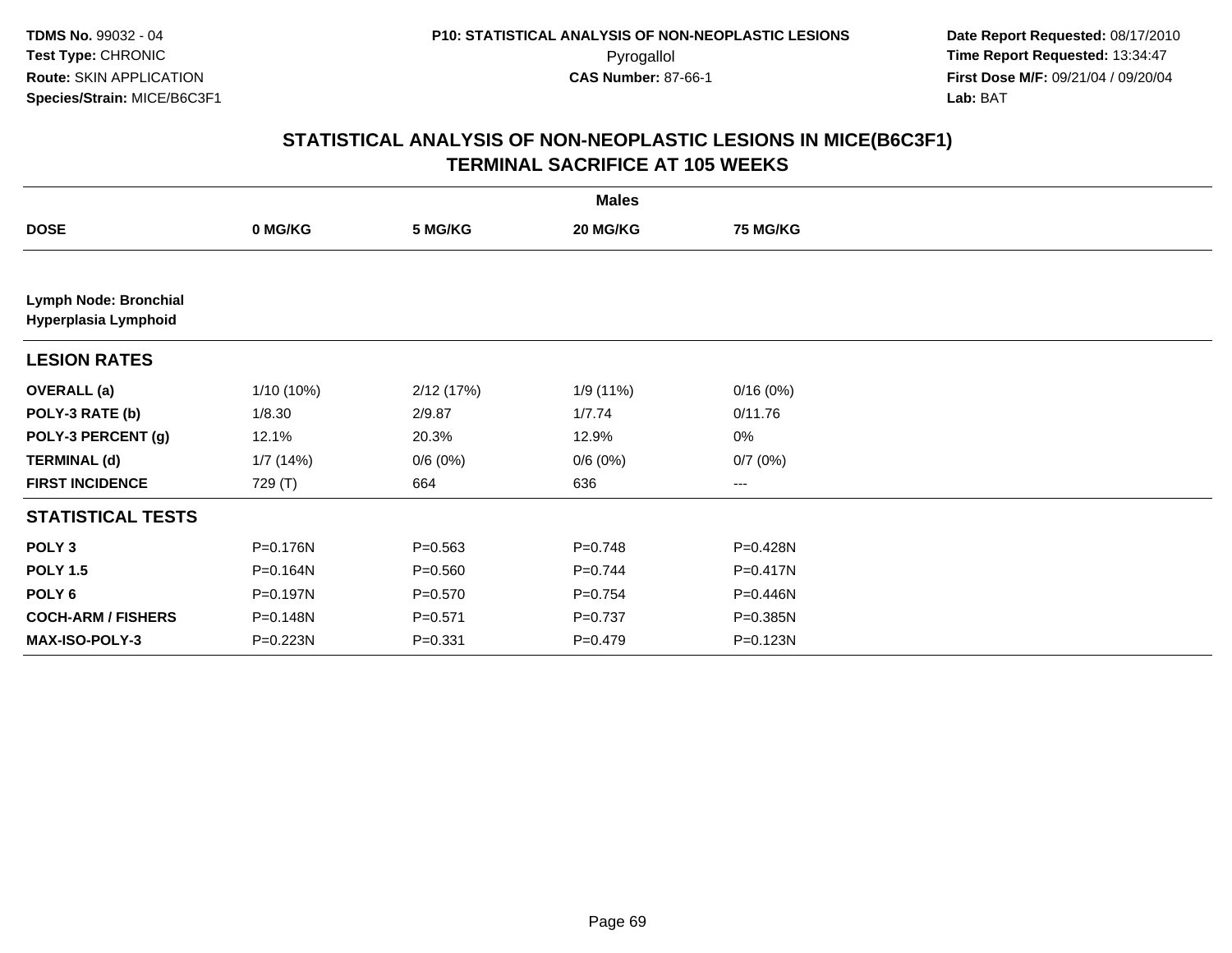|                                                     |             |              | <b>Males</b> |                 |  |
|-----------------------------------------------------|-------------|--------------|--------------|-----------------|--|
| <b>DOSE</b>                                         | 0 MG/KG     | 5 MG/KG      | 20 MG/KG     | <b>75 MG/KG</b> |  |
|                                                     |             |              |              |                 |  |
| <b>Lymph Node: Inguinal</b><br>Hyperplasia Lymphoid |             |              |              |                 |  |
| <b>LESION RATES</b>                                 |             |              |              |                 |  |
| <b>OVERALL</b> (a)                                  | 6/10(60%)   | 6/12(50%)    | 8/9 (89%)    | 10/16 (63%)     |  |
| POLY-3 RATE (b)                                     | 6/8.88      | 6/11.08      | 8/8.47       | 10/14.52        |  |
| POLY-3 PERCENT (g)                                  | 67.6%       | 54.2%        | 94.5%        | 68.9%           |  |
| <b>TERMINAL (d)</b>                                 | 5/7 (71%)   | 4/6 (67%)    | 6/6 (100%)   | 4/7 (57%)       |  |
| <b>FIRST INCIDENCE</b>                              | 547         | 332          | 470          | 470             |  |
| <b>STATISTICAL TESTS</b>                            |             |              |              |                 |  |
| POLY <sub>3</sub>                                   | $P = 0.524$ | $P = 0.441N$ | $P = 0.187$  | $P = 0.654$     |  |
| <b>POLY 1.5</b>                                     | $P = 0.520$ | P=0.449N     | $P = 0.186$  | $P = 0.639$     |  |
| POLY 6                                              | $P = 0.550$ | $P = 0.461N$ | $P = 0.187$  | $P = 0.663$     |  |
| <b>COCH-ARM / FISHERS</b>                           | $P = 0.525$ | P=0.485N     | $P = 0.184$  | $P = 0.609$     |  |
| MAX-ISO-POLY-3                                      | $P=0.312$   | P=0.283N     | $P = 0.060$  | $P=0.476$       |  |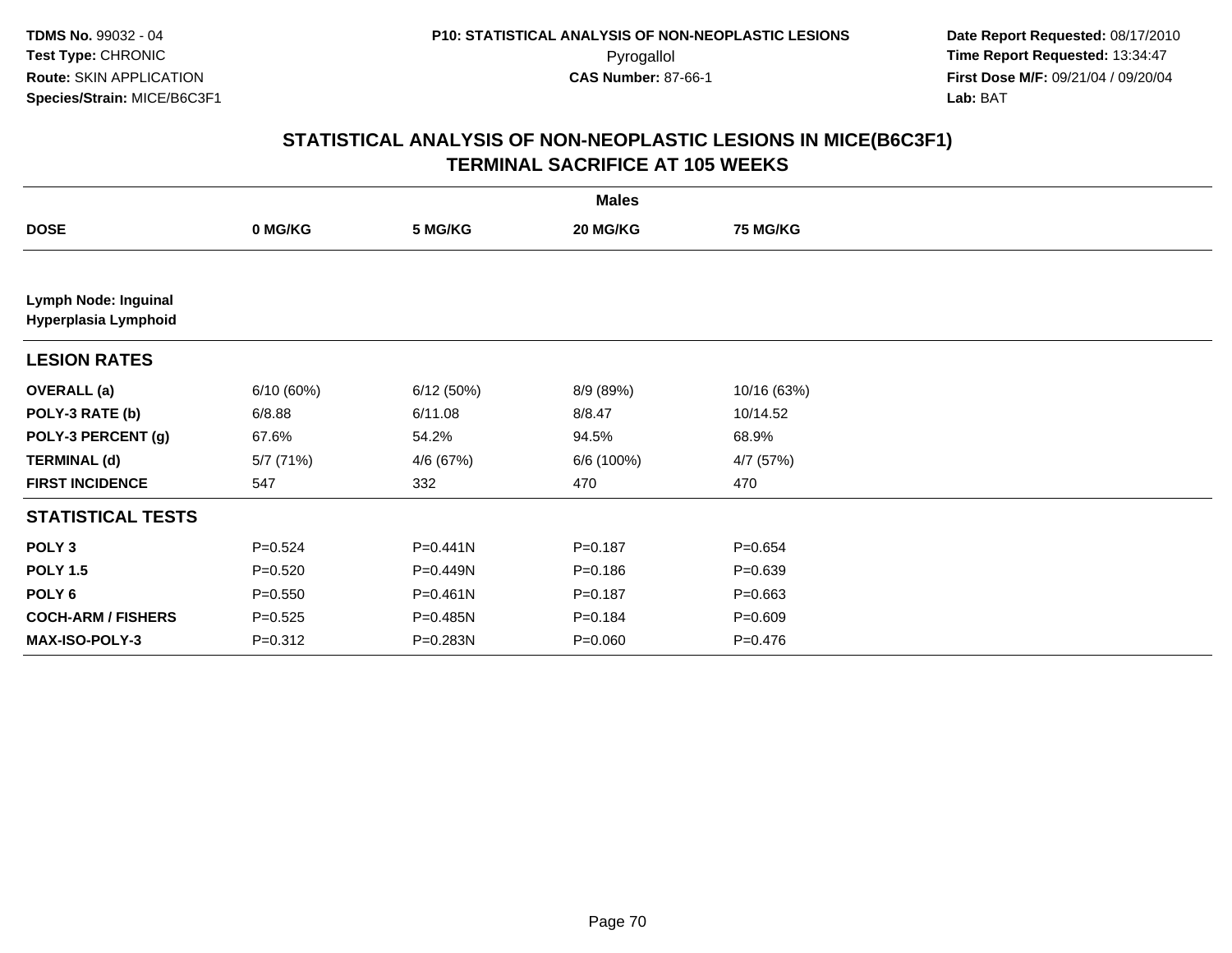**TDMS No.** 99032 - 04**Test Type:** CHRONIC**Route:** SKIN APPLICATION**Species/Strain:** MICE/B6C3F1

 **Date Report Requested:** 08/17/2010 Pyrogallol **Time Report Requested:** 13:34:47 **First Dose M/F:** 09/21/04 / 09/20/04<br>Lab: BAT **Lab:** BAT

|                                            |                        |          | <b>Males</b> |                        |  |
|--------------------------------------------|------------------------|----------|--------------|------------------------|--|
| <b>DOSE</b>                                | 0 MG/KG                | 5 MG/KG  | 20 MG/KG     | <b>75 MG/KG</b>        |  |
|                                            |                        |          |              |                        |  |
| Lymph Node: Lumbar<br>Hyperplasia Lymphoid |                        |          |              |                        |  |
| <b>LESION RATES</b>                        |                        |          |              |                        |  |
| <b>OVERALL (a)</b>                         | $0/10(0\%)$            | 0/12(0%) | $0/9(0\%)$   | 0/16(0%)               |  |
| POLY-3 RATE (b)                            | 0/8.30                 | 0/9.39   | 0/7.40       | 0/11.76                |  |
| POLY-3 PERCENT (g)                         | 0%                     | 0%       | 0%           | 0%                     |  |
| <b>TERMINAL (d)</b>                        | 0/7(0%)                | 0/6(0%)  | 0/6(0%)      | 0/7(0%)                |  |
| <b>FIRST INCIDENCE</b>                     | $\qquad \qquad \cdots$ | $--$     | $--$         | $\qquad \qquad \cdots$ |  |
| <b>STATISTICAL TESTS</b>                   |                        |          |              |                        |  |
| POLY <sub>3</sub>                          | (e)                    | (e)      | (e)          | (e)                    |  |
| <b>POLY 1.5</b>                            | (e)                    | (e)      | (e)          | (e)                    |  |
| POLY <sub>6</sub>                          | (e)                    | (e)      | (e)          | (e)                    |  |
| <b>COCH-ARM / FISHERS</b>                  | (e)                    | (e)      | (e)          | (e)                    |  |
| MAX-ISO-POLY-3                             | (e)                    | (e)      | (e)          | (e)                    |  |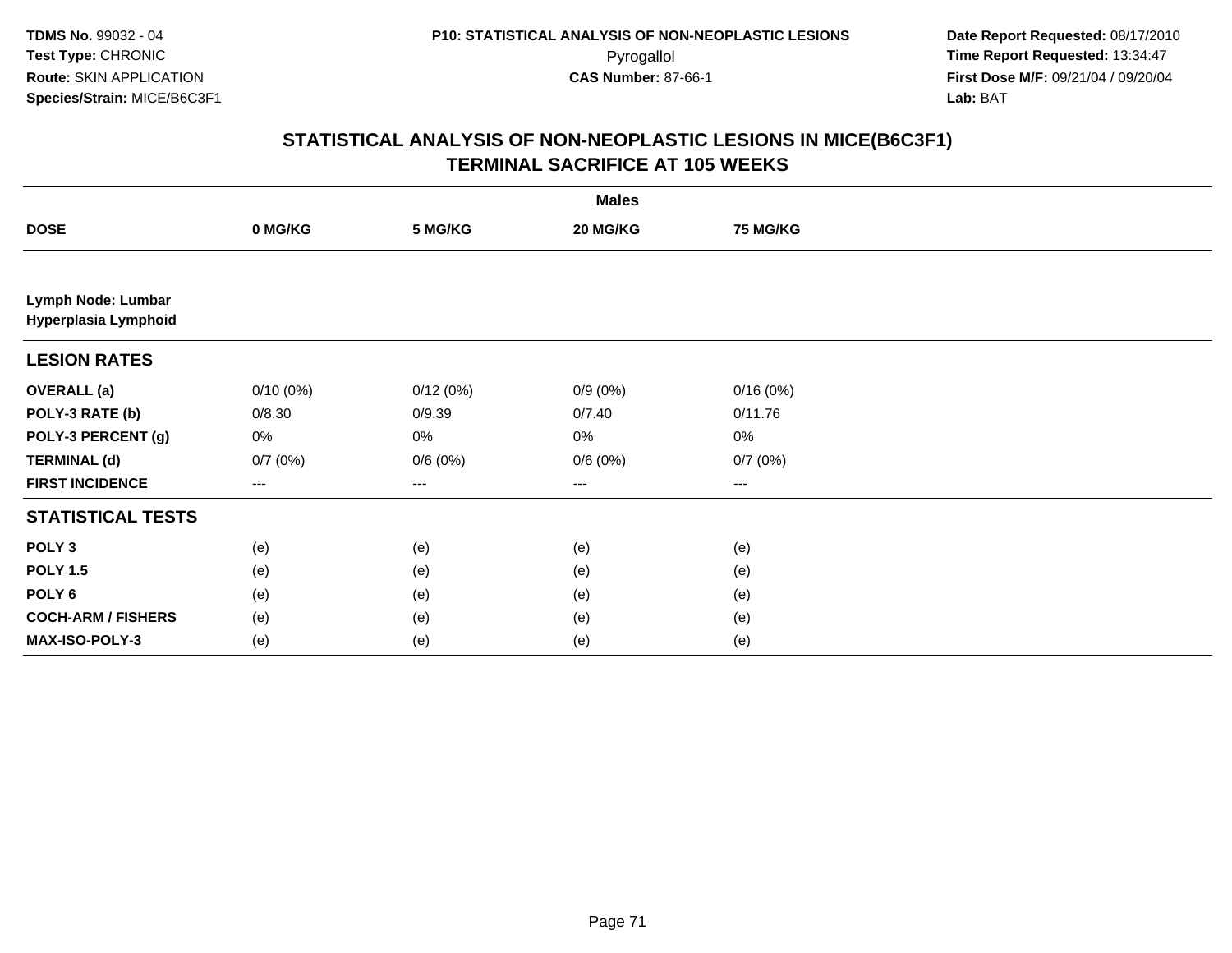|                                                 |             |                        | <b>Males</b> |                 |  |
|-------------------------------------------------|-------------|------------------------|--------------|-----------------|--|
| <b>DOSE</b>                                     | 0 MG/KG     | 5 MG/KG                | 20 MG/KG     | <b>75 MG/KG</b> |  |
|                                                 |             |                        |              |                 |  |
| Lymph Node: Mediastinal<br>Hyperplasia Lymphoid |             |                        |              |                 |  |
| <b>LESION RATES</b>                             |             |                        |              |                 |  |
| <b>OVERALL</b> (a)                              | $0/10(0\%)$ | 0/12(0%)               | $0/9(0\%)$   | 3/16 (19%)      |  |
| POLY-3 RATE (b)                                 | 0/8.30      | 0/9.39                 | 0/7.40       | 3/12.28         |  |
| POLY-3 PERCENT (g)                              | 0%          | 0%                     | 0%           | 24.4%           |  |
| <b>TERMINAL (d)</b>                             | 0/7(0%)     | 0/6(0%)                | 0/6(0%)      | $2/7$ (29%)     |  |
| <b>FIRST INCIDENCE</b>                          | ---         | $\qquad \qquad \cdots$ | $--$         | 569             |  |
| <b>STATISTICAL TESTS</b>                        |             |                        |              |                 |  |
| POLY <sub>3</sub>                               | $P=0.019*$  | (e)                    | (e)          | $P = 0.177$     |  |
| <b>POLY 1.5</b>                                 | $P=0.021*$  | (e)                    | (e)          | $P = 0.189$     |  |
| POLY <sub>6</sub>                               | P=0.017*    | (e)                    | (e)          | $P = 0.160$     |  |
| <b>COCH-ARM / FISHERS</b>                       | P=0.026*    | (e)                    | (e)          | $P = 0.215$     |  |
| MAX-ISO-POLY-3                                  | $P=0.032*$  | (e)                    | (e)          | $P = 0.070$     |  |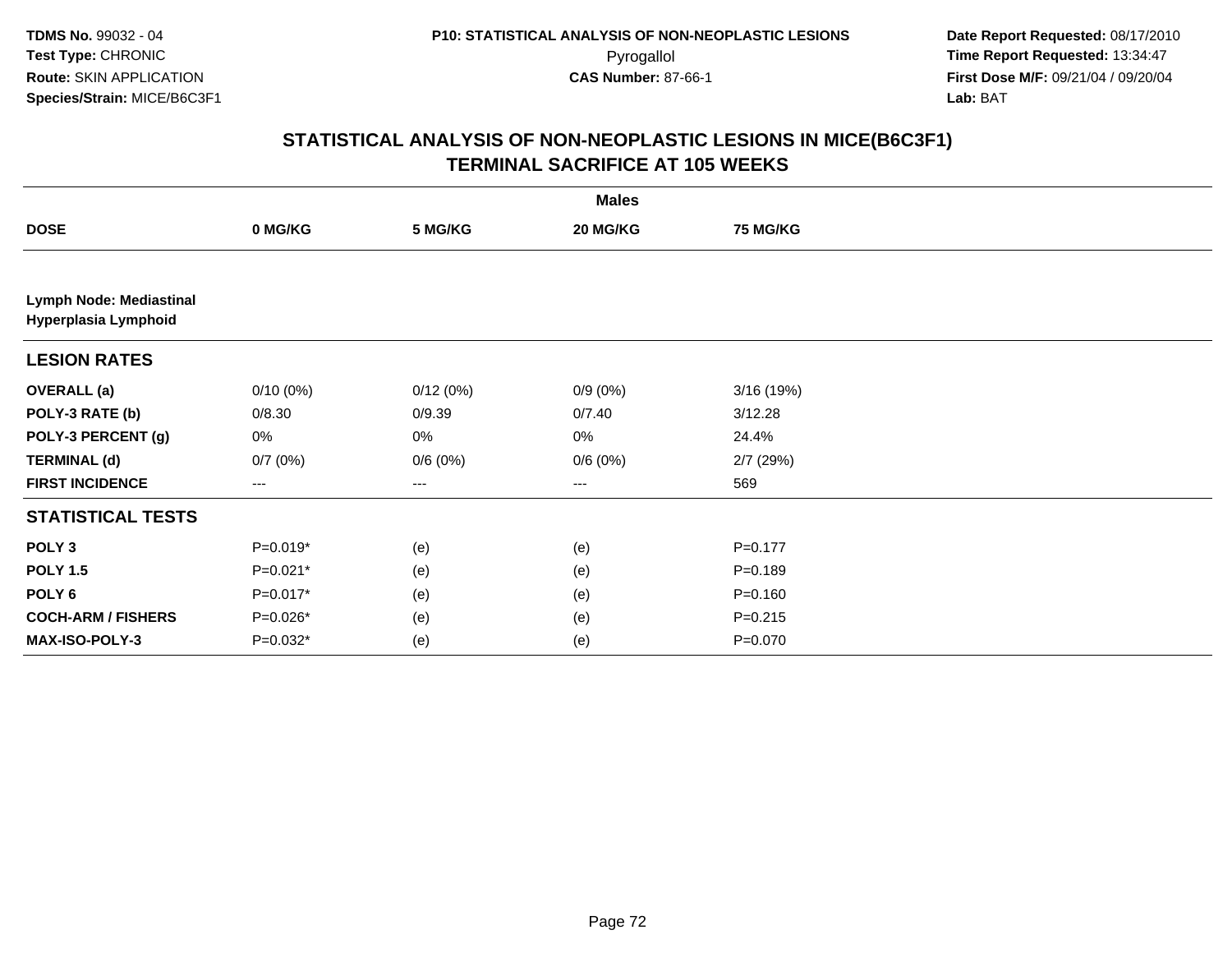|                                                       | <b>Males</b> |          |            |                 |  |  |  |
|-------------------------------------------------------|--------------|----------|------------|-----------------|--|--|--|
| <b>DOSE</b>                                           | 0 MG/KG      | 5 MG/KG  | 20 MG/KG   | <b>75 MG/KG</b> |  |  |  |
|                                                       |              |          |            |                 |  |  |  |
| <b>Lymph Node: Pancreatic</b><br>Hyperplasia Lymphoid |              |          |            |                 |  |  |  |
| <b>LESION RATES</b>                                   |              |          |            |                 |  |  |  |
| <b>OVERALL</b> (a)                                    | $0/10(0\%)$  | 0/12(0%) | $0/9(0\%)$ | 0/16(0%)        |  |  |  |
| POLY-3 RATE (b)                                       | 0/8.30       | 0/9.39   | 0/7.40     | 0/11.76         |  |  |  |
| POLY-3 PERCENT (g)                                    | 0%           | 0%       | $0\%$      | $0\%$           |  |  |  |
| <b>TERMINAL (d)</b>                                   | 0/7(0%)      | 0/6(0%)  | 0/6(0%)    | 0/7(0%)         |  |  |  |
| <b>FIRST INCIDENCE</b>                                | ---          | $--$     | ---        | ---             |  |  |  |
| <b>STATISTICAL TESTS</b>                              |              |          |            |                 |  |  |  |
| POLY <sub>3</sub>                                     | (e)          | (e)      | (e)        | (e)             |  |  |  |
| <b>POLY 1.5</b>                                       | (e)          | (e)      | (e)        | (e)             |  |  |  |
| POLY <sub>6</sub>                                     | (e)          | (e)      | (e)        | (e)             |  |  |  |
| <b>COCH-ARM / FISHERS</b>                             | (e)          | (e)      | (e)        | (e)             |  |  |  |
| MAX-ISO-POLY-3                                        | (e)          | (e)      | (e)        | (e)             |  |  |  |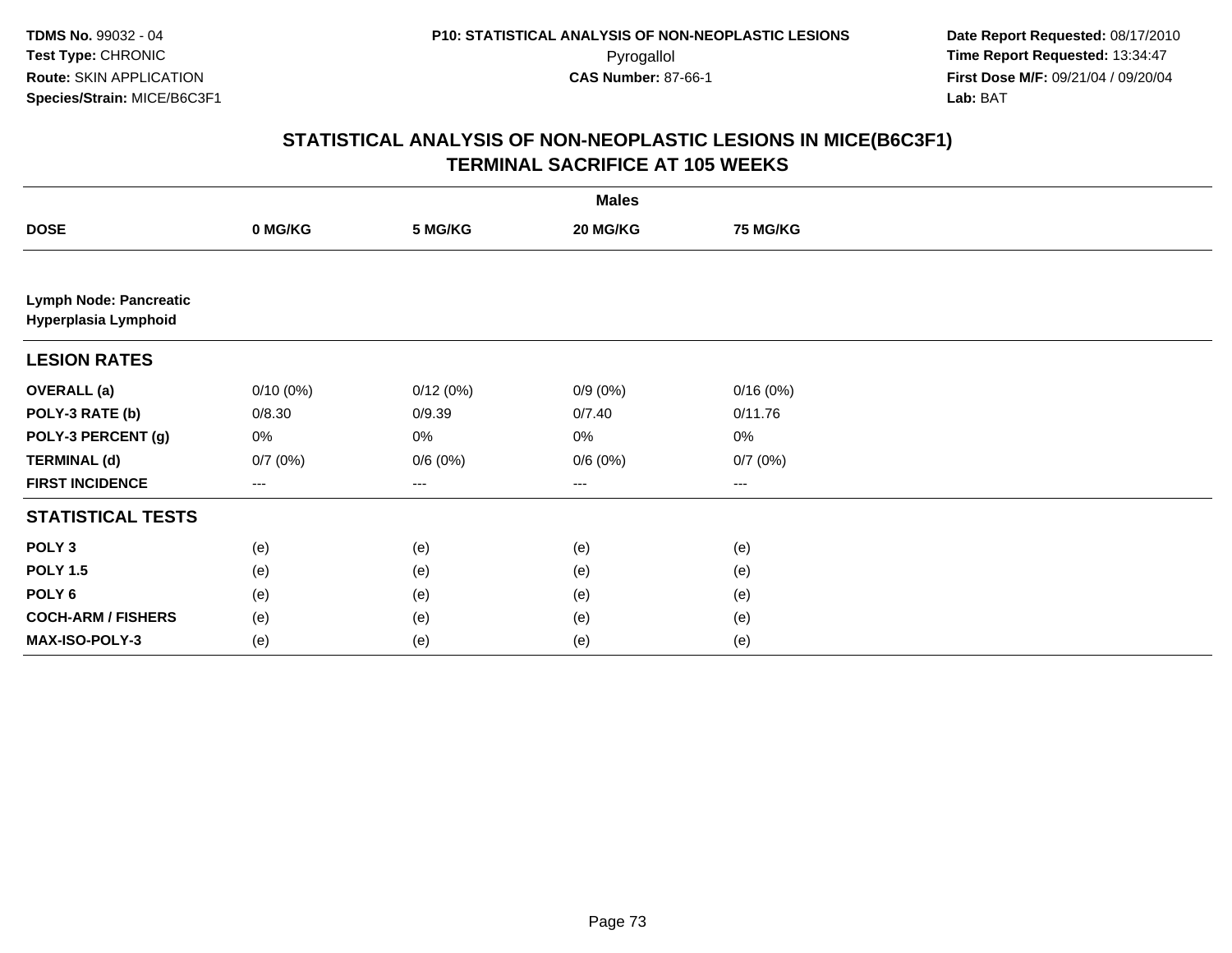|                                     |             |             | <b>Males</b> |                 |  |
|-------------------------------------|-------------|-------------|--------------|-----------------|--|
| <b>DOSE</b>                         | 0 MG/KG     | 5 MG/KG     | 20 MG/KG     | <b>75 MG/KG</b> |  |
|                                     |             |             |              |                 |  |
| <b>Mammary Gland</b><br>Hyperplasia |             |             |              |                 |  |
| <b>LESION RATES</b>                 |             |             |              |                 |  |
| <b>OVERALL</b> (a)                  | $0/0 (0\%)$ | $0/0 (0\%)$ | $0/0 (0\%)$  | 1/1 (100%)      |  |
| POLY-3 RATE (b)                     | 0/0.00      | 0/0.00      | 0/0.00       | 1/1.00          |  |
| POLY-3 PERCENT (g)                  | 0%          | 0%          | 0%           | 100%            |  |
| <b>TERMINAL (d)</b>                 | $0/0 (0\%)$ | $0/0 (0\%)$ | $0/0 (0\%)$  | 1/1 (100%)      |  |
| <b>FIRST INCIDENCE</b>              | ---         | $---$       | $\cdots$     | 729 (T)         |  |
| <b>STATISTICAL TESTS</b>            |             |             |              |                 |  |
| POLY <sub>3</sub>                   | (e)         | (e)         | (e)          | (e)             |  |
| <b>POLY 1.5</b>                     | (e)         | (e)         | (e)          | (e)             |  |
| POLY 6                              | (e)         | (e)         | (e)          | (e)             |  |
| <b>COCH-ARM / FISHERS</b>           | (e)         | (e)         | (e)          | (e)             |  |
| MAX-ISO-POLY-3                      | (e)         | (e)         | (e)          | (e)             |  |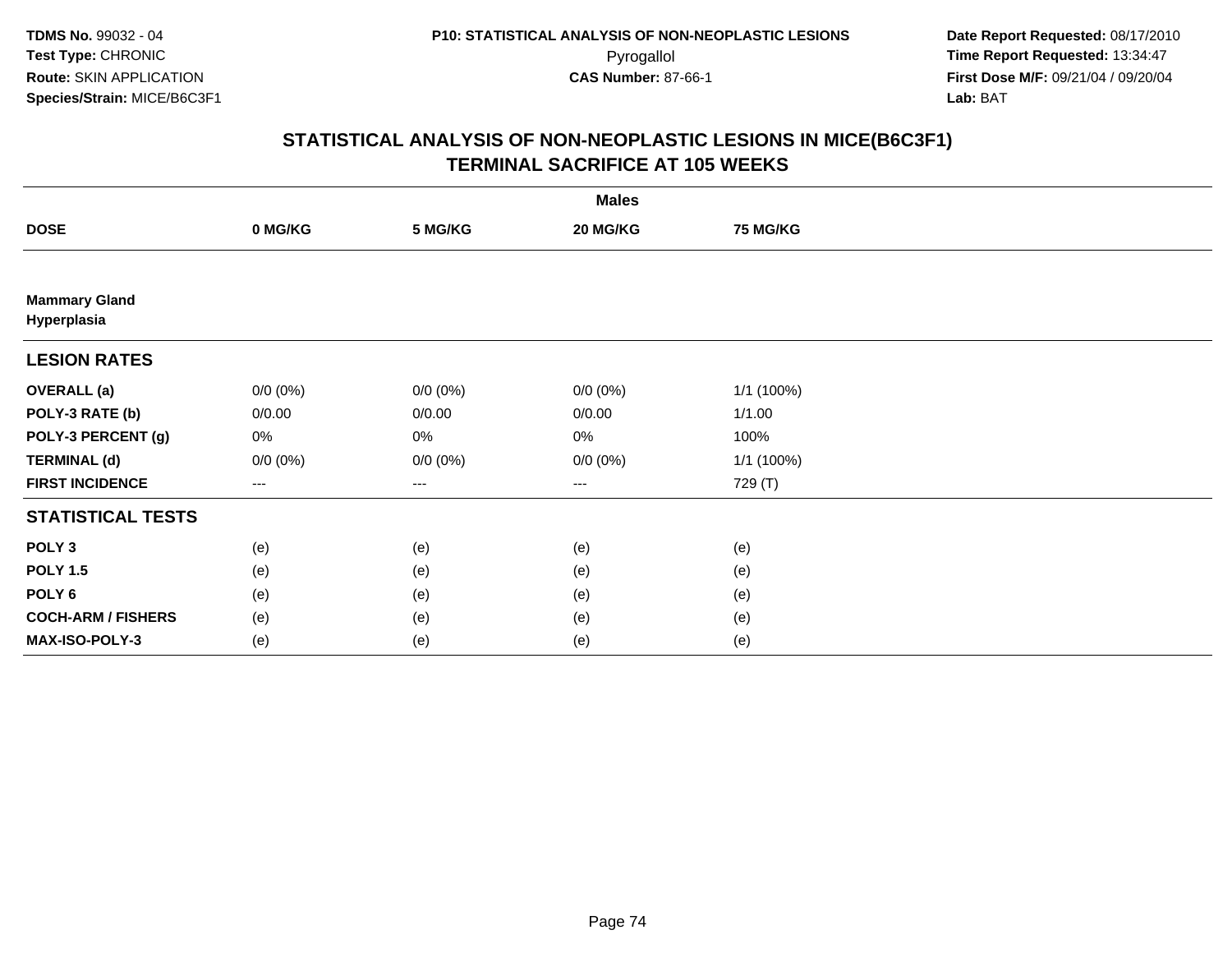|                                      |             |             | <b>Males</b> |                   |  |
|--------------------------------------|-------------|-------------|--------------|-------------------|--|
| <b>DOSE</b>                          | 0 MG/KG     | 5 MG/KG     | 20 MG/KG     | <b>75 MG/KG</b>   |  |
|                                      |             |             |              |                   |  |
| <b>Mammary Gland</b><br>Inflammation |             |             |              |                   |  |
| <b>LESION RATES</b>                  |             |             |              |                   |  |
| <b>OVERALL</b> (a)                   | $0/0 (0\%)$ | $0/0 (0\%)$ | $0/0 (0\%)$  | $0/1$ $(0%)$      |  |
| POLY-3 RATE (b)                      | 0/0.00      | 0/0.00      | 0/0.00       | 0/1.00            |  |
| POLY-3 PERCENT (g)                   | 0%          | 0%          | 0%           | $0\%$             |  |
| <b>TERMINAL (d)</b>                  | $0/0 (0\%)$ | $0/0 (0\%)$ | $0/0 (0\%)$  | $0/1$ $(0%)$      |  |
| <b>FIRST INCIDENCE</b>               | ---         | $---$       | $\cdots$     | $\qquad \qquad -$ |  |
| <b>STATISTICAL TESTS</b>             |             |             |              |                   |  |
| POLY <sub>3</sub>                    | (e)         | (e)         | (e)          | (e)               |  |
| <b>POLY 1.5</b>                      | (e)         | (e)         | (e)          | (e)               |  |
| POLY <sub>6</sub>                    | (e)         | (e)         | (e)          | (e)               |  |
| <b>COCH-ARM / FISHERS</b>            | (e)         | (e)         | (e)          | (e)               |  |
| MAX-ISO-POLY-3                       | (e)         | (e)         | (e)          | (e)               |  |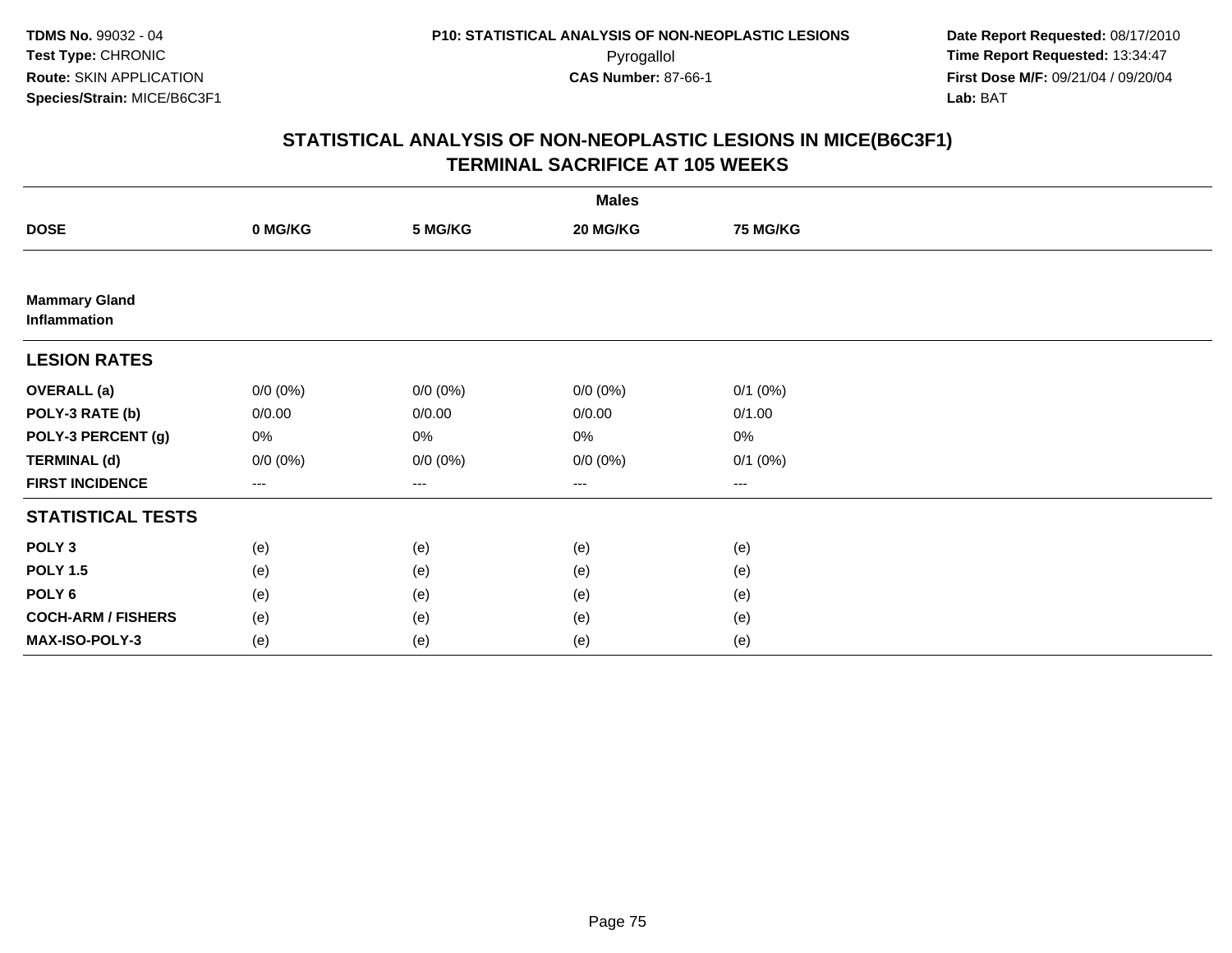|                                                 |             |             | <b>Males</b>           |                 |  |
|-------------------------------------------------|-------------|-------------|------------------------|-----------------|--|
| <b>DOSE</b>                                     | 0 MG/KG     | 5 MG/KG     | 20 MG/KG               | <b>75 MG/KG</b> |  |
|                                                 |             |             |                        |                 |  |
| <b>Mammary Gland: Duct</b><br><b>Dilatation</b> |             |             |                        |                 |  |
| <b>LESION RATES</b>                             |             |             |                        |                 |  |
| <b>OVERALL</b> (a)                              | $0/0 (0\%)$ | $0/0 (0\%)$ | $0/0 (0\%)$            | $0/1$ $(0%)$    |  |
| POLY-3 RATE (b)                                 | 0/0.00      | 0/0.00      | 0/0.00                 | 0/1.00          |  |
| POLY-3 PERCENT (g)                              | 0%          | 0%          | 0%                     | $0\%$           |  |
| <b>TERMINAL (d)</b>                             | $0/0 (0\%)$ | $0/0 (0\%)$ | $0/0 (0\%)$            | $0/1$ $(0%)$    |  |
| <b>FIRST INCIDENCE</b>                          | $---$       | ---         | $\qquad \qquad \cdots$ | $\cdots$        |  |
| <b>STATISTICAL TESTS</b>                        |             |             |                        |                 |  |
| POLY <sub>3</sub>                               | (e)         | (e)         | (e)                    | (e)             |  |
| <b>POLY 1.5</b>                                 | (e)         | (e)         | (e)                    | (e)             |  |
| POLY <sub>6</sub>                               | (e)         | (e)         | (e)                    | (e)             |  |
| <b>COCH-ARM / FISHERS</b>                       | (e)         | (e)         | (e)                    | (e)             |  |
| MAX-ISO-POLY-3                                  | (e)         | (e)         | (e)                    | (e)             |  |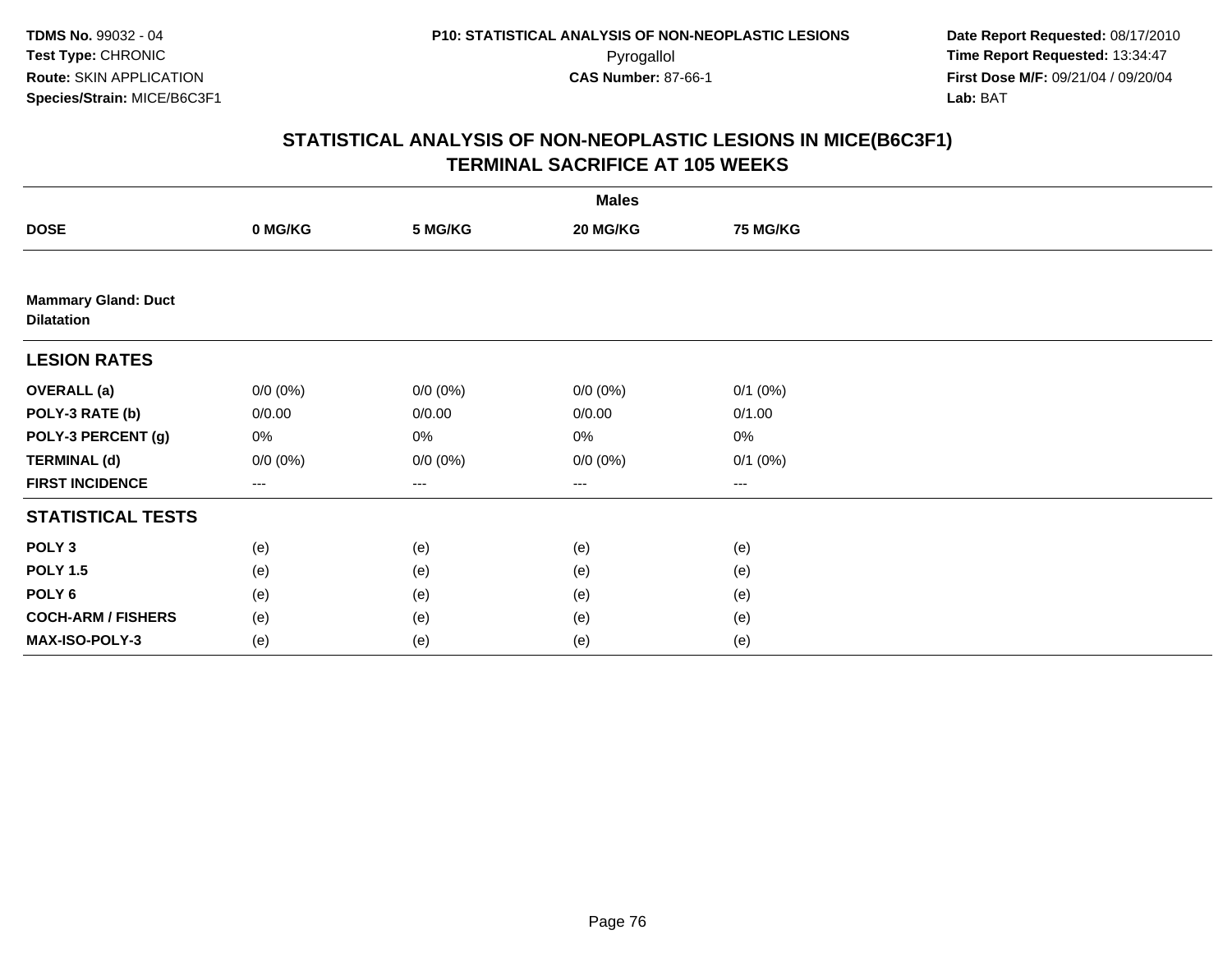|                                  |             |              | <b>Males</b> |                 |  |
|----------------------------------|-------------|--------------|--------------|-----------------|--|
| <b>DOSE</b>                      | 0 MG/KG     | 5 MG/KG      | 20 MG/KG     | <b>75 MG/KG</b> |  |
|                                  |             |              |              |                 |  |
| <b>Mesentery</b><br>Inflammation |             |              |              |                 |  |
| <b>LESION RATES</b>              |             |              |              |                 |  |
| <b>OVERALL</b> (a)               | $3/8$ (38%) | 1/6 (17%)    | $2/8$ (25%)  | 2/10(20%)       |  |
| POLY-3 RATE (b)                  | 3/8.00      | 1/5.79       | 2/6.87       | 2/9.04          |  |
| POLY-3 PERCENT (g)               | 37.5%       | 17.3%        | 29.1%        | 22.1%           |  |
| <b>TERMINAL (d)</b>              | $2/7$ (29%) | 0/4(0%)      | $1/4$ (25%)  | 1/7(14%)        |  |
| <b>FIRST INCIDENCE</b>           | 437         | 670          | 549          | 569             |  |
| <b>STATISTICAL TESTS</b>         |             |              |              |                 |  |
| POLY <sub>3</sub>                | P=0.467N    | P=0.419N     | P=0.578N     | P=0.438N        |  |
| <b>POLY 1.5</b>                  | P=0.458N    | $P = 0.412N$ | P=0.544N     | $P = 0.419N$    |  |
| POLY 6                           | P=0.473N    | P=0.432N     | P=0.625N     | P=0.456N        |  |
| <b>COCH-ARM / FISHERS</b>        | P=0.436N    | P=0.406N     | P=0.500N     | P=0.382N        |  |
| MAX-ISO-POLY-3                   | P=0.399N    | P=0.239N     | P=0.381N     | P=0.253N        |  |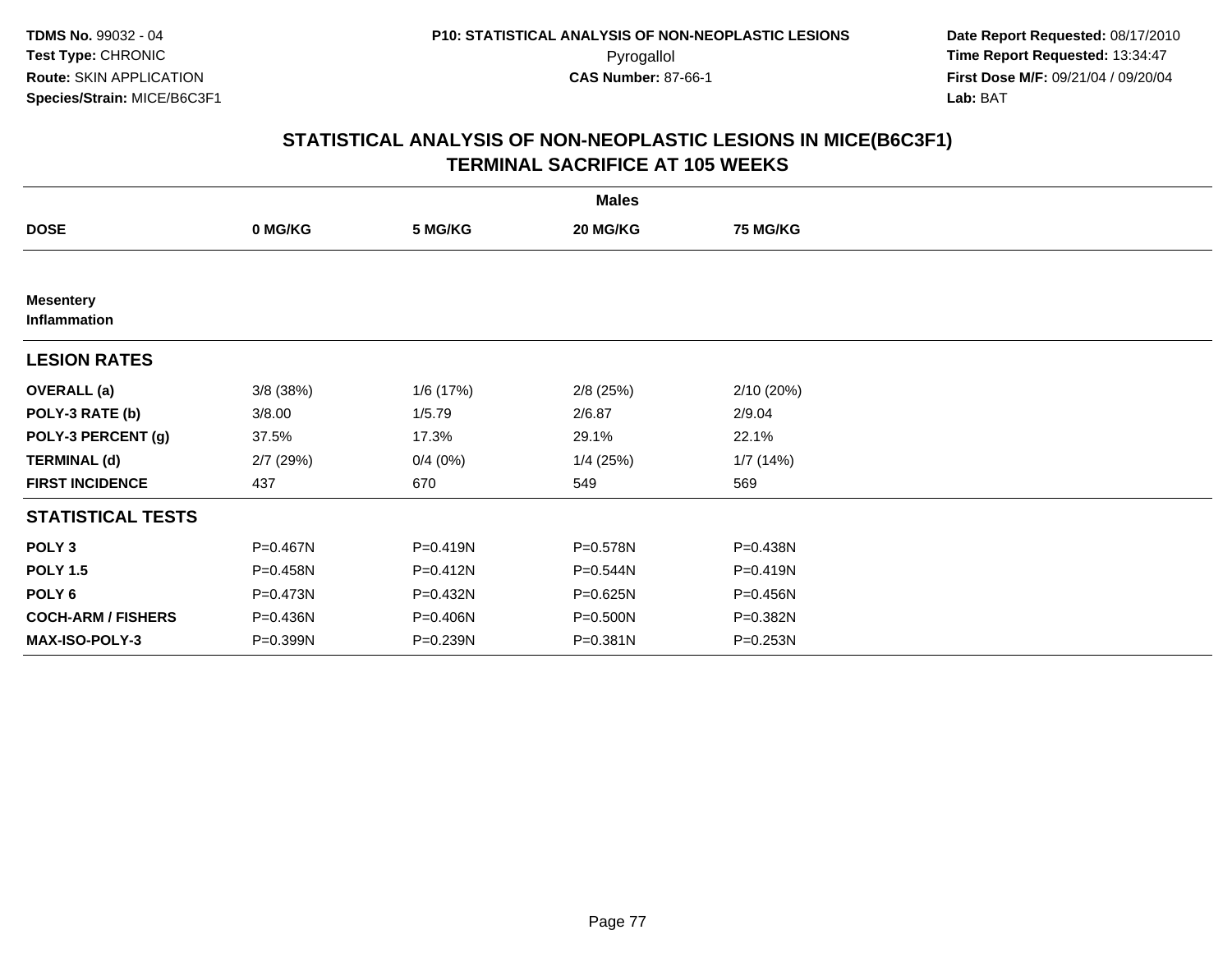|                                          |           |              | <b>Males</b> |                 |  |
|------------------------------------------|-----------|--------------|--------------|-----------------|--|
| <b>DOSE</b>                              | 0 MG/KG   | 5 MG/KG      | 20 MG/KG     | <b>75 MG/KG</b> |  |
|                                          |           |              |              |                 |  |
| <b>Mesentery: Fat</b><br><b>Necrosis</b> |           |              |              |                 |  |
| <b>LESION RATES</b>                      |           |              |              |                 |  |
| <b>OVERALL</b> (a)                       | 4/8 (50%) | $2/6$ (33%)  | 3/8 (38%)    | 3/10(30%)       |  |
| POLY-3 RATE (b)                          | 4/7.22    | 2/5.56       | 3/6.30       | 3/8.70          |  |
| POLY-3 PERCENT (g)                       | 55.4%     | 36%          | 47.7%        | 34.5%           |  |
| <b>TERMINAL (d)</b>                      | 4/7 (57%) | 2/4(50%)     | $3/4$ (75%)  | $2/7$ (29%)     |  |
| <b>FIRST INCIDENCE</b>                   | 729 (T)   | 729 (T)      | 729 (T)      | 681             |  |
| <b>STATISTICAL TESTS</b>                 |           |              |              |                 |  |
| POLY <sub>3</sub>                        | P=0.379N  | P=0.452N     | P=0.600N     | P=0.373N        |  |
| <b>POLY 1.5</b>                          | P=0.378N  | $P = 0.451N$ | P=0.546N     | P=0.363N        |  |
| POLY 6                                   | P=0.372N  | P=0.476N     | P=0.690N     | P=0.389N        |  |
| <b>COCH-ARM / FISHERS</b>                | P=0.364N  | $P = 0.471N$ | P=0.500N     | P=0.352N        |  |
| <b>MAX-ISO-POLY-3</b>                    | P=0.347N  | $P = 0.265N$ | P=0.395N     | $P = 0.215N$    |  |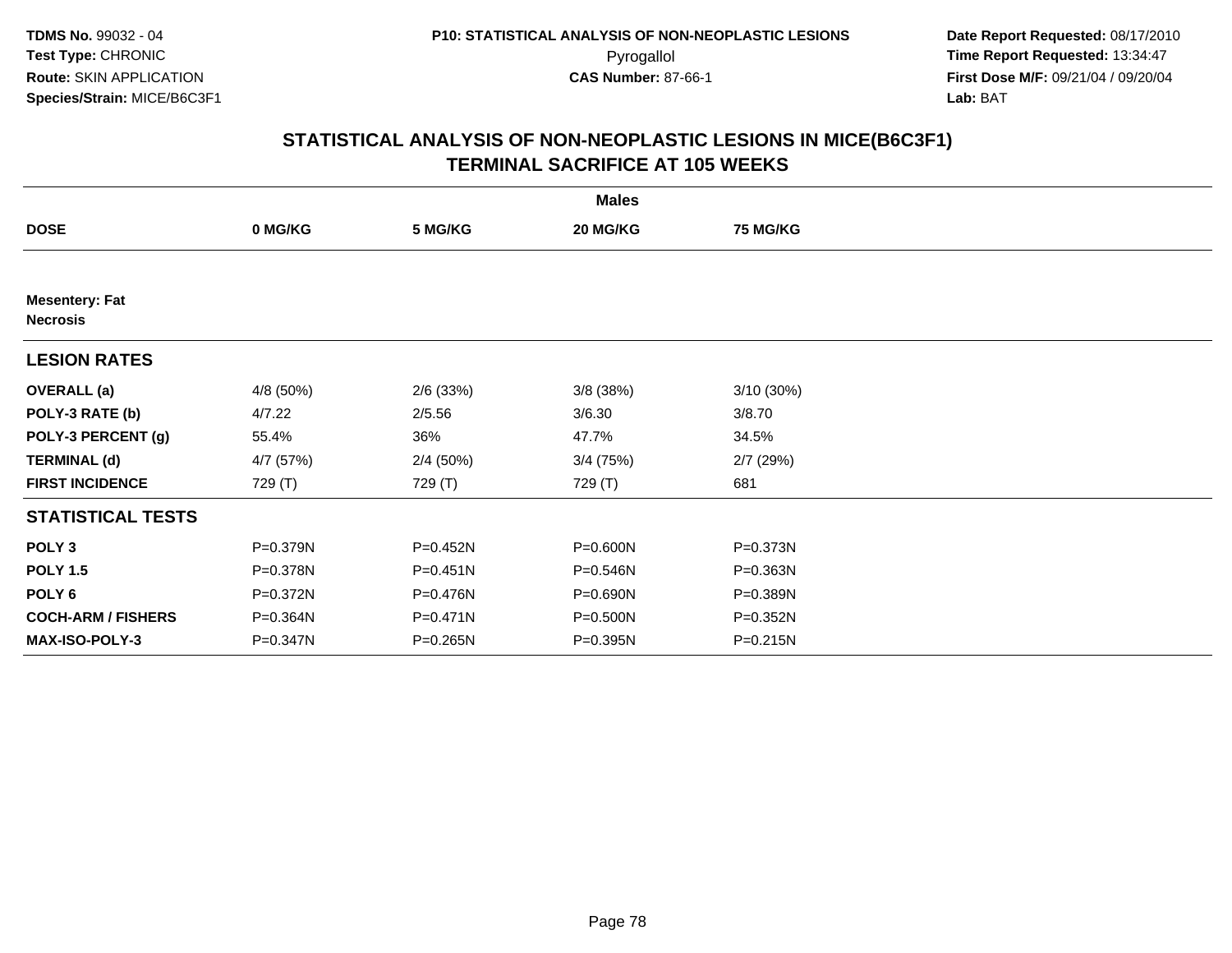|                             |             |             | <b>Males</b> |                 |  |
|-----------------------------|-------------|-------------|--------------|-----------------|--|
| <b>DOSE</b>                 | 0 MG/KG     | 5 MG/KG     | 20 MG/KG     | <b>75 MG/KG</b> |  |
|                             |             |             |              |                 |  |
| <b>Nose</b><br>Inflammation |             |             |              |                 |  |
| <b>LESION RATES</b>         |             |             |              |                 |  |
| <b>OVERALL</b> (a)          | 20/50 (40%) | 15/50 (30%) | 16/50 (32%)  | 15/50 (30%)     |  |
| POLY-3 RATE (b)             | 20/46.76    | 15/44.73    | 16/46.17     | 15/44.08        |  |
| POLY-3 PERCENT (g)          | 42.8%       | 33.5%       | 34.7%        | 34%             |  |
| <b>TERMINAL (d)</b>         | 15/37 (41%) | 13/36 (36%) | 10/34 (29%)  | 9/31(29%)       |  |
| <b>FIRST INCIDENCE</b>      | 521         | 665         | 470          | 119             |  |
| <b>STATISTICAL TESTS</b>    |             |             |              |                 |  |
| POLY <sub>3</sub>           | P=0.353N    | P=0.243N    | P=0.277N     | P=0.260N        |  |
| <b>POLY 1.5</b>             | P=0.331N    | P=0.228N    | P=0.270N     | P=0.235N        |  |
| POLY <sub>6</sub>           | P=0.378N    | P=0.258N    | P=0.289N     | P=0.289N        |  |
| <b>COCH-ARM / FISHERS</b>   | P=0.302N    | P=0.201N    | P=0.266N     | P=0.201N        |  |
| <b>MAX-ISO-POLY-3</b>       | P=0.325N    | P=0.186N    | $P = 0.211N$ | P=0.202N        |  |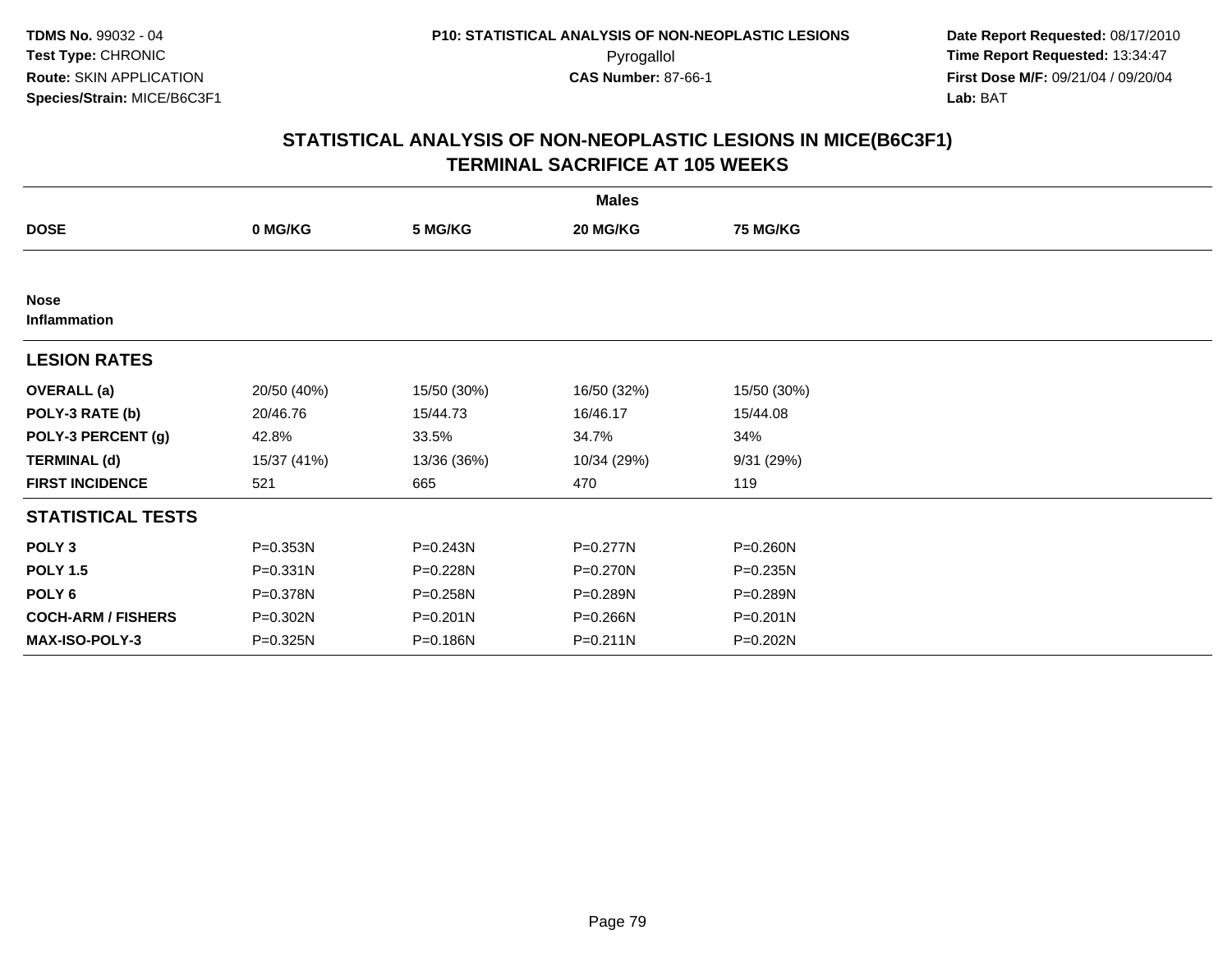|                                    |          |             | <b>Males</b> |                 |  |
|------------------------------------|----------|-------------|--------------|-----------------|--|
| <b>DOSE</b>                        | 0 MG/KG  | 5 MG/KG     | 20 MG/KG     | <b>75 MG/KG</b> |  |
|                                    |          |             |              |                 |  |
| <b>Nose</b><br>Polyp, Inflammatory |          |             |              |                 |  |
| <b>LESION RATES</b>                |          |             |              |                 |  |
| <b>OVERALL</b> (a)                 | 2/50(4%) | 2/50(4%)    | 2/50(4%)     | 1/50(2%)        |  |
| POLY-3 RATE (b)                    | 2/45.36  | 2/44.49     | 2/44.74      | 1/41.21         |  |
| POLY-3 PERCENT (g)                 | 4.4%     | 4.5%        | 4.5%         | 2.4%            |  |
| <b>TERMINAL (d)</b>                | 1/37(3%) | 1/36(3%)    | 1/34(3%)     | 1/31(3%)        |  |
| <b>FIRST INCIDENCE</b>             | 603      | 686         | 564          | 729 (T)         |  |
| <b>STATISTICAL TESTS</b>           |          |             |              |                 |  |
| POLY <sub>3</sub>                  | P=0.422N | $P = 0.687$ | $P = 0.689$  | P=0.533N        |  |
| <b>POLY 1.5</b>                    | P=0.410N | $P = 0.688$ | $P = 0.691$  | P=0.522N        |  |
| POLY <sub>6</sub>                  | P=0.436N | $P = 0.687$ | $P = 0.685$  | P=0.546N        |  |
| <b>COCH-ARM / FISHERS</b>          | P=0.386N | P=0.691N    | P=0.691N     | P=0.500N        |  |
| MAX-ISO-POLY-3                     | P=0.518N | $P = 0.491$ | $P=0.494$    | P=0.317N        |  |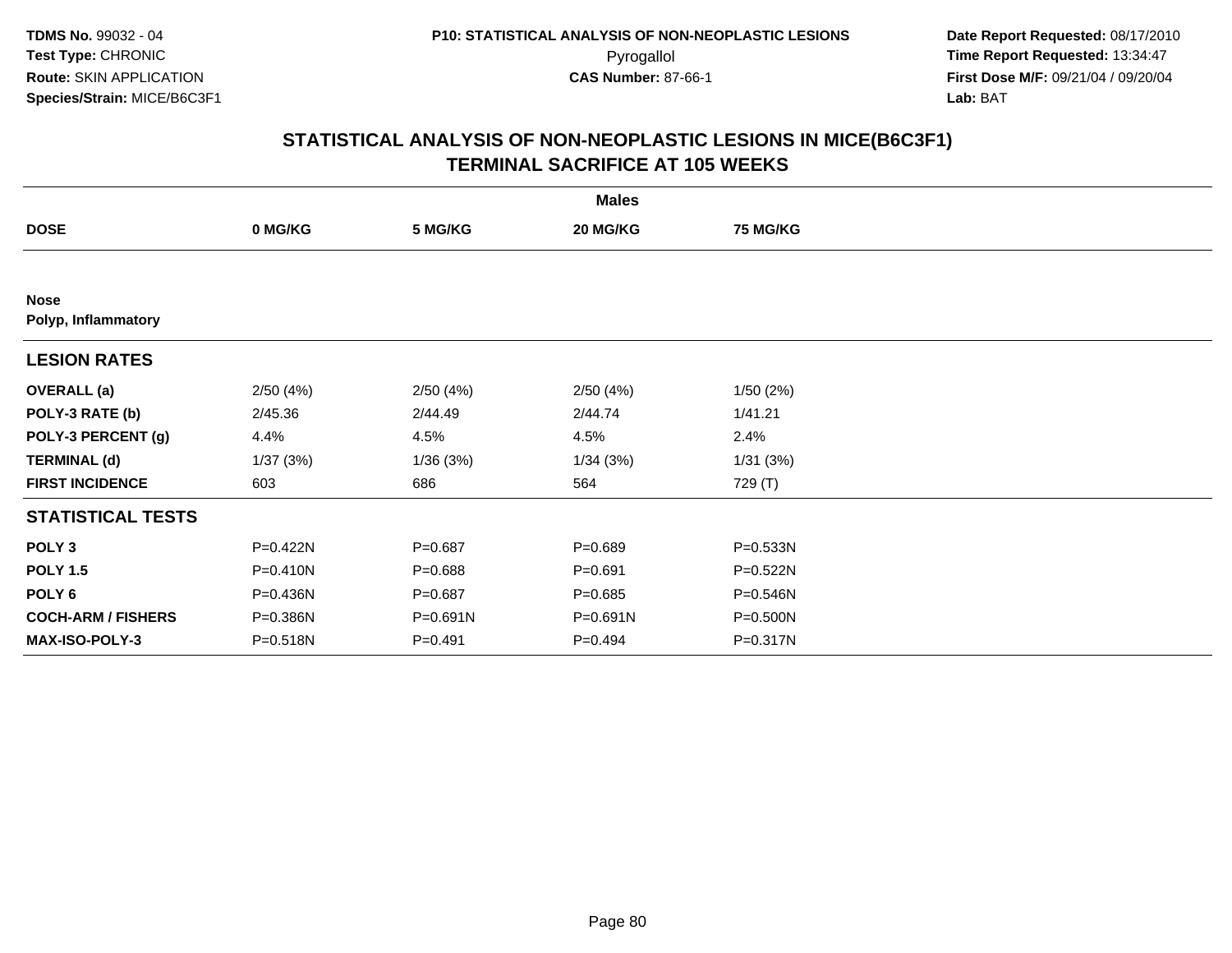|                                          |             |              | <b>Males</b> |                 |  |
|------------------------------------------|-------------|--------------|--------------|-----------------|--|
| <b>DOSE</b>                              | 0 MG/KG     | 5 MG/KG      | 20 MG/KG     | <b>75 MG/KG</b> |  |
|                                          |             |              |              |                 |  |
| <b>Nose: Glands</b><br><b>Dilatation</b> |             |              |              |                 |  |
| <b>LESION RATES</b>                      |             |              |              |                 |  |
| <b>OVERALL</b> (a)                       | 2/50(4%)    | 0/50(0%)     | 1/50(2%)     | 2/50(4%)        |  |
| POLY-3 RATE (b)                          | 2/45.18     | 0/44.32      | 1/44.20      | 2/41.63         |  |
| POLY-3 PERCENT (g)                       | 4.4%        | 0%           | 2.3%         | 4.8%            |  |
| <b>TERMINAL (d)</b>                      | 1/37(3%)    | 0/36(0%)     | 1/34(3%)     | 1/31(3%)        |  |
| <b>FIRST INCIDENCE</b>                   | 662         | ---          | 729 (T)      | 605             |  |
| <b>STATISTICAL TESTS</b>                 |             |              |              |                 |  |
| POLY <sub>3</sub>                        | $P = 0.372$ | $P = 0.241N$ | P=0.508N     | $P = 0.664$     |  |
| <b>POLY 1.5</b>                          | $P = 0.380$ | $P = 0.241N$ | P=0.504N     | $P = 0.674$     |  |
| POLY 6                                   | $P = 0.363$ | $P = 0.242N$ | P=0.513N     | $P = 0.654$     |  |
| <b>COCH-ARM / FISHERS</b>                | $P = 0.395$ | P=0.247N     | P=0.500N     | P=0.691N        |  |
| MAX-ISO-POLY-3                           | $P = 0.401$ | P=0.080N     | P=0.289N     | $P=0.467$       |  |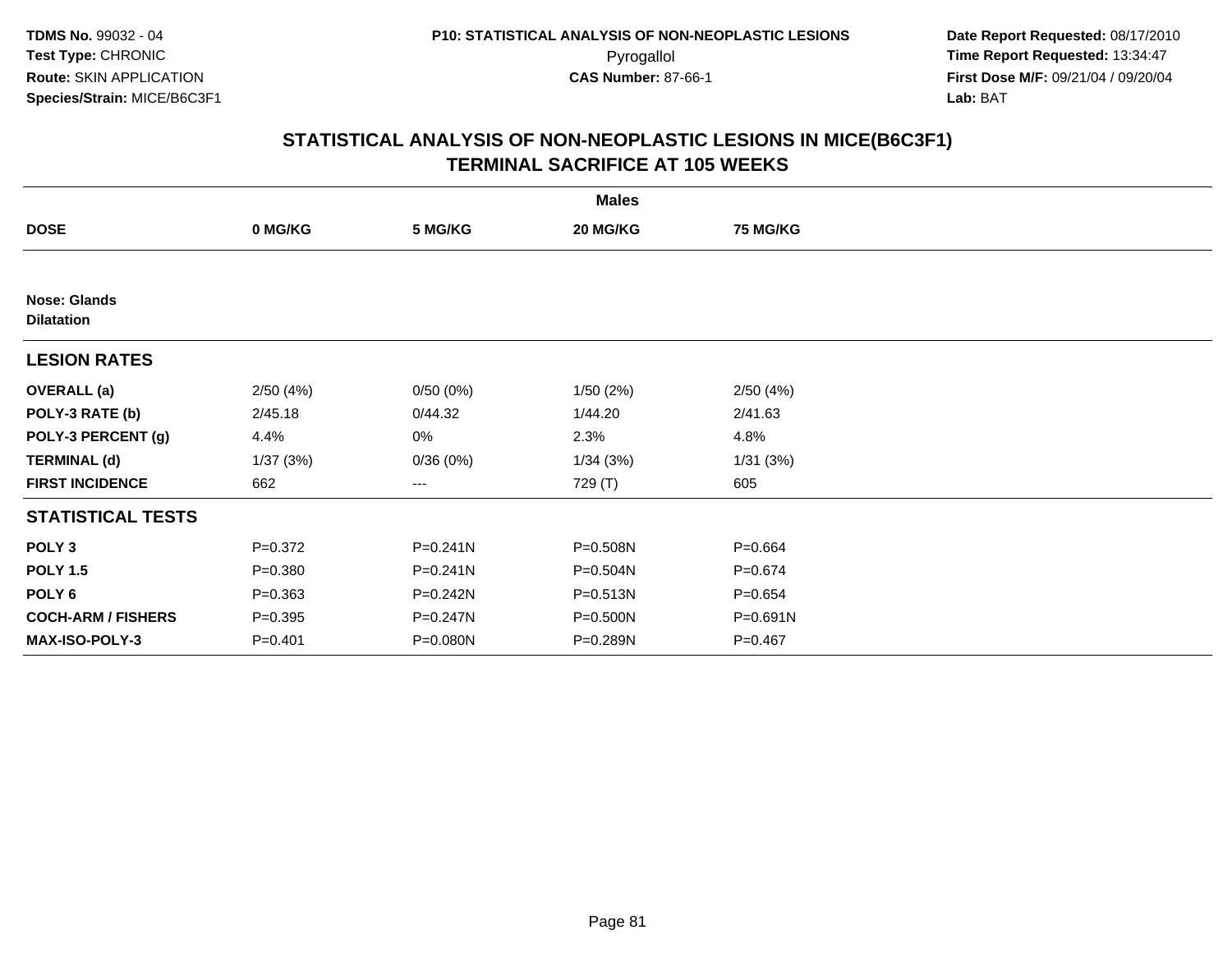|                                          |              |           | <b>Males</b> |                 |  |
|------------------------------------------|--------------|-----------|--------------|-----------------|--|
| <b>DOSE</b>                              | 0 MG/KG      | 5 MG/KG   | 20 MG/KG     | <b>75 MG/KG</b> |  |
|                                          |              |           |              |                 |  |
| <b>Nose: Glands</b><br><b>Metaplasia</b> |              |           |              |                 |  |
| <b>LESION RATES</b>                      |              |           |              |                 |  |
| <b>OVERALL</b> (a)                       | 11/50 (22%)  | 3/50(6%)  | 1/50(2%)     | 3/50(6%)        |  |
| POLY-3 RATE (b)                          | 11/48.01     | 3/44.32   | 1/44.20      | 3/41.44         |  |
| POLY-3 PERCENT (g)                       | 22.9%        | 6.8%      | 2.3%         | 7.2%            |  |
| <b>TERMINAL (d)</b>                      | 5/37 (14%)   | 3/36 (8%) | 1/34(3%)     | 2/31(7%)        |  |
| <b>FIRST INCIDENCE</b>                   | 437          | 729 (T)   | 729 (T)      | 667             |  |
| <b>STATISTICAL TESTS</b>                 |              |           |              |                 |  |
| POLY <sub>3</sub>                        | P=0.095N     | P=0.029N* | P=0.003N**   | P=0.039N*       |  |
| <b>POLY 1.5</b>                          | $P = 0.091N$ | P=0.025N* | P=0.003N**   | $P=0.031N^*$    |  |
| POLY 6                                   | $P = 0.101N$ | P=0.033N* | P=0.004N**   | P=0.050N*       |  |
| <b>COCH-ARM / FISHERS</b>                | P=0.089N     | P=0.020N* | P=0.002N**   | P=0.020N*       |  |
| MAX-ISO-POLY-3                           | P=0.005N**   | P=0.017N* | P=0.002N**   | P=0.027N*       |  |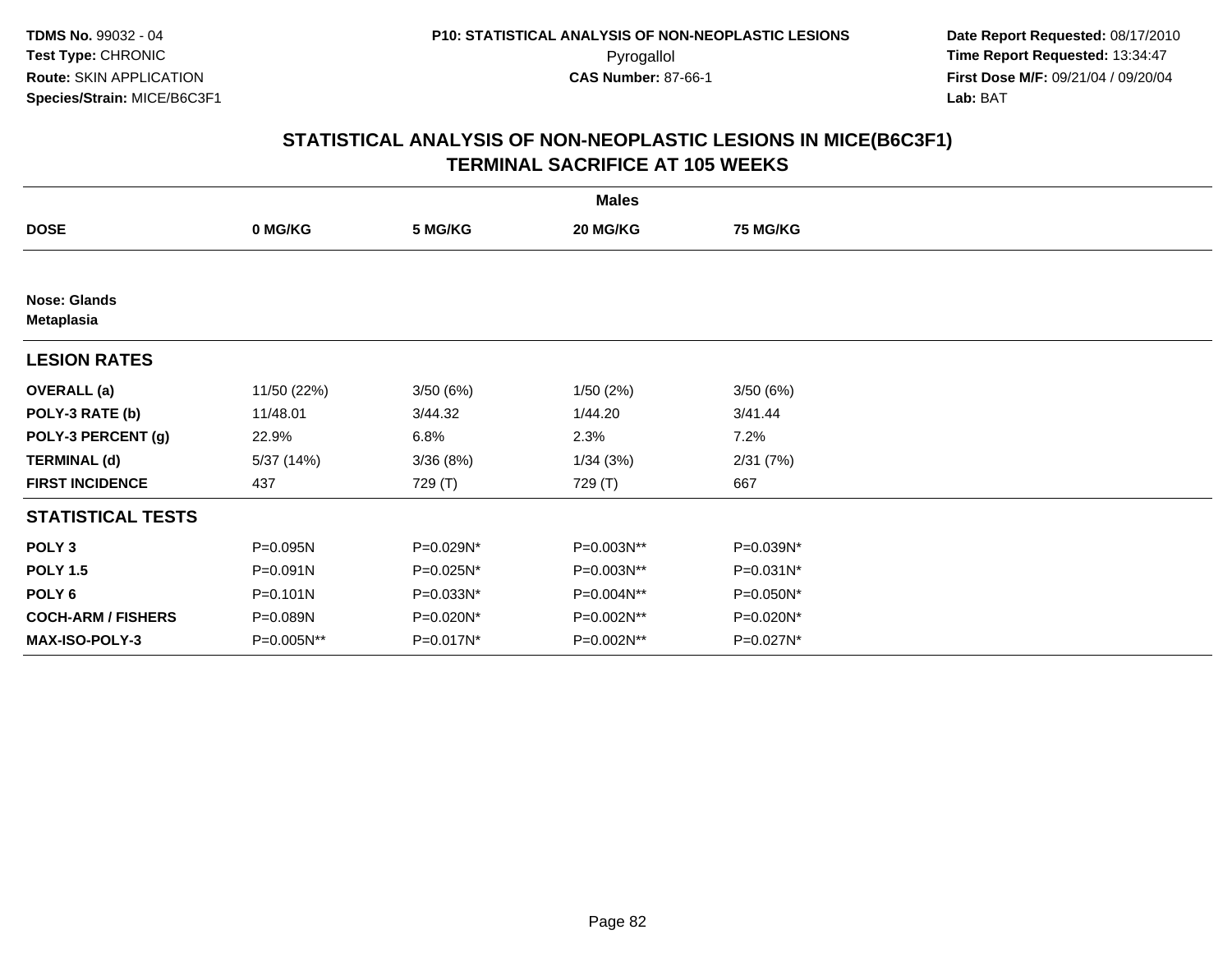|                                         |            |          | <b>Males</b>      |                 |  |
|-----------------------------------------|------------|----------|-------------------|-----------------|--|
| <b>DOSE</b>                             | 0 MG/KG    | 5 MG/KG  | 20 MG/KG          | <b>75 MG/KG</b> |  |
|                                         |            |          |                   |                 |  |
| <b>Nose: Goblet Cell</b><br>Hyperplasia |            |          |                   |                 |  |
| <b>LESION RATES</b>                     |            |          |                   |                 |  |
| <b>OVERALL</b> (a)                      | 0/50(0%)   | 0/50(0%) | 0/50(0%)          | 2/50(4%)        |  |
| POLY-3 RATE (b)                         | 0/44.93    | 0/44.32  | 0/44.20           | 2/41.21         |  |
| POLY-3 PERCENT (g)                      | 0%         | 0%       | 0%                | 4.9%            |  |
| <b>TERMINAL (d)</b>                     | 0/37(0%)   | 0/36(0%) | 0/34(0%)          | 2/31(7%)        |  |
| <b>FIRST INCIDENCE</b>                  | ---        | ---      | $\qquad \qquad -$ | 729 (T)         |  |
| <b>STATISTICAL TESTS</b>                |            |          |                   |                 |  |
| POLY <sub>3</sub>                       | $P=0.037*$ | (e)      | (e)               | $P = 0.218$     |  |
| <b>POLY 1.5</b>                         | $P=0.038*$ | (e)      | (e)               | $P=0.224$       |  |
| POLY 6                                  | $P=0.035*$ | (e)      | (e)               | $P = 0.212$     |  |
| <b>COCH-ARM / FISHERS</b>               | $P=0.042*$ | (e)      | (e)               | $P = 0.247$     |  |
| MAX-ISO-POLY-3                          | $P=0.035*$ | (e)      | (e)               | P=0.076         |  |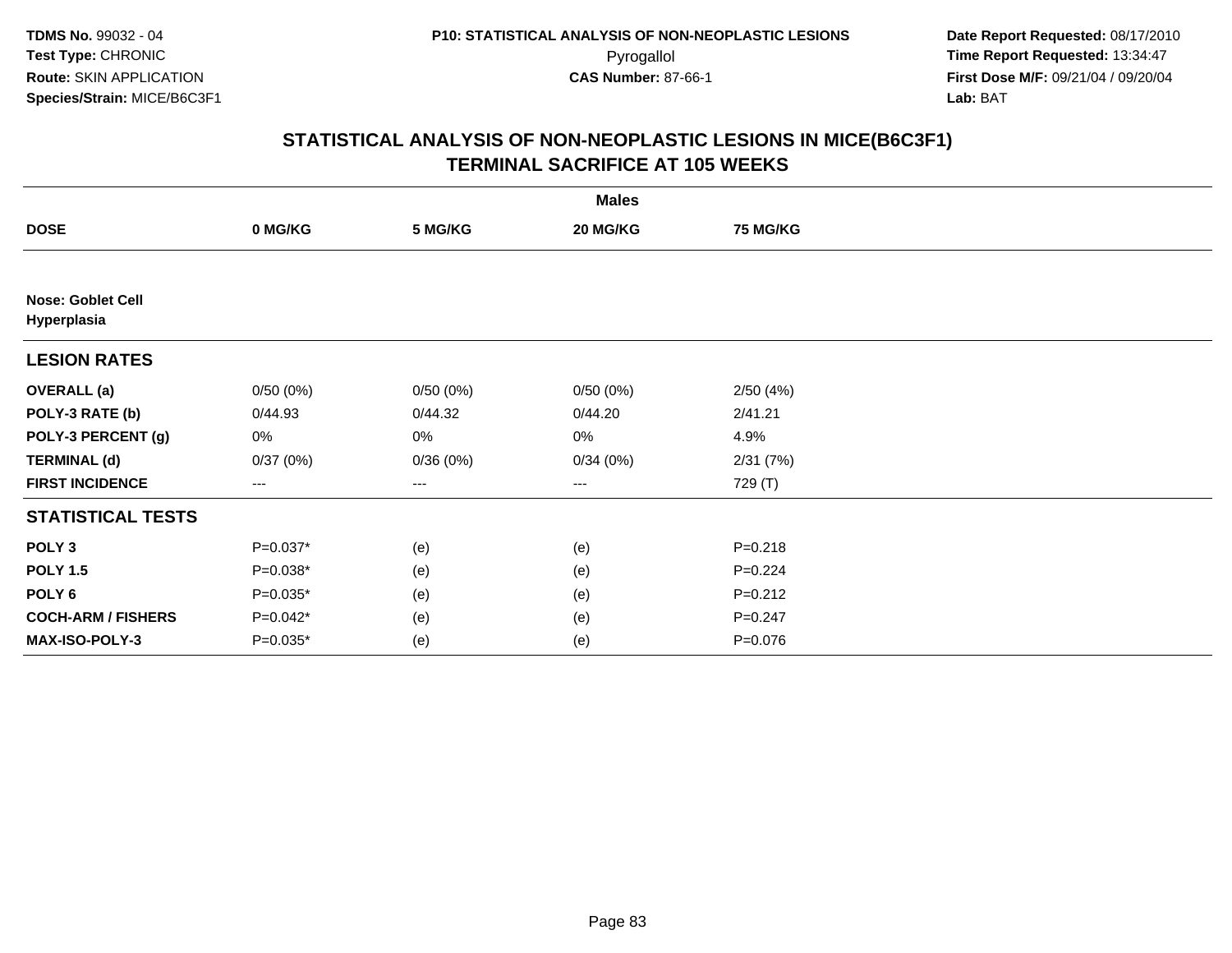|                                                   |             |              | <b>Males</b> |                 |  |  |  |  |  |
|---------------------------------------------------|-------------|--------------|--------------|-----------------|--|--|--|--|--|
| <b>DOSE</b>                                       | 0 MG/KG     | 5 MG/KG      | 20 MG/KG     | <b>75 MG/KG</b> |  |  |  |  |  |
|                                                   |             |              |              |                 |  |  |  |  |  |
| <b>Nose: Olfactory Epithelium</b><br>Degeneration |             |              |              |                 |  |  |  |  |  |
| <b>LESION RATES</b>                               |             |              |              |                 |  |  |  |  |  |
| <b>OVERALL</b> (a)                                | 2/50(4%)    | 0/50(0%)     | 0/50(0%)     | 3/50(6%)        |  |  |  |  |  |
| POLY-3 RATE (b)                                   | 2/44.93     | 0/44.32      | 0/44.20      | 3/41.24         |  |  |  |  |  |
| POLY-3 PERCENT (g)                                | 4.5%        | 0%           | 0%           | 7.3%            |  |  |  |  |  |
| <b>TERMINAL (d)</b>                               | 2/37(5%)    | 0/36(0%)     | 0/34(0%)     | 2/31(7%)        |  |  |  |  |  |
| <b>FIRST INCIDENCE</b>                            | 729 (T)     | ---          | $---$        | 722             |  |  |  |  |  |
| <b>STATISTICAL TESTS</b>                          |             |              |              |                 |  |  |  |  |  |
| POLY <sub>3</sub>                                 | $P=0.122$   | P=0.240N     | $P = 0.241N$ | $P = 0.461$     |  |  |  |  |  |
| <b>POLY 1.5</b>                                   | $P = 0.126$ | $P = 0.240N$ | P=0.239N     | $P=0.474$       |  |  |  |  |  |
| POLY 6                                            | $P = 0.118$ | P=0.239N     | $P = 0.243N$ | $P=0.447$       |  |  |  |  |  |
| <b>COCH-ARM / FISHERS</b>                         | $P = 0.135$ | P=0.247N     | P=0.247N     | $P = 0.500$     |  |  |  |  |  |
| MAX-ISO-POLY-3                                    | $P=0.101$   | P=0.079N     | P=0.079N     | $P=0.297$       |  |  |  |  |  |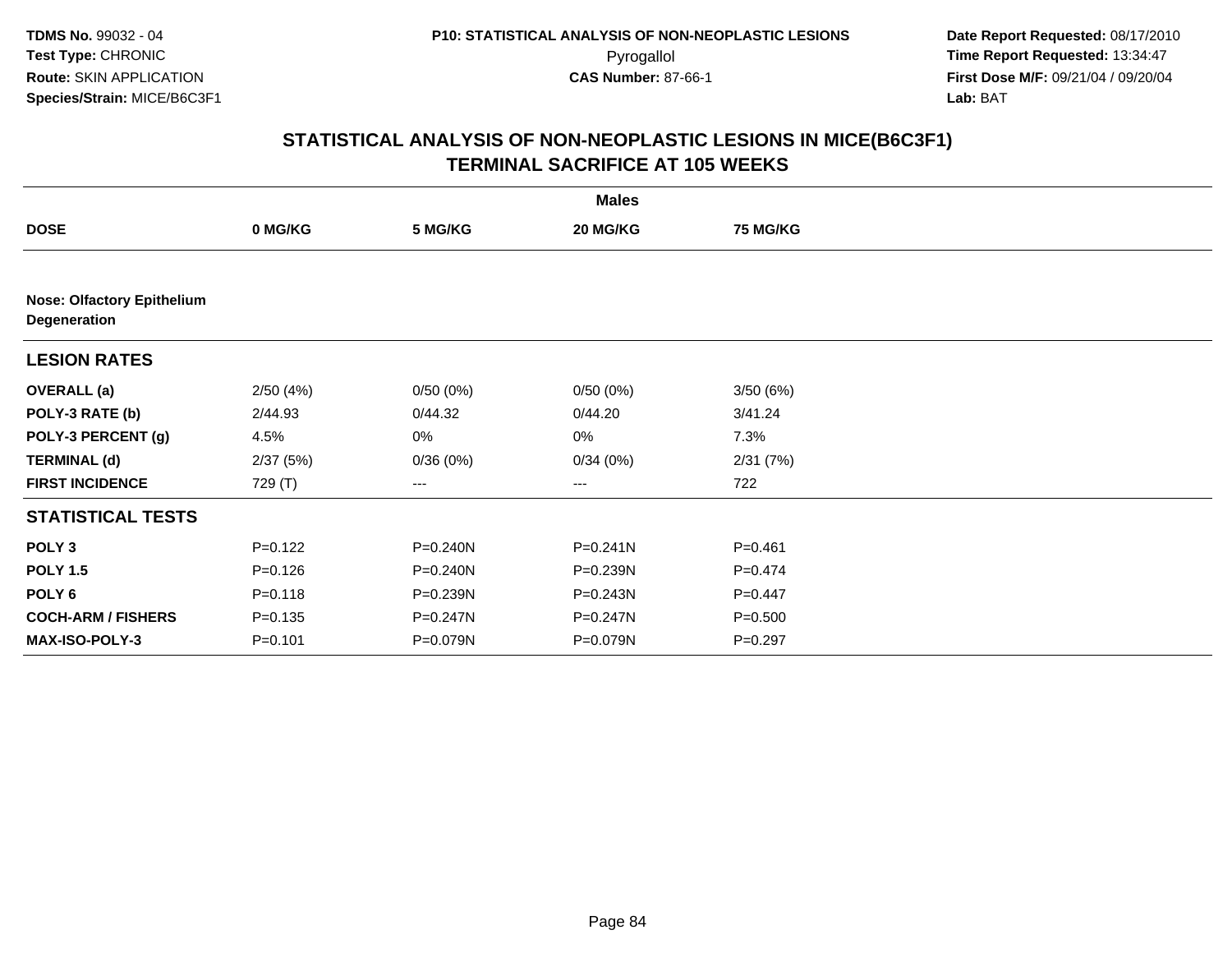| <b>Males</b>                                    |             |              |              |                 |  |  |  |
|-------------------------------------------------|-------------|--------------|--------------|-----------------|--|--|--|
| <b>DOSE</b>                                     | 0 MG/KG     | 5 MG/KG      | 20 MG/KG     | <b>75 MG/KG</b> |  |  |  |
|                                                 |             |              |              |                 |  |  |  |
| <b>Nose: Olfactory Epithelium</b><br>Metaplasia |             |              |              |                 |  |  |  |
| <b>LESION RATES</b>                             |             |              |              |                 |  |  |  |
| <b>OVERALL</b> (a)                              | 11/50 (22%) | 8/50 (16%)   | 4/50 (8%)    | 5/50 (10%)      |  |  |  |
| POLY-3 RATE (b)                                 | 11/46.07    | 8/45.07      | 4/44.74      | 5/41.21         |  |  |  |
| POLY-3 PERCENT (g)                              | 23.9%       | 17.8%        | 8.9%         | 12.1%           |  |  |  |
| <b>TERMINAL (d)</b>                             | 8/37 (22%)  | 6/36 (17%)   | 3/34(9%)     | 5/31 (16%)      |  |  |  |
| <b>FIRST INCIDENCE</b>                          | 534         | 543          | 564          | 729 (T)         |  |  |  |
| <b>STATISTICAL TESTS</b>                        |             |              |              |                 |  |  |  |
| POLY <sub>3</sub>                               | P=0.149N    | $P = 0.322N$ | P=0.049N*    | $P = 0.127N$    |  |  |  |
| <b>POLY 1.5</b>                                 | P=0.135N    | $P = 0.319N$ | $P=0.047N^*$ | $P = 0.111N$    |  |  |  |
| POLY <sub>6</sub>                               | P=0.168N    | P=0.323N     | P=0.052N     | P=0.148N        |  |  |  |
| <b>COCH-ARM / FISHERS</b>                       | P=0.112N    | P=0.306N     | P=0.045N*    | P=0.086N        |  |  |  |
| MAX-ISO-POLY-3                                  | P=0.086N    | $P = 0.239N$ | P=0.028N*    | P=0.089N        |  |  |  |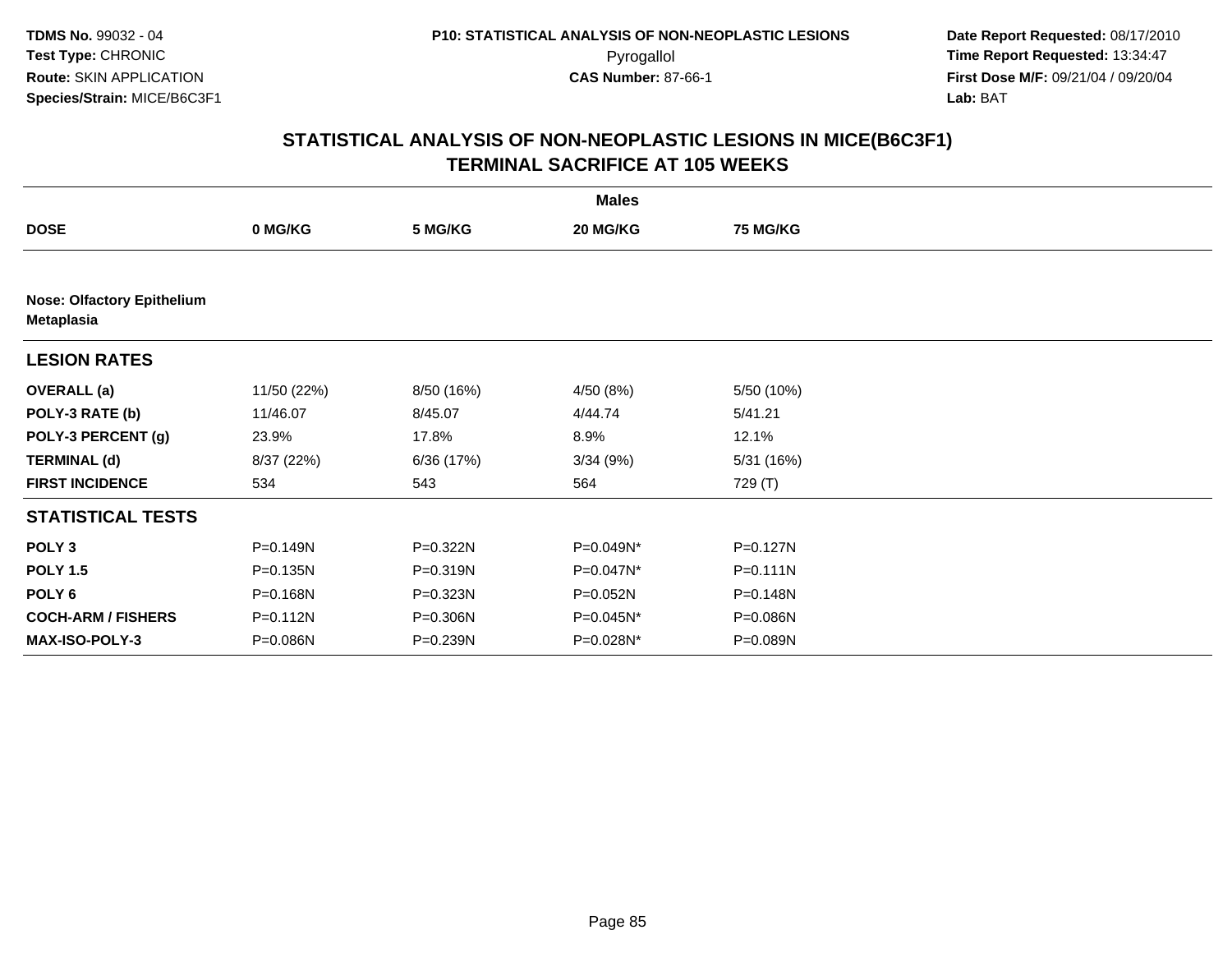|                                                     |              |              | <b>Males</b> |                 |  |
|-----------------------------------------------------|--------------|--------------|--------------|-----------------|--|
| <b>DOSE</b>                                         | 0 MG/KG      | 5 MG/KG      | 20 MG/KG     | <b>75 MG/KG</b> |  |
|                                                     |              |              |              |                 |  |
| <b>Nose: Respiratory Epithelium</b><br>Degeneration |              |              |              |                 |  |
| <b>LESION RATES</b>                                 |              |              |              |                 |  |
| <b>OVERALL</b> (a)                                  | 2/50(4%)     | 0/50(0%)     | 1/50(2%)     | 0/50(0%)        |  |
| POLY-3 RATE (b)                                     | 2/44.93      | 0/44.32      | 1/44.20      | 0/41.21         |  |
| POLY-3 PERCENT (g)                                  | 4.5%         | 0%           | 2.3%         | $0\%$           |  |
| <b>TERMINAL (d)</b>                                 | 2/37(5%)     | 0/36(0%)     | 1/34(3%)     | 0/31(0%)        |  |
| <b>FIRST INCIDENCE</b>                              | 729 (T)      | ---          | 729 (T)      | $---$           |  |
| <b>STATISTICAL TESTS</b>                            |              |              |              |                 |  |
| POLY <sub>3</sub>                                   | P=0.310N     | P=0.240N     | P=0.506N     | P=0.257N        |  |
| <b>POLY 1.5</b>                                     | $P = 0.305N$ | $P = 0.240N$ | $P = 0.503N$ | P=0.250N        |  |
| POLY 6                                              | P=0.316N     | P=0.239N     | P=0.510N     | P=0.264N        |  |
| <b>COCH-ARM / FISHERS</b>                           | P=0.296N     | P=0.247N     | P=0.500N     | P=0.247N        |  |
| <b>MAX-ISO-POLY-3</b>                               | P=0.106N     | P=0.079N     | P=0.287N     | P=0.095N        |  |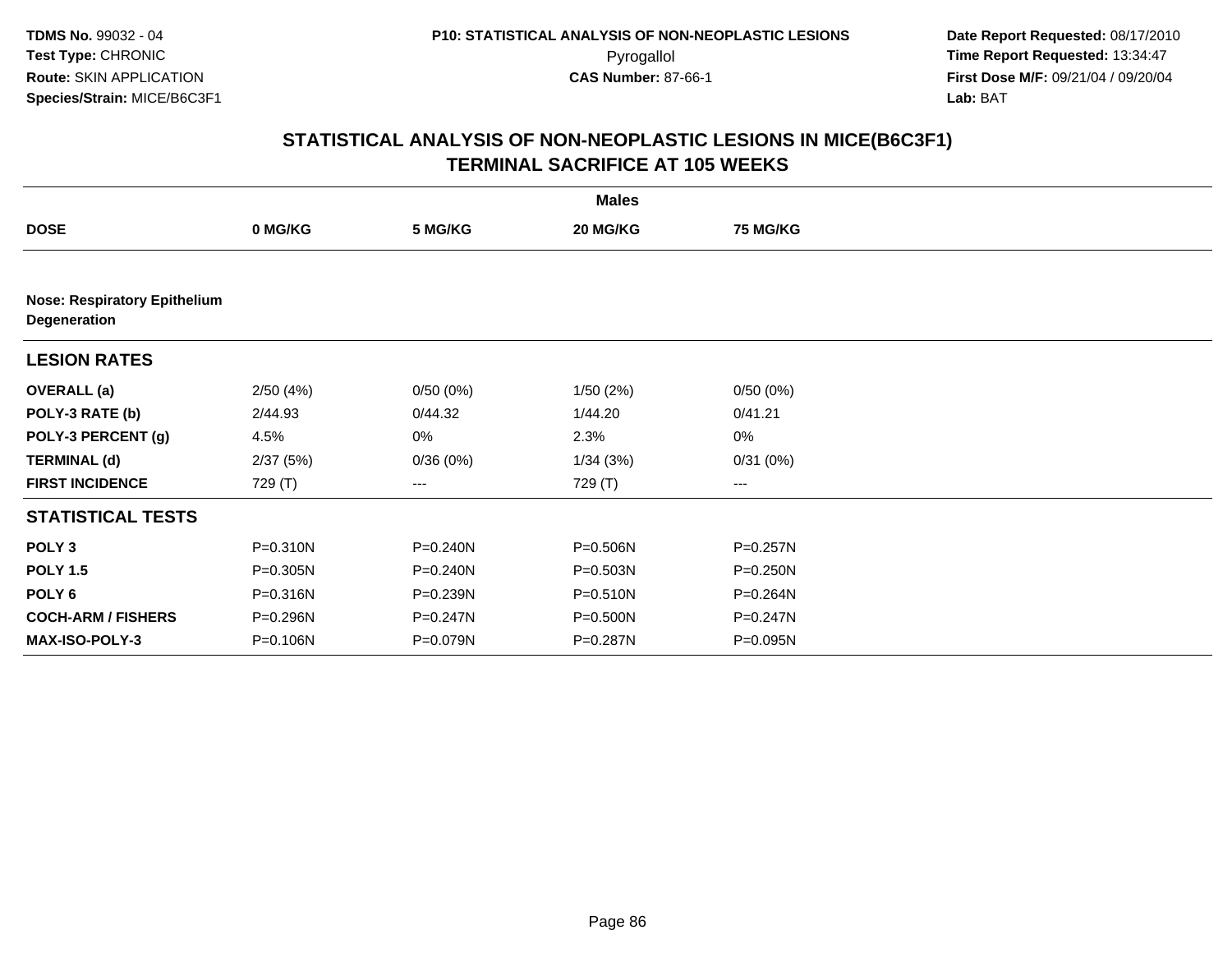|                                                    | <b>Males</b> |             |             |                 |  |  |  |
|----------------------------------------------------|--------------|-------------|-------------|-----------------|--|--|--|
| <b>DOSE</b>                                        | 0 MG/KG      | 5 MG/KG     | 20 MG/KG    | <b>75 MG/KG</b> |  |  |  |
|                                                    |              |             |             |                 |  |  |  |
| <b>Nose: Respiratory Epithelium</b><br>Hyperplasia |              |             |             |                 |  |  |  |
| <b>LESION RATES</b>                                |              |             |             |                 |  |  |  |
| <b>OVERALL</b> (a)                                 | 40/50 (80%)  | 45/50 (90%) | 46/50 (92%) | 37/50 (74%)     |  |  |  |
| POLY-3 RATE (b)                                    | 40/48.55     | 45/47.72    | 46/49.36    | 37/45.12        |  |  |  |
| POLY-3 PERCENT (g)                                 | 82.4%        | 94.3%       | 93.2%       | 82%             |  |  |  |
| <b>TERMINAL (d)</b>                                | 30/37 (81%)  | 34/36 (94%) | 32/34 (94%) | 27/31 (87%)     |  |  |  |
| <b>FIRST INCIDENCE</b>                             | 437          | 494         | 470         | 492             |  |  |  |
| <b>STATISTICAL TESTS</b>                           |              |             |             |                 |  |  |  |
| POLY <sub>3</sub>                                  | P=0.190N     | $P = 0.056$ | $P = 0.082$ | P=0.593N        |  |  |  |
| <b>POLY 1.5</b>                                    | P=0.126N     | $P = 0.070$ | $P=0.078$   | $P = 0.501N$    |  |  |  |
| POLY 6                                             | $P = 0.294N$ | $P = 0.056$ | $P = 0.088$ | $P = 0.547$     |  |  |  |
| <b>COCH-ARM / FISHERS</b>                          | P=0.051N     | $P = 0.131$ | $P = 0.074$ | P=0.318N        |  |  |  |
| <b>MAX-ISO-POLY-3</b>                              | P=0.183N     | $P=0.028*$  | $P=0.044*$  | P=0.480N        |  |  |  |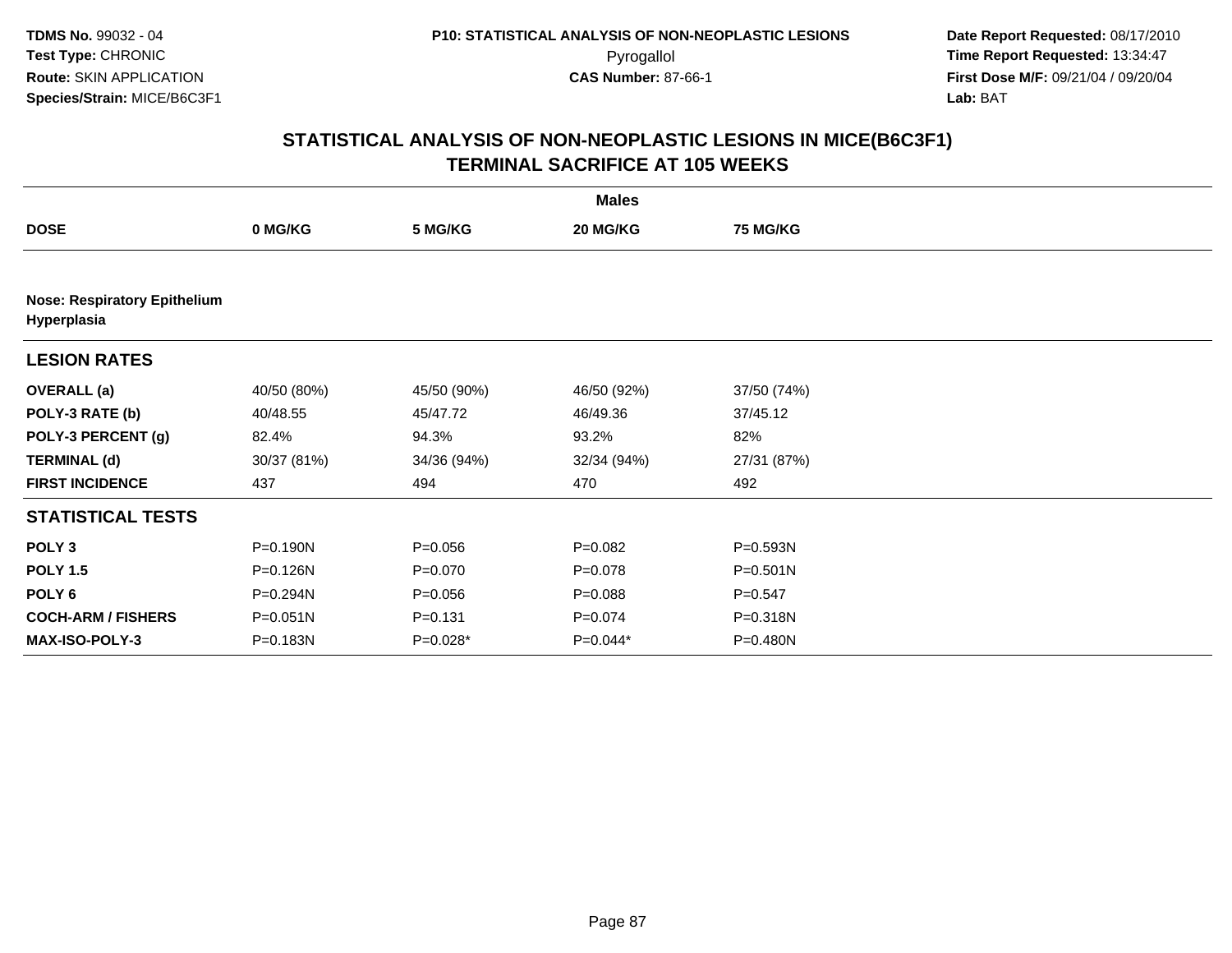|                                                   |              |          | <b>Males</b> |                 |  |
|---------------------------------------------------|--------------|----------|--------------|-----------------|--|
| <b>DOSE</b>                                       | 0 MG/KG      | 5 MG/KG  | 20 MG/KG     | <b>75 MG/KG</b> |  |
|                                                   |              |          |              |                 |  |
| <b>Nose: Respiratory Epithelium</b><br>Metaplasia |              |          |              |                 |  |
| <b>LESION RATES</b>                               |              |          |              |                 |  |
| <b>OVERALL</b> (a)                                | 2/50(4%)     | 1/50(2%) | 0/50(0%)     | 1/50(2%)        |  |
| POLY-3 RATE (b)                                   | 2/45.50      | 1/44.49  | 0/44.20      | 1/41.36         |  |
| POLY-3 PERCENT (g)                                | 4.4%         | 2.3%     | 0%           | 2.4%            |  |
| <b>TERMINAL (d)</b>                               | 1/37(3%)     | 0/36(0%) | 0/34(0%)     | 0/31(0%)        |  |
| <b>FIRST INCIDENCE</b>                            | 547          | 686      | $---$        | 689             |  |
| <b>STATISTICAL TESTS</b>                          |              |          |              |                 |  |
| POLY <sub>3</sub>                                 | P=0.564N     | P=0.508N | P=0.244N     | P=0.533N        |  |
| <b>POLY 1.5</b>                                   | P=0.559N     | P=0.506N | $P = 0.241N$ | P=0.522N        |  |
| POLY 6                                            | P=0.569N     | P=0.508N | $P = 0.247N$ | P=0.545N        |  |
| <b>COCH-ARM / FISHERS</b>                         | $P = 0.551N$ | P=0.500N | P=0.247N     | P=0.500N        |  |
| <b>MAX-ISO-POLY-3</b>                             | P=0.280N     | P=0.289N | P=0.082N     | P=0.317N        |  |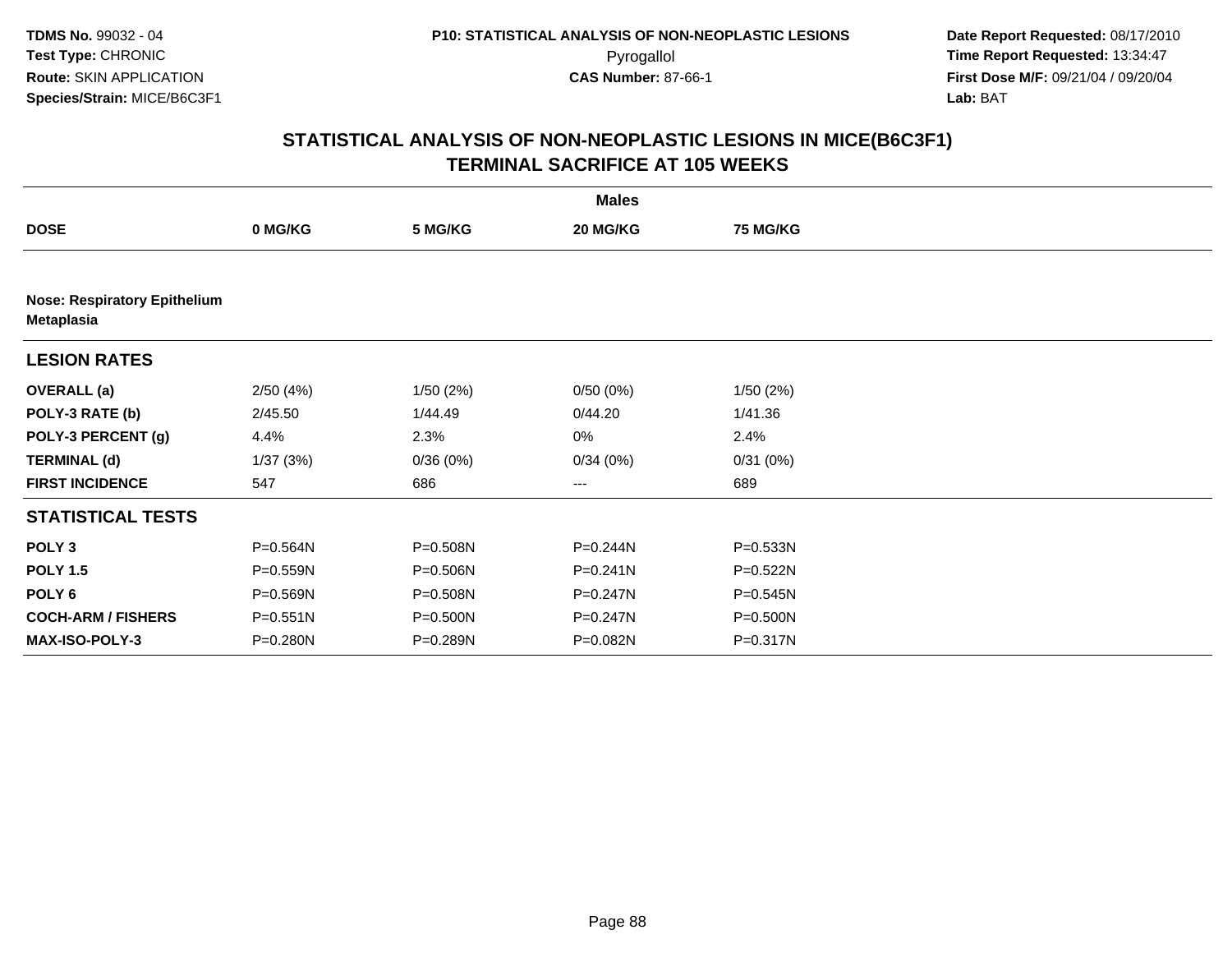**TDMS No.** 99032 - 04**Test Type:** CHRONIC**Route:** SKIN APPLICATION**Species/Strain:** MICE/B6C3F1

 **Date Report Requested:** 08/17/2010 Pyrogallol **Time Report Requested:** 13:34:47 **First Dose M/F:** 09/21/04 / 09/20/04<br>Lab: BAT **Lab:** BAT

|                                                                  | <b>Males</b> |             |             |                 |  |  |  |  |
|------------------------------------------------------------------|--------------|-------------|-------------|-----------------|--|--|--|--|
| <b>DOSE</b>                                                      | 0 MG/KG      | 5 MG/KG     | 20 MG/KG    | <b>75 MG/KG</b> |  |  |  |  |
|                                                                  |              |             |             |                 |  |  |  |  |
| <b>Pancreas</b><br><b>Infiltration Cellular Mononuclear Cell</b> |              |             |             |                 |  |  |  |  |
| <b>LESION RATES</b>                                              |              |             |             |                 |  |  |  |  |
| <b>OVERALL</b> (a)                                               | 9/50(18%)    | 14/50 (28%) | 15/50 (30%) | 9/50(18%)       |  |  |  |  |
| POLY-3 RATE (b)                                                  | 9/45.45      | 14/44.95    | 15/45.25    | 9/41.48         |  |  |  |  |
| POLY-3 PERCENT (g)                                               | 19.8%        | 31.2%       | 33.2%       | 21.7%           |  |  |  |  |
| <b>TERMINAL (d)</b>                                              | 7/37 (19%)   | 12/36 (33%) | 12/34 (35%) | 7/31 (23%)      |  |  |  |  |
| <b>FIRST INCIDENCE</b>                                           | 630          | 593         | 470         | 689             |  |  |  |  |
| <b>STATISTICAL TESTS</b>                                         |              |             |             |                 |  |  |  |  |
| POLY <sub>3</sub>                                                | P=0.390N     | $P = 0.158$ | $P = 0.112$ | $P = 0.519$     |  |  |  |  |
| <b>POLY 1.5</b>                                                  | $P = 0.352N$ | $P = 0.161$ | $P = 0.117$ | $P = 0.547$     |  |  |  |  |
| POLY <sub>6</sub>                                                | P=0.435N     | $P = 0.159$ | $P = 0.106$ | $P = 0.487$     |  |  |  |  |
| <b>COCH-ARM / FISHERS</b>                                        | P=0.283N     | $P = 0.171$ | $P = 0.121$ | P=0.602N        |  |  |  |  |
| <b>MAX-ISO-POLY-3</b>                                            | $P = 0.296$  | $P = 0.107$ | $P = 0.073$ | $P = 0.416$     |  |  |  |  |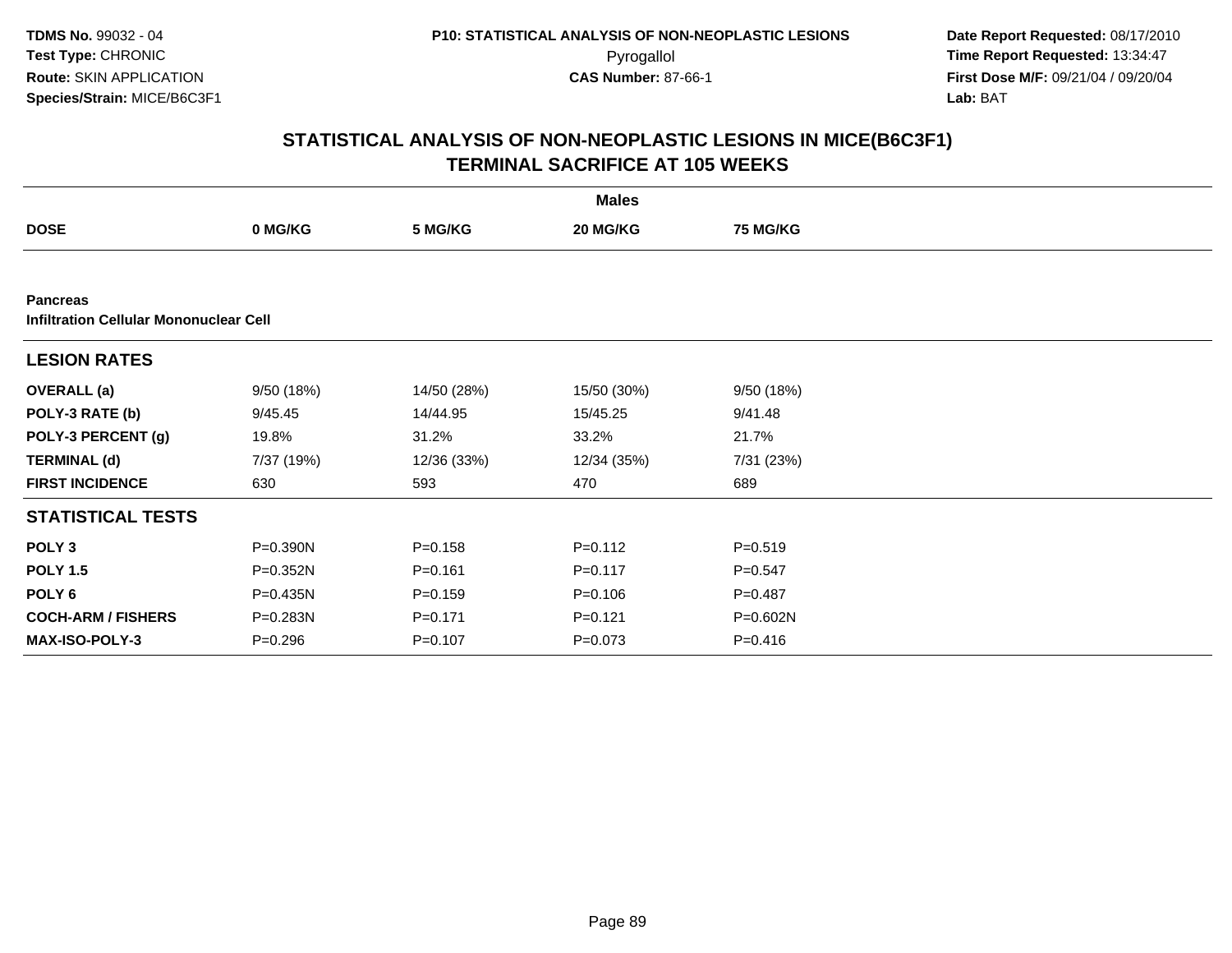|                                 | <b>Males</b> |          |          |                 |  |  |  |  |
|---------------------------------|--------------|----------|----------|-----------------|--|--|--|--|
| <b>DOSE</b>                     | 0 MG/KG      | 5 MG/KG  | 20 MG/KG | <b>75 MG/KG</b> |  |  |  |  |
|                                 |              |          |          |                 |  |  |  |  |
| <b>Pancreas</b><br>Inflammation |              |          |          |                 |  |  |  |  |
| <b>LESION RATES</b>             |              |          |          |                 |  |  |  |  |
| <b>OVERALL</b> (a)              | 2/50(4%)     | 0/50(0%) | 0/50(0%) | 1/50(2%)        |  |  |  |  |
| POLY-3 RATE (b)                 | 2/45.71      | 0/44.32  | 0/44.20  | 1/41.90         |  |  |  |  |
| POLY-3 PERCENT (g)              | 4.4%         | 0%       | 0%       | 2.4%            |  |  |  |  |
| <b>TERMINAL (d)</b>             | 1/37(3%)     | 0/36(0%) | 0/34(0%) | 0/31(0%)        |  |  |  |  |
| <b>FIRST INCIDENCE</b>          | 437          | ---      | $\cdots$ | 493             |  |  |  |  |
| <b>STATISTICAL TESTS</b>        |              |          |          |                 |  |  |  |  |
| POLY <sub>3</sub>               | $P = 0.695$  | P=0.244N | P=0.245N | P=0.530N        |  |  |  |  |
| <b>POLY 1.5</b>                 | $P = 0.698$  | P=0.242N | P=0.242N | P=0.521N        |  |  |  |  |
| POLY <sub>6</sub>               | $P = 0.690$  | P=0.244N | P=0.248N | P=0.540N        |  |  |  |  |
| <b>COCH-ARM / FISHERS</b>       | $P = 0.704$  | P=0.247N | P=0.247N | P=0.500N        |  |  |  |  |
| <b>MAX-ISO-POLY-3</b>           | P=0.174N     | P=0.082N | P=0.083N | P=0.314N        |  |  |  |  |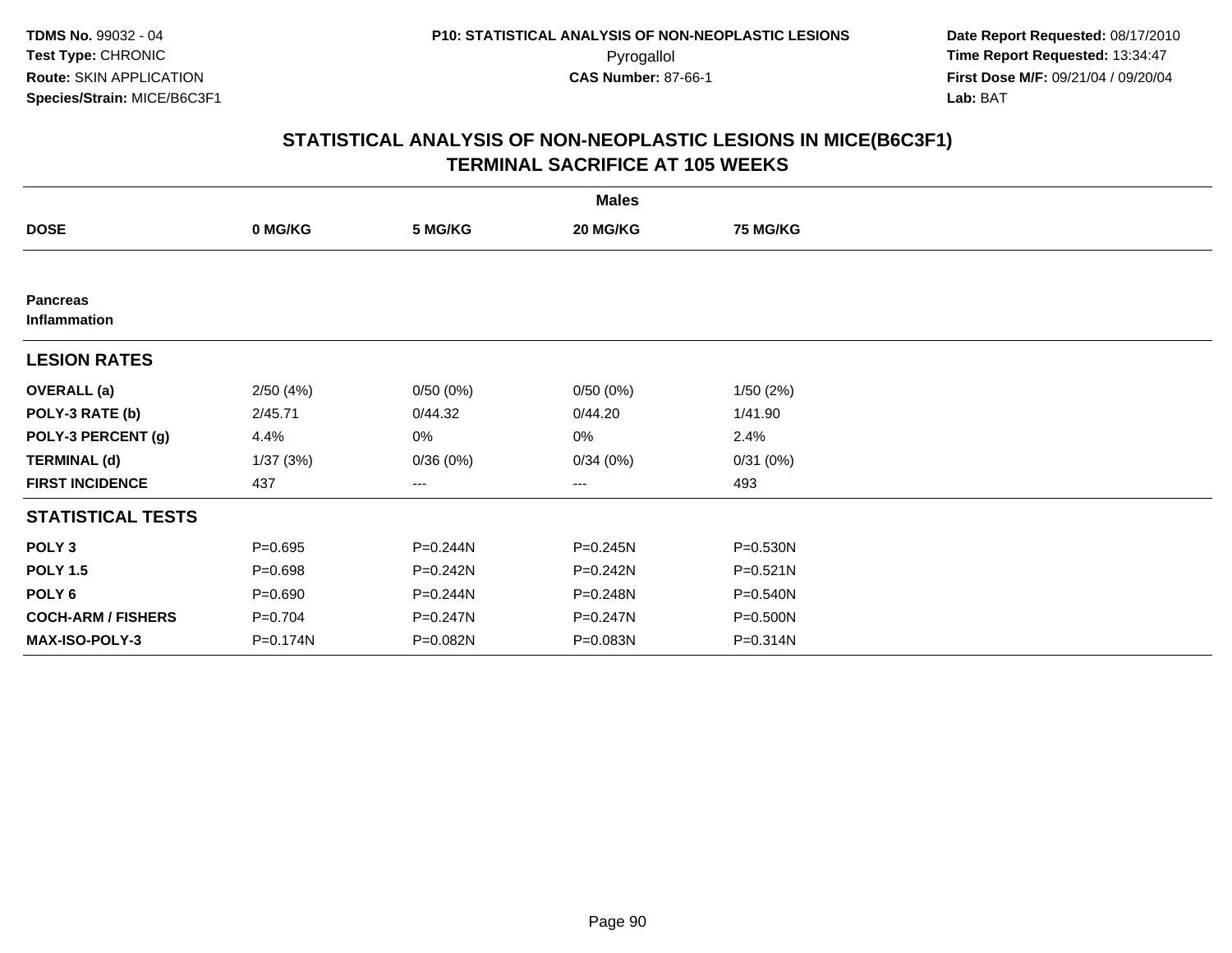|                                           | <b>Males</b> |              |          |                 |  |  |  |  |
|-------------------------------------------|--------------|--------------|----------|-----------------|--|--|--|--|
| <b>DOSE</b>                               | 0 MG/KG      | 5 MG/KG      | 20 MG/KG | <b>75 MG/KG</b> |  |  |  |  |
|                                           |              |              |          |                 |  |  |  |  |
| <b>Pancreas: Acinus</b><br><b>Atrophy</b> |              |              |          |                 |  |  |  |  |
| <b>LESION RATES</b>                       |              |              |          |                 |  |  |  |  |
| <b>OVERALL</b> (a)                        | 2/50(4%)     | 2/50(4%)     | 1/50(2%) | 0/50(0%)        |  |  |  |  |
| POLY-3 RATE (b)                           | 2/44.93      | 2/44.78      | 1/44.20  | 0/41.21         |  |  |  |  |
| POLY-3 PERCENT (g)                        | 4.5%         | 4.5%         | 2.3%     | 0%              |  |  |  |  |
| <b>TERMINAL (d)</b>                       | 2/37(5%)     | 1/36(3%)     | 1/34(3%) | 0/31(0%)        |  |  |  |  |
| <b>FIRST INCIDENCE</b>                    | 729 (T)      | 593          | 729 (T)  | $--$            |  |  |  |  |
| <b>STATISTICAL TESTS</b>                  |              |              |          |                 |  |  |  |  |
| POLY <sub>3</sub>                         | P=0.169N     | $P = 0.693$  | P=0.506N | $P = 0.257N$    |  |  |  |  |
| <b>POLY 1.5</b>                           | P=0.163N     | $P=0.692$    | P=0.503N | $P = 0.250N$    |  |  |  |  |
| POLY 6                                    | P=0.175N     | $P = 0.692N$ | P=0.510N | $P = 0.264N$    |  |  |  |  |
| <b>COCH-ARM / FISHERS</b>                 | P=0.152N     | P=0.691N     | P=0.500N | $P = 0.247N$    |  |  |  |  |
| MAX-ISO-POLY-3                            | P=0.196N     | $P=0.498$    | P=0.287N | P=0.095N        |  |  |  |  |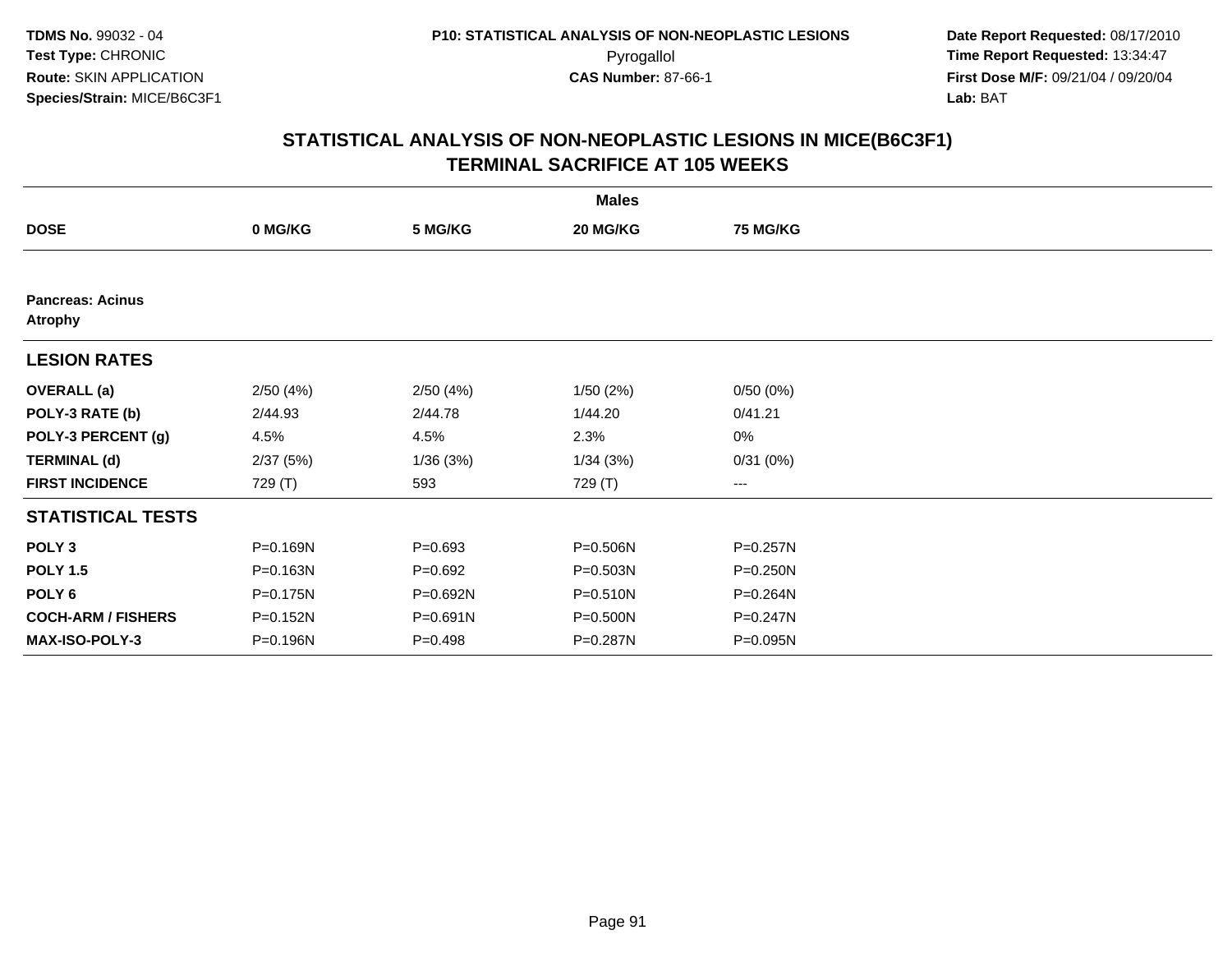|                                  | <b>Males</b>      |          |          |          |  |  |  |  |
|----------------------------------|-------------------|----------|----------|----------|--|--|--|--|
| <b>DOSE</b>                      | 0 MG/KG           | 5 MG/KG  | 20 MG/KG | 75 MG/KG |  |  |  |  |
|                                  |                   |          |          |          |  |  |  |  |
| <b>Parathyroid Gland</b><br>Cyst |                   |          |          |          |  |  |  |  |
| <b>LESION RATES</b>              |                   |          |          |          |  |  |  |  |
| <b>OVERALL</b> (a)               | 0/41(0%)          | 0/44(0%) | 0/42(0%) | 0/47(0%) |  |  |  |  |
| POLY-3 RATE (b)                  | 0/36.84           | 0/38.98  | 0/37.21  | 0/38.67  |  |  |  |  |
| POLY-3 PERCENT (g)               | 0%                | 0%       | 0%       | 0%       |  |  |  |  |
| <b>TERMINAL (d)</b>              | 0/30(0%)          | 0/33(0%) | 0/28(0%) | 0/30(0%) |  |  |  |  |
| <b>FIRST INCIDENCE</b>           | $\qquad \qquad -$ | ---      | ---      | $\cdots$ |  |  |  |  |
| <b>STATISTICAL TESTS</b>         |                   |          |          |          |  |  |  |  |
| POLY <sub>3</sub>                | (e)               | (e)      | (e)      | (e)      |  |  |  |  |
| <b>POLY 1.5</b>                  | (e)               | (e)      | (e)      | (e)      |  |  |  |  |
| POLY <sub>6</sub>                | (e)               | (e)      | (e)      | (e)      |  |  |  |  |
| <b>COCH-ARM / FISHERS</b>        | (e)               | (e)      | (e)      | (e)      |  |  |  |  |
| MAX-ISO-POLY-3                   | (e)               | (e)      | (e)      | (e)      |  |  |  |  |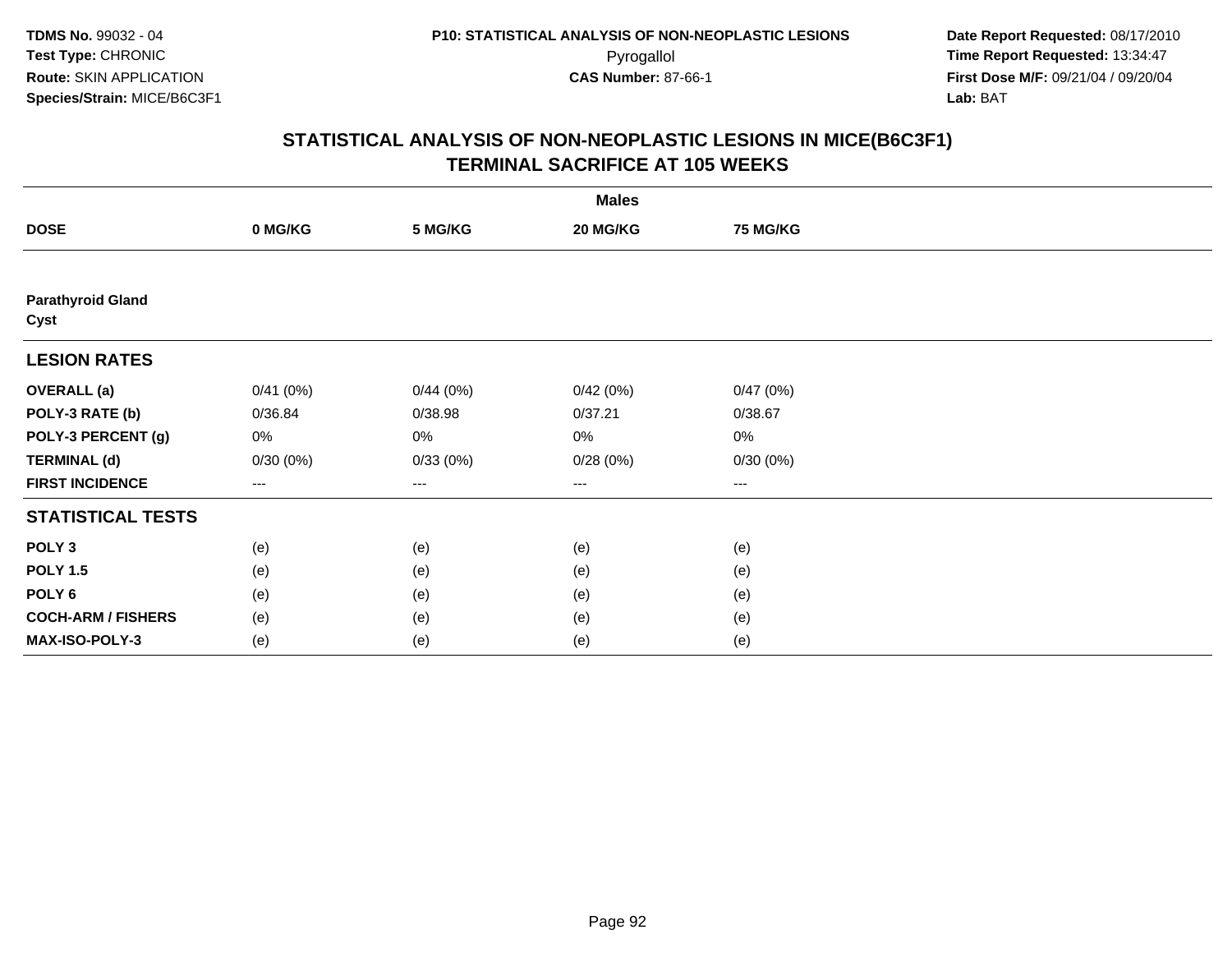|                                         |          |          | <b>Males</b> |                 |  |
|-----------------------------------------|----------|----------|--------------|-----------------|--|
| <b>DOSE</b>                             | 0 MG/KG  | 5 MG/KG  | 20 MG/KG     | <b>75 MG/KG</b> |  |
|                                         |          |          |              |                 |  |
| <b>Parathyroid Gland</b><br>Hyperplasia |          |          |              |                 |  |
| <b>LESION RATES</b>                     |          |          |              |                 |  |
| <b>OVERALL</b> (a)                      | 1/41(2%) | 0/44(0%) | 0/42(0%)     | 0/47(0%)        |  |
| POLY-3 RATE (b)                         | 1/36.84  | 0/38.98  | 0/37.21      | 0/38.67         |  |
| POLY-3 PERCENT (g)                      | 2.7%     | 0%       | 0%           | 0%              |  |
| <b>TERMINAL (d)</b>                     | 1/30(3%) | 0/33(0%) | 0/28(0%)     | 0/30(0%)        |  |
| <b>FIRST INCIDENCE</b>                  | 729 (T)  | $---$    | $\cdots$     | $\cdots$        |  |
| <b>STATISTICAL TESTS</b>                |          |          |              |                 |  |
| POLY <sub>3</sub>                       | P=0.514N | P=0.489N | P=0.498N     | P=0.490N        |  |
| <b>POLY 1.5</b>                         | P=0.515N | P=0.488N | $P=0.497N$   | P=0.485N        |  |
| POLY 6                                  | P=0.515N | P=0.488N | $P = 0.500N$ | P=0.496N        |  |
| <b>COCH-ARM / FISHERS</b>               | P=0.515N | P=0.482N | P=0.494N     | P=0.466N        |  |
| <b>MAX-ISO-POLY-3</b>                   | P=0.124N | P=0.154N | P=0.158N     | P=0.154N        |  |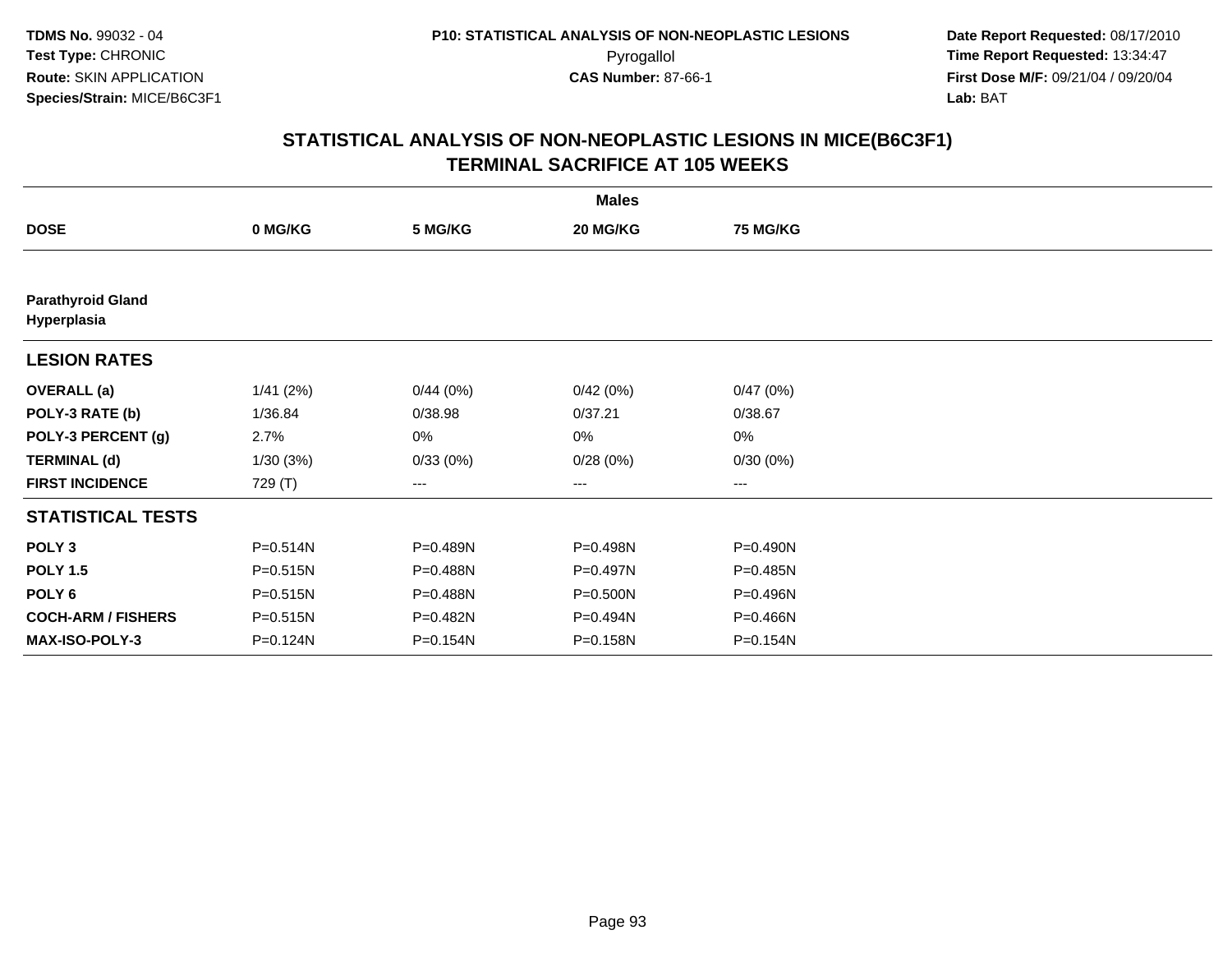|                                                      |              |          | <b>Males</b> |                 |  |
|------------------------------------------------------|--------------|----------|--------------|-----------------|--|
| <b>DOSE</b>                                          | 0 MG/KG      | 5 MG/KG  | 20 MG/KG     | <b>75 MG/KG</b> |  |
|                                                      |              |          |              |                 |  |
| <b>Pituitary Gland: Pars Distalis</b><br>Hyperplasia |              |          |              |                 |  |
| <b>LESION RATES</b>                                  |              |          |              |                 |  |
| <b>OVERALL</b> (a)                                   | 2/50(4%)     | 1/50(2%) | 2/50(4%)     | 1/50(2%)        |  |
| POLY-3 RATE (b)                                      | 2/44.93      | 1/44.32  | 2/44.37      | 1/41.21         |  |
| POLY-3 PERCENT (g)                                   | 4.5%         | 2.3%     | 4.5%         | 2.4%            |  |
| <b>TERMINAL (d)</b>                                  | 2/37(5%)     | 1/36(3%) | 1/34(3%)     | 1/31(3%)        |  |
| <b>FIRST INCIDENCE</b>                               | 729 (T)      | 729 (T)  | 686          | 729 (T)         |  |
| <b>STATISTICAL TESTS</b>                             |              |          |              |                 |  |
| POLY <sub>3</sub>                                    | P=0.517N     | P=0.505N | $P = 0.690$  | P=0.530N        |  |
| <b>POLY 1.5</b>                                      | P=0.506N     | P=0.504N | $P = 0.691$  | P=0.520N        |  |
| POLY <sub>6</sub>                                    | P=0.529N     | P=0.504N | $P = 0.687$  | P=0.541N        |  |
| <b>COCH-ARM / FISHERS</b>                            | P=0.486N     | P=0.500N | P=0.691N     | P=0.500N        |  |
| <b>MAX-ISO-POLY-3</b>                                | $P = 0.501N$ | P=0.286N | $P=0.494$    | P=0.313N        |  |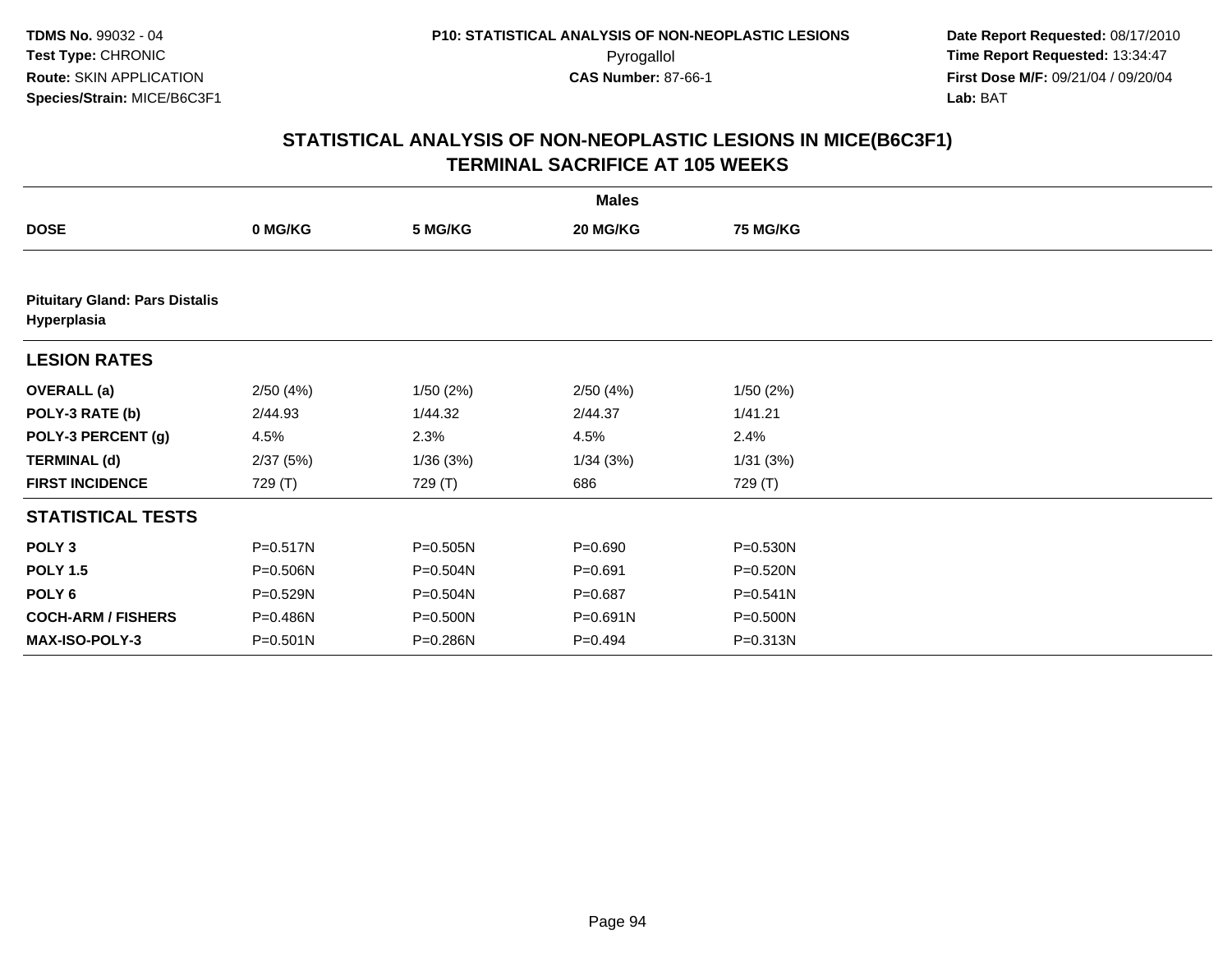|                                   |          |             | <b>Males</b> |                 |  |
|-----------------------------------|----------|-------------|--------------|-----------------|--|
| <b>DOSE</b>                       | 0 MG/KG  | 5 MG/KG     | 20 MG/KG     | <b>75 MG/KG</b> |  |
|                                   |          |             |              |                 |  |
| <b>Preputial Gland</b><br>Ectasia |          |             |              |                 |  |
| <b>LESION RATES</b>               |          |             |              |                 |  |
| <b>OVERALL</b> (a)                | 3/50(6%) | 3/50(6%)    | 5/50 (10%)   | 2/50(4%)        |  |
| POLY-3 RATE (b)                   | 3/45.27  | 3/44.54     | 5/44.37      | 2/41.98         |  |
| POLY-3 PERCENT (g)                | 6.6%     | 6.7%        | 11.3%        | 4.8%            |  |
| <b>TERMINAL (d)</b>               | 2/37(5%) | 2/36(6%)    | 4/34 (12%)   | 1/31(3%)        |  |
| <b>FIRST INCIDENCE</b>            | 632      | 670         | 686          | 446             |  |
| <b>STATISTICAL TESTS</b>          |          |             |              |                 |  |
| POLY <sub>3</sub>                 | P=0.421N | $P=0.655$   | $P = 0.345$  | P=0.534N        |  |
| <b>POLY 1.5</b>                   | P=0.406N | $P = 0.656$ | $P = 0.351$  | $P = 0.523N$    |  |
| POLY <sub>6</sub>                 | P=0.441N | $P = 0.656$ | $P = 0.337$  | P=0.548N        |  |
| <b>COCH-ARM / FISHERS</b>         | P=0.377N | P=0.661N    | $P = 0.357$  | P=0.500N        |  |
| MAX-ISO-POLY-3                    | P=0.450N | $P = 0.491$ | $P=0.224$    | P=0.359N        |  |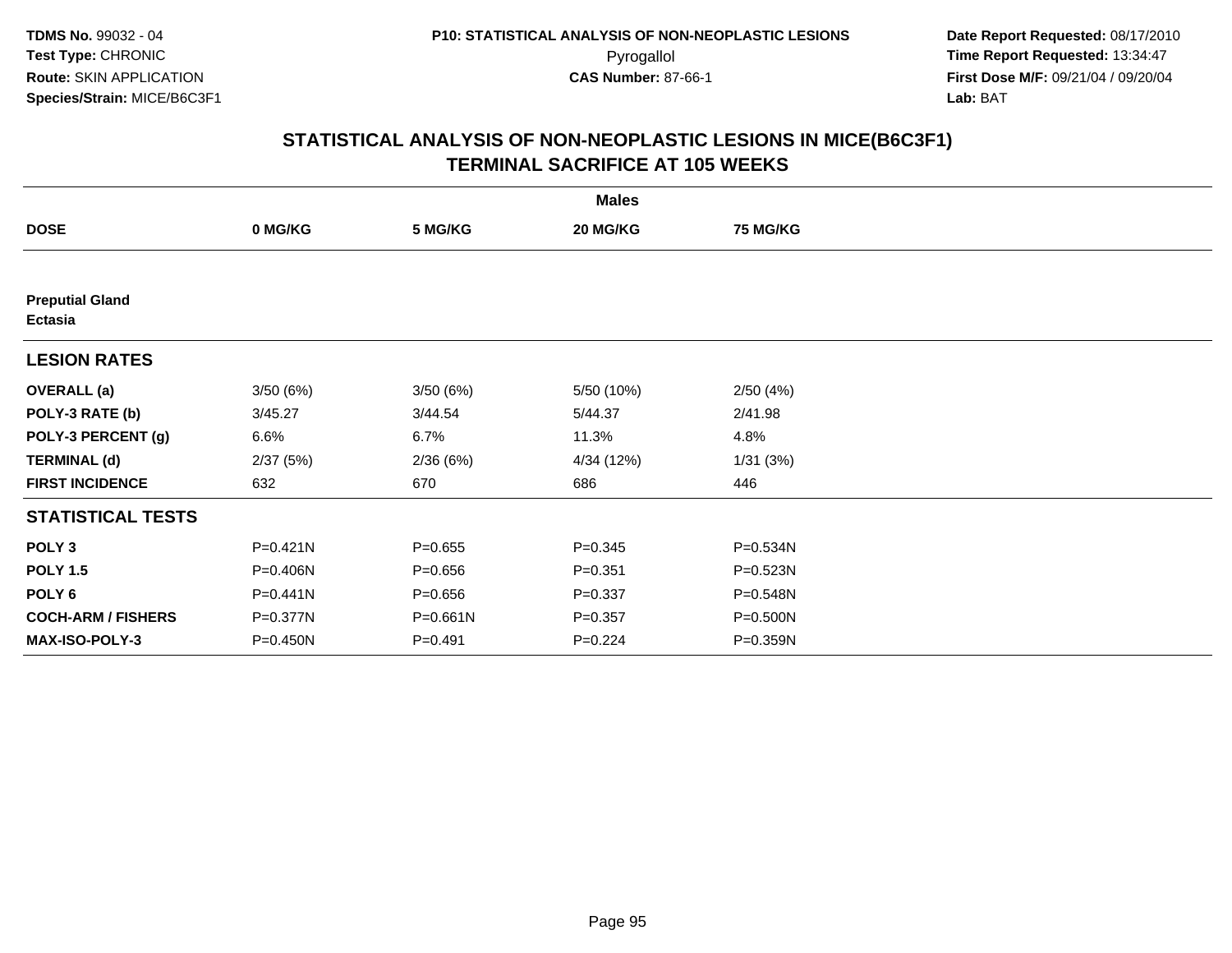**TDMS No.** 99032 - 04**Test Type:** CHRONIC**Route:** SKIN APPLICATION**Species/Strain:** MICE/B6C3F1

 **Date Report Requested:** 08/17/2010 Pyrogallol **Time Report Requested:** 13:34:47 **First Dose M/F:** 09/21/04 / 09/20/04<br>Lab: BAT **Lab:** BAT

|                                                                         | <b>Males</b> |             |             |                 |  |  |  |  |
|-------------------------------------------------------------------------|--------------|-------------|-------------|-----------------|--|--|--|--|
| <b>DOSE</b>                                                             | 0 MG/KG      | 5 MG/KG     | 20 MG/KG    | <b>75 MG/KG</b> |  |  |  |  |
|                                                                         |              |             |             |                 |  |  |  |  |
| <b>Preputial Gland</b><br><b>Infiltration Cellular Mononuclear Cell</b> |              |             |             |                 |  |  |  |  |
| <b>LESION RATES</b>                                                     |              |             |             |                 |  |  |  |  |
| <b>OVERALL</b> (a)                                                      | 20/50 (40%)  | 22/50 (44%) | 22/50 (44%) | 26/50 (52%)     |  |  |  |  |
| POLY-3 RATE (b)                                                         | 20/46.01     | 22/46.17    | 22/45.88    | 26/44.77        |  |  |  |  |
| POLY-3 PERCENT (g)                                                      | 43.5%        | 47.7%       | 48%         | 58.1%           |  |  |  |  |
| <b>TERMINAL (d)</b>                                                     | 16/37 (43%)  | 17/36 (47%) | 18/34 (53%) | 17/31 (55%)     |  |  |  |  |
| <b>FIRST INCIDENCE</b>                                                  | 595          | 502         | 531         | 492             |  |  |  |  |
| <b>STATISTICAL TESTS</b>                                                |              |             |             |                 |  |  |  |  |
| POLY <sub>3</sub>                                                       | $P = 0.100$  | $P=0.423$   | $P=0.412$   | $P=0.114$       |  |  |  |  |
| <b>POLY 1.5</b>                                                         | $P=0.109$    | $P = 0.416$ | $P = 0.418$ | $P=0.122$       |  |  |  |  |
| POLY <sub>6</sub>                                                       | $P = 0.095$  | $P = 0.438$ | $P = 0.395$ | $P = 0.112$     |  |  |  |  |
| <b>COCH-ARM / FISHERS</b>                                               | $P=0.144$    | $P=0.420$   | $P=0.420$   | $P = 0.158$     |  |  |  |  |
| <b>MAX-ISO-POLY-3</b>                                                   | $P = 0.135$  | $P=0.342$   | $P=0.332$   | $P = 0.081$     |  |  |  |  |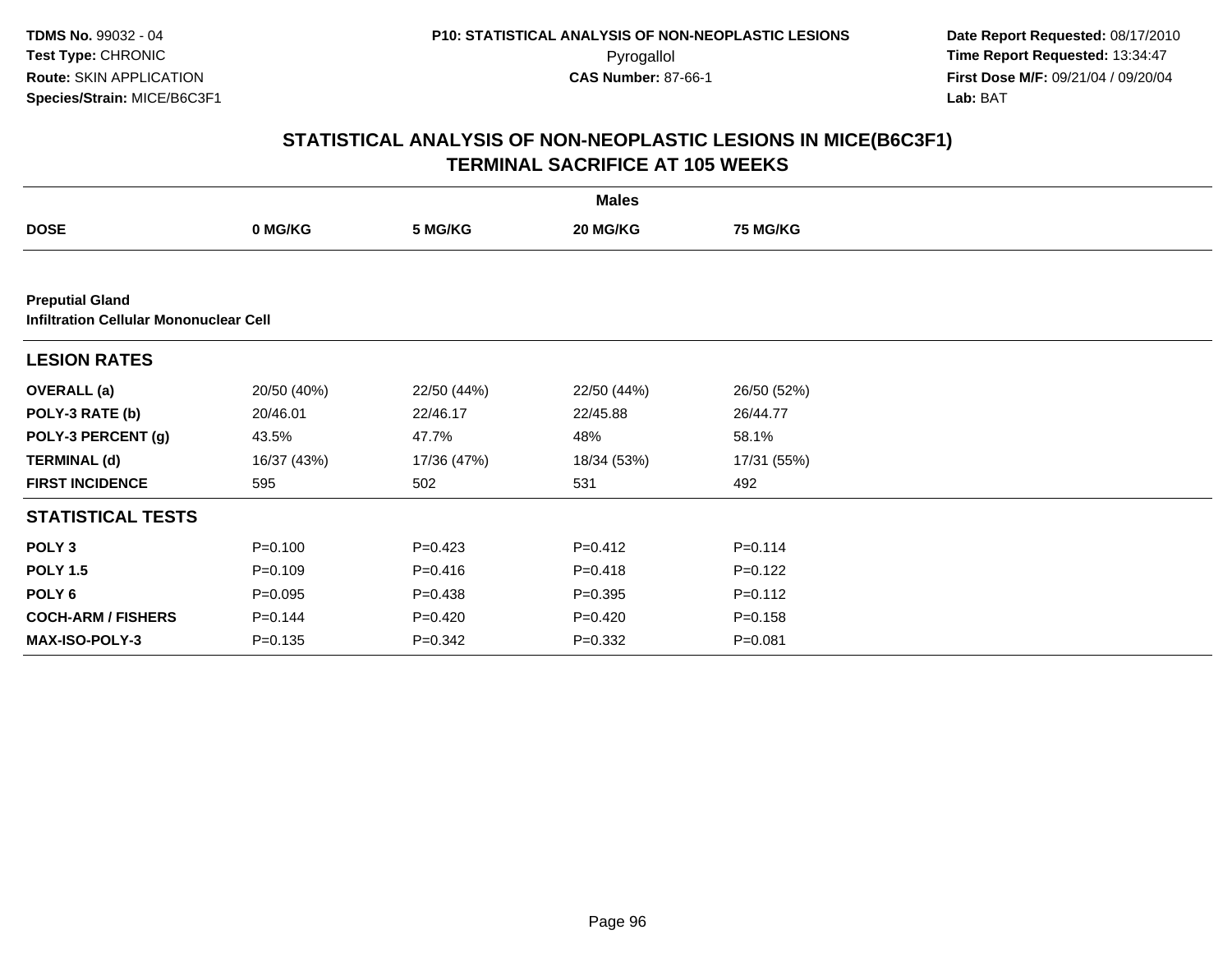| <b>Males</b>                           |             |             |             |                 |  |  |  |
|----------------------------------------|-------------|-------------|-------------|-----------------|--|--|--|
| <b>DOSE</b>                            | 0 MG/KG     | 5 MG/KG     | 20 MG/KG    | <b>75 MG/KG</b> |  |  |  |
|                                        |             |             |             |                 |  |  |  |
| <b>Preputial Gland</b><br>Inflammation |             |             |             |                 |  |  |  |
| <b>LESION RATES</b>                    |             |             |             |                 |  |  |  |
| <b>OVERALL</b> (a)                     | 12/50 (24%) | 21/50 (42%) | 14/50 (28%) | 11/50 (22%)     |  |  |  |
| POLY-3 RATE (b)                        | 12/47.20    | 21/47.15    | 14/46.12    | 11/42.69        |  |  |  |
| POLY-3 PERCENT (g)                     | 25.4%       | 44.5%       | 30.4%       | 25.8%           |  |  |  |
| <b>TERMINAL (d)</b>                    | 7/37 (19%)  | 14/36 (39%) | 9/34(27%)   | 7/31 (23%)      |  |  |  |
| <b>FIRST INCIDENCE</b>                 | 437         | 332         | 470         | 446             |  |  |  |
| <b>STATISTICAL TESTS</b>               |             |             |             |                 |  |  |  |
| POLY <sub>3</sub>                      | P=0.220N    | $P=0.039*$  | $P = 0.382$ | $P = 0.581$     |  |  |  |
| <b>POLY 1.5</b>                        | P=0.187N    | $P=0.040*$  | $P=0.394$   | P=0.573N        |  |  |  |
| POLY <sub>6</sub>                      | P=0.263N    | $P=0.039*$  | $P = 0.368$ | $P = 0.539$     |  |  |  |
| <b>COCH-ARM / FISHERS</b>              | P=0.133N    | $P=0.044*$  | $P = 0.410$ | P=0.500N        |  |  |  |
| MAX-ISO-POLY-3                         | P=0.303N    | P=0.024*    | $P = 0.300$ | $P=0.485$       |  |  |  |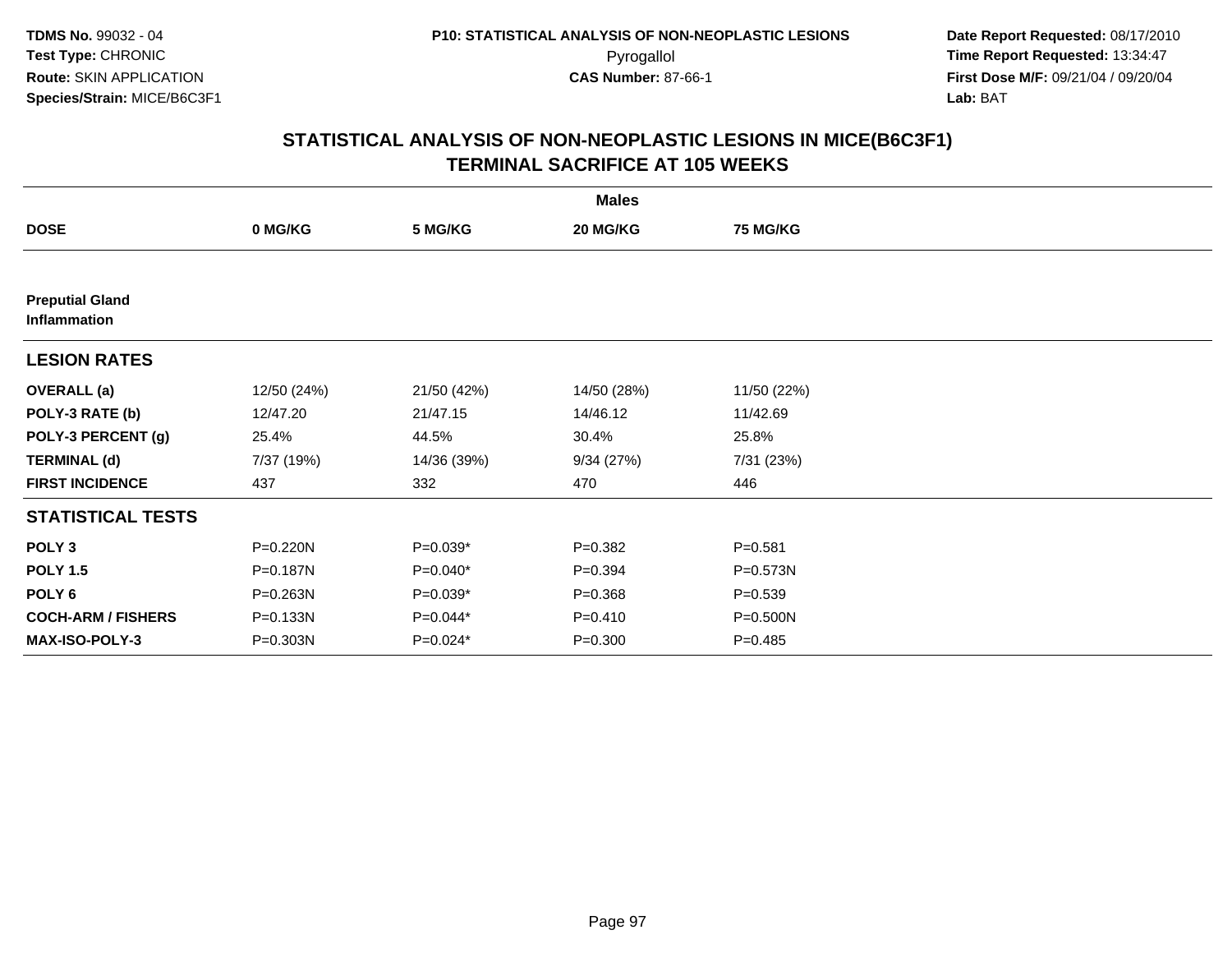| <b>Males</b>                   |             |             |             |                 |  |  |  |
|--------------------------------|-------------|-------------|-------------|-----------------|--|--|--|
| <b>DOSE</b>                    | 0 MG/KG     | 5 MG/KG     | 20 MG/KG    | <b>75 MG/KG</b> |  |  |  |
|                                |             |             |             |                 |  |  |  |
| <b>Prostate</b><br>Hyperplasia |             |             |             |                 |  |  |  |
| <b>LESION RATES</b>            |             |             |             |                 |  |  |  |
| <b>OVERALL</b> (a)             | 12/50 (24%) | 21/50 (42%) | 15/50 (30%) | 19/50 (38%)     |  |  |  |
| POLY-3 RATE (b)                | 12/46.34    | 21/45.53    | 15/44.20    | 19/43.07        |  |  |  |
| POLY-3 PERCENT (g)             | 25.9%       | 46.1%       | 33.9%       | 44.1%           |  |  |  |
| <b>TERMINAL (d)</b>            | 9/37(24%)   | 17/36 (47%) | 15/34 (44%) | 14/31 (45%)     |  |  |  |
| <b>FIRST INCIDENCE</b>         | 521         | 543         | 729 (T)     | 493             |  |  |  |
| <b>STATISTICAL TESTS</b>       |             |             |             |                 |  |  |  |
| POLY <sub>3</sub>              | $P = 0.170$ | $P=0.033*$  | $P = 0.271$ | $P = 0.053$     |  |  |  |
| <b>POLY 1.5</b>                | $P = 0.196$ | $P=0.035*$  | $P = 0.296$ | $P=0.065$       |  |  |  |
| POLY 6                         | $P = 0.147$ | $P=0.032*$  | $P = 0.240$ | $P=0.044*$      |  |  |  |
| <b>COCH-ARM / FISHERS</b>      | $P = 0.261$ | P=0.044*    | $P = 0.326$ | $P = 0.097$     |  |  |  |
| <b>MAX-ISO-POLY-3</b>          | $P = 0.066$ | P=0.020*    | $P = 0.206$ | $P=0.037*$      |  |  |  |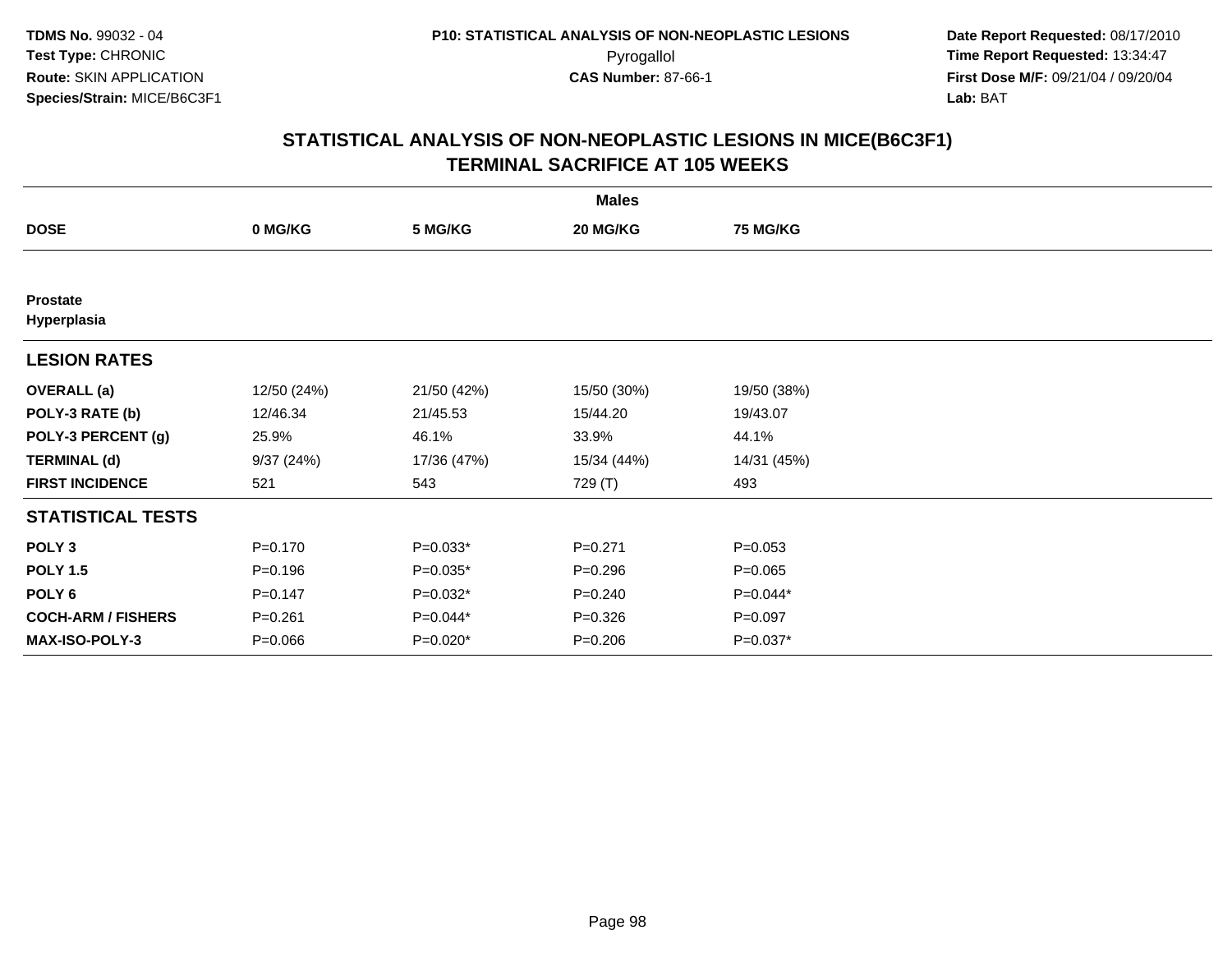**TDMS No.** 99032 - 04**Test Type:** CHRONIC**Route:** SKIN APPLICATION**Species/Strain:** MICE/B6C3F1

 **Date Report Requested:** 08/17/2010 Pyrogallol **Time Report Requested:** 13:34:47 **First Dose M/F:** 09/21/04 / 09/20/04<br>Lab: BAT **Lab:** BAT

| <b>Males</b>              |                                               |             |             |                 |  |  |  |  |  |
|---------------------------|-----------------------------------------------|-------------|-------------|-----------------|--|--|--|--|--|
| <b>DOSE</b>               | 0 MG/KG                                       | 5 MG/KG     | 20 MG/KG    | <b>75 MG/KG</b> |  |  |  |  |  |
|                           |                                               |             |             |                 |  |  |  |  |  |
| <b>Prostate</b>           | <b>Infiltration Cellular Mononuclear Cell</b> |             |             |                 |  |  |  |  |  |
| <b>LESION RATES</b>       |                                               |             |             |                 |  |  |  |  |  |
| <b>OVERALL</b> (a)        | 42/50 (84%)                                   | 44/50 (88%) | 43/50 (86%) | 38/50 (76%)     |  |  |  |  |  |
| POLY-3 RATE (b)           | 42/49.22                                      | 44/47.94    | 43/48.21    | 38/46.15        |  |  |  |  |  |
| POLY-3 PERCENT (g)        | 85.3%                                         | 91.8%       | 89.2%       | 82.3%           |  |  |  |  |  |
| <b>TERMINAL (d)</b>       | 30/37 (81%)                                   | 35/36 (97%) | 33/34 (97%) | 26/31 (84%)     |  |  |  |  |  |
| <b>FIRST INCIDENCE</b>    | 521                                           | 332         | 470         | 492             |  |  |  |  |  |
| <b>STATISTICAL TESTS</b>  |                                               |             |             |                 |  |  |  |  |  |
| POLY <sub>3</sub>         | P=0.201N                                      | $P = 0.241$ | $P = 0.391$ | $P = 0.451N$    |  |  |  |  |  |
| <b>POLY 1.5</b>           | P=0.159N                                      | $P = 0.303$ | $P = 0.450$ | P=0.370N        |  |  |  |  |  |
| POLY <sub>6</sub>         | P=0.262N                                      | $P = 0.172$ | $P = 0.294$ | P=0.553N        |  |  |  |  |  |
| <b>COCH-ARM / FISHERS</b> | P=0.082N                                      | $P = 0.387$ | $P = 0.500$ | P=0.227N        |  |  |  |  |  |
| <b>MAX-ISO-POLY-3</b>     | P=0.277N                                      | $P=0.154$   | $P = 0.280$ | $P = 0.345N$    |  |  |  |  |  |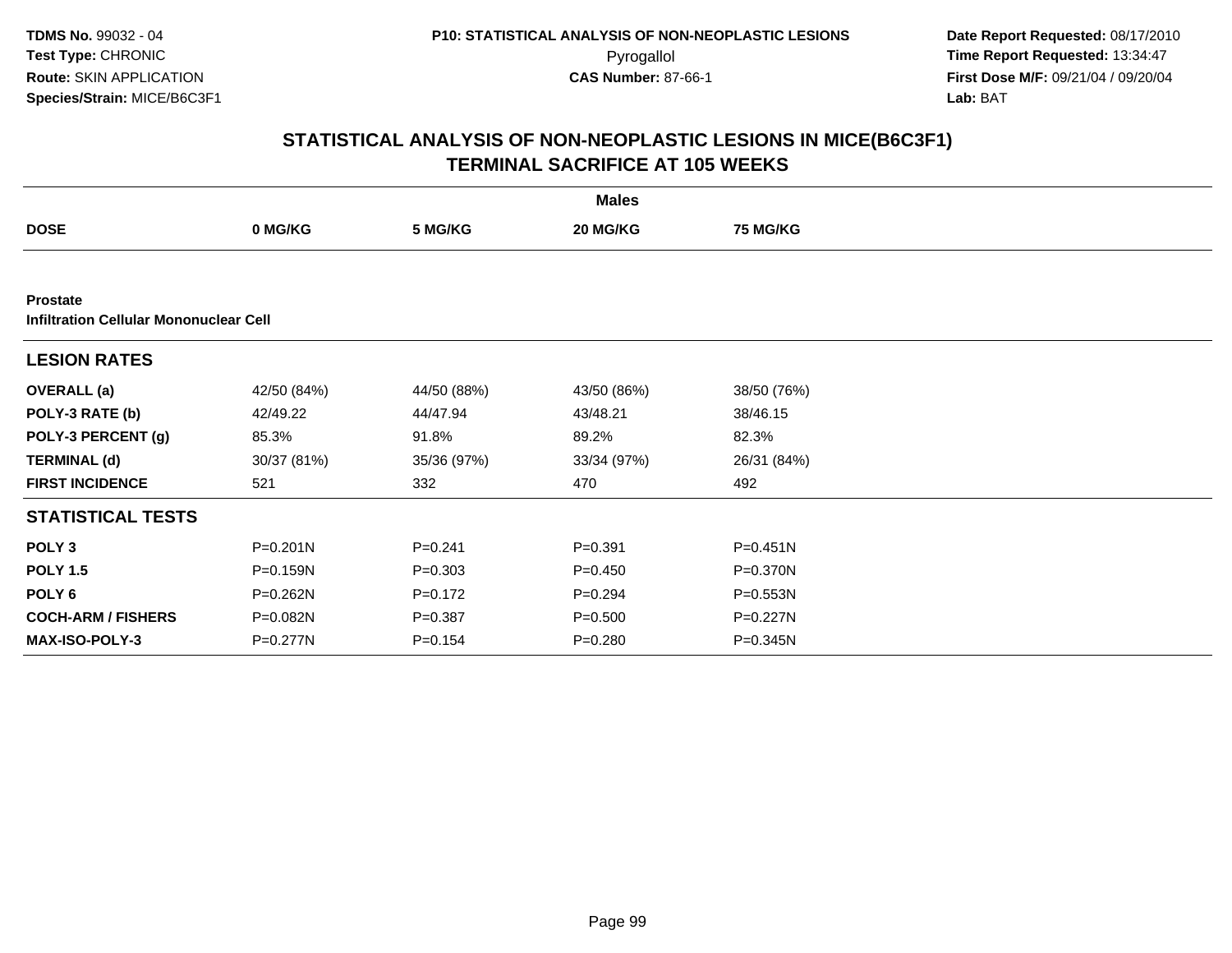| <b>Males</b>                    |             |             |             |                 |  |  |  |
|---------------------------------|-------------|-------------|-------------|-----------------|--|--|--|
| <b>DOSE</b>                     | 0 MG/KG     | 5 MG/KG     | 20 MG/KG    | <b>75 MG/KG</b> |  |  |  |
|                                 |             |             |             |                 |  |  |  |
| <b>Prostate</b><br>Inflammation |             |             |             |                 |  |  |  |
| <b>LESION RATES</b>             |             |             |             |                 |  |  |  |
| <b>OVERALL</b> (a)              | 1/50(2%)    | 4/50 (8%)   | 4/50 (8%)   | 3/50(6%)        |  |  |  |
| POLY-3 RATE (b)                 | 1/44.93     | 4/46.16     | 4/44.87     | 3/41.73         |  |  |  |
| POLY-3 PERCENT (g)              | 2.2%        | 8.7%        | 8.9%        | 7.2%            |  |  |  |
| <b>TERMINAL (d)</b>             | 1/37(3%)    | 0/36(0%)    | 2/34(6%)    | 2/31(7%)        |  |  |  |
| <b>FIRST INCIDENCE</b>          | 729 (T)     | 494         | 564         | 569             |  |  |  |
| <b>STATISTICAL TESTS</b>        |             |             |             |                 |  |  |  |
| POLY <sub>3</sub>               | $P = 0.455$ | $P=0.187$   | $P = 0.178$ | $P=0.279$       |  |  |  |
| <b>POLY 1.5</b>                 | $P = 0.473$ | $P = 0.183$ | $P=0.179$   | $P = 0.287$     |  |  |  |
| POLY <sub>6</sub>               | $P = 0.436$ | $P = 0.193$ | $P = 0.177$ | $P = 0.271$     |  |  |  |
| <b>COCH-ARM / FISHERS</b>       | $P = 0.510$ | $P = 0.181$ | $P = 0.181$ | $P = 0.309$     |  |  |  |
| MAX-ISO-POLY-3                  | $P = 0.234$ | $P=0.092$   | $P = 0.083$ | $P = 0.145$     |  |  |  |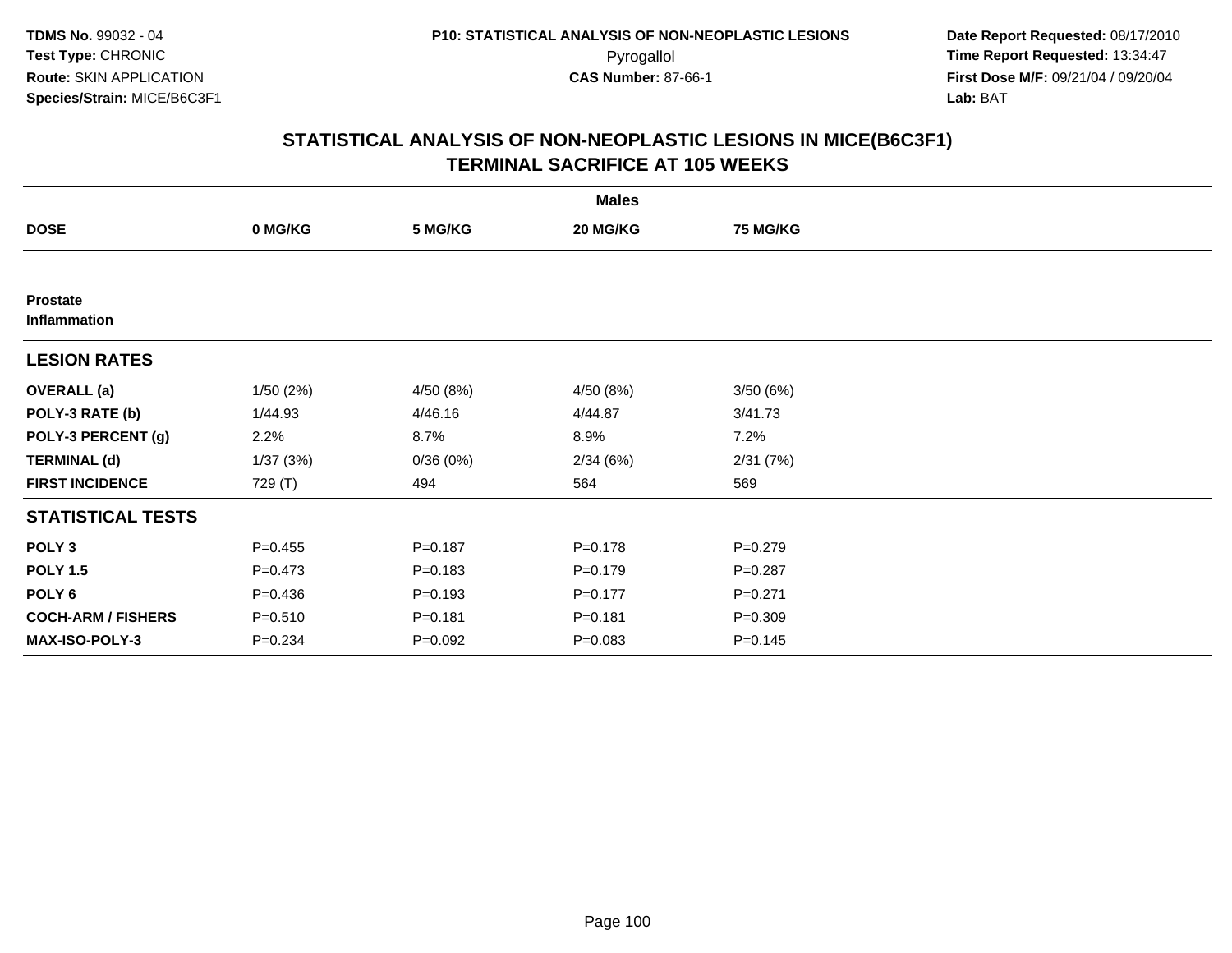**TDMS No.** 99032 - 04**Test Type:** CHRONIC**Route:** SKIN APPLICATION**Species/Strain:** MICE/B6C3F1

 **Date Report Requested:** 08/17/2010 Pyrogallol **Time Report Requested:** 13:34:47 **First Dose M/F:** 09/21/04 / 09/20/04<br>Lab: BAT **Lab:** BAT

| <b>Males</b>              |                                               |              |             |                 |  |  |  |  |  |
|---------------------------|-----------------------------------------------|--------------|-------------|-----------------|--|--|--|--|--|
| <b>DOSE</b>               | 0 MG/KG                                       | 5 MG/KG      | 20 MG/KG    | <b>75 MG/KG</b> |  |  |  |  |  |
|                           |                                               |              |             |                 |  |  |  |  |  |
| <b>Salivary Glands</b>    | <b>Infiltration Cellular Mononuclear Cell</b> |              |             |                 |  |  |  |  |  |
| <b>LESION RATES</b>       |                                               |              |             |                 |  |  |  |  |  |
| <b>OVERALL</b> (a)        | 40/50 (80%)                                   | 40/50 (80%)  | 41/50 (82%) | 40/50 (80%)     |  |  |  |  |  |
| POLY-3 RATE (b)           | 40/48.26                                      | 40/48.77     | 41/48.54    | 40/45.92        |  |  |  |  |  |
| POLY-3 PERCENT (g)        | 82.9%                                         | 82%          | 84.5%       | 87.1%           |  |  |  |  |  |
| <b>TERMINAL (d)</b>       | 30/37 (81%)                                   | 31/36 (86%)  | 29/34 (85%) | 27/31 (87%)     |  |  |  |  |  |
| <b>FIRST INCIDENCE</b>    | 521                                           | 332          | 470         | 446             |  |  |  |  |  |
| <b>STATISTICAL TESTS</b>  |                                               |              |             |                 |  |  |  |  |  |
| POLY <sub>3</sub>         | $P=0.299$                                     | P=0.563N     | $P=0.527$   | $P = 0.382$     |  |  |  |  |  |
| <b>POLY 1.5</b>           | $P = 0.374$                                   | P=0.570N     | $P = 0.523$ | $P=0.446$       |  |  |  |  |  |
| POLY 6                    | $P=0.242$                                     | P=0.576N     | $P = 0.513$ | $P=0.323$       |  |  |  |  |  |
| <b>COCH-ARM / FISHERS</b> | P=0.554N                                      | P=0.598N     | $P = 0.500$ | P=0.598N        |  |  |  |  |  |
| MAX-ISO-POLY-3            | $P = 0.431$                                   | $P = 0.453N$ | $P = 0.413$ | $P=0.279$       |  |  |  |  |  |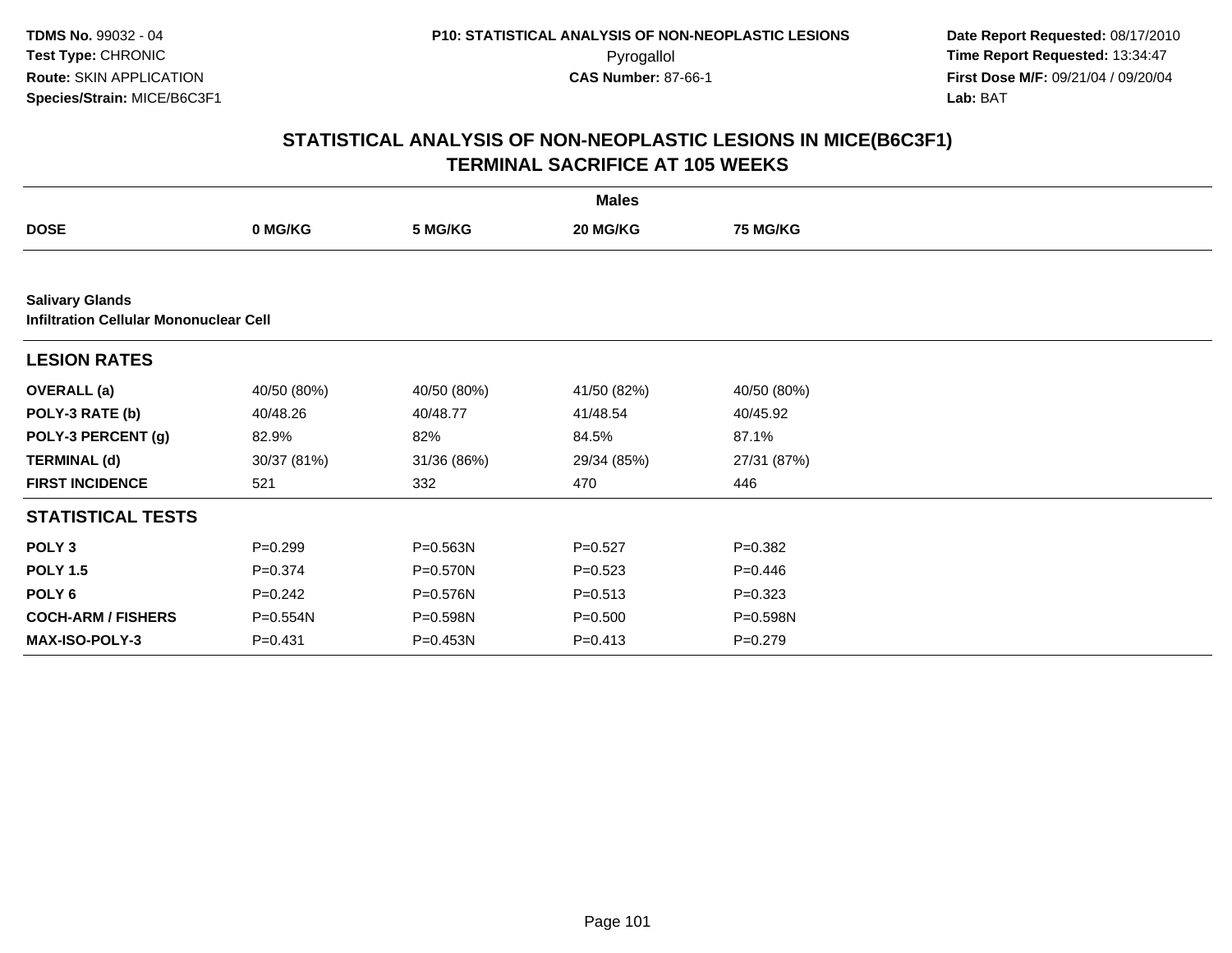| <b>Males</b>                           |            |          |                   |                 |  |  |  |
|----------------------------------------|------------|----------|-------------------|-----------------|--|--|--|
| <b>DOSE</b>                            | 0 MG/KG    | 5 MG/KG  | 20 MG/KG          | <b>75 MG/KG</b> |  |  |  |
|                                        |            |          |                   |                 |  |  |  |
| <b>Salivary Glands</b><br>Inflammation |            |          |                   |                 |  |  |  |
| <b>LESION RATES</b>                    |            |          |                   |                 |  |  |  |
| <b>OVERALL</b> (a)                     | 0/50(0%)   | 0/50(0%) | 0/50(0%)          | 2/50(4%)        |  |  |  |
| POLY-3 RATE (b)                        | 0/44.93    | 0/44.32  | 0/44.20           | 2/41.74         |  |  |  |
| POLY-3 PERCENT (g)                     | 0%         | 0%       | 0%                | 4.8%            |  |  |  |
| <b>TERMINAL (d)</b>                    | 0/37(0%)   | 0/36(0%) | 0/34(0%)          | 0/31(0%)        |  |  |  |
| <b>FIRST INCIDENCE</b>                 | ---        | ---      | $\qquad \qquad -$ | 633             |  |  |  |
| <b>STATISTICAL TESTS</b>               |            |          |                   |                 |  |  |  |
| POLY <sub>3</sub>                      | $P=0.037*$ | (e)      | (e)               | $P = 0.221$     |  |  |  |
| <b>POLY 1.5</b>                        | $P=0.038*$ | (e)      | (e)               | $P = 0.226$     |  |  |  |
| POLY <sub>6</sub>                      | $P=0.036*$ | (e)      | (e)               | $P = 0.217$     |  |  |  |
| <b>COCH-ARM / FISHERS</b>              | $P=0.042*$ | (e)      | (e)               | $P = 0.247$     |  |  |  |
| MAX-ISO-POLY-3                         | $P=0.035*$ | (e)      | (e)               | $P = 0.076$     |  |  |  |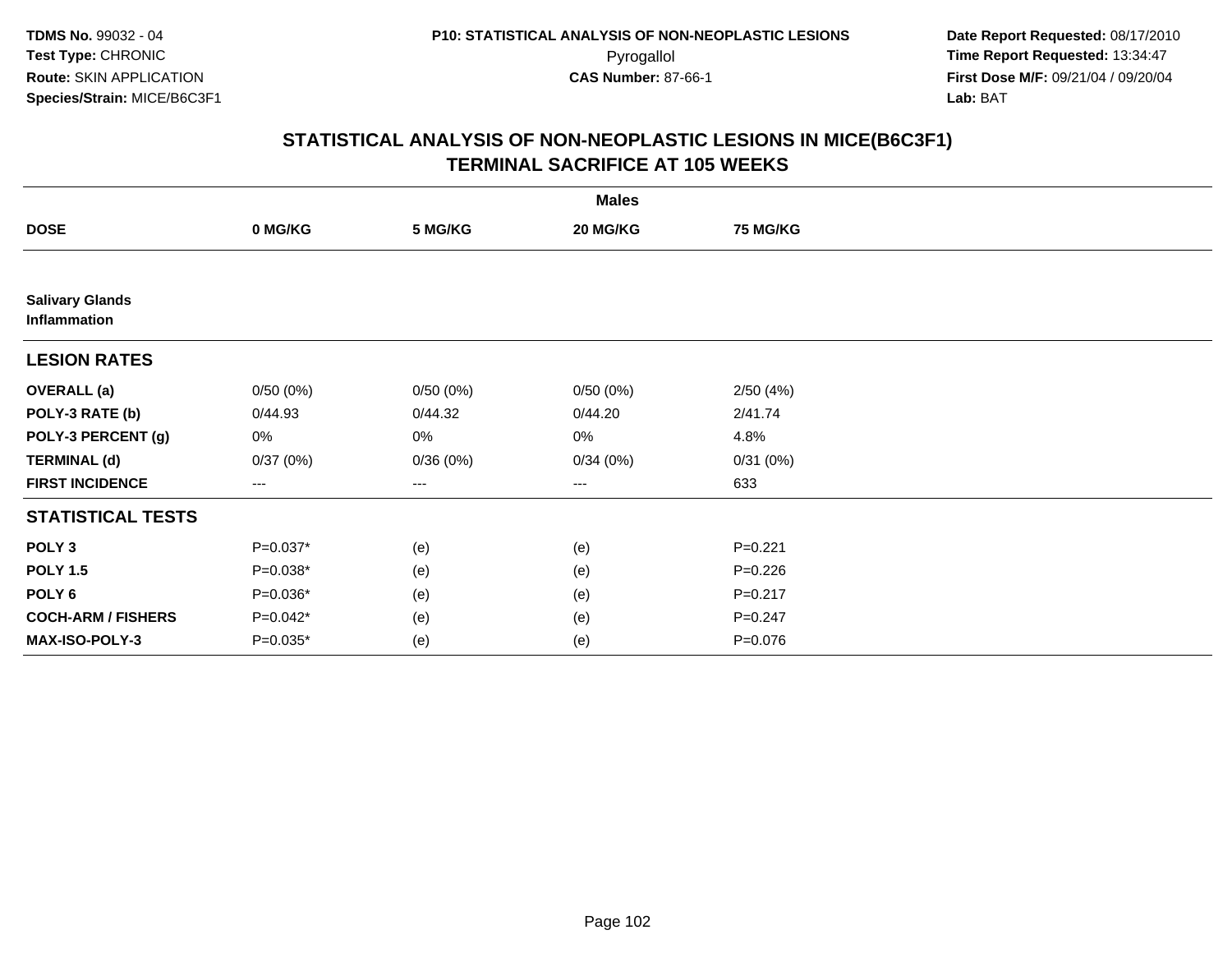|                                                 |          |             | <b>Males</b> |                 |  |
|-------------------------------------------------|----------|-------------|--------------|-----------------|--|
| <b>DOSE</b>                                     | 0 MG/KG  | 5 MG/KG     | 20 MG/KG     | <b>75 MG/KG</b> |  |
|                                                 |          |             |              |                 |  |
| <b>Salivary Glands</b><br><b>Mineralization</b> |          |             |              |                 |  |
| <b>LESION RATES</b>                             |          |             |              |                 |  |
| <b>OVERALL</b> (a)                              | 1/50(2%) | 1/50(2%)    | 2/50(4%)     | 0/50(0%)        |  |
| POLY-3 RATE (b)                                 | 1/44.93  | 1/44.32     | 2/44.20      | 0/41.21         |  |
| POLY-3 PERCENT (g)                              | 2.2%     | 2.3%        | 4.5%         | $0\%$           |  |
| <b>TERMINAL (d)</b>                             | 1/37(3%) | 1/36(3%)    | 2/34(6%)     | 0/31(0%)        |  |
| <b>FIRST INCIDENCE</b>                          | 729 (T)  | 729 (T)     | 729 (T)      | $\cdots$        |  |
| <b>STATISTICAL TESTS</b>                        |          |             |              |                 |  |
| POLY <sub>3</sub>                               | P=0.348N | $P = 0.758$ | $P=0.494$    | P=0.517N        |  |
| <b>POLY 1.5</b>                                 | P=0.339N | $P = 0.758$ | $P=0.497$    | P=0.512N        |  |
| POLY <sub>6</sub>                               | P=0.359N | $P = 0.758$ | $P = 0.490$  | P=0.523N        |  |
| <b>COCH-ARM / FISHERS</b>                       | P=0.321N | P=0.753N    | $P = 0.500$  | $P = 0.500N$    |  |
| <b>MAX-ISO-POLY-3</b>                           | P=0.309N | $P = 0.495$ | $P=0.277$    | P=0.180N        |  |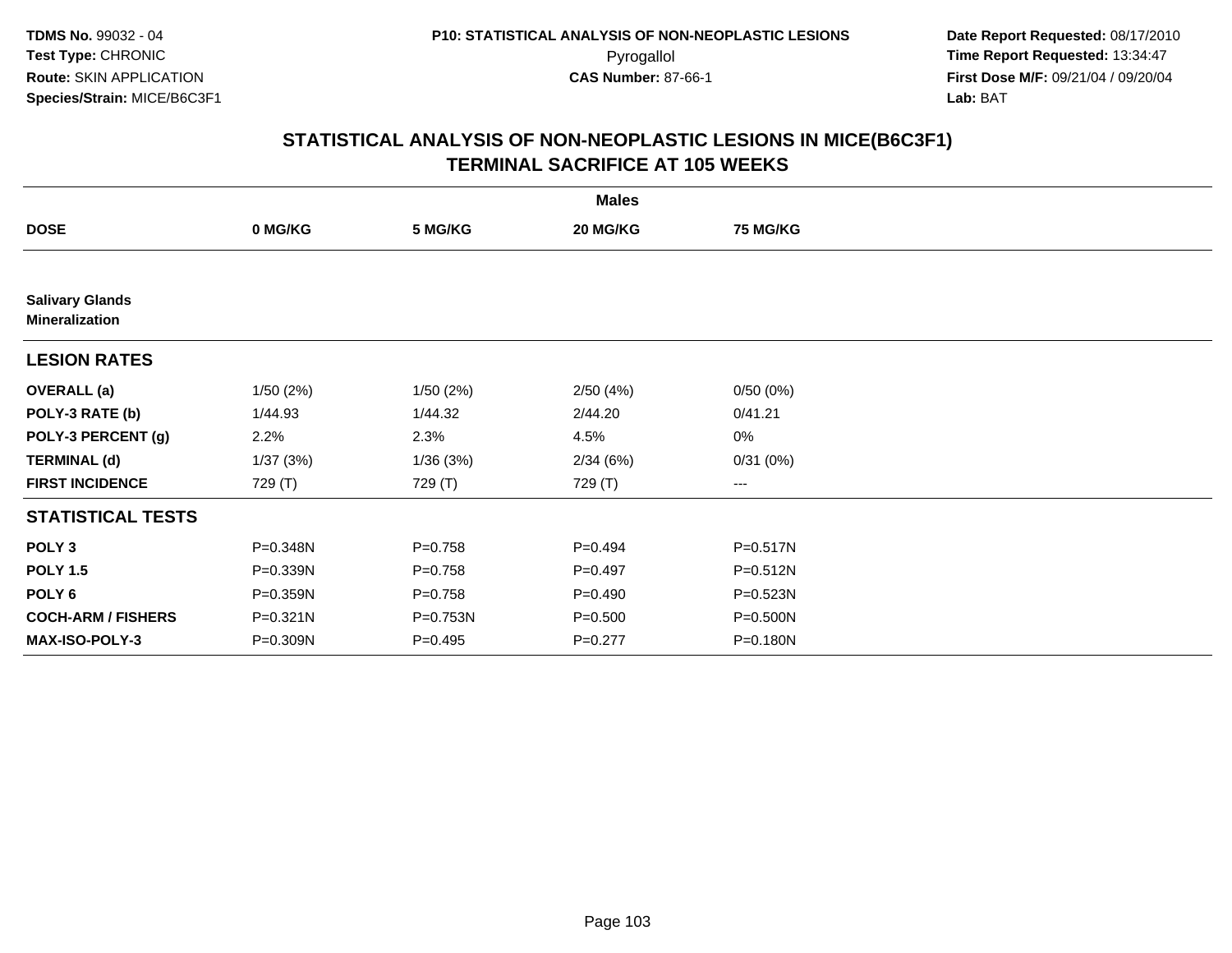|                                             | <b>Males</b> |             |              |                 |  |  |  |  |
|---------------------------------------------|--------------|-------------|--------------|-----------------|--|--|--|--|
| <b>DOSE</b>                                 | 0 MG/KG      | 5 MG/KG     | 20 MG/KG     | <b>75 MG/KG</b> |  |  |  |  |
|                                             |              |             |              |                 |  |  |  |  |
| <b>Seminal Vesicle</b><br><b>Dilatation</b> |              |             |              |                 |  |  |  |  |
| <b>LESION RATES</b>                         |              |             |              |                 |  |  |  |  |
| <b>OVERALL</b> (a)                          | 1/50(2%)     | 2/50(4%)    | 0/50(0%)     | 0/50(0%)        |  |  |  |  |
| POLY-3 RATE (b)                             | 1/45.27      | 2/45.45     | 0/44.20      | 0/41.21         |  |  |  |  |
| POLY-3 PERCENT (g)                          | 2.2%         | 4.4%        | 0%           | 0%              |  |  |  |  |
| <b>TERMINAL (d)</b>                         | 0/37(0%)     | 0/36(0%)    | 0/34(0%)     | 0/31(0%)        |  |  |  |  |
| <b>FIRST INCIDENCE</b>                      | 632          | 502         | ---          | $--$            |  |  |  |  |
| <b>STATISTICAL TESTS</b>                    |              |             |              |                 |  |  |  |  |
| POLY <sub>3</sub>                           | P=0.243N     | $P = 0.501$ | $P = 0.505N$ | $P = 0.519N$    |  |  |  |  |
| <b>POLY 1.5</b>                             | P=0.240N     | $P = 0.500$ | $P = 0.503N$ | $P = 0.512N$    |  |  |  |  |
| POLY 6                                      | P=0.247N     | $P = 0.505$ | P=0.508N     | P=0.526N        |  |  |  |  |
| <b>COCH-ARM / FISHERS</b>                   | P=0.232N     | $P = 0.500$ | P=0.500N     | P=0.500N        |  |  |  |  |
| MAX-ISO-POLY-3                              | P=0.215N     | $P=0.282$   | P=0.164N     | P=0.181N        |  |  |  |  |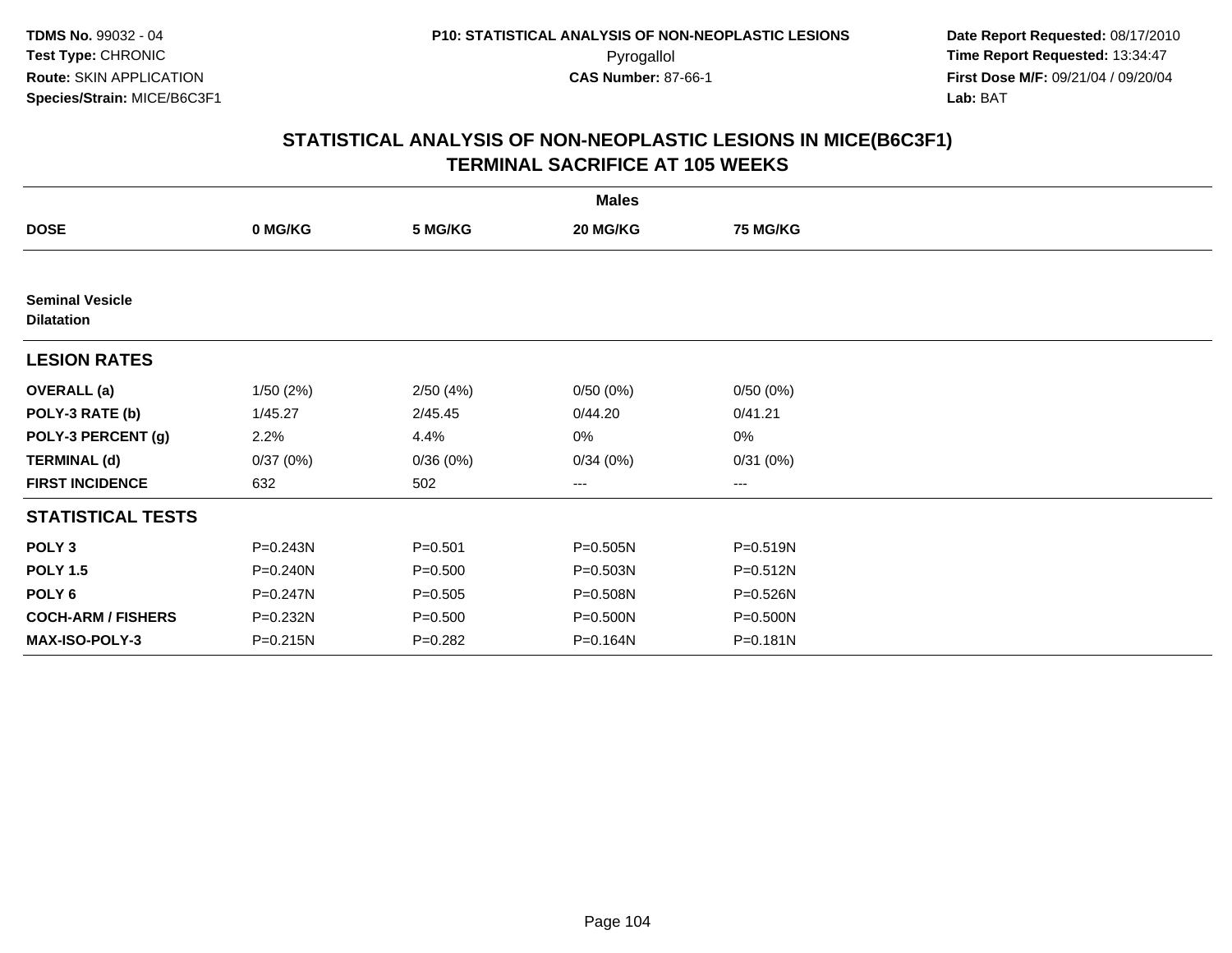**TDMS No.** 99032 - 04**Test Type:** CHRONIC**Route:** SKIN APPLICATION**Species/Strain:** MICE/B6C3F1

 **Date Report Requested:** 08/17/2010 Pyrogallol **Time Report Requested:** 13:34:47 **First Dose M/F:** 09/21/04 / 09/20/04<br>Lab: BAT **Lab:** BAT

|                           | <b>Males</b>                                  |             |             |                 |  |  |  |  |  |
|---------------------------|-----------------------------------------------|-------------|-------------|-----------------|--|--|--|--|--|
| <b>DOSE</b>               | 0 MG/KG                                       | 5 MG/KG     | 20 MG/KG    | <b>75 MG/KG</b> |  |  |  |  |  |
|                           |                                               |             |             |                 |  |  |  |  |  |
| <b>Seminal Vesicle</b>    | <b>Infiltration Cellular Mononuclear Cell</b> |             |             |                 |  |  |  |  |  |
| <b>LESION RATES</b>       |                                               |             |             |                 |  |  |  |  |  |
| <b>OVERALL</b> (a)        | 8/50 (16%)                                    | 12/50 (24%) | 19/50 (38%) | 14/50 (28%)     |  |  |  |  |  |
| POLY-3 RATE (b)           | 8/44.93                                       | 12/44.32    | 19/45.50    | 14/43.04        |  |  |  |  |  |
| POLY-3 PERCENT (g)        | 17.8%                                         | 27.1%       | 41.8%       | 32.5%           |  |  |  |  |  |
| <b>TERMINAL (d)</b>       | 8/37 (22%)                                    | 12/36 (33%) | 16/34 (47%) | 9/31 (29%)      |  |  |  |  |  |
| <b>FIRST INCIDENCE</b>    | 729 (T)                                       | 729 (T)     | 531         | 505             |  |  |  |  |  |
| <b>STATISTICAL TESTS</b>  |                                               |             |             |                 |  |  |  |  |  |
| POLY <sub>3</sub>         | $P = 0.176$                                   | $P = 0.212$ | P=0.010**   | $P = 0.086$     |  |  |  |  |  |
| <b>POLY 1.5</b>           | $P = 0.188$                                   | $P=0.215$   | $P=0.010**$ | $P=0.092$       |  |  |  |  |  |
| POLY 6                    | $P = 0.167$                                   | $P = 0.212$ | P=0.009**   | $P=0.082$       |  |  |  |  |  |
| <b>COCH-ARM / FISHERS</b> | $P = 0.230$                                   | $P=0.227$   | $P=0.012*$  | $P = 0.114$     |  |  |  |  |  |
| <b>MAX-ISO-POLY-3</b>     | $P=0.039*$                                    | $P=0.147$   | P=0.005**   | $P = 0.057$     |  |  |  |  |  |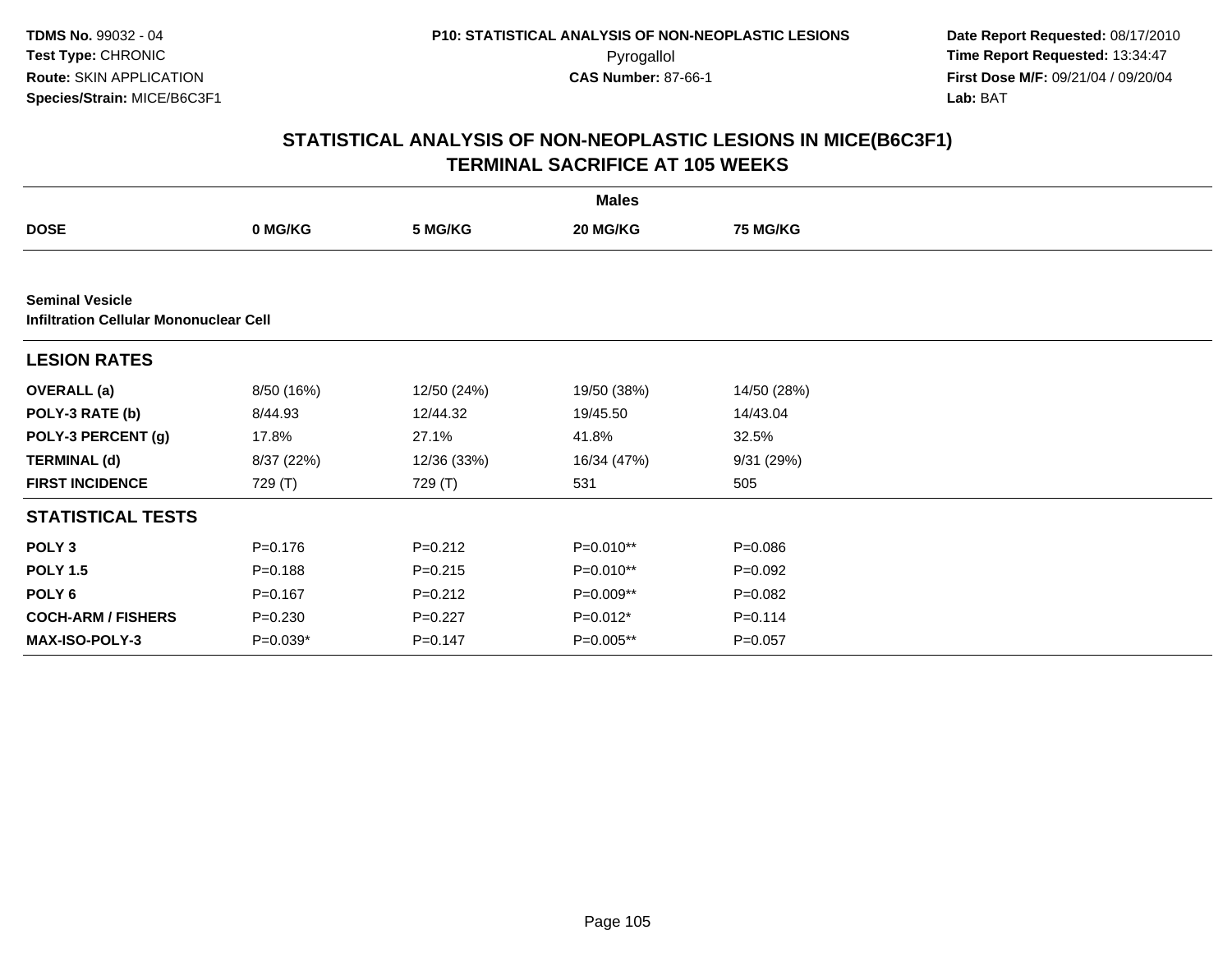| <b>Males</b>                           |              |            |             |                 |  |  |  |
|----------------------------------------|--------------|------------|-------------|-----------------|--|--|--|
| <b>DOSE</b>                            | 0 MG/KG      | 5 MG/KG    | 20 MG/KG    | <b>75 MG/KG</b> |  |  |  |
|                                        |              |            |             |                 |  |  |  |
| <b>Seminal Vesicle</b><br>Inflammation |              |            |             |                 |  |  |  |
| <b>LESION RATES</b>                    |              |            |             |                 |  |  |  |
| <b>OVERALL</b> (a)                     | 0/50(0%)     | 5/50 (10%) | 1/50(2%)    | 1/50(2%)        |  |  |  |
| POLY-3 RATE (b)                        | 0/44.93      | 5/46.16    | 1/44.66     | 1/41.21         |  |  |  |
| POLY-3 PERCENT (g)                     | 0%           | 10.8%      | 2.2%        | 2.4%            |  |  |  |
| <b>TERMINAL (d)</b>                    | 0/37(0%)     | 1/36(3%)   | 0/34(0%)    | 1/31(3%)        |  |  |  |
| <b>FIRST INCIDENCE</b>                 | ---          | 494        | 595         | 729 (T)         |  |  |  |
| <b>STATISTICAL TESTS</b>               |              |            |             |                 |  |  |  |
| POLY <sub>3</sub>                      | P=0.389N     | $P=0.033*$ | $P=0.499$   | $P = 0.483$     |  |  |  |
| <b>POLY 1.5</b>                        | P=0.380N     | $P=0.032*$ | $P=0.499$   | $P = 0.488$     |  |  |  |
| POLY 6                                 | P=0.399N     | $P=0.035*$ | $P=0.498$   | $P = 0.477$     |  |  |  |
| <b>COCH-ARM / FISHERS</b>              | $P = 0.361N$ | P=0.028*   | $P = 0.500$ | $P = 0.500$     |  |  |  |
| MAX-ISO-POLY-3                         | $P = 0.186$  | $P=0.011*$ | $P = 0.158$ | $P = 0.158$     |  |  |  |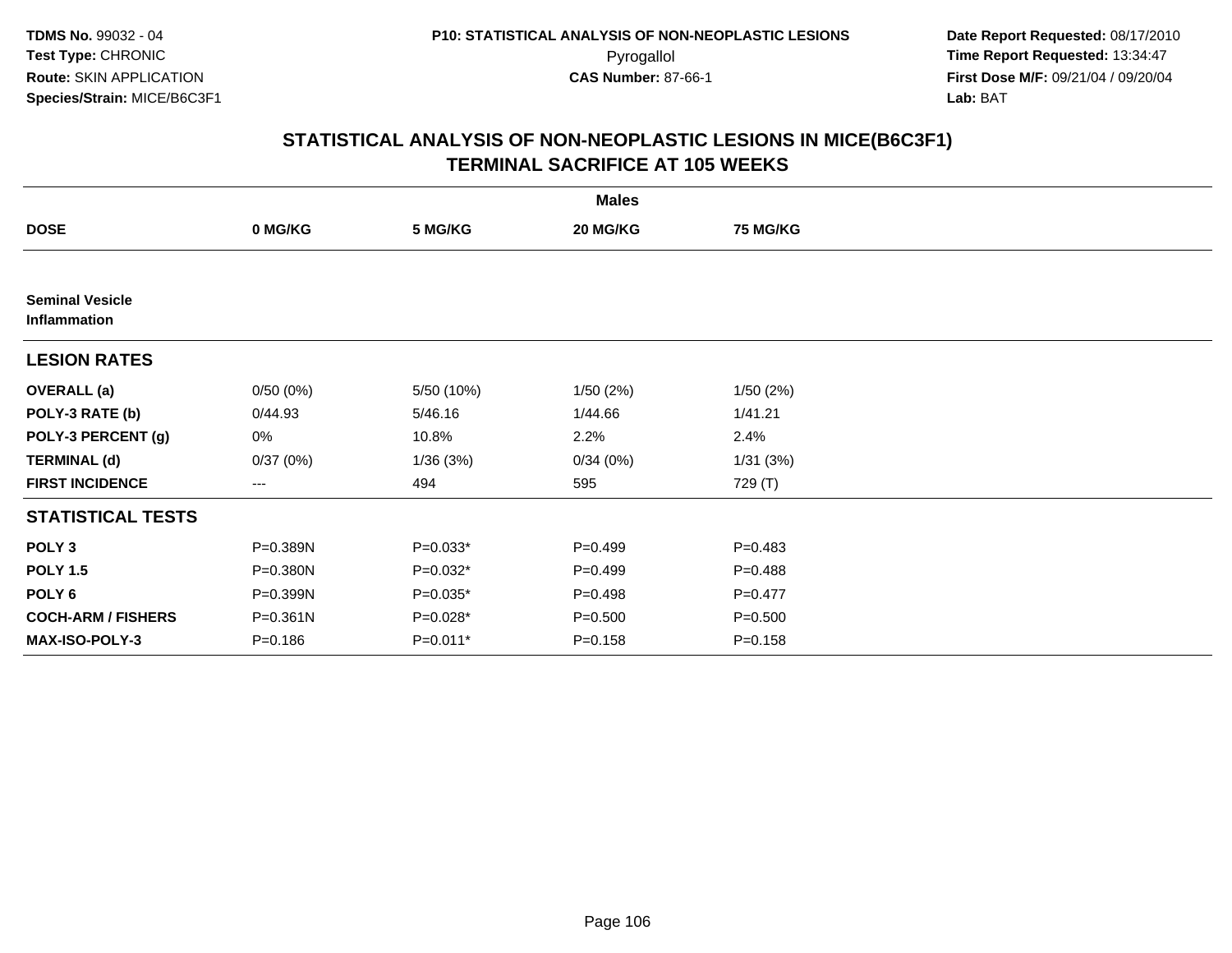| <b>Males</b>                                           |              |             |          |                 |  |  |  |
|--------------------------------------------------------|--------------|-------------|----------|-----------------|--|--|--|
| <b>DOSE</b>                                            | 0 MG/KG      | 5 MG/KG     | 20 MG/KG | <b>75 MG/KG</b> |  |  |  |
|                                                        |              |             |          |                 |  |  |  |
| <b>Seminal Vesicle: Bilateral</b><br><b>Dilatation</b> |              |             |          |                 |  |  |  |
| <b>LESION RATES</b>                                    |              |             |          |                 |  |  |  |
| <b>OVERALL</b> (a)                                     | 1/50(2%)     | 2/50(4%)    | 0/50(0%) | 0/50(0%)        |  |  |  |
| POLY-3 RATE (b)                                        | 1/45.27      | 2/45.45     | 0/44.20  | 0/41.21         |  |  |  |
| POLY-3 PERCENT (g)                                     | 2.2%         | 4.4%        | 0%       | $0\%$           |  |  |  |
| <b>TERMINAL (d)</b>                                    | 0/37(0%)     | 0/36(0%)    | 0/34(0%) | 0/31(0%)        |  |  |  |
| <b>FIRST INCIDENCE</b>                                 | 632          | 502         | $---$    | $---$           |  |  |  |
| <b>STATISTICAL TESTS</b>                               |              |             |          |                 |  |  |  |
| POLY <sub>3</sub>                                      | P=0.243N     | $P = 0.501$ | P=0.505N | P=0.519N        |  |  |  |
| <b>POLY 1.5</b>                                        | P=0.240N     | $P = 0.500$ | P=0.503N | P=0.512N        |  |  |  |
| POLY 6                                                 | P=0.247N     | $P = 0.505$ | P=0.508N | P=0.526N        |  |  |  |
| <b>COCH-ARM / FISHERS</b>                              | P=0.232N     | $P = 0.500$ | P=0.500N | $P = 0.500N$    |  |  |  |
| <b>MAX-ISO-POLY-3</b>                                  | $P = 0.215N$ | $P=0.282$   | P=0.164N | P=0.181N        |  |  |  |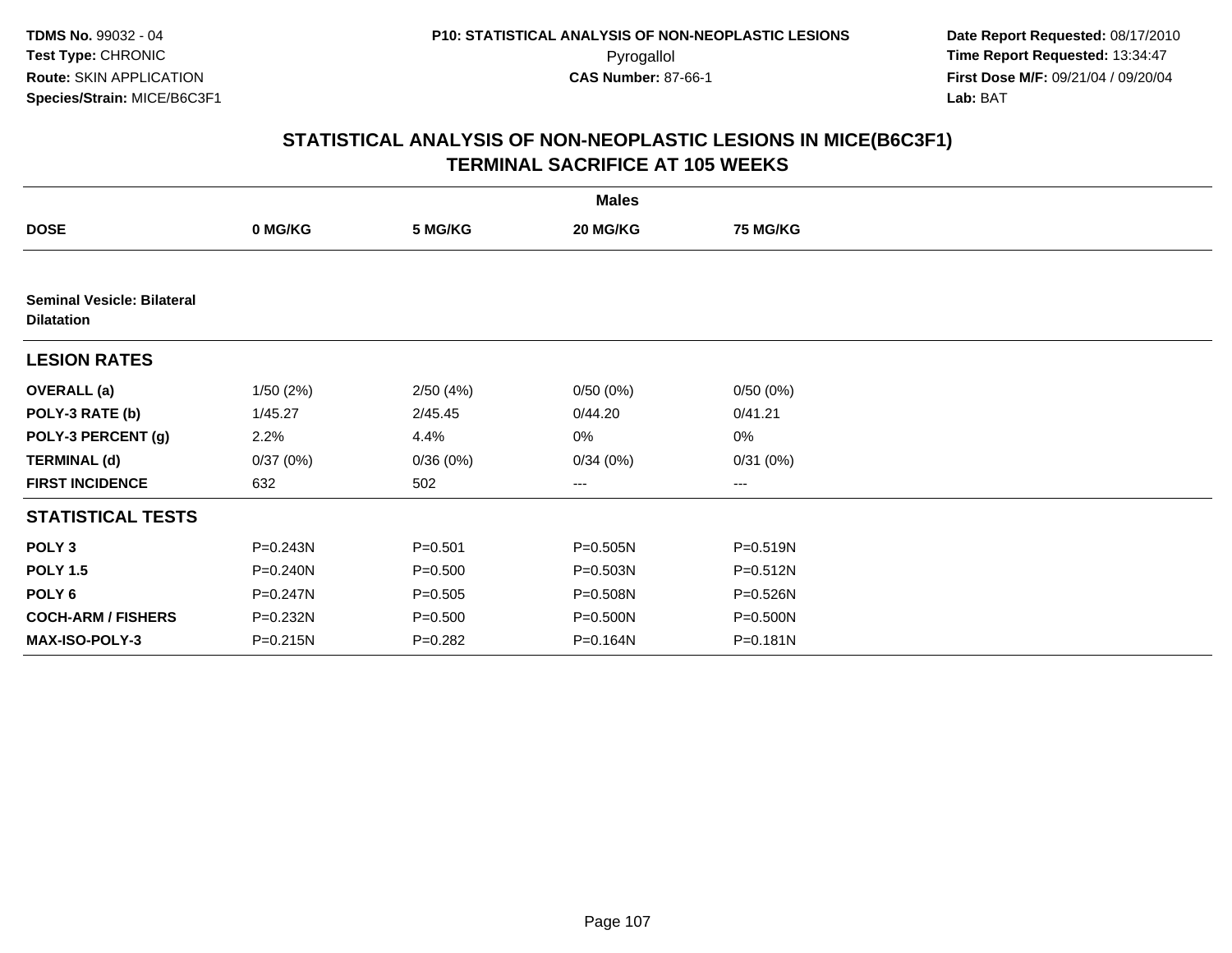| <b>Males</b>                   |           |             |             |                 |  |  |
|--------------------------------|-----------|-------------|-------------|-----------------|--|--|
| <b>DOSE</b>                    | 0 MG/KG   | 5 MG/KG     | 20 MG/KG    | <b>75 MG/KG</b> |  |  |
|                                |           |             |             |                 |  |  |
| <b>Skin</b><br><b>Fibrosis</b> |           |             |             |                 |  |  |
| <b>LESION RATES</b>            |           |             |             |                 |  |  |
| <b>OVERALL</b> (a)             | 1/50(2%)  | 1/50(2%)    | 3/50(6%)    | 10/50 (20%)     |  |  |
| POLY-3 RATE (b)                | 1/45.09   | 1/44.56     | 3/45.51     | 10/42.99        |  |  |
| POLY-3 PERCENT (g)             | 2.2%      | 2.2%        | 6.6%        | 23.3%           |  |  |
| <b>TERMINAL (d)</b>            | 0/37(0%)  | 0/36(0%)    | 1/34(3%)    | 5/31 (16%)      |  |  |
| <b>FIRST INCIDENCE</b>         | 686       | 664         | 470         | 470             |  |  |
| <b>STATISTICAL TESTS</b>       |           |             |             |                 |  |  |
| POLY <sub>3</sub>              | P<0.001** | $P = 0.758$ | $P = 0.308$ | P=0.003**       |  |  |
| <b>POLY 1.5</b>                | P<0.001** | $P = 0.758$ | $P = 0.308$ | P=0.003**       |  |  |
| POLY 6                         | P<0.001** | $P = 0.759$ | $P = 0.307$ | P=0.003**       |  |  |
| <b>COCH-ARM / FISHERS</b>      | P<0.001** | P=0.753N    | $P = 0.309$ | P=0.004**       |  |  |
| <b>MAX-ISO-POLY-3</b>          | P<0.001** | $P=0.496$   | $P = 0.158$ | P<0.001**       |  |  |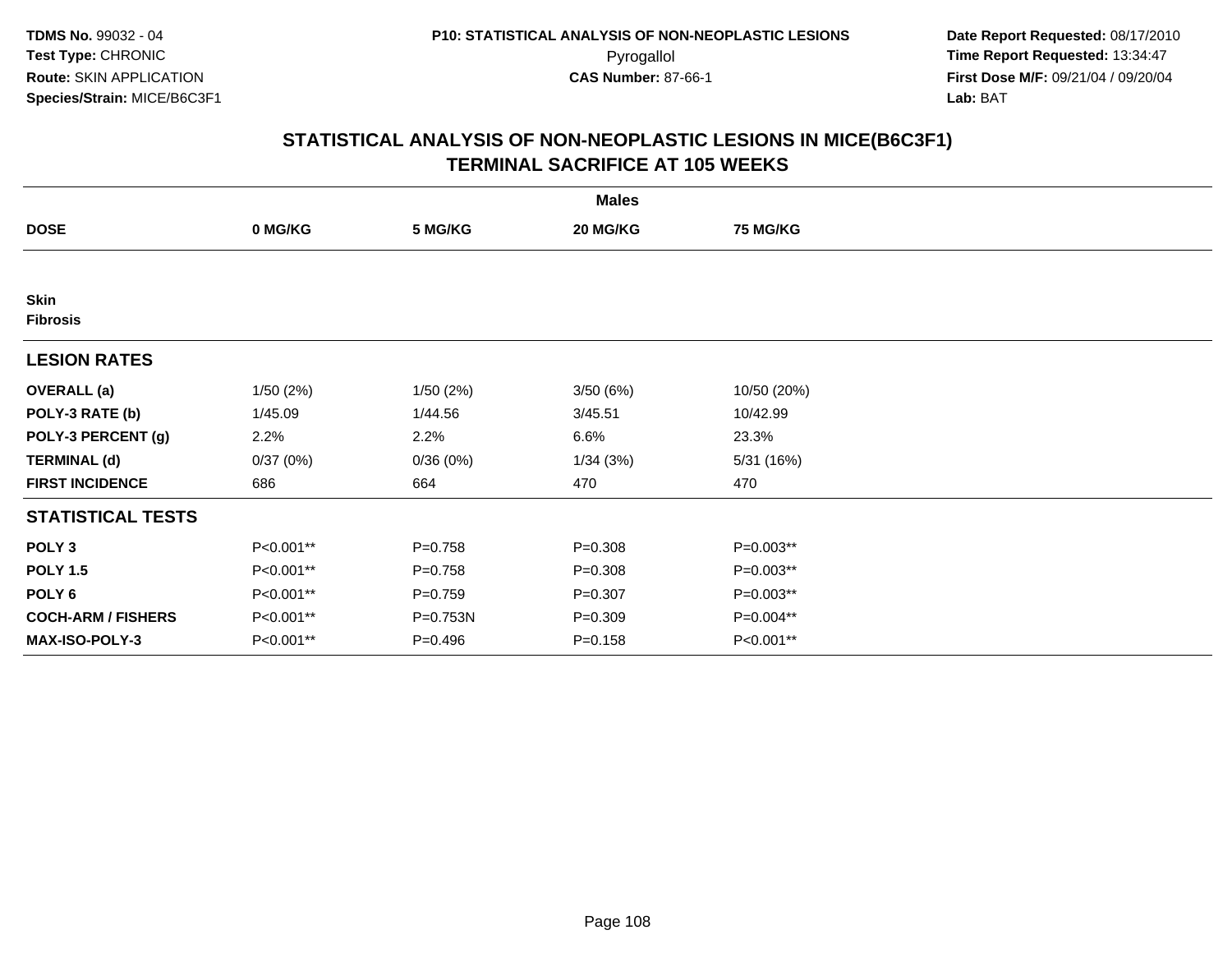|                               |           |             | <b>Males</b> |                 |  |
|-------------------------------|-----------|-------------|--------------|-----------------|--|
| <b>DOSE</b>                   | 0 MG/KG   | 5 MG/KG     | 20 MG/KG     | <b>75 MG/KG</b> |  |
|                               |           |             |              |                 |  |
| <b>Skin</b><br>Hyperkeratosis |           |             |              |                 |  |
| <b>LESION RATES</b>           |           |             |              |                 |  |
| <b>OVERALL</b> (a)            | 1/50(2%)  | 1/50(2%)    | 3/50(6%)     | 10/50 (20%)     |  |
| POLY-3 RATE (b)               | 1/45.09   | 1/44.56     | 3/45.51      | 10/42.99        |  |
| POLY-3 PERCENT (g)            | 2.2%      | 2.2%        | 6.6%         | 23.3%           |  |
| <b>TERMINAL (d)</b>           | 0/37(0%)  | 0/36(0%)    | 1/34(3%)     | 5/31 (16%)      |  |
| <b>FIRST INCIDENCE</b>        | 686       | 664         | 470          | 470             |  |
| <b>STATISTICAL TESTS</b>      |           |             |              |                 |  |
| POLY <sub>3</sub>             | P<0.001** | $P = 0.758$ | $P = 0.308$  | P=0.003**       |  |
| <b>POLY 1.5</b>               | P<0.001** | $P = 0.758$ | $P = 0.308$  | P=0.003**       |  |
| POLY <sub>6</sub>             | P<0.001** | $P = 0.759$ | $P = 0.307$  | P=0.003**       |  |
| <b>COCH-ARM / FISHERS</b>     | P<0.001** | P=0.753N    | $P = 0.309$  | P=0.004**       |  |
| <b>MAX-ISO-POLY-3</b>         | P<0.001** | $P=0.496$   | $P = 0.158$  | P<0.001**       |  |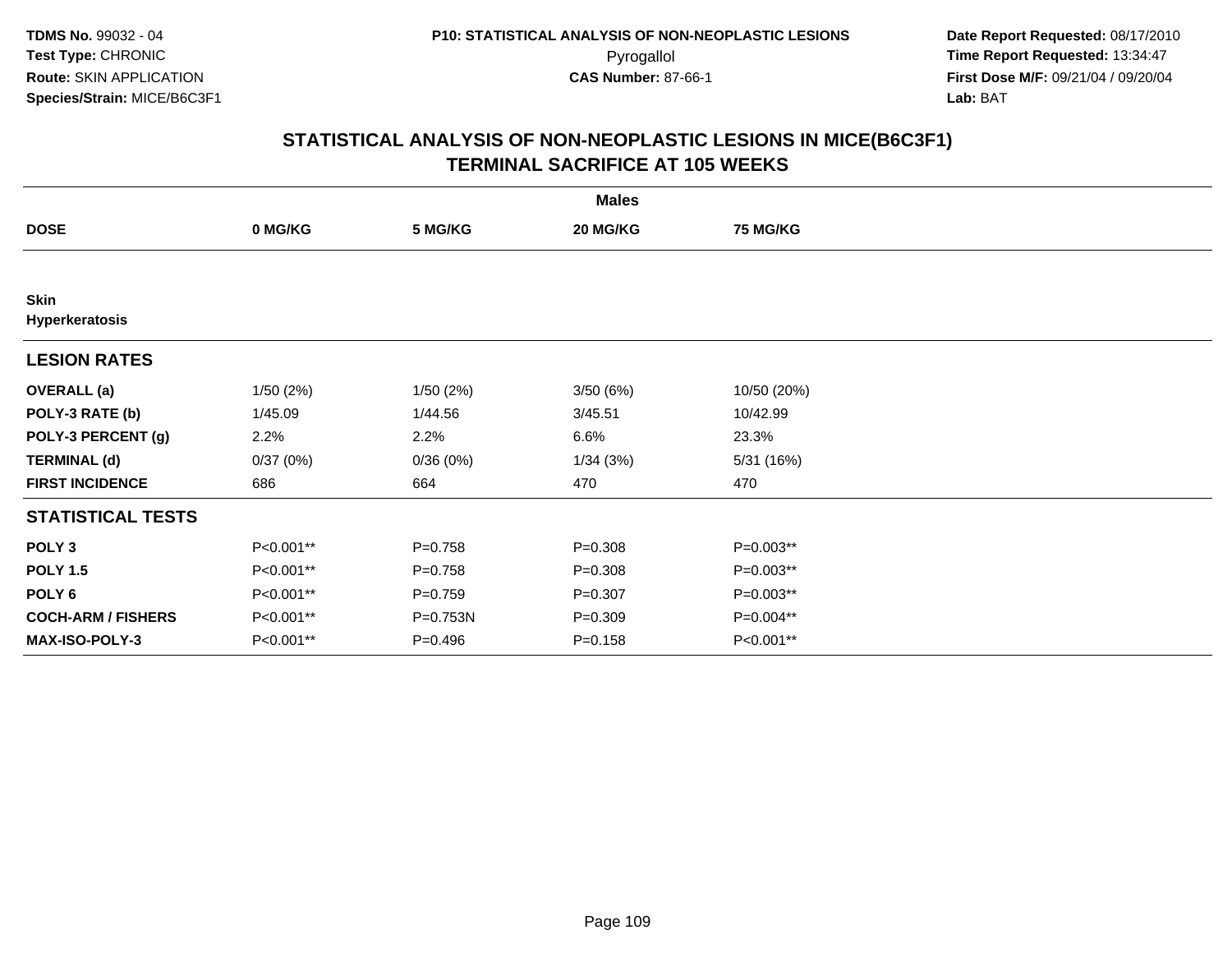|                            |           |             | <b>Males</b> |                 |  |
|----------------------------|-----------|-------------|--------------|-----------------|--|
| <b>DOSE</b>                | 0 MG/KG   | 5 MG/KG     | 20 MG/KG     | <b>75 MG/KG</b> |  |
|                            |           |             |              |                 |  |
| <b>Skin</b><br>Hyperplasia |           |             |              |                 |  |
| <b>LESION RATES</b>        |           |             |              |                 |  |
| <b>OVERALL</b> (a)         | 1/50(2%)  | 1/50(2%)    | 3/50(6%)     | 10/50 (20%)     |  |
| POLY-3 RATE (b)            | 1/45.09   | 1/44.56     | 3/45.51      | 10/42.99        |  |
| POLY-3 PERCENT (g)         | 2.2%      | 2.2%        | 6.6%         | 23.3%           |  |
| <b>TERMINAL (d)</b>        | 0/37(0%)  | 0/36(0%)    | 1/34(3%)     | 5/31 (16%)      |  |
| <b>FIRST INCIDENCE</b>     | 686       | 664         | 470          | 470             |  |
| <b>STATISTICAL TESTS</b>   |           |             |              |                 |  |
| POLY <sub>3</sub>          | P<0.001** | $P = 0.758$ | $P = 0.308$  | P=0.003**       |  |
| <b>POLY 1.5</b>            | P<0.001** | $P = 0.758$ | $P = 0.308$  | $P=0.003**$     |  |
| POLY 6                     | P<0.001** | $P = 0.759$ | $P = 0.307$  | P=0.003**       |  |
| <b>COCH-ARM / FISHERS</b>  | P<0.001** | P=0.753N    | $P = 0.309$  | P=0.004**       |  |
| MAX-ISO-POLY-3             | P<0.001** | $P = 0.496$ | $P = 0.158$  | P<0.001**       |  |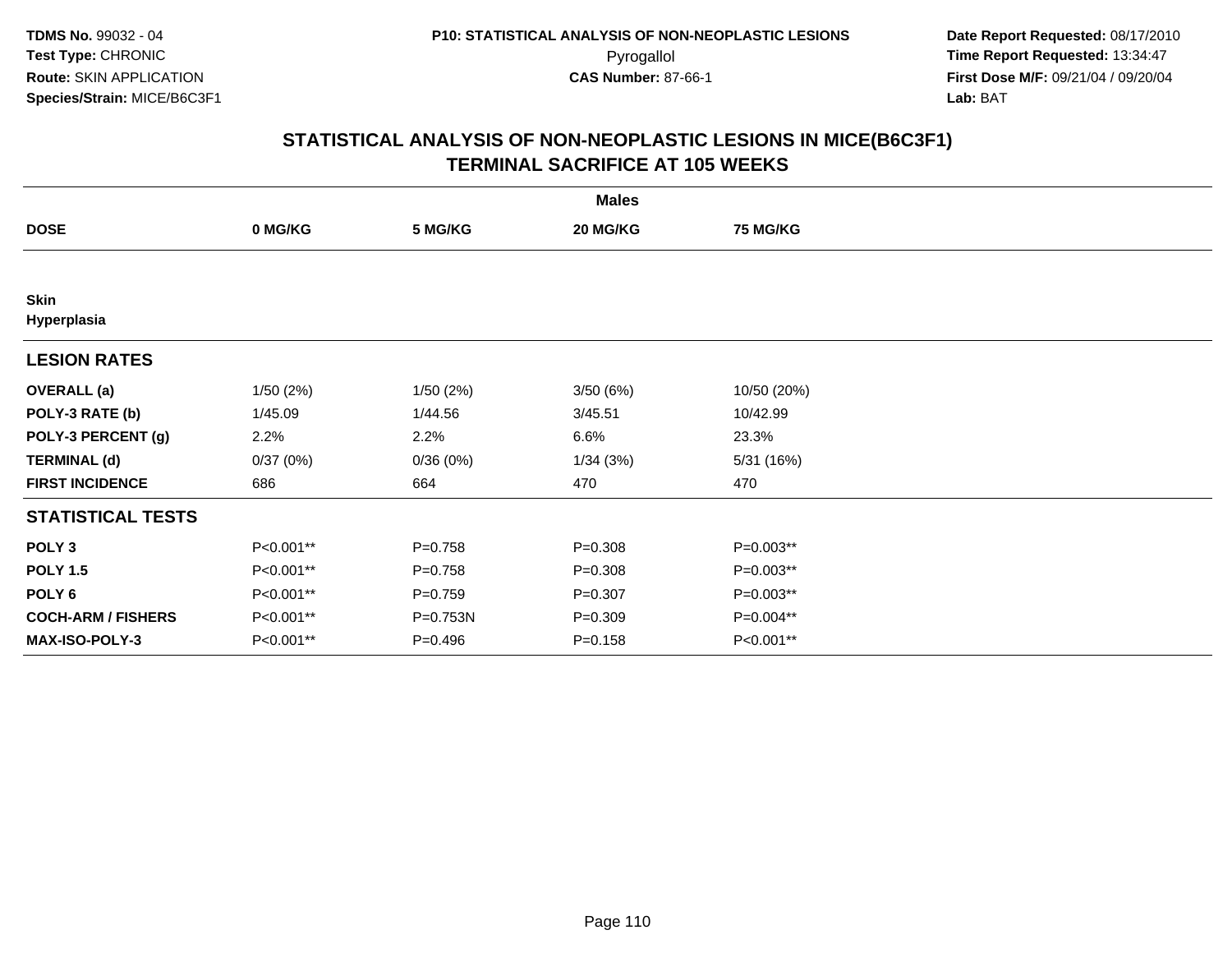|                             |           |             | <b>Males</b> |                 |  |
|-----------------------------|-----------|-------------|--------------|-----------------|--|
| <b>DOSE</b>                 | 0 MG/KG   | 5 MG/KG     | 20 MG/KG     | <b>75 MG/KG</b> |  |
|                             |           |             |              |                 |  |
| <b>Skin</b><br>Inflammation |           |             |              |                 |  |
| <b>LESION RATES</b>         |           |             |              |                 |  |
| <b>OVERALL</b> (a)          | 1/50(2%)  | 1/50(2%)    | 3/50 (6%)    | 10/50 (20%)     |  |
| POLY-3 RATE (b)             | 1/45.09   | 1/44.56     | 3/45.51      | 10/42.99        |  |
| POLY-3 PERCENT (g)          | 2.2%      | 2.2%        | 6.6%         | 23.3%           |  |
| <b>TERMINAL (d)</b>         | 0/37(0%)  | 0/36(0%)    | 1/34(3%)     | 5/31 (16%)      |  |
| <b>FIRST INCIDENCE</b>      | 686       | 664         | 470          | 470             |  |
| <b>STATISTICAL TESTS</b>    |           |             |              |                 |  |
| POLY <sub>3</sub>           | P<0.001** | $P = 0.758$ | $P = 0.308$  | P=0.003**       |  |
| <b>POLY 1.5</b>             | P<0.001** | $P = 0.758$ | $P = 0.308$  | $P=0.003**$     |  |
| POLY 6                      | P<0.001** | $P = 0.759$ | $P = 0.307$  | P=0.003**       |  |
| <b>COCH-ARM / FISHERS</b>   | P<0.001** | P=0.753N    | $P = 0.309$  | P=0.004**       |  |
| MAX-ISO-POLY-3              | P<0.001** | $P = 0.496$ | $P = 0.158$  | P<0.001**       |  |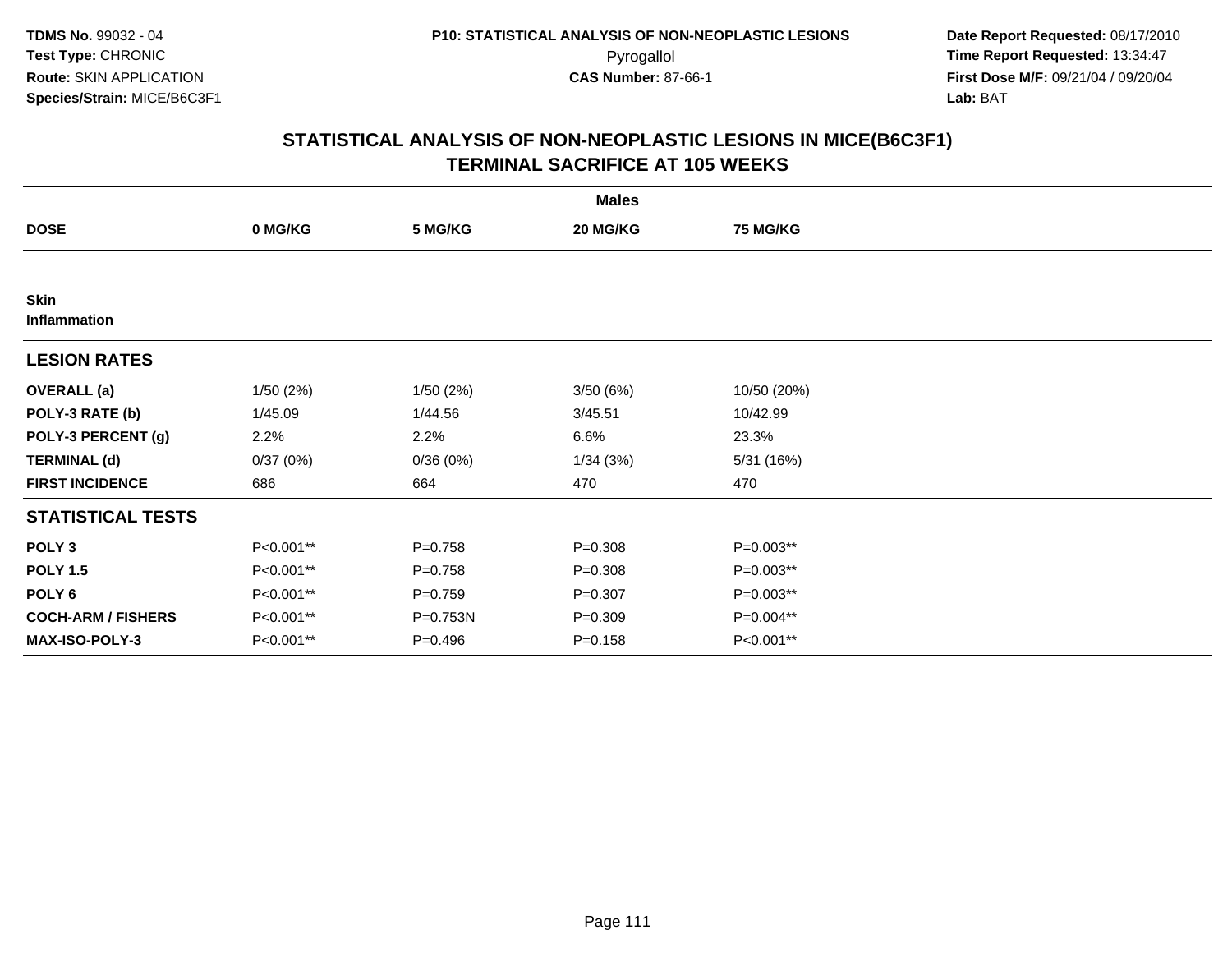|                             |           |             | <b>Males</b> |                 |  |
|-----------------------------|-----------|-------------|--------------|-----------------|--|
| <b>DOSE</b>                 | 0 MG/KG   | 5 MG/KG     | 20 MG/KG     | <b>75 MG/KG</b> |  |
|                             |           |             |              |                 |  |
| <b>Skin</b><br><b>Ulcer</b> |           |             |              |                 |  |
| <b>LESION RATES</b>         |           |             |              |                 |  |
| <b>OVERALL</b> (a)          | 0/50(0%)  | 1/50(2%)    | 3/50 (6%)    | 10/50 (20%)     |  |
| POLY-3 RATE (b)             | 0/44.93   | 1/44.56     | 3/45.51      | 10/42.99        |  |
| POLY-3 PERCENT (g)          | 0%        | 2.2%        | 6.6%         | 23.3%           |  |
| <b>TERMINAL (d)</b>         | 0/37(0%)  | 0/36(0%)    | 1/34(3%)     | 5/31 (16%)      |  |
| <b>FIRST INCIDENCE</b>      | ---       | 664         | 470          | 470             |  |
| <b>STATISTICAL TESTS</b>    |           |             |              |                 |  |
| POLY <sub>3</sub>           | P<0.001** | $P=0.498$   | $P = 0.121$  | P<0.001**       |  |
| <b>POLY 1.5</b>             | P<0.001** | $P=0.498$   | $P = 0.120$  | P<0.001**       |  |
| POLY 6                      | P<0.001** | $P = 0.500$ | $P = 0.121$  | P<0.001**       |  |
| <b>COCH-ARM / FISHERS</b>   | P<0.001** | $P = 0.500$ | $P = 0.121$  | P<0.001**       |  |
| MAX-ISO-POLY-3              | P<0.001** | $P = 0.158$ | P=0.040*     | P<0.001**       |  |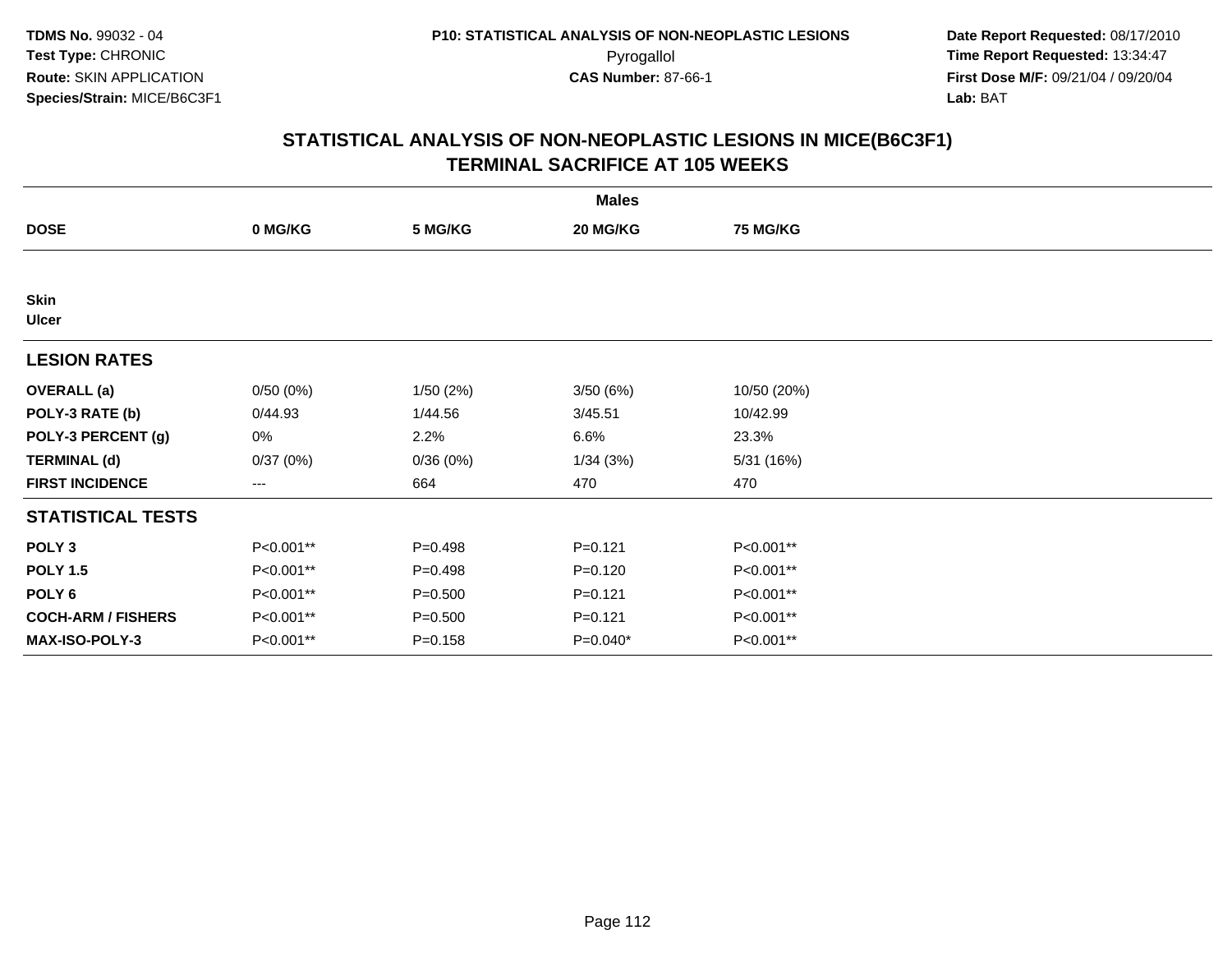|                                     |          |          | <b>Males</b>           |                 |  |
|-------------------------------------|----------|----------|------------------------|-----------------|--|
| <b>DOSE</b>                         | 0 MG/KG  | 5 MG/KG  | 20 MG/KG               | <b>75 MG/KG</b> |  |
|                                     |          |          |                        |                 |  |
| <b>Skin: Control</b><br>Hyperplasia |          |          |                        |                 |  |
| <b>LESION RATES</b>                 |          |          |                        |                 |  |
| <b>OVERALL</b> (a)                  | 0/50(0%) | 0/50(0%) | 0/50(0%)               | 0/50(0%)        |  |
| POLY-3 RATE (b)                     | 0/44.93  | 0/44.32  | 0/44.20                | 0/41.21         |  |
| POLY-3 PERCENT (g)                  | 0%       | 0%       | 0%                     | $0\%$           |  |
| <b>TERMINAL (d)</b>                 | 0/37(0%) | 0/36(0%) | 0/34(0%)               | 0/31(0%)        |  |
| <b>FIRST INCIDENCE</b>              | ---      | $---$    | $\qquad \qquad \cdots$ | $\cdots$        |  |
| <b>STATISTICAL TESTS</b>            |          |          |                        |                 |  |
| POLY <sub>3</sub>                   | (e)      | (e)      | (e)                    | (e)             |  |
| <b>POLY 1.5</b>                     | (e)      | (e)      | (e)                    | (e)             |  |
| POLY <sub>6</sub>                   | (e)      | (e)      | (e)                    | (e)             |  |
| <b>COCH-ARM / FISHERS</b>           | (e)      | (e)      | (e)                    | (e)             |  |
| MAX-ISO-POLY-3                      | (e)      | (e)      | (e)                    | (e)             |  |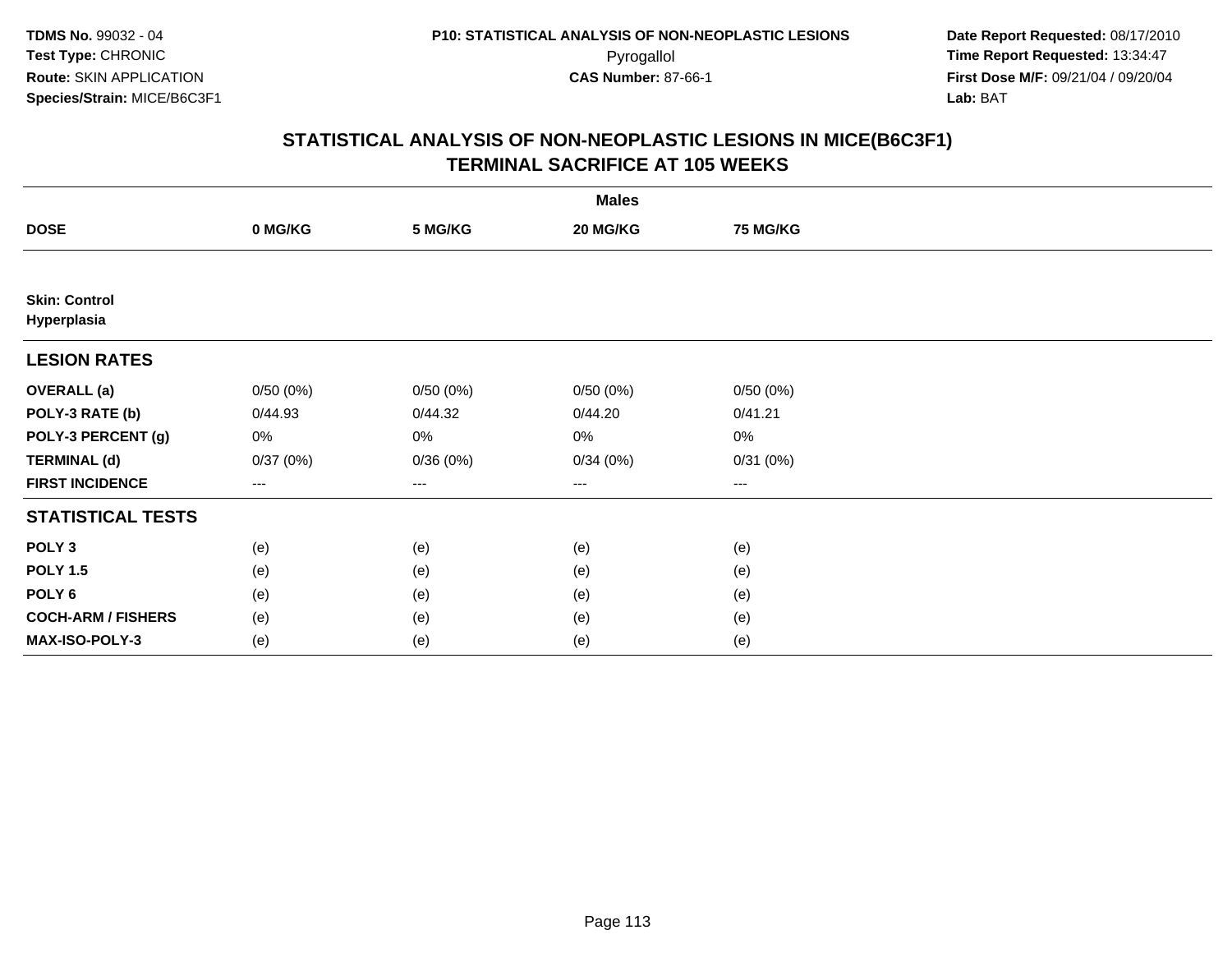|                                      |             |          | <b>Males</b> |                 |  |
|--------------------------------------|-------------|----------|--------------|-----------------|--|
| <b>DOSE</b>                          | 0 MG/KG     | 5 MG/KG  | 20 MG/KG     | <b>75 MG/KG</b> |  |
|                                      |             |          |              |                 |  |
| <b>Skin: Control</b><br>Inflammation |             |          |              |                 |  |
| <b>LESION RATES</b>                  |             |          |              |                 |  |
| <b>OVERALL</b> (a)                   | 0/50(0%)    | 0/50(0%) | 1/50(2%)     | 1/50(2%)        |  |
| POLY-3 RATE (b)                      | 0/44.93     | 0/44.32  | 1/44.78      | 1/41.73         |  |
| POLY-3 PERCENT (g)                   | 0%          | 0%       | 2.2%         | 2.4%            |  |
| <b>TERMINAL (d)</b>                  | 0/37(0%)    | 0/36(0%) | 0/34(0%)     | 0/31(0%)        |  |
| <b>FIRST INCIDENCE</b>               | ---         | ---      | 548          | 569             |  |
| <b>STATISTICAL TESTS</b>             |             |          |              |                 |  |
| POLY <sub>3</sub>                    | $P = 0.317$ | (e)      | $P=0.499$    | $P = 0.485$     |  |
| <b>POLY 1.5</b>                      | $P = 0.324$ | (e)      | $P = 0.500$  | $P = 0.490$     |  |
| POLY <sub>6</sub>                    | $P = 0.309$ | (e)      | $P = 0.498$  | $P = 0.481$     |  |
| <b>COCH-ARM / FISHERS</b>            | $P = 0.338$ | (e)      | $P = 0.500$  | $P = 0.500$     |  |
| MAX-ISO-POLY-3                       | $P = 0.259$ | (e)      | $P = 0.158$  | $P = 0.158$     |  |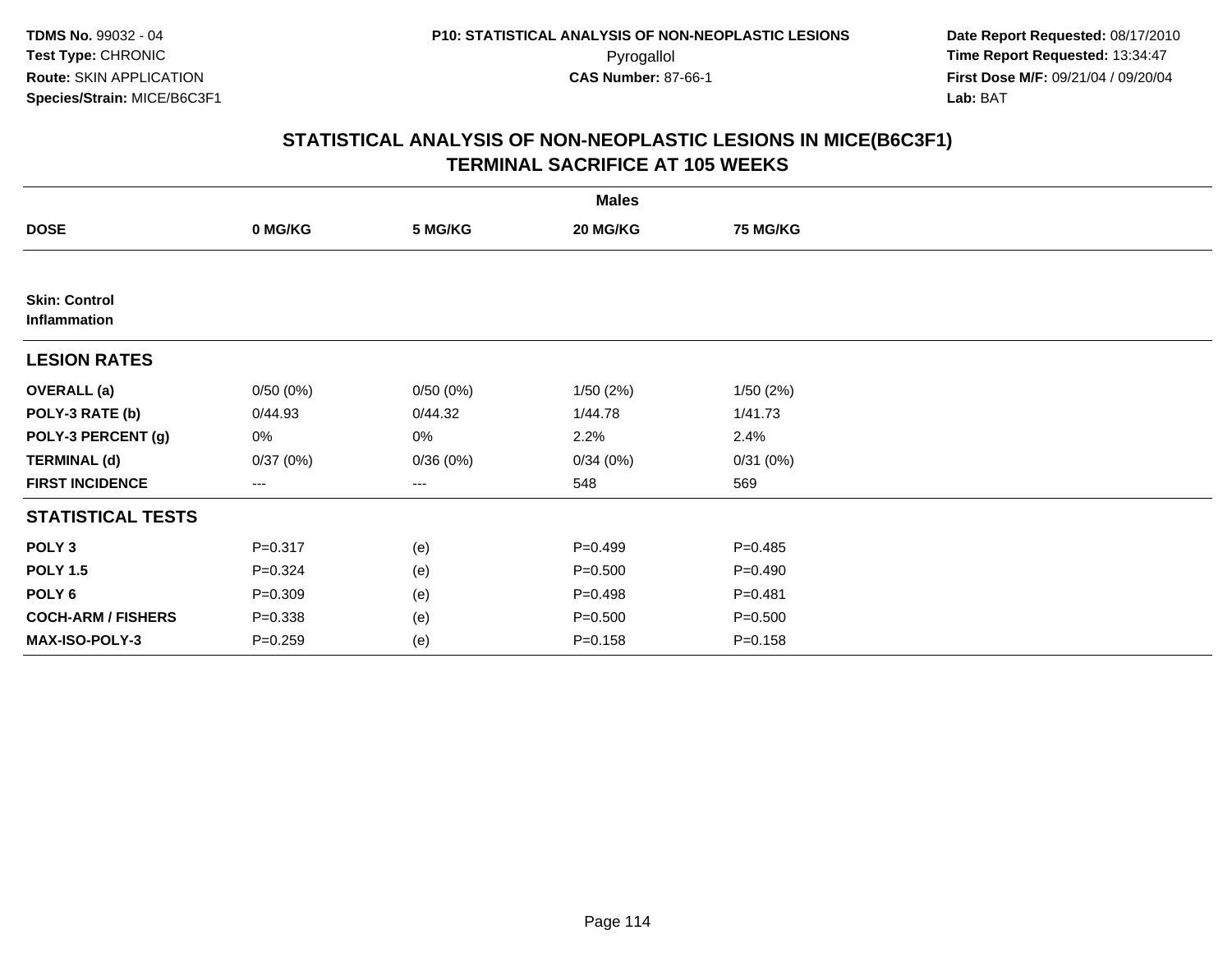|                                             |             |             | <b>Males</b> |                 |  |
|---------------------------------------------|-------------|-------------|--------------|-----------------|--|
| <b>DOSE</b>                                 | 0 MG/KG     | 5 MG/KG     | 20 MG/KG     | <b>75 MG/KG</b> |  |
|                                             |             |             |              |                 |  |
| <b>Skin: Sebaceous Gland</b><br>Hyperplasia |             |             |              |                 |  |
| <b>LESION RATES</b>                         |             |             |              |                 |  |
| <b>OVERALL</b> (a)                          | 1/50(2%)    | 1/50(2%)    | 0/50(0%)     | 5/50 (10%)      |  |
| POLY-3 RATE (b)                             | 1/45.09     | 1/44.56     | 0/44.20      | 5/41.67         |  |
| POLY-3 PERCENT (g)                          | 2.2%        | 2.2%        | 0%           | 12%             |  |
| <b>TERMINAL (d)</b>                         | 0/37(0%)    | 0/36(0%)    | 0/34(0%)     | 3/31(10%)       |  |
| <b>FIRST INCIDENCE</b>                      | 686         | 664         | $---$        | 653             |  |
| <b>STATISTICAL TESTS</b>                    |             |             |              |                 |  |
| POLY <sub>3</sub>                           | P=0.008**   | $P = 0.758$ | $P = 0.504N$ | $P = 0.084$     |  |
| <b>POLY 1.5</b>                             | $P=0.009**$ | $P=0.758$   | P=0.502N     | $P = 0.089$     |  |
| POLY 6                                      | P=0.008**   | $P=0.759$   | P=0.507N     | $P = 0.078$     |  |
| <b>COCH-ARM / FISHERS</b>                   | $P=0.011*$  | P=0.753N    | P=0.500N     | $P = 0.102$     |  |
| MAX-ISO-POLY-3                              | $P=0.013*$  | $P = 0.496$ | P=0.164N     | $P=0.041*$      |  |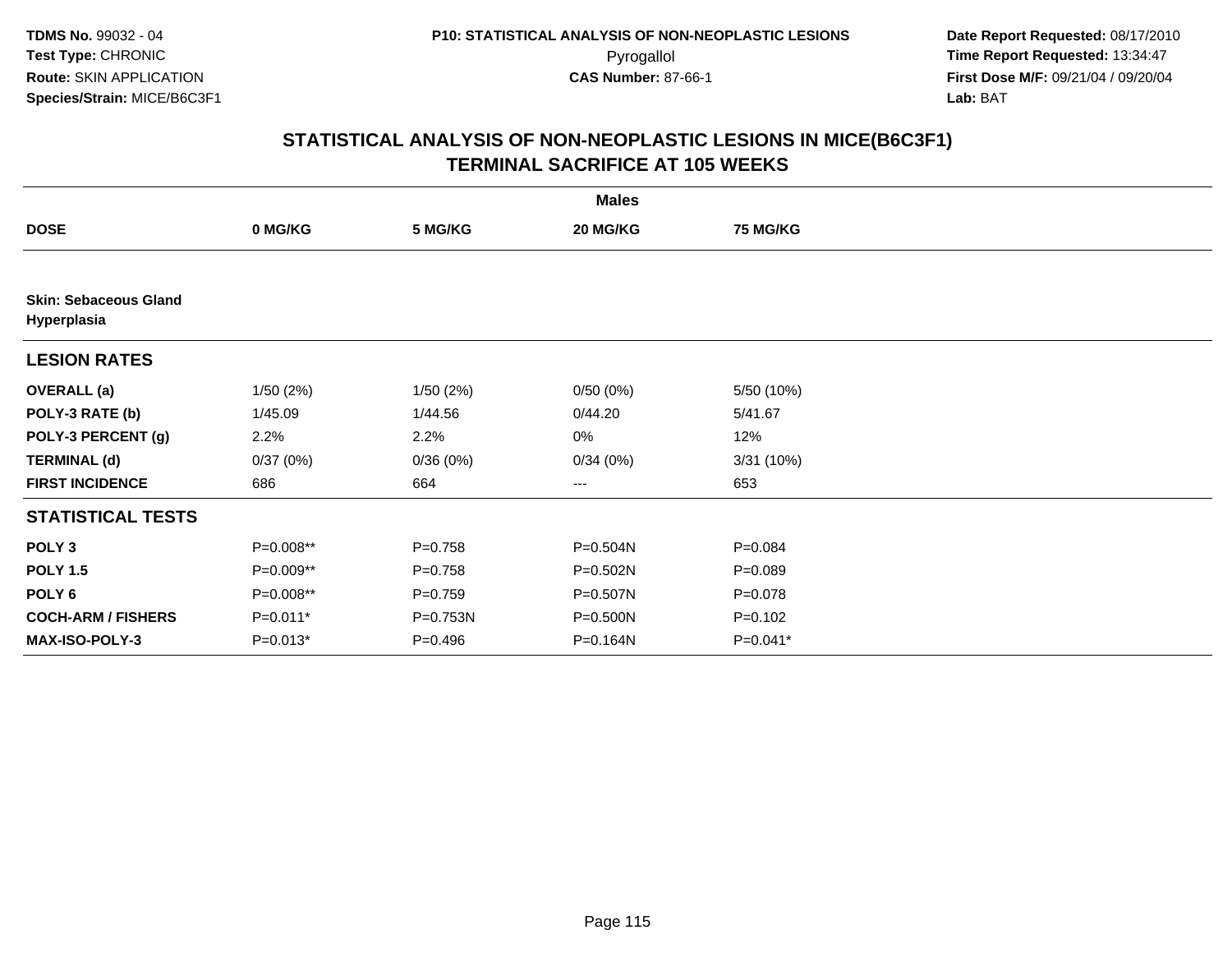|                           |                                            |             | <b>Males</b> |                 |  |  |  |  |  |
|---------------------------|--------------------------------------------|-------------|--------------|-----------------|--|--|--|--|--|
| <b>DOSE</b>               | 0 MG/KG                                    | 5 MG/KG     | 20 MG/KG     | <b>75 MG/KG</b> |  |  |  |  |  |
|                           |                                            |             |              |                 |  |  |  |  |  |
| Hyperplasia               | Skin: Sebaceous Gland, Site of Application |             |              |                 |  |  |  |  |  |
| <b>LESION RATES</b>       |                                            |             |              |                 |  |  |  |  |  |
| <b>OVERALL</b> (a)        | 1/50(2%)                                   | 6/50 (12%)  | 4/50 (8%)    | 24/50 (48%)     |  |  |  |  |  |
| POLY-3 RATE (b)           | 1/45.09                                    | 6/44.56     | 4/44.20      | 24/46.04        |  |  |  |  |  |
| POLY-3 PERCENT (g)        | 2.2%                                       | 13.5%       | 9.1%         | 52.1%           |  |  |  |  |  |
| <b>TERMINAL (d)</b>       | 0/37(0%)                                   | 5/36 (14%)  | 4/34 (12%)   | 13/31 (42%)     |  |  |  |  |  |
| <b>FIRST INCIDENCE</b>    | 686                                        | 664         | 729 (T)      | 470             |  |  |  |  |  |
| <b>STATISTICAL TESTS</b>  |                                            |             |              |                 |  |  |  |  |  |
| POLY <sub>3</sub>         | P<0.001**                                  | $P = 0.054$ | $P=0.172$    | P<0.001**       |  |  |  |  |  |
| <b>POLY 1.5</b>           | P<0.001**                                  | $P=0.054$   | $P = 0.176$  | P<0.001**       |  |  |  |  |  |
| POLY 6                    | P<0.001**                                  | $P = 0.054$ | $P = 0.168$  | P<0.001**       |  |  |  |  |  |
| <b>COCH-ARM / FISHERS</b> | P<0.001**                                  | $P = 0.056$ | $P = 0.181$  | P<0.001**       |  |  |  |  |  |
| <b>MAX-ISO-POLY-3</b>     | P<0.001**                                  | $P=0.023*$  | $P=0.082$    | P<0.001**       |  |  |  |  |  |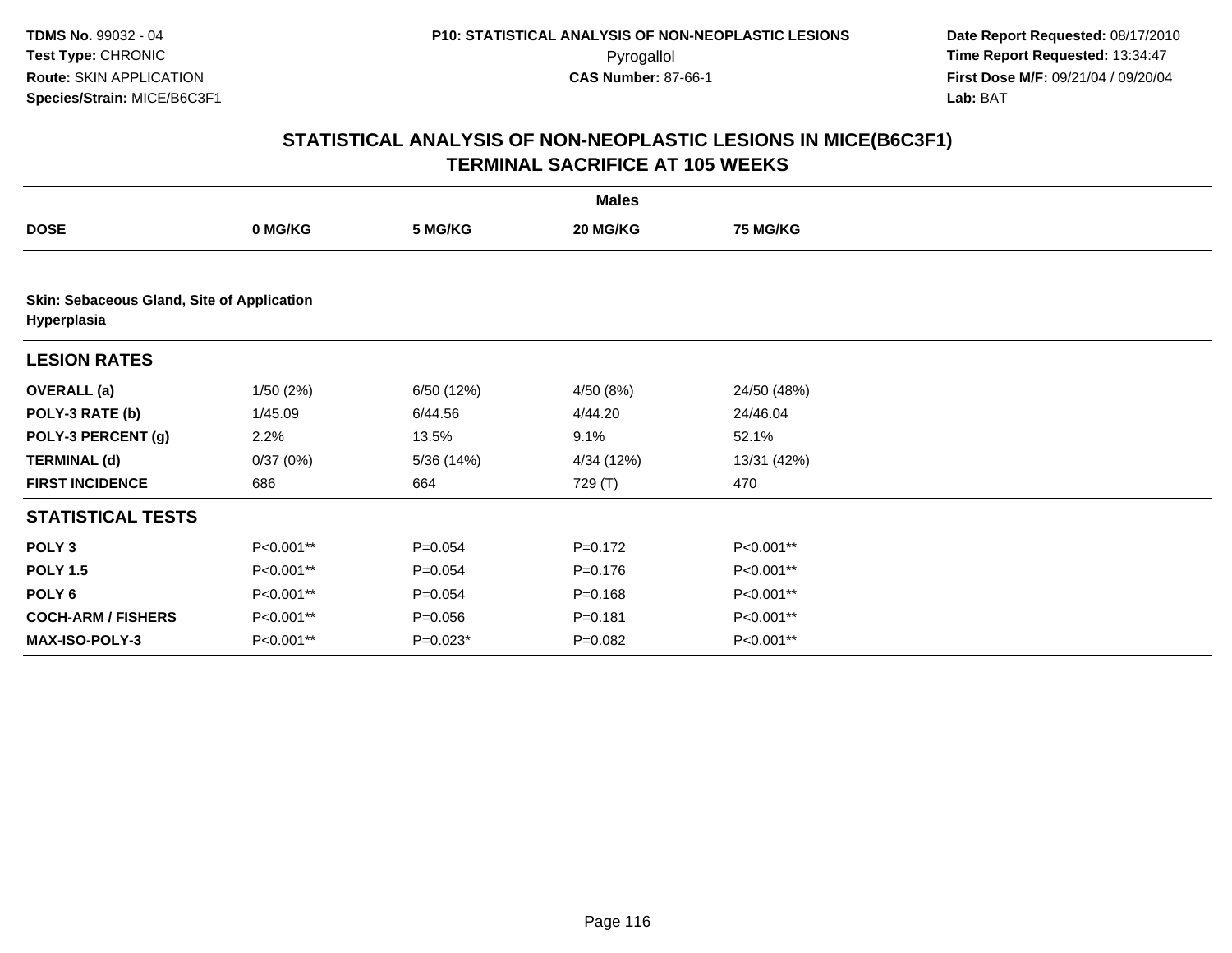| <b>Males</b>                                        |           |             |             |                 |  |  |  |
|-----------------------------------------------------|-----------|-------------|-------------|-----------------|--|--|--|
| <b>DOSE</b>                                         | 0 MG/KG   | 5 MG/KG     | 20 MG/KG    | <b>75 MG/KG</b> |  |  |  |
|                                                     |           |             |             |                 |  |  |  |
| <b>Skin: Site of Application</b><br><b>Fibrosis</b> |           |             |             |                 |  |  |  |
| <b>LESION RATES</b>                                 |           |             |             |                 |  |  |  |
| <b>OVERALL</b> (a)                                  | 3/50(6%)  | 6/50 (12%)  | 28/50 (56%) | 47/50 (94%)     |  |  |  |
| POLY-3 RATE (b)                                     | 3/46.48   | 6/44.58     | 28/46.78    | 47/49.00        |  |  |  |
| POLY-3 PERCENT (g)                                  | 6.5%      | 13.5%       | 59.9%       | 95.9%           |  |  |  |
| <b>TERMINAL (d)</b>                                 | 0/37(0%)  | 4/36 (11%)  | 21/34 (62%) | 29/31 (94%)     |  |  |  |
| <b>FIRST INCIDENCE</b>                              | 437       | 664         | 470         | 446             |  |  |  |
| <b>STATISTICAL TESTS</b>                            |           |             |             |                 |  |  |  |
| POLY <sub>3</sub>                                   | P<0.001** | $P=0.222$   | P<0.001**   | P<0.001**       |  |  |  |
| <b>POLY 1.5</b>                                     | P<0.001** | $P=0.228$   | P<0.001**   | P<0.001**       |  |  |  |
| POLY <sub>6</sub>                                   | P<0.001** | $P = 0.218$ | P<0.001**   | P<0.001**       |  |  |  |
| <b>COCH-ARM / FISHERS</b>                           | P<0.001** | $P = 0.243$ | P<0.001**   | P<0.001**       |  |  |  |
| <b>MAX-ISO-POLY-3</b>                               | P<0.001** | $P = 0.136$ | P<0.001**   | P<0.001**       |  |  |  |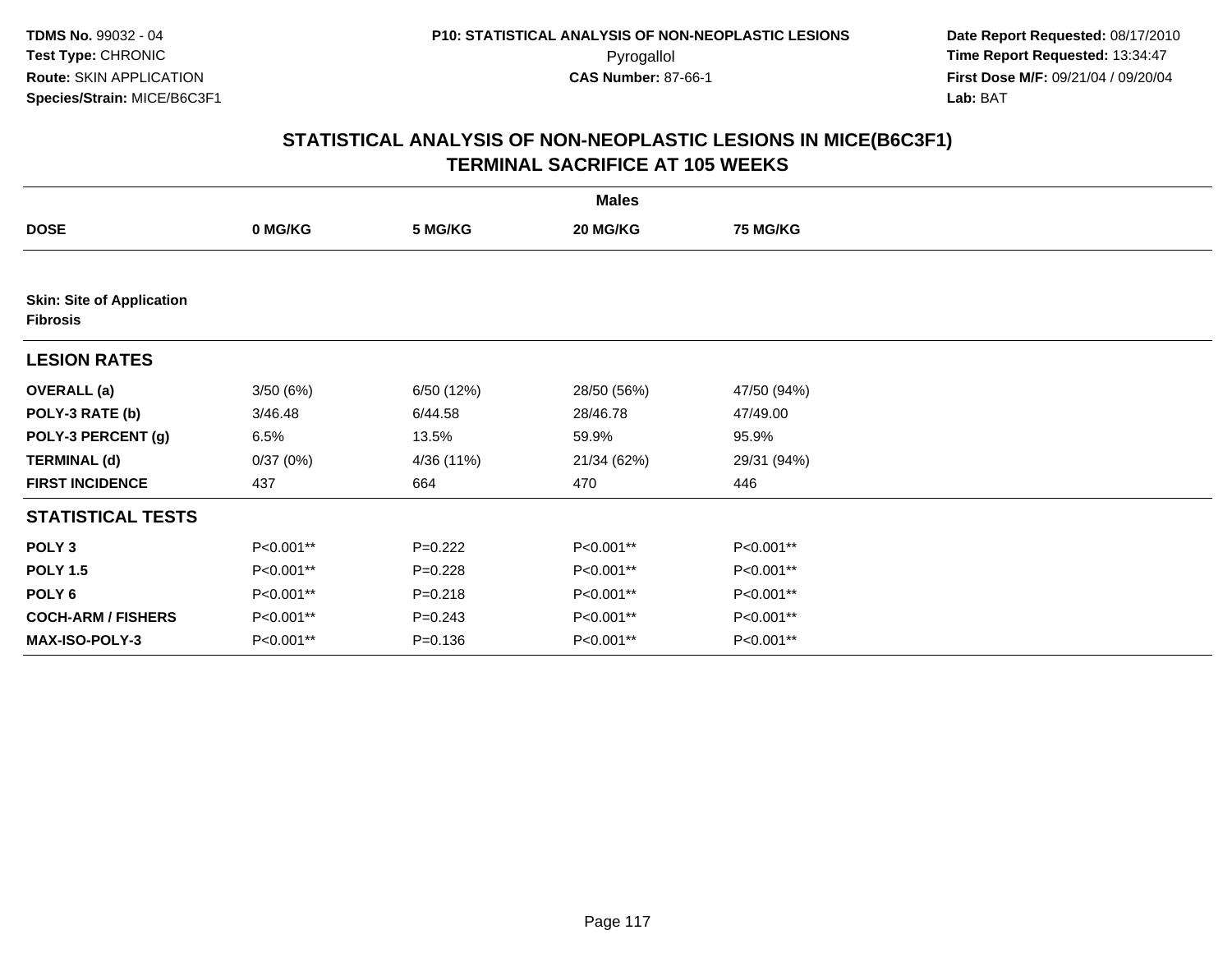|                                                    | <b>Males</b> |             |              |                 |  |  |  |  |
|----------------------------------------------------|--------------|-------------|--------------|-----------------|--|--|--|--|
| <b>DOSE</b>                                        | 0 MG/KG      | 5 MG/KG     | 20 MG/KG     | <b>75 MG/KG</b> |  |  |  |  |
|                                                    |              |             |              |                 |  |  |  |  |
| <b>Skin: Site of Application</b><br>Hyperkeratosis |              |             |              |                 |  |  |  |  |
| <b>LESION RATES</b>                                |              |             |              |                 |  |  |  |  |
| <b>OVERALL</b> (a)                                 | 11/50 (22%)  | 43/50 (86%) | 50/50 (100%) | 50/50 (100%)    |  |  |  |  |
| POLY-3 RATE (b)                                    | 11/47.07     | 43/50.00    | 50/50.00     | 50/50.00        |  |  |  |  |
| POLY-3 PERCENT (g)                                 | 23.4%        | 86%         | 100%         | 100%            |  |  |  |  |
| <b>TERMINAL (d)</b>                                | 6/37(16%)    | 29/36 (81%) | 34/34 (100%) | 31/31 (100%)    |  |  |  |  |
| <b>FIRST INCIDENCE</b>                             | 437          | 332         | 470          | 119             |  |  |  |  |
| <b>STATISTICAL TESTS</b>                           |              |             |              |                 |  |  |  |  |
| POLY <sub>3</sub>                                  | P<0.001**    | P<0.001**   | P<0.001**    | P<0.001**       |  |  |  |  |
| <b>POLY 1.5</b>                                    | P<0.001**    | P<0.001**   | P<0.001**    | P<0.001**       |  |  |  |  |
| POLY <sub>6</sub>                                  | P<0.001**    | P<0.001**   | P<0.001**    | P<0.001**       |  |  |  |  |
| <b>COCH-ARM / FISHERS</b>                          | P<0.001**    | P<0.001**   | P<0.001**    | P<0.001**       |  |  |  |  |
| <b>MAX-ISO-POLY-3</b>                              | P<0.001**    | P<0.001**   | P<0.001**    | P<0.001**       |  |  |  |  |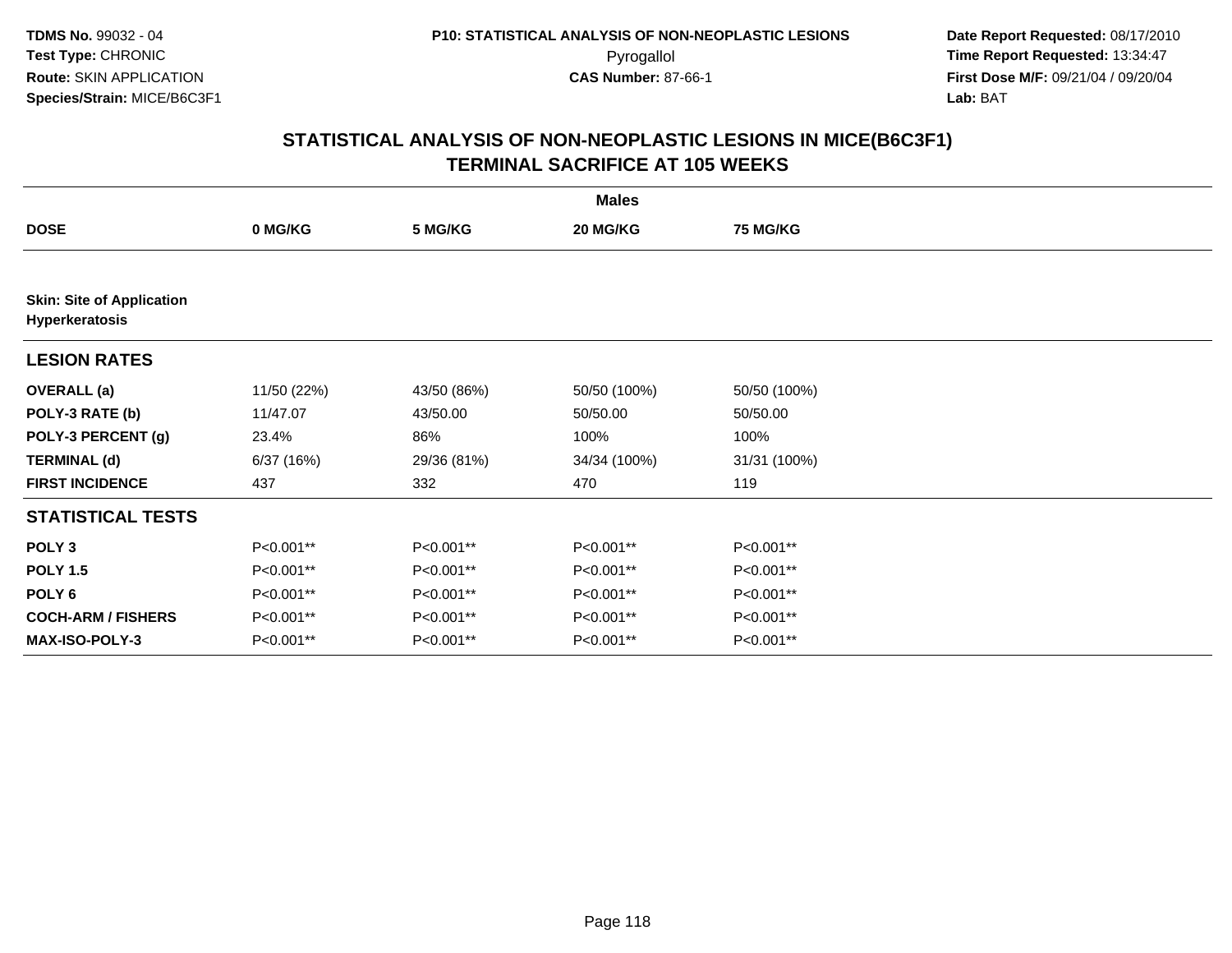|                                                 | <b>Males</b> |             |              |                 |  |  |  |  |
|-------------------------------------------------|--------------|-------------|--------------|-----------------|--|--|--|--|
| <b>DOSE</b>                                     | 0 MG/KG      | 5 MG/KG     | 20 MG/KG     | <b>75 MG/KG</b> |  |  |  |  |
|                                                 |              |             |              |                 |  |  |  |  |
| <b>Skin: Site of Application</b><br>Hyperplasia |              |             |              |                 |  |  |  |  |
| <b>LESION RATES</b>                             |              |             |              |                 |  |  |  |  |
| <b>OVERALL</b> (a)                              | 8/50 (16%)   | 24/50 (48%) | 47/50 (94%)  | 50/50 (100%)    |  |  |  |  |
| POLY-3 RATE (b)                                 | 8/45.09      | 24/46.45    | 47/48.92     | 50/50.00        |  |  |  |  |
| POLY-3 PERCENT (g)                              | 17.7%        | 51.7%       | 96.1%        | 100%            |  |  |  |  |
| <b>TERMINAL (d)</b>                             | 7/37 (19%)   | 19/36 (53%) | 34/34 (100%) | 31/31 (100%)    |  |  |  |  |
| <b>FIRST INCIDENCE</b>                          | 686          | 502         | 470          | 119             |  |  |  |  |
| <b>STATISTICAL TESTS</b>                        |              |             |              |                 |  |  |  |  |
| POLY <sub>3</sub>                               | P<0.001**    | P<0.001**   | P<0.001**    | P<0.001**       |  |  |  |  |
| <b>POLY 1.5</b>                                 | P<0.001**    | P<0.001**   | P<0.001**    | P<0.001**       |  |  |  |  |
| POLY <sub>6</sub>                               | P<0.001**    | P<0.001**   | P<0.001**    | P<0.001**       |  |  |  |  |
| <b>COCH-ARM / FISHERS</b>                       | P<0.001**    | P<0.001**   | P<0.001**    | P<0.001**       |  |  |  |  |
| <b>MAX-ISO-POLY-3</b>                           | P<0.001**    | P<0.001**   | P<0.001**    | P<0.001**       |  |  |  |  |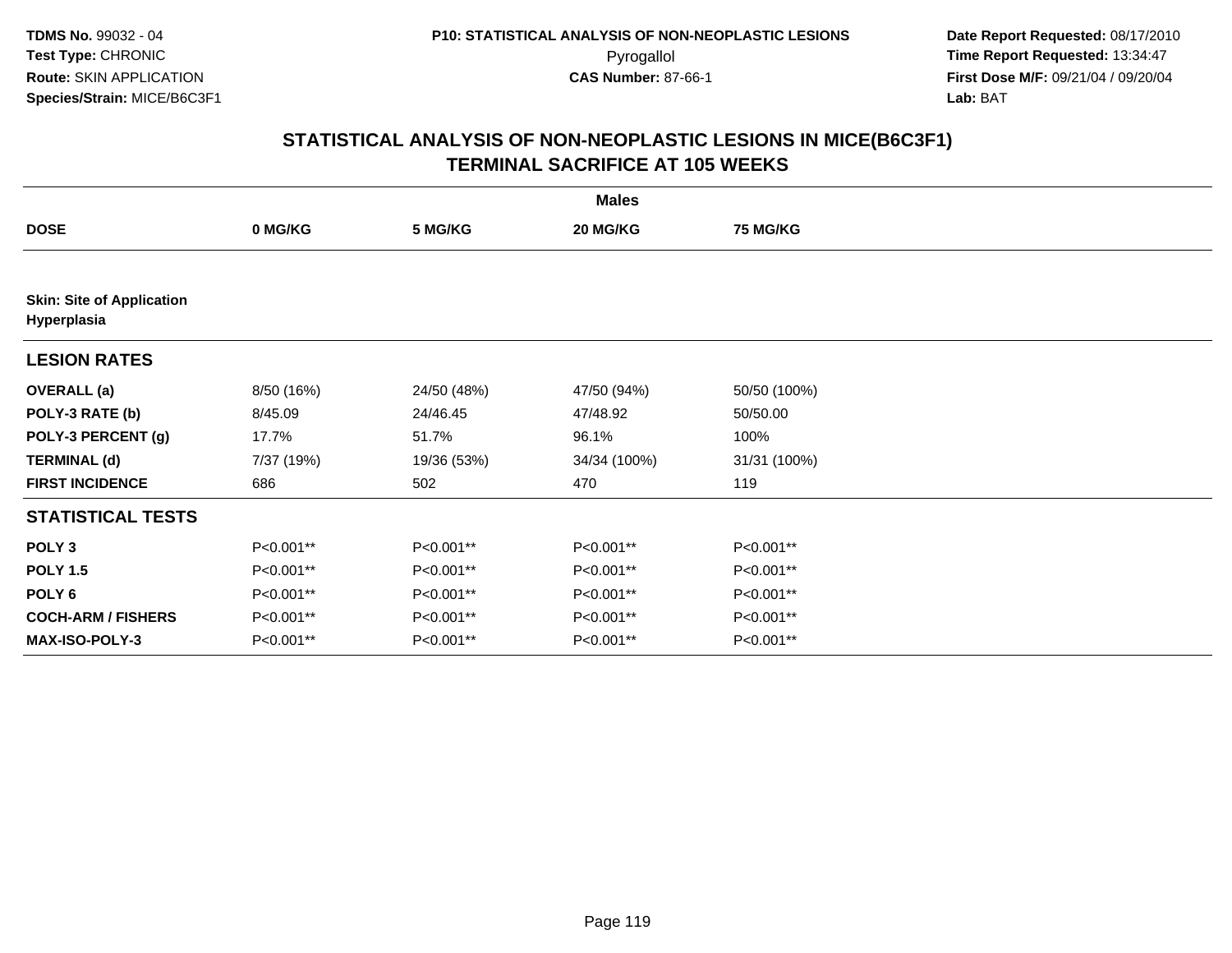|                                                  | <b>Males</b> |             |             |                 |  |  |  |  |
|--------------------------------------------------|--------------|-------------|-------------|-----------------|--|--|--|--|
| <b>DOSE</b>                                      | 0 MG/KG      | 5 MG/KG     | 20 MG/KG    | <b>75 MG/KG</b> |  |  |  |  |
|                                                  |              |             |             |                 |  |  |  |  |
| <b>Skin: Site of Application</b><br>Inflammation |              |             |             |                 |  |  |  |  |
| <b>LESION RATES</b>                              |              |             |             |                 |  |  |  |  |
| <b>OVERALL</b> (a)                               | 2/50(4%)     | 6/50 (12%)  | 37/50 (74%) | 44/50 (88%)     |  |  |  |  |
| POLY-3 RATE (b)                                  | 2/45.88      | 6/44.80     | 37/48.98    | 44/49.66        |  |  |  |  |
| POLY-3 PERCENT (g)                               | 4.4%         | 13.4%       | 75.5%       | 88.6%           |  |  |  |  |
| <b>TERMINAL (d)</b>                              | 0/37(0%)     | 4/36 (11%)  | 24/34 (71%) | 26/31 (84%)     |  |  |  |  |
| <b>FIRST INCIDENCE</b>                           | 437          | 664         | 470         | 119             |  |  |  |  |
| <b>STATISTICAL TESTS</b>                         |              |             |             |                 |  |  |  |  |
| POLY <sub>3</sub>                                | P<0.001**    | $P = 0.125$ | P<0.001**   | P<0.001**       |  |  |  |  |
| <b>POLY 1.5</b>                                  | P<0.001**    | $P=0.127$   | P<0.001**   | P<0.001**       |  |  |  |  |
| POLY 6                                           | P<0.001**    | $P = 0.126$ | P<0.001**   | P<0.001**       |  |  |  |  |
| <b>COCH-ARM / FISHERS</b>                        | P<0.001**    | $P = 0.134$ | P<0.001**   | P<0.001**       |  |  |  |  |
| <b>MAX-ISO-POLY-3</b>                            | P<0.001**    | $P = 0.066$ | P<0.001**   | P<0.001**       |  |  |  |  |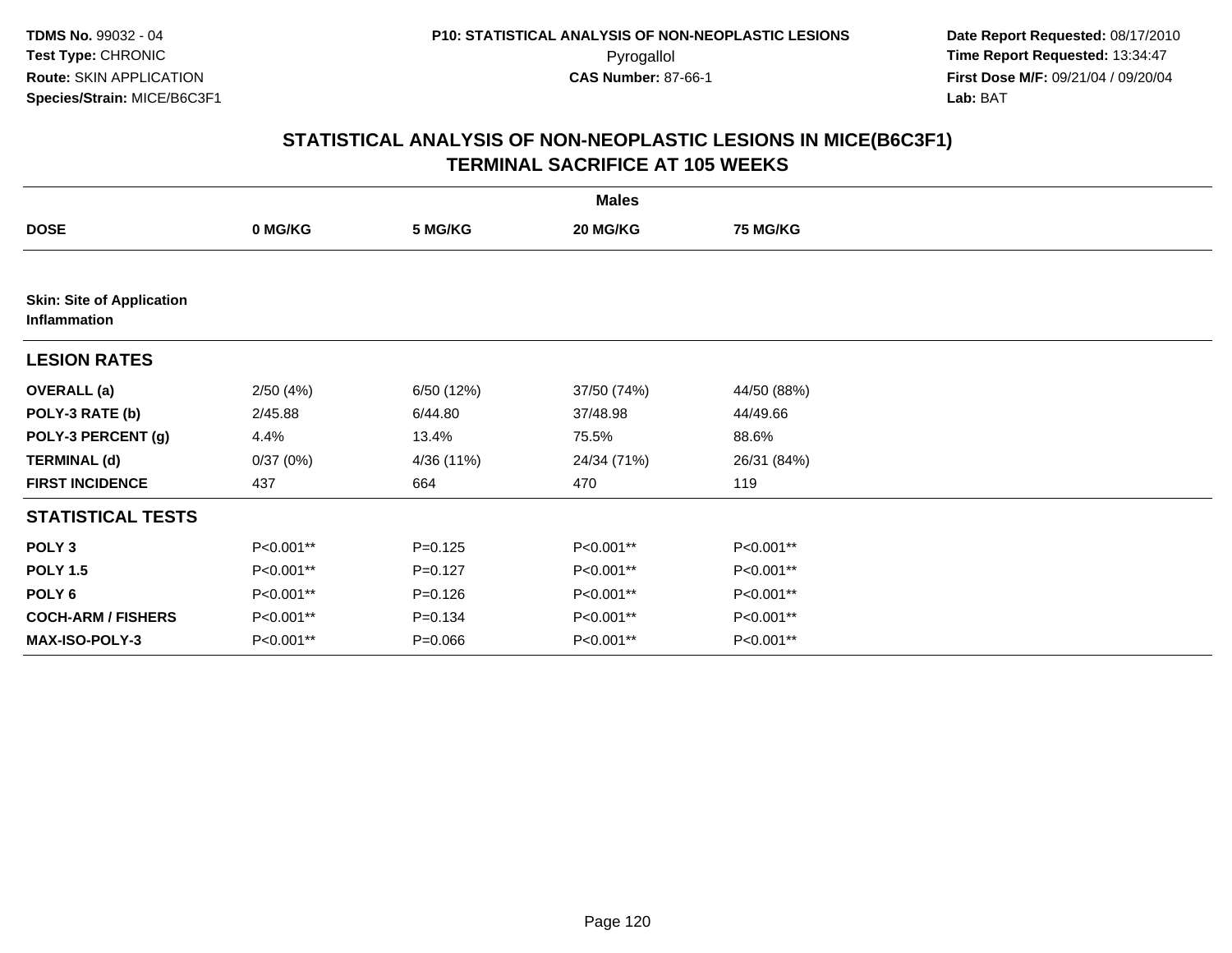|                                                  |                   |          | <b>Males</b> |                 |  |
|--------------------------------------------------|-------------------|----------|--------------|-----------------|--|
| <b>DOSE</b>                                      | 0 MG/KG           | 5 MG/KG  | 20 MG/KG     | <b>75 MG/KG</b> |  |
|                                                  |                   |          |              |                 |  |
| <b>Skin: Site of Application</b><br>Pigmentation |                   |          |              |                 |  |
| <b>LESION RATES</b>                              |                   |          |              |                 |  |
| <b>OVERALL</b> (a)                               | 0/50(0%)          | 0/50(0%) | 9/50(18%)    | 39/50 (78%)     |  |
| POLY-3 RATE (b)                                  | 0/44.93           | 0/44.32  | 9/45.05      | 39/46.50        |  |
| POLY-3 PERCENT (g)                               | 0%                | 0%       | 20%          | 83.9%           |  |
| <b>TERMINAL (d)</b>                              | 0/37(0%)          | 0/36(0%) | 5/34(15%)    | 25/31 (81%)     |  |
| <b>FIRST INCIDENCE</b>                           | $\qquad \qquad -$ | ---      | 588          | 446             |  |
| <b>STATISTICAL TESTS</b>                         |                   |          |              |                 |  |
| POLY <sub>3</sub>                                | P<0.001**         | (e)      | P=0.002**    | P<0.001**       |  |
| <b>POLY 1.5</b>                                  | P<0.001**         | (e)      | P=0.002**    | P<0.001**       |  |
| POLY 6                                           | P<0.001**         | (e)      | P=0.002**    | P<0.001**       |  |
| <b>COCH-ARM / FISHERS</b>                        | P<0.001**         | (e)      | P<0.001**    | P<0.001**       |  |
| <b>MAX-ISO-POLY-3</b>                            | P<0.001**         | (e)      | P<0.001**    | P<0.001**       |  |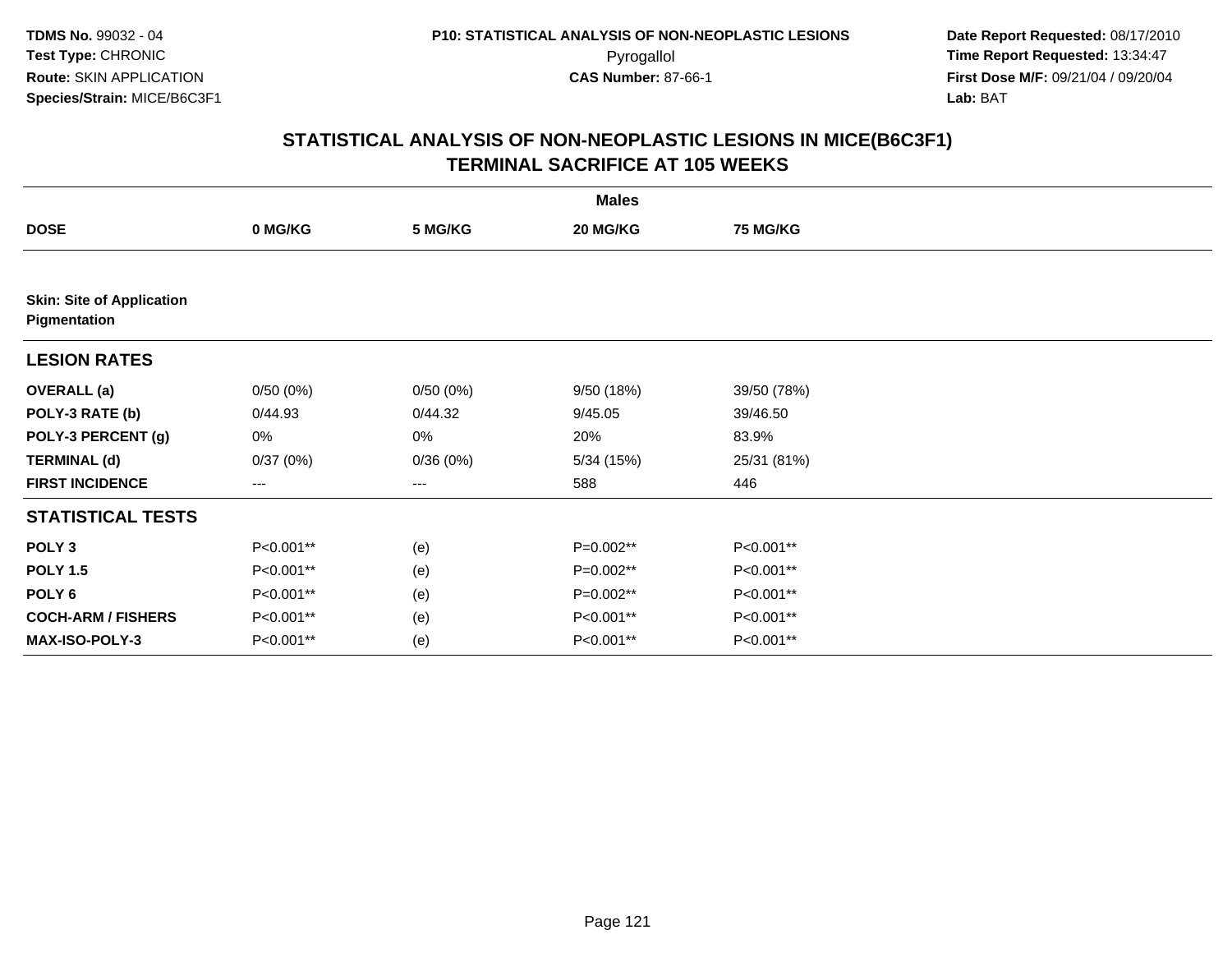|                                                  |           |           | <b>Males</b> |                 |  |
|--------------------------------------------------|-----------|-----------|--------------|-----------------|--|
| <b>DOSE</b>                                      | 0 MG/KG   | 5 MG/KG   | 20 MG/KG     | <b>75 MG/KG</b> |  |
|                                                  |           |           |              |                 |  |
| <b>Skin: Site of Application</b><br><b>Ulcer</b> |           |           |              |                 |  |
| <b>LESION RATES</b>                              |           |           |              |                 |  |
| <b>OVERALL (a)</b>                               | 1/50(2%)  | 1/50(2%)  | 2/50(4%)     | 23/50 (46%)     |  |
| POLY-3 RATE (b)                                  | 1/45.09   | 1/44.32   | 2/44.94      | 23/45.89        |  |
| POLY-3 PERCENT (g)                               | 2.2%      | 2.3%      | 4.5%         | 50.1%           |  |
| <b>TERMINAL (d)</b>                              | 0/37(0%)  | 1/36(3%)  | 1/34(3%)     | 13/31 (42%)     |  |
| <b>FIRST INCIDENCE</b>                           | 686       | 729 (T)   | 470          | 470             |  |
| <b>STATISTICAL TESTS</b>                         |           |           |              |                 |  |
| POLY <sub>3</sub>                                | P<0.001** | $P=0.757$ | $P = 0.499$  | P<0.001**       |  |
| <b>POLY 1.5</b>                                  | P<0.001** | $P=0.757$ | $P = 0.500$  | P<0.001**       |  |
| POLY 6                                           | P<0.001** | $P=0.757$ | $P = 0.496$  | P<0.001**       |  |
| <b>COCH-ARM / FISHERS</b>                        | P<0.001** | P=0.753N  | $P = 0.500$  | P<0.001**       |  |
| MAX-ISO-POLY-3                                   | P<0.001** | $P=0.494$ | $P = 0.280$  | P<0.001**       |  |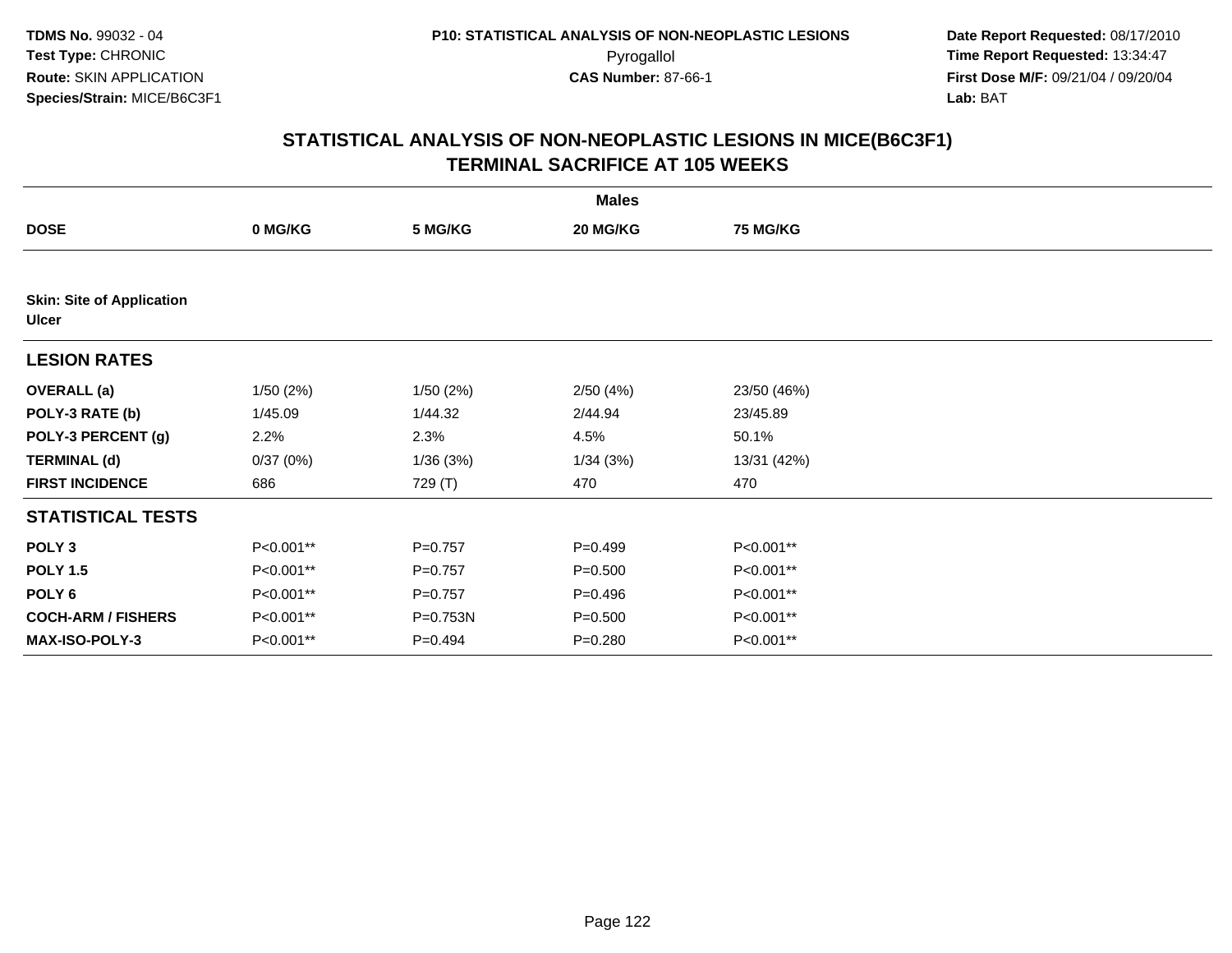| <b>Males</b>                                             |             |             |             |                 |  |  |  |
|----------------------------------------------------------|-------------|-------------|-------------|-----------------|--|--|--|
| <b>DOSE</b>                                              | 0 MG/KG     | 5 MG/KG     | 20 MG/KG    | <b>75 MG/KG</b> |  |  |  |
|                                                          |             |             |             |                 |  |  |  |
| <b>Spleen</b><br><b>Hematopoietic Cell Proliferation</b> |             |             |             |                 |  |  |  |
| <b>LESION RATES</b>                                      |             |             |             |                 |  |  |  |
| <b>OVERALL</b> (a)                                       | 37/50 (74%) | 38/49 (78%) | 40/50 (80%) | 42/50 (84%)     |  |  |  |
| POLY-3 RATE (b)                                          | 37/47.38    | 38/45.56    | 40/48.61    | 42/48.77        |  |  |  |
| POLY-3 PERCENT (g)                                       | 78.1%       | 83.4%       | 82.3%       | 86.1%           |  |  |  |
| <b>TERMINAL (d)</b>                                      | 30/37 (81%) | 31/36 (86%) | 28/34 (82%) | 25/31 (81%)     |  |  |  |
| <b>FIRST INCIDENCE</b>                                   | 521         | 332         | 470         | 446             |  |  |  |
| <b>STATISTICAL TESTS</b>                                 |             |             |             |                 |  |  |  |
| POLY <sub>3</sub>                                        | $P = 0.243$ | $P = 0.342$ | $P = 0.394$ | $P = 0.216$     |  |  |  |
| <b>POLY 1.5</b>                                          | $P = 0.181$ | $P = 0.374$ | $P = 0.363$ | $P = 0.172$     |  |  |  |
| POLY 6                                                   | $P = 0.335$ | $P=0.322$   | $P = 0.431$ | $P = 0.285$     |  |  |  |
| <b>COCH-ARM / FISHERS</b>                                | $P = 0.159$ | $P = 0.430$ | $P = 0.318$ | $P = 0.163$     |  |  |  |
| <b>MAX-ISO-POLY-3</b>                                    | $P = 0.236$ | $P = 0.251$ | $P = 0.299$ | $P = 0.148$     |  |  |  |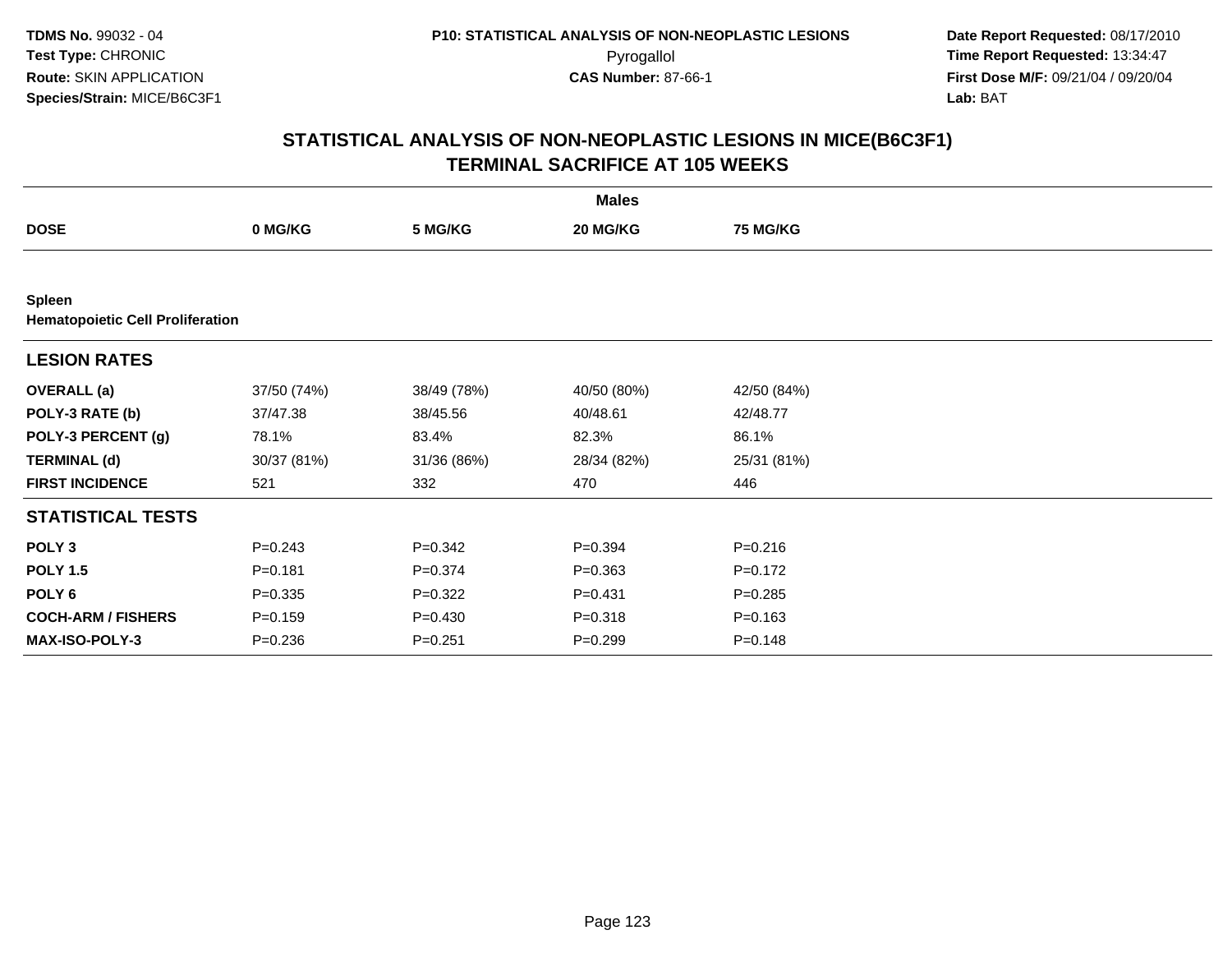|                                       |             |          | <b>Males</b> |                 |  |
|---------------------------------------|-------------|----------|--------------|-----------------|--|
| <b>DOSE</b>                           | 0 MG/KG     | 5 MG/KG  | 20 MG/KG     | <b>75 MG/KG</b> |  |
|                                       |             |          |              |                 |  |
| <b>Spleen</b><br>Hyperplasia Lymphoid |             |          |              |                 |  |
| <b>LESION RATES</b>                   |             |          |              |                 |  |
| <b>OVERALL</b> (a)                    | 5/50 (10%)  | 2/49(4%) | 3/50(6%)     | 5/50 (10%)      |  |
| POLY-3 RATE (b)                       | 5/44.93     | 2/43.38  | 3/44.20      | 5/42.44         |  |
| POLY-3 PERCENT (g)                    | 11.1%       | 4.6%     | 6.8%         | 11.8%           |  |
| <b>TERMINAL (d)</b>                   | 5/37 (14%)  | 2/36(6%) | 3/34(9%)     | 3/31(10%)       |  |
| <b>FIRST INCIDENCE</b>                | 729 (T)     | 729 (T)  | 729 (T)      | 119             |  |
| <b>STATISTICAL TESTS</b>              |             |          |              |                 |  |
| POLY <sub>3</sub>                     | $P = 0.328$ | P=0.230N | P=0.365N     | $P = 0.594$     |  |
| <b>POLY 1.5</b>                       | $P = 0.340$ | P=0.230N | $P = 0.361N$ | $P = 0.608$     |  |
| POLY <sub>6</sub>                     | $P = 0.314$ | P=0.228N | P=0.371N     | $P = 0.579$     |  |
| <b>COCH-ARM / FISHERS</b>             | $P = 0.356$ | P=0.226N | P=0.357N     | P=0.630N        |  |
| <b>MAX-ISO-POLY-3</b>                 | $P=0.401$   | P=0.132N | P=0.240N     | $P = 0.462$     |  |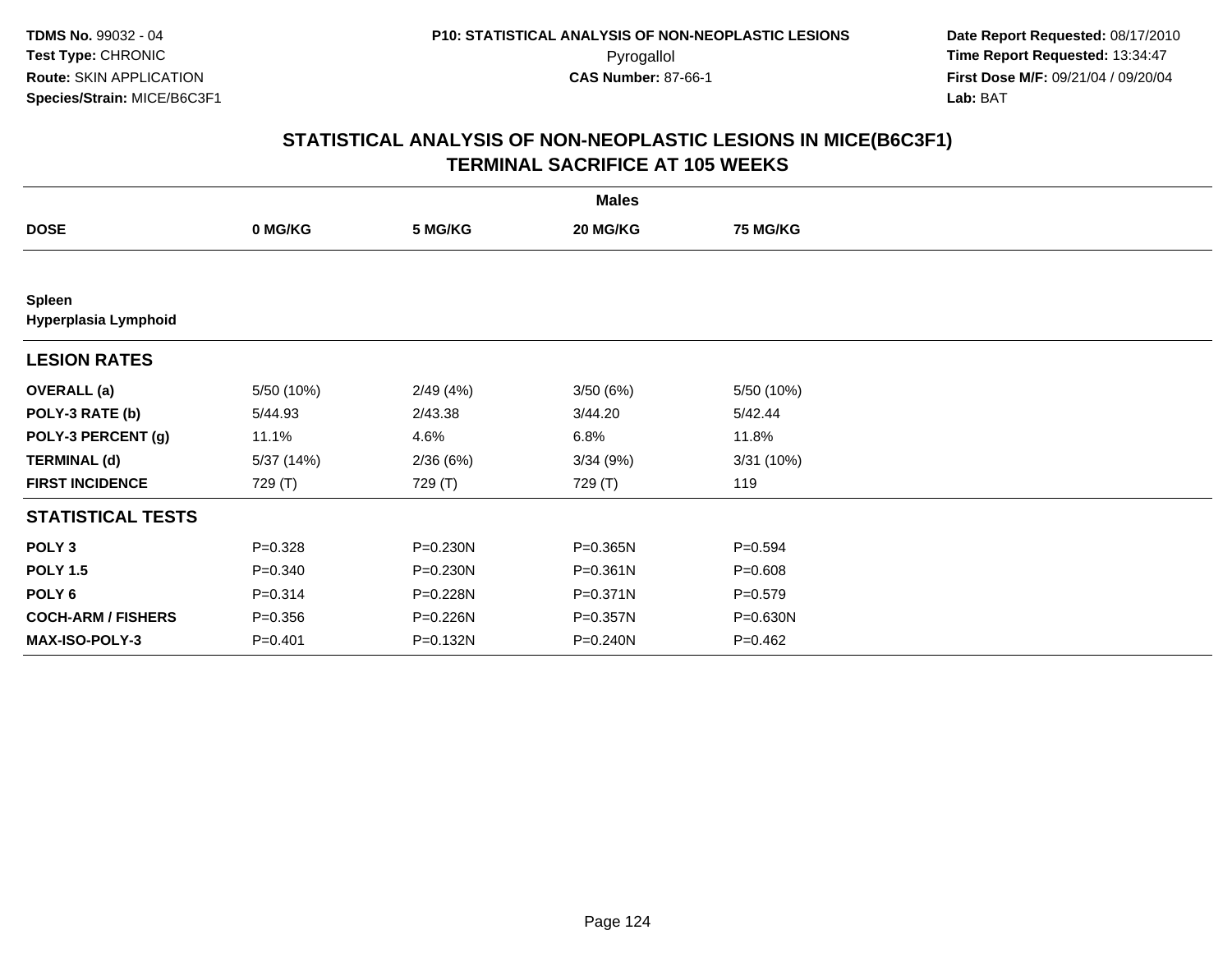|                               |             |          | <b>Males</b> |                 |  |
|-------------------------------|-------------|----------|--------------|-----------------|--|
| <b>DOSE</b>                   | 0 MG/KG     | 5 MG/KG  | 20 MG/KG     | <b>75 MG/KG</b> |  |
|                               |             |          |              |                 |  |
| <b>Spleen</b><br>Pigmentation |             |          |              |                 |  |
| <b>LESION RATES</b>           |             |          |              |                 |  |
| <b>OVERALL</b> (a)            | 0/50(0%)    | 0/49(0%) | 1/50(2%)     | 0/50(0%)        |  |
| POLY-3 RATE (b)               | 0/44.93     | 0/43.38  | 1/44.50      | 0/41.21         |  |
| POLY-3 PERCENT (g)            | 0%          | 0%       | 2.3%         | 0%              |  |
| <b>TERMINAL (d)</b>           | 0/37(0%)    | 0/36(0%) | 0/34(0%)     | 0/31(0%)        |  |
| <b>FIRST INCIDENCE</b>        | $---$       | $---$    | 648          | $--$            |  |
| <b>STATISTICAL TESTS</b>      |             |          |              |                 |  |
| POLY <sub>3</sub>             | P=0.786N    | (e)      | $P=0.498$    | (e)             |  |
| <b>POLY 1.5</b>               | P=0.782N    | (e)      | $P=0.499$    | (e)             |  |
| POLY <sub>6</sub>             | P=0.791N    | (e)      | $P=0.497$    | (e)             |  |
| <b>COCH-ARM / FISHERS</b>     | P=0.774N    | (e)      | $P = 0.500$  | (e)             |  |
| <b>MAX-ISO-POLY-3</b>         | $P = 0.403$ | (e)      | $P = 0.158$  | (e)             |  |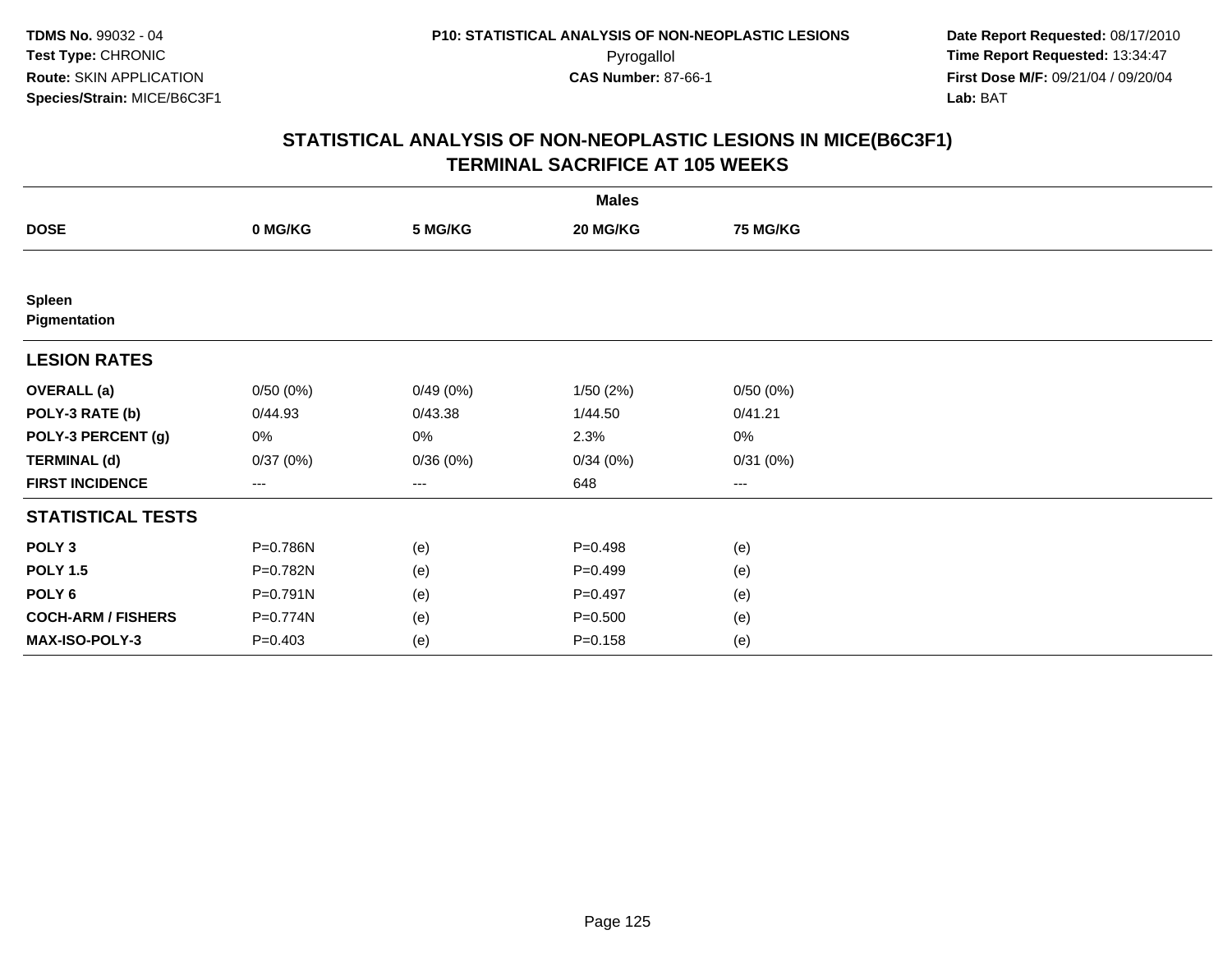**TDMS No.** 99032 - 04**Test Type:** CHRONIC**Route:** SKIN APPLICATION**Species/Strain:** MICE/B6C3F1

 **Date Report Requested:** 08/17/2010 Pyrogallol **Time Report Requested:** 13:34:47 **First Dose M/F:** 09/21/04 / 09/20/04<br>Lab: BAT **Lab:** BAT

|                                                                       |          |                   | <b>Males</b>      |                 |  |
|-----------------------------------------------------------------------|----------|-------------------|-------------------|-----------------|--|
| <b>DOSE</b>                                                           | 0 MG/KG  | 5 MG/KG           | 20 MG/KG          | <b>75 MG/KG</b> |  |
|                                                                       |          |                   |                   |                 |  |
| Stomach, Forestomach<br><b>Infiltration Cellular Mononuclear Cell</b> |          |                   |                   |                 |  |
| <b>LESION RATES</b>                                                   |          |                   |                   |                 |  |
| <b>OVERALL (a)</b>                                                    | 0/50(0%) | 0/50(0%)          | 0/50(0%)          | 0/50(0%)        |  |
| POLY-3 RATE (b)                                                       | 0/44.93  | 0/44.32           | 0/44.20           | 0/41.21         |  |
| POLY-3 PERCENT (g)                                                    | 0%       | 0%                | 0%                | 0%              |  |
| <b>TERMINAL (d)</b>                                                   | 0/37(0%) | 0/36(0%)          | 0/34(0%)          | 0/31(0%)        |  |
| <b>FIRST INCIDENCE</b>                                                | ---      | $\qquad \qquad -$ | $\qquad \qquad -$ | ---             |  |
| <b>STATISTICAL TESTS</b>                                              |          |                   |                   |                 |  |
| POLY <sub>3</sub>                                                     | (e)      | (e)               | (e)               | (e)             |  |
| <b>POLY 1.5</b>                                                       | (e)      | (e)               | (e)               | (e)             |  |
| POLY 6                                                                | (e)      | (e)               | (e)               | (e)             |  |
| <b>COCH-ARM / FISHERS</b>                                             | (e)      | (e)               | (e)               | (e)             |  |
| <b>MAX-ISO-POLY-3</b>                                                 | (e)      | (e)               | (e)               | (e)             |  |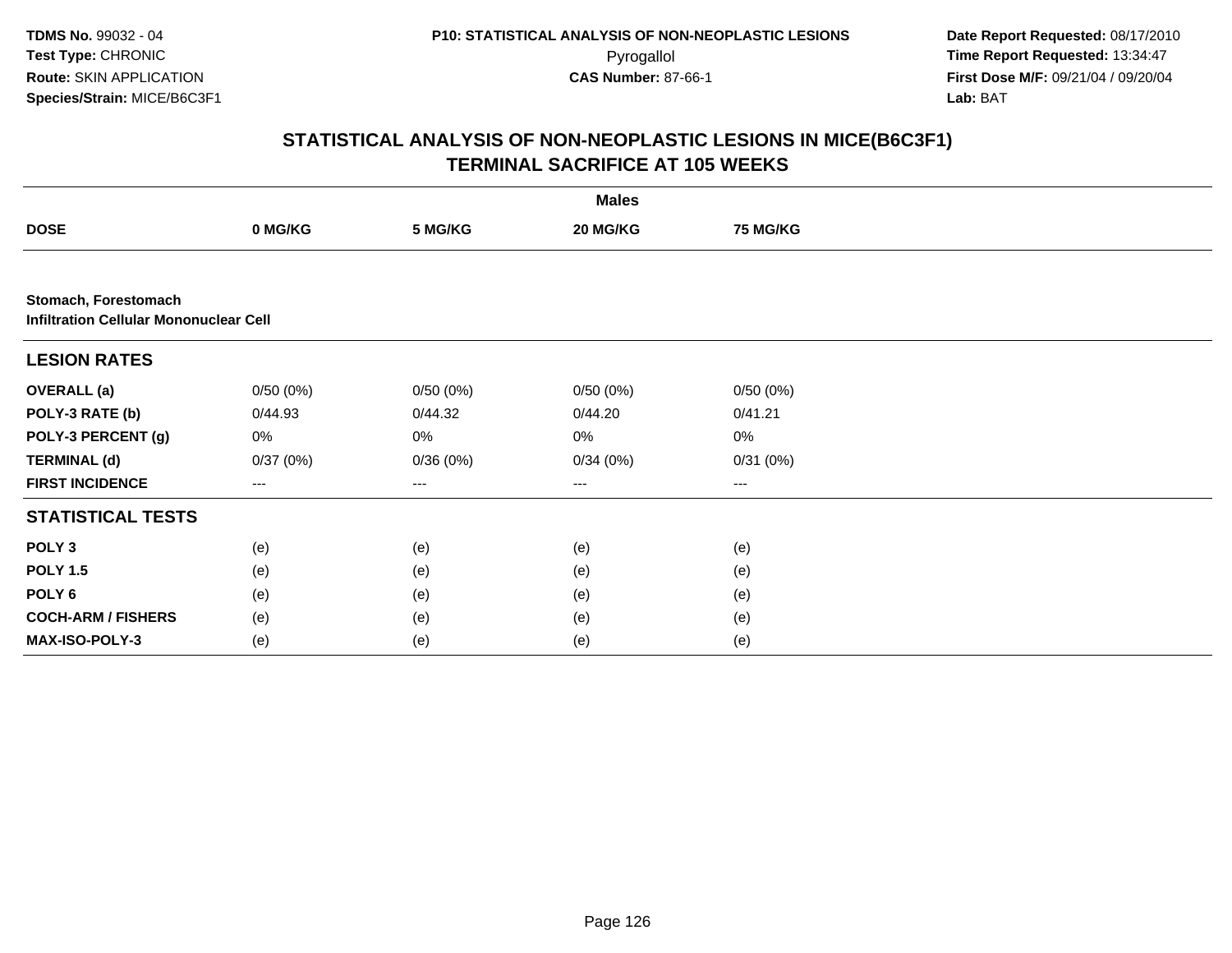|                                      |             |             | <b>Males</b> |                 |  |
|--------------------------------------|-------------|-------------|--------------|-----------------|--|
| <b>DOSE</b>                          | 0 MG/KG     | 5 MG/KG     | 20 MG/KG     | <b>75 MG/KG</b> |  |
|                                      |             |             |              |                 |  |
| Stomach, Forestomach<br>Inflammation |             |             |              |                 |  |
| <b>LESION RATES</b>                  |             |             |              |                 |  |
| <b>OVERALL (a)</b>                   | 2/50(4%)    | 5/50 (10%)  | 3/50(6%)     | 5/50 (10%)      |  |
| POLY-3 RATE (b)                      | 2/45.18     | 5/44.73     | 3/44.35      | 5/42.23         |  |
| POLY-3 PERCENT (g)                   | 4.4%        | 11.2%       | 6.8%         | 11.8%           |  |
| <b>TERMINAL (d)</b>                  | 1/37(3%)    | 4/36 (11%)  | 2/34(6%)     | 3/31(10%)       |  |
| <b>FIRST INCIDENCE</b>               | 662         | 610         | 691          | 119             |  |
| <b>STATISTICAL TESTS</b>             |             |             |              |                 |  |
| POLY <sub>3</sub>                    | $P = 0.265$ | $P = 0.212$ | $P=0.492$    | $P = 0.189$     |  |
| <b>POLY 1.5</b>                      | $P = 0.281$ | $P=0.212$   | $P = 0.496$  | $P = 0.200$     |  |
| POLY 6                               | $P = 0.247$ | $P = 0.213$ | $P = 0.486$  | $P = 0.176$     |  |
| <b>COCH-ARM / FISHERS</b>            | $P = 0.302$ | $P = 0.218$ | $P = 0.500$  | $P = 0.218$     |  |
| MAX-ISO-POLY-3                       | $P = 0.190$ | $P = 0.117$ | $P = 0.318$  | $P = 0.108$     |  |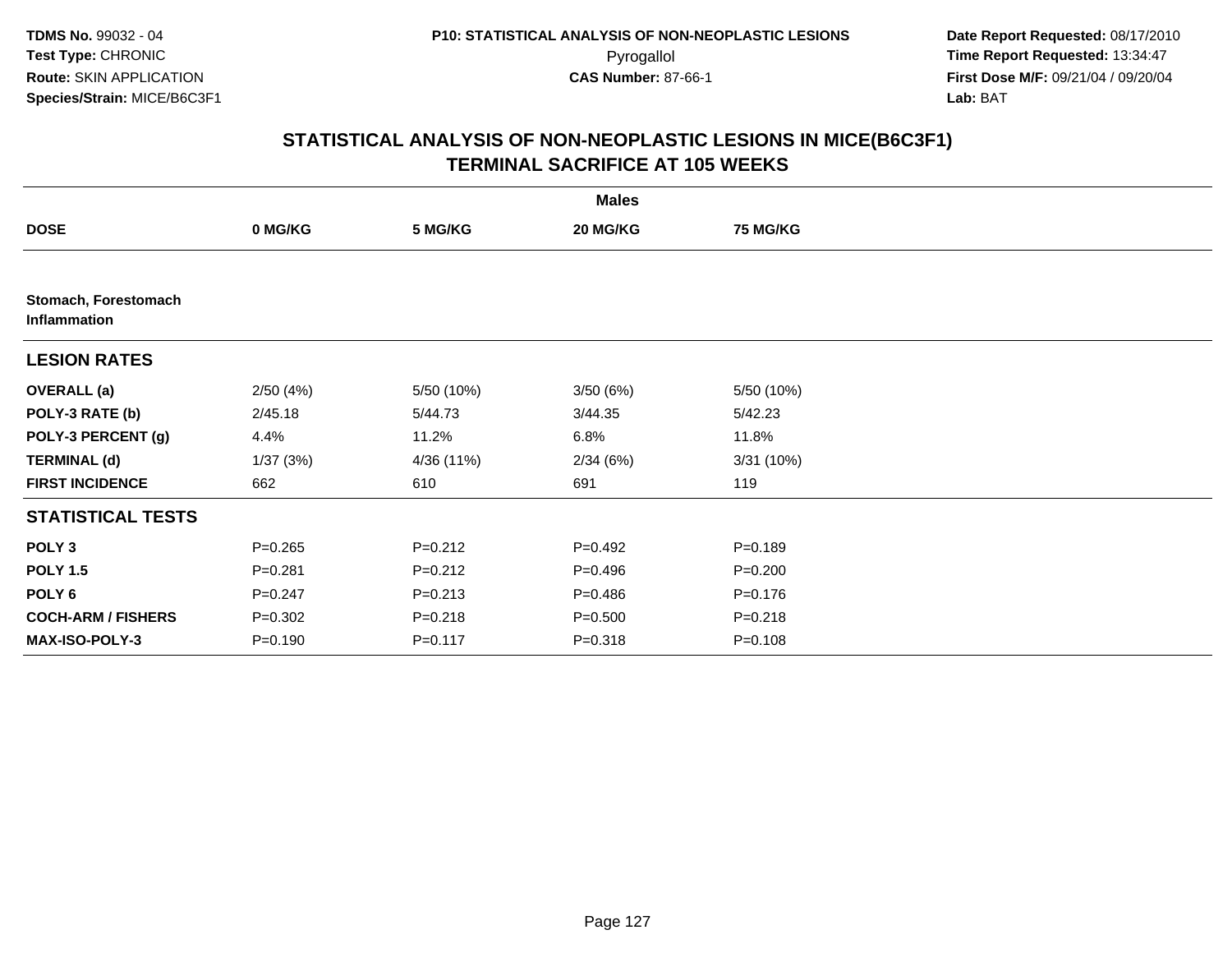|                                      |             |              | <b>Males</b> |                 |  |
|--------------------------------------|-------------|--------------|--------------|-----------------|--|
| <b>DOSE</b>                          | 0 MG/KG     | 5 MG/KG      | 20 MG/KG     | <b>75 MG/KG</b> |  |
|                                      |             |              |              |                 |  |
| Stomach, Forestomach<br><b>Ulcer</b> |             |              |              |                 |  |
| <b>LESION RATES</b>                  |             |              |              |                 |  |
| <b>OVERALL</b> (a)                   | 2/50(4%)    | 0/50(0%)     | 0/50(0%)     | 2/50(4%)        |  |
| POLY-3 RATE (b)                      | 2/45.81     | 0/44.32      | 0/44.20      | 2/41.98         |  |
| POLY-3 PERCENT (g)                   | 4.4%        | 0%           | 0%           | 4.8%            |  |
| <b>TERMINAL (d)</b>                  | 0/37(0%)    | 0/36(0%)     | 0/34(0%)     | 1/31(3%)        |  |
| <b>FIRST INCIDENCE</b>               | 437         | ---          | ---          | 446             |  |
| <b>STATISTICAL TESTS</b>             |             |              |              |                 |  |
| POLY <sub>3</sub>                    | $P = 0.338$ | $P = 0.245N$ | $P = 0.245N$ | $P=0.662$       |  |
| <b>POLY 1.5</b>                      | $P = 0.343$ | $P = 0.243N$ | $P = 0.242N$ | $P=0.672$       |  |
| POLY 6                               | $P = 0.332$ | $P = 0.245N$ | $P = 0.249N$ | $P = 0.650$     |  |
| <b>COCH-ARM / FISHERS</b>            | $P = 0.351$ | P=0.247N     | P=0.247N     | P=0.691N        |  |
| MAX-ISO-POLY-3                       | $P = 0.265$ | P=0.083N     | P=0.084N     | $P = 0.465$     |  |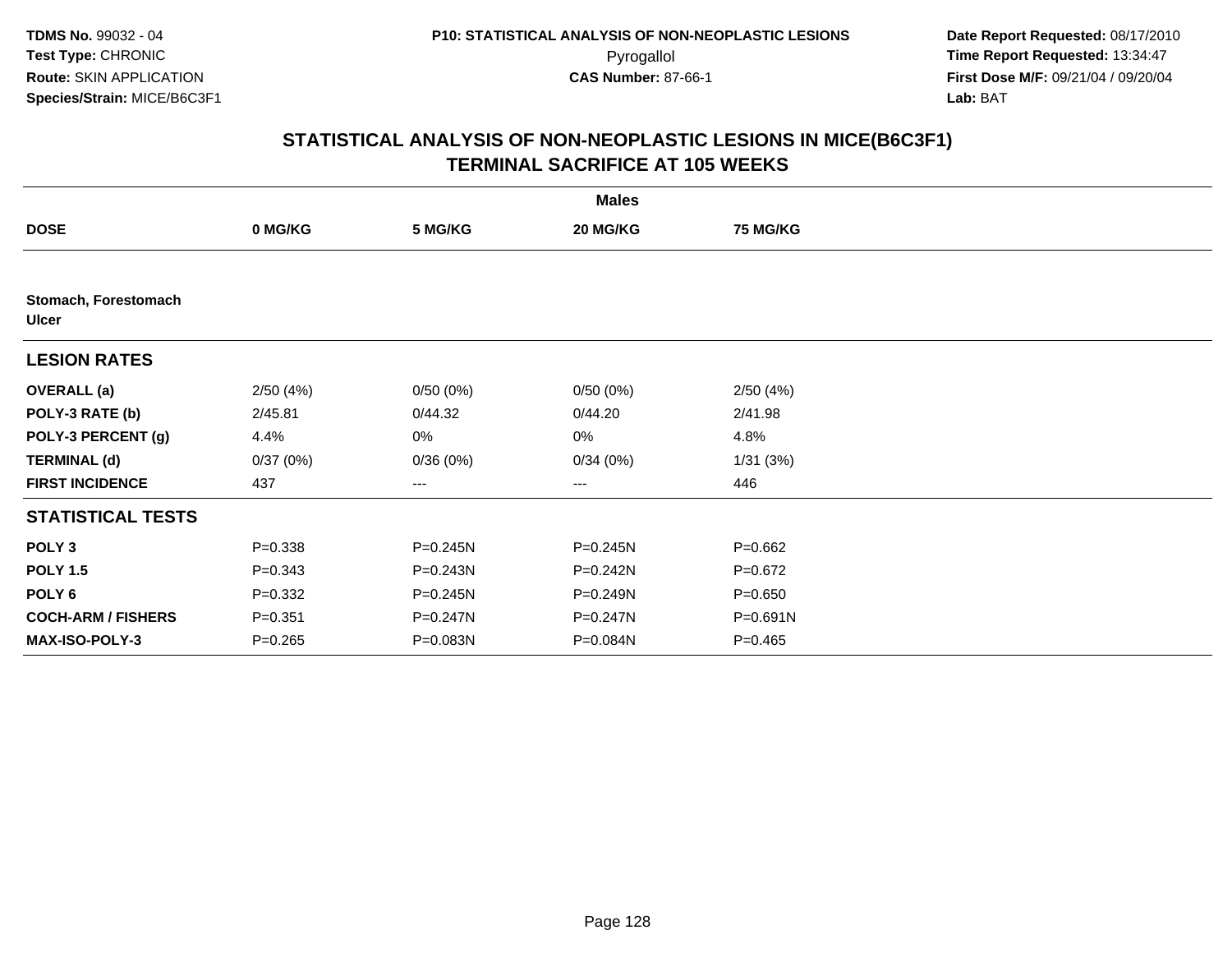|                           |                                  |              | <b>Males</b> |                 |  |  |  |  |  |
|---------------------------|----------------------------------|--------------|--------------|-----------------|--|--|--|--|--|
| <b>DOSE</b>               | 0 MG/KG                          | 5 MG/KG      | 20 MG/KG     | <b>75 MG/KG</b> |  |  |  |  |  |
|                           |                                  |              |              |                 |  |  |  |  |  |
| Hyperkeratosis            | Stomach, Forestomach: Epithelium |              |              |                 |  |  |  |  |  |
| <b>LESION RATES</b>       |                                  |              |              |                 |  |  |  |  |  |
| <b>OVERALL</b> (a)        | 4/50 (8%)                        | 3/50(6%)     | 6/50 (12%)   | 5/50 (10%)      |  |  |  |  |  |
| POLY-3 RATE (b)           | 4/46.06                          | 3/44.73      | 6/44.52      | 5/42.97         |  |  |  |  |  |
| POLY-3 PERCENT (g)        | 8.7%                             | 6.7%         | 13.5%        | 11.6%           |  |  |  |  |  |
| <b>TERMINAL (d)</b>       | 1/37(3%)                         | 2/36(6%)     | 4/34 (12%)   | 3/31(10%)       |  |  |  |  |  |
| <b>FIRST INCIDENCE</b>    | 437                              | 610          | 686          | 119             |  |  |  |  |  |
| <b>STATISTICAL TESTS</b>  |                                  |              |              |                 |  |  |  |  |  |
| POLY <sub>3</sub>         | $P = 0.351$                      | $P = 0.516N$ | $P = 0.348$  | $P=0.457$       |  |  |  |  |  |
| <b>POLY 1.5</b>           | $P = 0.371$                      | P=0.512N     | $P = 0.357$  | $P=0.474$       |  |  |  |  |  |
| POLY <sub>6</sub>         | $P=0.327$                        | P=0.517N     | $P = 0.338$  | $P = 0.435$     |  |  |  |  |  |
| <b>COCH-ARM / FISHERS</b> | $P = 0.394$                      | P=0.500N     | $P = 0.370$  | $P = 0.500$     |  |  |  |  |  |
| MAX-ISO-POLY-3            | $P = 0.378$                      | P=0.364N     | $P = 0.239$  | $P=0.328$       |  |  |  |  |  |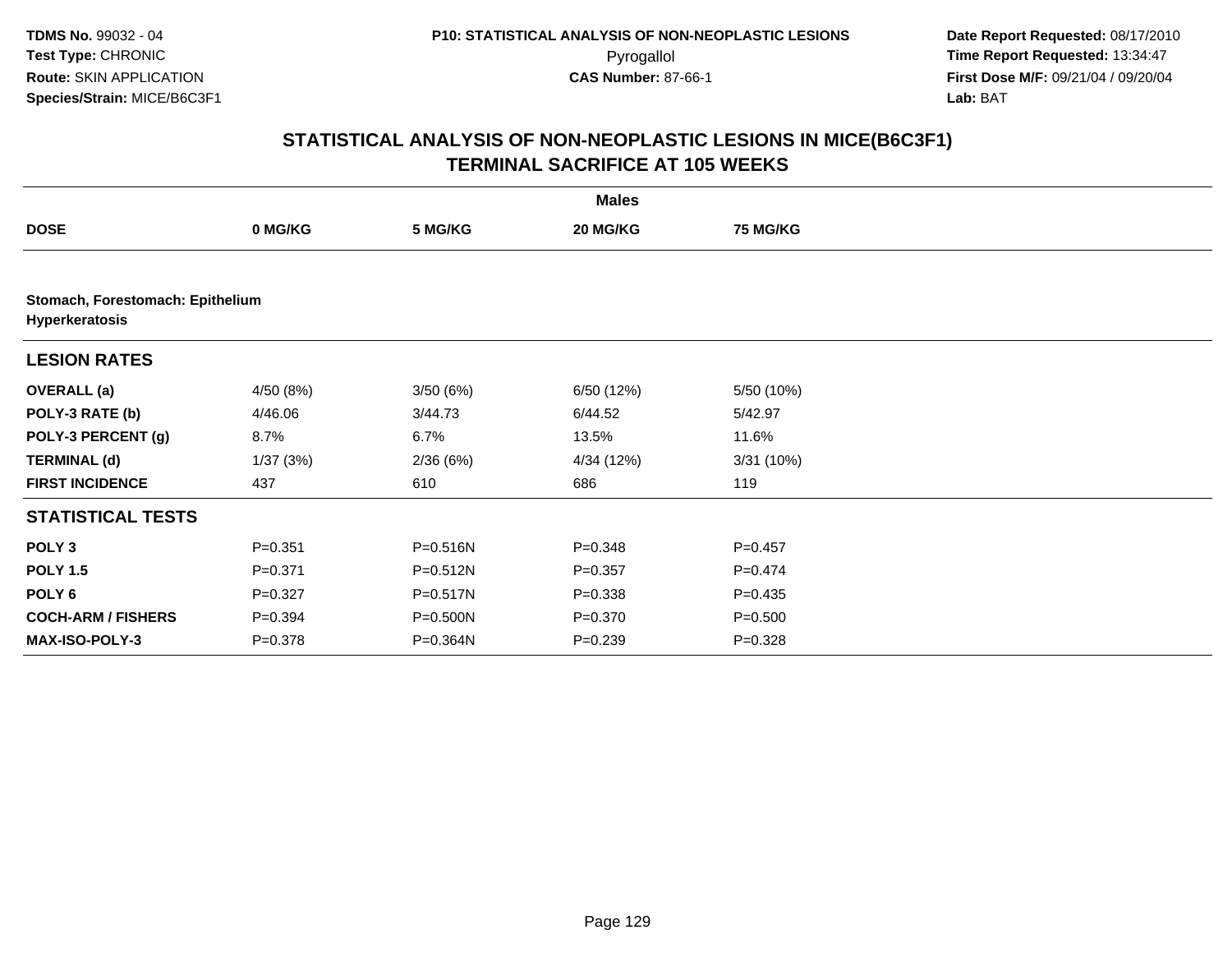|                           |                                  |             | <b>Males</b> |                 |  |  |  |  |  |
|---------------------------|----------------------------------|-------------|--------------|-----------------|--|--|--|--|--|
| <b>DOSE</b>               | 0 MG/KG                          | 5 MG/KG     | 20 MG/KG     | <b>75 MG/KG</b> |  |  |  |  |  |
|                           |                                  |             |              |                 |  |  |  |  |  |
| Hyperplasia               | Stomach, Forestomach: Epithelium |             |              |                 |  |  |  |  |  |
| <b>LESION RATES</b>       |                                  |             |              |                 |  |  |  |  |  |
| <b>OVERALL</b> (a)        | 3/50(6%)                         | 5/50 (10%)  | 6/50 (12%)   | 7/50 (14%)      |  |  |  |  |  |
| POLY-3 RATE (b)           | 3/46.06                          | 5/44.73     | 6/44.52      | 7/43.00         |  |  |  |  |  |
| POLY-3 PERCENT (g)        | 6.5%                             | 11.2%       | 13.5%        | 16.3%           |  |  |  |  |  |
| <b>TERMINAL (d)</b>       | 0/37(0%)                         | 4/36 (11%)  | 4/34 (12%)   | 4/31 (13%)      |  |  |  |  |  |
| <b>FIRST INCIDENCE</b>    | 437                              | 610         | 686          | 119             |  |  |  |  |  |
| <b>STATISTICAL TESTS</b>  |                                  |             |              |                 |  |  |  |  |  |
| POLY <sub>3</sub>         | $P=0.149$                        | $P = 0.340$ | $P=0.225$    | $P = 0.130$     |  |  |  |  |  |
| <b>POLY 1.5</b>           | $P = 0.163$                      | $P = 0.345$ | $P = 0.232$  | $P=0.141$       |  |  |  |  |  |
| POLY <sub>6</sub>         | $P = 0.133$                      | $P = 0.339$ | $P = 0.217$  | $P = 0.117$     |  |  |  |  |  |
| <b>COCH-ARM / FISHERS</b> | $P = 0.181$                      | $P = 0.357$ | $P = 0.243$  | $P = 0.159$     |  |  |  |  |  |
| MAX-ISO-POLY-3            | $P = 0.137$                      | $P=0.222$   | $P = 0.138$  | $P=0.078$       |  |  |  |  |  |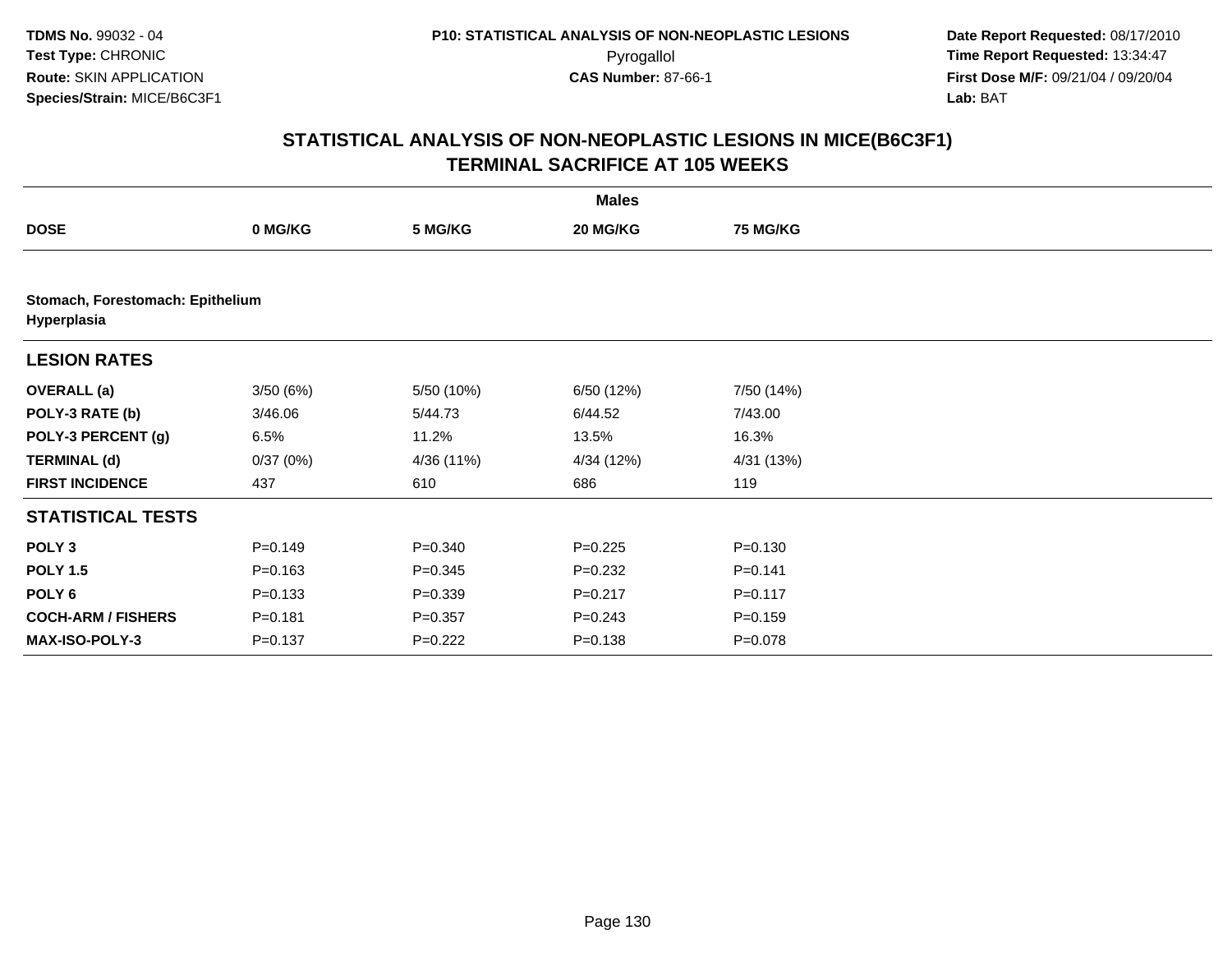| <b>Males</b>               |            |             |             |                 |  |  |  |
|----------------------------|------------|-------------|-------------|-----------------|--|--|--|
| <b>DOSE</b>                | 0 MG/KG    | 5 MG/KG     | 20 MG/KG    | <b>75 MG/KG</b> |  |  |  |
|                            |            |             |             |                 |  |  |  |
| Stomach, Glandular<br>Cyst |            |             |             |                 |  |  |  |
| <b>LESION RATES</b>        |            |             |             |                 |  |  |  |
| <b>OVERALL</b> (a)         | 6/50(12%)  | 19/50 (38%) | 14/50 (28%) | 10/50 (20%)     |  |  |  |
| POLY-3 RATE (b)            | 6/45.84    | 19/45.78    | 14/46.02    | 10/42.10        |  |  |  |
| POLY-3 PERCENT (g)         | 13.1%      | 41.5%       | 30.4%       | 23.8%           |  |  |  |
| <b>TERMINAL (d)</b>        | 4/37 (11%) | 15/36 (42%) | 10/34 (29%) | 7/31 (23%)      |  |  |  |
| <b>FIRST INCIDENCE</b>     | 547        | 494         | 531         | 589             |  |  |  |
| <b>STATISTICAL TESTS</b>   |            |             |             |                 |  |  |  |
| POLY <sub>3</sub>          | P=0.458N   | $P=0.002**$ | $P=0.037*$  | $P = 0.154$     |  |  |  |
| <b>POLY 1.5</b>            | P=0.420N   | $P=0.002**$ | $P=0.037*$  | $P = 0.170$     |  |  |  |
| POLY 6                     | P=0.497N   | P=0.002**   | P=0.036*    | $P = 0.138$     |  |  |  |
| <b>COCH-ARM / FISHERS</b>  | P=0.345N   | P=0.002**   | $P=0.039*$  | $P = 0.207$     |  |  |  |
| MAX-ISO-POLY-3             | P=0.042*   | P<0.001**   | P=0.021*    | $P = 0.106$     |  |  |  |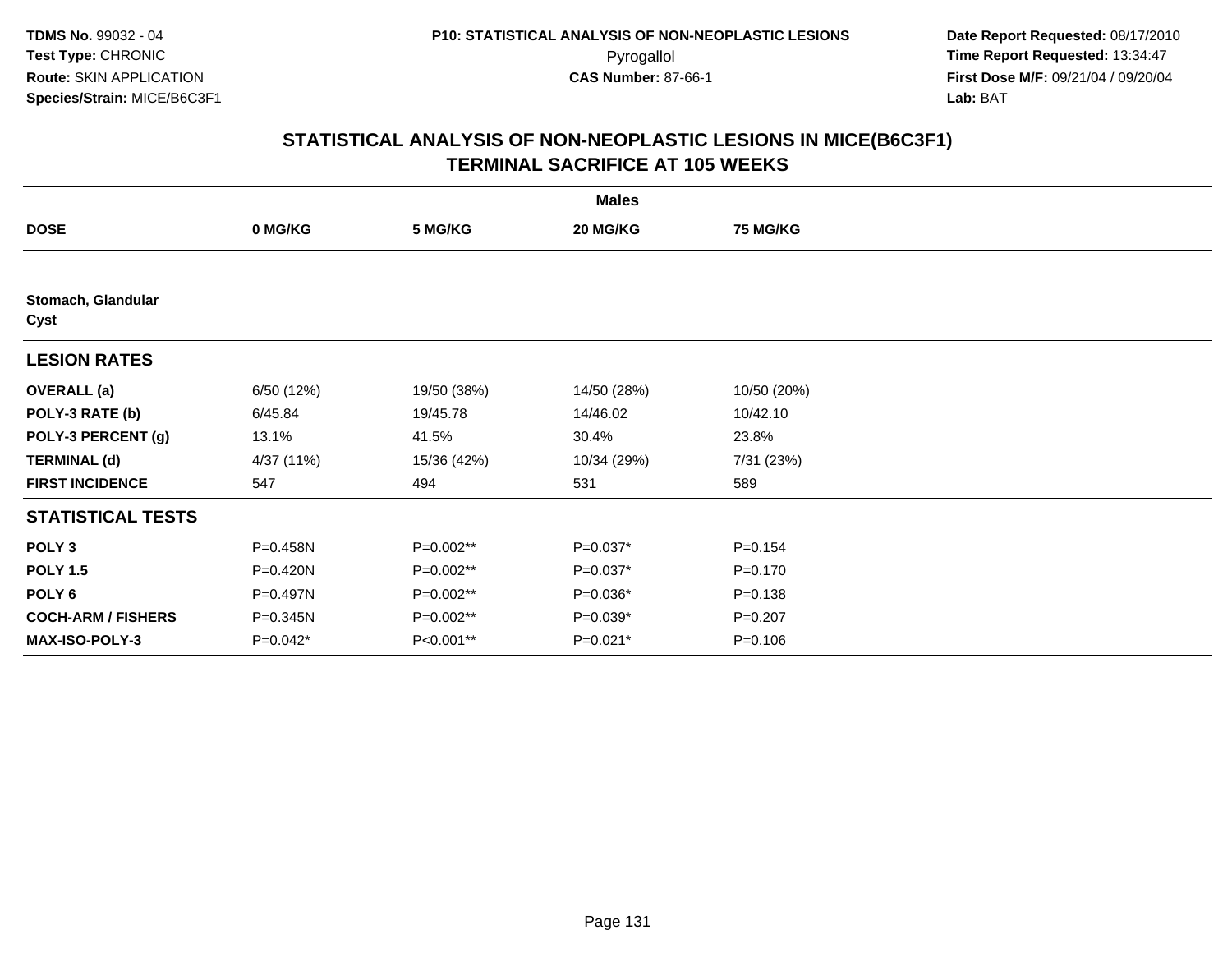| <b>Males</b>                      |             |             |           |                 |  |  |  |
|-----------------------------------|-------------|-------------|-----------|-----------------|--|--|--|
| <b>DOSE</b>                       | 0 MG/KG     | 5 MG/KG     | 20 MG/KG  | <b>75 MG/KG</b> |  |  |  |
|                                   |             |             |           |                 |  |  |  |
| Stomach, Glandular<br>Hyperplasia |             |             |           |                 |  |  |  |
| <b>LESION RATES</b>               |             |             |           |                 |  |  |  |
| <b>OVERALL</b> (a)                | 5/50 (10%)  | 5/50 (10%)  | 1/50(2%)  | 5/50 (10%)      |  |  |  |
| POLY-3 RATE (b)                   | 5/45.18     | 5/44.49     | 1/44.20   | 5/41.21         |  |  |  |
| POLY-3 PERCENT (g)                | 11.1%       | 11.2%       | 2.3%      | 12.1%           |  |  |  |
| <b>TERMINAL (d)</b>               | 4/37 (11%)  | 4/36 (11%)  | 1/34(3%)  | 5/31 (16%)      |  |  |  |
| <b>FIRST INCIDENCE</b>            | 662         | 686         | 729 (T)   | 729 (T)         |  |  |  |
| <b>STATISTICAL TESTS</b>          |             |             |           |                 |  |  |  |
| POLY <sub>3</sub>                 | $P=0.479$   | $P = 0.621$ | P=0.106N  | $P=0.572$       |  |  |  |
| <b>POLY 1.5</b>                   | $P=0.495$   | $P=0.622$   | P=0.104N  | $P = 0.591$     |  |  |  |
| POLY <sub>6</sub>                 | $P=0.459$   | $P=0.622$   | P=0.109N  | $P = 0.548$     |  |  |  |
| <b>COCH-ARM / FISHERS</b>         | $P = 0.526$ | P=0.630N    | P=0.102N  | P=0.630N        |  |  |  |
| MAX-ISO-POLY-3                    | P=0.426N    | $P=0.489$   | P=0.049N* | $P = 0.440$     |  |  |  |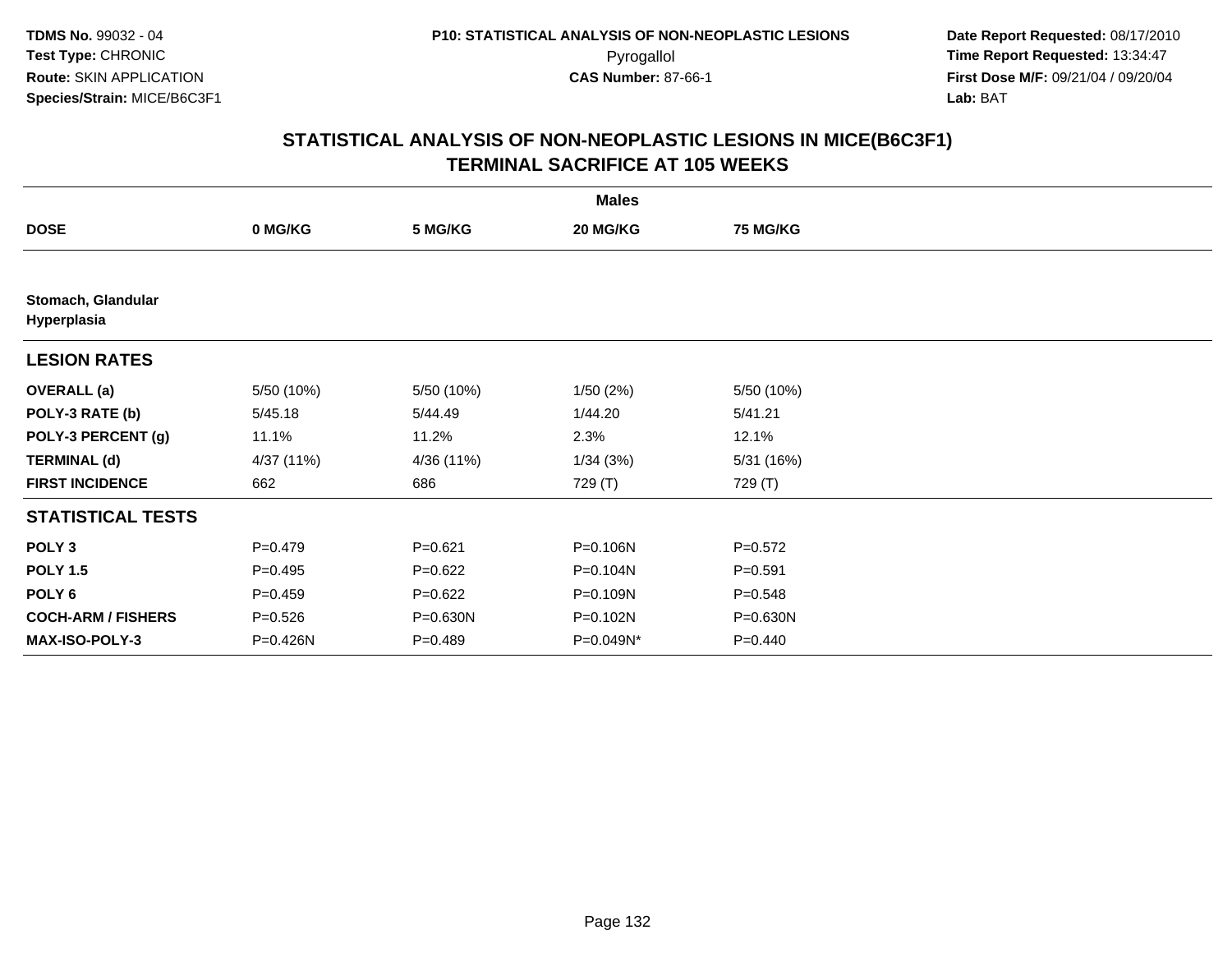**TDMS No.** 99032 - 04**Test Type:** CHRONIC**Route:** SKIN APPLICATION**Species/Strain:** MICE/B6C3F1

 **Date Report Requested:** 08/17/2010 Pyrogallol **Time Report Requested:** 13:34:47 **First Dose M/F:** 09/21/04 / 09/20/04<br>Lab: BAT **Lab:** BAT

|                                                                     |             |             | <b>Males</b> |                 |  |  |  |  |  |
|---------------------------------------------------------------------|-------------|-------------|--------------|-----------------|--|--|--|--|--|
| <b>DOSE</b>                                                         | 0 MG/KG     | 5 MG/KG     | 20 MG/KG     | <b>75 MG/KG</b> |  |  |  |  |  |
|                                                                     |             |             |              |                 |  |  |  |  |  |
| Stomach, Glandular<br><b>Infiltration Cellular Mononuclear Cell</b> |             |             |              |                 |  |  |  |  |  |
| <b>LESION RATES</b>                                                 |             |             |              |                 |  |  |  |  |  |
| <b>OVERALL</b> (a)                                                  | 0/50(0%)    | 4/50 (8%)   | 2/50(4%)     | 0/50(0%)        |  |  |  |  |  |
| POLY-3 RATE (b)                                                     | 0/44.93     | 4/44.56     | 2/44.33      | 0/41.21         |  |  |  |  |  |
| POLY-3 PERCENT (g)                                                  | 0%          | 9%          | 4.5%         | $0\%$           |  |  |  |  |  |
| <b>TERMINAL (d)</b>                                                 | 0/37(0%)    | 3/36(8%)    | 1/34(3%)     | 0/31(0%)        |  |  |  |  |  |
| <b>FIRST INCIDENCE</b>                                              | $---$       | 665         | 697          | ---             |  |  |  |  |  |
| <b>STATISTICAL TESTS</b>                                            |             |             |              |                 |  |  |  |  |  |
| POLY <sub>3</sub>                                                   | P=0.217N    | $P = 0.059$ | $P = 0.234$  | (e)             |  |  |  |  |  |
| <b>POLY 1.5</b>                                                     | P=0.208N    | $P = 0.059$ | $P = 0.236$  | (e)             |  |  |  |  |  |
| POLY <sub>6</sub>                                                   | P=0.227N    | $P = 0.060$ | $P = 0.232$  | (e)             |  |  |  |  |  |
| <b>COCH-ARM / FISHERS</b>                                           | P=0.192N    | $P = 0.059$ | $P = 0.247$  | (e)             |  |  |  |  |  |
| <b>MAX-ISO-POLY-3</b>                                               | $P = 0.213$ | $P=0.019*$  | $P = 0.076$  | (e)             |  |  |  |  |  |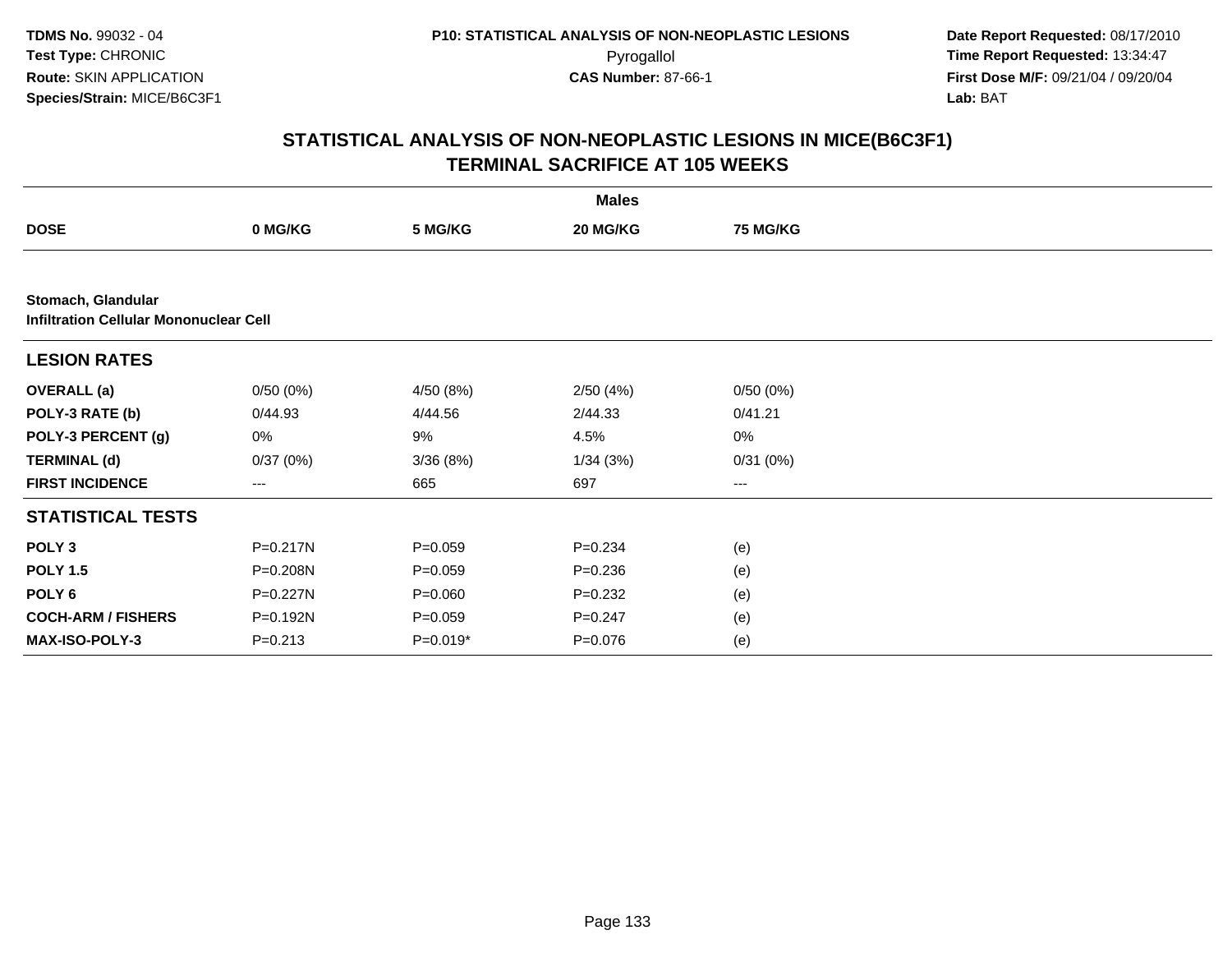|                                    |           |             | <b>Males</b> |                        |  |
|------------------------------------|-----------|-------------|--------------|------------------------|--|
| <b>DOSE</b>                        | 0 MG/KG   | 5 MG/KG     | 20 MG/KG     | <b>75 MG/KG</b>        |  |
|                                    |           |             |              |                        |  |
| Stomach, Glandular<br>Inflammation |           |             |              |                        |  |
| <b>LESION RATES</b>                |           |             |              |                        |  |
| <b>OVERALL</b> (a)                 | 0/50(0%)  | 1/50(2%)    | 5/50 (10%)   | 0/50(0%)               |  |
| POLY-3 RATE (b)                    | 0/44.93   | 1/44.32     | 5/44.37      | 0/41.21                |  |
| POLY-3 PERCENT (g)                 | 0%        | 2.3%        | 11.3%        | $0\%$                  |  |
| <b>TERMINAL (d)</b>                | 0/37(0%)  | 1/36(3%)    | 4/34 (12%)   | 0/31(0%)               |  |
| <b>FIRST INCIDENCE</b>             | ---       | 729 (T)     | 686          | $\qquad \qquad \cdots$ |  |
| <b>STATISTICAL TESTS</b>           |           |             |              |                        |  |
| POLY <sub>3</sub>                  | P=0.453N  | $P=0.497$   | $P=0.029*$   | (e)                    |  |
| <b>POLY 1.5</b>                    | P=0.436N  | $P = 0.498$ | $P=0.030*$   | (e)                    |  |
| POLY <sub>6</sub>                  | P=0.474N  | $P = 0.498$ | P=0.028*     | (e)                    |  |
| <b>COCH-ARM / FISHERS</b>          | P=0.404N  | $P = 0.500$ | $P=0.028*$   | (e)                    |  |
| MAX-ISO-POLY-3                     | $P=0.121$ | $P = 0.158$ | P=0.010**    | (e)                    |  |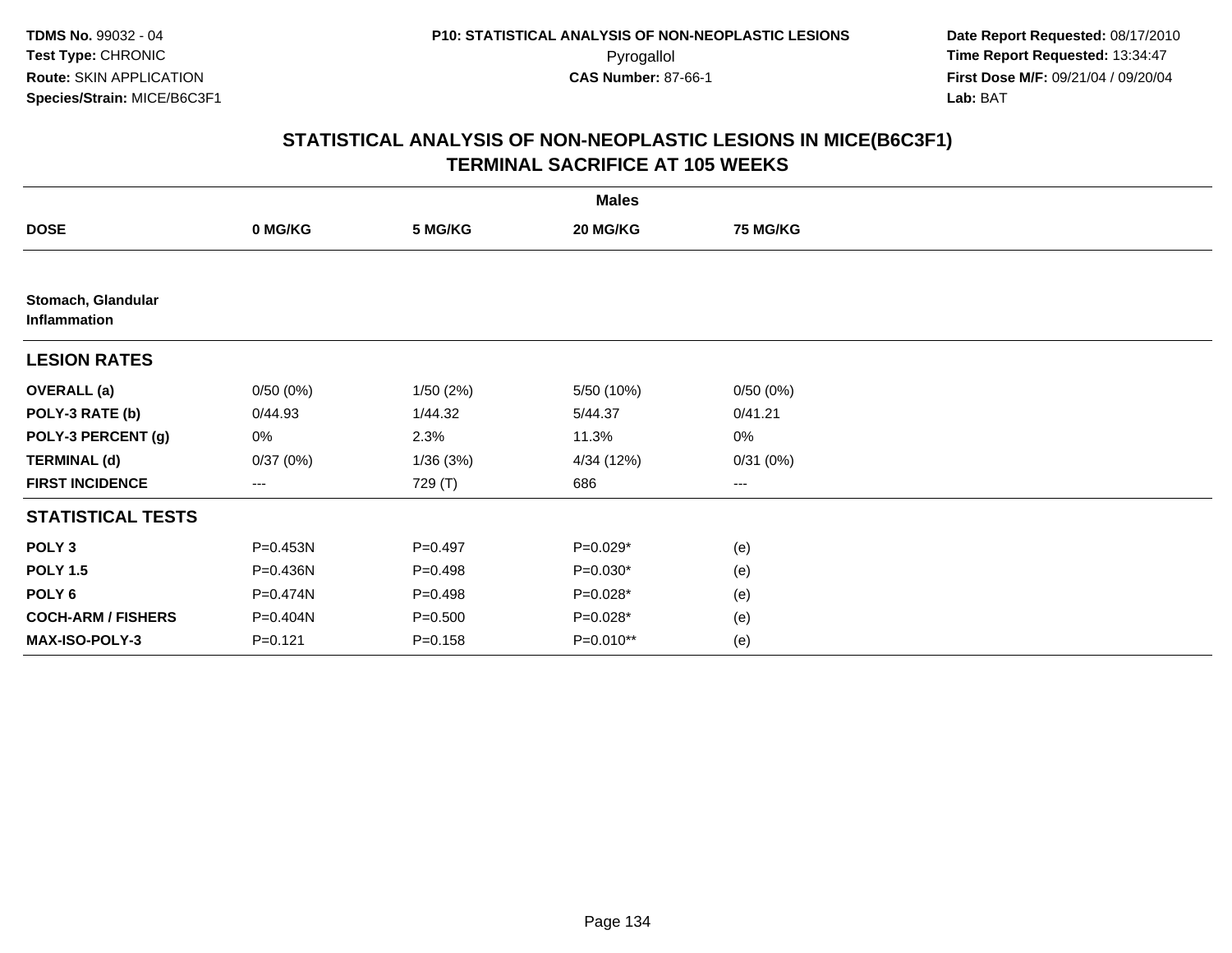|                                             |          |             | <b>Males</b>           |                        |  |
|---------------------------------------------|----------|-------------|------------------------|------------------------|--|
| <b>DOSE</b>                                 | 0 MG/KG  | 5 MG/KG     | 20 MG/KG               | <b>75 MG/KG</b>        |  |
|                                             |          |             |                        |                        |  |
| Stomach, Glandular<br><b>Mineralization</b> |          |             |                        |                        |  |
| <b>LESION RATES</b>                         |          |             |                        |                        |  |
| <b>OVERALL</b> (a)                          | 1/50(2%) | 2/50(4%)    | 0/50(0%)               | 0/50(0%)               |  |
| POLY-3 RATE (b)                             | 1/44.93  | 2/44.32     | 0/44.20                | 0/41.21                |  |
| POLY-3 PERCENT (g)                          | 2.2%     | 4.5%        | 0%                     | $0\%$                  |  |
| <b>TERMINAL (d)</b>                         | 1/37(3%) | 2/36(6%)    | 0/34(0%)               | 0/31(0%)               |  |
| <b>FIRST INCIDENCE</b>                      | 729 (T)  | 729 (T)     | $\qquad \qquad \cdots$ | $\qquad \qquad \cdots$ |  |
| <b>STATISTICAL TESTS</b>                    |          |             |                        |                        |  |
| POLY <sub>3</sub>                           | P=0.243N | $P = 0.495$ | P=0.503N               | P=0.517N               |  |
| <b>POLY 1.5</b>                             | P=0.240N | $P = 0.496$ | P=0.502N               | P=0.512N               |  |
| POLY <sub>6</sub>                           | P=0.247N | $P = 0.496$ | P=0.505N               | P=0.523N               |  |
| <b>COCH-ARM / FISHERS</b>                   | P=0.232N | $P = 0.500$ | P=0.500N               | P=0.500N               |  |
| <b>MAX-ISO-POLY-3</b>                       | P=0.208N | $P = 0.278$ | P=0.163N               | P=0.180N               |  |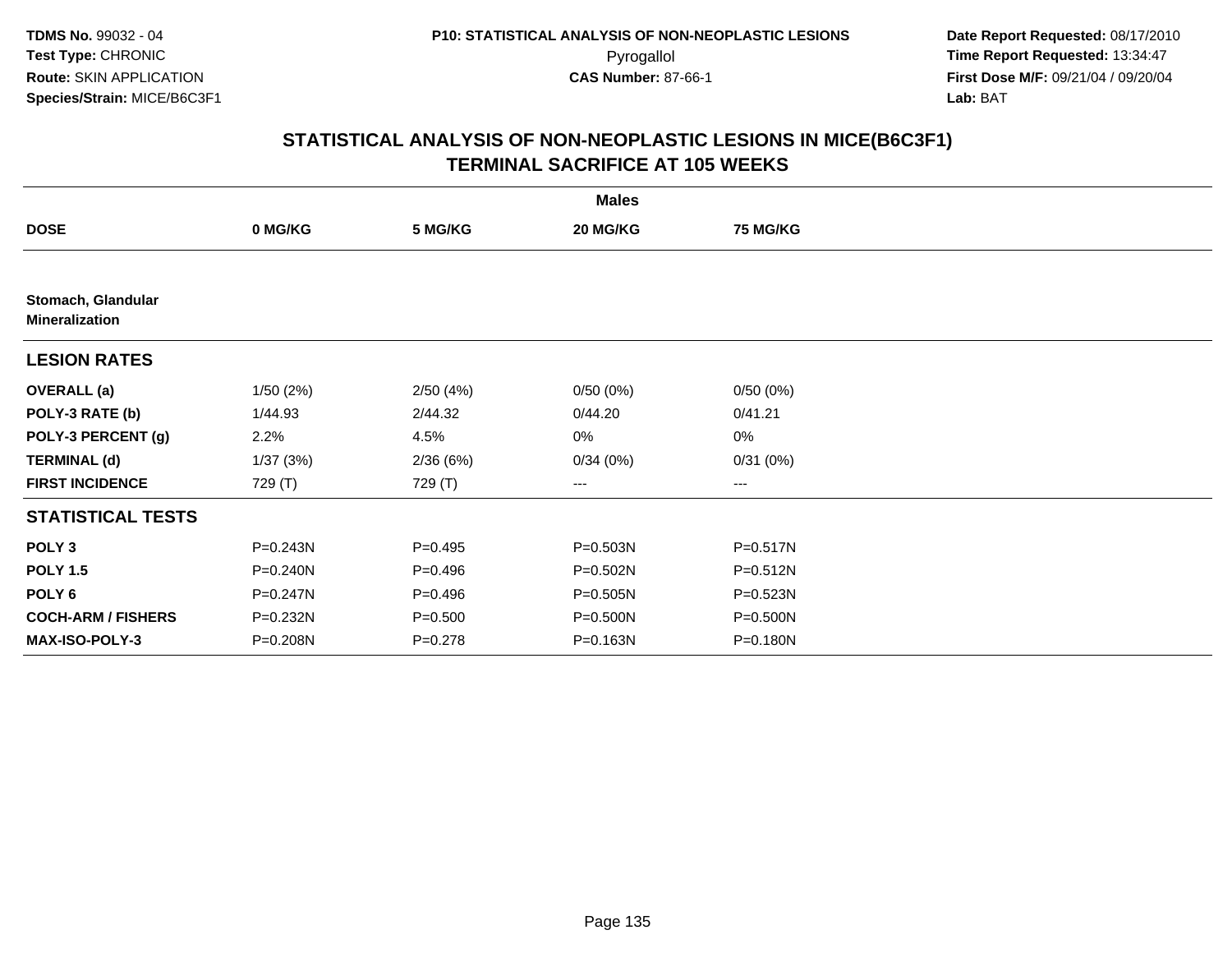|                                                         |              |              | <b>Males</b> |                 |  |  |  |  |  |
|---------------------------------------------------------|--------------|--------------|--------------|-----------------|--|--|--|--|--|
| <b>DOSE</b>                                             | 0 MG/KG      | 5 MG/KG      | 20 MG/KG     | <b>75 MG/KG</b> |  |  |  |  |  |
|                                                         |              |              |              |                 |  |  |  |  |  |
| <b>Testes</b><br>Infiltration Cellular Mononuclear Cell |              |              |              |                 |  |  |  |  |  |
| <b>LESION RATES</b>                                     |              |              |              |                 |  |  |  |  |  |
| <b>OVERALL</b> (a)                                      | 1/50(2%)     | 0/50(0%)     | 2/50(4%)     | 0/50(0%)        |  |  |  |  |  |
| POLY-3 RATE (b)                                         | 1/44.93      | 0/44.32      | 2/44.20      | 0/41.21         |  |  |  |  |  |
| POLY-3 PERCENT (g)                                      | 2.2%         | 0%           | 4.5%         | 0%              |  |  |  |  |  |
| <b>TERMINAL (d)</b>                                     | 1/37(3%)     | 0/36(0%)     | 2/34(6%)     | 0/31(0%)        |  |  |  |  |  |
| <b>FIRST INCIDENCE</b>                                  | 729 (T)      | ---          | 729 (T)      | $--$            |  |  |  |  |  |
| <b>STATISTICAL TESTS</b>                                |              |              |              |                 |  |  |  |  |  |
| POLY <sub>3</sub>                                       | P=0.468N     | P=0.503N     | $P=0.494$    | P=0.517N        |  |  |  |  |  |
| <b>POLY 1.5</b>                                         | P=0.459N     | $P = 0.502N$ | $P=0.497$    | $P = 0.512N$    |  |  |  |  |  |
| POLY <sub>6</sub>                                       | P=0.479N     | $P = 0.502N$ | $P=0.490$    | $P = 0.523N$    |  |  |  |  |  |
| <b>COCH-ARM / FISHERS</b>                               | P=0.442N     | P=0.500N     | $P = 0.500$  | P=0.500N        |  |  |  |  |  |
| <b>MAX-ISO-POLY-3</b>                                   | $P = 0.364N$ | P=0.162N     | $P=0.277$    | P=0.180N        |  |  |  |  |  |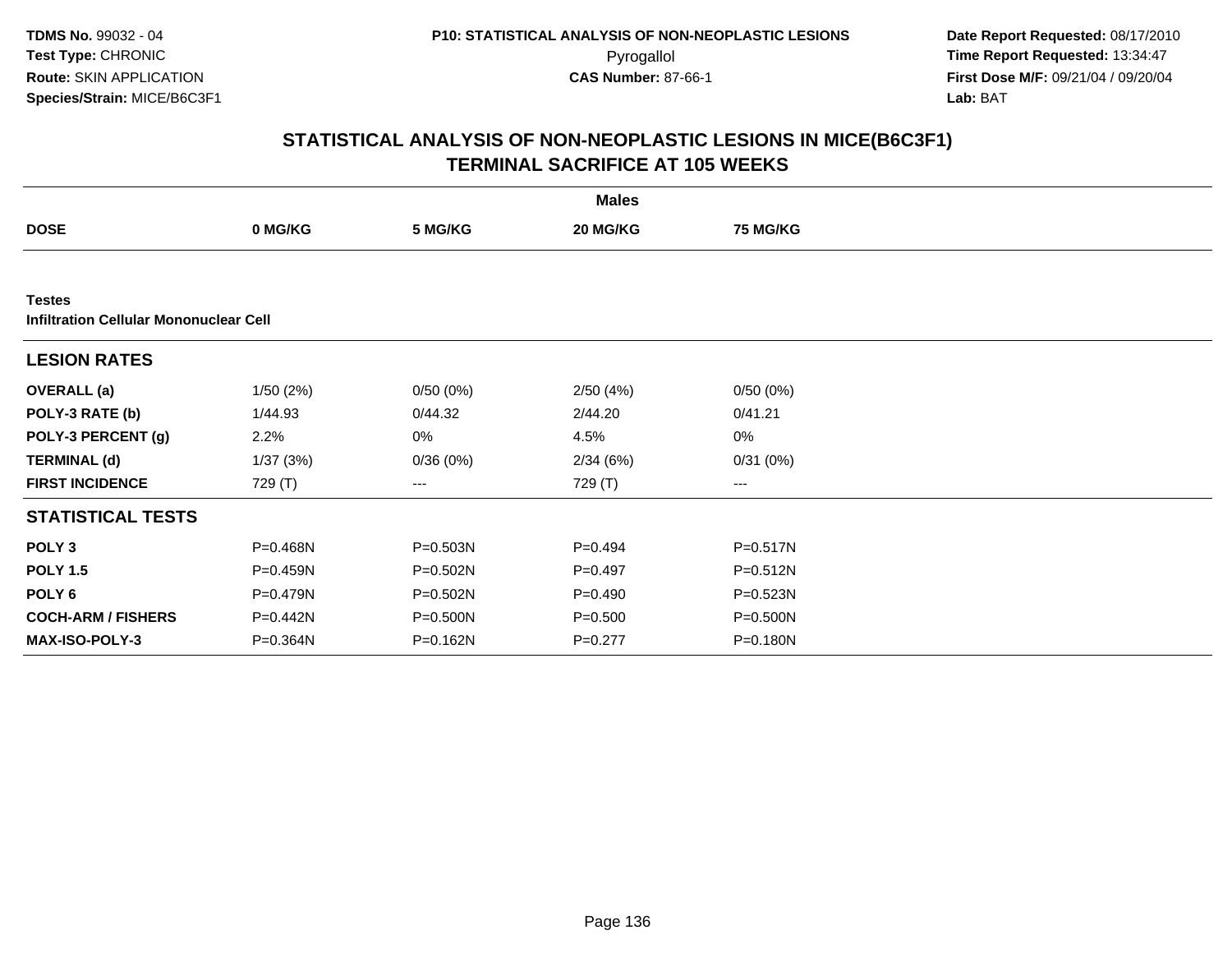|                                       |          |          | <b>Males</b> |                 |  |
|---------------------------------------|----------|----------|--------------|-----------------|--|
| <b>DOSE</b>                           | 0 MG/KG  | 5 MG/KG  | 20 MG/KG     | <b>75 MG/KG</b> |  |
|                                       |          |          |              |                 |  |
| <b>Thymus</b><br>Hyperplasia Lymphoid |          |          |              |                 |  |
| <b>LESION RATES</b>                   |          |          |              |                 |  |
| <b>OVERALL</b> (a)                    | 2/48(4%) | 2/50(4%) | 1/46(2%)     | 1/48(2%)        |  |
| POLY-3 RATE (b)                       | 2/43.36  | 2/44.32  | 1/40.39      | 1/39.73         |  |
| POLY-3 PERCENT (g)                    | 4.6%     | 4.5%     | 2.5%         | 2.5%            |  |
| <b>TERMINAL (d)</b>                   | 1/35(3%) | 2/36(6%) | 1/31 (3%)    | 1/30(3%)        |  |
| <b>FIRST INCIDENCE</b>                | 603      | 729 (T)  | 729 (T)      | 729 (T)         |  |
| <b>STATISTICAL TESTS</b>              |          |          |              |                 |  |
| POLY <sub>3</sub>                     | P=0.435N | P=0.686N | P=0.525N     | P=0.530N        |  |
| <b>POLY 1.5</b>                       | P=0.427N | P=0.684N | P=0.520N     | $P = 0.521N$    |  |
| POLY <sub>6</sub>                     | P=0.444N | P=0.687N | $P = 0.531N$ | P=0.541N        |  |
| <b>COCH-ARM / FISHERS</b>             | P=0.409N | P=0.676N | P=0.516N     | P=0.500N        |  |
| <b>MAX-ISO-POLY-3</b>                 | P=0.499N | P=0.490N | P=0.305N     | P=0.314N        |  |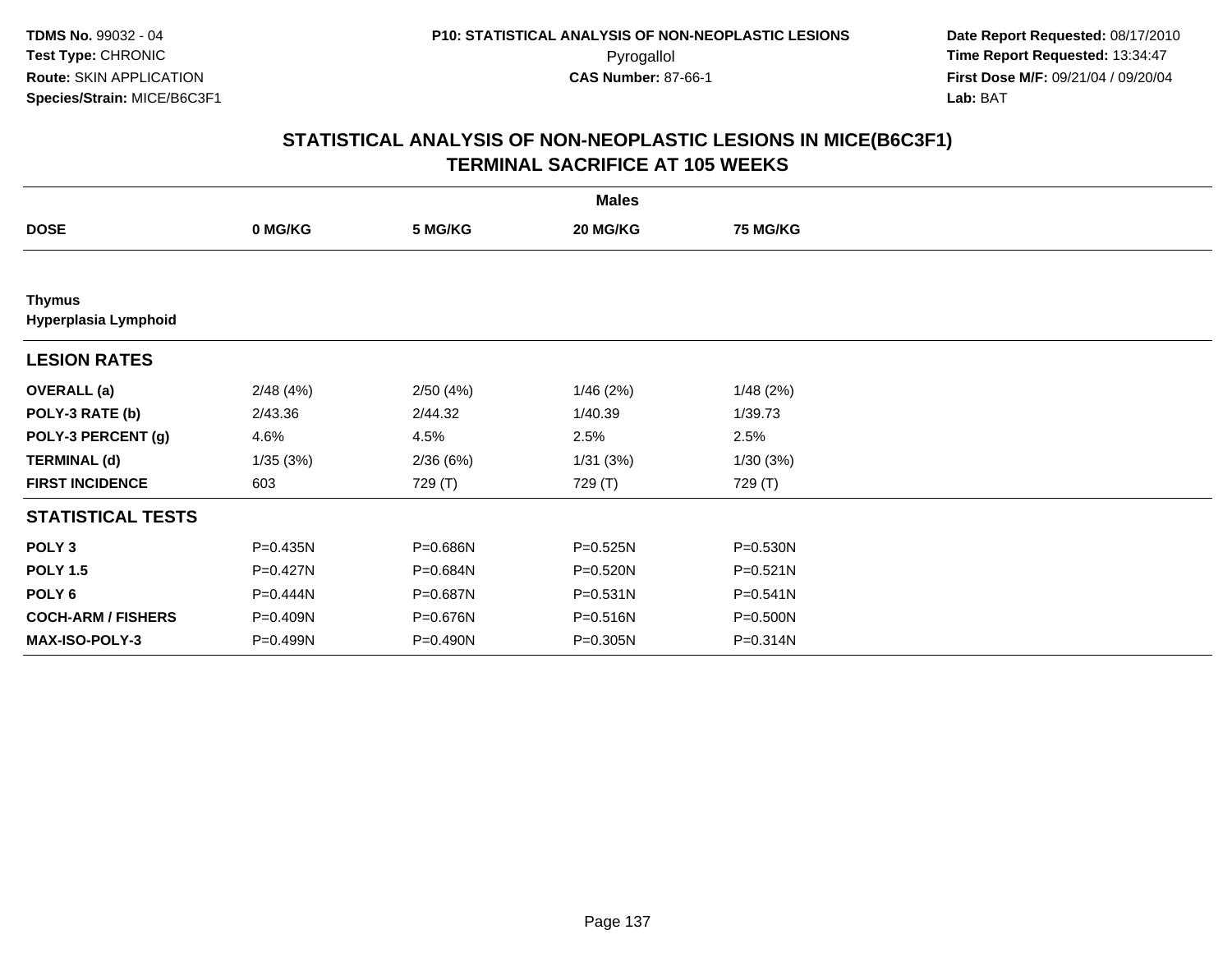**TDMS No.** 99032 - 04**Test Type:** CHRONIC**Route:** SKIN APPLICATION**Species/Strain:** MICE/B6C3F1

 **Date Report Requested:** 08/17/2010 Pyrogallol **Time Report Requested:** 13:34:47 **First Dose M/F:** 09/21/04 / 09/20/04<br>Lab: BAT **Lab:** BAT

|                           |                                               |          | <b>Males</b> |          |  |  |  |  |  |
|---------------------------|-----------------------------------------------|----------|--------------|----------|--|--|--|--|--|
| <b>DOSE</b>               | 0 MG/KG                                       | 5 MG/KG  | 20 MG/KG     | 75 MG/KG |  |  |  |  |  |
|                           |                                               |          |              |          |  |  |  |  |  |
| <b>Thyroid Gland</b>      | <b>Infiltration Cellular Mononuclear Cell</b> |          |              |          |  |  |  |  |  |
| <b>LESION RATES</b>       |                                               |          |              |          |  |  |  |  |  |
| <b>OVERALL (a)</b>        | 0/50(0%)                                      | 0/50(0%) | 0/50(0%)     | 0/50(0%) |  |  |  |  |  |
| POLY-3 RATE (b)           | 0/44.93                                       | 0/44.32  | 0/44.20      | 0/41.21  |  |  |  |  |  |
| POLY-3 PERCENT (g)        | 0%                                            | 0%       | 0%           | 0%       |  |  |  |  |  |
| <b>TERMINAL (d)</b>       | 0/37(0%)                                      | 0/36(0%) | 0/34(0%)     | 0/31(0%) |  |  |  |  |  |
| <b>FIRST INCIDENCE</b>    | ---                                           | $---$    | $---$        | ---      |  |  |  |  |  |
| <b>STATISTICAL TESTS</b>  |                                               |          |              |          |  |  |  |  |  |
| POLY <sub>3</sub>         | (e)                                           | (e)      | (e)          | (e)      |  |  |  |  |  |
| <b>POLY 1.5</b>           | (e)                                           | (e)      | (e)          | (e)      |  |  |  |  |  |
| POLY <sub>6</sub>         | (e)                                           | (e)      | (e)          | (e)      |  |  |  |  |  |
| <b>COCH-ARM / FISHERS</b> | (e)                                           | (e)      | (e)          | (e)      |  |  |  |  |  |
| MAX-ISO-POLY-3            | (e)                                           | (e)      | (e)          | (e)      |  |  |  |  |  |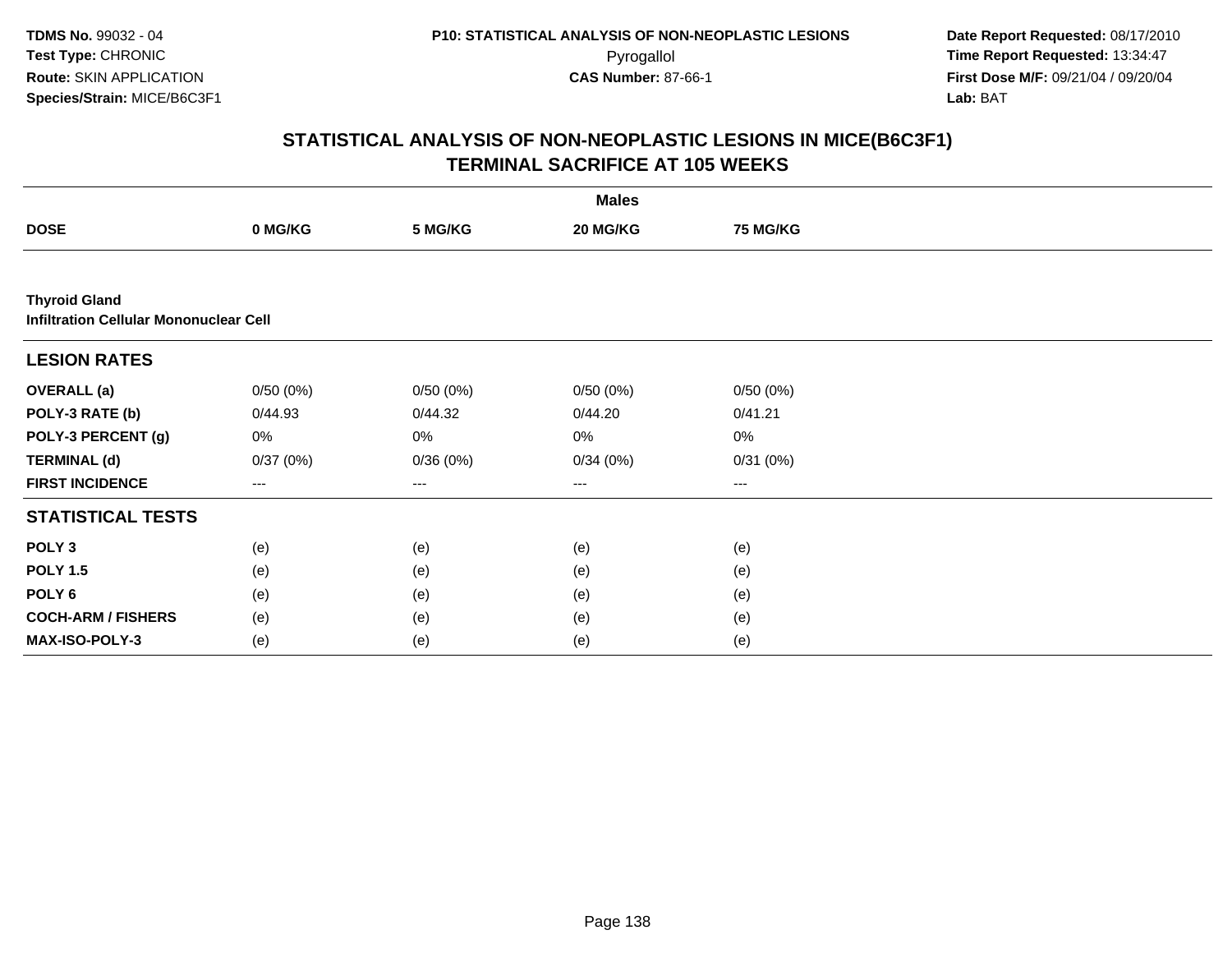| <b>Males</b>              |             |              |              |                 |  |  |  |
|---------------------------|-------------|--------------|--------------|-----------------|--|--|--|
| <b>DOSE</b>               | 0 MG/KG     | 5 MG/KG      | 20 MG/KG     | <b>75 MG/KG</b> |  |  |  |
|                           |             |              |              |                 |  |  |  |
| Tooth<br><b>Dysplasia</b> |             |              |              |                 |  |  |  |
| <b>LESION RATES</b>       |             |              |              |                 |  |  |  |
| <b>OVERALL</b> (a)        | 35/36 (97%) | 27/30 (90%)  | 21/24 (88%)  | 21/22 (95%)     |  |  |  |
| POLY-3 RATE (b)           | 35/36.00    | 27/29.83     | 21/23.46     | 21/22.00        |  |  |  |
| POLY-3 PERCENT (g)        | 97.2%       | 90.5%        | 89.5%        | 95.5%           |  |  |  |
| <b>TERMINAL (d)</b>       | 31/32 (97%) | 22/24 (92%)  | 17/19 (90%)  | 19/20 (95%)     |  |  |  |
| <b>FIRST INCIDENCE</b>    | 534         | 502          | 567          | 667             |  |  |  |
| <b>STATISTICAL TESTS</b>  |             |              |              |                 |  |  |  |
| POLY <sub>3</sub>         | $P=0.595$   | $P = 0.262N$ | $P = 0.243N$ | $P = 0.647N$    |  |  |  |
| <b>POLY 1.5</b>           | $P = 0.586$ | $P = 0.251N$ | P=0.208N     | $P = 0.647N$    |  |  |  |
| POLY 6                    | $P = 0.609$ | P=0.282N     | P=0.294N     | $P = 0.647N$    |  |  |  |
| <b>COCH-ARM / FISHERS</b> | $P = 0.576$ | $P = 0.241N$ | $P = 0.171N$ | P=0.619N        |  |  |  |
| MAX-ISO-POLY-3            | P=0.363N    | $P = 0.131N$ | P=0.124N     | P=0.375N        |  |  |  |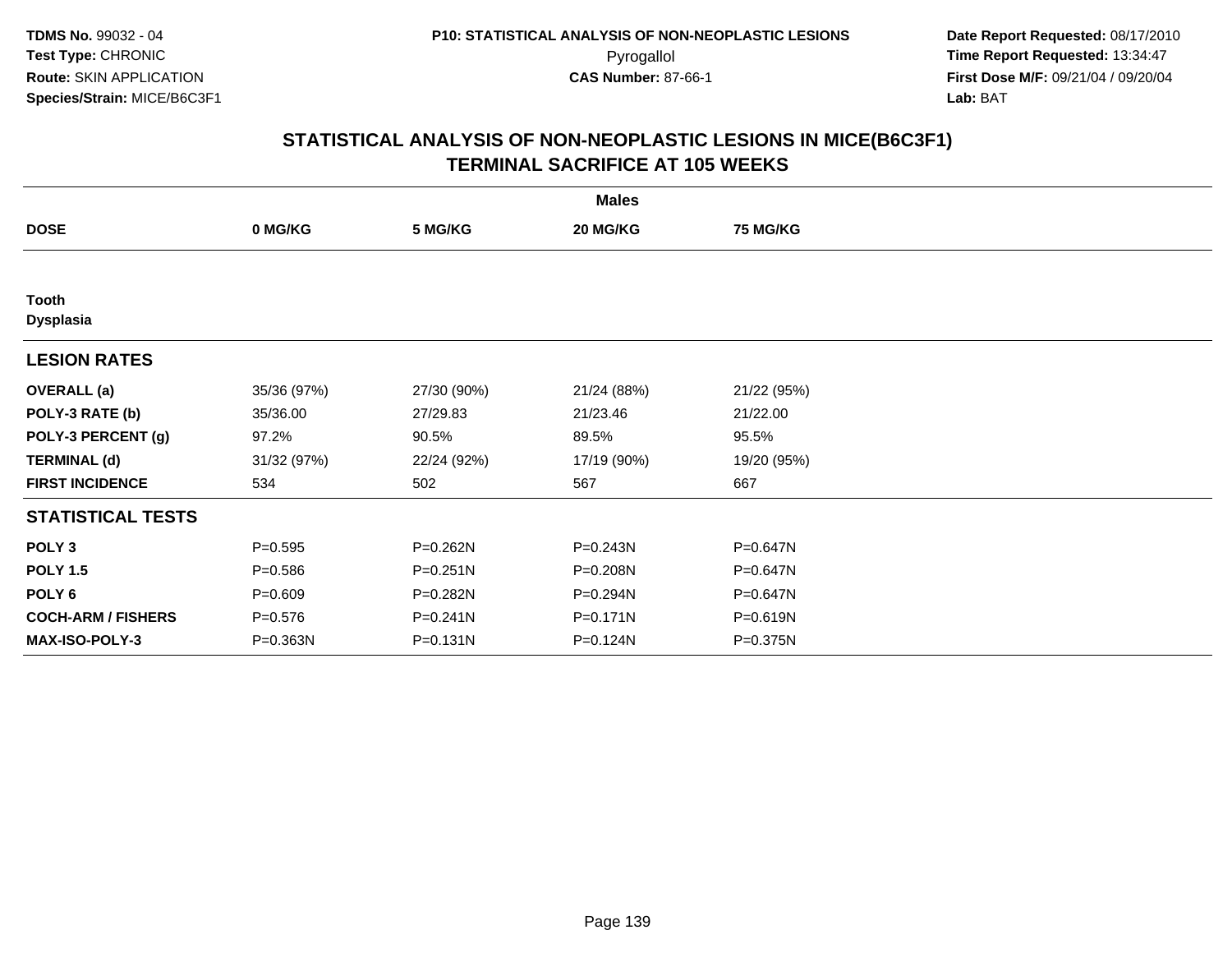|                                                                         |             |             | <b>Males</b> |                 |  |
|-------------------------------------------------------------------------|-------------|-------------|--------------|-----------------|--|
| <b>DOSE</b>                                                             | 0 MG/KG     | 5 MG/KG     | 20 MG/KG     | <b>75 MG/KG</b> |  |
|                                                                         |             |             |              |                 |  |
| <b>Urinary Bladder</b><br><b>Infiltration Cellular Mononuclear Cell</b> |             |             |              |                 |  |
| <b>LESION RATES</b>                                                     |             |             |              |                 |  |
| <b>OVERALL</b> (a)                                                      | 20/50 (40%) | 31/50 (62%) | 33/50 (66%)  | 23/50 (46%)     |  |
| POLY-3 RATE (b)                                                         | 20/47.53    | 31/48.37    | 33/47.16     | 23/45.16        |  |
| POLY-3 PERCENT (g)                                                      | 42.1%       | 64.1%       | 70%          | 50.9%           |  |
| <b>TERMINAL (d)</b>                                                     | 15/37 (41%) | 23/36 (64%) | 24/34 (71%)  | 16/31 (52%)     |  |
| <b>FIRST INCIDENCE</b>                                                  | 521         | 332         | 470          | 470             |  |
| <b>STATISTICAL TESTS</b>                                                |             |             |              |                 |  |
| POLY <sub>3</sub>                                                       | P=0.443N    | $P=0.022*$  | P=0.004**    | $P=0.257$       |  |
| <b>POLY 1.5</b>                                                         | P=0.400N    | $P=0.022*$  | P=0.005**    | $P=0.282$       |  |
| POLY 6                                                                  | P=0.495N    | $P=0.022*$  | P=0.003**    | $P=0.229$       |  |
| <b>COCH-ARM / FISHERS</b>                                               | P=0.304N    | $P=0.022*$  | P=0.008**    | $P = 0.343$     |  |
| MAX-ISO-POLY-3                                                          | $P=0.045*$  | $P=0.014*$  | P=0.002**    | $P = 0.200$     |  |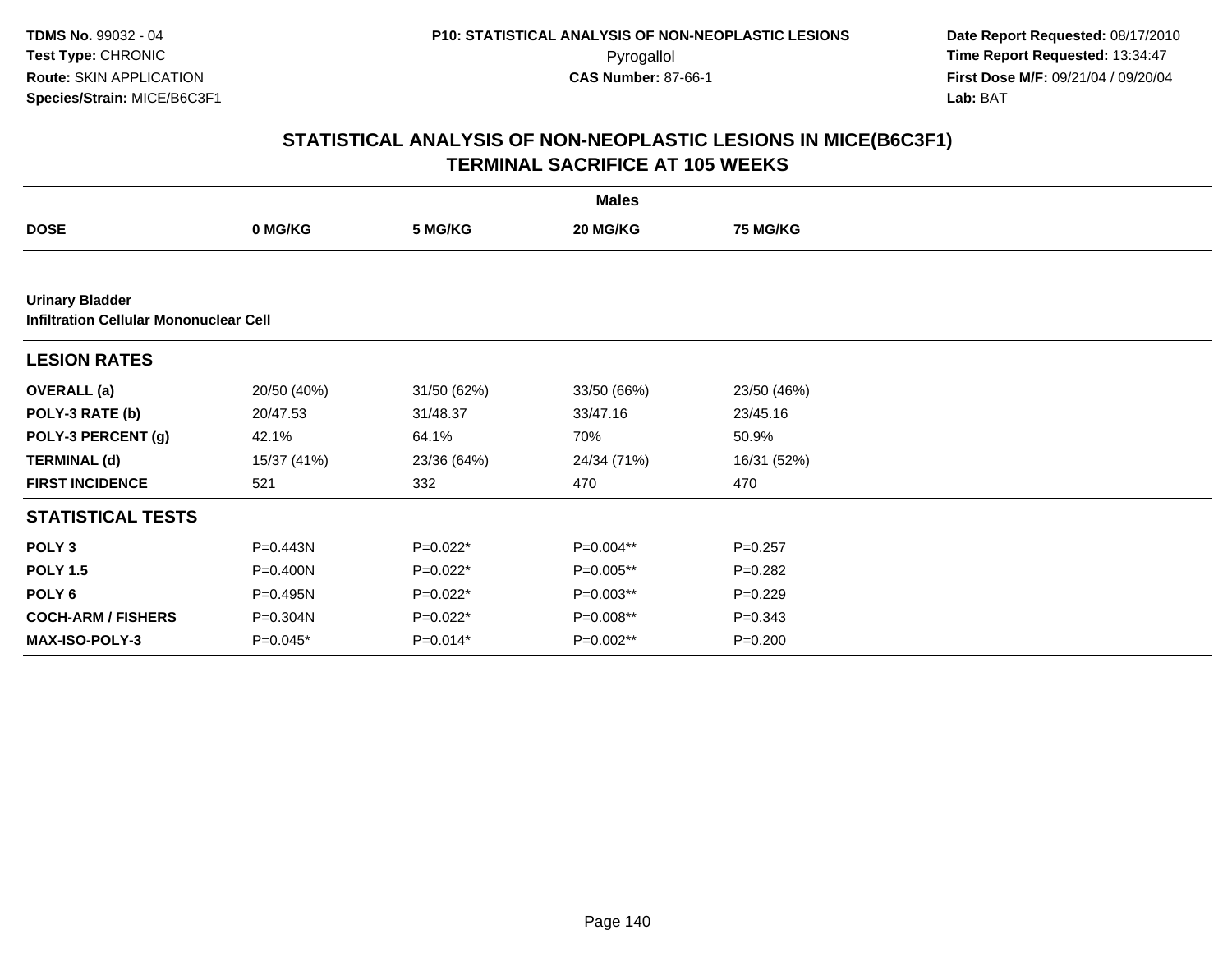|                                        |              |             | <b>Males</b> |                 |  |
|----------------------------------------|--------------|-------------|--------------|-----------------|--|
| <b>DOSE</b>                            | 0 MG/KG      | 5 MG/KG     | 20 MG/KG     | <b>75 MG/KG</b> |  |
|                                        |              |             |              |                 |  |
| <b>Urinary Bladder</b><br>Inflammation |              |             |              |                 |  |
| <b>LESION RATES</b>                    |              |             |              |                 |  |
| <b>OVERALL</b> (a)                     | 0/50(0%)     | 1/50(2%)    | 2/50(4%)     | 0/50(0%)        |  |
| POLY-3 RATE (b)                        | 0/44.93      | 1/44.34     | 2/44.66      | 0/41.21         |  |
| POLY-3 PERCENT (g)                     | 0%           | 2.3%        | 4.5%         | $0\%$           |  |
| <b>TERMINAL (d)</b>                    | 0/37(0%)     | 0/36(0%)    | 1/34(3%)     | 0/31(0%)        |  |
| <b>FIRST INCIDENCE</b>                 | ---          | 724         | 595          | $---$           |  |
| <b>STATISTICAL TESTS</b>               |              |             |              |                 |  |
| POLY <sub>3</sub>                      | P=0.512N     | $P=0.497$   | $P = 0.236$  | (e)             |  |
| <b>POLY 1.5</b>                        | $P = 0.501N$ | $P=0.498$   | $P = 0.237$  | (e)             |  |
| POLY <sub>6</sub>                      | P=0.524N     | $P=0.498$   | $P = 0.235$  | (e)             |  |
| <b>COCH-ARM / FISHERS</b>              | P=0.481N     | $P = 0.500$ | $P = 0.247$  | (e)             |  |
| MAX-ISO-POLY-3                         | $P = 0.351$  | $P = 0.158$ | $P = 0.076$  | (e)             |  |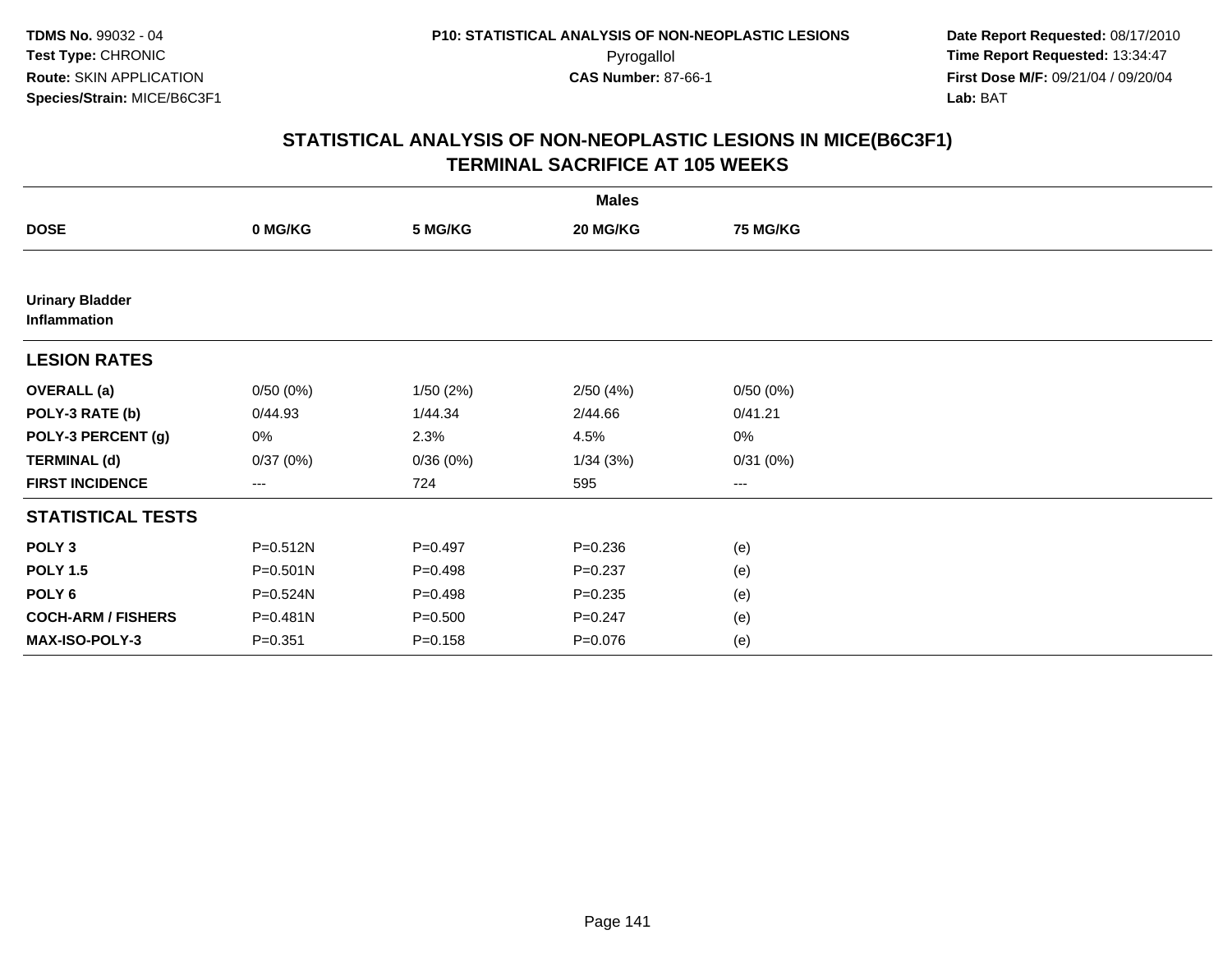| <b>Females</b>                       |                   |          |             |                 |  |  |
|--------------------------------------|-------------------|----------|-------------|-----------------|--|--|
| <b>DOSE</b>                          | 0 MG/KG           | 5 MG/KG  | 20 MG/KG    | <b>75 MG/KG</b> |  |  |
|                                      |                   |          |             |                 |  |  |
| <b>Adrenal Cortex</b><br>Angiectasis |                   |          |             |                 |  |  |
| <b>LESION RATES</b>                  |                   |          |             |                 |  |  |
| <b>OVERALL</b> (a)                   | 0/50(0%)          | 0/50(0%) | 2/50(4%)    | 1/50(2%)        |  |  |
| POLY-3 RATE (b)                      | 0/42.61           | 0/42.77  | 2/46.43     | 1/32.29         |  |  |
| POLY-3 PERCENT (g)                   | 0%                | 0%       | 4.3%        | 3.1%            |  |  |
| <b>TERMINAL (d)</b>                  | 0/33(0%)          | 0/30(0%) | 1/36(3%)    | 0/17(0%)        |  |  |
| <b>FIRST INCIDENCE</b>               | $\qquad \qquad -$ | $---$    | 529         | 575             |  |  |
| <b>STATISTICAL TESTS</b>             |                   |          |             |                 |  |  |
| POLY <sub>3</sub>                    | $P = 0.285$       | (e)      | $P = 0.257$ | $P = 0.446$     |  |  |
| <b>POLY 1.5</b>                      | $P = 0.331$       | (e)      | $P = 0.251$ | $P=0.468$       |  |  |
| POLY <sub>6</sub>                    | $P = 0.233$       | (e)      | $P = 0.260$ | $P = 0.419$     |  |  |
| <b>COCH-ARM / FISHERS</b>            | $P = 0.404$       | (e)      | $P = 0.247$ | $P = 0.500$     |  |  |
| <b>MAX-ISO-POLY-3</b>                | $P = 0.254$       | (e)      | $P = 0.095$ | $P = 0.158$     |  |  |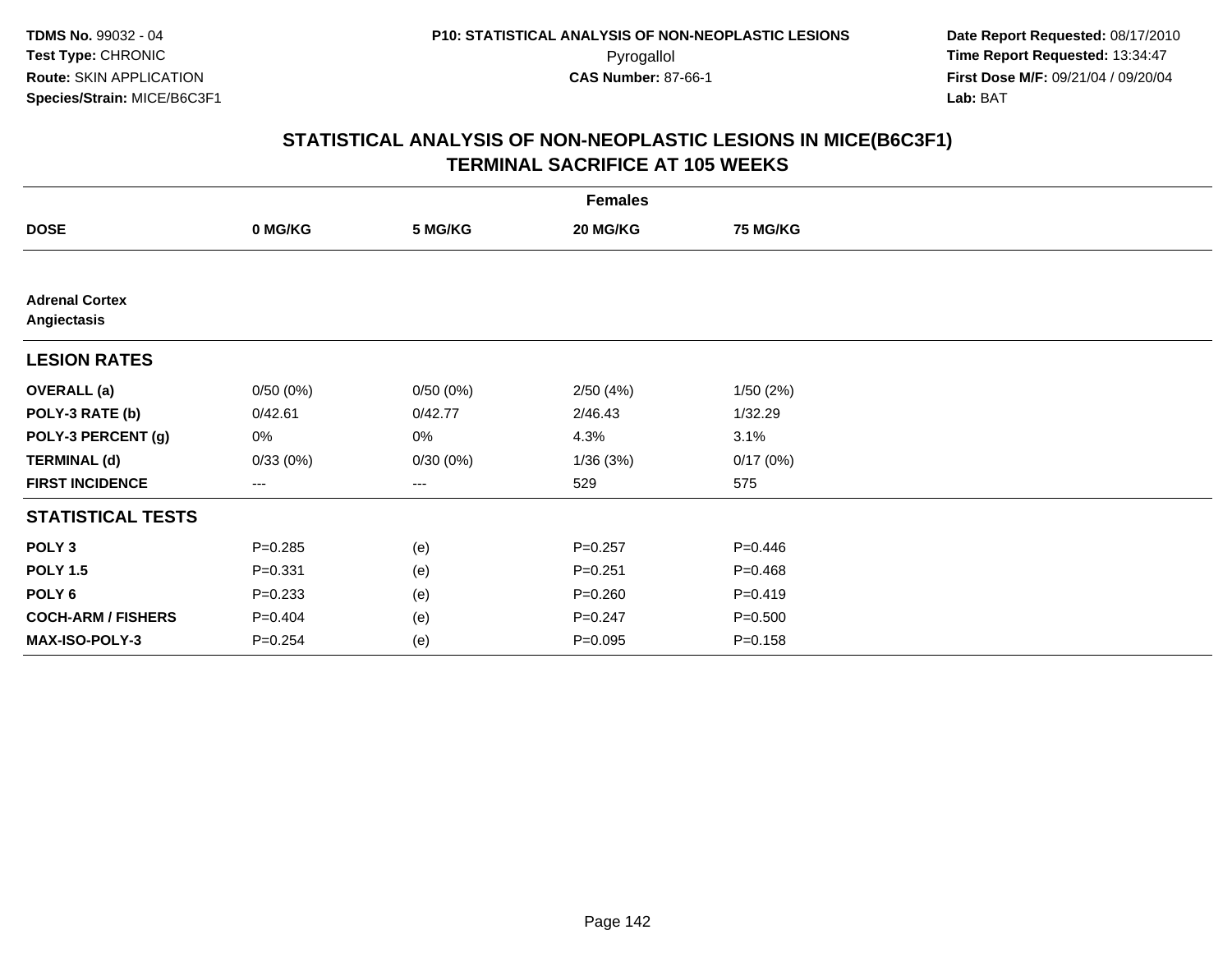| <b>Females</b>                                                   |           |             |             |                 |  |  |
|------------------------------------------------------------------|-----------|-------------|-------------|-----------------|--|--|
| <b>DOSE</b>                                                      | 0 MG/KG   | 5 MG/KG     | 20 MG/KG    | <b>75 MG/KG</b> |  |  |
|                                                                  |           |             |             |                 |  |  |
| <b>Adrenal Cortex</b><br><b>Hematopoietic Cell Proliferation</b> |           |             |             |                 |  |  |
| <b>LESION RATES</b>                                              |           |             |             |                 |  |  |
| <b>OVERALL</b> (a)                                               | 3/50(6%)  | 4/50 (8%)   | 4/50(8%)    | 14/50 (28%)     |  |  |
| POLY-3 RATE (b)                                                  | 3/43.18   | 4/44.14     | 4/46.00     | 14/39.02        |  |  |
| POLY-3 PERCENT (g)                                               | 7%        | 9.1%        | 8.7%        | 35.9%           |  |  |
| <b>TERMINAL (d)</b>                                              | 2/33(6%)  | 1/30(3%)    | 2/36(6%)    | 2/17(12%)       |  |  |
| <b>FIRST INCIDENCE</b>                                           | 550       | 542         | 689         | 347             |  |  |
| <b>STATISTICAL TESTS</b>                                         |           |             |             |                 |  |  |
| POLY <sub>3</sub>                                                | P<0.001** | $P = 0.512$ | $P = 0.534$ | P<0.001**       |  |  |
| <b>POLY 1.5</b>                                                  | P<0.001** | $P = 0.514$ | $P=0.527$   | P<0.001**       |  |  |
| POLY 6                                                           | P<0.001** | $P = 0.502$ | $P = 0.538$ | P<0.001**       |  |  |
| <b>COCH-ARM / FISHERS</b>                                        | P<0.001** | $P = 0.500$ | $P = 0.500$ | $P=0.003**$     |  |  |
| <b>MAX-ISO-POLY-3</b>                                            | P<0.001** | $P = 0.359$ | $P = 0.383$ | P<0.001**       |  |  |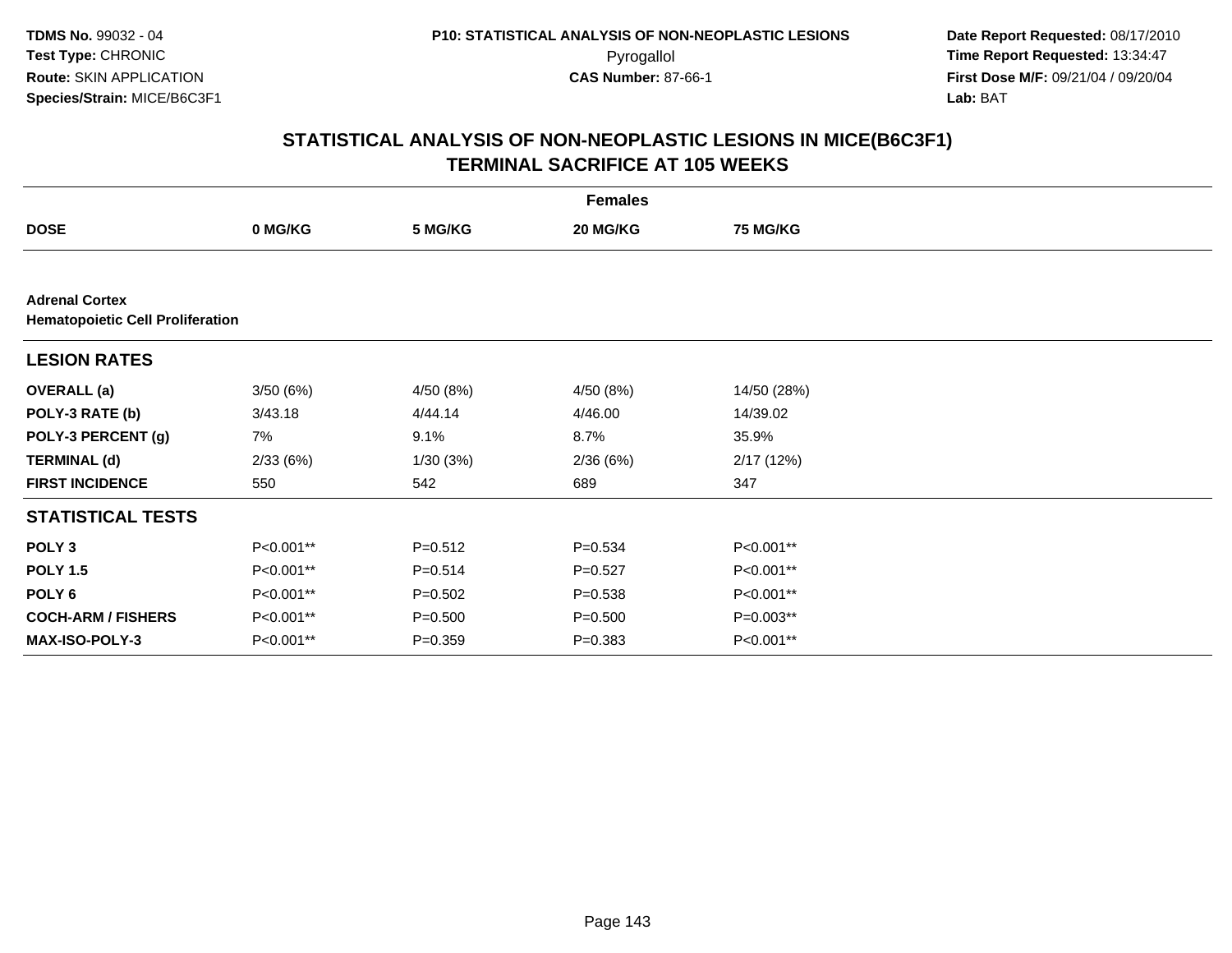| <b>Females</b>                       |              |              |             |                 |  |  |  |
|--------------------------------------|--------------|--------------|-------------|-----------------|--|--|--|
| <b>DOSE</b>                          | 0 MG/KG      | 5 MG/KG      | 20 MG/KG    | <b>75 MG/KG</b> |  |  |  |
|                                      |              |              |             |                 |  |  |  |
| <b>Adrenal Cortex</b><br>Hypertrophy |              |              |             |                 |  |  |  |
| <b>LESION RATES</b>                  |              |              |             |                 |  |  |  |
| <b>OVERALL</b> (a)                   | 4/50 (8%)    | 2/50(4%)     | 5/50 (10%)  | 2/50(4%)        |  |  |  |
| POLY-3 RATE (b)                      | 4/42.61      | 2/42.77      | 5/45.81     | 2/32.22         |  |  |  |
| POLY-3 PERCENT (g)                   | 9.4%         | 4.7%         | 10.9%       | 6.2%            |  |  |  |
| <b>TERMINAL (d)</b>                  | 4/33 (12%)   | 2/30(7%)     | 5/36 (14%)  | 1/17(6%)        |  |  |  |
| <b>FIRST INCIDENCE</b>               | 729 (T)      | 729 (T)      | 729 (T)     | 604             |  |  |  |
| <b>STATISTICAL TESTS</b>             |              |              |             |                 |  |  |  |
| POLY <sub>3</sub>                    | P=0.530N     | P=0.335N     | $P = 0.545$ | P=0.472N        |  |  |  |
| <b>POLY 1.5</b>                      | $P = 0.467N$ | $P = 0.330N$ | $P = 0.534$ | $P = 0.415N$    |  |  |  |
| POLY 6                               | $P = 0.586$  | P=0.348N     | $P = 0.551$ | $P = 0.543N$    |  |  |  |
| <b>COCH-ARM / FISHERS</b>            | P=0.359N     | P=0.339N     | $P = 0.500$ | P=0.339N        |  |  |  |
| <b>MAX-ISO-POLY-3</b>                | P=0.536N     | P=0.199N     | $P = 0.408$ | P=0.332N        |  |  |  |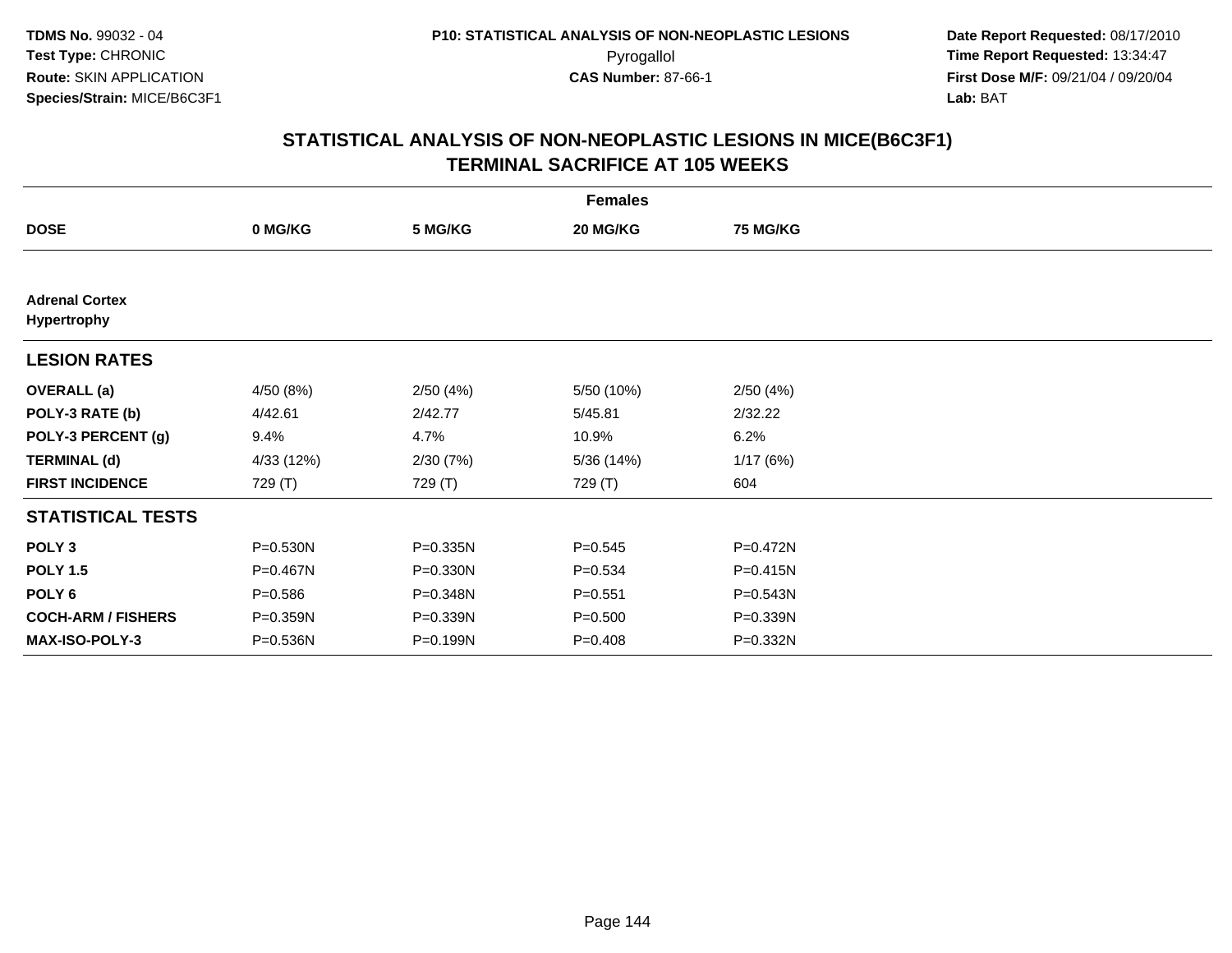|                                                   | <b>Females</b> |              |              |                 |  |  |  |
|---------------------------------------------------|----------------|--------------|--------------|-----------------|--|--|--|
| <b>DOSE</b>                                       | 0 MG/KG        | 5 MG/KG      | 20 MG/KG     | <b>75 MG/KG</b> |  |  |  |
|                                                   |                |              |              |                 |  |  |  |
| <b>Adrenal Cortex: Subcapsular</b><br>Hyperplasia |                |              |              |                 |  |  |  |
| <b>LESION RATES</b>                               |                |              |              |                 |  |  |  |
| <b>OVERALL</b> (a)                                | 50/50 (100%)   | 49/50 (98%)  | 49/50 (98%)  | 49/50 (98%)     |  |  |  |
| POLY-3 RATE (b)                                   | 50/50.00       | 49/50.00     | 49/50.00     | 49/50.00        |  |  |  |
| POLY-3 PERCENT (g)                                | 100%           | 98%          | 98%          | 98%             |  |  |  |
| <b>TERMINAL (d)</b>                               | 33/33 (100%)   | 29/30 (97%)  | 35/36 (97%)  | 16/17 (94%)     |  |  |  |
| <b>FIRST INCIDENCE</b>                            | 134            | 438          | 529          | 256             |  |  |  |
| <b>STATISTICAL TESTS</b>                          |                |              |              |                 |  |  |  |
| POLY <sub>3</sub>                                 | P=0.519N       | P=0.500N     | P=0.500N     | P=0.500N        |  |  |  |
| <b>POLY 1.5</b>                                   | P=0.519N       | P=0.500N     | P=0.500N     | P=0.500N        |  |  |  |
| POLY 6                                            | P=0.519N       | $P = 0.500N$ | $P = 0.500N$ | $P = 0.500N$    |  |  |  |
| <b>COCH-ARM / FISHERS</b>                         | P=0.519N       | P=0.500N     | P=0.500N     | P=0.500N        |  |  |  |
| <b>MAX-ISO-POLY-3</b>                             | P=0.338N       | P=0.159N     | P=0.159N     | P=0.159N        |  |  |  |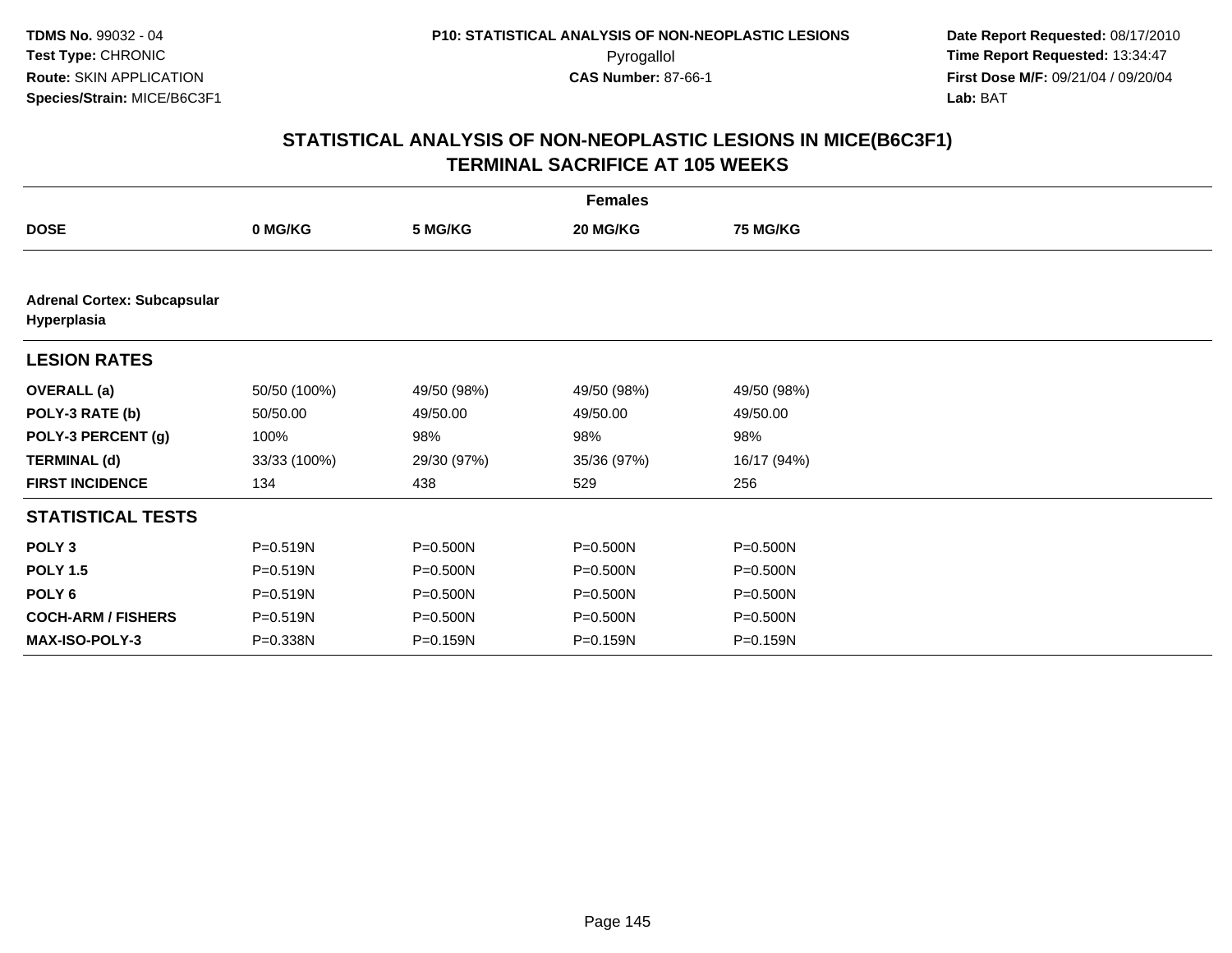|                                       |             |             | <b>Females</b> |                 |  |
|---------------------------------------|-------------|-------------|----------------|-----------------|--|
| <b>DOSE</b>                           | 0 MG/KG     | 5 MG/KG     | 20 MG/KG       | <b>75 MG/KG</b> |  |
|                                       |             |             |                |                 |  |
| <b>Adrenal Medulla</b><br>Hyperplasia |             |             |                |                 |  |
| <b>LESION RATES</b>                   |             |             |                |                 |  |
| <b>OVERALL</b> (a)                    | 1/50(2%)    | 3/50(6%)    | 2/50(4%)       | 2/50(4%)        |  |
| POLY-3 RATE (b)                       | 1/42.61     | 3/42.77     | 2/45.81        | 2/31.78         |  |
| POLY-3 PERCENT (g)                    | 2.4%        | 7%          | 4.4%           | 6.3%            |  |
| <b>TERMINAL (d)</b>                   | 1/33(3%)    | 3/30 (10%)  | 2/36(6%)       | 2/17(12%)       |  |
| <b>FIRST INCIDENCE</b>                | 729 (T)     | 729 (T)     | 729 (T)        | 729 (T)         |  |
| <b>STATISTICAL TESTS</b>              |             |             |                |                 |  |
| POLY <sub>3</sub>                     | $P = 0.465$ | $P = 0.306$ | $P = 0.525$    | $P = 0.400$     |  |
| <b>POLY 1.5</b>                       | $P = 0.520$ | $P = 0.311$ | $P = 0.519$    | $P=0.441$       |  |
| POLY 6                                | $P = 0.403$ | $P = 0.295$ | $P=0.529$      | $P = 0.351$     |  |
| <b>COCH-ARM / FISHERS</b>             | $P = 0.607$ | $P = 0.309$ | $P = 0.500$    | $P = 0.500$     |  |
| <b>MAX-ISO-POLY-3</b>                 | $P=0.422$   | $P = 0.155$ | $P = 0.308$    | $P = 0.231$     |  |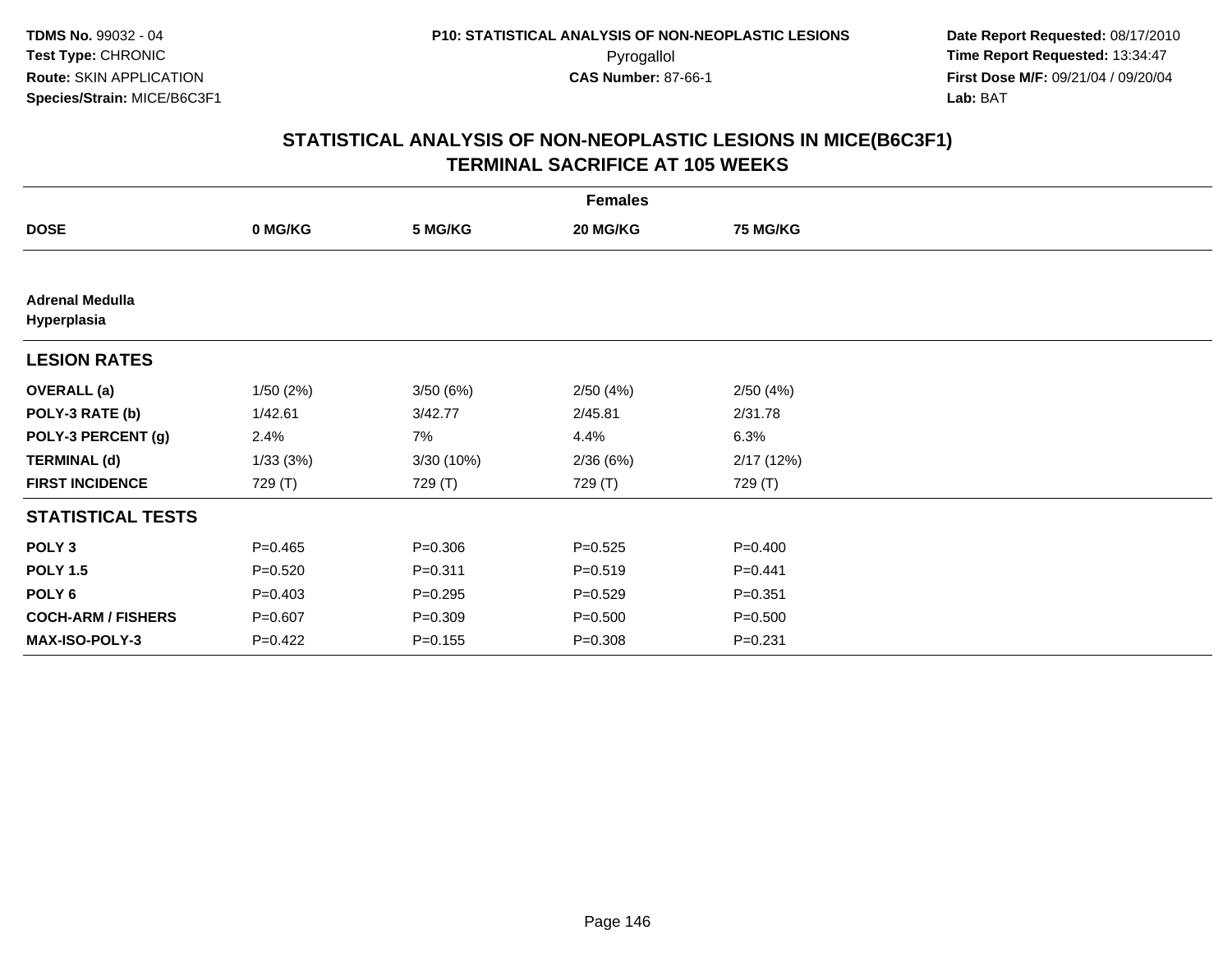|                                                     | <b>Females</b> |                        |                        |                 |  |  |  |  |
|-----------------------------------------------------|----------------|------------------------|------------------------|-----------------|--|--|--|--|
| <b>DOSE</b>                                         | 0 MG/KG        | 5 MG/KG                | 20 MG/KG               | <b>75 MG/KG</b> |  |  |  |  |
|                                                     |                |                        |                        |                 |  |  |  |  |
| <b>Blood Vessel: Carotid Artery</b><br>Inflammation |                |                        |                        |                 |  |  |  |  |
| <b>LESION RATES</b>                                 |                |                        |                        |                 |  |  |  |  |
| <b>OVERALL (a)</b>                                  | 0/50(0%)       | 0/50(0%)               | 0/50(0%)               | 0/50(0%)        |  |  |  |  |
| POLY-3 RATE (b)                                     | 0/42.61        | 0/42.77                | 0/45.81                | 0/31.78         |  |  |  |  |
| POLY-3 PERCENT (g)                                  | 0%             | 0%                     | 0%                     | 0%              |  |  |  |  |
| <b>TERMINAL (d)</b>                                 | 0/33(0%)       | 0/30(0%)               | 0/36(0%)               | 0/17(0%)        |  |  |  |  |
| <b>FIRST INCIDENCE</b>                              | ---            | $\qquad \qquad \cdots$ | $\qquad \qquad \cdots$ | ---             |  |  |  |  |
| <b>STATISTICAL TESTS</b>                            |                |                        |                        |                 |  |  |  |  |
| POLY <sub>3</sub>                                   | (e)            | (e)                    | (e)                    | (e)             |  |  |  |  |
| <b>POLY 1.5</b>                                     | (e)            | (e)                    | (e)                    | (e)             |  |  |  |  |
| POLY <sub>6</sub>                                   | (e)            | (e)                    | (e)                    | (e)             |  |  |  |  |
| <b>COCH-ARM / FISHERS</b>                           | (e)            | (e)                    | (e)                    | (e)             |  |  |  |  |
| <b>MAX-ISO-POLY-3</b>                               | (e)            | (e)                    | (e)                    | (e)             |  |  |  |  |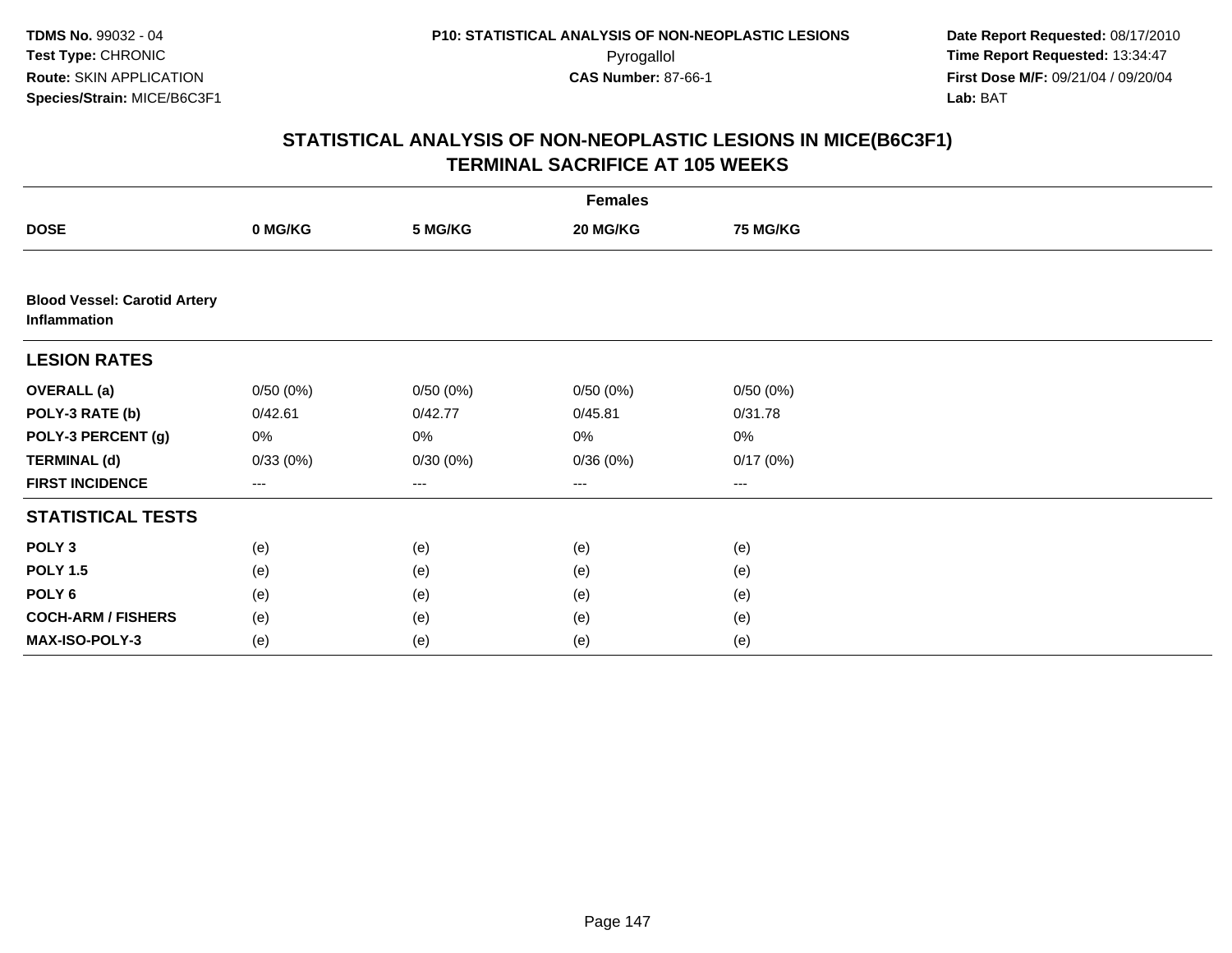|                                   | <b>Females</b> |             |              |                 |  |  |  |
|-----------------------------------|----------------|-------------|--------------|-----------------|--|--|--|
| <b>DOSE</b>                       | 0 MG/KG        | 5 MG/KG     | 20 MG/KG     | <b>75 MG/KG</b> |  |  |  |
|                                   |                |             |              |                 |  |  |  |
| <b>Bone Marrow</b><br>Hyperplasia |                |             |              |                 |  |  |  |
| <b>LESION RATES</b>               |                |             |              |                 |  |  |  |
| <b>OVERALL</b> (a)                | 10/50 (20%)    | 14/50 (28%) | 10/50 (20%)  | 31/50 (62%)     |  |  |  |
| POLY-3 RATE (b)                   | 10/45.13       | 14/47.51    | 10/47.83     | 31/47.96        |  |  |  |
| POLY-3 PERCENT (g)                | 22.2%          | 29.5%       | 20.9%        | 64.6%           |  |  |  |
| <b>TERMINAL (d)</b>               | 4/33 (12%)     | 3/30 (10%)  | 1/36(3%)     | 4/17(24%)       |  |  |  |
| <b>FIRST INCIDENCE</b>            | 415            | 438         | 573          | 256             |  |  |  |
| <b>STATISTICAL TESTS</b>          |                |             |              |                 |  |  |  |
| POLY <sub>3</sub>                 | P<0.001**      | $P = 0.286$ | P=0.542N     | P<0.001**       |  |  |  |
| <b>POLY 1.5</b>                   | P<0.001**      | $P = 0.278$ | $P = 0.556N$ | P<0.001**       |  |  |  |
| POLY <sub>6</sub>                 | P<0.001**      | $P = 0.285$ | P=0.529N     | P<0.001**       |  |  |  |
| <b>COCH-ARM / FISHERS</b>         | P<0.001**      | $P = 0.241$ | P=0.598N     | P<0.001**       |  |  |  |
| MAX-ISO-POLY-3                    | P<0.001**      | $P = 0.218$ | P=0.442N     | P<0.001**       |  |  |  |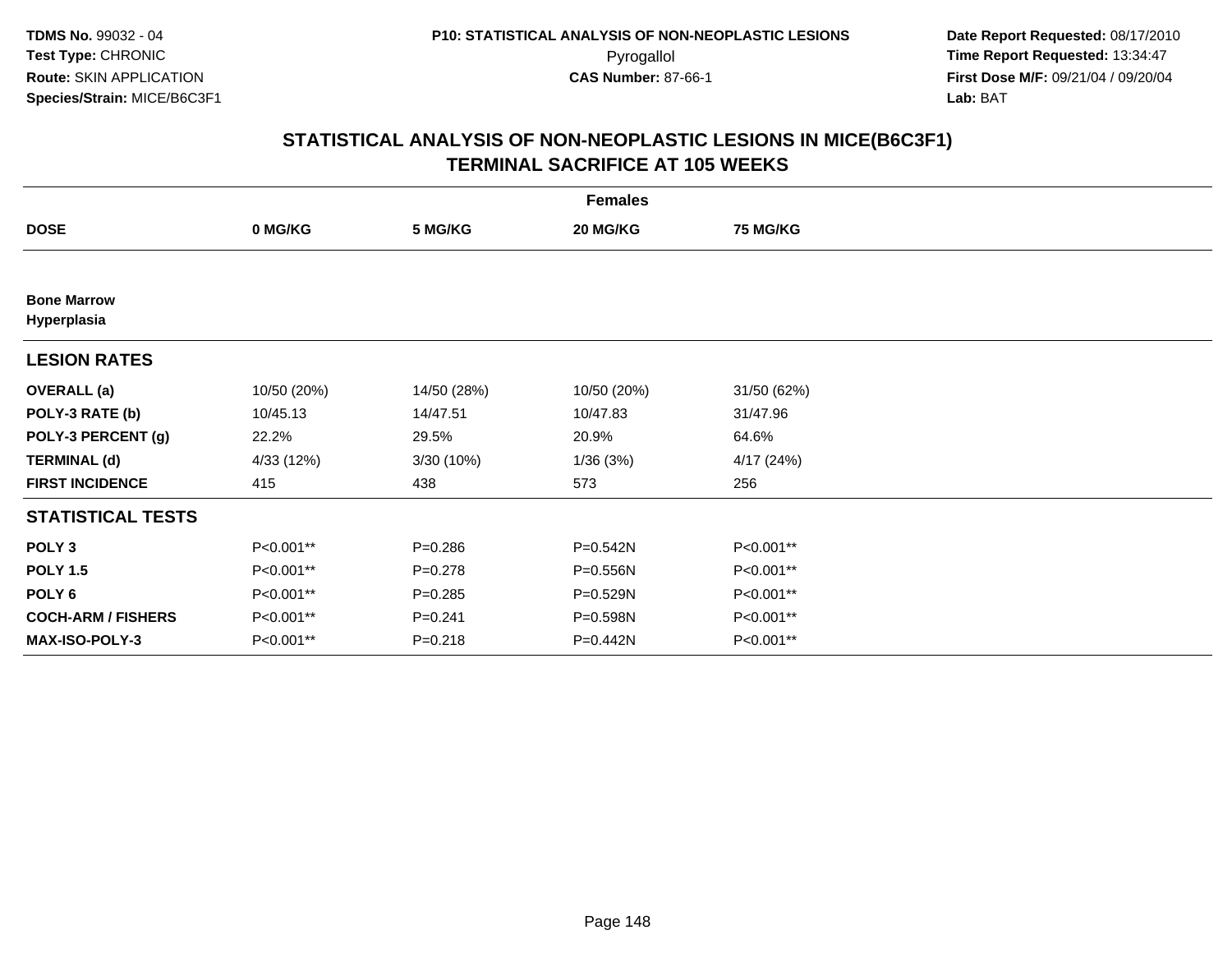|                                            | <b>Females</b> |             |             |                 |  |  |  |
|--------------------------------------------|----------------|-------------|-------------|-----------------|--|--|--|
| <b>DOSE</b>                                | 0 MG/KG        | 5 MG/KG     | 20 MG/KG    | <b>75 MG/KG</b> |  |  |  |
|                                            |                |             |             |                 |  |  |  |
| <b>Bone</b><br><b>Fibro-osseous Lesion</b> |                |             |             |                 |  |  |  |
| <b>LESION RATES</b>                        |                |             |             |                 |  |  |  |
| <b>OVERALL</b> (a)                         | 8/50 (16%)     | 9/50 (18%)  | 9/50 (18%)  | 2/50(4%)        |  |  |  |
| POLY-3 RATE (b)                            | 8/43.42        | 9/43.52     | 9/46.09     | 2/31.78         |  |  |  |
| POLY-3 PERCENT (g)                         | 18.4%          | 20.7%       | 19.5%       | 6.3%            |  |  |  |
| <b>TERMINAL (d)</b>                        | 7/33 (21%)     | 7/30 (23%)  | 8/36 (22%)  | 2/17(12%)       |  |  |  |
| <b>FIRST INCIDENCE</b>                     | 415            | 542         | 654         | 729 (T)         |  |  |  |
| <b>STATISTICAL TESTS</b>                   |                |             |             |                 |  |  |  |
| POLY <sub>3</sub>                          | P=0.090N       | $P = 0.502$ | $P = 0.554$ | $P = 0.121N$    |  |  |  |
| <b>POLY 1.5</b>                            | P=0.054N       | $P = 0.511$ | $P = 0.541$ | P=0.082N        |  |  |  |
| POLY <sub>6</sub>                          | P=0.148N       | $P = 0.480$ | $P = 0.563$ | P=0.185N        |  |  |  |
| <b>COCH-ARM / FISHERS</b>                  | P=0.021N*      | $P = 0.500$ | $P = 0.500$ | P=0.046N*       |  |  |  |
| <b>MAX-ISO-POLY-3</b>                      | P=0.147N       | $P = 0.393$ | $P = 0.447$ | P=0.093N        |  |  |  |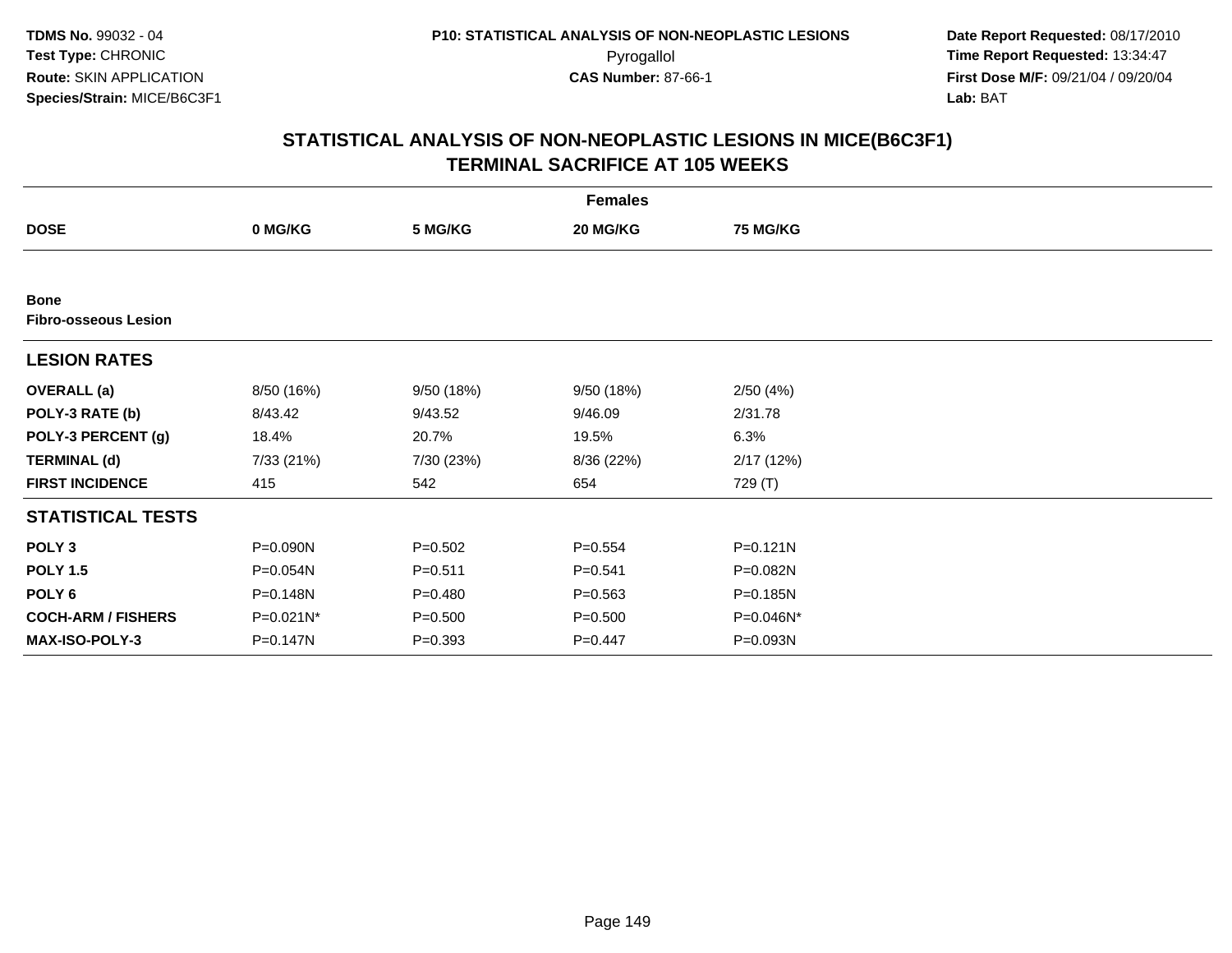|                                                               |              |              | <b>Females</b> |                 |  |
|---------------------------------------------------------------|--------------|--------------|----------------|-----------------|--|
| <b>DOSE</b>                                                   | 0 MG/KG      | 5 MG/KG      | 20 MG/KG       | <b>75 MG/KG</b> |  |
|                                                               |              |              |                |                 |  |
| <b>Brain</b><br><b>Infiltration Cellular Mononuclear Cell</b> |              |              |                |                 |  |
| <b>LESION RATES</b>                                           |              |              |                |                 |  |
| <b>OVERALL</b> (a)                                            | 1/50(2%)     | 1/50(2%)     | 0/50(0%)       | 0/50(0%)        |  |
| POLY-3 RATE (b)                                               | 1/42.61      | 1/43.24      | 0/45.81        | 0/31.78         |  |
| POLY-3 PERCENT (g)                                            | 2.4%         | 2.3%         | 0%             | 0%              |  |
| <b>TERMINAL (d)</b>                                           | 1/33(3%)     | $0/30(0\%)$  | 0/36(0%)       | 0/17(0%)        |  |
| <b>FIRST INCIDENCE</b>                                        | 729 (T)      | 590          | $--$           | ---             |  |
| <b>STATISTICAL TESTS</b>                                      |              |              |                |                 |  |
| POLY <sub>3</sub>                                             | P=0.358N     | P=0.758N     | P=0.486N       | P=0.557N        |  |
| <b>POLY 1.5</b>                                               | $P = 0.355N$ | P=0.756N     | P=0.489N       | P=0.534N        |  |
| POLY 6                                                        | P=0.354N     | $P = 0.759$  | P=0.484N       | P=0.586N        |  |
| <b>COCH-ARM / FISHERS</b>                                     | P=0.338N     | $P = 0.753N$ | P=0.500N       | P=0.500N        |  |
| MAX-ISO-POLY-3                                                | P=0.371N     | P=0.495N     | P=0.158N       | P=0.228N        |  |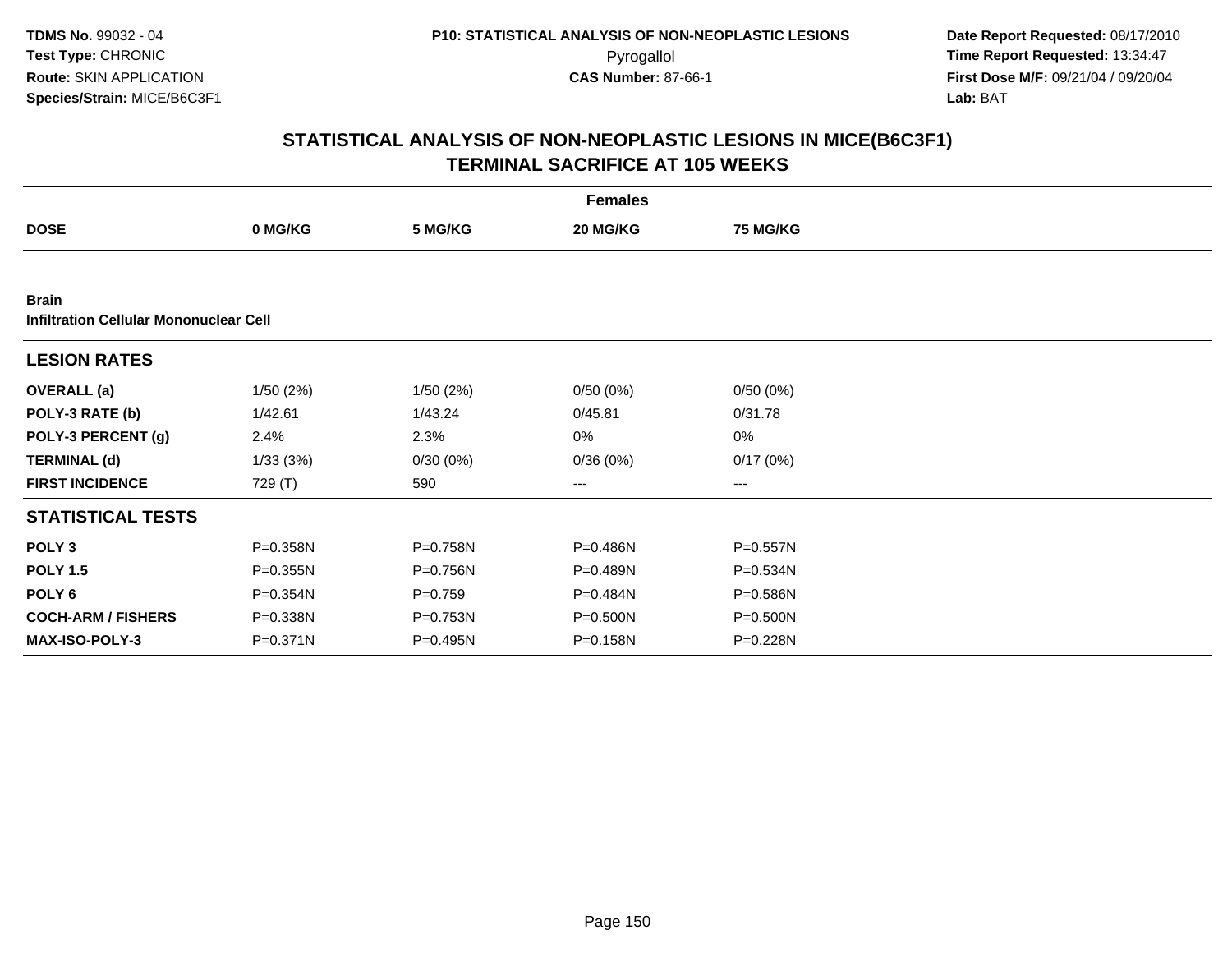|                                                                        |             |             | <b>Females</b> |                 |  |
|------------------------------------------------------------------------|-------------|-------------|----------------|-----------------|--|
| <b>DOSE</b>                                                            | 0 MG/KG     | 5 MG/KG     | 20 MG/KG       | <b>75 MG/KG</b> |  |
|                                                                        |             |             |                |                 |  |
| <b>Clitoral Gland</b><br><b>Infiltration Cellular Mononuclear Cell</b> |             |             |                |                 |  |
| <b>LESION RATES</b>                                                    |             |             |                |                 |  |
| <b>OVERALL</b> (a)                                                     | 0/49(0%)    | 2/50(4%)    | 2/50(4%)       | 1/49(2%)        |  |
| POLY-3 RATE (b)                                                        | 0/42.00     | 2/43.24     | 2/45.81        | 1/31.47         |  |
| POLY-3 PERCENT (g)                                                     | 0%          | 4.6%        | 4.4%           | 3.2%            |  |
| <b>TERMINAL (d)</b>                                                    | 0/33(0%)    | 1/30(3%)    | 2/36(6%)       | 1/17(6%)        |  |
| <b>FIRST INCIDENCE</b>                                                 | ---         | 590         | 729 (T)        | 729 (T)         |  |
| <b>STATISTICAL TESTS</b>                                               |             |             |                |                 |  |
| POLY <sub>3</sub>                                                      | $P = 0.525$ | $P=0.243$   | $P=0.257$      | $P=0.443$       |  |
| <b>POLY 1.5</b>                                                        | $P = 0.581$ | $P = 0.246$ | $P=0.254$      | $P = 0.467$     |  |
| POLY 6                                                                 | $P = 0.456$ | $P = 0.237$ | $P = 0.258$    | $P = 0.414$     |  |
| <b>COCH-ARM / FISHERS</b>                                              | $P = 0.659$ | $P = 0.253$ | $P = 0.253$    | $P = 0.500$     |  |
| MAX-ISO-POLY-3                                                         | $P = 0.327$ | $P = 0.081$ | $P = 0.094$    | $P = 0.158$     |  |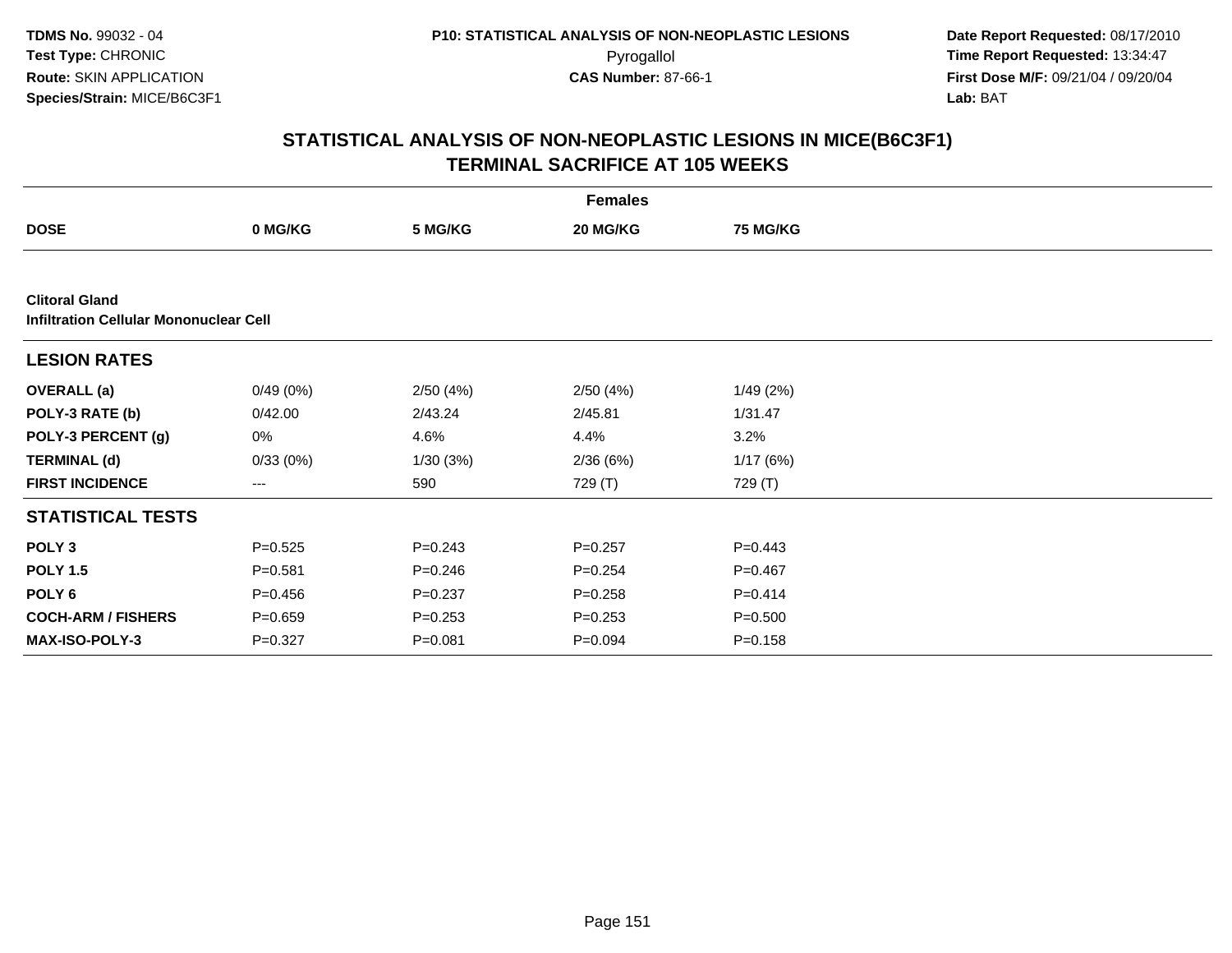|                                       | <b>Females</b> |             |            |                 |  |  |  |
|---------------------------------------|----------------|-------------|------------|-----------------|--|--|--|
| <b>DOSE</b>                           | 0 MG/KG        | 5 MG/KG     | 20 MG/KG   | <b>75 MG/KG</b> |  |  |  |
|                                       |                |             |            |                 |  |  |  |
| <b>Clitoral Gland</b><br>Inflammation |                |             |            |                 |  |  |  |
| <b>LESION RATES</b>                   |                |             |            |                 |  |  |  |
| <b>OVERALL</b> (a)                    | 10/49 (20%)    | 10/50 (20%) | 8/50 (16%) | 9/49 (18%)      |  |  |  |
| POLY-3 RATE (b)                       | 10/42.42       | 10/43.24    | 8/46.43    | 9/33.08         |  |  |  |
| POLY-3 PERCENT (g)                    | 23.6%          | 23.1%       | 17.2%      | 27.2%           |  |  |  |
| <b>TERMINAL (d)</b>                   | 7/33 (21%)     | 9/30 (30%)  | 7/36 (19%) | 6/17(35%)       |  |  |  |
| <b>FIRST INCIDENCE</b>                | 643            | 589         | 529        | 487             |  |  |  |
| <b>STATISTICAL TESTS</b>              |                |             |            |                 |  |  |  |
| POLY <sub>3</sub>                     | $P = 0.404$    | P=0.582N    | P=0.316N   | $P = 0.463$     |  |  |  |
| <b>POLY 1.5</b>                       | $P=0.493$      | P=0.567N    | P=0.331N   | $P = 0.563$     |  |  |  |
| POLY 6                                | $P = 0.315$    | $P = 0.585$ | P=0.313N   | $P = 0.339$     |  |  |  |
| <b>COCH-ARM / FISHERS</b>             | P=0.481N       | P=0.579N    | P=0.379N   | P=0.500N        |  |  |  |
| <b>MAX-ISO-POLY-3</b>                 | $P = 0.478$    | P=0.479N    | P=0.239N   | $P = 0.373$     |  |  |  |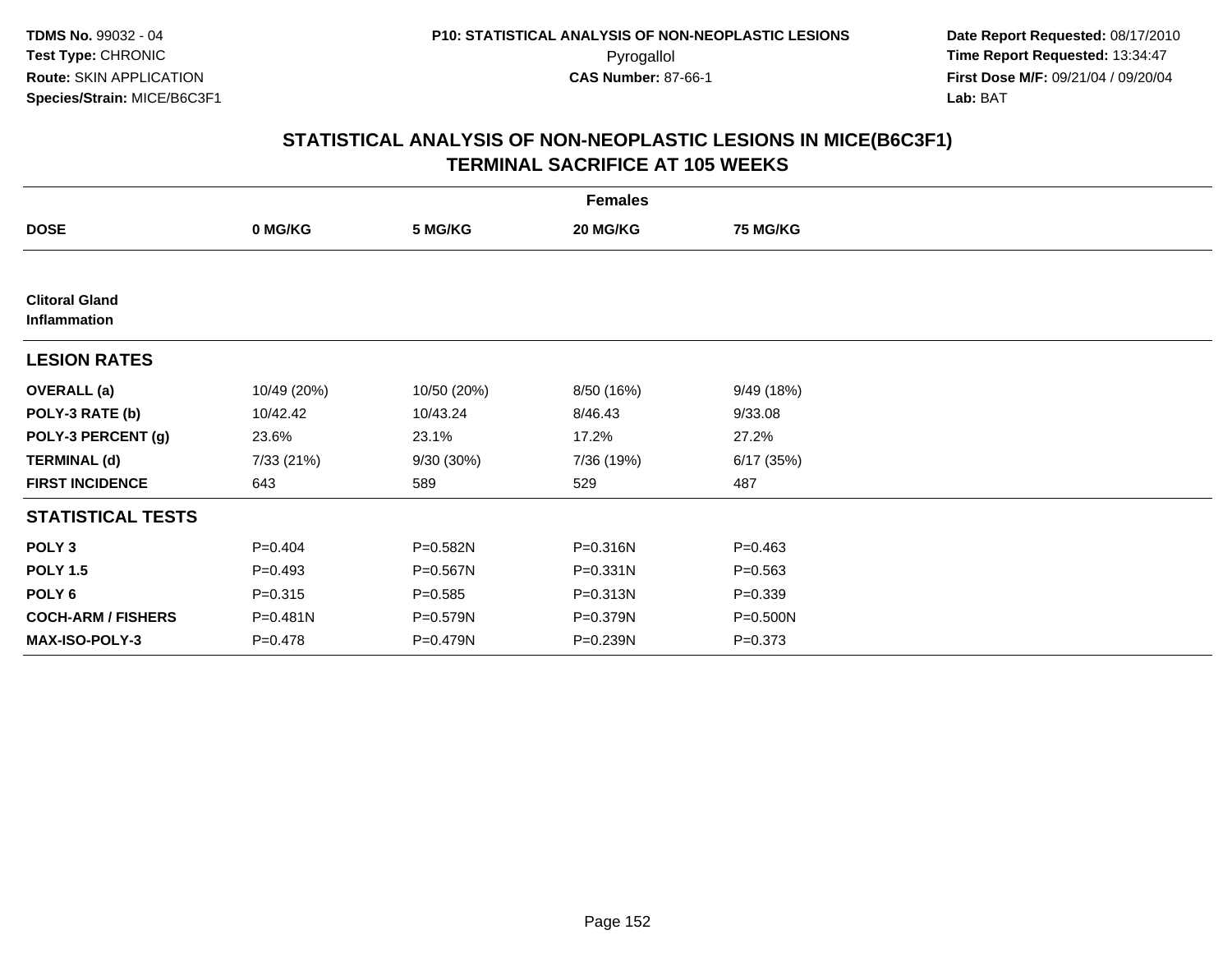|                           | <b>Females</b> |          |          |                 |  |  |  |
|---------------------------|----------------|----------|----------|-----------------|--|--|--|
| <b>DOSE</b>               | 0 MG/KG        | 5 MG/KG  | 20 MG/KG | <b>75 MG/KG</b> |  |  |  |
|                           |                |          |          |                 |  |  |  |
| Eye<br>Inflammation       |                |          |          |                 |  |  |  |
| <b>LESION RATES</b>       |                |          |          |                 |  |  |  |
| <b>OVERALL</b> (a)        | 2/50(4%)       | 0/50(0%) | 1/50(2%) | 3/50(6%)        |  |  |  |
| POLY-3 RATE (b)           | 2/43.00        | 0/42.77  | 1/45.81  | 3/32.83         |  |  |  |
| POLY-3 PERCENT (g)        | 4.7%           | 0%       | 2.2%     | 9.1%            |  |  |  |
| <b>TERMINAL (d)</b>       | 1/33(3%)       | 0/30(0%) | 1/36(3%) | 0/17(0%)        |  |  |  |
| <b>FIRST INCIDENCE</b>    | 617            | ---      | 729 (T)  | 604             |  |  |  |
| <b>STATISTICAL TESTS</b>  |                |          |          |                 |  |  |  |
| POLY <sub>3</sub>         | $P = 0.119$    | P=0.238N | P=0.478N | $P = 0.380$     |  |  |  |
| <b>POLY 1.5</b>           | $P = 0.136$    | P=0.235N | P=0.483N | $P=0.428$       |  |  |  |
| POLY <sub>6</sub>         | $P = 0.105$    | P=0.246N | P=0.477N | $P = 0.325$     |  |  |  |
| <b>COCH-ARM / FISHERS</b> | $P = 0.174$    | P=0.247N | P=0.500N | $P = 0.500$     |  |  |  |
| MAX-ISO-POLY-3            | $P = 0.151$    | P=0.077N | P=0.268N | $P=0.249$       |  |  |  |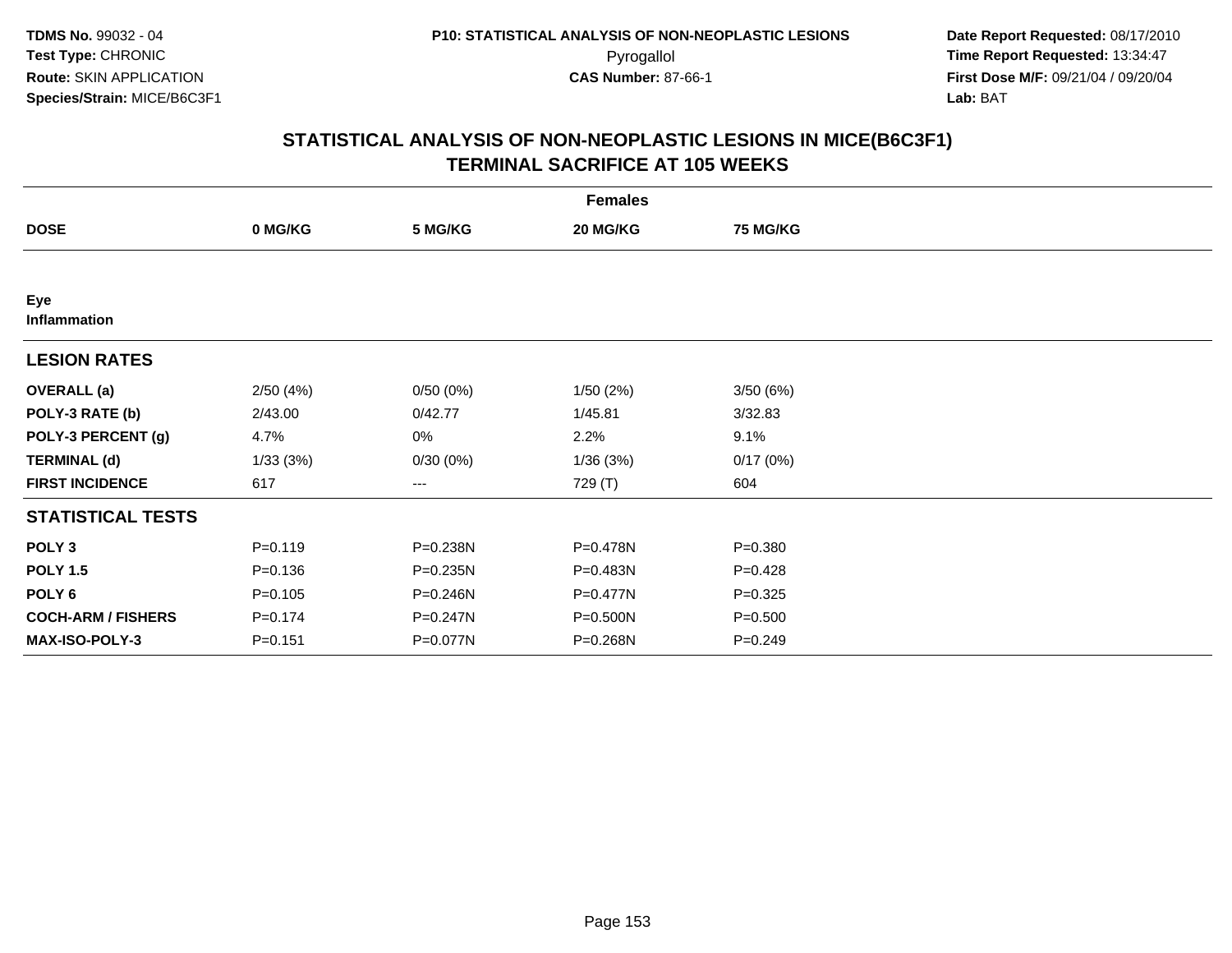|                            | <b>Females</b> |          |          |                 |  |  |  |  |
|----------------------------|----------------|----------|----------|-----------------|--|--|--|--|
| <b>DOSE</b>                | 0 MG/KG        | 5 MG/KG  | 20 MG/KG | <b>75 MG/KG</b> |  |  |  |  |
|                            |                |          |          |                 |  |  |  |  |
| Eye: Cornea<br>Hyperplasia |                |          |          |                 |  |  |  |  |
| <b>LESION RATES</b>        |                |          |          |                 |  |  |  |  |
| <b>OVERALL</b> (a)         | 1/50(2%)       | 0/50(0%) | 0/50(0%) | 0/50(0%)        |  |  |  |  |
| POLY-3 RATE (b)            | 1/42.61        | 0/42.77  | 0/45.81  | 0/31.78         |  |  |  |  |
| POLY-3 PERCENT (g)         | 2.4%           | 0%       | 0%       | 0%              |  |  |  |  |
| <b>TERMINAL (d)</b>        | 1/33(3%)       | 0/30(0%) | 0/36(0%) | 0/17(0%)        |  |  |  |  |
| <b>FIRST INCIDENCE</b>     | 729 (T)        | ---      | $---$    | $---$           |  |  |  |  |
| <b>STATISTICAL TESTS</b>   |                |          |          |                 |  |  |  |  |
| POLY <sub>3</sub>          | P=0.525N       | P=0.499N | P=0.486N | P=0.557N        |  |  |  |  |
| <b>POLY 1.5</b>            | P=0.535N       | P=0.497N | P=0.489N | P=0.534N        |  |  |  |  |
| POLY <sub>6</sub>          | P=0.502N       | P=0.505N | P=0.484N | P=0.586N        |  |  |  |  |
| <b>COCH-ARM / FISHERS</b>  | P=0.534N       | P=0.500N | P=0.500N | P=0.500N        |  |  |  |  |
| <b>MAX-ISO-POLY-3</b>      | P=0.238N       | P=0.158N | P=0.158N | P=0.228N        |  |  |  |  |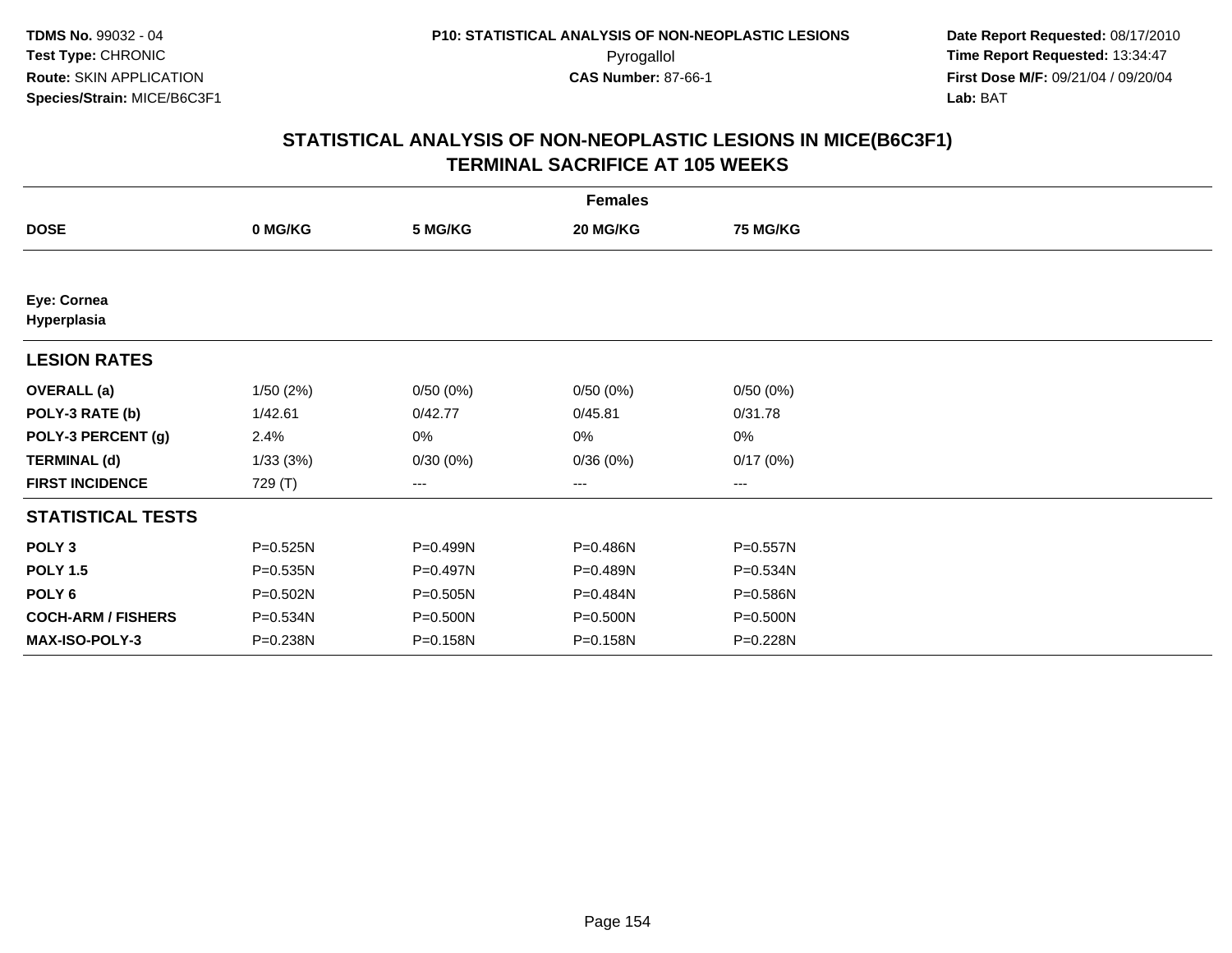|                                                              |             |             | <b>Females</b> |                 |  |
|--------------------------------------------------------------|-------------|-------------|----------------|-----------------|--|
| <b>DOSE</b>                                                  | 0 MG/KG     | 5 MG/KG     | 20 MG/KG       | <b>75 MG/KG</b> |  |
|                                                              |             |             |                |                 |  |
| <b>Gallbladder</b><br>Infiltration Cellular Mononuclear Cell |             |             |                |                 |  |
| <b>LESION RATES</b>                                          |             |             |                |                 |  |
| <b>OVERALL</b> (a)                                           | 4/50 (8%)   | 7/49 (14%)  | 6/49 (12%)     | 6/50 (12%)      |  |
| POLY-3 RATE (b)                                              | 4/42.61     | 7/41.82     | 6/45.40        | 6/32.66         |  |
| POLY-3 PERCENT (g)                                           | 9.4%        | 16.7%       | 13.2%          | 18.4%           |  |
| <b>TERMINAL (d)</b>                                          | 4/33 (12%)  | 7/30 (23%)  | 6/36 (17%)     | 4/17(24%)       |  |
| <b>FIRST INCIDENCE</b>                                       | 729 (T)     | 729 (T)     | 729 (T)        | 600             |  |
| <b>STATISTICAL TESTS</b>                                     |             |             |                |                 |  |
| POLY <sub>3</sub>                                            | $P = 0.287$ | $P = 0.248$ | $P = 0.410$    | $P = 0.216$     |  |
| <b>POLY 1.5</b>                                              | $P = 0.363$ | $P=0.256$   | $P = 0.396$    | $P=0.274$       |  |
| POLY 6                                                       | $P = 0.216$ | $P=0.229$   | $P=0.419$      | $P = 0.157$     |  |
| <b>COCH-ARM / FISHERS</b>                                    | $P = 0.501$ | $P = 0.251$ | $P = 0.357$    | $P = 0.370$     |  |
| <b>MAX-ISO-POLY-3</b>                                        | $P = 0.288$ | $P=0.159$   | $P=0.294$      | $P = 0.158$     |  |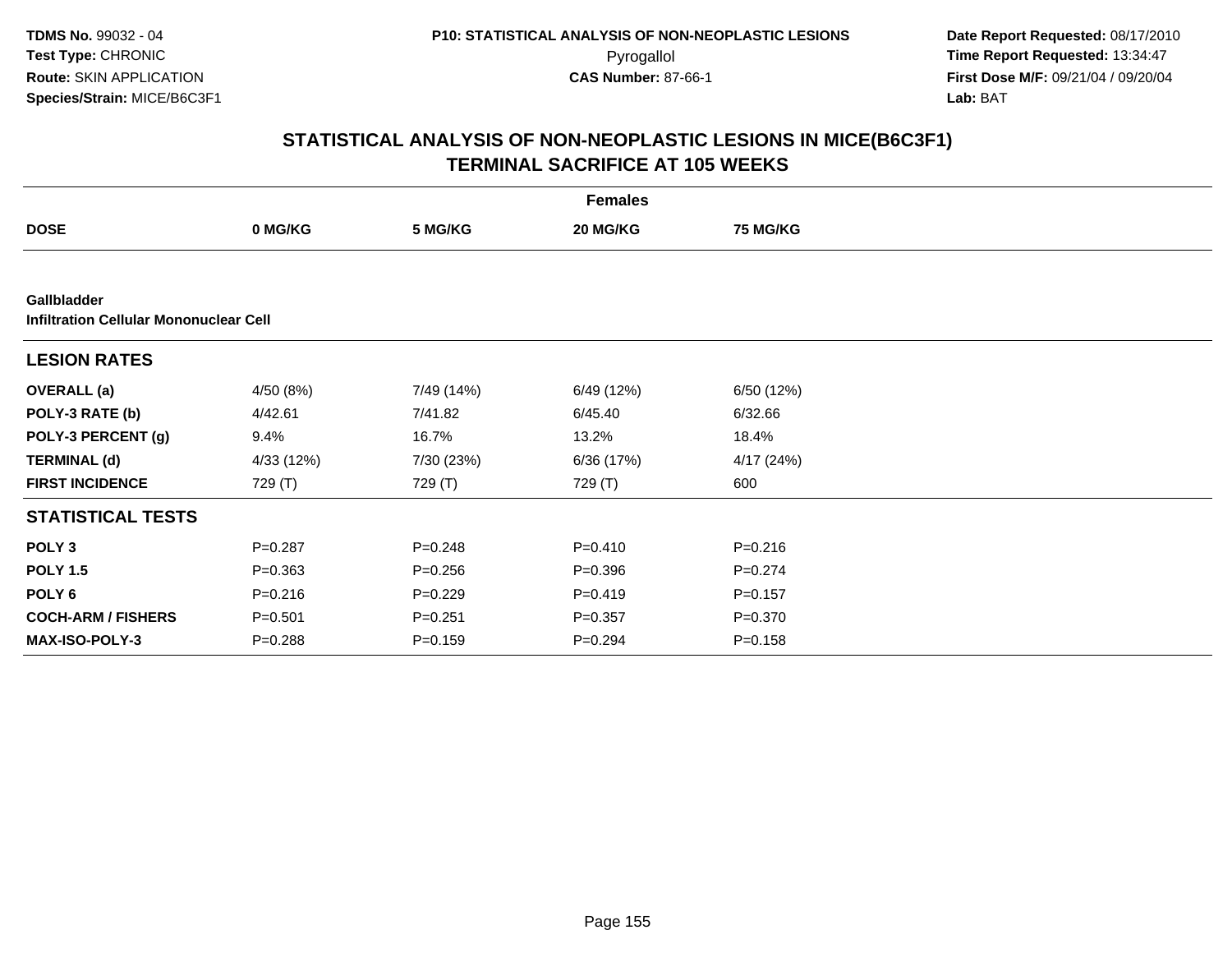|                                       | <b>Females</b> |             |             |                 |  |  |  |  |
|---------------------------------------|----------------|-------------|-------------|-----------------|--|--|--|--|
| <b>DOSE</b>                           | 0 MG/KG        | 5 MG/KG     | 20 MG/KG    | <b>75 MG/KG</b> |  |  |  |  |
|                                       |                |             |             |                 |  |  |  |  |
| <b>Harderian Gland</b><br>Hyperplasia |                |             |             |                 |  |  |  |  |
| <b>LESION RATES</b>                   |                |             |             |                 |  |  |  |  |
| <b>OVERALL</b> (a)                    | 3/50(6%)       | 9/50 (18%)  | 6/50 (12%)  | 5/50 (10%)      |  |  |  |  |
| POLY-3 RATE (b)                       | 3/42.61        | 9/43.50     | 6/46.01     | 5/32.83         |  |  |  |  |
| POLY-3 PERCENT (g)                    | 7%             | 20.7%       | 13%         | 15.2%           |  |  |  |  |
| <b>TERMINAL (d)</b>                   | 3/33(9%)       | 7/30 (23%)  | 5/36 (14%)  | 2/17(12%)       |  |  |  |  |
| <b>FIRST INCIDENCE</b>                | 729 (T)        | 542         | 678         | 604             |  |  |  |  |
| <b>STATISTICAL TESTS</b>              |                |             |             |                 |  |  |  |  |
| POLY <sub>3</sub>                     | $P = 0.461$    | $P=0.062$   | $P = 0.281$ | $P=0.224$       |  |  |  |  |
| <b>POLY 1.5</b>                       | $P = 0.545$    | $P = 0.064$ | $P=0.271$   | $P=0.274$       |  |  |  |  |
| POLY <sub>6</sub>                     | $P = 0.374$    | $P = 0.057$ | $P = 0.288$ | $P = 0.173$     |  |  |  |  |
| <b>COCH-ARM / FISHERS</b>             | P=0.478N       | $P = 0.061$ | $P = 0.243$ | $P = 0.357$     |  |  |  |  |
| MAX-ISO-POLY-3                        | $P = 0.268$    | $P=0.033*$  | $P = 0.185$ | $P = 0.157$     |  |  |  |  |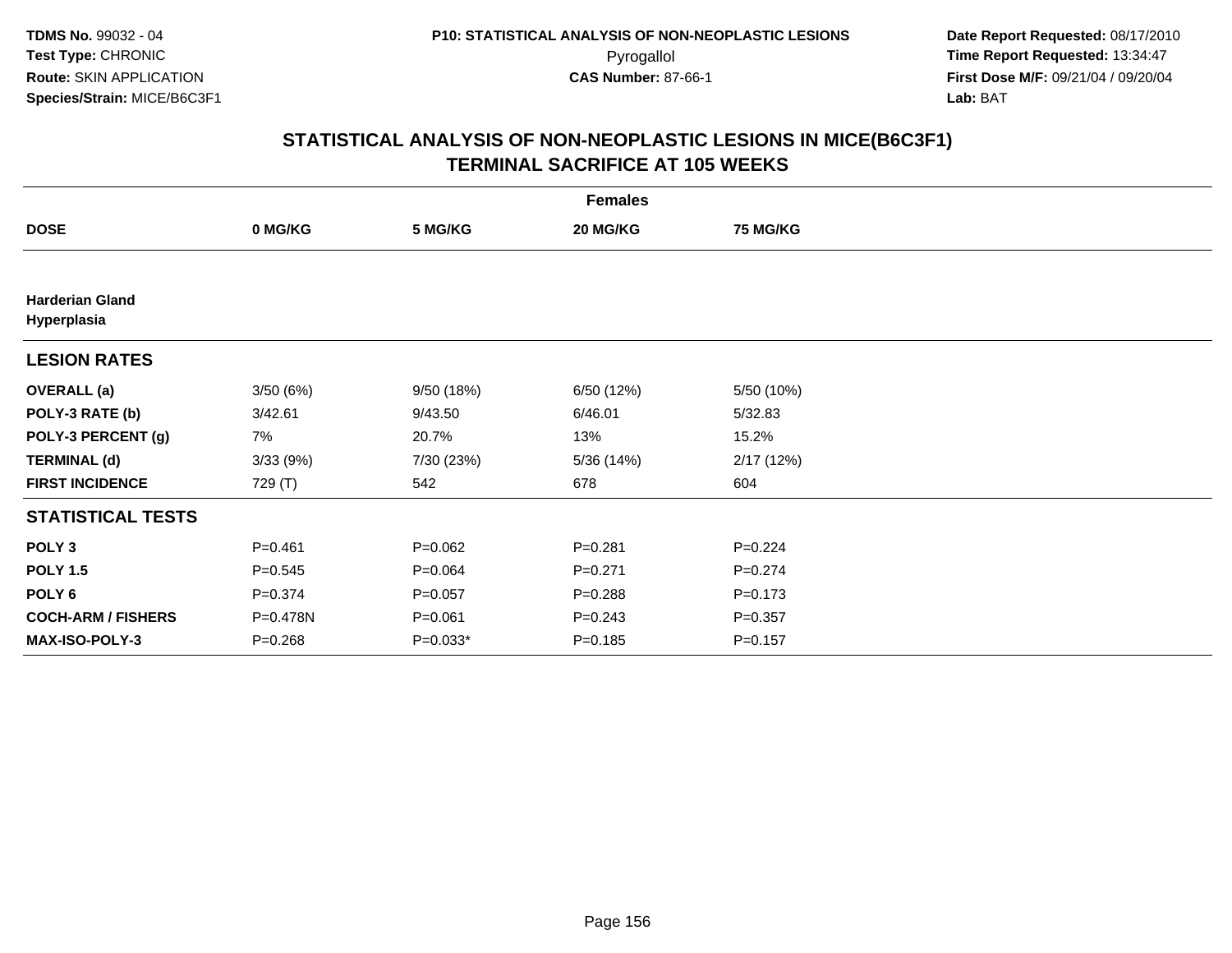|                                                                         |              |             | <b>Females</b> |                 |  |
|-------------------------------------------------------------------------|--------------|-------------|----------------|-----------------|--|
| <b>DOSE</b>                                                             | 0 MG/KG      | 5 MG/KG     | 20 MG/KG       | <b>75 MG/KG</b> |  |
|                                                                         |              |             |                |                 |  |
| <b>Harderian Gland</b><br><b>Infiltration Cellular Mononuclear Cell</b> |              |             |                |                 |  |
| <b>LESION RATES</b>                                                     |              |             |                |                 |  |
| <b>OVERALL</b> (a)                                                      | 29/50 (58%)  | 33/50 (66%) | 31/50 (62%)    | 24/50 (48%)     |  |
| POLY-3 RATE (b)                                                         | 29/44.73     | 33/46.75    | 31/46.95       | 24/38.51        |  |
| POLY-3 PERCENT (g)                                                      | 64.8%        | 70.6%       | 66%            | 62.3%           |  |
| <b>TERMINAL (d)</b>                                                     | 24/33 (73%)  | 22/30 (73%) | 26/36 (72%)    | 10/17 (59%)     |  |
| <b>FIRST INCIDENCE</b>                                                  | 488          | 549         | 573            | 487             |  |
| <b>STATISTICAL TESTS</b>                                                |              |             |                |                 |  |
| POLY <sub>3</sub>                                                       | $P = 0.340N$ | $P = 0.353$ | $P = 0.541$    | P=0.496N        |  |
| <b>POLY 1.5</b>                                                         | $P = 0.214N$ | $P = 0.336$ | $P = 0.515$    | P=0.375N        |  |
| POLY <sub>6</sub>                                                       | P=0.475N     | $P = 0.365$ | $P = 0.555$    | $P = 0.580$     |  |
| <b>COCH-ARM / FISHERS</b>                                               | P=0.066N     | $P = 0.268$ | $P=0.419$      | $P = 0.212N$    |  |
| <b>MAX-ISO-POLY-3</b>                                                   | P=0.499N     | $P=0.277$   | $P = 0.451$    | P=0.407N        |  |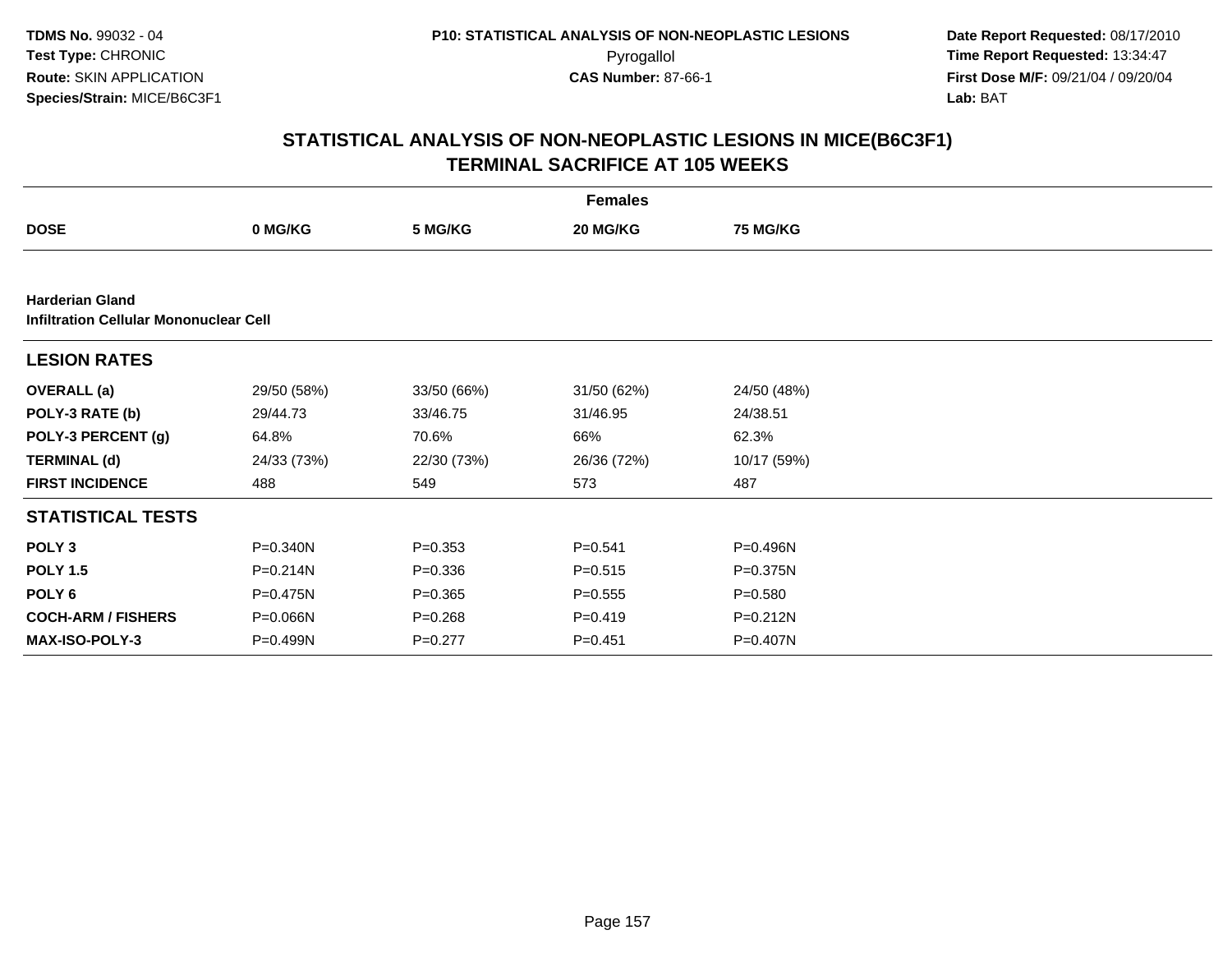| <b>Females</b>            |             |             |             |                 |  |  |  |
|---------------------------|-------------|-------------|-------------|-----------------|--|--|--|
| <b>DOSE</b>               | 0 MG/KG     | 5 MG/KG     | 20 MG/KG    | <b>75 MG/KG</b> |  |  |  |
|                           |             |             |             |                 |  |  |  |
| Heart<br>Cardiomyopathy   |             |             |             |                 |  |  |  |
| <b>LESION RATES</b>       |             |             |             |                 |  |  |  |
| <b>OVERALL</b> (a)        | 42/50 (84%) | 33/50 (66%) | 35/50 (70%) | 38/50 (76%)     |  |  |  |
| POLY-3 RATE (b)           | 42/46.62    | 33/46.79    | 35/47.22    | 38/43.68        |  |  |  |
| POLY-3 PERCENT (g)        | 90.1%       | 70.5%       | 74.1%       | 87%             |  |  |  |
| <b>TERMINAL (d)</b>       | 31/33 (94%) | 21/30 (70%) | 28/36 (78%) | 14/17 (82%)     |  |  |  |
| <b>FIRST INCIDENCE</b>    | 365         | 542         | 580         | 256             |  |  |  |
| <b>STATISTICAL TESTS</b>  |             |             |             |                 |  |  |  |
| POLY <sub>3</sub>         | $P = 0.234$ | P=0.011N*   | P=0.029N*   | P=0.441N        |  |  |  |
| <b>POLY 1.5</b>           | $P = 0.314$ | P=0.014N*   | P=0.037N*   | P=0.347N        |  |  |  |
| POLY 6                    | $P=0.202$   | P=0.009N**  | P=0.024N*   | P=0.493N        |  |  |  |
| <b>COCH-ARM / FISHERS</b> | $P = 0.527$ | P=0.032N*   | P=0.077N    | P=0.227N        |  |  |  |
| MAX-ISO-POLY-3            | P=0.085N    | P=0.005N**  | P=0.015N*   | P=0.306N        |  |  |  |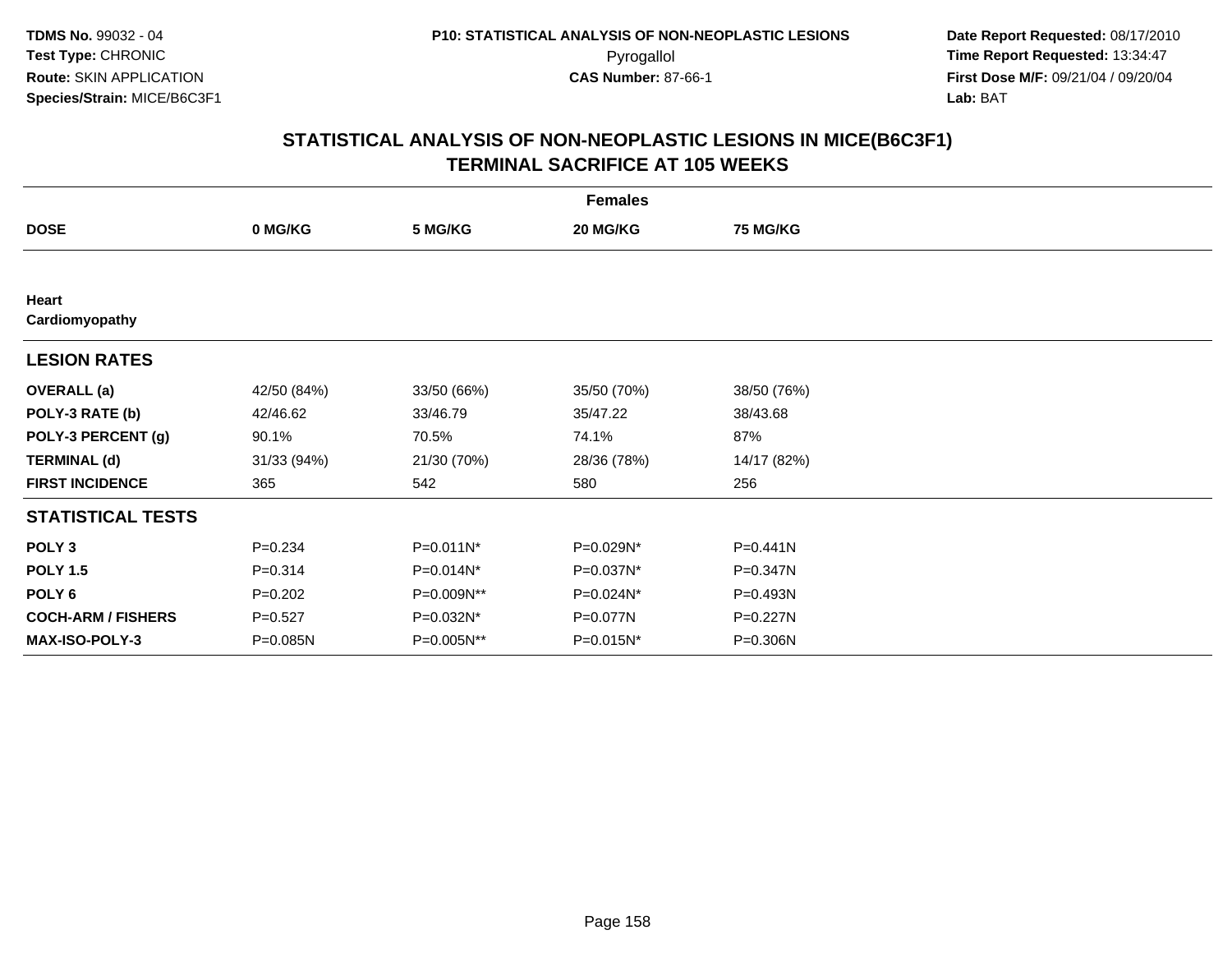|                                                        |             |             | <b>Females</b> |                 |  |
|--------------------------------------------------------|-------------|-------------|----------------|-----------------|--|
| <b>DOSE</b>                                            | 0 MG/KG     | 5 MG/KG     | 20 MG/KG       | <b>75 MG/KG</b> |  |
|                                                        |             |             |                |                 |  |
| Heart<br><b>Infiltration Cellular Mononuclear Cell</b> |             |             |                |                 |  |
| <b>LESION RATES</b>                                    |             |             |                |                 |  |
| <b>OVERALL</b> (a)                                     | 1/50(2%)    | 3/50(6%)    | 4/50 (8%)      | 3/50(6%)        |  |
| POLY-3 RATE (b)                                        | 1/42.61     | 3/43.34     | 4/46.20        | 3/33.38         |  |
| POLY-3 PERCENT (g)                                     | 2.4%        | 6.9%        | 8.7%           | 9%              |  |
| <b>TERMINAL (d)</b>                                    | 1/33(3%)    | 2/30(7%)    | 3/36(8%)       | 1/17(6%)        |  |
| <b>FIRST INCIDENCE</b>                                 | 729 (T)     | 549         | 619            | 347             |  |
| <b>STATISTICAL TESTS</b>                               |             |             |                |                 |  |
| POLY <sub>3</sub>                                      | $P = 0.279$ | $P = 0.311$ | $P = 0.204$    | $P = 0.224$     |  |
| <b>POLY 1.5</b>                                        | $P = 0.335$ | $P = 0.313$ | $P=0.197$      | $P=0.257$       |  |
| POLY <sub>6</sub>                                      | $P = 0.219$ | $P = 0.302$ | $P = 0.209$    | $P = 0.187$     |  |
| <b>COCH-ARM / FISHERS</b>                              | $P=0.428$   | $P = 0.309$ | $P = 0.181$    | $P = 0.309$     |  |
| <b>MAX-ISO-POLY-3</b>                                  | $P = 0.269$ | $P = 0.160$ | $P = 0.107$    | $P = 0.127$     |  |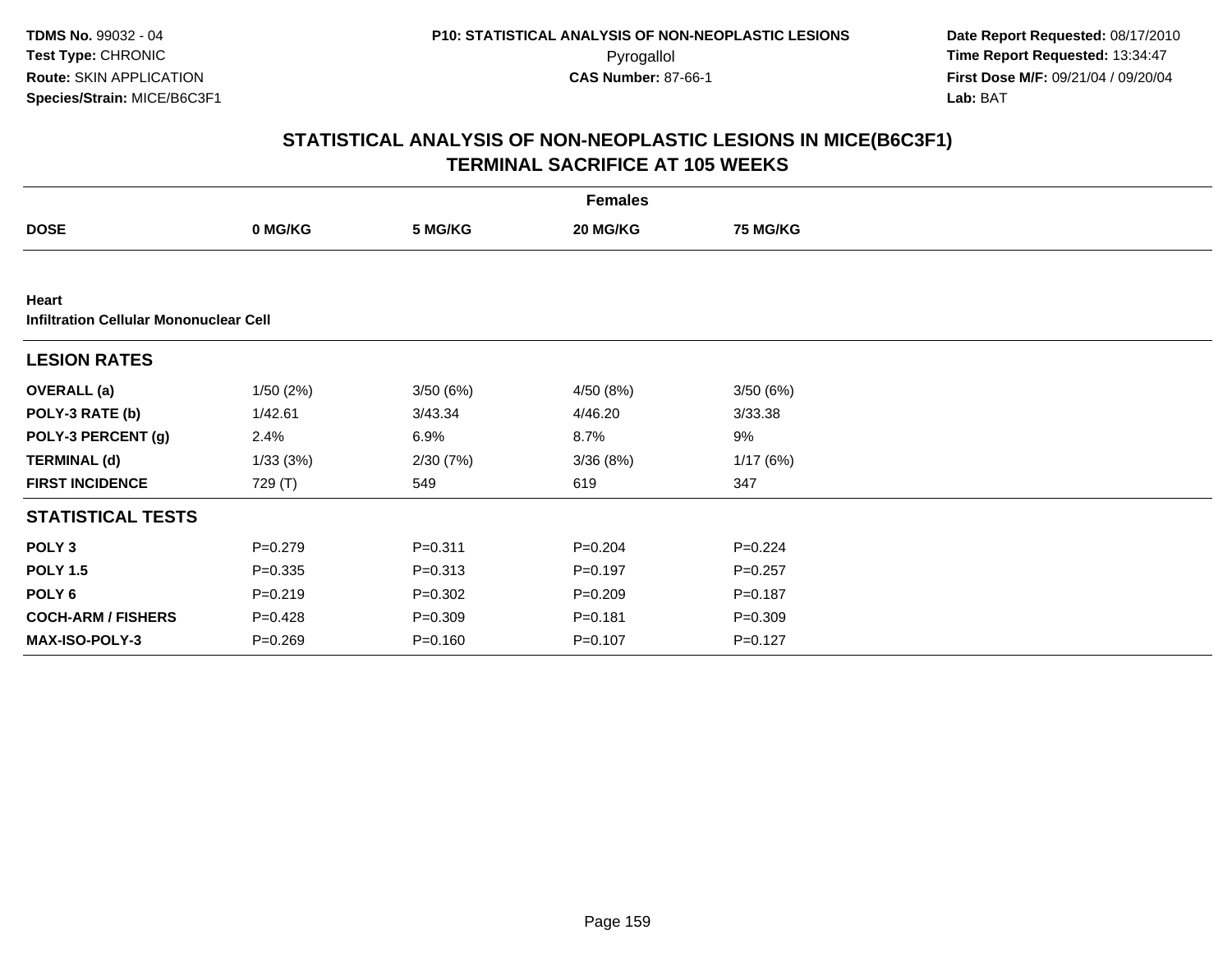|                           |              |              | <b>Females</b> |                 |  |
|---------------------------|--------------|--------------|----------------|-----------------|--|
| <b>DOSE</b>               | 0 MG/KG      | 5 MG/KG      | 20 MG/KG       | <b>75 MG/KG</b> |  |
|                           |              |              |                |                 |  |
| Heart<br>Inflammation     |              |              |                |                 |  |
| <b>LESION RATES</b>       |              |              |                |                 |  |
| <b>OVERALL</b> (a)        | 3/50(6%)     | 3/50(6%)     | 1/50 (2%)      | 2/50(4%)        |  |
| POLY-3 RATE (b)           | 3/43.74      | 3/43.00      | 1/45.81        | 2/32.65         |  |
| POLY-3 PERCENT (g)        | 6.9%         | 7%           | 2.2%           | 6.1%            |  |
| <b>TERMINAL (d)</b>       | 1/33(3%)     | 2/30(7%)     | 1/36(3%)       | 0/17(0%)        |  |
| <b>FIRST INCIDENCE</b>    | 415          | 666          | 729 (T)        | 604             |  |
| <b>STATISTICAL TESTS</b>  |              |              |                |                 |  |
| POLY <sub>3</sub>         | $P = 0.541N$ | $P = 0.655$  | P=0.289N       | P=0.629N        |  |
| <b>POLY 1.5</b>           | P=0.509N     | P=0.662N     | P=0.292N       | P=0.578N        |  |
| POLY 6                    | P=0.569N     | $P = 0.639$  | P=0.289N       | $P=0.662$       |  |
| <b>COCH-ARM / FISHERS</b> | P=0.443N     | $P = 0.661N$ | P=0.309N       | P=0.500N        |  |
| MAX-ISO-POLY-3            | P=0.500N     | $P = 0.491$  | P=0.148N       | P=0.455N        |  |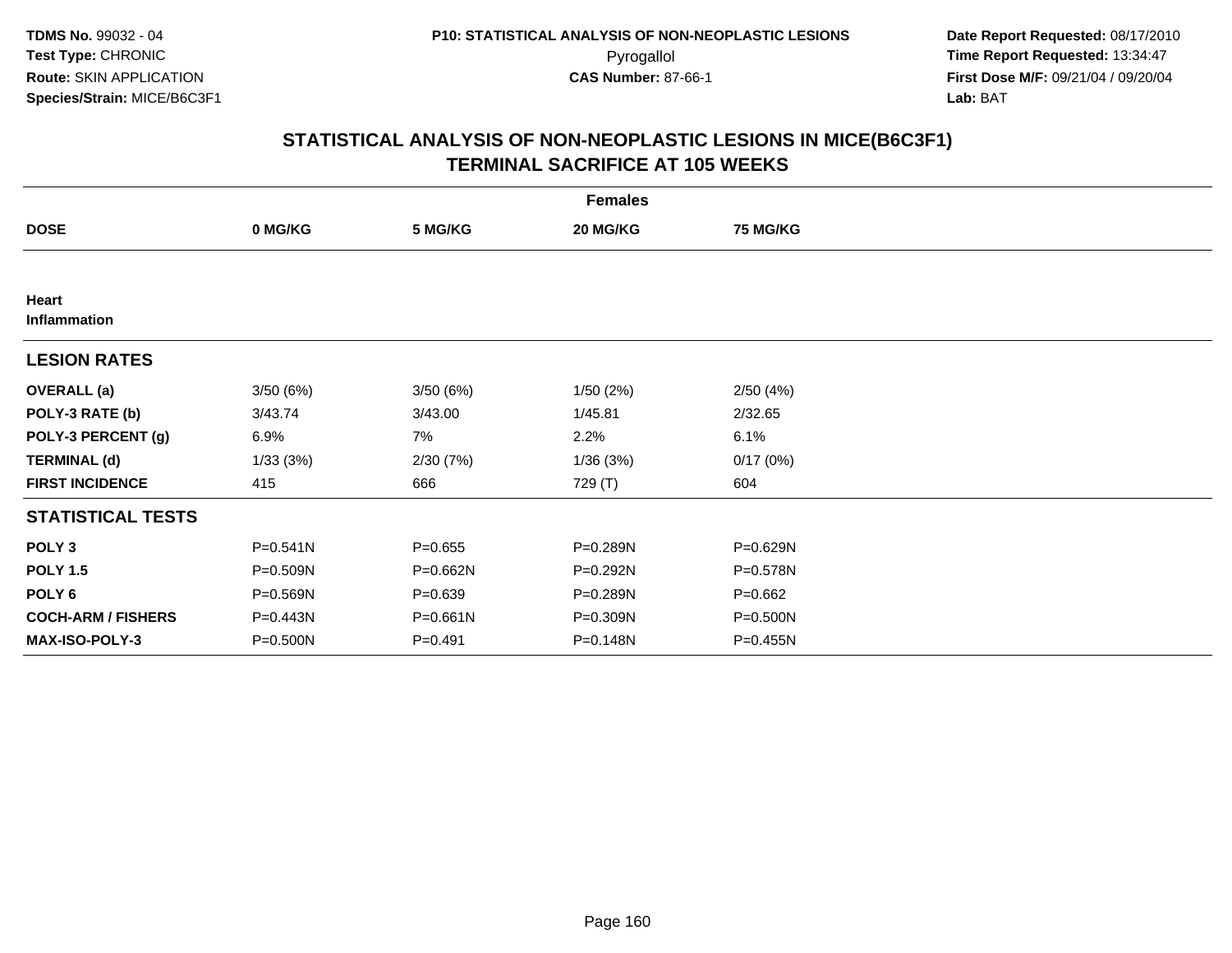|                                |              |             | <b>Females</b> |                 |  |
|--------------------------------|--------------|-------------|----------------|-----------------|--|
| <b>DOSE</b>                    | 0 MG/KG      | 5 MG/KG     | 20 MG/KG       | <b>75 MG/KG</b> |  |
|                                |              |             |                |                 |  |
| Heart<br><b>Mineralization</b> |              |             |                |                 |  |
| <b>LESION RATES</b>            |              |             |                |                 |  |
| <b>OVERALL</b> (a)             | 2/50(4%)     | 4/50 (8%)   | 2/50(4%)       | 0/50(0%)        |  |
| POLY-3 RATE (b)                | 2/43.66      | 4/44.33     | 2/46.39        | 0/31.78         |  |
| POLY-3 PERCENT (g)             | 4.6%         | 9%          | 4.3%           | 0%              |  |
| <b>TERMINAL (d)</b>            | 0/33(0%)     | 1/30(3%)    | 0/36(0%)       | 0/17(0%)        |  |
| <b>FIRST INCIDENCE</b>         | 508          | 438         | 580            | $--$            |  |
| <b>STATISTICAL TESTS</b>       |              |             |                |                 |  |
| POLY <sub>3</sub>              | $P = 0.151N$ | $P=0.344$   | P=0.672N       | $P = 0.314N$    |  |
| <b>POLY 1.5</b>                | P=0.124N     | $P = 0.348$ | P=0.677N       | $P = 0.280N$    |  |
| POLY 6                         | P=0.185N     | $P = 0.332$ | P=0.670N       | P=0.359N        |  |
| <b>COCH-ARM / FISHERS</b>      | P=0.086N     | $P = 0.339$ | P=0.691N       | $P = 0.247N$    |  |
| MAX-ISO-POLY-3                 | P=0.218N     | $P = 0.207$ | P=0.475N       | P=0.148N        |  |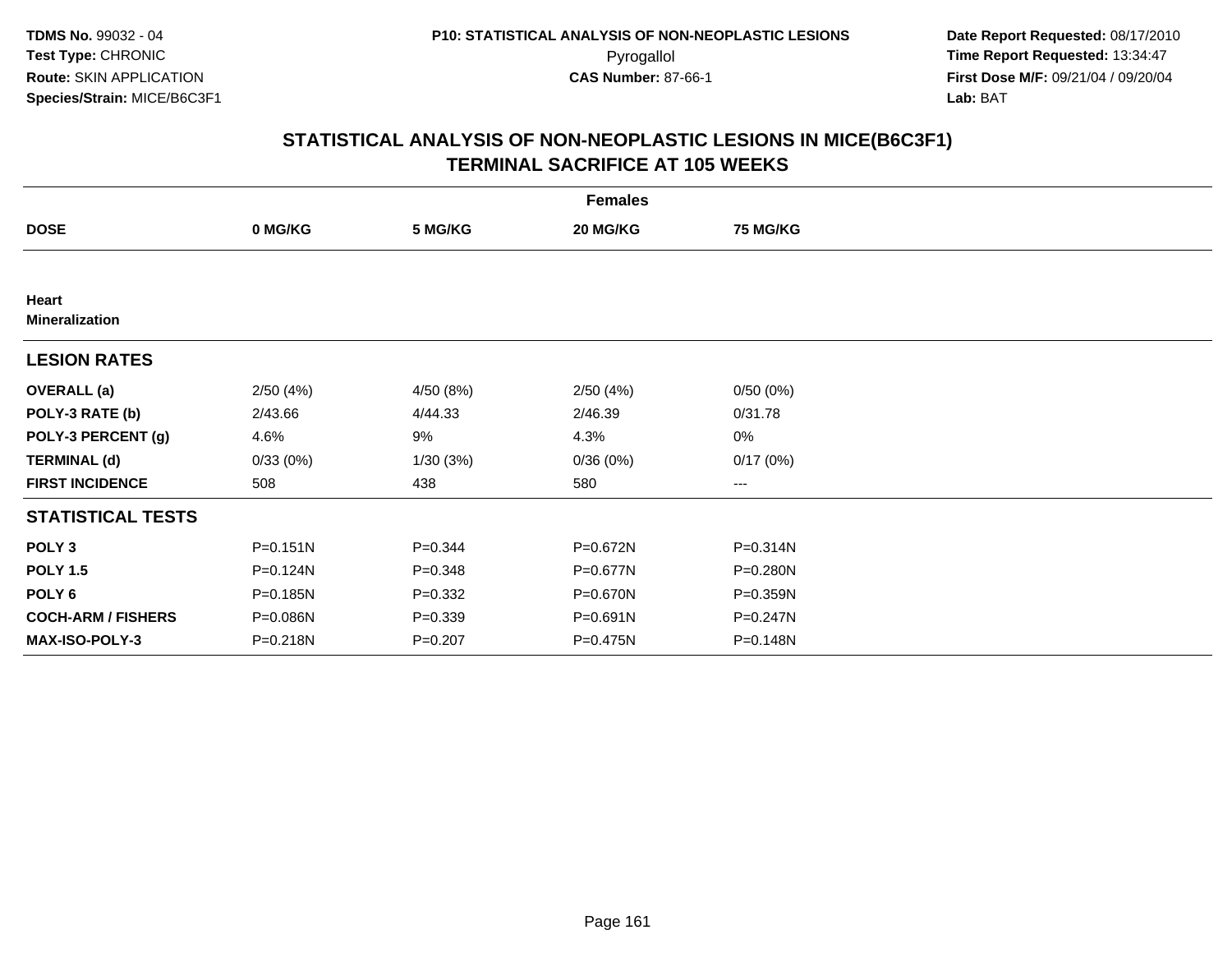|                            |          |              | <b>Females</b> |                 |  |
|----------------------------|----------|--------------|----------------|-----------------|--|
| <b>DOSE</b>                | 0 MG/KG  | 5 MG/KG      | 20 MG/KG       | <b>75 MG/KG</b> |  |
|                            |          |              |                |                 |  |
| Heart<br><b>Thrombosis</b> |          |              |                |                 |  |
| <b>LESION RATES</b>        |          |              |                |                 |  |
| <b>OVERALL</b> (a)         | 3/50(6%) | 1/50(2%)     | 1/50(2%)       | 0/50(0%)        |  |
| POLY-3 RATE (b)            | 3/43.66  | 1/43.08      | 1/45.84        | 0/31.78         |  |
| POLY-3 PERCENT (g)         | 6.9%     | 2.3%         | 2.2%           | 0%              |  |
| <b>TERMINAL (d)</b>        | 1/33(3%) | 0/30(0%)     | 0/36(0%)       | 0/17(0%)        |  |
| <b>FIRST INCIDENCE</b>     | 508      | 644          | 722            | $--$            |  |
| <b>STATISTICAL TESTS</b>   |          |              |                |                 |  |
| POLY <sub>3</sub>          | P=0.180N | $P = 0.310N$ | P=0.288N       | P=0.186N        |  |
| <b>POLY 1.5</b>            | P=0.165N | P=0.304N     | $P = 0.291N$   | P=0.155N        |  |
| POLY <sub>6</sub>          | P=0.194N | P=0.323N     | P=0.289N       | $P = 0.231N$    |  |
| <b>COCH-ARM / FISHERS</b>  | P=0.135N | P=0.309N     | P=0.309N       | $P = 0.121N$    |  |
| MAX-ISO-POLY-3             | P=0.131N | P=0.159N     | P=0.147N       | P=0.098N        |  |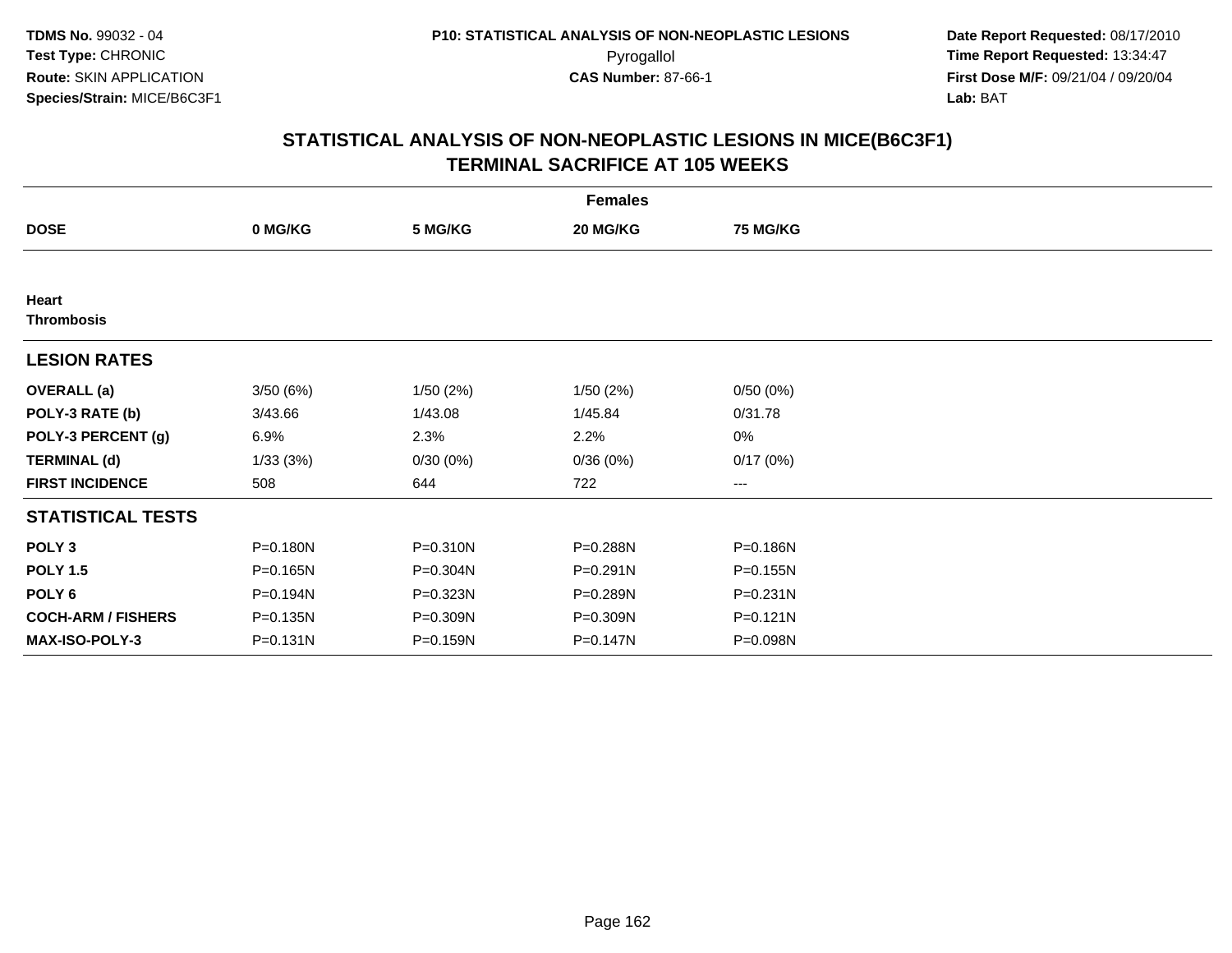|                                                    |              |          | <b>Females</b> |                 |  |
|----------------------------------------------------|--------------|----------|----------------|-----------------|--|
| <b>DOSE</b>                                        | 0 MG/KG      | 5 MG/KG  | 20 MG/KG       | <b>75 MG/KG</b> |  |
|                                                    |              |          |                |                 |  |
| Intestine Large, Rectum: Epithelium<br>Hyperplasia |              |          |                |                 |  |
| <b>LESION RATES</b>                                |              |          |                |                 |  |
| <b>OVERALL</b> (a)                                 | 0/50(0%)     | 0/50(0%) | 1/50(2%)       | 0/50(0%)        |  |
| POLY-3 RATE (b)                                    | 0/42.61      | 0/42.77  | 1/45.81        | 0/31.78         |  |
| POLY-3 PERCENT (g)                                 | 0%           | 0%       | 2.2%           | 0%              |  |
| <b>TERMINAL (d)</b>                                | 0/33(0%)     | 0/30(0%) | 1/36(3%)       | 0/17(0%)        |  |
| <b>FIRST INCIDENCE</b>                             | ---          | $--$     | 729 (T)        | ---             |  |
| <b>STATISTICAL TESTS</b>                           |              |          |                |                 |  |
| POLY <sub>3</sub>                                  | $P = 0.786$  | (e)      | $P = 0.514$    | (e)             |  |
| <b>POLY 1.5</b>                                    | $P = 0.801N$ | (e)      | $P = 0.511$    | (e)             |  |
| POLY <sub>6</sub>                                  | $P = 0.731$  | (e)      | $P = 0.516$    | (e)             |  |
| <b>COCH-ARM / FISHERS</b>                          | P=0.776N     | (e)      | $P = 0.500$    | (e)             |  |
| MAX-ISO-POLY-3                                     | $P=0.453$    | (e)      | $P = 0.176$    | (e)             |  |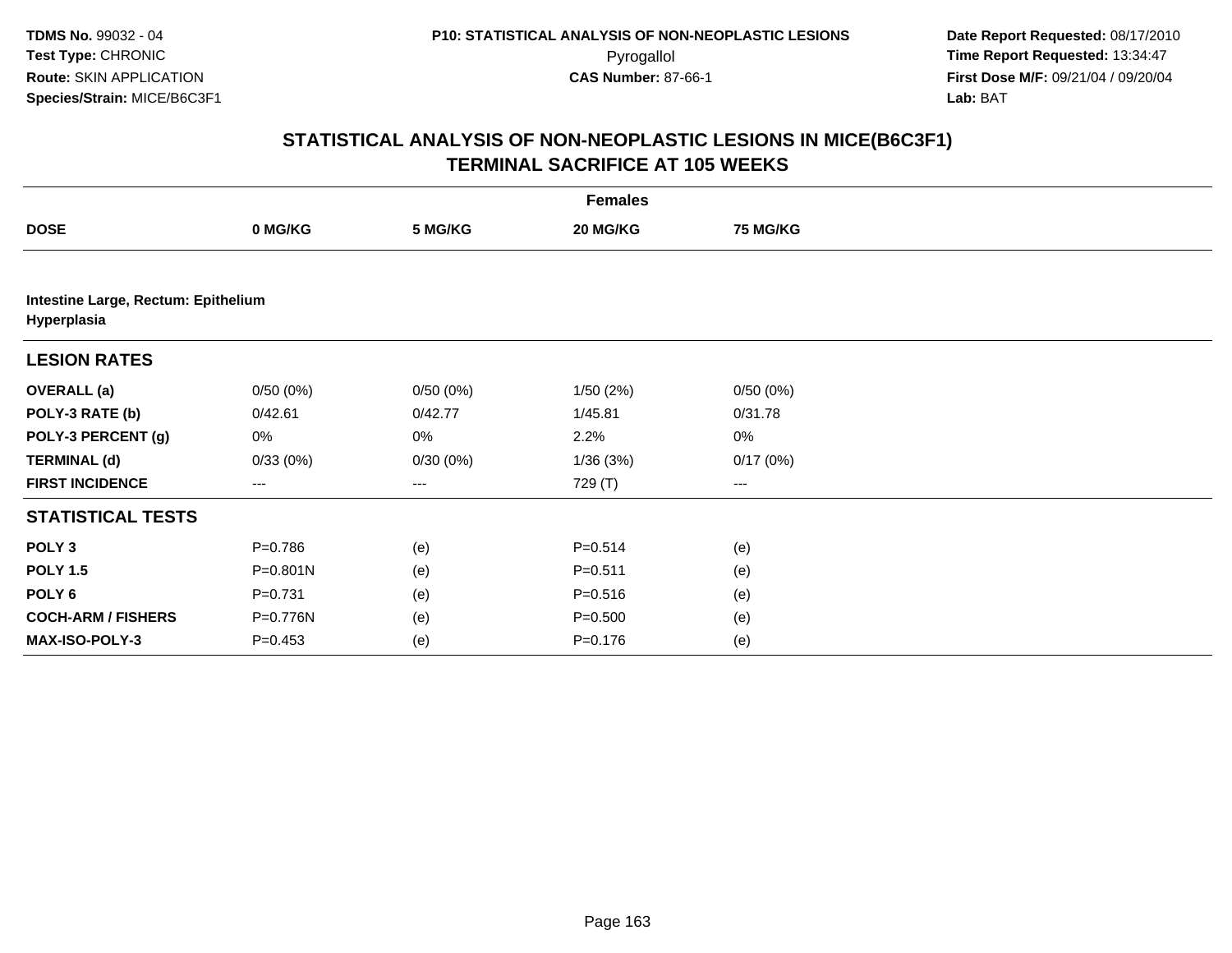|                                               |             |             | <b>Females</b> |                 |  |
|-----------------------------------------------|-------------|-------------|----------------|-----------------|--|
| <b>DOSE</b>                                   | 0 MG/KG     | 5 MG/KG     | 20 MG/KG       | <b>75 MG/KG</b> |  |
|                                               |             |             |                |                 |  |
| <b>Intestine Small, Ileum</b><br>Inflammation |             |             |                |                 |  |
| <b>LESION RATES</b>                           |             |             |                |                 |  |
| <b>OVERALL</b> (a)                            | 1/50(2%)    | 1/50(2%)    | 0/50(0%)       | 1/50(2%)        |  |
| POLY-3 RATE (b)                               | 1/43.48     | 1/42.77     | 0/45.81        | 1/31.97         |  |
| POLY-3 PERCENT (g)                            | 2.3%        | 2.3%        | 0%             | 3.1%            |  |
| <b>TERMINAL (d)</b>                           | 0/33(0%)    | 1/30(3%)    | 0/36(0%)       | 0/17(0%)        |  |
| <b>FIRST INCIDENCE</b>                        | 365         | 729 (T)     | $---$          | 682             |  |
| <b>STATISTICAL TESTS</b>                      |             |             |                |                 |  |
| POLY <sub>3</sub>                             | $P = 0.603$ | $P=0.757$   | P=0.490N       | $P = 0.687$     |  |
| <b>POLY 1.5</b>                               | $P = 0.627$ | P=0.760N    | P=0.492N       | $P = 0.719$     |  |
| POLY <sub>6</sub>                             | $P = 0.580$ | $P = 0.750$ | $P = 0.488N$   | $P = 0.647$     |  |
| <b>COCH-ARM / FISHERS</b>                     | $P = 0.670$ | P=0.753N    | P=0.500N       | P=0.753N        |  |
| MAX-ISO-POLY-3                                | $P = 0.534$ | $P = 0.495$ | P=0.158N       | $P = 0.423$     |  |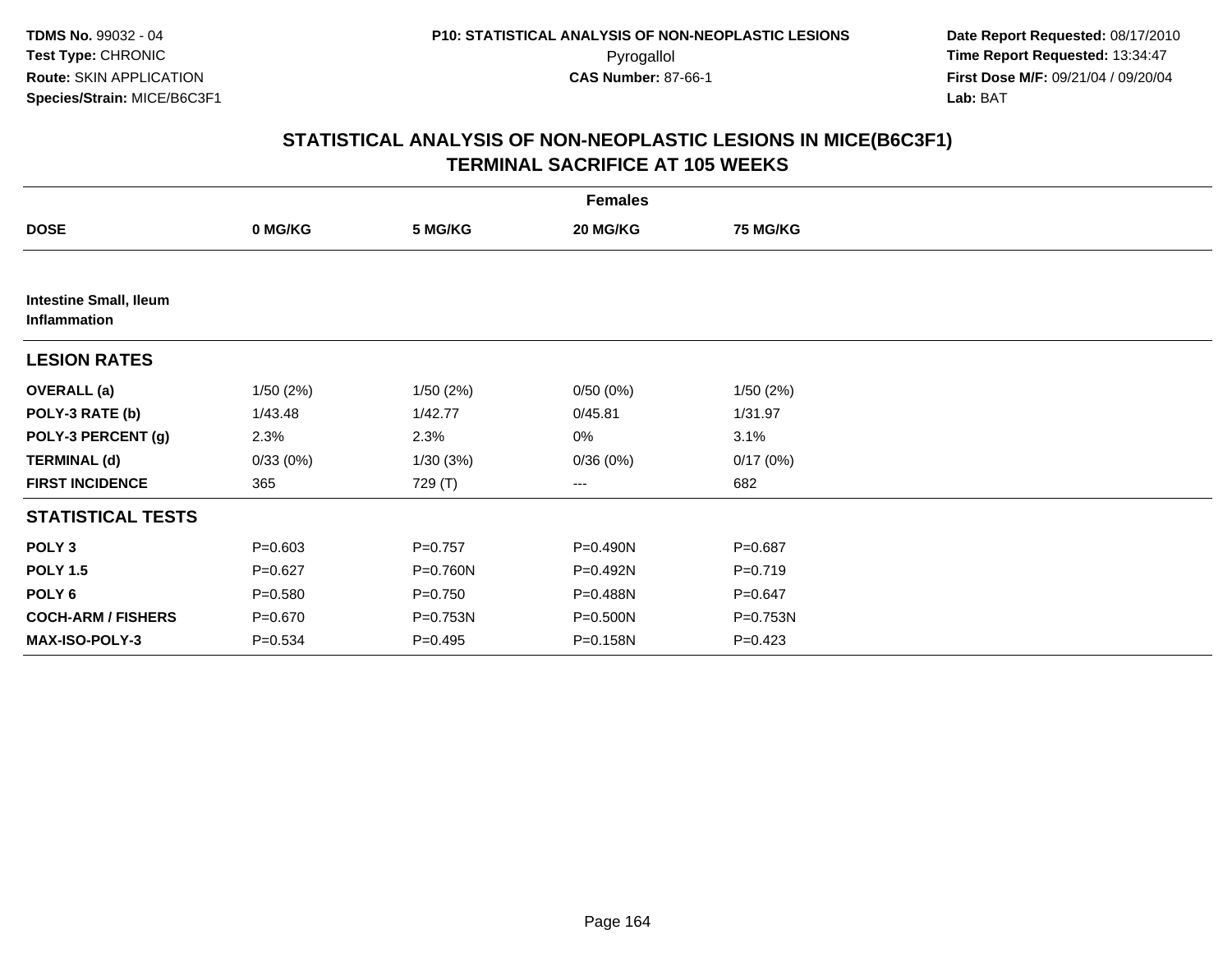|                                                   |              |             | <b>Females</b> |                 |  |  |  |  |  |
|---------------------------------------------------|--------------|-------------|----------------|-----------------|--|--|--|--|--|
| <b>DOSE</b>                                       | 0 MG/KG      | 5 MG/KG     | 20 MG/KG       | <b>75 MG/KG</b> |  |  |  |  |  |
|                                                   |              |             |                |                 |  |  |  |  |  |
| Intestine Small, Ileum: Epithelium<br>Hyperplasia |              |             |                |                 |  |  |  |  |  |
| <b>LESION RATES</b>                               |              |             |                |                 |  |  |  |  |  |
| <b>OVERALL</b> (a)                                | 1/50(2%)     | 1/50(2%)    | 3/50(6%)       | 0/50(0%)        |  |  |  |  |  |
| POLY-3 RATE (b)                                   | 1/43.27      | 1/42.77     | 3/45.81        | 0/31.78         |  |  |  |  |  |
| POLY-3 PERCENT (g)                                | 2.3%         | 2.3%        | 6.6%           | $0\%$           |  |  |  |  |  |
| <b>TERMINAL (d)</b>                               | 0/33(0%)     | 1/30(3%)    | 3/36(8%)       | 0/17(0%)        |  |  |  |  |  |
| <b>FIRST INCIDENCE</b>                            | 508          | 729 (T)     | 729 (T)        | $---$           |  |  |  |  |  |
| <b>STATISTICAL TESTS</b>                          |              |             |                |                 |  |  |  |  |  |
| POLY <sub>3</sub>                                 | P=0.441N     | $P = 0.758$ | $P = 0.326$    | P=0.560N        |  |  |  |  |  |
| <b>POLY 1.5</b>                                   | P=0.388N     | P=0.759N    | $P=0.322$      | P=0.535N        |  |  |  |  |  |
| POLY 6                                            | $P = 0.505N$ | $P = 0.750$ | $P=0.327$      | P=0.590N        |  |  |  |  |  |
| <b>COCH-ARM / FISHERS</b>                         | P=0.311N     | P=0.753N    | $P = 0.309$    | P=0.500N        |  |  |  |  |  |
| <b>MAX-ISO-POLY-3</b>                             | P=0.359N     | $P = 0.496$ | $P = 0.175$    | $P = 0.231N$    |  |  |  |  |  |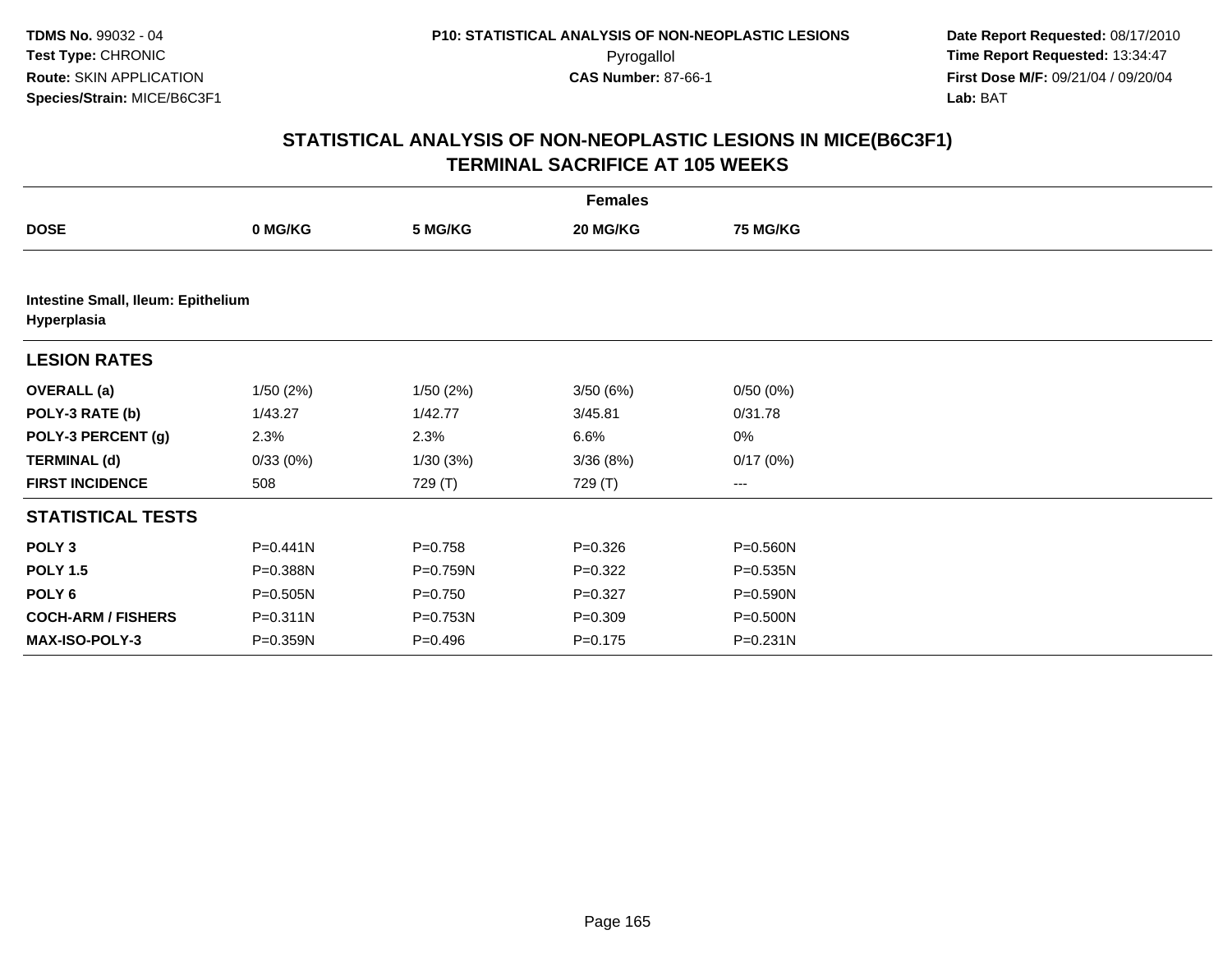|                                                         |              |             | <b>Females</b> |                 |  |
|---------------------------------------------------------|--------------|-------------|----------------|-----------------|--|
| <b>DOSE</b>                                             | 0 MG/KG      | 5 MG/KG     | 20 MG/KG       | <b>75 MG/KG</b> |  |
|                                                         |              |             |                |                 |  |
| <b>Intestine Small, Jejunum</b><br>Hyperplasia Lymphoid |              |             |                |                 |  |
| <b>LESION RATES</b>                                     |              |             |                |                 |  |
| <b>OVERALL</b> (a)                                      | 2/50(4%)     | 5/50 (10%)  | 2/50(4%)       | 2/50(4%)        |  |
| POLY-3 RATE (b)                                         | 2/43.16      | 5/42.77     | 2/45.81        | 2/32.01         |  |
| POLY-3 PERCENT (g)                                      | 4.6%         | 11.7%       | 4.4%           | 6.3%            |  |
| <b>TERMINAL (d)</b>                                     | 1/33(3%)     | 5/30 (17%)  | 2/36(6%)       | 1/17(6%)        |  |
| <b>FIRST INCIDENCE</b>                                  | 557          | 729 (T)     | 729 (T)        | 669             |  |
| <b>STATISTICAL TESTS</b>                                |              |             |                |                 |  |
| POLY <sub>3</sub>                                       | P=0.502N     | $P = 0.211$ | P=0.672N       | $P = 0.581$     |  |
| <b>POLY 1.5</b>                                         | P=0.452N     | $P = 0.219$ | P=0.677N       | $P = 0.630$     |  |
| POLY 6                                                  | P=0.553N     | $P = 0.196$ | P=0.672N       | $P = 0.520$     |  |
| <b>COCH-ARM / FISHERS</b>                               | P=0.368N     | $P = 0.218$ | P=0.691N       | $P = 0.691N$    |  |
| <b>MAX-ISO-POLY-3</b>                                   | $P = 0.533N$ | $P = 0.117$ | P=0.475N       | $P=0.394$       |  |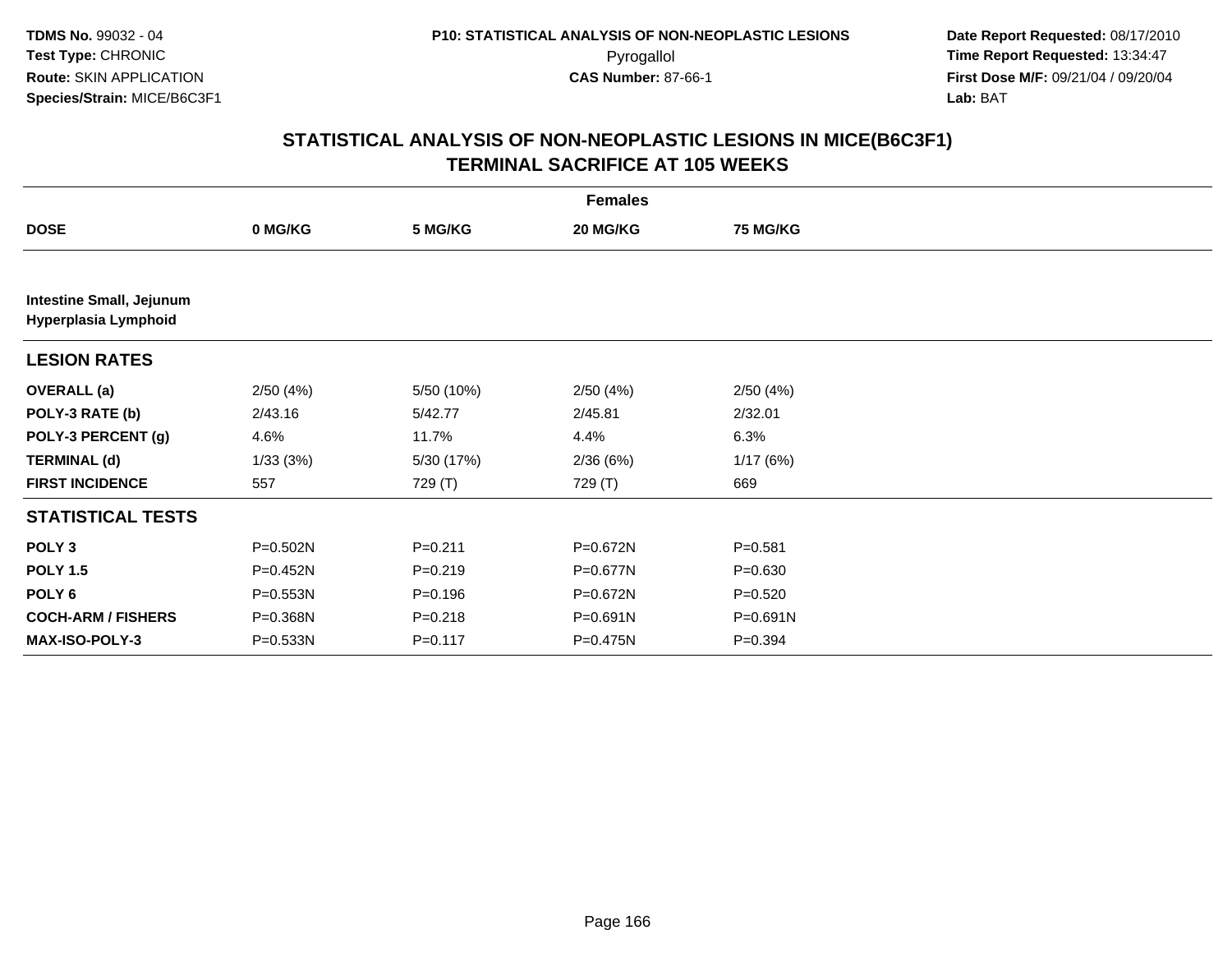| <b>Females</b>                                  |             |          |             |                 |  |  |  |
|-------------------------------------------------|-------------|----------|-------------|-----------------|--|--|--|
| <b>DOSE</b>                                     | 0 MG/KG     | 5 MG/KG  | 20 MG/KG    | <b>75 MG/KG</b> |  |  |  |
|                                                 |             |          |             |                 |  |  |  |
| <b>Intestine Small, Jejunum</b><br>Inflammation |             |          |             |                 |  |  |  |
| <b>LESION RATES</b>                             |             |          |             |                 |  |  |  |
| <b>OVERALL</b> (a)                              | 0/50(0%)    | 0/50(0%) | 2/50(4%)    | 0/50(0%)        |  |  |  |
| POLY-3 RATE (b)                                 | 0/42.61     | 0/42.77  | 2/45.81     | 0/31.78         |  |  |  |
| POLY-3 PERCENT (g)                              | 0%          | 0%       | 4.4%        | $0\%$           |  |  |  |
| <b>TERMINAL (d)</b>                             | 0/33(0%)    | 0/30(0%) | 2/36 (6%)   | 0/17(0%)        |  |  |  |
| <b>FIRST INCIDENCE</b>                          | ---         | $--$     | 729 (T)     | ---             |  |  |  |
| <b>STATISTICAL TESTS</b>                        |             |          |             |                 |  |  |  |
| POLY <sub>3</sub>                               | $P = 0.701$ | (e)      | $P = 0.254$ | (e)             |  |  |  |
| <b>POLY 1.5</b>                                 | P=0.718N    | (e)      | $P = 0.250$ | (e)             |  |  |  |
| POLY <sub>6</sub>                               | $P = 0.624$ | (e)      | $P = 0.256$ | (e)             |  |  |  |
| <b>COCH-ARM / FISHERS</b>                       | P=0.662N    | (e)      | $P = 0.247$ | (e)             |  |  |  |
| MAX-ISO-POLY-3                                  | $P = 0.333$ | (e)      | $P=0.092$   | (e)             |  |  |  |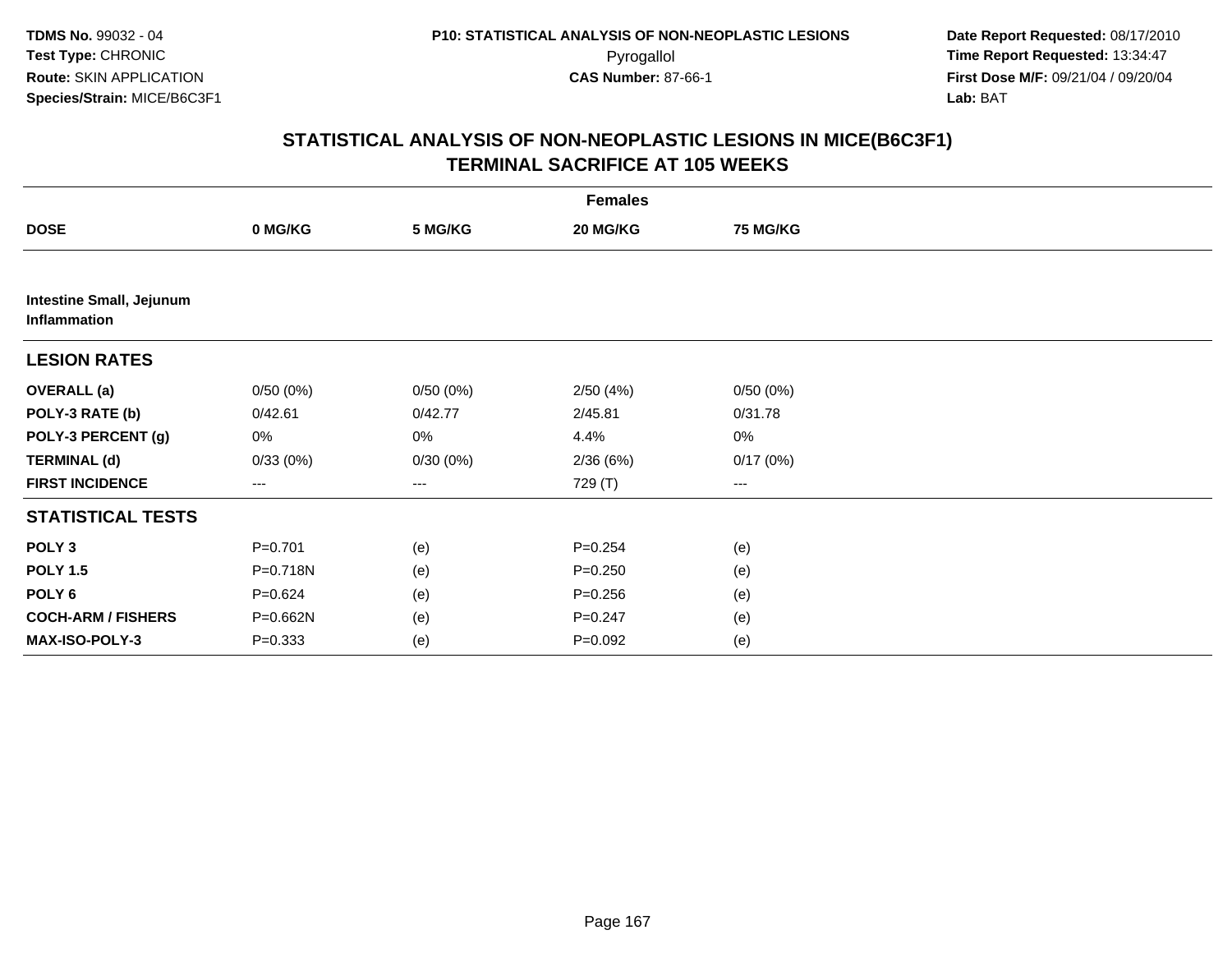|                                          | <b>Females</b> |             |             |                 |  |  |  |  |
|------------------------------------------|----------------|-------------|-------------|-----------------|--|--|--|--|
| <b>DOSE</b>                              | 0 MG/KG        | 5 MG/KG     | 20 MG/KG    | <b>75 MG/KG</b> |  |  |  |  |
|                                          |                |             |             |                 |  |  |  |  |
| <b>Islets, Pancreatic</b><br>Hyperplasia |                |             |             |                 |  |  |  |  |
| <b>LESION RATES</b>                      |                |             |             |                 |  |  |  |  |
| <b>OVERALL</b> (a)                       | 35/50 (70%)    | 15/50 (30%) | 12/50 (24%) | 8/50 (16%)      |  |  |  |  |
| POLY-3 RATE (b)                          | 35/46.97       | 15/44.71    | 12/45.86    | 8/34.55         |  |  |  |  |
| POLY-3 PERCENT (g)                       | 74.5%          | 33.6%       | 26.2%       | 23.2%           |  |  |  |  |
| <b>TERMINAL (d)</b>                      | 24/33 (73%)    | 9/30 (30%)  | 11/36 (31%) | 2/17(12%)       |  |  |  |  |
| <b>FIRST INCIDENCE</b>                   | 365            | 589         | 718         | 291             |  |  |  |  |
| <b>STATISTICAL TESTS</b>                 |                |             |             |                 |  |  |  |  |
| POLY <sub>3</sub>                        | P<0.001N**     | P<0.001N**  | P<0.001N**  | P<0.001N**      |  |  |  |  |
| <b>POLY 1.5</b>                          | P<0.001N**     | P<0.001N**  | P<0.001N**  | P<0.001N**      |  |  |  |  |
| POLY <sub>6</sub>                        | P<0.001N**     | P<0.001N**  | P<0.001N**  | P<0.001N**      |  |  |  |  |
| <b>COCH-ARM / FISHERS</b>                | P<0.001N**     | P<0.001N**  | P<0.001N**  | P<0.001N**      |  |  |  |  |
| <b>MAX-ISO-POLY-3</b>                    | P<0.001N**     | P<0.001N**  | P<0.001N**  | P<0.001N**      |  |  |  |  |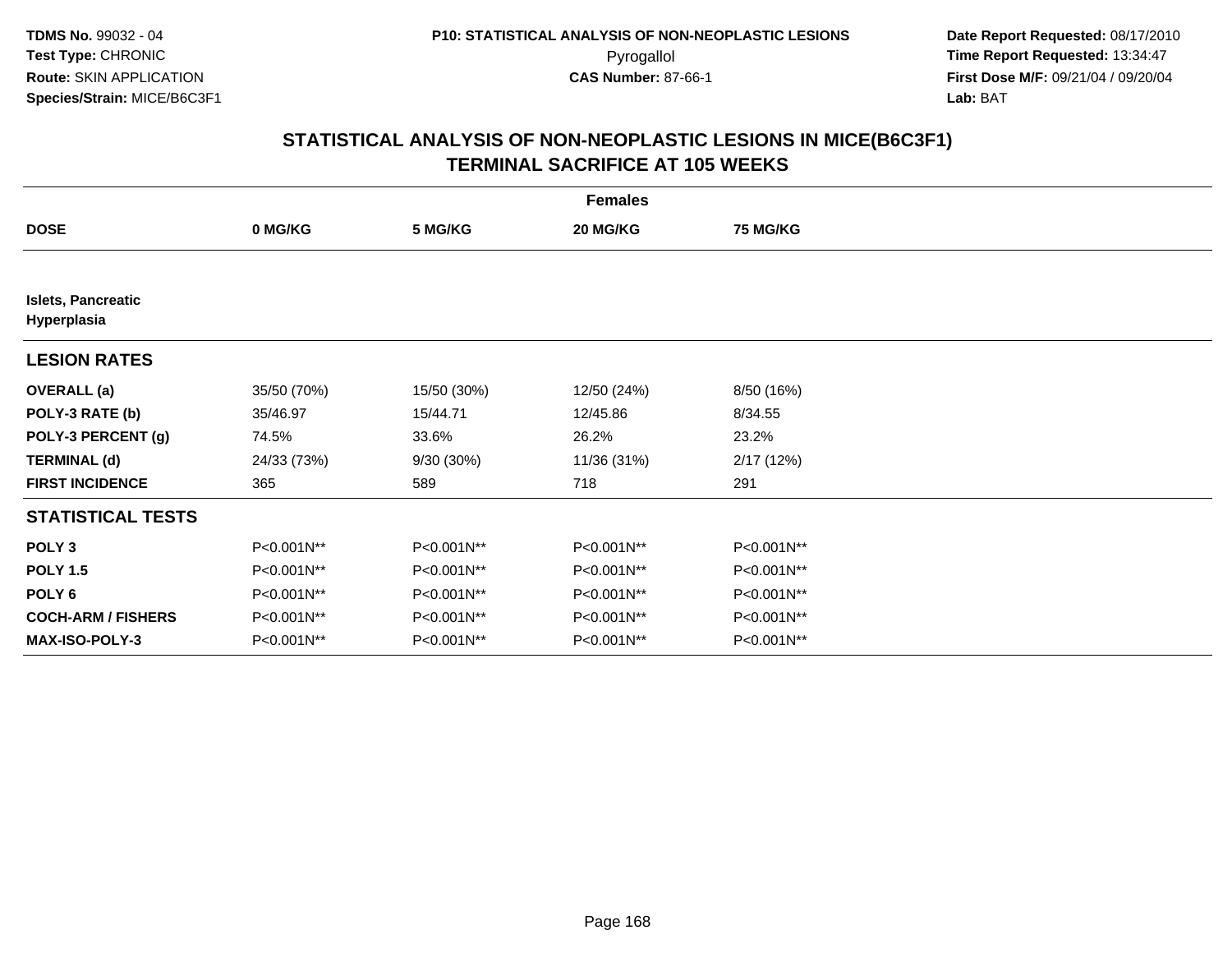|                                                | <b>Females</b> |             |          |                        |  |  |  |  |
|------------------------------------------------|----------------|-------------|----------|------------------------|--|--|--|--|
| <b>DOSE</b>                                    | 0 MG/KG        | 5 MG/KG     | 20 MG/KG | <b>75 MG/KG</b>        |  |  |  |  |
|                                                |                |             |          |                        |  |  |  |  |
| Kidney<br><b>Accumulation, Hyaline Droplet</b> |                |             |          |                        |  |  |  |  |
| <b>LESION RATES</b>                            |                |             |          |                        |  |  |  |  |
| <b>OVERALL</b> (a)                             | 2/50(4%)       | 3/50(6%)    | 2/50(4%) | 0/50(0%)               |  |  |  |  |
| POLY-3 RATE (b)                                | 2/43.00        | 3/42.81     | 2/46.39  | 0/31.78                |  |  |  |  |
| POLY-3 PERCENT (g)                             | 4.7%           | 7%          | 4.3%     | $0\%$                  |  |  |  |  |
| <b>TERMINAL (d)</b>                            | 1/33(3%)       | 2/30(7%)    | 0/36(0%) | 0/17(0%)               |  |  |  |  |
| <b>FIRST INCIDENCE</b>                         | 617            | 718         | 580      | $\qquad \qquad \cdots$ |  |  |  |  |
| <b>STATISTICAL TESTS</b>                       |                |             |          |                        |  |  |  |  |
| POLY <sub>3</sub>                              | P=0.185N       | $P = 0.498$ | P=0.666N | P=0.310N               |  |  |  |  |
| <b>POLY 1.5</b>                                | P=0.157N       | $P = 0.505$ | P=0.673N | P=0.278N               |  |  |  |  |
| POLY <sub>6</sub>                              | P=0.219N       | $P=0.482$   | P=0.662N | P=0.353N               |  |  |  |  |
| <b>COCH-ARM / FISHERS</b>                      | P=0.116N       | $P = 0.500$ | P=0.691N | P=0.247N               |  |  |  |  |
| MAX-ISO-POLY-3                                 | $P = 0.256N$   | $P=0.322$   | P=0.469N | P=0.145N               |  |  |  |  |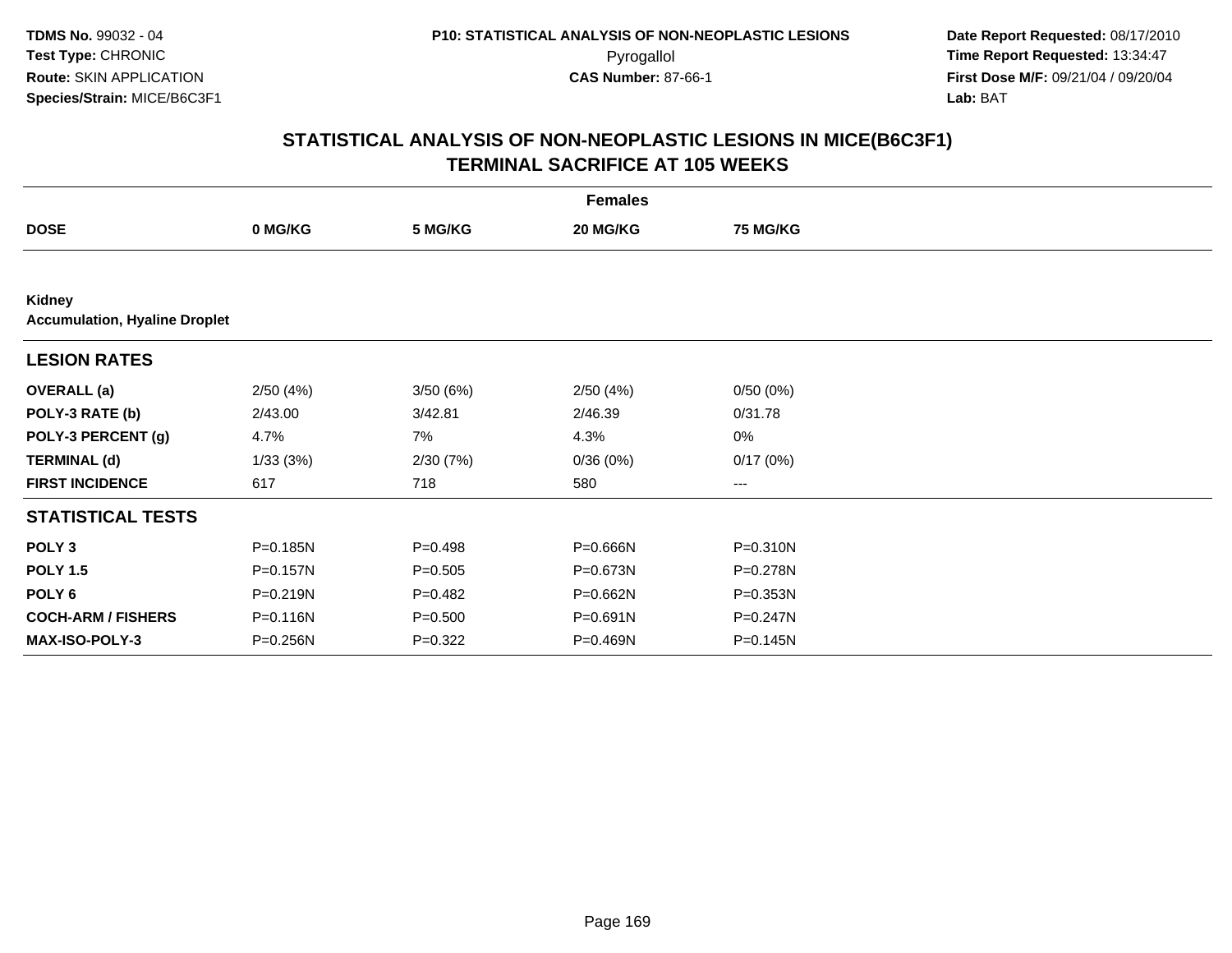| <b>Females</b>            |              |          |             |          |  |  |  |
|---------------------------|--------------|----------|-------------|----------|--|--|--|
| <b>DOSE</b>               | 0 MG/KG      | 5 MG/KG  | 20 MG/KG    | 75 MG/KG |  |  |  |
|                           |              |          |             |          |  |  |  |
| Kidney<br>Cyst            |              |          |             |          |  |  |  |
| <b>LESION RATES</b>       |              |          |             |          |  |  |  |
| <b>OVERALL</b> (a)        | 0/50(0%)     | 0/50(0%) | 1/50(2%)    | 0/50(0%) |  |  |  |
| POLY-3 RATE (b)           | 0/42.61      | 0/42.77  | 1/45.81     | 0/31.78  |  |  |  |
| POLY-3 PERCENT (g)        | 0%           | 0%       | 2.2%        | 0%       |  |  |  |
| <b>TERMINAL (d)</b>       | 0/33(0%)     | 0/30(0%) | 1/36(3%)    | 0/17(0%) |  |  |  |
| <b>FIRST INCIDENCE</b>    | ---          | $---$    | 729 (T)     | $---$    |  |  |  |
| <b>STATISTICAL TESTS</b>  |              |          |             |          |  |  |  |
| POLY <sub>3</sub>         | $P = 0.786$  | (e)      | $P = 0.514$ | (e)      |  |  |  |
| <b>POLY 1.5</b>           | $P = 0.801N$ | (e)      | $P = 0.511$ | (e)      |  |  |  |
| POLY <sub>6</sub>         | $P = 0.731$  | (e)      | $P = 0.516$ | (e)      |  |  |  |
| <b>COCH-ARM / FISHERS</b> | P=0.776N     | (e)      | $P = 0.500$ | (e)      |  |  |  |
| MAX-ISO-POLY-3            | $P = 0.453$  | (e)      | $P = 0.176$ | (e)      |  |  |  |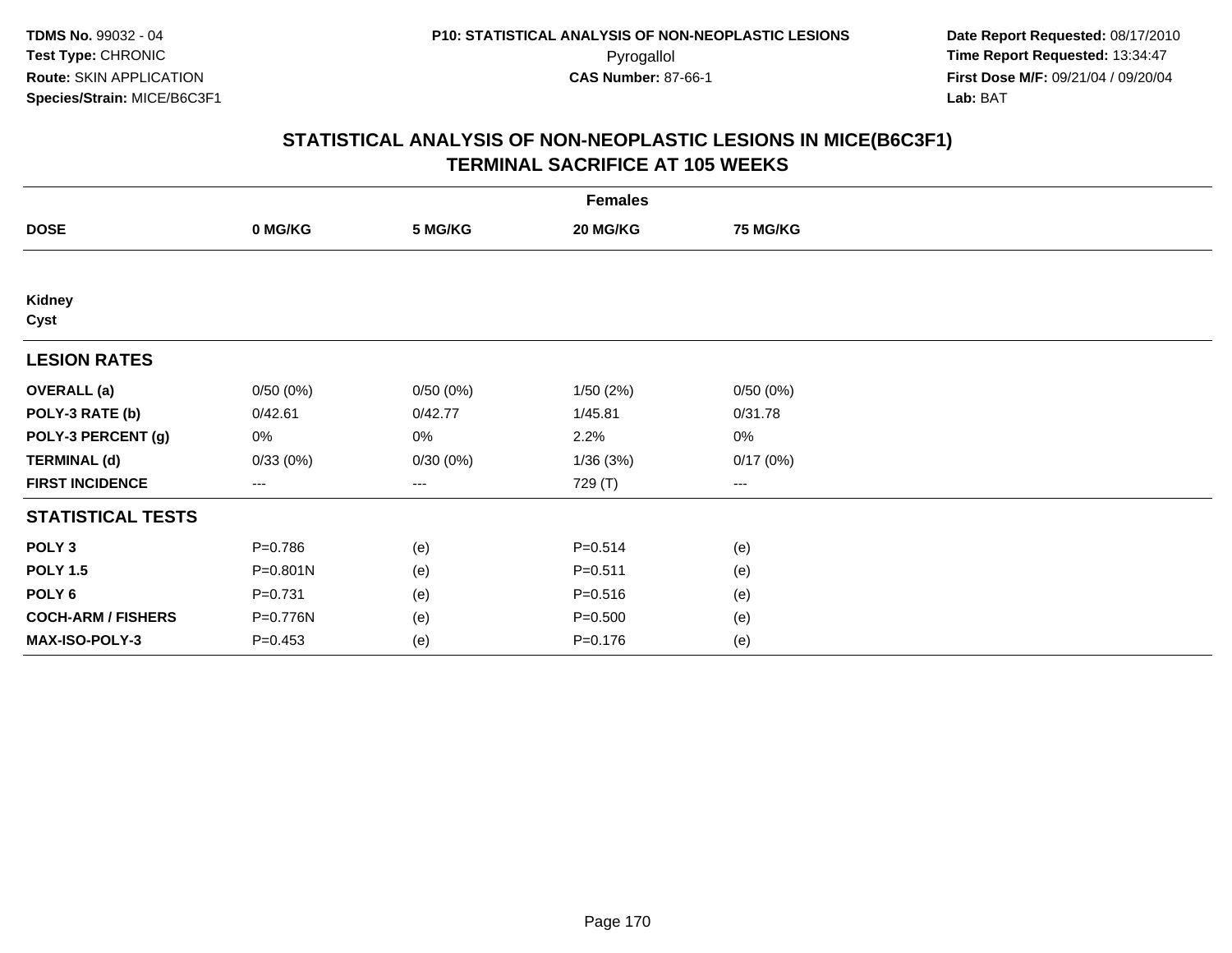| <b>Females</b>              |                   |             |                        |                 |  |  |  |
|-----------------------------|-------------------|-------------|------------------------|-----------------|--|--|--|
| <b>DOSE</b>                 | 0 MG/KG           | 5 MG/KG     | 20 MG/KG               | <b>75 MG/KG</b> |  |  |  |
|                             |                   |             |                        |                 |  |  |  |
| Kidney<br><b>Dilatation</b> |                   |             |                        |                 |  |  |  |
| <b>LESION RATES</b>         |                   |             |                        |                 |  |  |  |
| <b>OVERALL</b> (a)          | 0/50(0%)          | 1/50(2%)    | 0/50(0%)               | 2/50(4%)        |  |  |  |
| POLY-3 RATE (b)             | 0/42.61           | 1/42.81     | 0/45.81                | 2/32.16         |  |  |  |
| POLY-3 PERCENT (g)          | 0%                | 2.3%        | 0%                     | 6.2%            |  |  |  |
| <b>TERMINAL (d)</b>         | 0/33(0%)          | 0/30(0%)    | 0/36(0%)               | 1/17(6%)        |  |  |  |
| <b>FIRST INCIDENCE</b>      | $\qquad \qquad -$ | 718         | $\qquad \qquad \cdots$ | 624             |  |  |  |
| <b>STATISTICAL TESTS</b>    |                   |             |                        |                 |  |  |  |
| POLY <sub>3</sub>           | $P = 0.114$       | $P = 0.501$ | (e)                    | $P = 0.181$     |  |  |  |
| <b>POLY 1.5</b>             | $P = 0.127$       | $P = 0.503$ | (e)                    | $P = 0.202$     |  |  |  |
| POLY <sub>6</sub>           | $P = 0.102$       | $P = 0.495$ | (e)                    | $P = 0.157$     |  |  |  |
| <b>COCH-ARM / FISHERS</b>   | $P = 0.153$       | $P = 0.500$ | (e)                    | $P = 0.247$     |  |  |  |
| <b>MAX-ISO-POLY-3</b>       | $P = 0.080$       | $P = 0.160$ | (e)                    | $P = 0.074$     |  |  |  |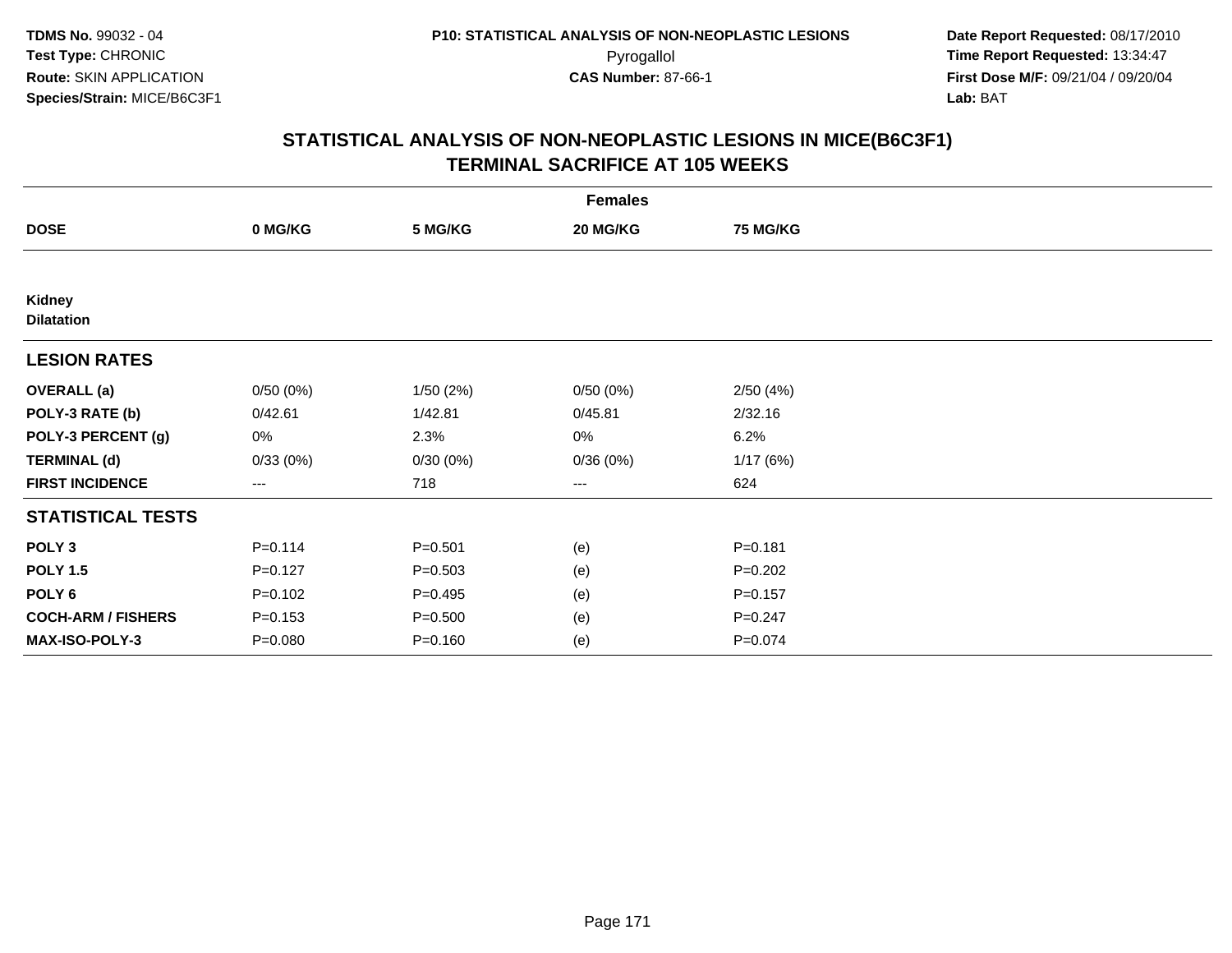|                                                  | <b>Females</b> |             |             |                 |  |  |  |  |
|--------------------------------------------------|----------------|-------------|-------------|-----------------|--|--|--|--|
| <b>DOSE</b>                                      | 0 MG/KG        | 5 MG/KG     | 20 MG/KG    | <b>75 MG/KG</b> |  |  |  |  |
|                                                  |                |             |             |                 |  |  |  |  |
| Kidney<br>Infiltration Cellular Mononuclear Cell |                |             |             |                 |  |  |  |  |
| <b>LESION RATES</b>                              |                |             |             |                 |  |  |  |  |
| <b>OVERALL</b> (a)                               | 2/50(4%)       | 5/50 (10%)  | 4/50 (8%)   | 4/50 (8%)       |  |  |  |  |
| POLY-3 RATE (b)                                  | 2/42.61        | 5/43.69     | 4/45.81     | 4/31.78         |  |  |  |  |
| POLY-3 PERCENT (g)                               | 4.7%           | 11.4%       | 8.7%        | 12.6%           |  |  |  |  |
| <b>TERMINAL (d)</b>                              | 2/33(6%)       | 2/30(7%)    | 4/36 (11%)  | 4/17(24%)       |  |  |  |  |
| <b>FIRST INCIDENCE</b>                           | 729 (T)        | 611         | 729 (T)     | 729 (T)         |  |  |  |  |
| <b>STATISTICAL TESTS</b>                         |                |             |             |                 |  |  |  |  |
| POLY <sub>3</sub>                                | $P = 0.300$    | $P=0.226$   | $P = 0.371$ | $P = 0.214$     |  |  |  |  |
| <b>POLY 1.5</b>                                  | $P = 0.370$    | $P=0.227$   | $P = 0.363$ | $P = 0.262$     |  |  |  |  |
| POLY 6                                           | $P=0.229$      | $P = 0.220$ | $P = 0.375$ | $P = 0.163$     |  |  |  |  |
| <b>COCH-ARM / FISHERS</b>                        | $P = 0.491$    | $P = 0.218$ | $P = 0.339$ | $P = 0.339$     |  |  |  |  |
| <b>MAX-ISO-POLY-3</b>                            | $P=0.275$      | $P=0.129$   | $P = 0.235$ | $P = 0.142$     |  |  |  |  |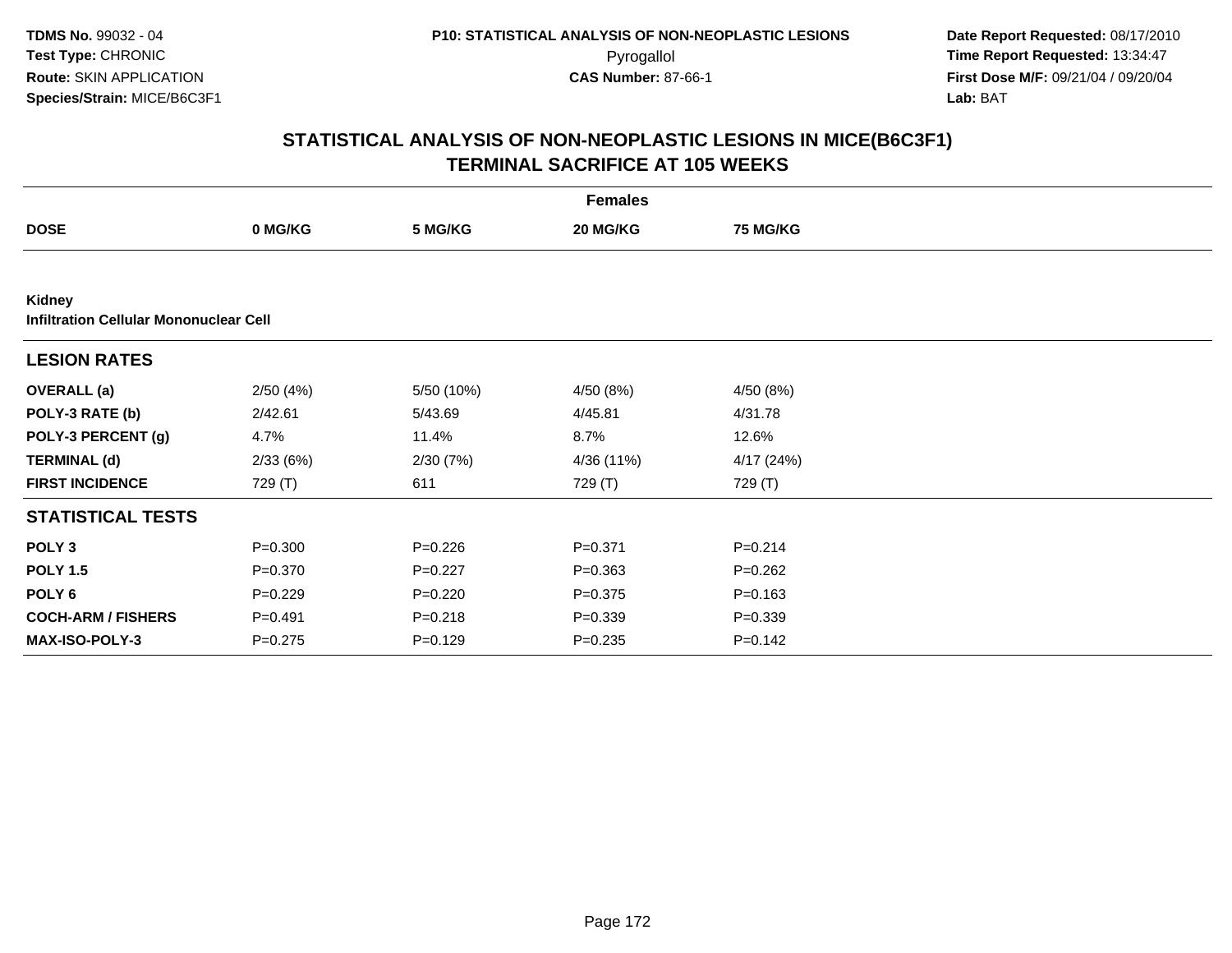|                               | <b>Females</b> |          |                   |             |  |  |  |  |
|-------------------------------|----------------|----------|-------------------|-------------|--|--|--|--|
| <b>DOSE</b>                   | 0 MG/KG        | 5 MG/KG  | 20 MG/KG          | 75 MG/KG    |  |  |  |  |
|                               |                |          |                   |             |  |  |  |  |
| Kidney<br><b>Inflammation</b> |                |          |                   |             |  |  |  |  |
| <b>LESION RATES</b>           |                |          |                   |             |  |  |  |  |
| <b>OVERALL</b> (a)            | 1/50(2%)       | 0/50(0%) | 0/50(0%)          | 3/50(6%)    |  |  |  |  |
| POLY-3 RATE (b)               | 1/42.61        | 0/42.77  | 0/45.81           | 3/33.62     |  |  |  |  |
| POLY-3 PERCENT (g)            | 2.4%           | 0%       | 0%                | 8.9%        |  |  |  |  |
| <b>TERMINAL (d)</b>           | 1/33(3%)       | 0/30(0%) | 0/36(0%)          | 0/17(0%)    |  |  |  |  |
| <b>FIRST INCIDENCE</b>        | 729 (T)        | ---      | $\qquad \qquad -$ | 487         |  |  |  |  |
| <b>STATISTICAL TESTS</b>      |                |          |                   |             |  |  |  |  |
| POLY <sub>3</sub>             | $P=0.034*$     | P=0.499N | P=0.486N          | $P=0.226$   |  |  |  |  |
| <b>POLY 1.5</b>               | $P=0.038*$     | P=0.497N | P=0.489N          | $P=0.257$   |  |  |  |  |
| POLY <sub>6</sub>             | P=0.031*       | P=0.505N | P=0.484N          | $P = 0.192$ |  |  |  |  |
| <b>COCH-ARM / FISHERS</b>     | P=0.049*       | P=0.500N | P=0.500N          | $P = 0.309$ |  |  |  |  |
| MAX-ISO-POLY-3                | P=0.039*       | P=0.158N | P=0.158N          | $P = 0.128$ |  |  |  |  |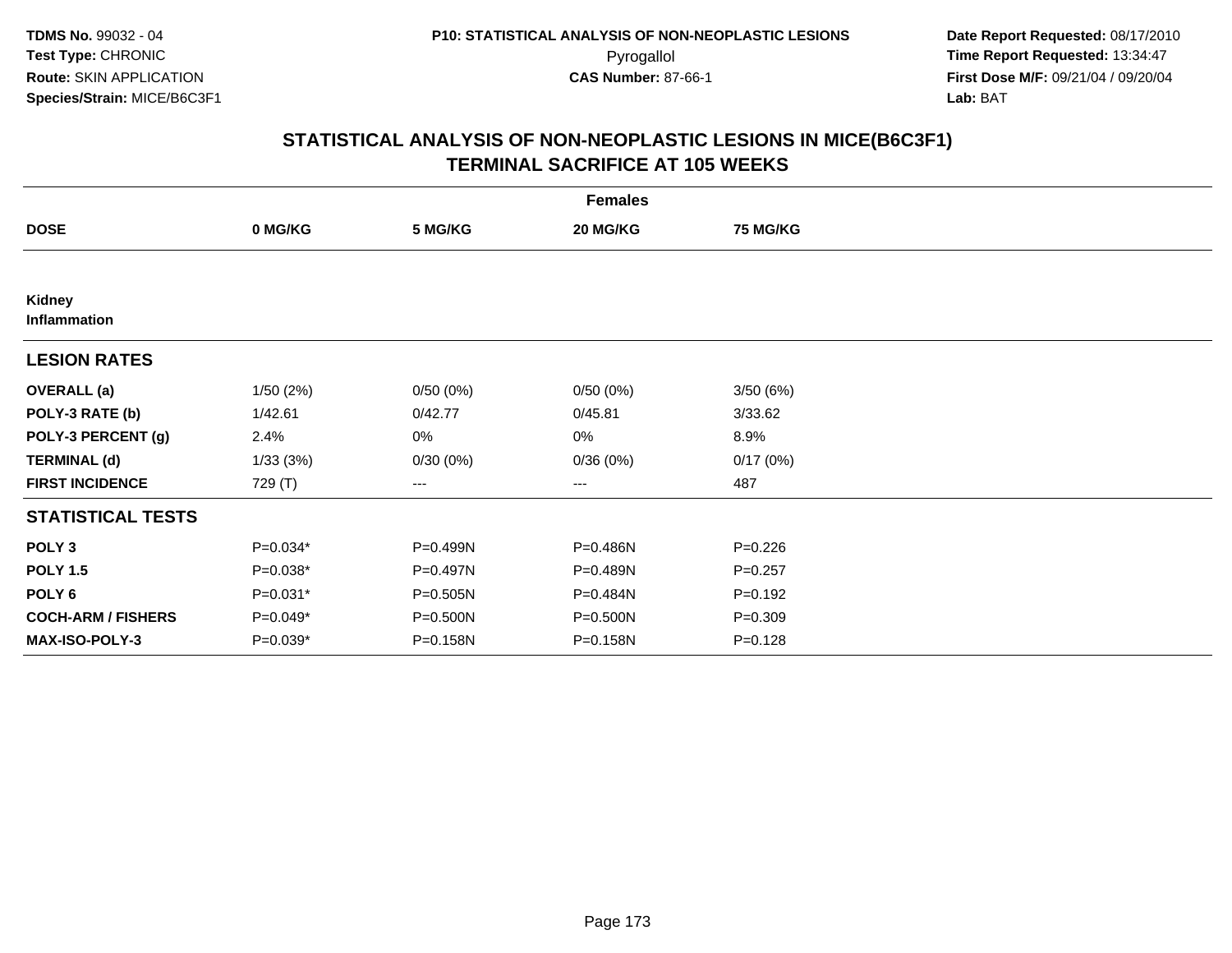|                                     | <b>Females</b> |              |           |                 |  |  |  |  |
|-------------------------------------|----------------|--------------|-----------|-----------------|--|--|--|--|
| <b>DOSE</b>                         | 0 MG/KG        | 5 MG/KG      | 20 MG/KG  | <b>75 MG/KG</b> |  |  |  |  |
|                                     |                |              |           |                 |  |  |  |  |
| Kidney<br><b>Metaplasia Osseous</b> |                |              |           |                 |  |  |  |  |
| <b>LESION RATES</b>                 |                |              |           |                 |  |  |  |  |
| <b>OVERALL</b> (a)                  | 3/50(6%)       | 1/50(2%)     | 1/50 (2%) | 2/50(4%)        |  |  |  |  |
| POLY-3 RATE (b)                     | 3/42.61        | 1/42.77      | 1/45.81   | 2/32.23         |  |  |  |  |
| POLY-3 PERCENT (g)                  | 7%             | 2.3%         | 2.2%      | 6.2%            |  |  |  |  |
| <b>TERMINAL (d)</b>                 | 3/33(9%)       | 1/30(3%)     | 1/36(3%)  | 1/17(6%)        |  |  |  |  |
| <b>FIRST INCIDENCE</b>              | 729 (T)        | 729 (T)      | 729 (T)   | 600             |  |  |  |  |
| <b>STATISTICAL TESTS</b>            |                |              |           |                 |  |  |  |  |
| POLY <sub>3</sub>                   | $P = 0.538$    | P=0.303N     | P=0.280N  | P=0.624N        |  |  |  |  |
| <b>POLY 1.5</b>                     | $P = 0.573$    | $P = 0.300N$ | P=0.286N  | P=0.574N        |  |  |  |  |
| POLY 6                              | $P = 0.506$    | $P = 0.314N$ | P=0.276N  | $P = 0.667$     |  |  |  |  |
| <b>COCH-ARM / FISHERS</b>           | $P = 0.639$    | P=0.309N     | P=0.309N  | P=0.500N        |  |  |  |  |
| MAX-ISO-POLY-3                      | P=0.415N       | P=0.153N     | P=0.145N  | P=0.449N        |  |  |  |  |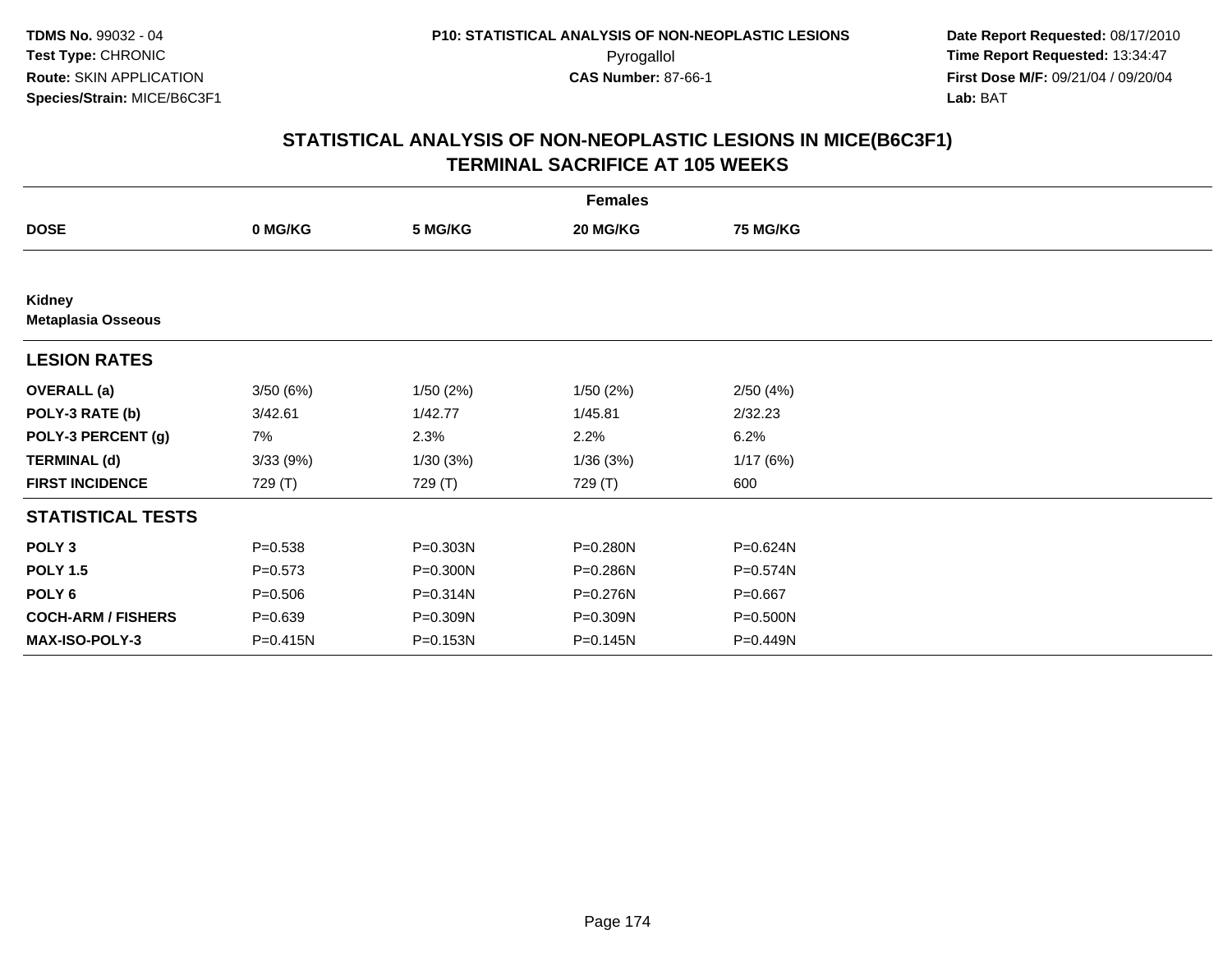|                                 | <b>Females</b> |            |            |            |  |  |  |  |
|---------------------------------|----------------|------------|------------|------------|--|--|--|--|
| <b>DOSE</b>                     | 0 MG/KG        | 5 MG/KG    | 20 MG/KG   | 75 MG/KG   |  |  |  |  |
|                                 |                |            |            |            |  |  |  |  |
| Kidney<br><b>Mineralization</b> |                |            |            |            |  |  |  |  |
| <b>LESION RATES</b>             |                |            |            |            |  |  |  |  |
| <b>OVERALL</b> (a)              | 12/50 (24%)    | 7/50 (14%) | 8/50 (16%) | 7/50 (14%) |  |  |  |  |
| POLY-3 RATE (b)                 | 12/44.26       | 7/43.93    | 8/46.09    | 7/34.06    |  |  |  |  |
| POLY-3 PERCENT (g)              | 27.1%          | 15.9%      | 17.4%      | 20.6%      |  |  |  |  |
| <b>TERMINAL (d)</b>             | 8/33 (24%)     | 3/30 (10%) | 7/36 (19%) | 3/17(18%)  |  |  |  |  |
| <b>FIRST INCIDENCE</b>          | 488            | 561        | 654        | 347        |  |  |  |  |
| <b>STATISTICAL TESTS</b>        |                |            |            |            |  |  |  |  |
| POLY <sub>3</sub>               | P=0.478N       | P=0.153N   | P=0.193N   | P=0.344N   |  |  |  |  |
| <b>POLY 1.5</b>                 | P=0.393N       | P=0.146N   | P=0.199N   | P=0.253N   |  |  |  |  |
| POLY <sub>6</sub>               | $P = 0.558$    | P=0.169N   | P=0.195N   | P=0.472N   |  |  |  |  |
| <b>COCH-ARM / FISHERS</b>       | P=0.259N       | P=0.154N   | P=0.227N   | P=0.154N   |  |  |  |  |
| <b>MAX-ISO-POLY-3</b>           | P=0.312N       | P=0.100N   | P=0.136N   | P=0.277N   |  |  |  |  |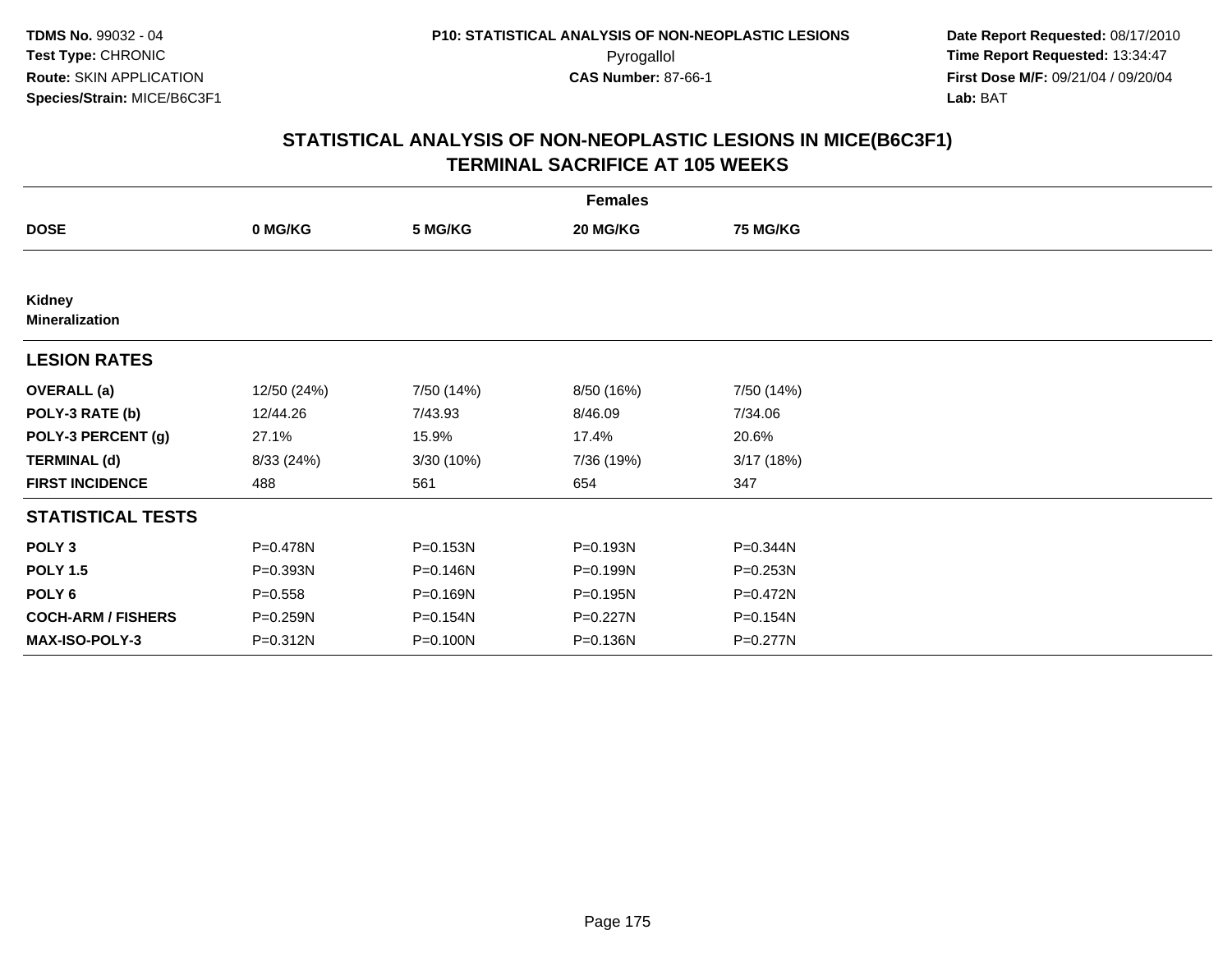| <b>Females</b>            |             |             |             |                 |  |  |  |
|---------------------------|-------------|-------------|-------------|-----------------|--|--|--|
| <b>DOSE</b>               | 0 MG/KG     | 5 MG/KG     | 20 MG/KG    | <b>75 MG/KG</b> |  |  |  |
|                           |             |             |             |                 |  |  |  |
| Kidney<br>Nephropathy     |             |             |             |                 |  |  |  |
| <b>LESION RATES</b>       |             |             |             |                 |  |  |  |
| <b>OVERALL</b> (a)        | 33/50 (66%) | 24/50 (48%) | 28/50 (56%) | 28/50 (56%)     |  |  |  |
| POLY-3 RATE (b)           | 33/44.72    | 24/44.94    | 28/46.85    | 28/38.30        |  |  |  |
| POLY-3 PERCENT (g)        | 73.8%       | 53.4%       | 59.8%       | 73.1%           |  |  |  |
| <b>TERMINAL (d)</b>       | 26/33 (79%) | 20/30 (67%) | 23/36 (64%) | 13/17 (77%)     |  |  |  |
| <b>FIRST INCIDENCE</b>    | 508         | 438         | 597         | 472             |  |  |  |
| <b>STATISTICAL TESTS</b>  |             |             |             |                 |  |  |  |
| POLY <sub>3</sub>         | $P = 0.218$ | P=0.029N*   | P=0.107N    | P=0.576N        |  |  |  |
| <b>POLY 1.5</b>           | $P = 0.342$ | P=0.030N*   | P=0.125N    | P=0.406N        |  |  |  |
| POLY 6                    | $P = 0.140$ | P=0.040N*   | P=0.102N    | $P=0.466$       |  |  |  |
| <b>COCH-ARM / FISHERS</b> | P=0.467N    | P=0.053N    | P=0.206N    | P=0.206N        |  |  |  |
| MAX-ISO-POLY-3            | P=0.217N    | P=0.017N*   | P=0.074N    | P=0.471N        |  |  |  |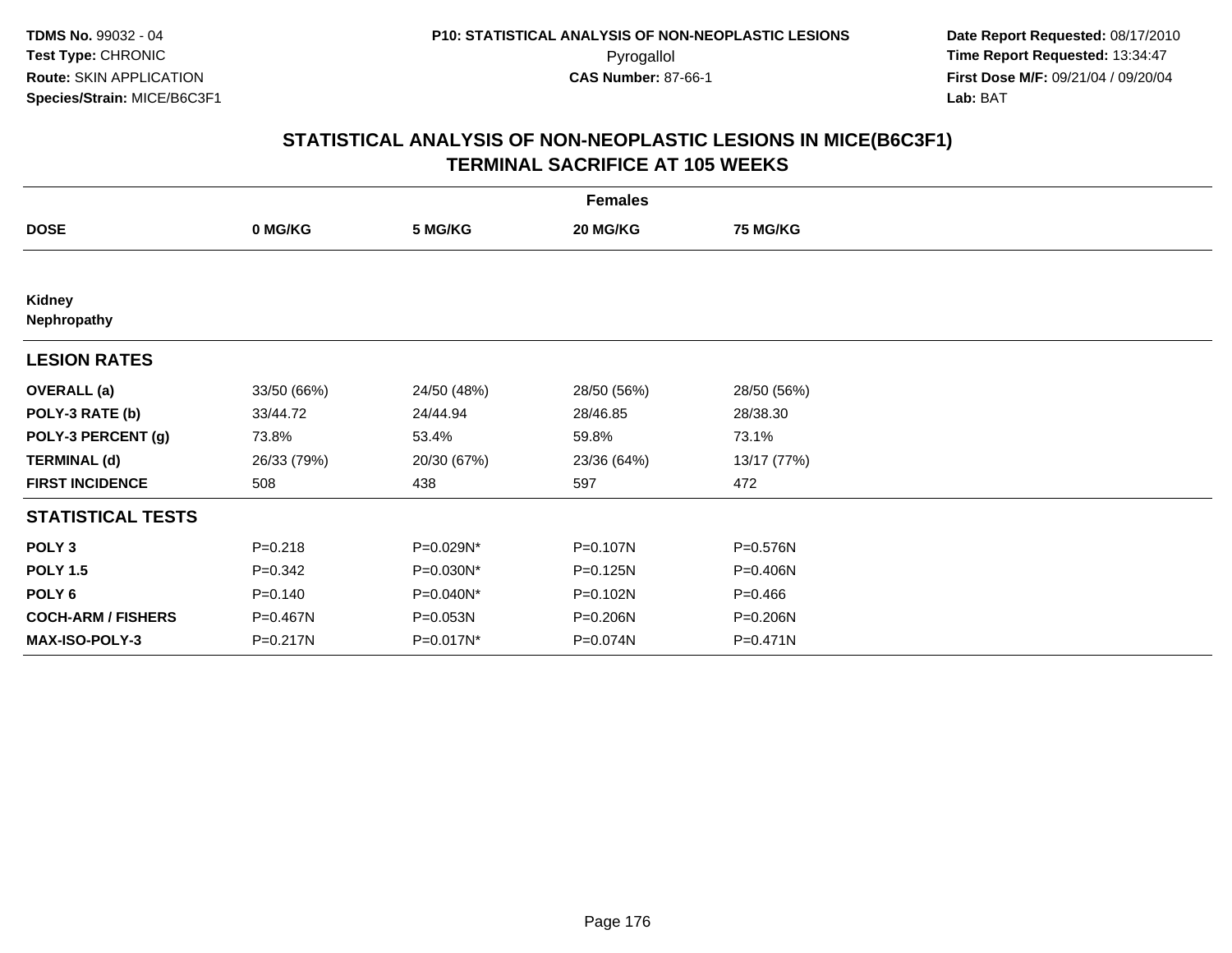|                           | <b>Females</b> |          |              |                        |  |  |  |  |
|---------------------------|----------------|----------|--------------|------------------------|--|--|--|--|
| <b>DOSE</b>               | 0 MG/KG        | 5 MG/KG  | 20 MG/KG     | <b>75 MG/KG</b>        |  |  |  |  |
|                           |                |          |              |                        |  |  |  |  |
| Kidney<br>Pigmentation    |                |          |              |                        |  |  |  |  |
| <b>LESION RATES</b>       |                |          |              |                        |  |  |  |  |
| <b>OVERALL</b> (a)        | 3/50(6%)       | 1/50(2%) | 1/50(2%)     | 0/50(0%)               |  |  |  |  |
| POLY-3 RATE (b)           | 3/43.71        | 1/43.20  | 1/45.81      | 0/31.78                |  |  |  |  |
| POLY-3 PERCENT (g)        | 6.9%           | 2.3%     | 2.2%         | 0%                     |  |  |  |  |
| <b>TERMINAL (d)</b>       | 1/33(3%)       | 0/30(0%) | 1/36(3%)     | 0/17(0%)               |  |  |  |  |
| <b>FIRST INCIDENCE</b>    | 557            | 602      | 729 (T)      | $\qquad \qquad \cdots$ |  |  |  |  |
| <b>STATISTICAL TESTS</b>  |                |          |              |                        |  |  |  |  |
| POLY <sub>3</sub>         | P=0.181N       | P=0.309N | P=0.289N     | P=0.186N               |  |  |  |  |
| <b>POLY 1.5</b>           | P=0.165N       | P=0.303N | $P = 0.291N$ | P=0.155N               |  |  |  |  |
| POLY <sub>6</sub>         | P=0.194N       | P=0.322N | P=0.290N     | $P = 0.231N$           |  |  |  |  |
| <b>COCH-ARM / FISHERS</b> | P=0.135N       | P=0.309N | P=0.309N     | P=0.121N               |  |  |  |  |
| MAX-ISO-POLY-3            | P=0.131N       | P=0.158N | P=0.148N     | P=0.098N               |  |  |  |  |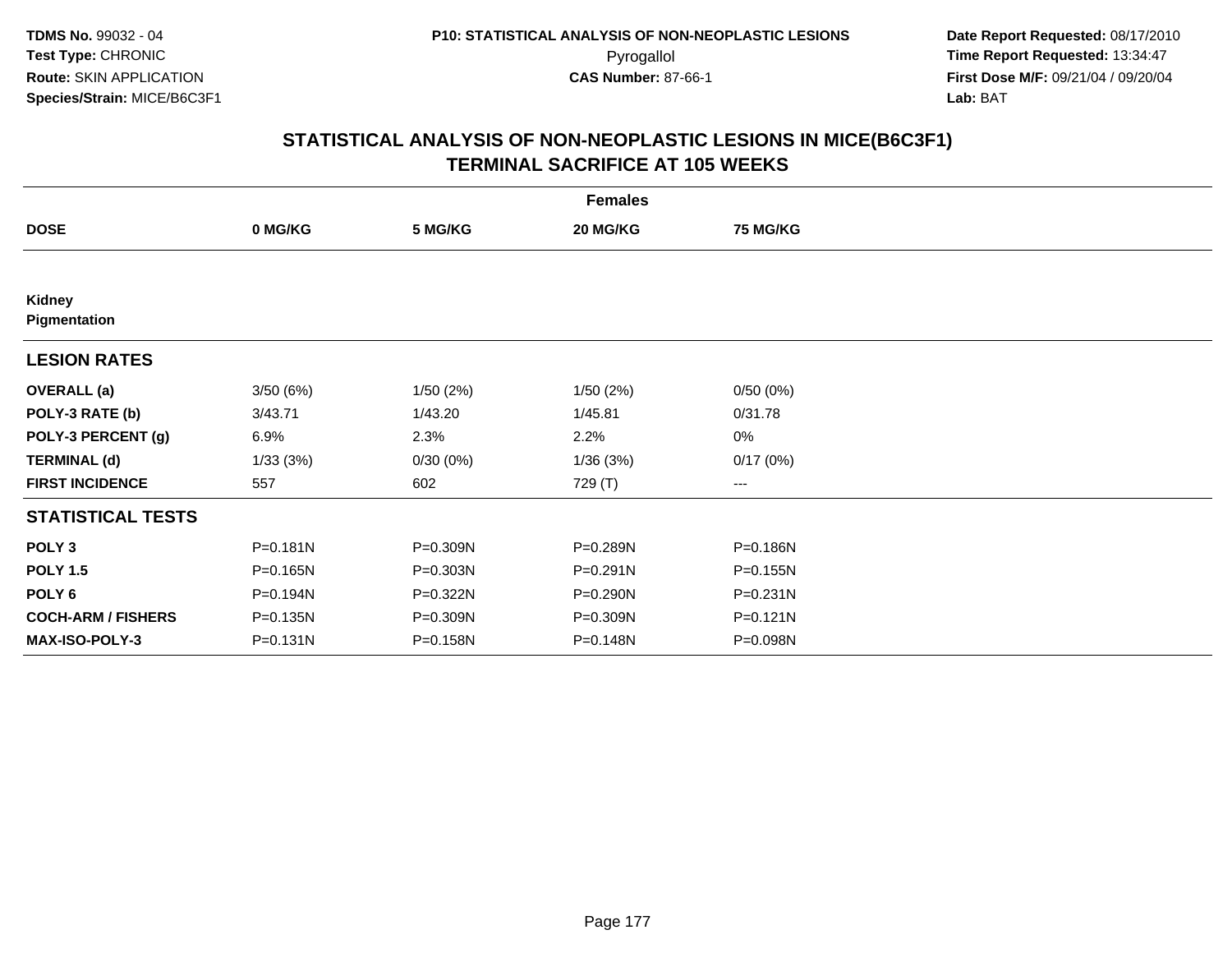|                                            | <b>Females</b> |          |                        |                 |  |  |  |  |
|--------------------------------------------|----------------|----------|------------------------|-----------------|--|--|--|--|
| <b>DOSE</b>                                | 0 MG/KG        | 5 MG/KG  | 20 MG/KG               | <b>75 MG/KG</b> |  |  |  |  |
|                                            |                |          |                        |                 |  |  |  |  |
| <b>Kidney: Renal Tubule</b><br>Hyperplasia |                |          |                        |                 |  |  |  |  |
| <b>LESION RATES</b>                        |                |          |                        |                 |  |  |  |  |
| <b>OVERALL</b> (a)                         | 1/50(2%)       | 0/50(0%) | 0/50(0%)               | 0/50(0%)        |  |  |  |  |
| POLY-3 RATE (b)                            | 1/42.61        | 0/42.77  | 0/45.81                | 0/31.78         |  |  |  |  |
| POLY-3 PERCENT (g)                         | 2.4%           | 0%       | 0%                     | $0\%$           |  |  |  |  |
| <b>TERMINAL (d)</b>                        | 1/33(3%)       | 0/30(0%) | 0/36(0%)               | 0/17(0%)        |  |  |  |  |
| <b>FIRST INCIDENCE</b>                     | 729 (T)        | ---      | $\qquad \qquad \cdots$ | ---             |  |  |  |  |
| <b>STATISTICAL TESTS</b>                   |                |          |                        |                 |  |  |  |  |
| POLY <sub>3</sub>                          | P=0.525N       | P=0.499N | P=0.486N               | P=0.557N        |  |  |  |  |
| <b>POLY 1.5</b>                            | P=0.535N       | P=0.497N | P=0.489N               | P=0.534N        |  |  |  |  |
| POLY <sub>6</sub>                          | P=0.502N       | P=0.505N | $P = 0.484N$           | P=0.586N        |  |  |  |  |
| <b>COCH-ARM / FISHERS</b>                  | P=0.534N       | P=0.500N | P=0.500N               | P=0.500N        |  |  |  |  |
| MAX-ISO-POLY-3                             | P=0.238N       | P=0.158N | P=0.158N               | P=0.228N        |  |  |  |  |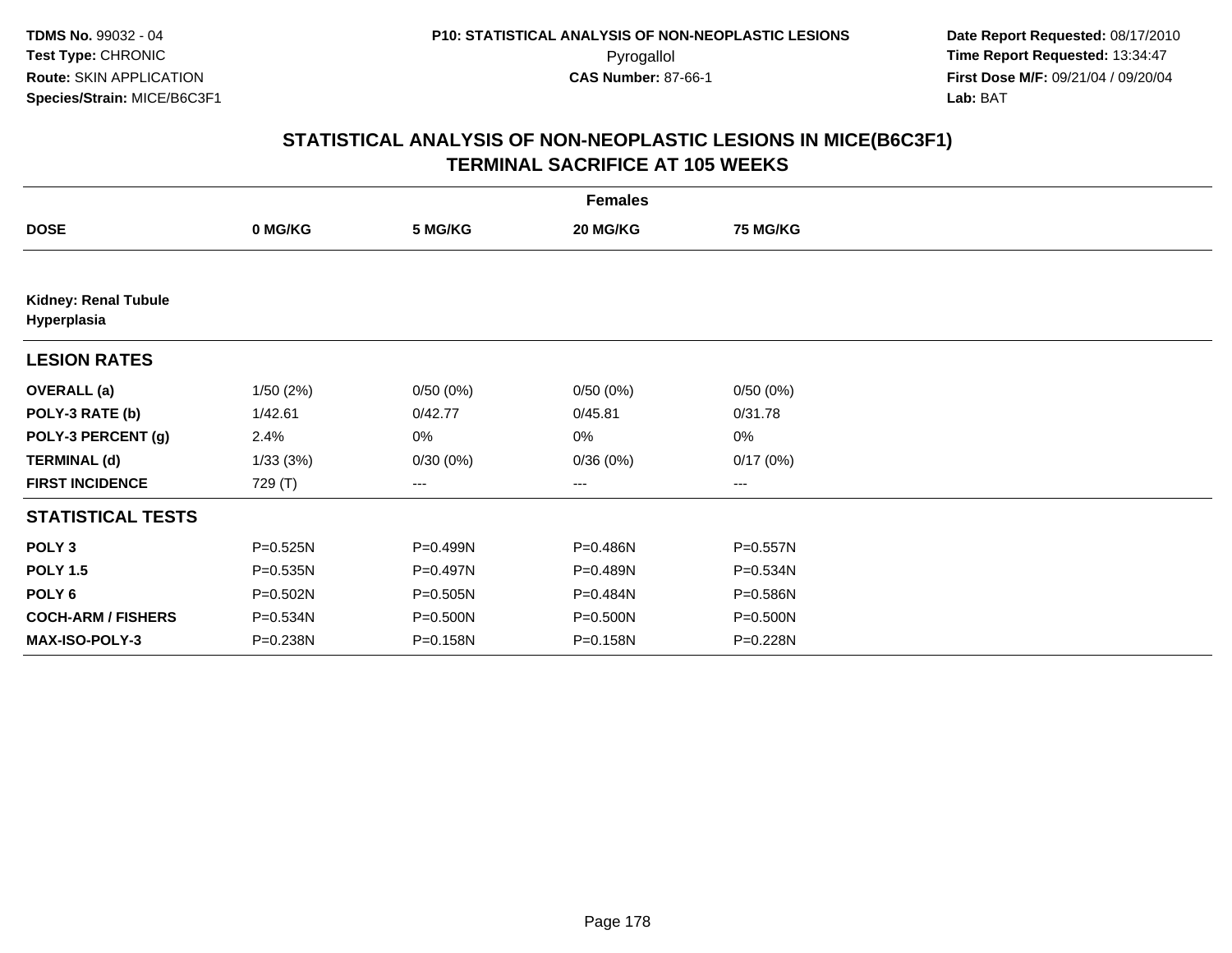|                           | <b>Females</b> |              |          |                 |  |  |  |  |
|---------------------------|----------------|--------------|----------|-----------------|--|--|--|--|
| <b>DOSE</b>               | 0 MG/KG        | 5 MG/KG      | 20 MG/KG | <b>75 MG/KG</b> |  |  |  |  |
|                           |                |              |          |                 |  |  |  |  |
| Liver<br>Angiectasis      |                |              |          |                 |  |  |  |  |
| <b>LESION RATES</b>       |                |              |          |                 |  |  |  |  |
| <b>OVERALL</b> (a)        | 2/50(4%)       | 0/50(0%)     | 2/50(4%) | 0/50(0%)        |  |  |  |  |
| POLY-3 RATE (b)           | 2/42.61        | 0/42.77      | 2/45.81  | 0/31.78         |  |  |  |  |
| POLY-3 PERCENT (g)        | 4.7%           | 0%           | 4.4%     | 0%              |  |  |  |  |
| <b>TERMINAL (d)</b>       | 2/33(6%)       | 0/30(0%)     | 2/36(6%) | 0/17(0%)        |  |  |  |  |
| <b>FIRST INCIDENCE</b>    | 729 (T)        | ---          | 729 (T)  | $--$            |  |  |  |  |
| <b>STATISTICAL TESTS</b>  |                |              |          |                 |  |  |  |  |
| POLY <sub>3</sub>         | P=0.379N       | P=0.236N     | P=0.668N | P=0.308N        |  |  |  |  |
| <b>POLY 1.5</b>           | P=0.346N       | P=0.234N     | P=0.674N | $P=0.277N$      |  |  |  |  |
| POLY 6                    | P=0.414N       | $P = 0.243N$ | P=0.664N | P=0.349N        |  |  |  |  |
| <b>COCH-ARM / FISHERS</b> | P=0.291N       | P=0.247N     | P=0.691N | P=0.247N        |  |  |  |  |
| MAX-ISO-POLY-3            | P=0.234N       | P=0.076N     | P=0.470N | P=0.142N        |  |  |  |  |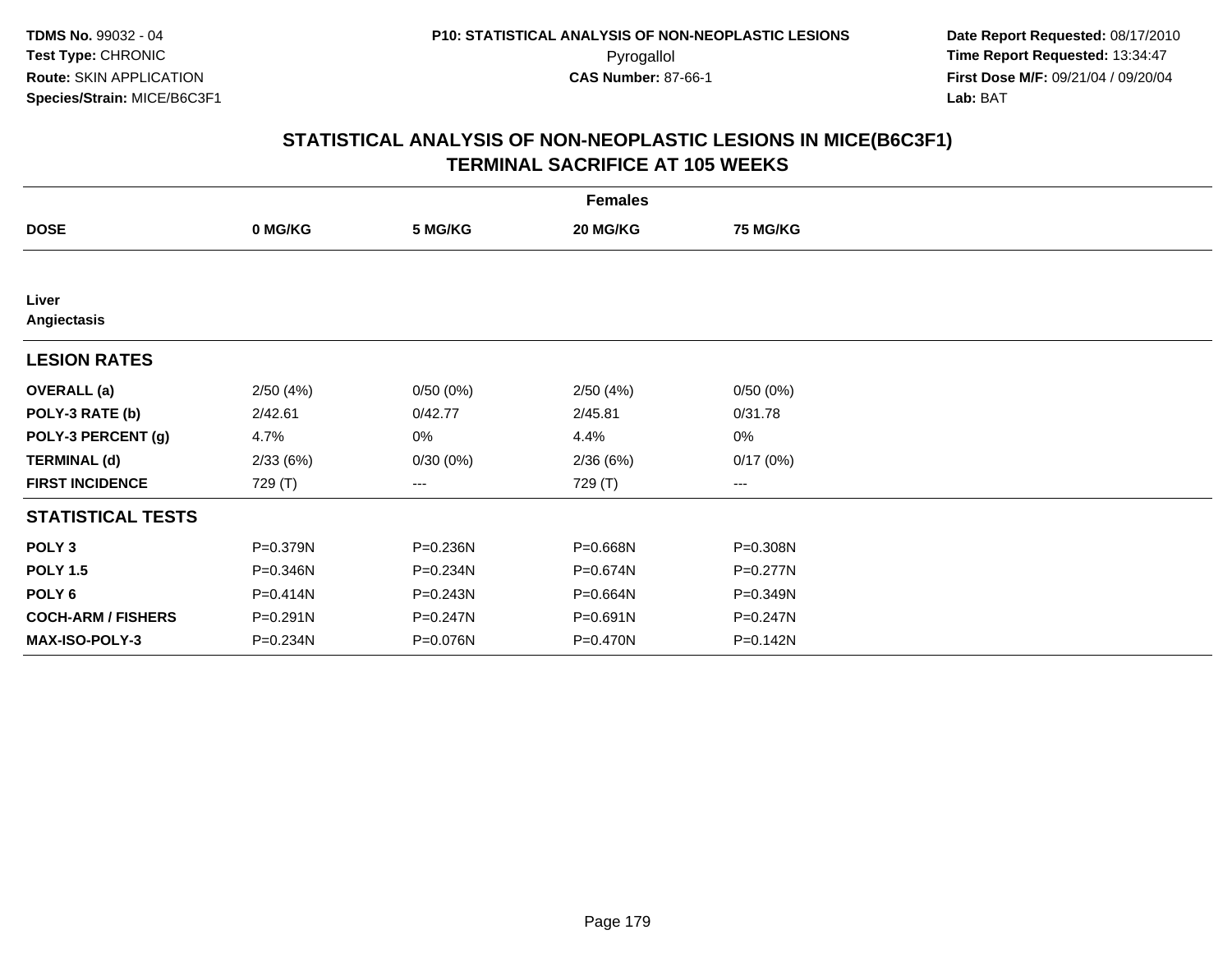|                                  | <b>Females</b> |              |           |                 |  |  |  |  |
|----------------------------------|----------------|--------------|-----------|-----------------|--|--|--|--|
| <b>DOSE</b>                      | 0 MG/KG        | 5 MG/KG      | 20 MG/KG  | <b>75 MG/KG</b> |  |  |  |  |
|                                  |                |              |           |                 |  |  |  |  |
| Liver<br><b>Basophilic Focus</b> |                |              |           |                 |  |  |  |  |
| <b>LESION RATES</b>              |                |              |           |                 |  |  |  |  |
| <b>OVERALL</b> (a)               | 8/50 (16%)     | 2/50(4%)     | 3/50(6%)  | 2/50(4%)        |  |  |  |  |
| POLY-3 RATE (b)                  | 8/42.61        | 2/43.46      | 3/45.81   | 2/31.78         |  |  |  |  |
| POLY-3 PERCENT (g)               | 18.8%          | 4.6%         | 6.6%      | 6.3%            |  |  |  |  |
| <b>TERMINAL (d)</b>              | 8/33 (24%)     | 0/30(0%)     | 3/36(8%)  | 2/17(12%)       |  |  |  |  |
| <b>FIRST INCIDENCE</b>           | 729 (T)        | 561          | 729 (T)   | 729 (T)         |  |  |  |  |
| <b>STATISTICAL TESTS</b>         |                |              |           |                 |  |  |  |  |
| POLY <sub>3</sub>                | $P = 0.217N$   | $P=0.041N^*$ | P=0.076N  | P=0.114N        |  |  |  |  |
| <b>POLY 1.5</b>                  | P=0.182N       | $P=0.041N^*$ | P=0.082N  | $P = 0.079N$    |  |  |  |  |
| POLY <sub>6</sub>                | P=0.252N       | P=0.043N*    | P=0.073N  | P=0.174N        |  |  |  |  |
| <b>COCH-ARM / FISHERS</b>        | P=0.125N       | P=0.046N*    | P=0.100N  | P=0.046N*       |  |  |  |  |
| MAX-ISO-POLY-3                   | P=0.089N       | P=0.020N*    | P=0.045N* | P=0.086N        |  |  |  |  |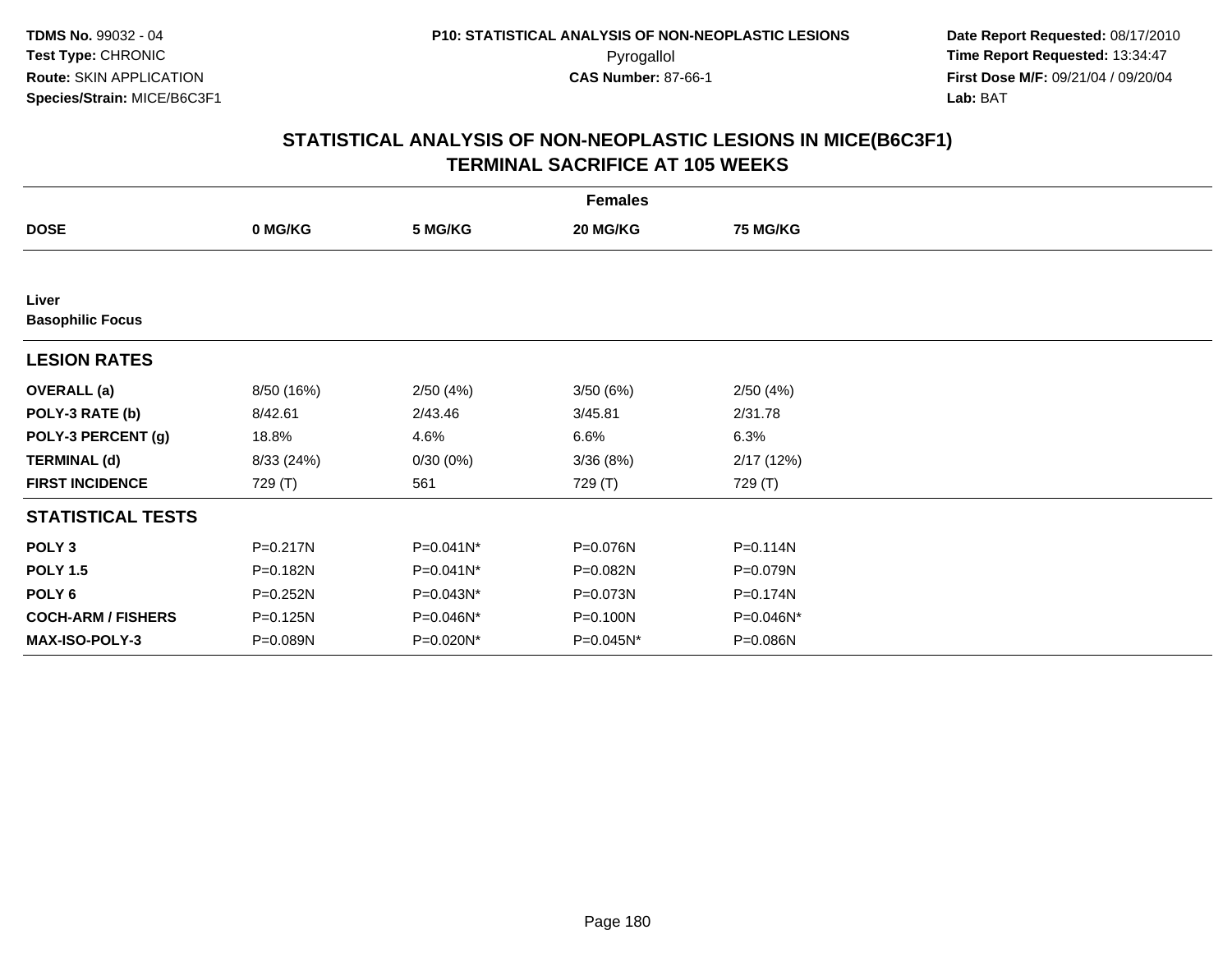| <b>Females</b>                   |             |            |           |                 |  |  |  |
|----------------------------------|-------------|------------|-----------|-----------------|--|--|--|
| <b>DOSE</b>                      | 0 MG/KG     | 5 MG/KG    | 20 MG/KG  | <b>75 MG/KG</b> |  |  |  |
|                                  |             |            |           |                 |  |  |  |
| Liver<br><b>Clear Cell Focus</b> |             |            |           |                 |  |  |  |
| <b>LESION RATES</b>              |             |            |           |                 |  |  |  |
| <b>OVERALL</b> (a)               | 10/50 (20%) | 1/50(2%)   | 3/50(6%)  | 1/50(2%)        |  |  |  |
| POLY-3 RATE (b)                  | 10/43.92    | 1/42.77    | 3/45.81   | 1/31.78         |  |  |  |
| POLY-3 PERCENT (g)               | 22.8%       | 2.3%       | 6.6%      | 3.2%            |  |  |  |
| <b>TERMINAL (d)</b>              | 7/33 (21%)  | 1/30(3%)   | 3/36(8%)  | 1/17(6%)        |  |  |  |
| <b>FIRST INCIDENCE</b>           | 134         | 729 (T)    | 729 (T)   | 729 (T)         |  |  |  |
| <b>STATISTICAL TESTS</b>         |             |            |           |                 |  |  |  |
| POLY <sub>3</sub>                | P=0.056N    | P=0.004N** | P=0.028N* | P=0.019N*       |  |  |  |
| <b>POLY 1.5</b>                  | P=0.045N*   | P=0.004N** | P=0.030N* | $P=0.011N^*$    |  |  |  |
| POLY 6                           | P=0.068N    | P=0.005N** | P=0.027N* | P=0.039N*       |  |  |  |
| <b>COCH-ARM / FISHERS</b>        | P=0.031N*   | P=0.004N** | P=0.036N* | P=0.004N**      |  |  |  |
| <b>MAX-ISO-POLY-3</b>            | P=0.011N*   | P=0.002N** | P=0.015N* | P=0.018N*       |  |  |  |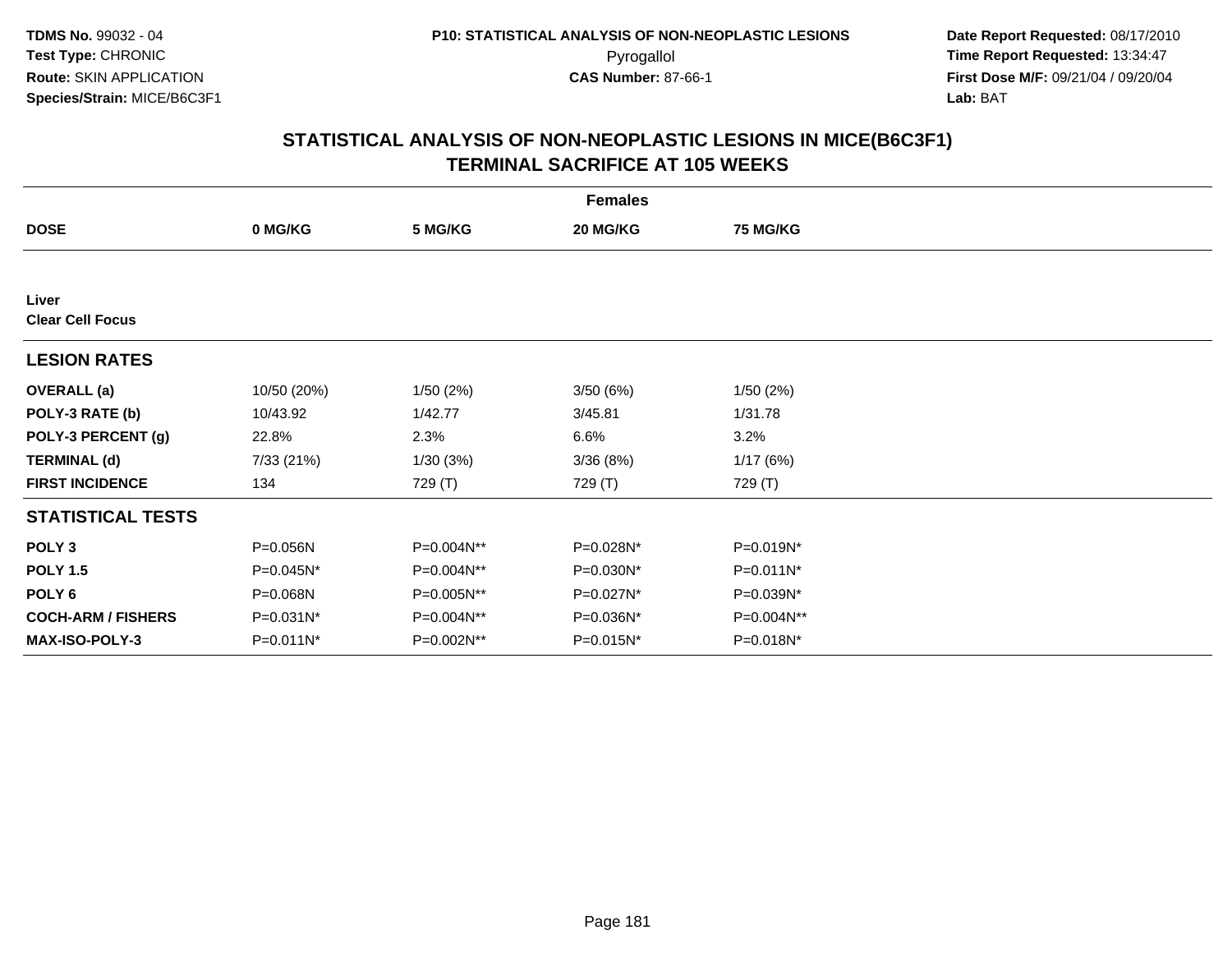| <b>Females</b>            |             |             |             |                 |  |  |  |
|---------------------------|-------------|-------------|-------------|-----------------|--|--|--|
| <b>DOSE</b>               | 0 MG/KG     | 5 MG/KG     | 20 MG/KG    | <b>75 MG/KG</b> |  |  |  |
|                           |             |             |             |                 |  |  |  |
| Liver                     |             |             |             |                 |  |  |  |
| <b>Eosinophilic Focus</b> |             |             |             |                 |  |  |  |
| <b>LESION RATES</b>       |             |             |             |                 |  |  |  |
| <b>OVERALL</b> (a)        | 26/50 (52%) | 28/50 (56%) | 31/50 (62%) | 12/50 (24%)     |  |  |  |
| POLY-3 RATE (b)           | 26/43.02    | 28/45.18    | 31/46.72    | 12/33.05        |  |  |  |
| POLY-3 PERCENT (g)        | 60.4%       | 62%         | 66.4%       | 36.3%           |  |  |  |
| <b>TERMINAL (d)</b>       | 23/33 (70%) | 20/30 (67%) | 27/36 (75%) | 8/17 (47%)      |  |  |  |
| <b>FIRST INCIDENCE</b>    | 643         | 549         | 573         | 604             |  |  |  |
| <b>STATISTICAL TESTS</b>  |             |             |             |                 |  |  |  |
| POLY <sub>3</sub>         | P=0.013N*   | $P = 0.529$ | $P = 0.354$ | P=0.026N*       |  |  |  |
| <b>POLY 1.5</b>           | P=0.003N**  | $P = 0.507$ | $P = 0.310$ | P=0.010N**      |  |  |  |
| POLY <sub>6</sub>         | P=0.057N    | $P = 0.530$ | $P = 0.387$ | P=0.075N        |  |  |  |
| <b>COCH-ARM / FISHERS</b> | P<0.001N**  | $P = 0.421$ | $P = 0.210$ | P=0.004N**      |  |  |  |
| <b>MAX-ISO-POLY-3</b>     | P=0.022N*   | $P = 0.439$ | $P = 0.282$ | P=0.025N*       |  |  |  |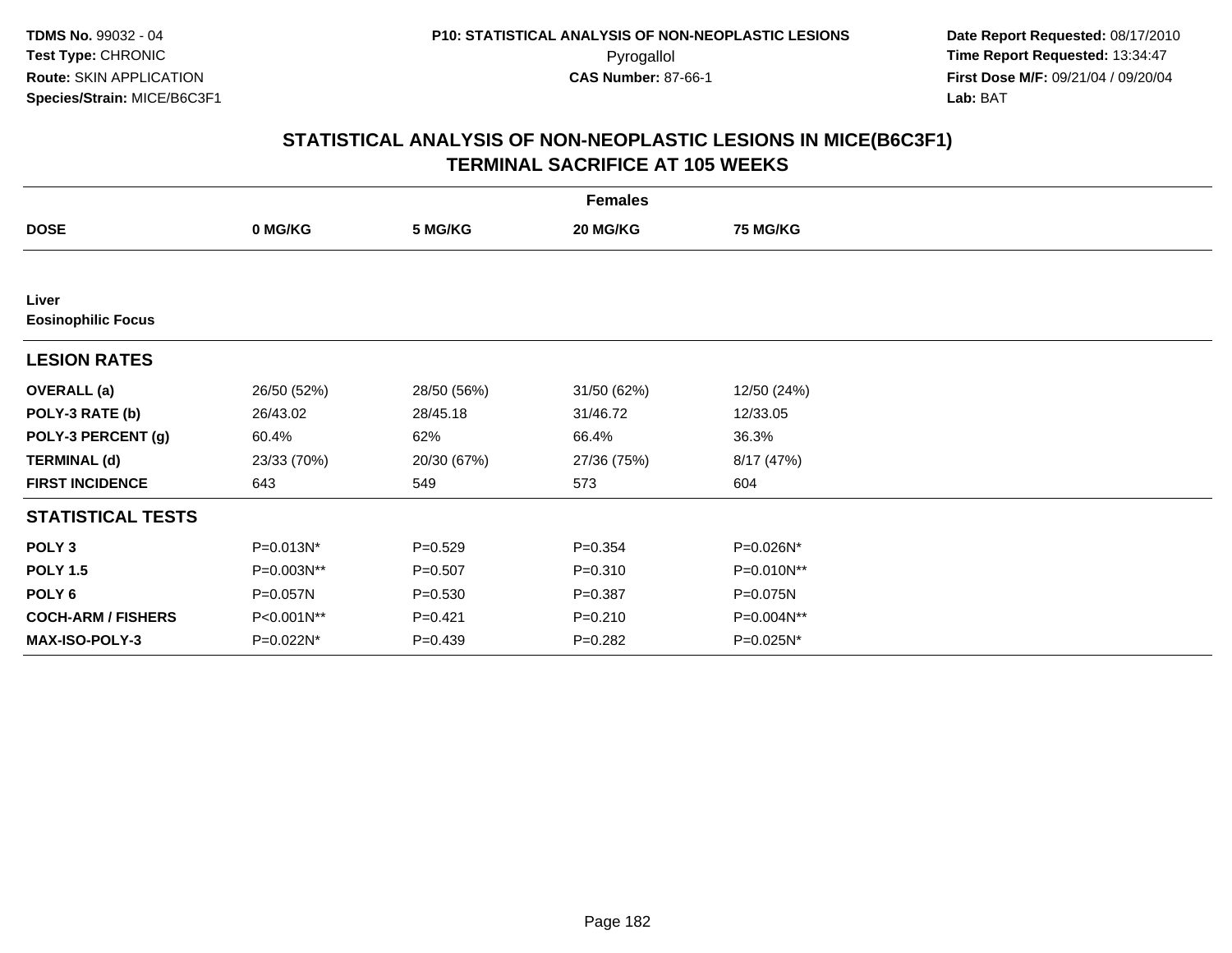| <b>Females</b>                                   |            |              |            |                 |  |  |  |
|--------------------------------------------------|------------|--------------|------------|-----------------|--|--|--|
| <b>DOSE</b>                                      | 0 MG/KG    | 5 MG/KG      | 20 MG/KG   | <b>75 MG/KG</b> |  |  |  |
|                                                  |            |              |            |                 |  |  |  |
| Liver<br><b>Hematopoietic Cell Proliferation</b> |            |              |            |                 |  |  |  |
| <b>LESION RATES</b>                              |            |              |            |                 |  |  |  |
| <b>OVERALL</b> (a)                               | 9/50(18%)  | 8/50 (16%)   | 9/50 (18%) | 30/50 (60%)     |  |  |  |
| POLY-3 RATE (b)                                  | 9/43.29    | 8/43.93      | 9/47.36    | 30/46.45        |  |  |  |
| POLY-3 PERCENT (g)                               | 20.8%      | 18.2%        | 19%        | 64.6%           |  |  |  |
| <b>TERMINAL (d)</b>                              | 7/33 (21%) | 4/30 (13%)   | 3/36(8%)   | 6/17(35%)       |  |  |  |
| <b>FIRST INCIDENCE</b>                           | 558        | 561          | 573        | 256             |  |  |  |
| <b>STATISTICAL TESTS</b>                         |            |              |            |                 |  |  |  |
| POLY <sub>3</sub>                                | P<0.001**  | P=0.487N     | P=0.520N   | P<0.001**       |  |  |  |
| <b>POLY 1.5</b>                                  | P<0.001**  | P=0.481N     | P=0.544N   | P<0.001**       |  |  |  |
| POLY <sub>6</sub>                                | P<0.001**  | $P = 0.505N$ | P=0.499N   | P<0.001**       |  |  |  |
| <b>COCH-ARM / FISHERS</b>                        | P<0.001**  | P=0.500N     | P=0.602N   | P<0.001**       |  |  |  |
| MAX-ISO-POLY-3                                   | P<0.001**  | P=0.380N     | P=0.418N   | P<0.001**       |  |  |  |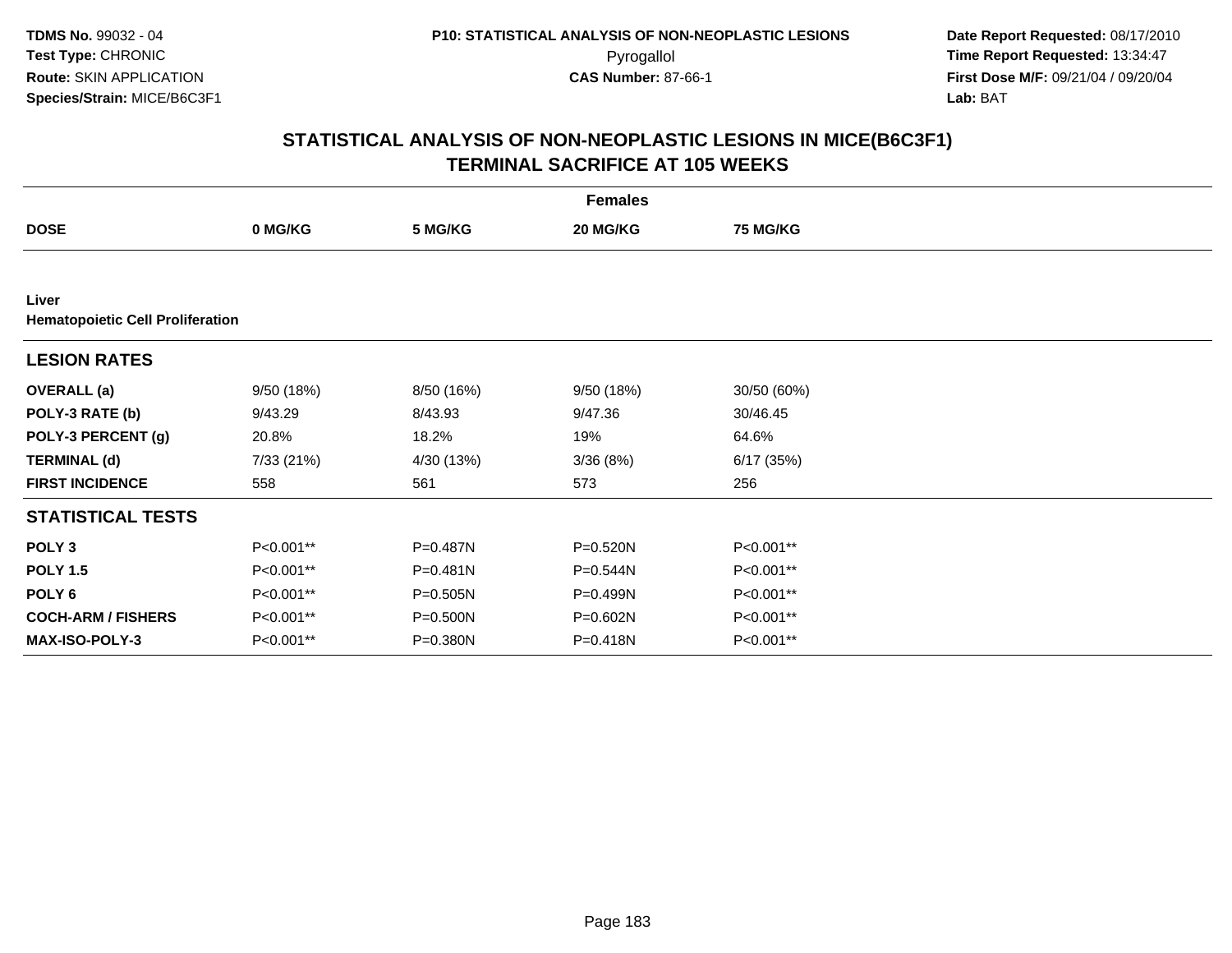|                                     | <b>Females</b> |          |                     |                   |  |  |  |  |
|-------------------------------------|----------------|----------|---------------------|-------------------|--|--|--|--|
| <b>DOSE</b>                         | 0 MG/KG        | 5 MG/KG  | 20 MG/KG            | <b>75 MG/KG</b>   |  |  |  |  |
|                                     |                |          |                     |                   |  |  |  |  |
| Liver<br>Hepatodiaphragmatic Nodule |                |          |                     |                   |  |  |  |  |
| <b>LESION RATES</b>                 |                |          |                     |                   |  |  |  |  |
| <b>OVERALL</b> (a)                  | 0/50(0%)       | 0/50(0%) | 0/50(0%)            | 0/50(0%)          |  |  |  |  |
| POLY-3 RATE (b)                     | 0/42.61        | 0/42.77  | 0/45.81             | 0/31.78           |  |  |  |  |
| POLY-3 PERCENT (g)                  | 0%             | 0%       | 0%                  | $0\%$             |  |  |  |  |
| <b>TERMINAL (d)</b>                 | 0/33(0%)       | 0/30(0%) | 0/36(0%)            | 0/17(0%)          |  |  |  |  |
| <b>FIRST INCIDENCE</b>              | ---            | ---      | $\qquad \qquad - -$ | $\qquad \qquad -$ |  |  |  |  |
| <b>STATISTICAL TESTS</b>            |                |          |                     |                   |  |  |  |  |
| POLY <sub>3</sub>                   | (e)            | (e)      | (e)                 | (e)               |  |  |  |  |
| <b>POLY 1.5</b>                     | (e)            | (e)      | (e)                 | (e)               |  |  |  |  |
| POLY <sub>6</sub>                   | (e)            | (e)      | (e)                 | (e)               |  |  |  |  |
| <b>COCH-ARM / FISHERS</b>           | (e)            | (e)      | (e)                 | (e)               |  |  |  |  |
| MAX-ISO-POLY-3                      | (e)            | (e)      | (e)                 | (e)               |  |  |  |  |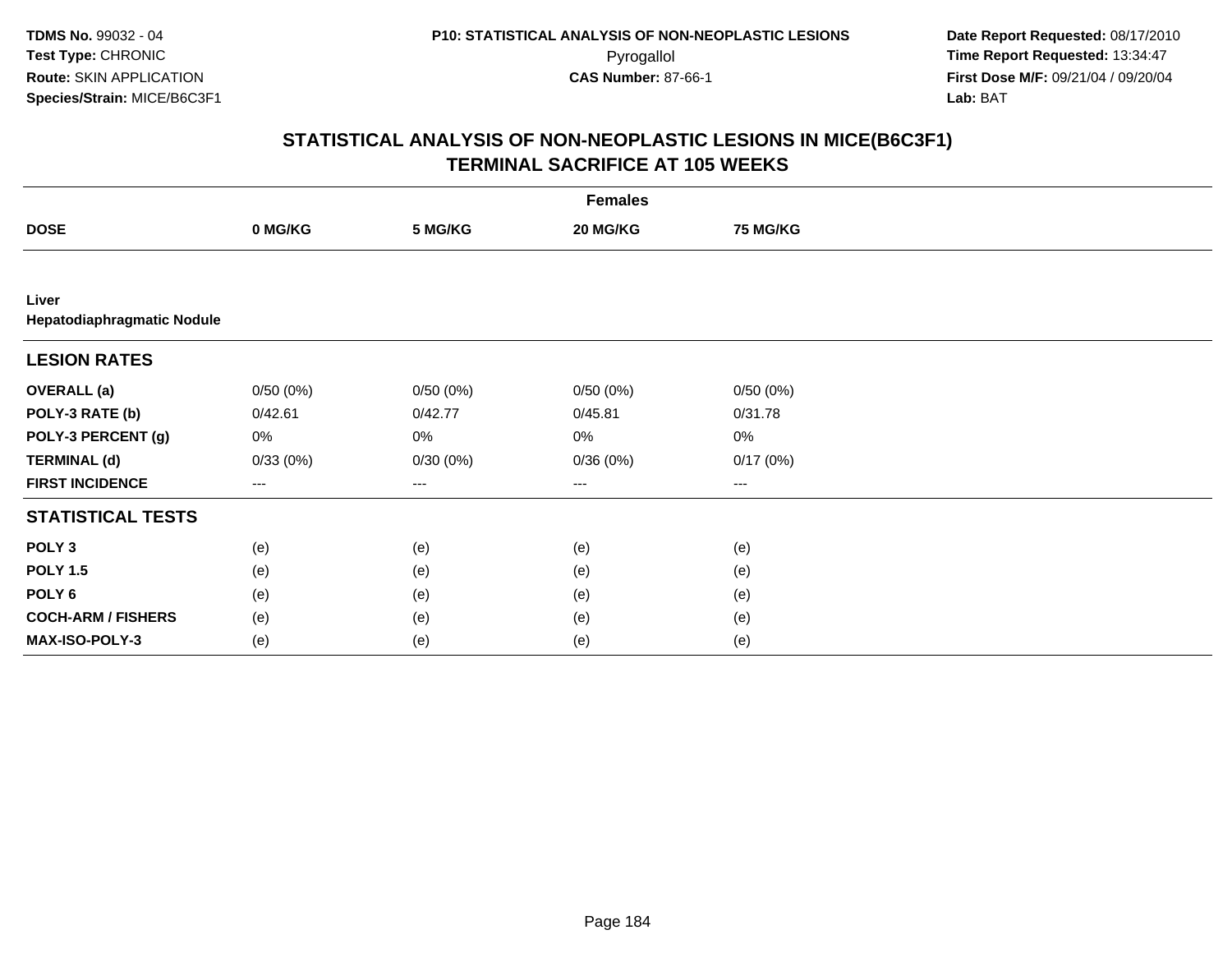| <b>Females</b>            |             |             |             |                 |  |  |  |
|---------------------------|-------------|-------------|-------------|-----------------|--|--|--|
| <b>DOSE</b>               | 0 MG/KG     | 5 MG/KG     | 20 MG/KG    | <b>75 MG/KG</b> |  |  |  |
|                           |             |             |             |                 |  |  |  |
| Liver<br>Inflammation     |             |             |             |                 |  |  |  |
| <b>LESION RATES</b>       |             |             |             |                 |  |  |  |
| <b>OVERALL</b> (a)        | 40/50 (80%) | 32/50 (64%) | 43/50 (86%) | 37/50 (74%)     |  |  |  |
| POLY-3 RATE (b)           | 40/45.65    | 32/46.19    | 43/48.69    | 37/44.35        |  |  |  |
| POLY-3 PERCENT (g)        | 87.6%       | 69.3%       | 88.3%       | 83.4%           |  |  |  |
| <b>TERMINAL (d)</b>       | 32/33 (97%) | 21/30 (70%) | 34/36 (94%) | 15/17 (88%)     |  |  |  |
| <b>FIRST INCIDENCE</b>    | 415         | 542         | 542         | 256             |  |  |  |
| <b>STATISTICAL TESTS</b>  |             |             |             |                 |  |  |  |
| POLY <sub>3</sub>         | $P = 0.379$ | P=0.020N*   | $P = 0.592$ | P=0.383N        |  |  |  |
| <b>POLY 1.5</b>           | $P=0.457$   | P=0.026N*   | $P=0.497$   | P=0.333N        |  |  |  |
| POLY 6                    | $P = 0.295$ | P=0.019N*   | P=0.609N    | P=0.472N        |  |  |  |
| <b>COCH-ARM / FISHERS</b> | P=0.550N    | P=0.059N    | $P = 0.298$ | P=0.318N        |  |  |  |
| <b>MAX-ISO-POLY-3</b>     | $P = 0.258$ | P=0.010N**  | $P=0.457$   | P=0.266N        |  |  |  |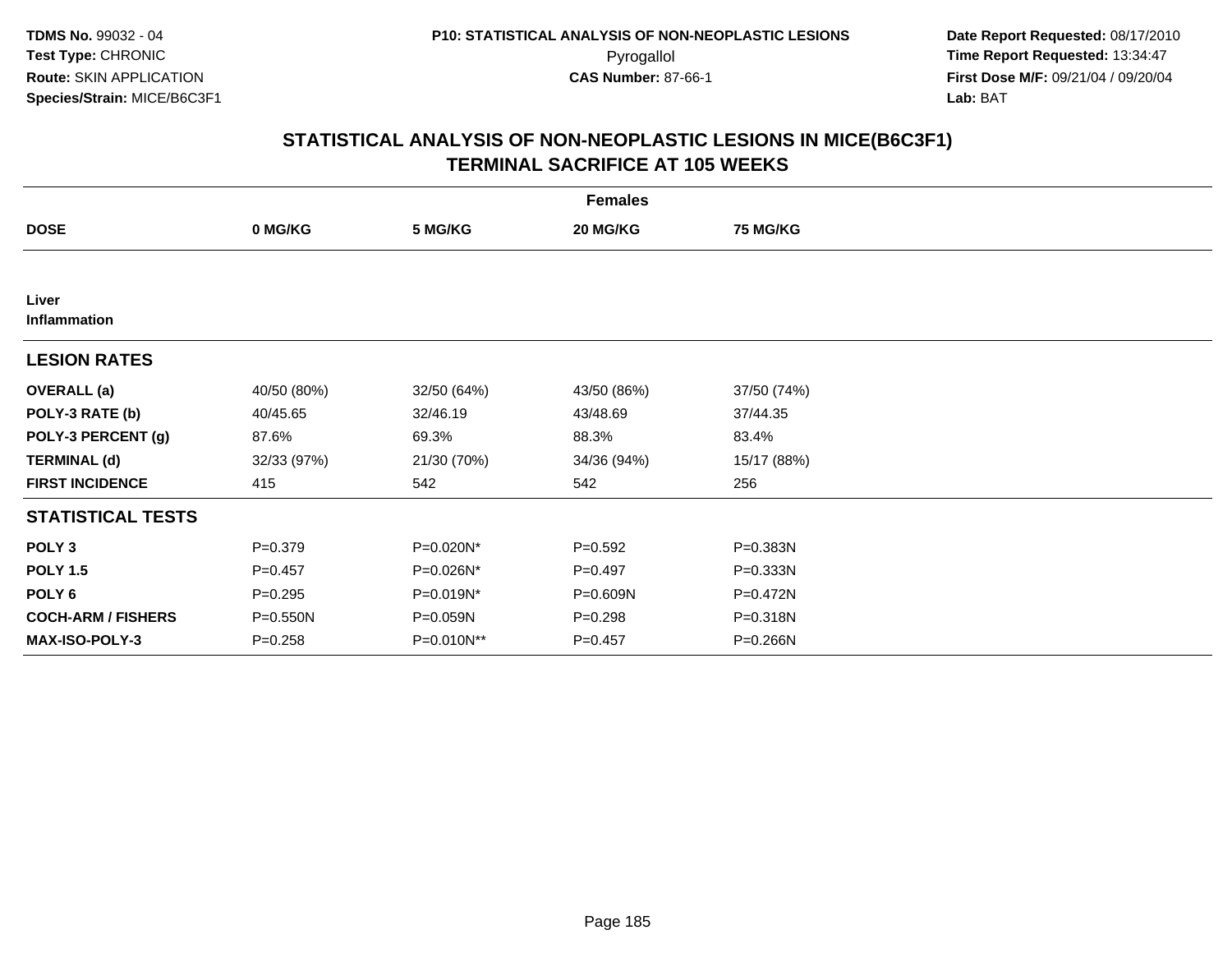| <b>Females</b>                   |            |             |           |                 |  |  |  |
|----------------------------------|------------|-------------|-----------|-----------------|--|--|--|
| <b>DOSE</b>                      | 0 MG/KG    | 5 MG/KG     | 20 MG/KG  | <b>75 MG/KG</b> |  |  |  |
|                                  |            |             |           |                 |  |  |  |
| Liver<br><b>Mixed Cell Focus</b> |            |             |           |                 |  |  |  |
| <b>LESION RATES</b>              |            |             |           |                 |  |  |  |
| <b>OVERALL</b> (a)               | 6/50 (12%) | 7/50 (14%)  | 4/50 (8%) | 1/50(2%)        |  |  |  |
| POLY-3 RATE (b)                  | 6/43.77    | 7/44.83     | 4/46.06   | 1/31.78         |  |  |  |
| POLY-3 PERCENT (g)               | 13.7%      | 15.6%       | 8.7%      | 3.2%            |  |  |  |
| <b>TERMINAL (d)</b>              | 2/33(6%)   | 2/30(7%)    | 3/36(8%)  | 1/17(6%)        |  |  |  |
| <b>FIRST INCIDENCE</b>           | 365        | 544         | 663       | 729 (T)         |  |  |  |
| <b>STATISTICAL TESTS</b>         |            |             |           |                 |  |  |  |
| POLY <sub>3</sub>                | P=0.076N   | $P = 0.518$ | P=0.338N  | P=0.127N        |  |  |  |
| <b>POLY 1.5</b>                  | P=0.053N   | $P = 0.518$ | P=0.345N  | P=0.092N        |  |  |  |
| POLY 6                           | P=0.108N   | $P = 0.511$ | P=0.334N  | P=0.183N        |  |  |  |
| <b>COCH-ARM / FISHERS</b>        | P=0.027N*  | $P = 0.500$ | P=0.370N  | P=0.056N        |  |  |  |
| <b>MAX-ISO-POLY-3</b>            | P=0.124N   | $P = 0.399$ | P=0.232N  | P=0.090N        |  |  |  |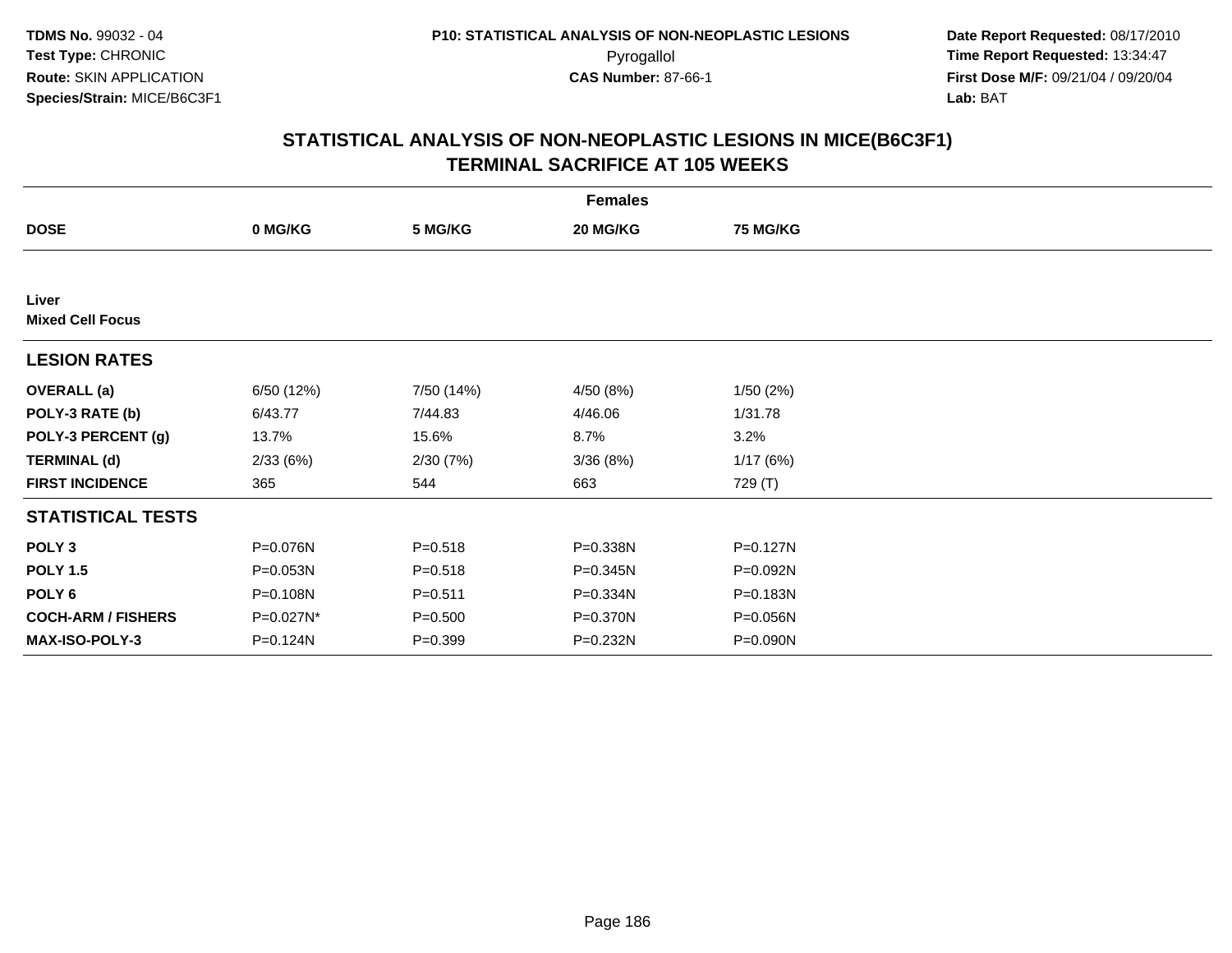| <b>Females</b>            |             |              |           |              |  |  |  |
|---------------------------|-------------|--------------|-----------|--------------|--|--|--|
| <b>DOSE</b>               | 0 MG/KG     | 5 MG/KG      | 20 MG/KG  | 75 MG/KG     |  |  |  |
|                           |             |              |           |              |  |  |  |
| Liver<br><b>Necrosis</b>  |             |              |           |              |  |  |  |
| <b>LESION RATES</b>       |             |              |           |              |  |  |  |
| <b>OVERALL</b> (a)        | 8/50 (16%)  | 5/50 (10%)   | 2/50(4%)  | 6/50 (12%)   |  |  |  |
| POLY-3 RATE (b)           | 8/45.57     | 5/43.51      | 2/46.85   | 6/34.60      |  |  |  |
| POLY-3 PERCENT (g)        | 17.6%       | 11.5%        | 4.3%      | 17.3%        |  |  |  |
| <b>TERMINAL (d)</b>       | 1/33(3%)    | 3/30 (10%)   | 0/36(0%)  | 1/17(6%)     |  |  |  |
| <b>FIRST INCIDENCE</b>    | 508         | 582          | 542       | 256          |  |  |  |
| <b>STATISTICAL TESTS</b>  |             |              |           |              |  |  |  |
| POLY <sub>3</sub>         | $P = 0.466$ | P=0.305N     | P=0.041N* | P=0.605N     |  |  |  |
| <b>POLY 1.5</b>           | $P = 0.517$ | P=0.284N     | P=0.041N* | $P = 0.513N$ |  |  |  |
| POLY 6                    | $P = 0.417$ | P=0.344N     | P=0.043N* | $P = 0.514$  |  |  |  |
| <b>COCH-ARM / FISHERS</b> | P=0.554N    | $P = 0.277N$ | P=0.046N* | P=0.387N     |  |  |  |
| <b>MAX-ISO-POLY-3</b>     | P=0.305N    | P=0.215N     | P=0.020N* | P=0.490N     |  |  |  |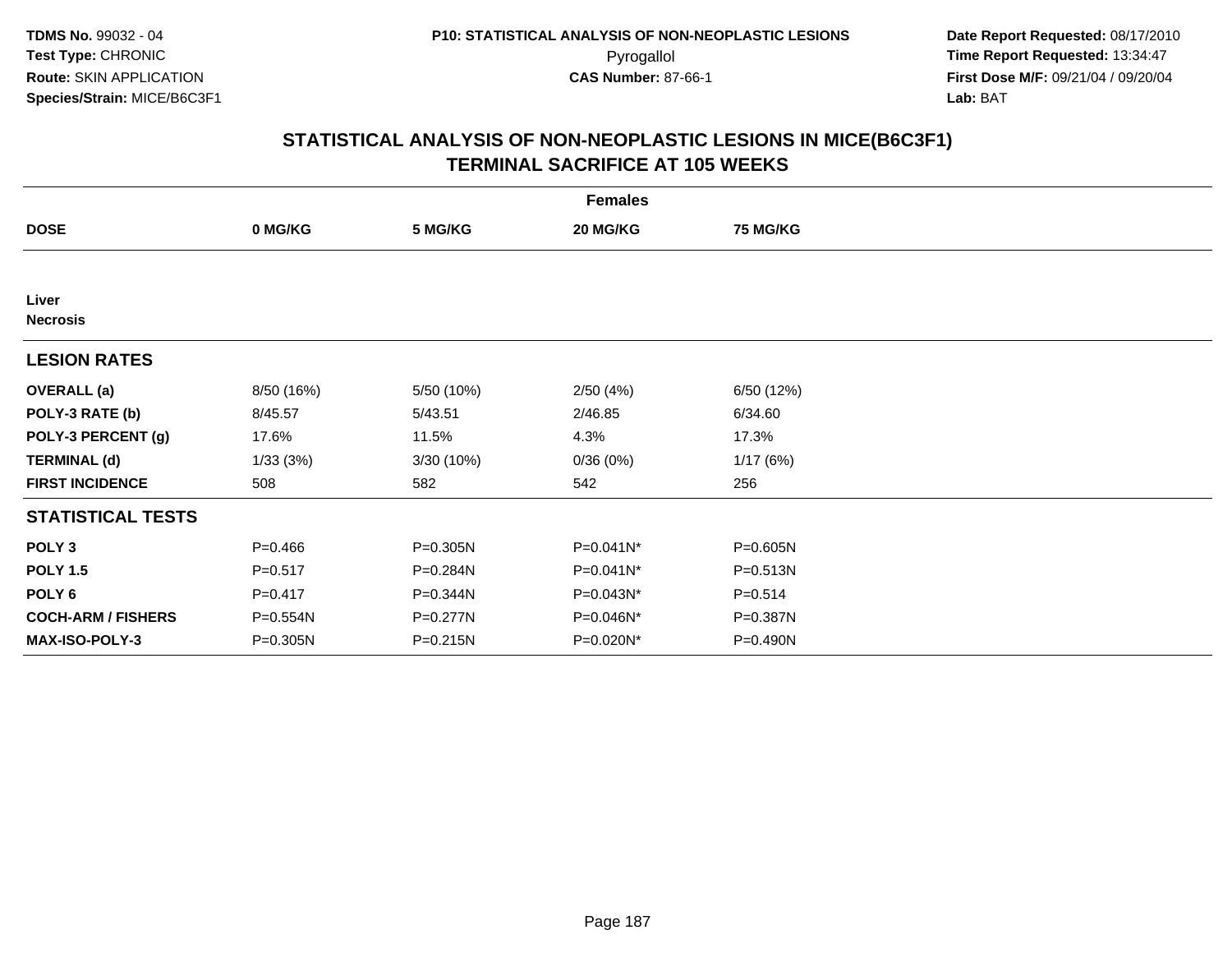| <b>Females</b>            |          |             |                        |                 |  |  |  |
|---------------------------|----------|-------------|------------------------|-----------------|--|--|--|
| <b>DOSE</b>               | 0 MG/KG  | 5 MG/KG     | 20 MG/KG               | <b>75 MG/KG</b> |  |  |  |
|                           |          |             |                        |                 |  |  |  |
| Liver<br>Pigmentation     |          |             |                        |                 |  |  |  |
| <b>LESION RATES</b>       |          |             |                        |                 |  |  |  |
| <b>OVERALL</b> (a)        | 0/50(0%) | 1/50(2%)    | 0/50(0%)               | 0/50(0%)        |  |  |  |
| POLY-3 RATE (b)           | 0/42.61  | 1/43.26     | 0/45.81                | 0/31.78         |  |  |  |
| POLY-3 PERCENT (g)        | 0%       | 2.3%        | 0%                     | $0\%$           |  |  |  |
| <b>TERMINAL (d)</b>       | 0/33(0%) | 0/30(0%)    | 0/36(0%)               | 0/17(0%)        |  |  |  |
| <b>FIRST INCIDENCE</b>    | ---      | 582         | $\qquad \qquad \cdots$ | $---$           |  |  |  |
| <b>STATISTICAL TESTS</b>  |          |             |                        |                 |  |  |  |
| POLY <sub>3</sub>         | P=0.605N | $P = 0.503$ | (e)                    | (e)             |  |  |  |
| <b>POLY 1.5</b>           | P=0.605N | $P = 0.504$ | (e)                    | (e)             |  |  |  |
| POLY <sub>6</sub>         | P=0.599N | $P = 0.498$ | (e)                    | (e)             |  |  |  |
| <b>COCH-ARM / FISHERS</b> | P=0.600N | $P = 0.500$ | (e)                    | (e)             |  |  |  |
| MAX-ISO-POLY-3            | P=0.481N | $P = 0.162$ | (e)                    | (e)             |  |  |  |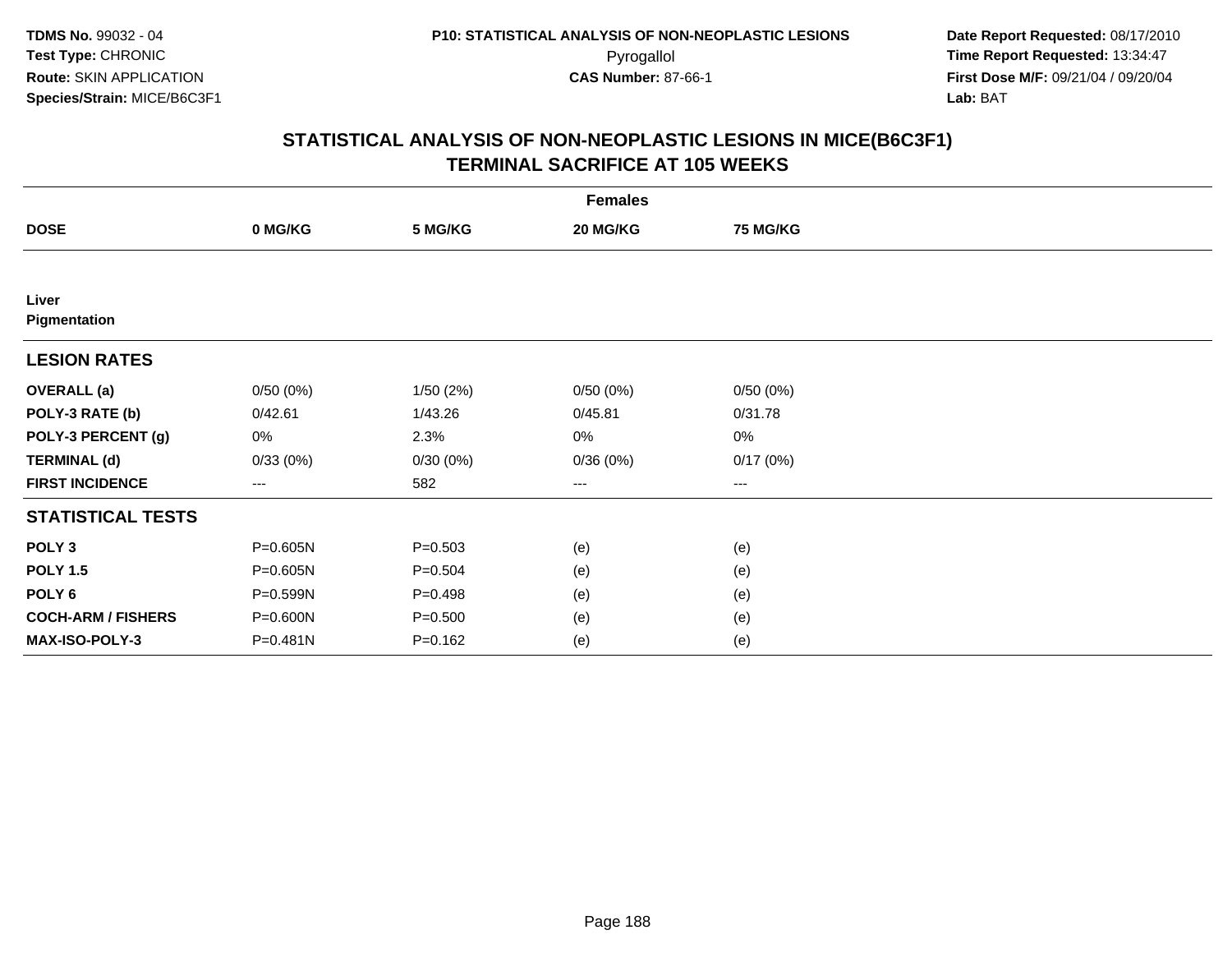| <b>Females</b>                    |             |            |            |                 |  |  |  |
|-----------------------------------|-------------|------------|------------|-----------------|--|--|--|
| <b>DOSE</b>                       | 0 MG/KG     | 5 MG/KG    | 20 MG/KG   | <b>75 MG/KG</b> |  |  |  |
|                                   |             |            |            |                 |  |  |  |
| Liver<br><b>Tension Lipidosis</b> |             |            |            |                 |  |  |  |
| <b>LESION RATES</b>               |             |            |            |                 |  |  |  |
| <b>OVERALL</b> (a)                | 7/50 (14%)  | 6/50 (12%) | 7/50 (14%) | 10/50 (20%)     |  |  |  |
| POLY-3 RATE (b)                   | 7/44.58     | 6/44.99    | 7/46.53    | 10/35.33        |  |  |  |
| POLY-3 PERCENT (g)                | 15.7%       | 13.3%      | 15.1%      | 28.3%           |  |  |  |
| <b>TERMINAL (d)</b>               | 3/33(9%)    | 1/30(3%)   | 4/36 (11%) | 4/17(24%)       |  |  |  |
| <b>FIRST INCIDENCE</b>            | 365         | 549        | 619        | 347             |  |  |  |
| <b>STATISTICAL TESTS</b>          |             |            |            |                 |  |  |  |
| POLY <sub>3</sub>                 | $P = 0.065$ | P=0.493N   | P=0.580N   | $P = 0.138$     |  |  |  |
| <b>POLY 1.5</b>                   | $P = 0.095$ | P=0.490N   | P=0.588N   | $P = 0.193$     |  |  |  |
| POLY 6                            | $P=0.042*$  | P=0.503N   | P=0.575N   | $P = 0.089$     |  |  |  |
| <b>COCH-ARM / FISHERS</b>         | $P = 0.172$ | P=0.500N   | P=0.613N   | $P=0.298$       |  |  |  |
| MAX-ISO-POLY-3                    | $P = 0.105$ | P=0.375N   | P=0.465N   | $P = 0.108$     |  |  |  |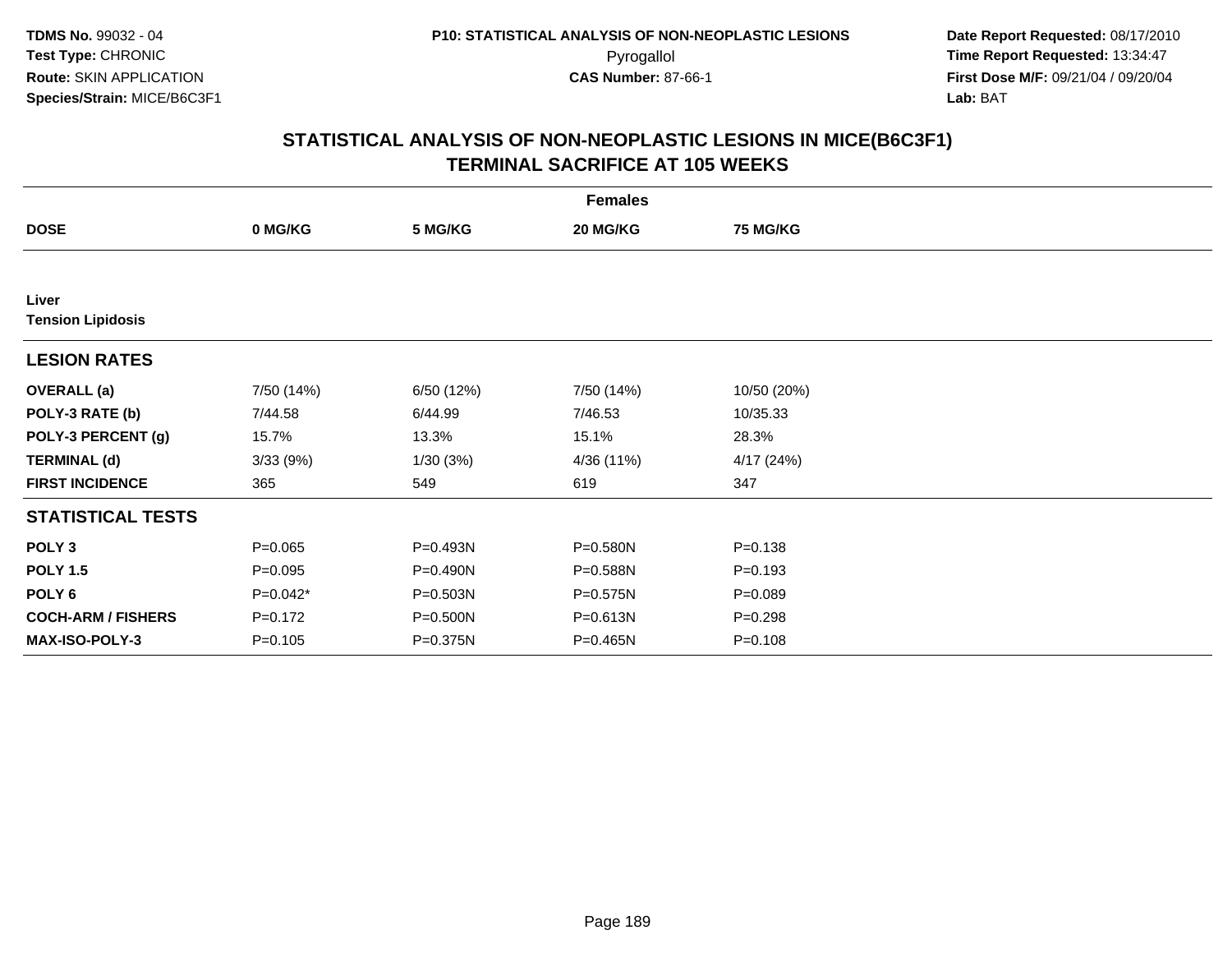|                                           |            |            | <b>Females</b> |                 |  |
|-------------------------------------------|------------|------------|----------------|-----------------|--|
| <b>DOSE</b>                               | 0 MG/KG    | 5 MG/KG    | 20 MG/KG       | <b>75 MG/KG</b> |  |
|                                           |            |            |                |                 |  |
| Liver<br><b>Vacuolization Cytoplasmic</b> |            |            |                |                 |  |
| <b>LESION RATES</b>                       |            |            |                |                 |  |
| <b>OVERALL</b> (a)                        | 7/50 (14%) | 5/50 (10%) | 6/50 (12%)     | 1/50(2%)        |  |
| POLY-3 RATE (b)                           | 7/45.08    | 5/43.24    | 6/46.20        | 1/31.78         |  |
| POLY-3 PERCENT (g)                        | 15.5%      | 11.6%      | 13%            | 3.2%            |  |
| <b>TERMINAL (d)</b>                       | 3/33(9%)   | 4/30 (13%) | 5/36(14%)      | 1/17(6%)        |  |
| <b>FIRST INCIDENCE</b>                    | 134        | 589        | 619            | 729 (T)         |  |
| <b>STATISTICAL TESTS</b>                  |            |            |                |                 |  |
| POLY <sub>3</sub>                         | P=0.102N   | P=0.408N   | $P = 0.481N$   | P=0.089N        |  |
| <b>POLY 1.5</b>                           | P=0.069N   | P=0.393N   | P=0.486N       | P=0.059N        |  |
| POLY <sub>6</sub>                         | P=0.148N   | P=0.437N   | P=0.482N       | P=0.140N        |  |
| <b>COCH-ARM / FISHERS</b>                 | P=0.033N*  | P=0.380N   | P=0.500N       | P=0.030N*       |  |
| MAX-ISO-POLY-3                            | P=0.142N   | P=0.298N   | $P = 0.365N$   | P=0.068N        |  |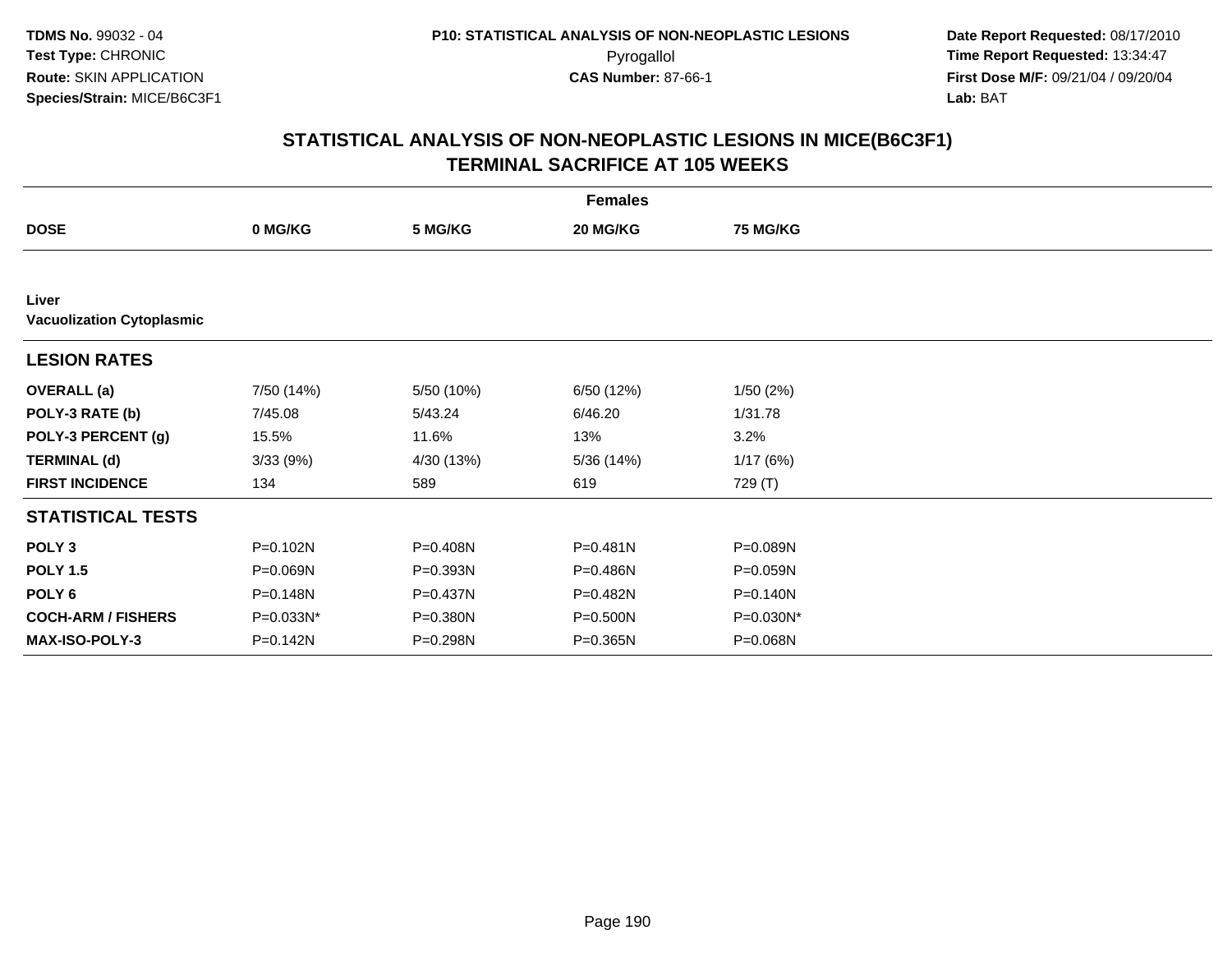| <b>Females</b>            |          |                   |          |          |  |  |  |
|---------------------------|----------|-------------------|----------|----------|--|--|--|
| <b>DOSE</b>               | 0 MG/KG  | 5 MG/KG           | 20 MG/KG | 75 MG/KG |  |  |  |
|                           |          |                   |          |          |  |  |  |
| Liver: Bile Duct<br>Cyst  |          |                   |          |          |  |  |  |
| <b>LESION RATES</b>       |          |                   |          |          |  |  |  |
| <b>OVERALL</b> (a)        | 0/50(0%) | 0/50(0%)          | 0/50(0%) | 0/50(0%) |  |  |  |
| POLY-3 RATE (b)           | 0/42.61  | 0/42.77           | 0/45.81  | 0/31.78  |  |  |  |
| POLY-3 PERCENT (g)        | 0%       | 0%                | 0%       | 0%       |  |  |  |
| <b>TERMINAL (d)</b>       | 0/33(0%) | 0/30(0%)          | 0/36(0%) | 0/17(0%) |  |  |  |
| <b>FIRST INCIDENCE</b>    | $--$     | $\qquad \qquad -$ | $\cdots$ | $\cdots$ |  |  |  |
| <b>STATISTICAL TESTS</b>  |          |                   |          |          |  |  |  |
| POLY <sub>3</sub>         | (e)      | (e)               | (e)      | (e)      |  |  |  |
| <b>POLY 1.5</b>           | (e)      | (e)               | (e)      | (e)      |  |  |  |
| POLY <sub>6</sub>         | (e)      | (e)               | (e)      | (e)      |  |  |  |
| <b>COCH-ARM / FISHERS</b> | (e)      | (e)               | (e)      | (e)      |  |  |  |
| MAX-ISO-POLY-3            | (e)      | (e)               | (e)      | (e)      |  |  |  |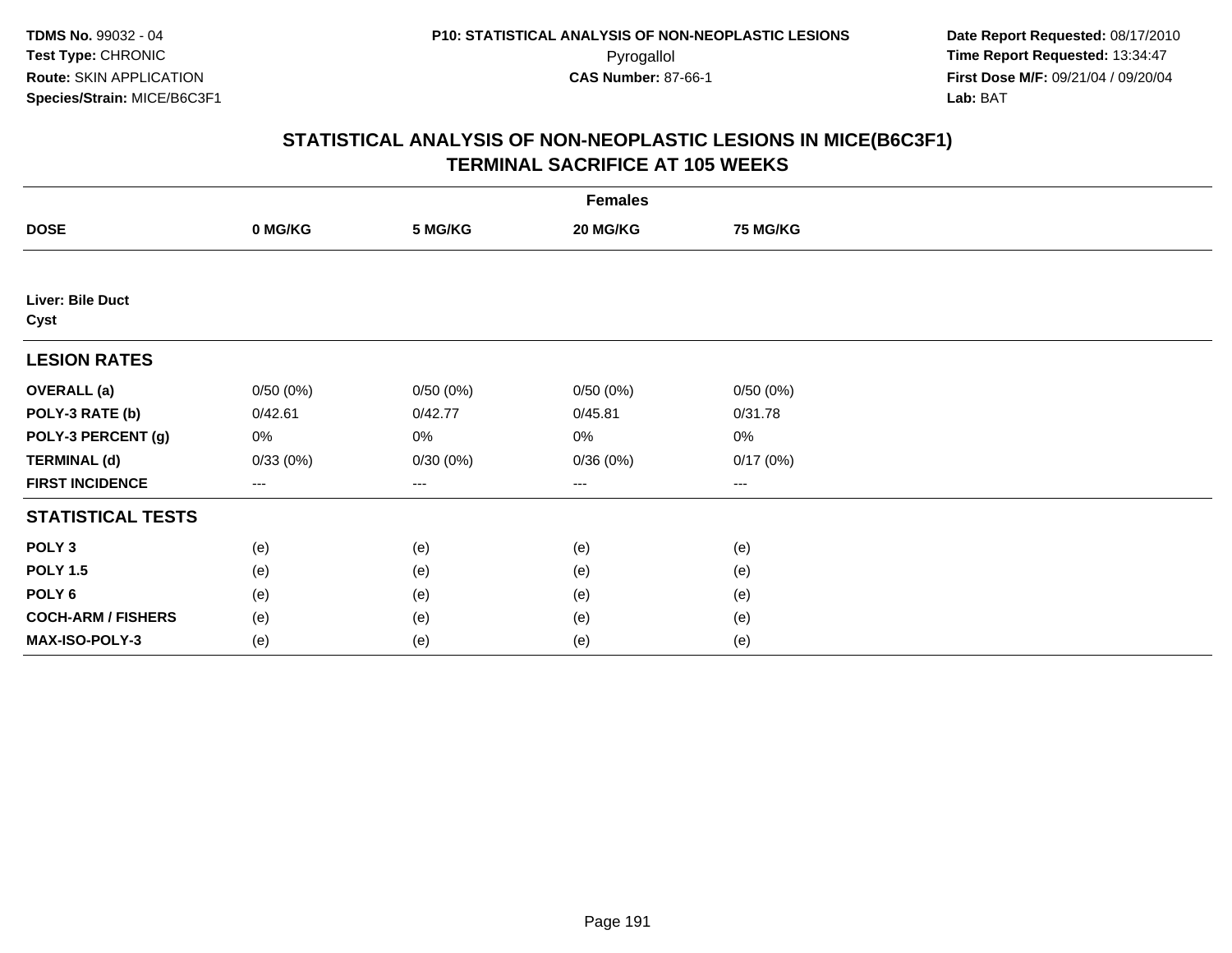|                                        | <b>Females</b>         |          |          |          |  |  |  |  |
|----------------------------------------|------------------------|----------|----------|----------|--|--|--|--|
| <b>DOSE</b>                            | 0 MG/KG                | 5 MG/KG  | 20 MG/KG | 75 MG/KG |  |  |  |  |
|                                        |                        |          |          |          |  |  |  |  |
| <b>Liver: Bile Duct</b><br>Hyperplasia |                        |          |          |          |  |  |  |  |
| <b>LESION RATES</b>                    |                        |          |          |          |  |  |  |  |
| <b>OVERALL</b> (a)                     | 0/50(0%)               | 0/50(0%) | 0/50(0%) | 0/50(0%) |  |  |  |  |
| POLY-3 RATE (b)                        | 0/42.61                | 0/42.77  | 0/45.81  | 0/31.78  |  |  |  |  |
| POLY-3 PERCENT (g)                     | 0%                     | 0%       | 0%       | 0%       |  |  |  |  |
| <b>TERMINAL (d)</b>                    | 0/33(0%)               | 0/30(0%) | 0/36(0%) | 0/17(0%) |  |  |  |  |
| <b>FIRST INCIDENCE</b>                 | $\qquad \qquad \cdots$ | ---      | ---      | $\cdots$ |  |  |  |  |
| <b>STATISTICAL TESTS</b>               |                        |          |          |          |  |  |  |  |
| POLY <sub>3</sub>                      | (e)                    | (e)      | (e)      | (e)      |  |  |  |  |
| <b>POLY 1.5</b>                        | (e)                    | (e)      | (e)      | (e)      |  |  |  |  |
| POLY <sub>6</sub>                      | (e)                    | (e)      | (e)      | (e)      |  |  |  |  |
| <b>COCH-ARM / FISHERS</b>              | (e)                    | (e)      | (e)      | (e)      |  |  |  |  |
| MAX-ISO-POLY-3                         | (e)                    | (e)      | (e)      | (e)      |  |  |  |  |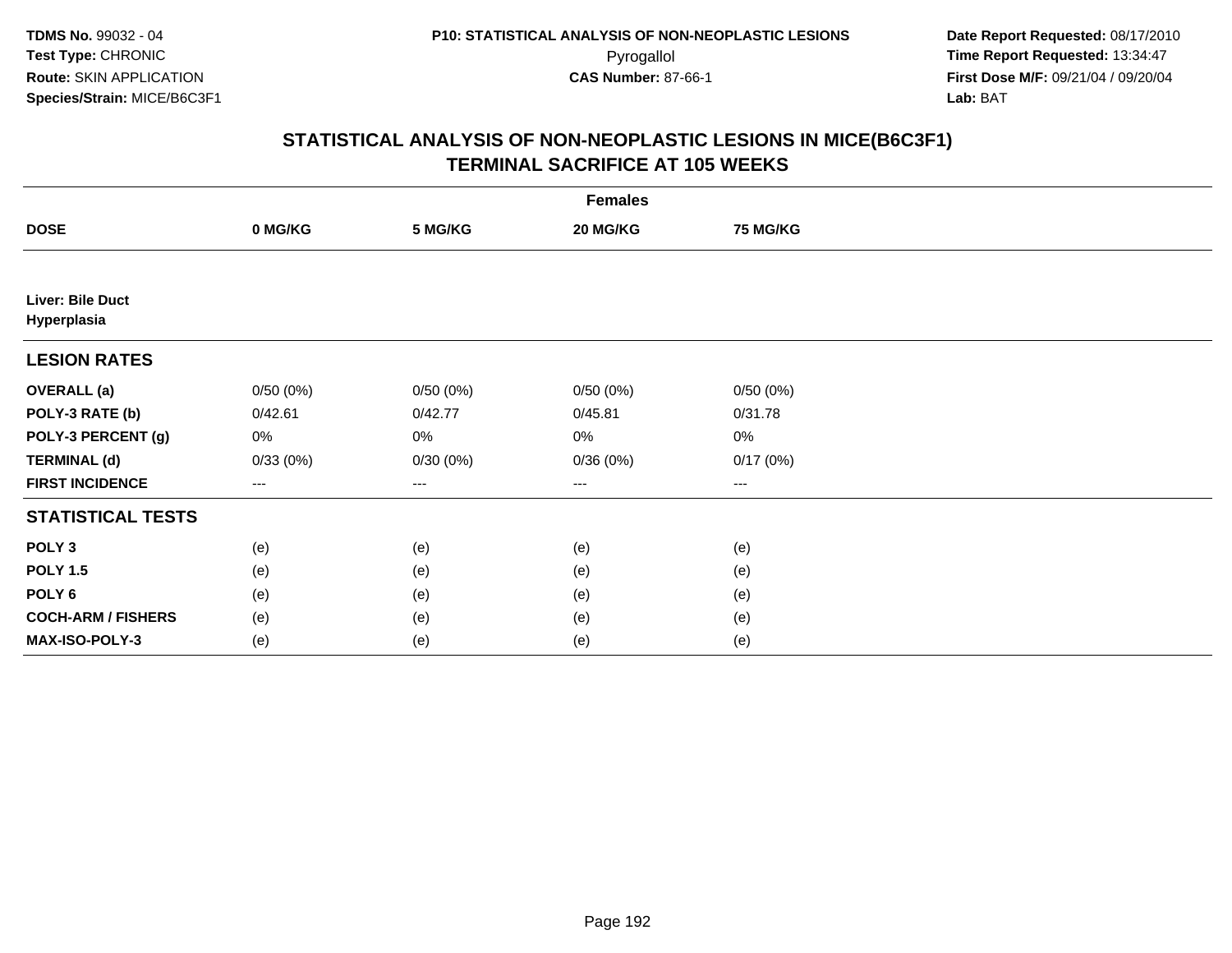|                                 | <b>Females</b> |          |                        |                 |  |  |  |
|---------------------------------|----------------|----------|------------------------|-----------------|--|--|--|
| <b>DOSE</b>                     | 0 MG/KG        | 5 MG/KG  | 20 MG/KG               | <b>75 MG/KG</b> |  |  |  |
|                                 |                |          |                        |                 |  |  |  |
| Liver: Oval Cell<br>Hyperplasia |                |          |                        |                 |  |  |  |
| <b>LESION RATES</b>             |                |          |                        |                 |  |  |  |
| <b>OVERALL (a)</b>              | 0/50(0%)       | 0/50(0%) | 0/50(0%)               | 0/50(0%)        |  |  |  |
| POLY-3 RATE (b)                 | 0/42.61        | 0/42.77  | 0/45.81                | 0/31.78         |  |  |  |
| POLY-3 PERCENT (g)              | 0%             | 0%       | 0%                     | $0\%$           |  |  |  |
| <b>TERMINAL (d)</b>             | 0/33(0%)       | 0/30(0%) | 0/36(0%)               | 0/17(0%)        |  |  |  |
| <b>FIRST INCIDENCE</b>          | ---            | $---$    | $\qquad \qquad \cdots$ | $\cdots$        |  |  |  |
| <b>STATISTICAL TESTS</b>        |                |          |                        |                 |  |  |  |
| POLY <sub>3</sub>               | (e)            | (e)      | (e)                    | (e)             |  |  |  |
| <b>POLY 1.5</b>                 | (e)            | (e)      | (e)                    | (e)             |  |  |  |
| POLY <sub>6</sub>               | (e)            | (e)      | (e)                    | (e)             |  |  |  |
| <b>COCH-ARM / FISHERS</b>       | (e)            | (e)      | (e)                    | (e)             |  |  |  |
| MAX-ISO-POLY-3                  | (e)            | (e)      | (e)                    | (e)             |  |  |  |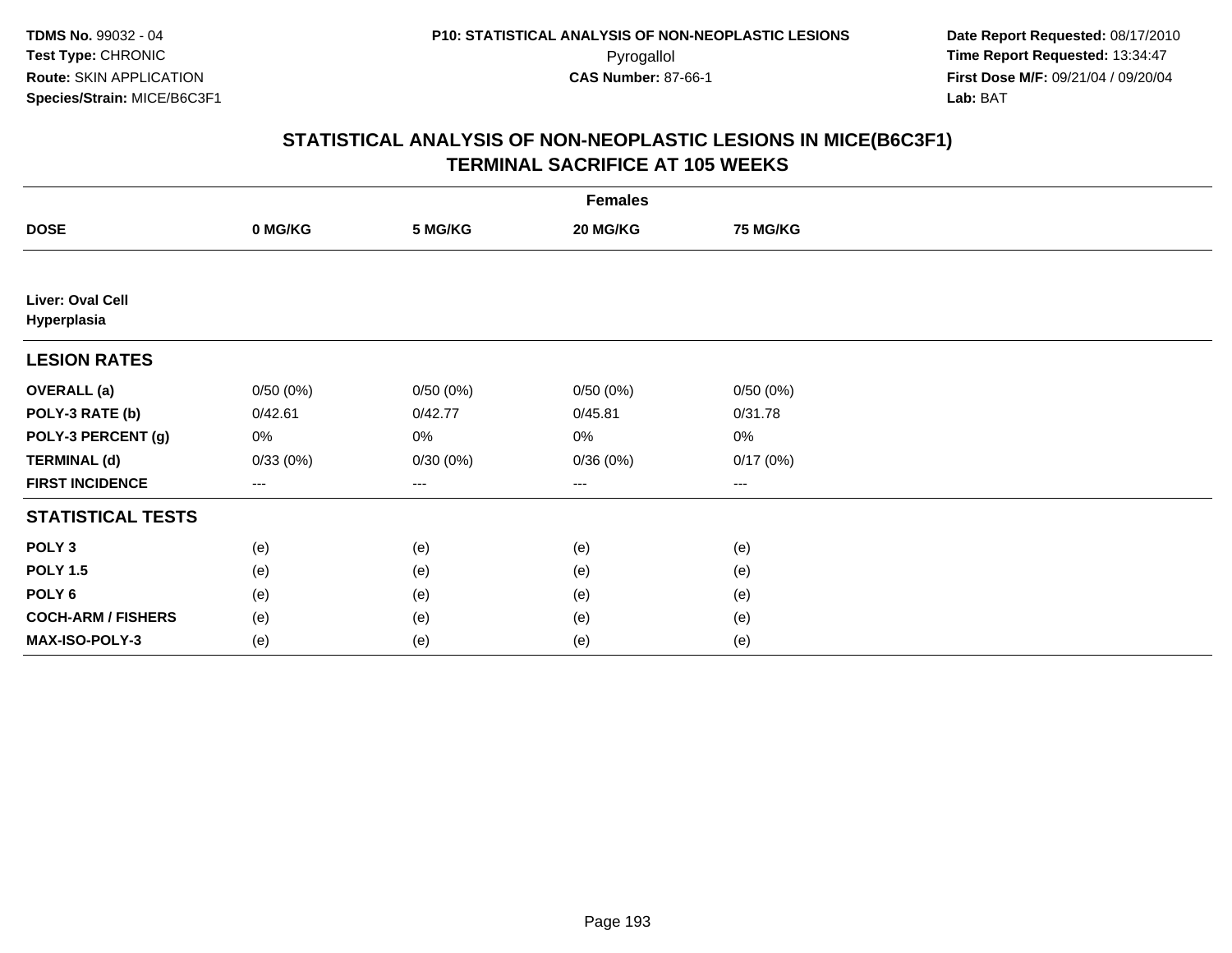|                                                 |          |             | <b>Females</b> |                 |  |
|-------------------------------------------------|----------|-------------|----------------|-----------------|--|
| <b>DOSE</b>                                     | 0 MG/KG  | 5 MG/KG     | 20 MG/KG       | <b>75 MG/KG</b> |  |
|                                                 |          |             |                |                 |  |
| Lung<br><b>Infiltration Cellular Histiocyte</b> |          |             |                |                 |  |
| <b>LESION RATES</b>                             |          |             |                |                 |  |
| <b>OVERALL</b> (a)                              | 2/50(4%) | 6/50 (12%)  | 2/50(4%)       | 2/50(4%)        |  |
| POLY-3 RATE (b)                                 | 2/42.67  | 6/43.35     | 2/46.27        | 2/32.13         |  |
| POLY-3 PERCENT (g)                              | 4.7%     | 13.8%       | 4.3%           | 6.2%            |  |
| <b>TERMINAL (d)</b>                             | 1/33(3%) | 3/30 (10%)  | 1/36(3%)       | 1/17(6%)        |  |
| <b>FIRST INCIDENCE</b>                          | 715      | 654         | 597            | 632             |  |
| <b>STATISTICAL TESTS</b>                        |          |             |                |                 |  |
| POLY <sub>3</sub>                               | P=0.427N | $P = 0.137$ | P=0.664N       | $P = 0.587$     |  |
| <b>POLY 1.5</b>                                 | P=0.379N | $P = 0.140$ | P=0.672N       | $P = 0.633$     |  |
| POLY <sub>6</sub>                               | P=0.478N | $P = 0.130$ | P=0.659N       | $P = 0.530$     |  |
| <b>COCH-ARM / FISHERS</b>                       | P=0.300N | $P = 0.134$ | P=0.691N       | P=0.691N        |  |
| <b>MAX-ISO-POLY-3</b>                           | P=0.456N | $P = 0.072$ | P=0.467N       | $P = 0.398$     |  |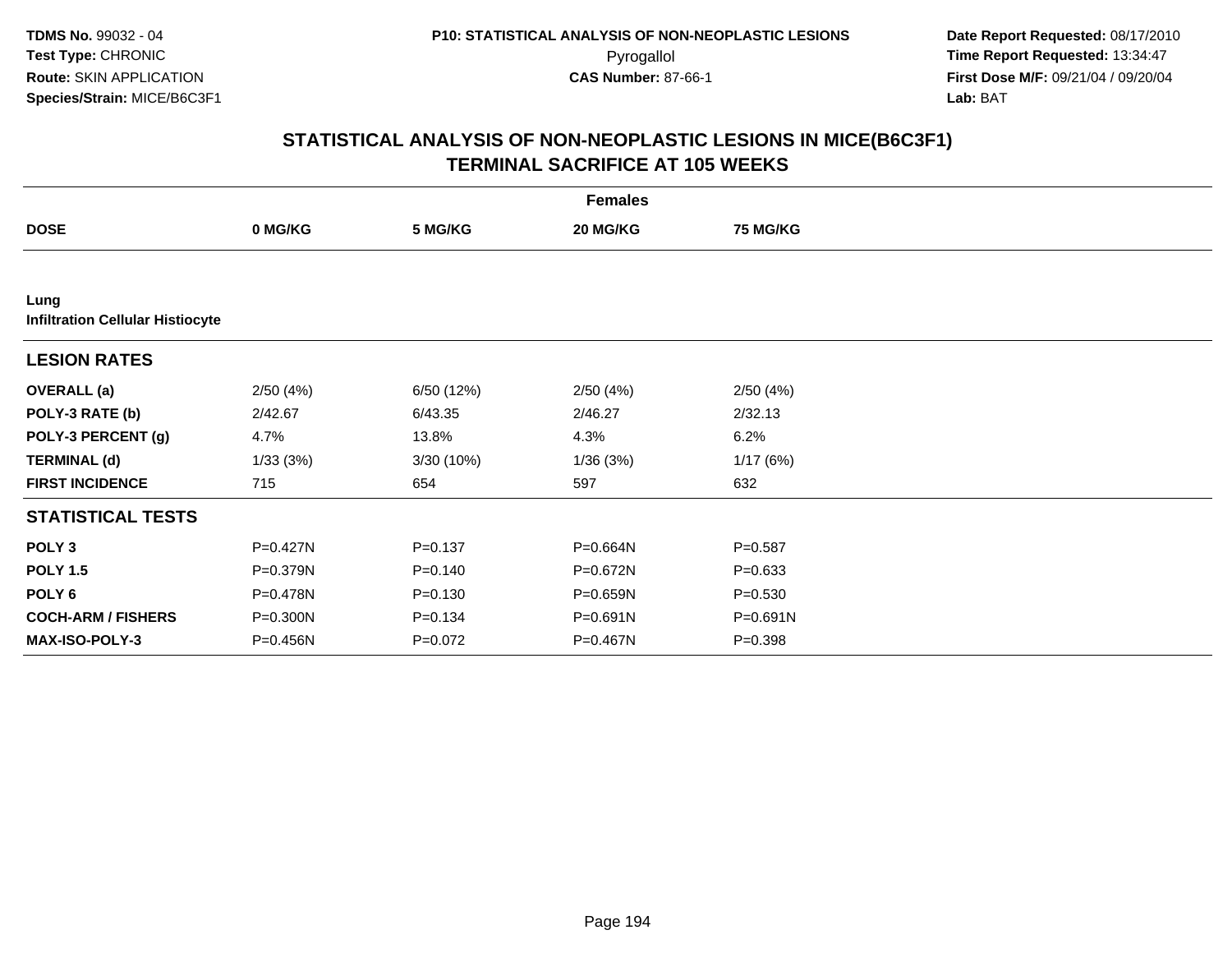| <b>Females</b>            |          |             |          |          |  |  |
|---------------------------|----------|-------------|----------|----------|--|--|
| <b>DOSE</b>               | 0 MG/KG  | 5 MG/KG     | 20 MG/KG | 75 MG/KG |  |  |
|                           |          |             |          |          |  |  |
| Lung<br>Inflammation      |          |             |          |          |  |  |
| <b>LESION RATES</b>       |          |             |          |          |  |  |
| <b>OVERALL</b> (a)        | 3/50(6%) | 5/50 (10%)  | 1/50(2%) | 2/50(4%) |  |  |
| POLY-3 RATE (b)           | 3/42.67  | 5/43.09     | 1/45.81  | 2/32.72  |  |  |
| POLY-3 PERCENT (g)        | 7%       | 11.6%       | 2.2%     | 6.1%     |  |  |
| <b>TERMINAL (d)</b>       | 2/33(6%) | 2/30(7%)    | 1/36(3%) | 1/17(6%) |  |  |
| <b>FIRST INCIDENCE</b>    | 715      | 666         | 729 (T)  | 291      |  |  |
| <b>STATISTICAL TESTS</b>  |          |             |          |          |  |  |
| POLY <sub>3</sub>         | P=0.389N | $P = 0.361$ | P=0.280N | P=0.618N |  |  |
| <b>POLY 1.5</b>           | P=0.353N | $P = 0.366$ | P=0.286N | P=0.568N |  |  |
| POLY 6                    | P=0.425N | $P = 0.347$ | P=0.277N | P=0.670  |  |  |
| <b>COCH-ARM / FISHERS</b> | P=0.292N | $P = 0.357$ | P=0.309N | P=0.500N |  |  |
| <b>MAX-ISO-POLY-3</b>     | P=0.347N | $P = 0.236$ | P=0.145N | P=0.443N |  |  |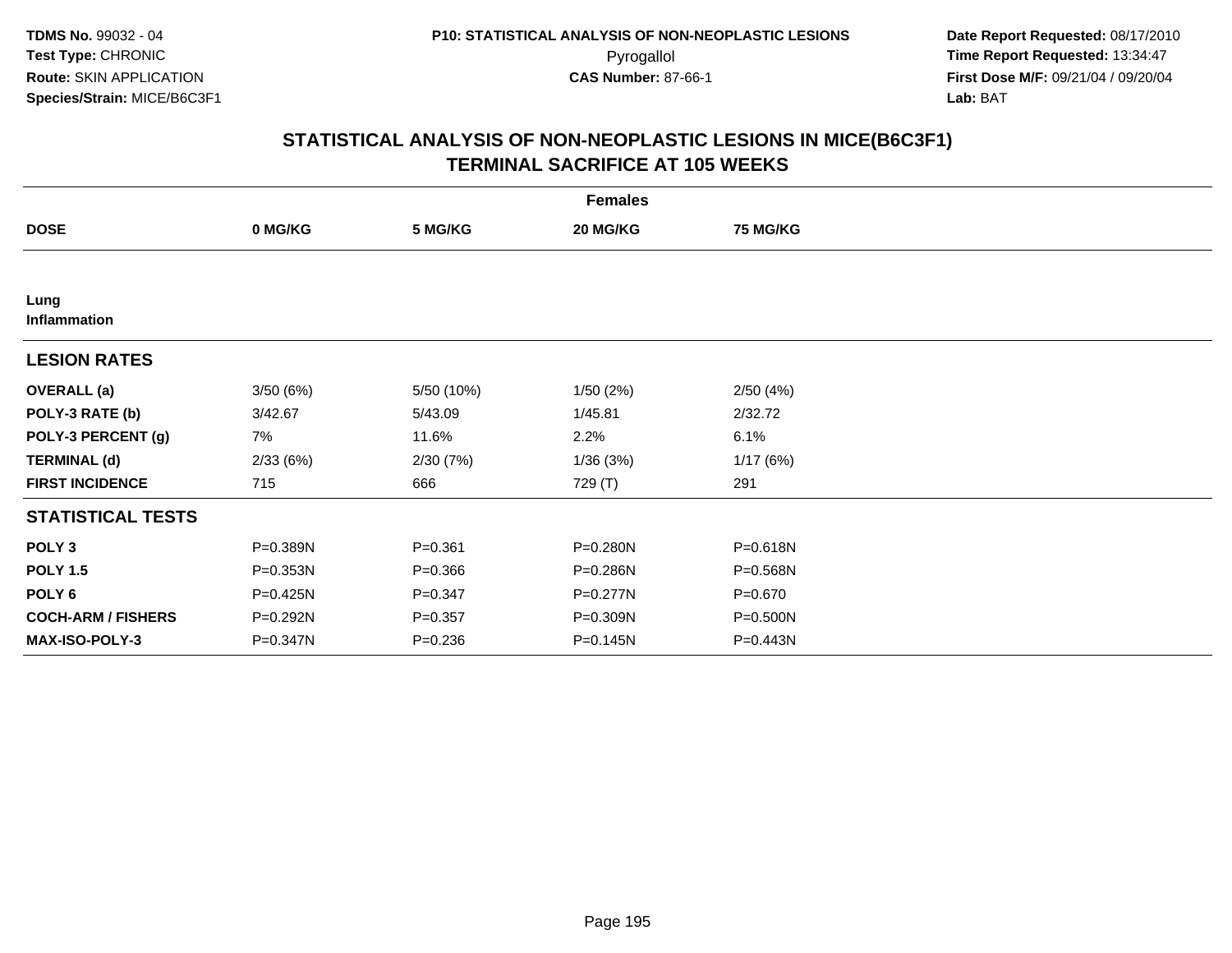|                                   |          |              | <b>Females</b> |                 |  |
|-----------------------------------|----------|--------------|----------------|-----------------|--|
| <b>DOSE</b>                       | 0 MG/KG  | 5 MG/KG      | 20 MG/KG       | <b>75 MG/KG</b> |  |
|                                   |          |              |                |                 |  |
| Lung<br><b>Metaplasia Osseous</b> |          |              |                |                 |  |
| <b>LESION RATES</b>               |          |              |                |                 |  |
| <b>OVERALL</b> (a)                | 2/50(4%) | 0/50(0%)     | 0/50(0%)       | 0/50(0%)        |  |
| POLY-3 RATE (b)                   | 2/42.61  | 0/42.77      | 0/45.81        | 0/31.78         |  |
| POLY-3 PERCENT (g)                | 4.7%     | 0%           | 0%             | 0%              |  |
| <b>TERMINAL (d)</b>               | 2/33(6%) | 0/30(0%)     | 0/36(0%)       | 0/17(0%)        |  |
| <b>FIRST INCIDENCE</b>            | 729 (T)  | $---$        | ---            | $--$            |  |
| <b>STATISTICAL TESTS</b>          |          |              |                |                 |  |
| POLY <sub>3</sub>                 | P=0.303N | P=0.236N     | $P = 0.221N$   | P=0.308N        |  |
| <b>POLY 1.5</b>                   | P=0.307N | P=0.234N     | $P = 0.225N$   | $P=0.277N$      |  |
| POLY 6                            | P=0.289N | $P = 0.243N$ | $P = 0.219N$   | P=0.349N        |  |
| <b>COCH-ARM / FISHERS</b>         | P=0.296N | P=0.247N     | P=0.247N       | P=0.247N        |  |
| MAX-ISO-POLY-3                    | P=0.107N | P=0.076N     | P=0.076N       | P=0.142N        |  |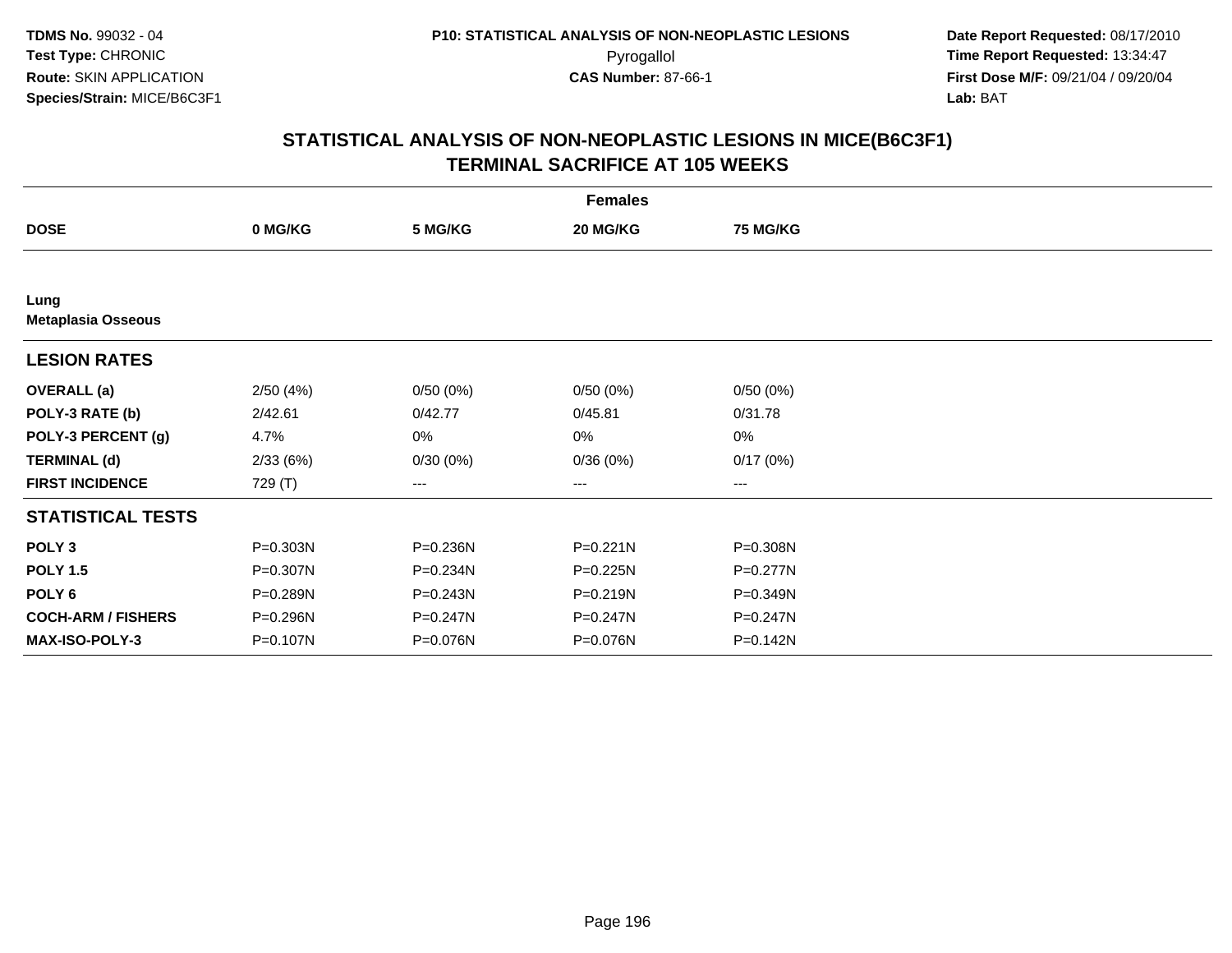|                           |              |          | <b>Females</b> |                 |  |
|---------------------------|--------------|----------|----------------|-----------------|--|
| <b>DOSE</b>               | 0 MG/KG      | 5 MG/KG  | 20 MG/KG       | <b>75 MG/KG</b> |  |
|                           |              |          |                |                 |  |
| Lung<br>Pigmentation      |              |          |                |                 |  |
| <b>LESION RATES</b>       |              |          |                |                 |  |
| <b>OVERALL</b> (a)        | 1/50(2%)     | 0/50(0%) | 1/50(2%)       | 0/50(0%)        |  |
| POLY-3 RATE (b)           | 1/42.61      | 0/42.77  | 1/46.27        | 0/31.78         |  |
| POLY-3 PERCENT (g)        | 2.4%         | 0%       | 2.2%           | 0%              |  |
| <b>TERMINAL (d)</b>       | 1/33(3%)     | 0/30(0%) | 0/36(0%)       | 0/17(0%)        |  |
| <b>FIRST INCIDENCE</b>    | 729 (T)      | ---      | 597            | $--$            |  |
| <b>STATISTICAL TESTS</b>  |              |          |                |                 |  |
| POLY <sub>3</sub>         | P=0.533N     | P=0.499N | P=0.742N       | P=0.557N        |  |
| <b>POLY 1.5</b>           | P=0.514N     | P=0.497N | P=0.747N       | P=0.534N        |  |
| POLY 6                    | P=0.550N     | P=0.505N | P=0.738N       | P=0.586N        |  |
| <b>COCH-ARM / FISHERS</b> | P=0.476N     | P=0.500N | P=0.753N       | P=0.500N        |  |
| MAX-ISO-POLY-3            | $P = 0.371N$ | P=0.158N | P=0.476N       | P=0.228N        |  |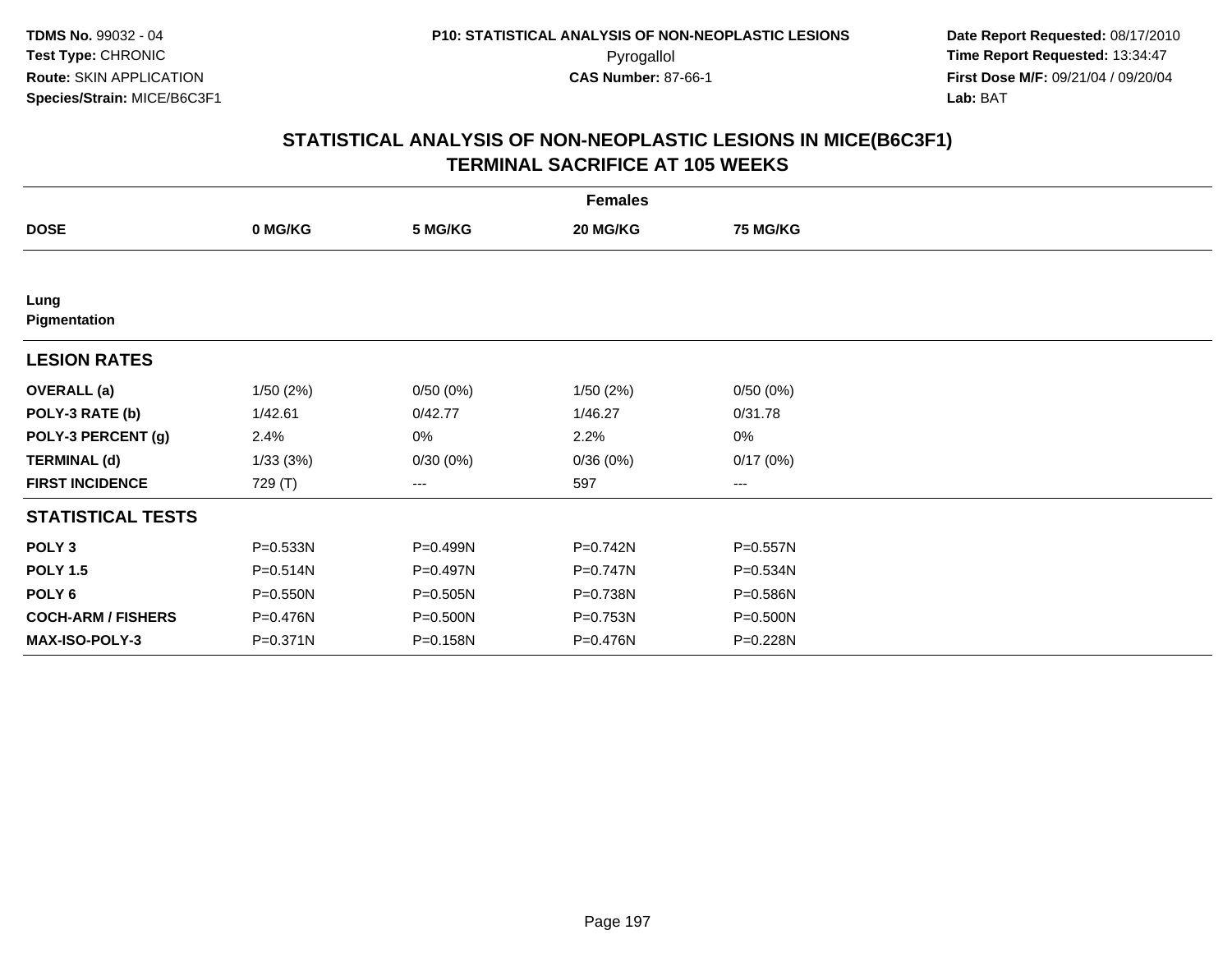| <b>Females</b>                           |          |          |                        |                 |  |  |
|------------------------------------------|----------|----------|------------------------|-----------------|--|--|
| <b>DOSE</b>                              | 0 MG/KG  | 5 MG/KG  | 20 MG/KG               | <b>75 MG/KG</b> |  |  |
|                                          |          |          |                        |                 |  |  |
| Lung: Alveolar Epithelium<br>Hyperplasia |          |          |                        |                 |  |  |
| <b>LESION RATES</b>                      |          |          |                        |                 |  |  |
| <b>OVERALL</b> (a)                       | 0/50(0%) | 0/50(0%) | 0/50(0%)               | 0/50(0%)        |  |  |
| POLY-3 RATE (b)                          | 0/42.61  | 0/42.77  | 0/45.81                | 0/31.78         |  |  |
| POLY-3 PERCENT (g)                       | 0%       | 0%       | 0%                     | $0\%$           |  |  |
| <b>TERMINAL (d)</b>                      | 0/33(0%) | 0/30(0%) | 0/36(0%)               | 0/17(0%)        |  |  |
| <b>FIRST INCIDENCE</b>                   | $---$    | $---$    | $\qquad \qquad \cdots$ | $---$           |  |  |
| <b>STATISTICAL TESTS</b>                 |          |          |                        |                 |  |  |
| POLY <sub>3</sub>                        | (e)      | (e)      | (e)                    | (e)             |  |  |
| <b>POLY 1.5</b>                          | (e)      | (e)      | (e)                    | (e)             |  |  |
| POLY <sub>6</sub>                        | (e)      | (e)      | (e)                    | (e)             |  |  |
| <b>COCH-ARM / FISHERS</b>                | (e)      | (e)      | (e)                    | (e)             |  |  |
| MAX-ISO-POLY-3                           | (e)      | (e)      | (e)                    | (e)             |  |  |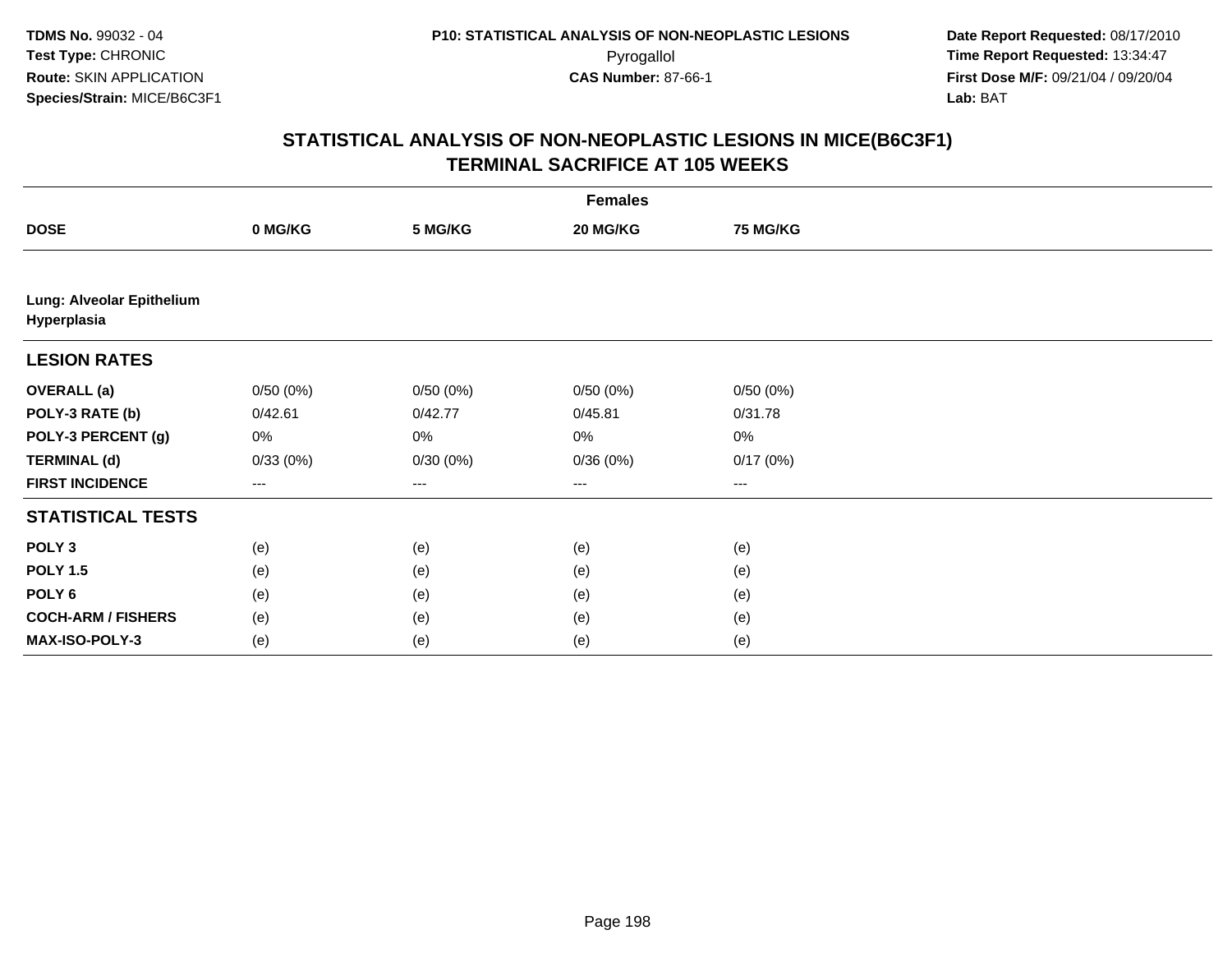|                                                |             |             | <b>Females</b> |                 |  |
|------------------------------------------------|-------------|-------------|----------------|-----------------|--|
| <b>DOSE</b>                                    | 0 MG/KG     | 5 MG/KG     | 20 MG/KG       | <b>75 MG/KG</b> |  |
|                                                |             |             |                |                 |  |
| Lymph Node, Mandibular<br>Hyperplasia Lymphoid |             |             |                |                 |  |
| <b>LESION RATES</b>                            |             |             |                |                 |  |
| <b>OVERALL</b> (a)                             | 14/50 (28%) | 19/50 (38%) | 23/50 (46%)    | 27/50 (54%)     |  |
| POLY-3 RATE (b)                                | 14/43.85    | 19/44.27    | 23/47.62       | 27/45.58        |  |
| POLY-3 PERCENT (g)                             | 31.9%       | 42.9%       | 48.3%          | 59.2%           |  |
| <b>TERMINAL (d)</b>                            | 12/33 (36%) | 15/30 (50%) | 17/36 (47%)    | 5/17 (29%)      |  |
| <b>FIRST INCIDENCE</b>                         | 415         | 549         | 573            | 256             |  |
| <b>STATISTICAL TESTS</b>                       |             |             |                |                 |  |
| POLY <sub>3</sub>                              | $P=0.011*$  | $P = 0.196$ | $P = 0.081$    | P=0.006**       |  |
| <b>POLY 1.5</b>                                | $P=0.011*$  | $P = 0.206$ | $P = 0.069$    | P=0.007**       |  |
| POLY 6                                         | P=0.009**   | $P = 0.174$ | $P = 0.093$    | P=0.005**       |  |
| <b>COCH-ARM / FISHERS</b>                      | $P=0.011*$  | $P = 0.198$ | P=0.048*       | P=0.007**       |  |
| <b>MAX-ISO-POLY-3</b>                          | P=0.008**   | $P = 0.141$ | $P = 0.060$    | P=0.004**       |  |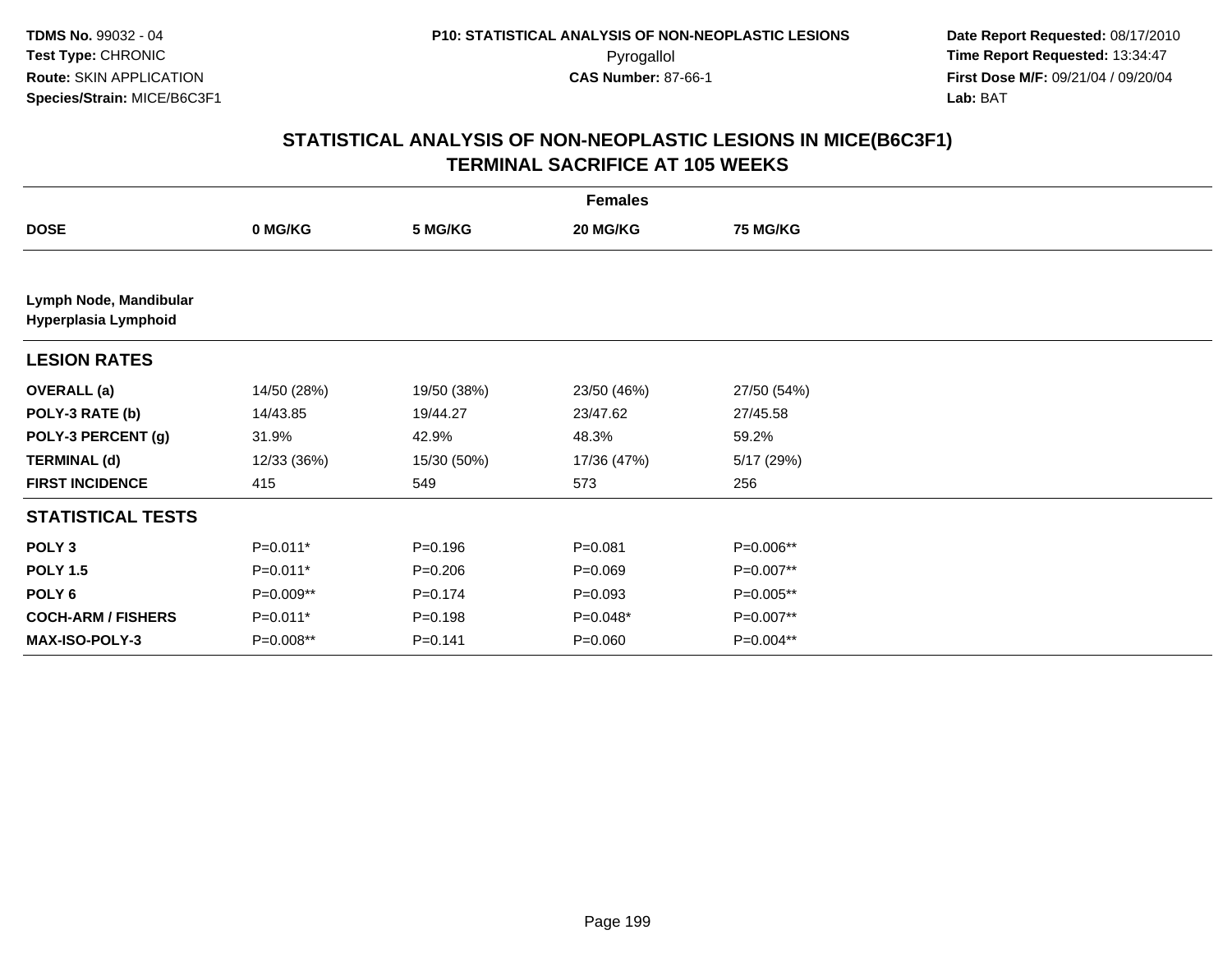| <b>Females</b>                           |                   |          |             |                        |  |  |
|------------------------------------------|-------------------|----------|-------------|------------------------|--|--|
| <b>DOSE</b>                              | 0 MG/KG           | 5 MG/KG  | 20 MG/KG    | 75 MG/KG               |  |  |
|                                          |                   |          |             |                        |  |  |
| Lymph Node, Mesenteric<br><b>Atrophy</b> |                   |          |             |                        |  |  |
| <b>LESION RATES</b>                      |                   |          |             |                        |  |  |
| <b>OVERALL</b> (a)                       | 0/50(0%)          | 0/50(0%) | 2/50(4%)    | 0/50(0%)               |  |  |
| POLY-3 RATE (b)                          | 0/42.61           | 0/42.77  | 2/46.36     | 0/31.78                |  |  |
| POLY-3 PERCENT (g)                       | 0%                | 0%       | 4.3%        | 0%                     |  |  |
| <b>TERMINAL (d)</b>                      | 0/33(0%)          | 0/30(0%) | 0/36(0%)    | 0/17(0%)               |  |  |
| <b>FIRST INCIDENCE</b>                   | $\qquad \qquad -$ | ---      | 619         | $\qquad \qquad \cdots$ |  |  |
| <b>STATISTICAL TESTS</b>                 |                   |          |             |                        |  |  |
| POLY <sub>3</sub>                        | $P = 0.701$       | (e)      | $P = 0.256$ | (e)                    |  |  |
| <b>POLY 1.5</b>                          | P=0.718N          | (e)      | $P = 0.251$ | (e)                    |  |  |
| POLY <sub>6</sub>                        | $P = 0.623$       | (e)      | $P = 0.261$ | (e)                    |  |  |
| <b>COCH-ARM / FISHERS</b>                | P=0.662N          | (e)      | $P = 0.247$ | (e)                    |  |  |
| MAX-ISO-POLY-3                           | $P = 0.336$       | (e)      | $P = 0.094$ | (e)                    |  |  |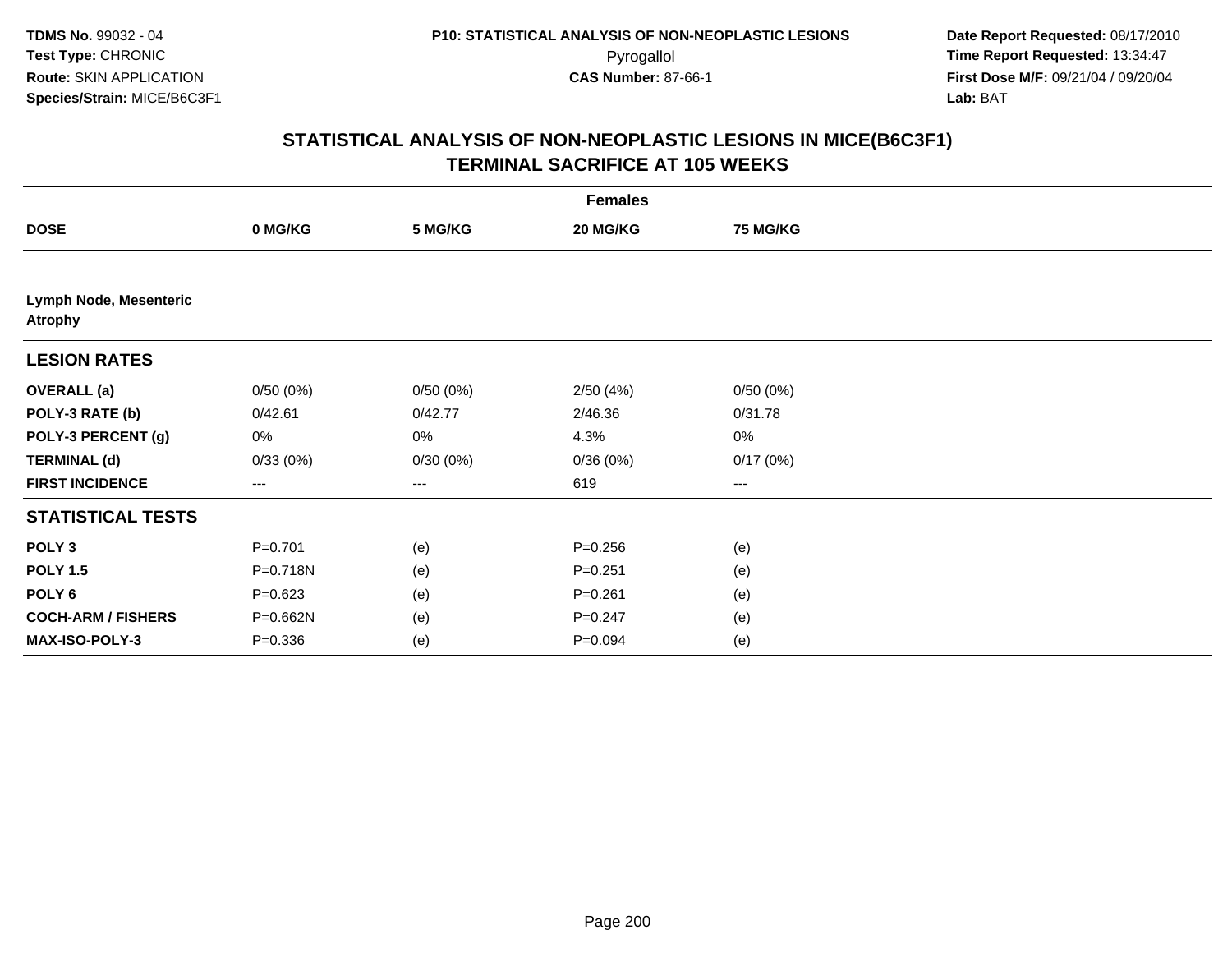|                                                       | <b>Females</b> |              |             |                 |  |  |  |
|-------------------------------------------------------|----------------|--------------|-------------|-----------------|--|--|--|
| <b>DOSE</b>                                           | 0 MG/KG        | 5 MG/KG      | 20 MG/KG    | <b>75 MG/KG</b> |  |  |  |
|                                                       |                |              |             |                 |  |  |  |
| <b>Lymph Node, Mesenteric</b><br>Hyperplasia Lymphoid |                |              |             |                 |  |  |  |
| <b>LESION RATES</b>                                   |                |              |             |                 |  |  |  |
| <b>OVERALL</b> (a)                                    | 13/50 (26%)    | 12/50 (24%)  | 13/50 (26%) | 4/50 (8%)       |  |  |  |
| POLY-3 RATE (b)                                       | 13/46.65       | 12/43.94     | 13/46.06    | 4/32.27         |  |  |  |
| POLY-3 PERCENT (g)                                    | 27.9%          | 27.3%        | 28.2%       | 12.4%           |  |  |  |
| <b>TERMINAL (d)</b>                                   | 8/33 (24%)     | 8/30 (27%)   | 12/36 (33%) | 2/17(12%)       |  |  |  |
| <b>FIRST INCIDENCE</b>                                | 134            | 590          | 663         | 646             |  |  |  |
| <b>STATISTICAL TESTS</b>                              |                |              |             |                 |  |  |  |
| POLY <sub>3</sub>                                     | $P = 0.081N$   | P=0.570N     | $P = 0.576$ | P=0.090N        |  |  |  |
| <b>POLY 1.5</b>                                       | $P=0.040N^*$   | $P = 0.541N$ | $P = 0.582$ | P=0.048N*       |  |  |  |
| POLY <sub>6</sub>                                     | P=0.153N       | $P = 0.581$  | $P = 0.568$ | P=0.164N        |  |  |  |
| <b>COCH-ARM / FISHERS</b>                             | P=0.009N**     | P=0.500N     | P=0.590N    | P=0.016N*       |  |  |  |
| <b>MAX-ISO-POLY-3</b>                                 | P=0.132N       | P=0.476N     | $P = 0.484$ | P=0.082N        |  |  |  |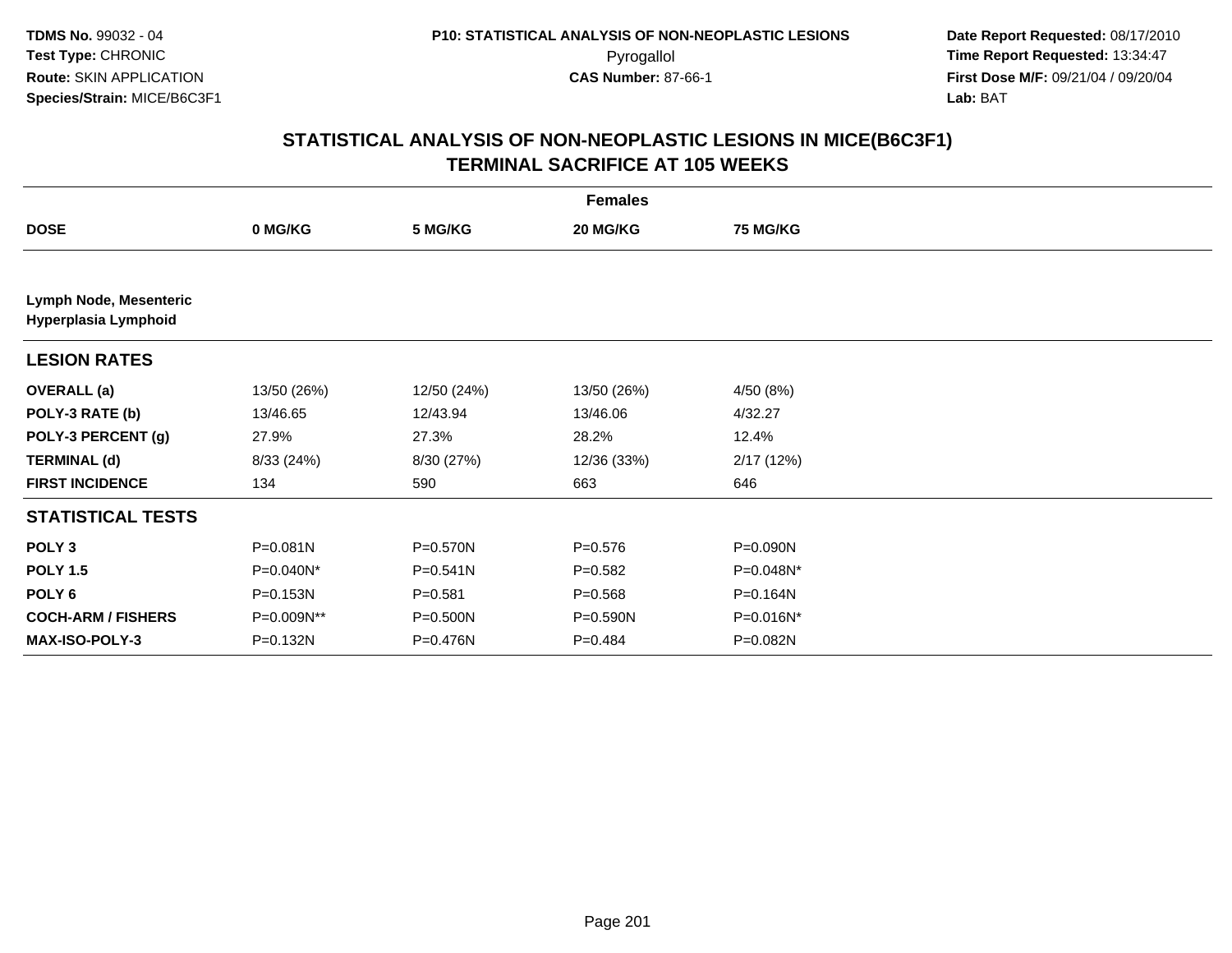|                                               |              |          | <b>Females</b> |                 |  |
|-----------------------------------------------|--------------|----------|----------------|-----------------|--|
| <b>DOSE</b>                                   | 0 MG/KG      | 5 MG/KG  | 20 MG/KG       | <b>75 MG/KG</b> |  |
|                                               |              |          |                |                 |  |
| Lymph Node, Mesenteric<br><b>Inflammation</b> |              |          |                |                 |  |
| <b>LESION RATES</b>                           |              |          |                |                 |  |
| <b>OVERALL</b> (a)                            | 2/50(4%)     | 1/50(2%) | 0/50(0%)       | 1/50(2%)        |  |
| POLY-3 RATE (b)                               | 2/43.48      | 1/43.00  | 0/45.81        | 1/31.78         |  |
| POLY-3 PERCENT (g)                            | 4.6%         | 2.3%     | 0%             | 3.2%            |  |
| <b>TERMINAL (d)</b>                           | 1/33(3%)     | 0/30(0%) | 0/36(0%)       | 1/17(6%)        |  |
| <b>FIRST INCIDENCE</b>                        | 365          | 666      | $---$          | 729 (T)         |  |
| <b>STATISTICAL TESTS</b>                      |              |          |                |                 |  |
| POLY <sub>3</sub>                             | P=0.590N     | P=0.504N | P=0.226N       | $P = 0.606N$    |  |
| <b>POLY 1.5</b>                               | P=0.582N     | P=0.499N | P=0.228N       | $P = 0.564N$    |  |
| POLY <sub>6</sub>                             | $P = 0.589N$ | P=0.514N | P=0.224N       | P=0.656N        |  |
| <b>COCH-ARM / FISHERS</b>                     | $P = 0.551N$ | P=0.500N | P=0.247N       | P=0.500N        |  |
| <b>MAX-ISO-POLY-3</b>                         | P=0.369N     | P=0.284N | P=0.076N       | P=0.392N        |  |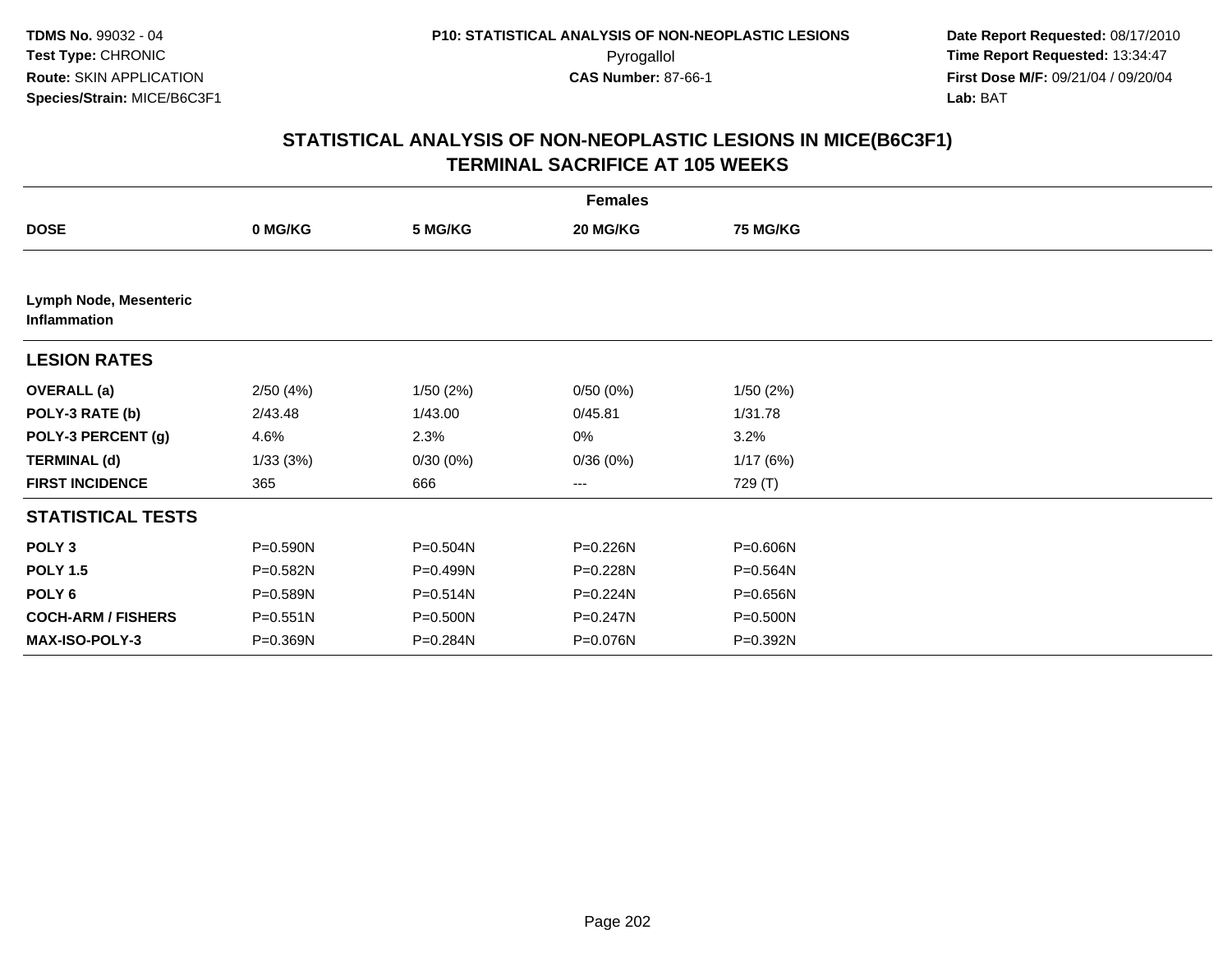| <b>Females</b>                                      |           |          |            |                 |  |  |
|-----------------------------------------------------|-----------|----------|------------|-----------------|--|--|
| <b>DOSE</b>                                         | 0 MG/KG   | 5 MG/KG  | 20 MG/KG   | <b>75 MG/KG</b> |  |  |
|                                                     |           |          |            |                 |  |  |
| <b>Lymph Node: Axillary</b><br>Hyperplasia Lymphoid |           |          |            |                 |  |  |
| <b>LESION RATES</b>                                 |           |          |            |                 |  |  |
| <b>OVERALL</b> (a)                                  | 0/19(0%)  | 0/13(0%) | 0/18(0%)   | 8/29 (28%)      |  |  |
| POLY-3 RATE (b)                                     | 0/17.04   | 0/10.61  | 0/15.56    | 8/18.92         |  |  |
| POLY-3 PERCENT (g)                                  | 0%        | 0%       | 0%         | 42.3%           |  |  |
| <b>TERMINAL (d)</b>                                 | 0/12(0%)  | 0/5(0%)  | $0/9(0\%)$ | 0/4(0%)         |  |  |
| <b>FIRST INCIDENCE</b>                              | ---       | $---$    | ---        | 493             |  |  |
| <b>STATISTICAL TESTS</b>                            |           |          |            |                 |  |  |
| POLY <sub>3</sub>                                   | P<0.001** | (e)      | (e)        | P<0.001**       |  |  |
| <b>POLY 1.5</b>                                     | P<0.001** | (e)      | (e)        | P=0.003**       |  |  |
| POLY <sub>6</sub>                                   | P<0.001** | (e)      | (e)        | P<0.001**       |  |  |
| <b>COCH-ARM / FISHERS</b>                           | P<0.001** | (e)      | (e)        | $P=0.011*$      |  |  |
| MAX-ISO-POLY-3                                      | P<0.001** | (e)      | (e)        | P<0.001**       |  |  |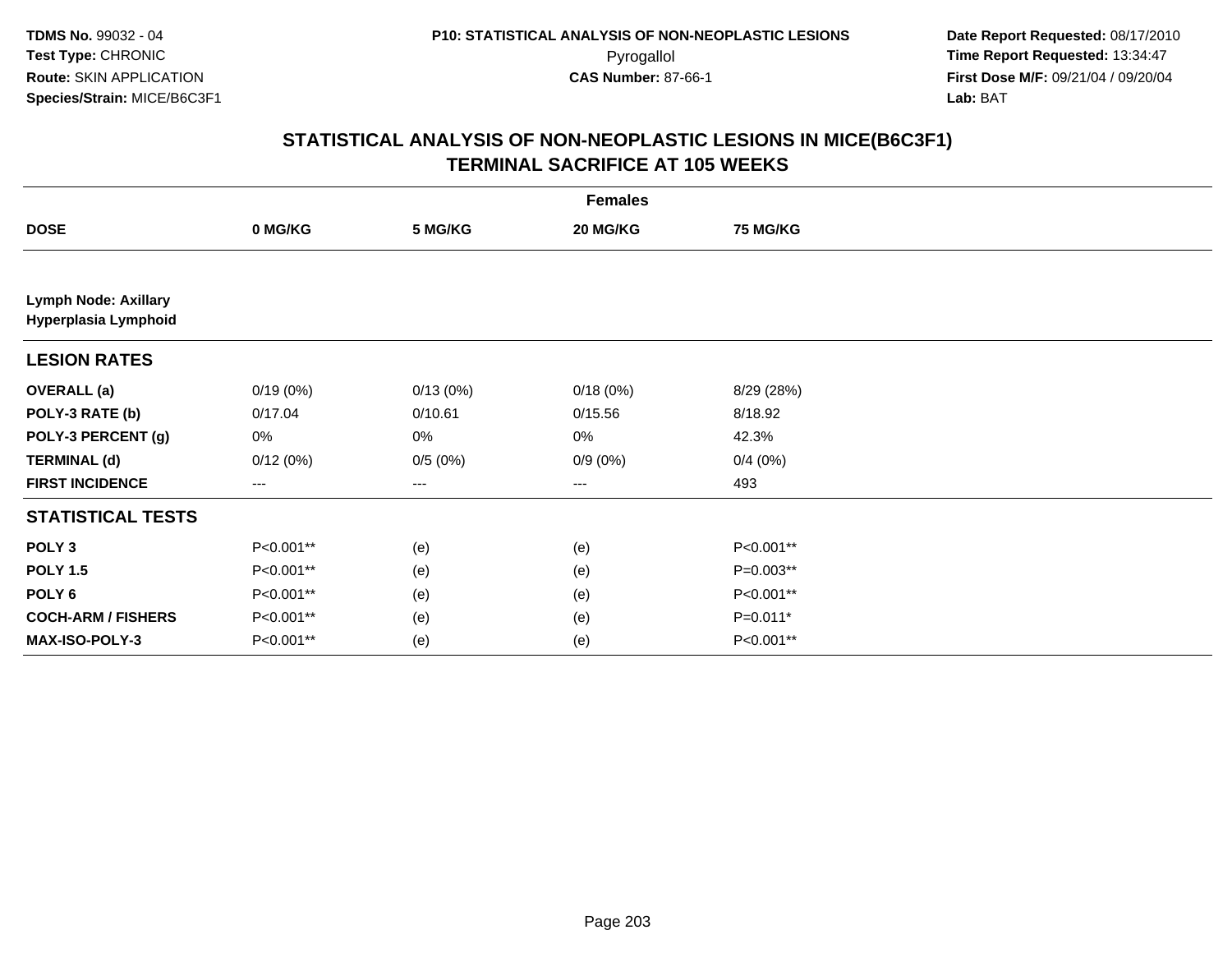|                                               |             |          | <b>Females</b> |                 |  |
|-----------------------------------------------|-------------|----------|----------------|-----------------|--|
| <b>DOSE</b>                                   | 0 MG/KG     | 5 MG/KG  | 20 MG/KG       | <b>75 MG/KG</b> |  |
|                                               |             |          |                |                 |  |
| Lymph Node: Bronchial<br>Hyperplasia Lymphoid |             |          |                |                 |  |
| <b>LESION RATES</b>                           |             |          |                |                 |  |
| <b>OVERALL (a)</b>                            | 4/19 (21%)  | 1/13(8%) | 5/18 (28%)     | 5/29 (17%)      |  |
| POLY-3 RATE (b)                               | 4/17.04     | 1/10.61  | 5/15.81        | 5/16.73         |  |
| POLY-3 PERCENT (g)                            | 23.5%       | 9.4%     | 31.6%          | 29.9%           |  |
| <b>TERMINAL (d)</b>                           | 4/12 (33%)  | 1/5(20%) | 4/9 (44%)      | 2/4(50%)        |  |
| <b>FIRST INCIDENCE</b>                        | 729 (T)     | 729 (T)  | 663            | 487             |  |
| <b>STATISTICAL TESTS</b>                      |             |          |                |                 |  |
| POLY <sub>3</sub>                             | $P = 0.313$ | P=0.338N | $P = 0.448$    | $P=0.487$       |  |
| <b>POLY 1.5</b>                               | $P = 0.435$ | P=0.318N | $P=0.457$      | $P = 0.607$     |  |
| POLY <sub>6</sub>                             | $P = 0.192$ | P=0.377N | $P=0.432$      | $P = 0.332$     |  |
| <b>COCH-ARM / FISHERS</b>                     | P=0.548N    | P=0.308N | $P=0.462$      | P=0.512N        |  |
| <b>MAX-ISO-POLY-3</b>                         | $P = 0.373$ | P=0.209N | $P = 0.306$    | $P=0.349$       |  |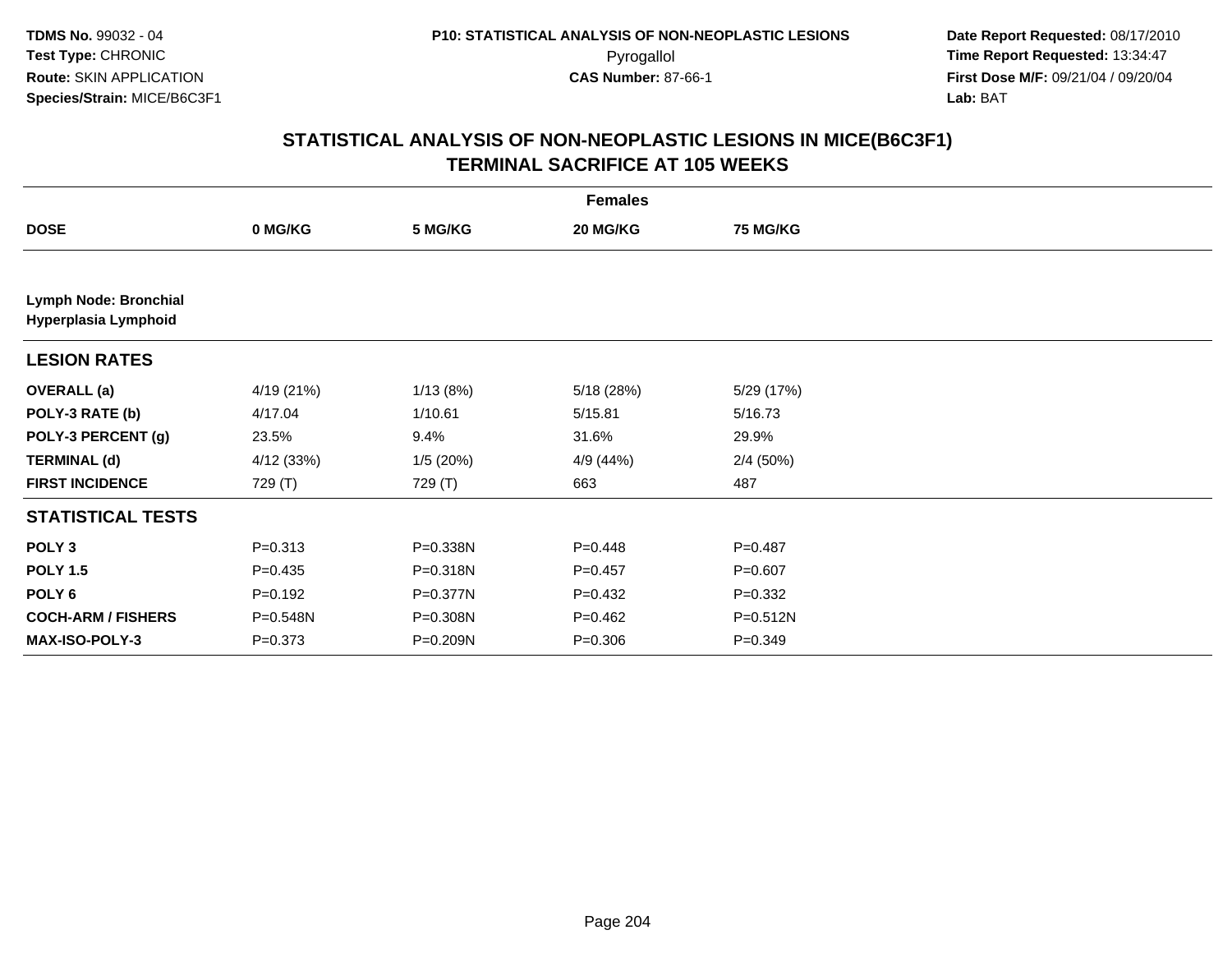| <b>Females</b>                               |            |              |             |                 |  |  |  |
|----------------------------------------------|------------|--------------|-------------|-----------------|--|--|--|
| <b>DOSE</b>                                  | 0 MG/KG    | 5 MG/KG      | 20 MG/KG    | <b>75 MG/KG</b> |  |  |  |
|                                              |            |              |             |                 |  |  |  |
| Lymph Node: Inguinal<br>Hyperplasia Lymphoid |            |              |             |                 |  |  |  |
| <b>LESION RATES</b>                          |            |              |             |                 |  |  |  |
| <b>OVERALL</b> (a)                           | 4/19 (21%) | 2/13(15%)    | 7/18 (39%)  | 17/29 (59%)     |  |  |  |
| POLY-3 RATE (b)                              | 4/18.17    | 2/11.00      | 7/16.93     | 17/25.77        |  |  |  |
| POLY-3 PERCENT (g)                           | 22%        | 18.2%        | 41.4%       | 66%             |  |  |  |
| <b>TERMINAL (d)</b>                          | 2/12(17%)  | 0/5(0%)      | 3/9(33%)    | 0/4(0%)         |  |  |  |
| <b>FIRST INCIDENCE</b>                       | 415        | 666          | 573         | 256             |  |  |  |
| <b>STATISTICAL TESTS</b>                     |            |              |             |                 |  |  |  |
| POLY <sub>3</sub>                            | P<0.001**  | P=0.586N     | $P=0.192$   | P=0.002**       |  |  |  |
| <b>POLY 1.5</b>                              | P<0.001**  | P=0.557N     | $P = 0.197$ | P=0.004**       |  |  |  |
| POLY <sub>6</sub>                            | P<0.001**  | P=0.625N     | $P = 0.187$ | P<0.001**       |  |  |  |
| <b>COCH-ARM / FISHERS</b>                    | P=0.002**  | P=0.530N     | $P = 0.205$ | $P=0.011*$      |  |  |  |
| MAX-ISO-POLY-3                               | P<0.001**  | $P = 0.415N$ | $P = 0.113$ | P<0.001**       |  |  |  |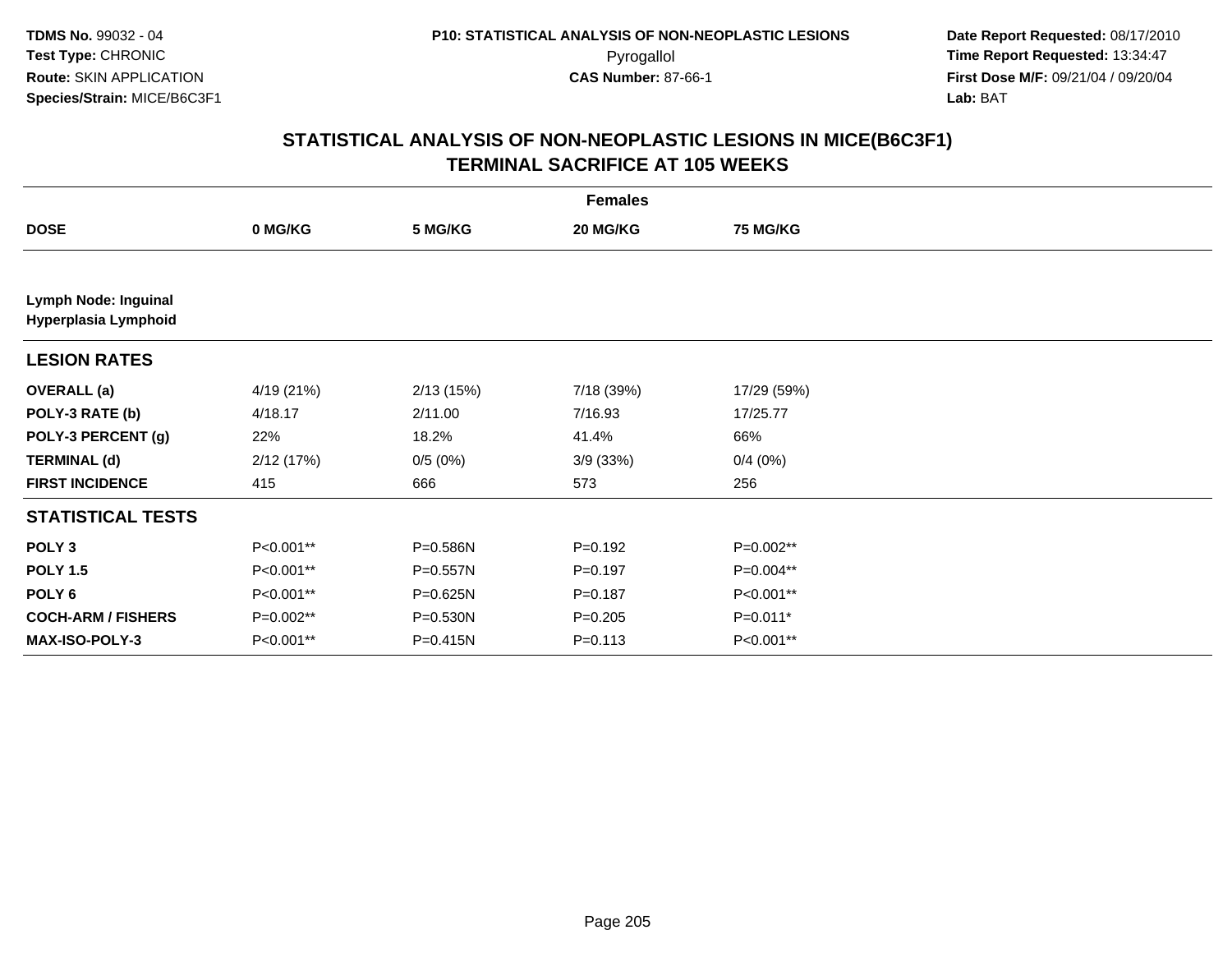| <b>Females</b>                             |              |          |              |                 |  |  |  |
|--------------------------------------------|--------------|----------|--------------|-----------------|--|--|--|
| <b>DOSE</b>                                | 0 MG/KG      | 5 MG/KG  | 20 MG/KG     | <b>75 MG/KG</b> |  |  |  |
|                                            |              |          |              |                 |  |  |  |
| Lymph Node: Lumbar<br>Hyperplasia Lymphoid |              |          |              |                 |  |  |  |
| <b>LESION RATES</b>                        |              |          |              |                 |  |  |  |
| <b>OVERALL (a)</b>                         | 2/19(11%)    | 0/13(0%) | 1/18(6%)     | 0/29(0%)        |  |  |  |
| POLY-3 RATE (b)                            | 2/17.18      | 0/10.61  | 1/15.67      | 0/15.25         |  |  |  |
| POLY-3 PERCENT (g)                         | 11.6%        | 0%       | 6.4%         | 0%              |  |  |  |
| <b>TERMINAL (d)</b>                        | 1/12(8%)     | 0/5(0%)  | $0/9(0\%)$   | 0/4(0%)         |  |  |  |
| <b>FIRST INCIDENCE</b>                     | 695          | ---      | 703          | ---             |  |  |  |
| <b>STATISTICAL TESTS</b>                   |              |          |              |                 |  |  |  |
| POLY <sub>3</sub>                          | P=0.263N     | P=0.348N | P=0.533N     | P=0.262N        |  |  |  |
| <b>POLY 1.5</b>                            | $P = 0.231N$ | P=0.334N | P=0.525N     | P=0.206N        |  |  |  |
| POLY 6                                     | P=0.296N     | P=0.374N | P=0.546N     | P=0.350N        |  |  |  |
| <b>COCH-ARM / FISHERS</b>                  | P=0.179N     | P=0.345N | $P = 0.521N$ | P=0.152N        |  |  |  |
| MAX-ISO-POLY-3                             | P=0.180N     | P=0.159N | $P = 0.310N$ | P=0.118N        |  |  |  |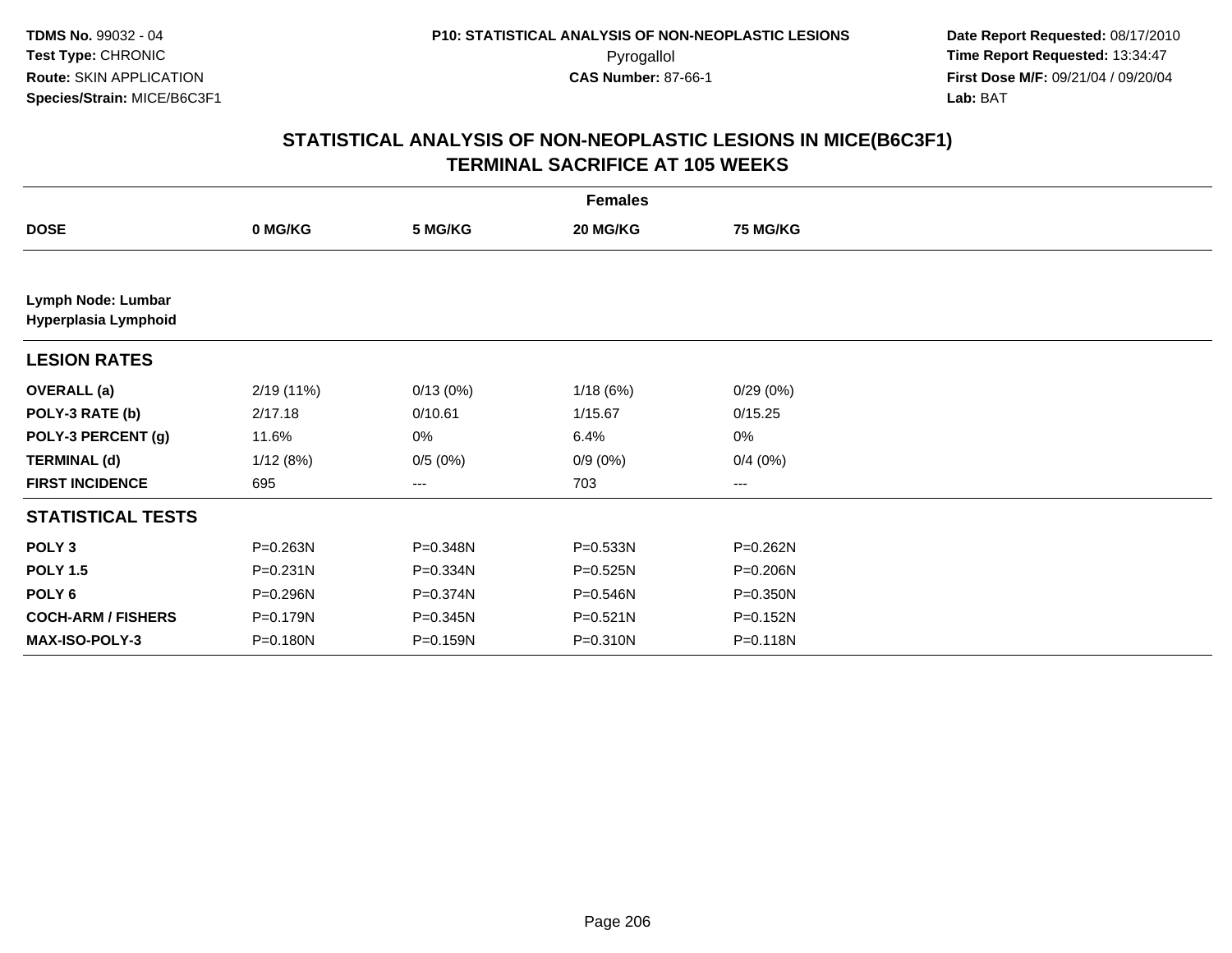| <b>Females</b>                                  |           |             |             |                 |  |  |  |
|-------------------------------------------------|-----------|-------------|-------------|-----------------|--|--|--|
| <b>DOSE</b>                                     | 0 MG/KG   | 5 MG/KG     | 20 MG/KG    | <b>75 MG/KG</b> |  |  |  |
|                                                 |           |             |             |                 |  |  |  |
| Lymph Node: Mediastinal<br>Hyperplasia Lymphoid |           |             |             |                 |  |  |  |
| <b>LESION RATES</b>                             |           |             |             |                 |  |  |  |
| <b>OVERALL</b> (a)                              | 0/19(0%)  | 2/13(15%)   | 1/18(6%)    | 0/29(0%)        |  |  |  |
| POLY-3 RATE (b)                                 | 0/17.04   | 2/11.42     | 1/15.56     | 0/15.25         |  |  |  |
| POLY-3 PERCENT (g)                              | 0%        | 17.5%       | 6.4%        | 0%              |  |  |  |
| <b>TERMINAL (d)</b>                             | 0/12(0%)  | 0/5(0%)     | 1/9 (11%)   | 0/4(0%)         |  |  |  |
| <b>FIRST INCIDENCE</b>                          | ---       | 549         | 729 (T)     | ---             |  |  |  |
| <b>STATISTICAL TESTS</b>                        |           |             |             |                 |  |  |  |
| POLY <sub>3</sub>                               | P=0.371N  | $P = 0.143$ | $P=0.482$   | (e)             |  |  |  |
| <b>POLY 1.5</b>                                 | P=0.308N  | $P=0.147$   | $P=0.486$   | (e)             |  |  |  |
| POLY 6                                          | P=0.454N  | $P = 0.136$ | $P=0.475$   | (e)             |  |  |  |
| <b>COCH-ARM / FISHERS</b>                       | P=0.230N  | $P = 0.157$ | $P = 0.486$ | (e)             |  |  |  |
| MAX-ISO-POLY-3                                  | $P=0.364$ | $P=0.047*$  | $P = 0.154$ | (e)             |  |  |  |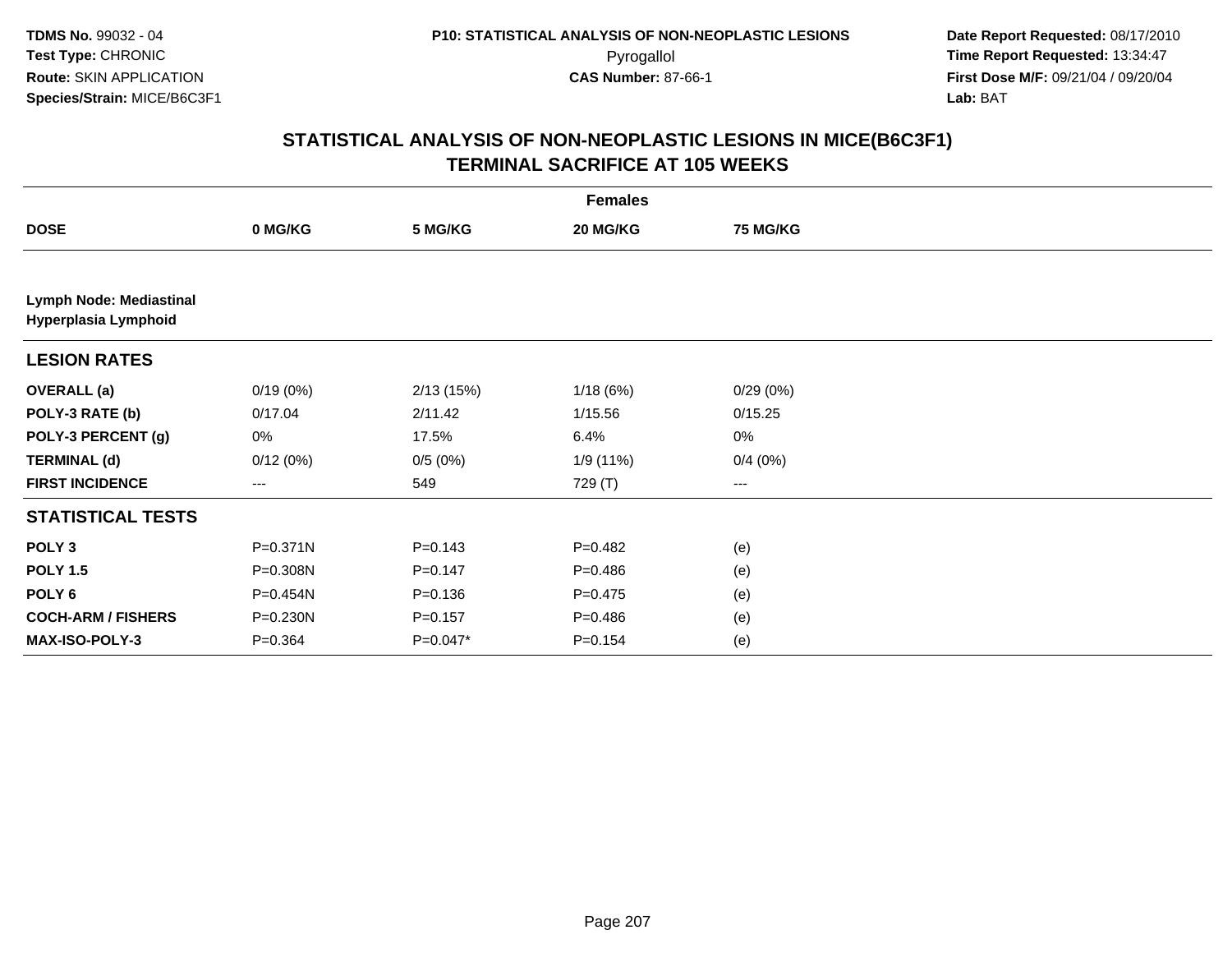|                                                       |             |          | <b>Females</b> |                 |  |
|-------------------------------------------------------|-------------|----------|----------------|-----------------|--|
| <b>DOSE</b>                                           | 0 MG/KG     | 5 MG/KG  | 20 MG/KG       | <b>75 MG/KG</b> |  |
|                                                       |             |          |                |                 |  |
| <b>Lymph Node: Pancreatic</b><br>Hyperplasia Lymphoid |             |          |                |                 |  |
| <b>LESION RATES</b>                                   |             |          |                |                 |  |
| <b>OVERALL</b> (a)                                    | 0/19(0%)    | 0/13(0%) | 2/18(11%)      | 0/29(0%)        |  |
| POLY-3 RATE (b)                                       | 0/17.04     | 0/10.61  | 2/15.56        | 0/15.25         |  |
| POLY-3 PERCENT (g)                                    | 0%          | 0%       | 12.9%          | 0%              |  |
| <b>TERMINAL (d)</b>                                   | 0/12(0%)    | 0/5(0%)  | 2/9(22%)       | 0/4(0%)         |  |
| <b>FIRST INCIDENCE</b>                                | ---         | $---$    | 729 (T)        | ---             |  |
| <b>STATISTICAL TESTS</b>                              |             |          |                |                 |  |
| POLY <sub>3</sub>                                     | P=0.698N    | (e)      | $P = 0.211$    | (e)             |  |
| <b>POLY 1.5</b>                                       | P=0.624N    | (e)      | $P = 0.216$    | (e)             |  |
| POLY <sub>6</sub>                                     | $P = 0.533$ | (e)      | $P = 0.203$    | (e)             |  |
| <b>COCH-ARM / FISHERS</b>                             | P=0.515N    | (e)      | $P = 0.230$    | (e)             |  |
| MAX-ISO-POLY-3                                        | $P = 0.324$ | (e)      | $P = 0.068$    | (e)             |  |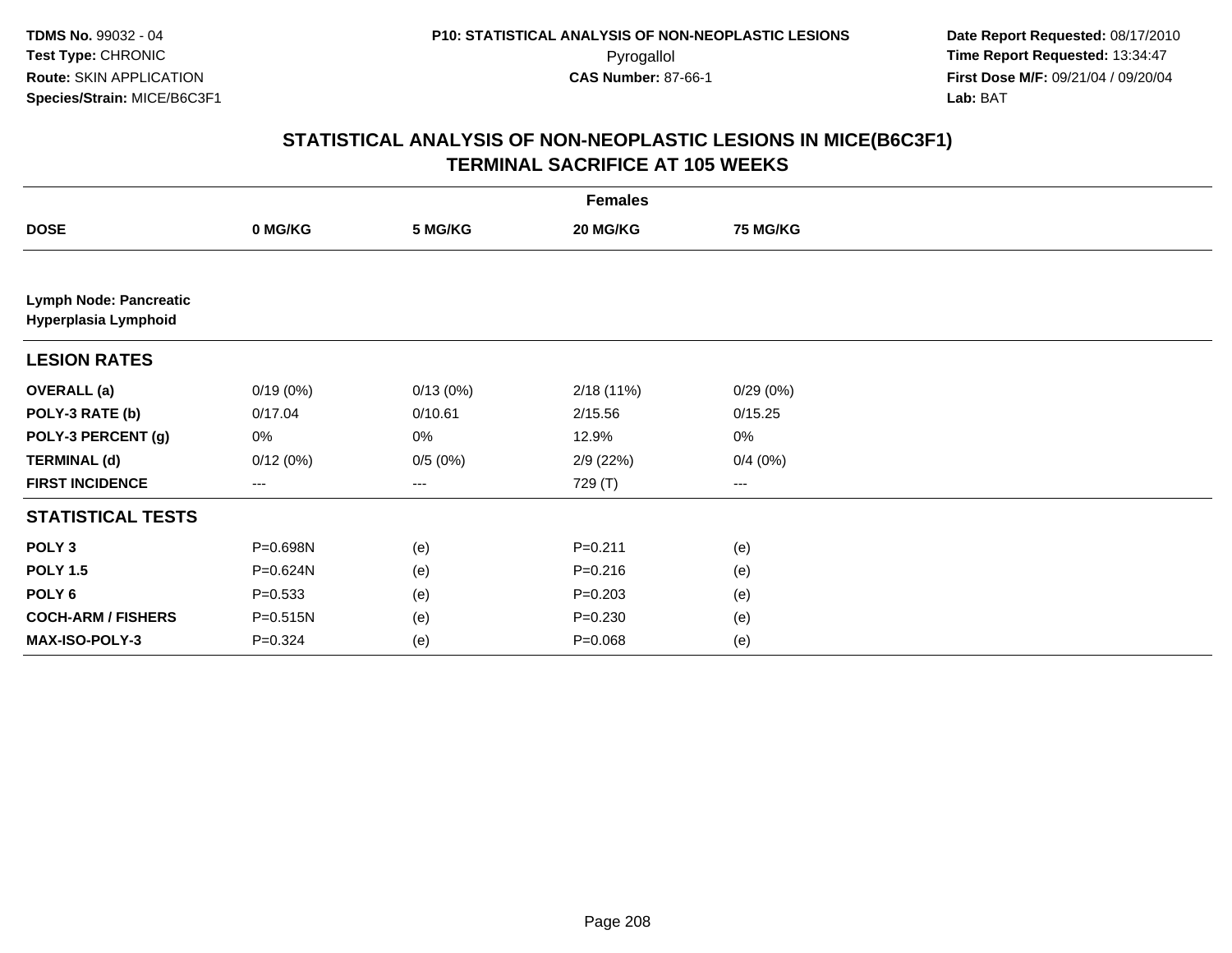| <b>Females</b>                      |            |             |           |                 |  |  |  |
|-------------------------------------|------------|-------------|-----------|-----------------|--|--|--|
| <b>DOSE</b>                         | 0 MG/KG    | 5 MG/KG     | 20 MG/KG  | <b>75 MG/KG</b> |  |  |  |
|                                     |            |             |           |                 |  |  |  |
| <b>Mammary Gland</b><br>Hyperplasia |            |             |           |                 |  |  |  |
| <b>LESION RATES</b>                 |            |             |           |                 |  |  |  |
| <b>OVERALL</b> (a)                  | 5/50 (10%) | 9/50 (18%)  | 3/50 (6%) | 16/50 (32%)     |  |  |  |
| POLY-3 RATE (b)                     | 5/43.03    | 9/43.62     | 3/45.92   | 16/39.78        |  |  |  |
| POLY-3 PERCENT (g)                  | 11.6%      | 20.6%       | 6.5%      | 40.2%           |  |  |  |
| <b>TERMINAL (d)</b>                 | 4/33 (12%) | 6/30(20%)   | 2/36(6%)  | 2/17(12%)       |  |  |  |
| <b>FIRST INCIDENCE</b>              | 606        | 590         | 703       | 291             |  |  |  |
| <b>STATISTICAL TESTS</b>            |            |             |           |                 |  |  |  |
| POLY <sub>3</sub>                   | P<0.001**  | $P = 0.198$ | P=0.321N  | P=0.002**       |  |  |  |
| <b>POLY 1.5</b>                     | P<0.001**  | $P = 0.203$ | P=0.329N  | P=0.003**       |  |  |  |
| POLY <sub>6</sub>                   | P<0.001**  | $P = 0.184$ | P=0.318N  | P<0.001**       |  |  |  |
| <b>COCH-ARM / FISHERS</b>           | P=0.002**  | $P = 0.194$ | P=0.357N  | P=0.006**       |  |  |  |
| MAX-ISO-POLY-3                      | P<0.001**  | $P = 0.128$ | P=0.210N  | P<0.001**       |  |  |  |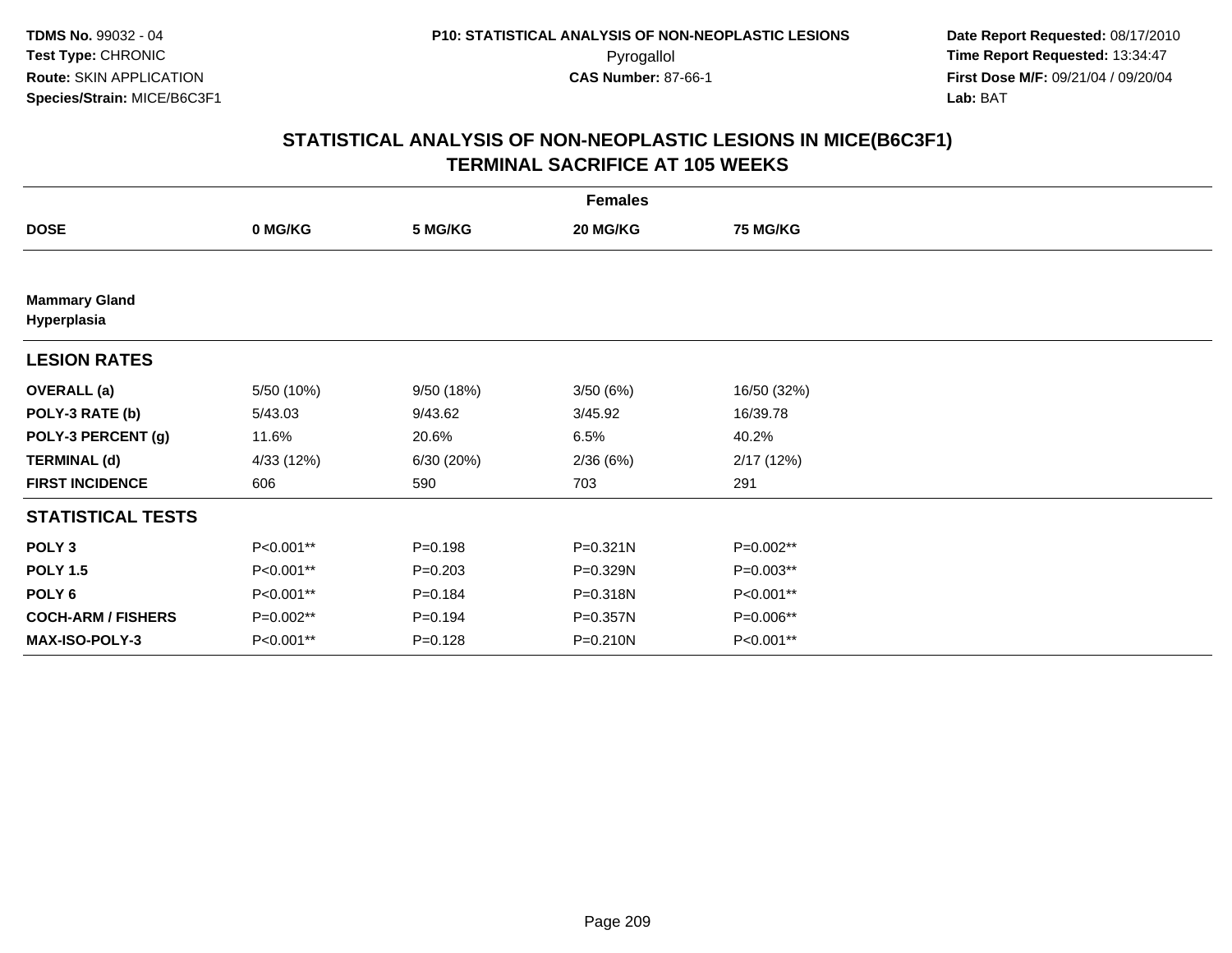| <b>Females</b>                              |             |             |                        |                 |  |  |  |
|---------------------------------------------|-------------|-------------|------------------------|-----------------|--|--|--|
| <b>DOSE</b>                                 | 0 MG/KG     | 5 MG/KG     | 20 MG/KG               | <b>75 MG/KG</b> |  |  |  |
|                                             |             |             |                        |                 |  |  |  |
| <b>Mammary Gland</b><br><b>Inflammation</b> |             |             |                        |                 |  |  |  |
| <b>LESION RATES</b>                         |             |             |                        |                 |  |  |  |
| <b>OVERALL</b> (a)                          | 0/50(0%)    | 2/50(4%)    | 0/50(0%)               | 1/50(2%)        |  |  |  |
| POLY-3 RATE (b)                             | 0/42.61     | 2/43.00     | 0/45.81                | 1/32.49         |  |  |  |
| POLY-3 PERCENT (g)                          | 0%          | 4.7%        | 0%                     | 3.1%            |  |  |  |
| <b>TERMINAL (d)</b>                         | 0/33(0%)    | 1/30(3%)    | 0/36(0%)               | 0/17(0%)        |  |  |  |
| <b>FIRST INCIDENCE</b>                      | ---         | 666         | $\qquad \qquad \cdots$ | 487             |  |  |  |
| <b>STATISTICAL TESTS</b>                    |             |             |                        |                 |  |  |  |
| POLY <sub>3</sub>                           | $P = 0.564$ | $P = 0.239$ | (e)                    | $P=0.447$       |  |  |  |
| <b>POLY 1.5</b>                             | $P = 0.591$ | $P = 0.241$ | (e)                    | $P = 0.469$     |  |  |  |
| POLY <sub>6</sub>                           | $P = 0.532$ | $P = 0.233$ | (e)                    | $P = 0.420$     |  |  |  |
| <b>COCH-ARM / FISHERS</b>                   | $P = 0.634$ | $P = 0.247$ | (e)                    | $P = 0.500$     |  |  |  |
| MAX-ISO-POLY-3                              | $P = 0.334$ | $P = 0.078$ | (e)                    | $P = 0.158$     |  |  |  |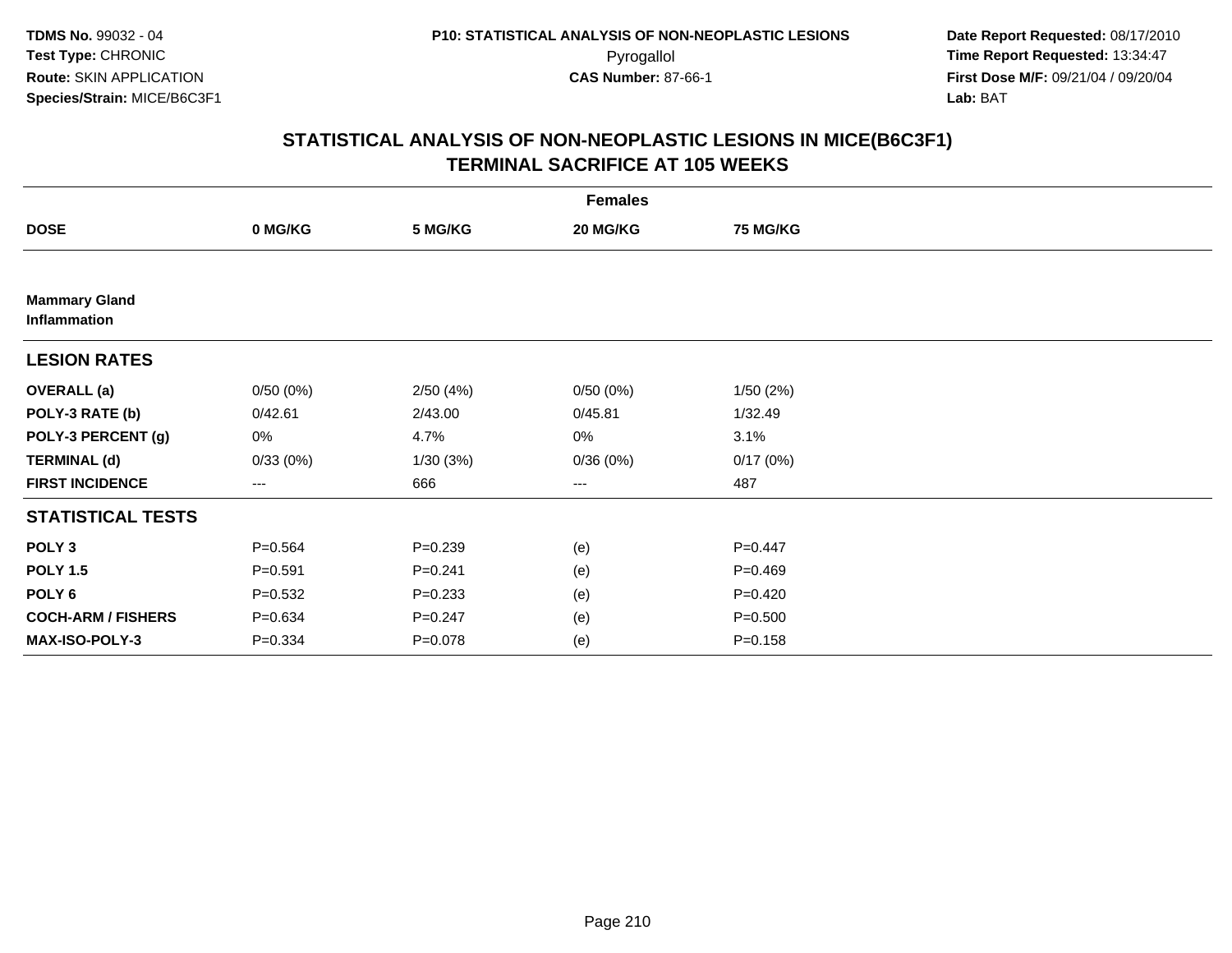| <b>Females</b>                                  |             |             |                        |                 |  |  |  |
|-------------------------------------------------|-------------|-------------|------------------------|-----------------|--|--|--|
| <b>DOSE</b>                                     | 0 MG/KG     | 5 MG/KG     | 20 MG/KG               | <b>75 MG/KG</b> |  |  |  |
|                                                 |             |             |                        |                 |  |  |  |
| <b>Mammary Gland: Duct</b><br><b>Dilatation</b> |             |             |                        |                 |  |  |  |
| <b>LESION RATES</b>                             |             |             |                        |                 |  |  |  |
| <b>OVERALL</b> (a)                              | 0/50(0%)    | 1/50(2%)    | 0/50(0%)               | 2/50(4%)        |  |  |  |
| POLY-3 RATE (b)                                 | 0/42.61     | 1/43.04     | 0/45.81                | 2/33.18         |  |  |  |
| POLY-3 PERCENT (g)                              | 0%          | 2.3%        | 0%                     | 6%              |  |  |  |
| <b>TERMINAL (d)</b>                             | 0/33(0%)    | 0/30(0%)    | 0/36(0%)               | 0/17(0%)        |  |  |  |
| <b>FIRST INCIDENCE</b>                          | ---         | 654         | $\qquad \qquad \cdots$ | 487             |  |  |  |
| <b>STATISTICAL TESTS</b>                        |             |             |                        |                 |  |  |  |
| POLY <sub>3</sub>                               | $P = 0.117$ | $P = 0.502$ | (e)                    | $P = 0.186$     |  |  |  |
| <b>POLY 1.5</b>                                 | $P=0.129$   | $P = 0.504$ | (e)                    | $P = 0.206$     |  |  |  |
| POLY 6                                          | $P = 0.106$ | $P=0.497$   | (e)                    | $P = 0.164$     |  |  |  |
| <b>COCH-ARM / FISHERS</b>                       | $P = 0.153$ | $P = 0.500$ | (e)                    | $P = 0.247$     |  |  |  |
| MAX-ISO-POLY-3                                  | $P = 0.080$ | $P = 0.161$ | (e)                    | $P = 0.075$     |  |  |  |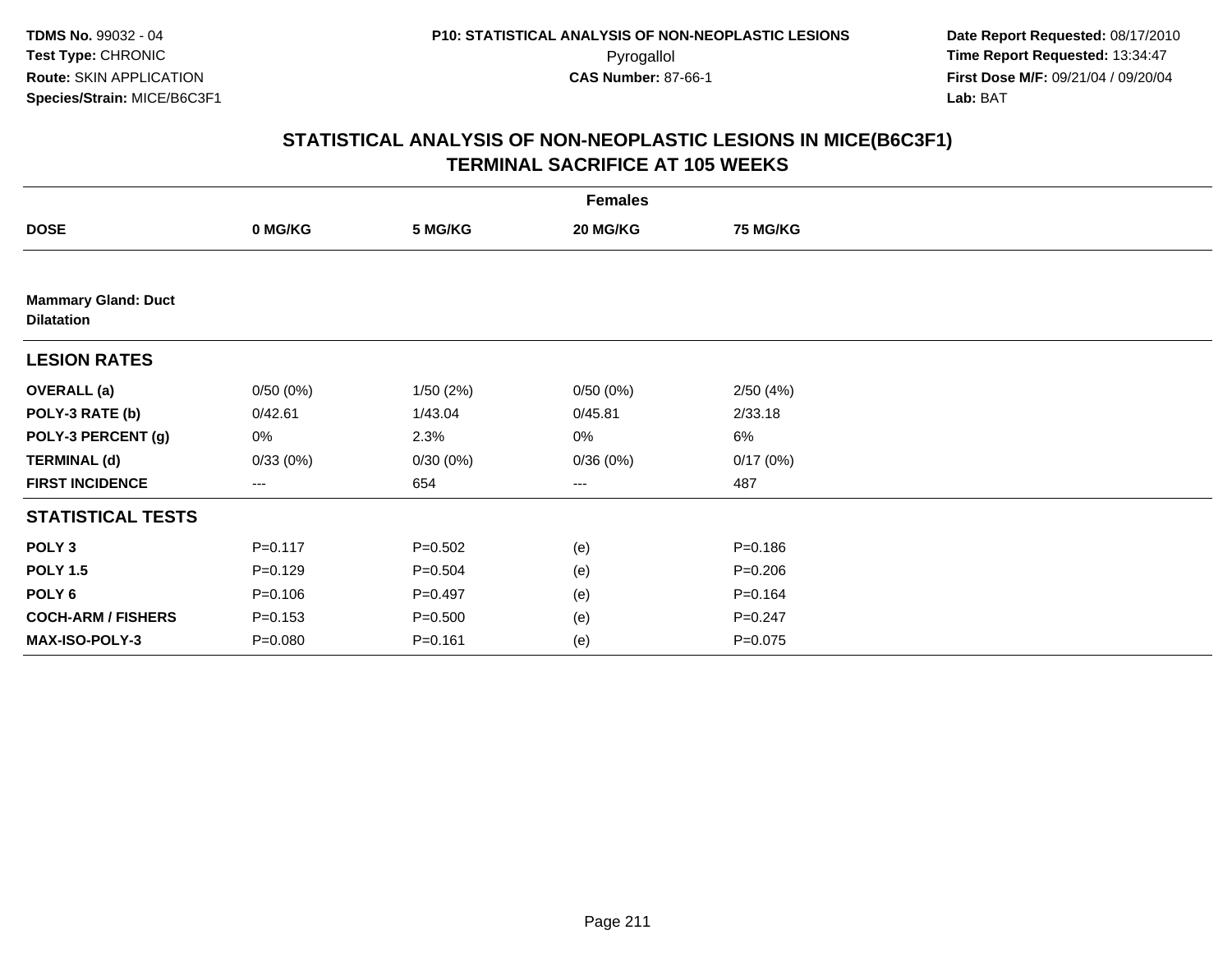|                                  |            |             | <b>Females</b>         |                 |  |
|----------------------------------|------------|-------------|------------------------|-----------------|--|
| <b>DOSE</b>                      | 0 MG/KG    | 5 MG/KG     | 20 MG/KG               | <b>75 MG/KG</b> |  |
|                                  |            |             |                        |                 |  |
| <b>Mesentery</b><br>Inflammation |            |             |                        |                 |  |
| <b>LESION RATES</b>              |            |             |                        |                 |  |
| <b>OVERALL</b> (a)               | 2/20 (10%) | 2/22(9%)    | 0/14(0%)               | 1/19(5%)        |  |
| POLY-3 RATE (b)                  | 2/18.14    | 2/17.94     | 0/12.09                | 1/13.99         |  |
| POLY-3 PERCENT (g)               | 11%        | 11.2%       | 0%                     | 7.2%            |  |
| <b>TERMINAL (d)</b>              | 2/13(15%)  | $0/10(0\%)$ | 0/7(0%)                | 0/8(0%)         |  |
| <b>FIRST INCIDENCE</b>           | 729 (T)    | 590         | $\qquad \qquad \cdots$ | 682             |  |
| <b>STATISTICAL TESTS</b>         |            |             |                        |                 |  |
| POLY <sub>3</sub>                | P=0.489N   | $P = 0.694$ | P=0.329N               | P=0.591N        |  |
| <b>POLY 1.5</b>                  | P=0.475N   | P=0.685N    | P=0.323N               | P=0.563N        |  |
| POLY 6                           | P=0.504N   | $P = 0.674$ | P=0.338N               | P=0.622N        |  |
| <b>COCH-ARM / FISHERS</b>        | P=0.448N   | P=0.659N    | P=0.339N               | P=0.520N        |  |
| MAX-ISO-POLY-3                   | P=0.414N   | $P=0.495$   | $P = 0.142N$           | P=0.371N        |  |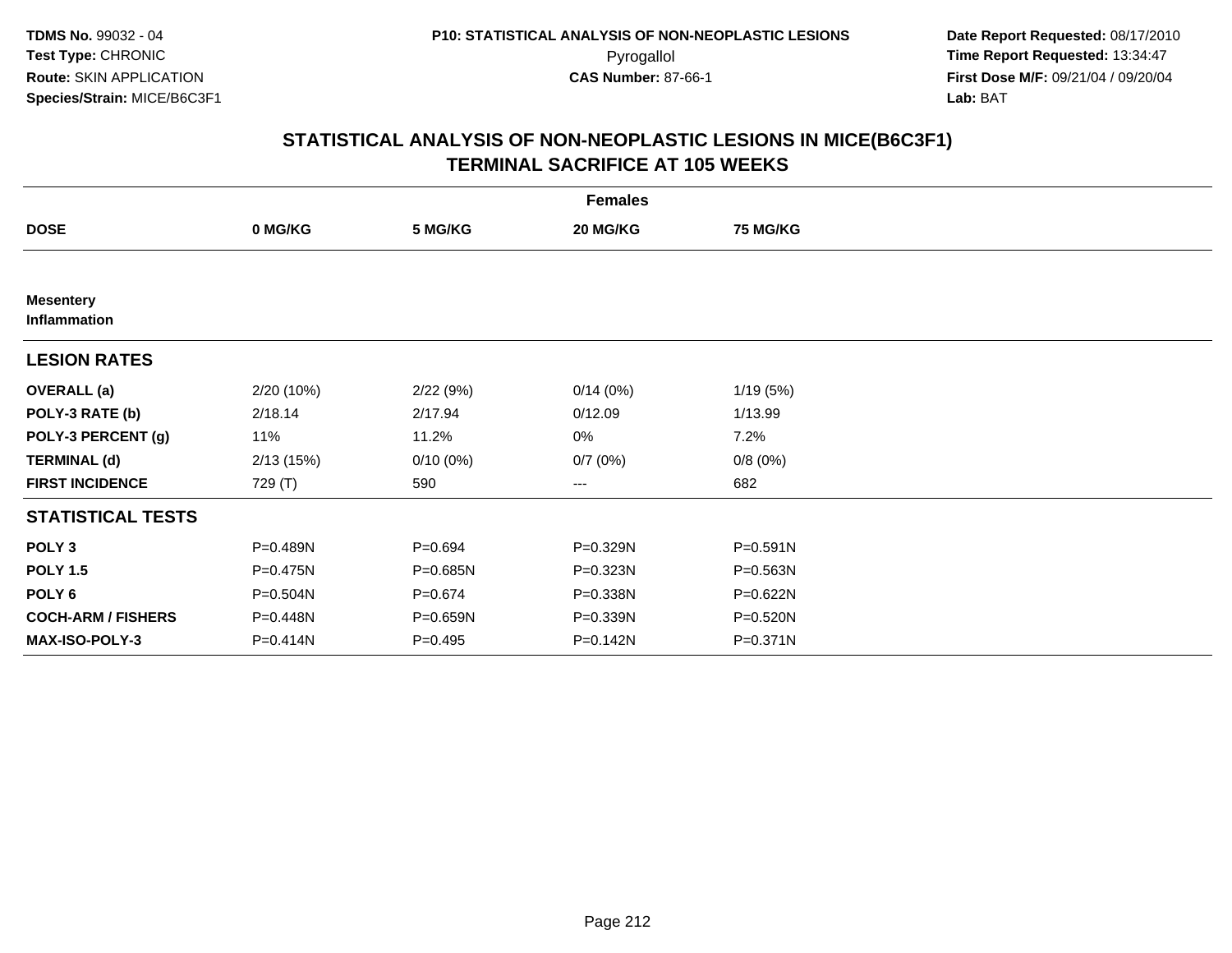| <b>Females</b>                           |             |             |             |                 |  |  |  |
|------------------------------------------|-------------|-------------|-------------|-----------------|--|--|--|
| <b>DOSE</b>                              | 0 MG/KG     | 5 MG/KG     | 20 MG/KG    | <b>75 MG/KG</b> |  |  |  |
|                                          |             |             |             |                 |  |  |  |
| <b>Mesentery: Fat</b><br><b>Necrosis</b> |             |             |             |                 |  |  |  |
| <b>LESION RATES</b>                      |             |             |             |                 |  |  |  |
| <b>OVERALL</b> (a)                       | 12/20 (60%) | 10/22 (45%) | 11/14 (79%) | 15/19 (79%)     |  |  |  |
| POLY-3 RATE (b)                          | 12/19.70    | 10/18.69    | 11/13.28    | 15/18.30        |  |  |  |
| POLY-3 PERCENT (g)                       | 60.9%       | 53.5%       | 82.9%       | 82%             |  |  |  |
| <b>TERMINAL (d)</b>                      | 8/13 (62%)  | 7/10 (70%)  | 7/7 (100%)  | 7/8 (88%)       |  |  |  |
| <b>FIRST INCIDENCE</b>                   | 550         | 549         | 580         | 291             |  |  |  |
| <b>STATISTICAL TESTS</b>                 |             |             |             |                 |  |  |  |
| POLY <sub>3</sub>                        | $P = 0.057$ | P=0.444N    | $P = 0.165$ | $P = 0.136$     |  |  |  |
| <b>POLY 1.5</b>                          | $P = 0.054$ | P=0.362N    | $P = 0.187$ | $P = 0.154$     |  |  |  |
| POLY 6                                   | $P = 0.057$ | P=0.564N    | $P = 0.144$ | $P = 0.108$     |  |  |  |
| <b>COCH-ARM / FISHERS</b>                | $P = 0.051$ | P=0.264N    | $P=0.223$   | $P = 0.175$     |  |  |  |
| MAX-ISO-POLY-3                           | $P = 0.065$ | P=0.327N    | $P = 0.107$ | $P = 0.075$     |  |  |  |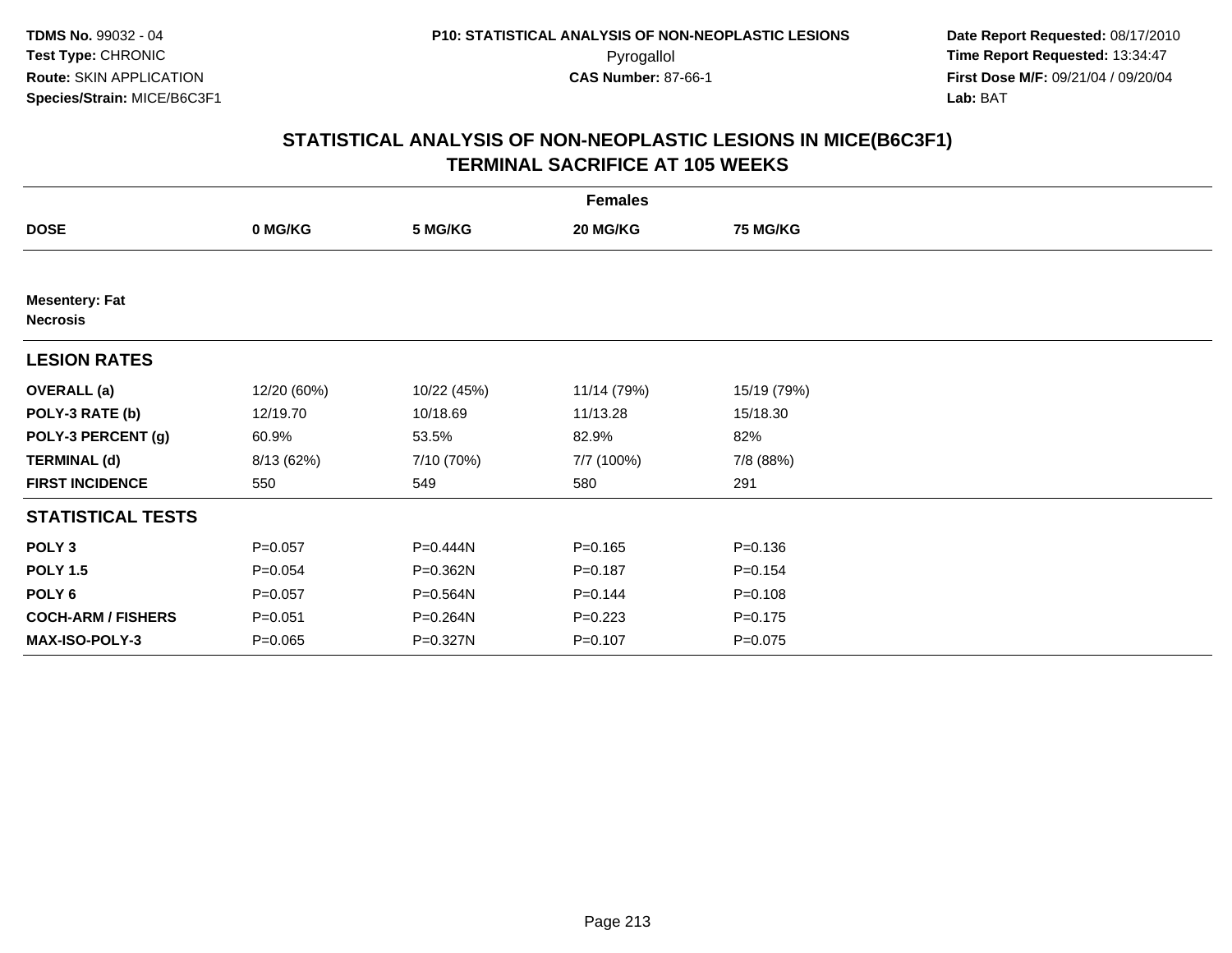| <b>Females</b>              |             |            |             |                 |  |  |  |
|-----------------------------|-------------|------------|-------------|-----------------|--|--|--|
| <b>DOSE</b>                 | 0 MG/KG     | 5 MG/KG    | 20 MG/KG    | <b>75 MG/KG</b> |  |  |  |
|                             |             |            |             |                 |  |  |  |
| <b>Nose</b><br>Inflammation |             |            |             |                 |  |  |  |
| <b>LESION RATES</b>         |             |            |             |                 |  |  |  |
| <b>OVERALL</b> (a)          | 13/50 (26%) | 9/50 (18%) | 17/50 (34%) | 9/50(18%)       |  |  |  |
| POLY-3 RATE (b)             | 13/44.52    | 9/44.24    | 17/47.71    | 9/34.98         |  |  |  |
| POLY-3 PERCENT (g)          | 29.2%       | 20.3%      | 35.6%       | 25.7%           |  |  |  |
| <b>TERMINAL (d)</b>         | 7/33 (21%)  | 3/30 (10%) | 11/36 (31%) | 4/17(24%)       |  |  |  |
| <b>FIRST INCIDENCE</b>      | 508         | 544        | 529         | 347             |  |  |  |
| <b>STATISTICAL TESTS</b>    |             |            |             |                 |  |  |  |
| POLY <sub>3</sub>           | $P = 0.544$ | P=0.235N   | $P = 0.332$ | P=0.464N        |  |  |  |
| <b>POLY 1.5</b>             | P=0.452N    | P=0.224N   | $P = 0.314$ | P=0.359N        |  |  |  |
| POLY <sub>6</sub>           | $P = 0.401$ | P=0.263N   | $P = 0.337$ | $P = 0.597$     |  |  |  |
| <b>COCH-ARM / FISHERS</b>   | P=0.266N    | P=0.235N   | $P = 0.257$ | P=0.235N        |  |  |  |
| MAX-ISO-POLY-3              | $P = 0.460$ | P=0.167N   | $P = 0.263$ | P=0.378N        |  |  |  |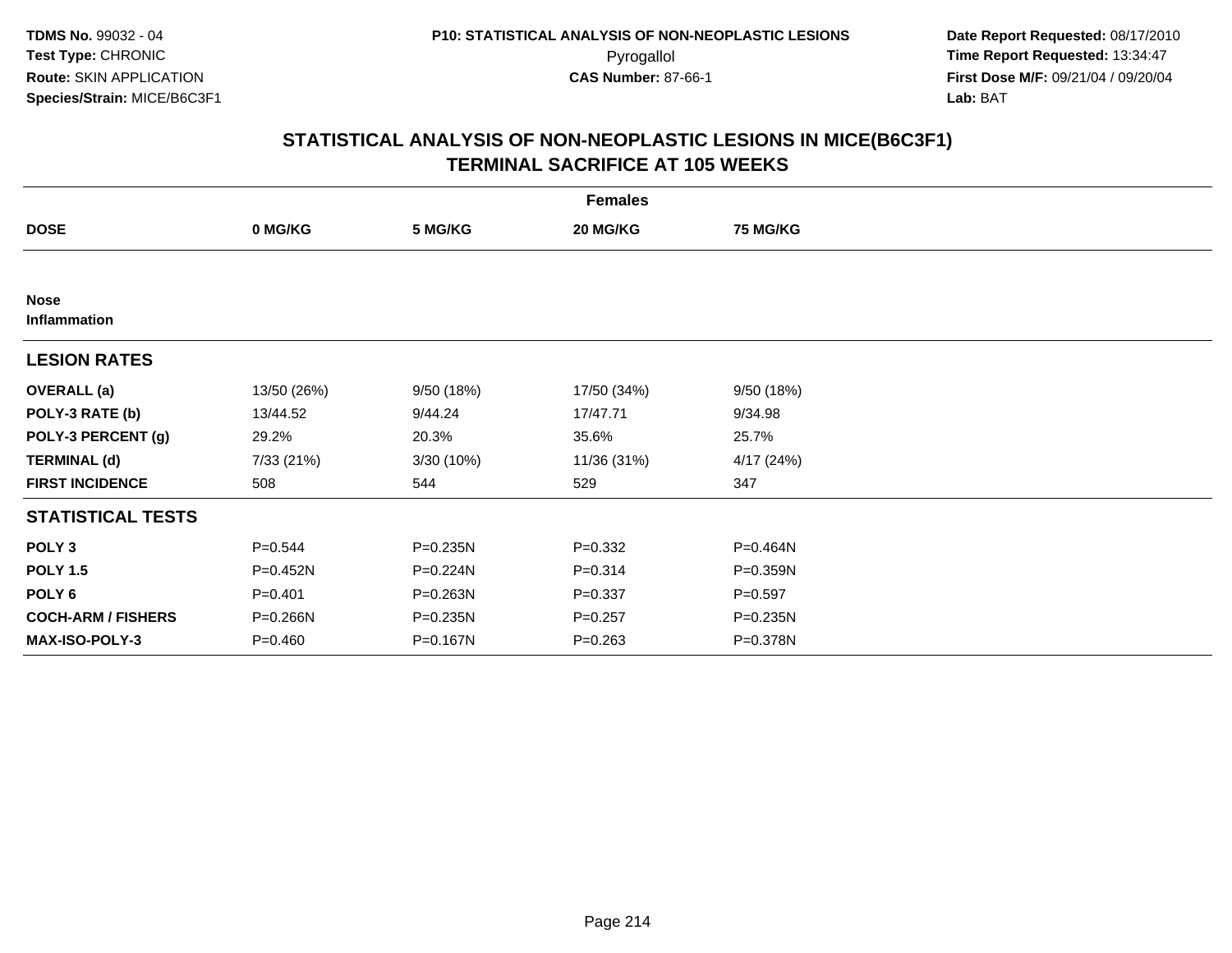| <b>Females</b>                     |                   |          |             |                        |  |  |  |
|------------------------------------|-------------------|----------|-------------|------------------------|--|--|--|
| <b>DOSE</b>                        | 0 MG/KG           | 5 MG/KG  | 20 MG/KG    | <b>75 MG/KG</b>        |  |  |  |
|                                    |                   |          |             |                        |  |  |  |
| <b>Nose</b><br>Polyp, Inflammatory |                   |          |             |                        |  |  |  |
| <b>LESION RATES</b>                |                   |          |             |                        |  |  |  |
| <b>OVERALL</b> (a)                 | 0/50(0%)          | 0/50(0%) | 1/50(2%)    | 0/50(0%)               |  |  |  |
| POLY-3 RATE (b)                    | 0/42.61           | 0/42.77  | 1/45.81     | 0/31.78                |  |  |  |
| POLY-3 PERCENT (g)                 | 0%                | 0%       | 2.2%        | $0\%$                  |  |  |  |
| <b>TERMINAL (d)</b>                | 0/33(0%)          | 0/30(0%) | 1/36(3%)    | 0/17(0%)               |  |  |  |
| <b>FIRST INCIDENCE</b>             | $\qquad \qquad -$ | ---      | 729 (T)     | $\qquad \qquad \cdots$ |  |  |  |
| <b>STATISTICAL TESTS</b>           |                   |          |             |                        |  |  |  |
| POLY <sub>3</sub>                  | $P = 0.786$       | (e)      | $P = 0.514$ | (e)                    |  |  |  |
| <b>POLY 1.5</b>                    | P=0.801N          | (e)      | $P = 0.511$ | (e)                    |  |  |  |
| POLY <sub>6</sub>                  | $P = 0.731$       | (e)      | $P = 0.516$ | (e)                    |  |  |  |
| <b>COCH-ARM / FISHERS</b>          | P=0.776N          | (e)      | $P = 0.500$ | (e)                    |  |  |  |
| MAX-ISO-POLY-3                     | $P = 0.453$       | (e)      | $P = 0.176$ | (e)                    |  |  |  |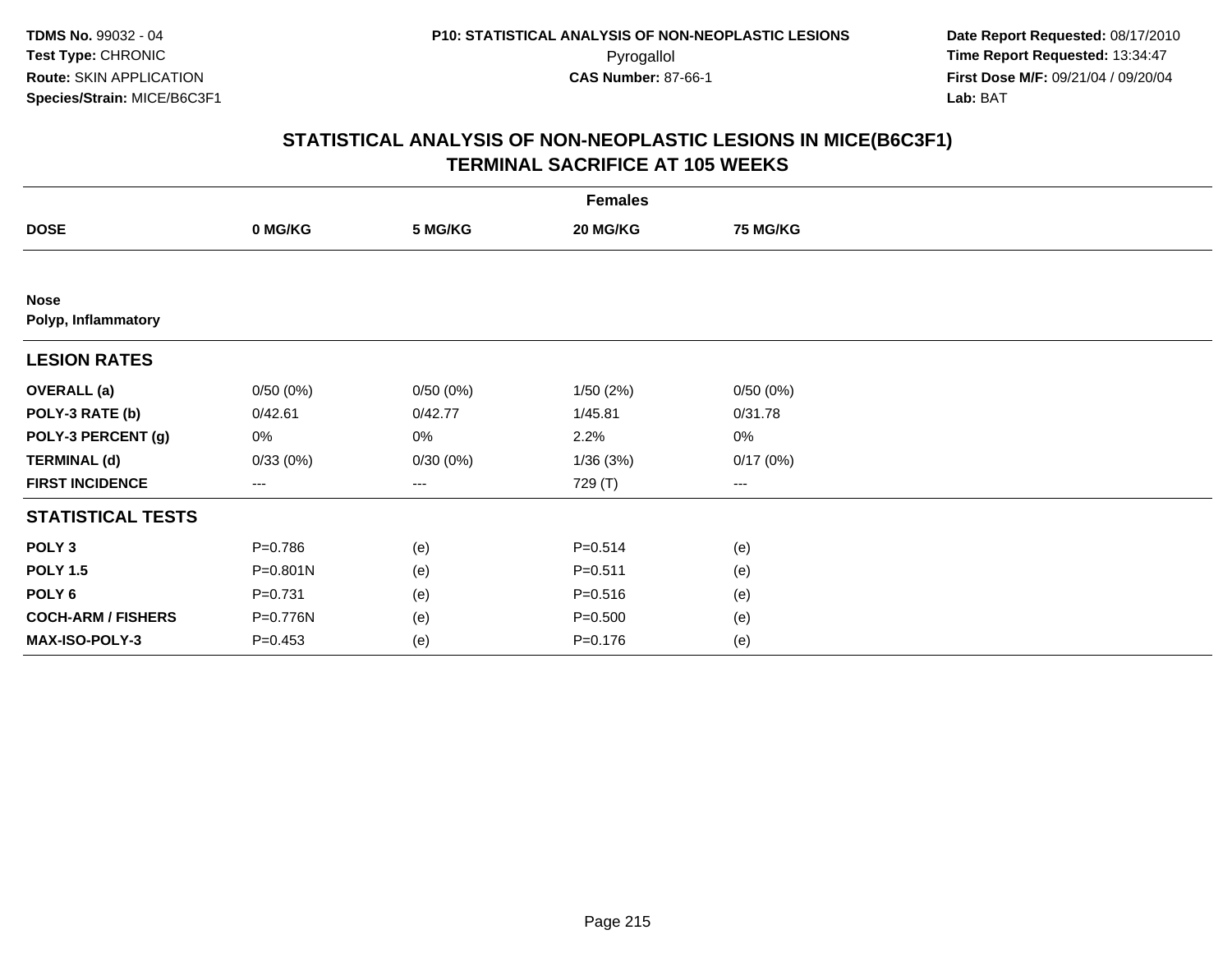| <b>Females</b>                           |              |                   |          |                   |  |  |  |
|------------------------------------------|--------------|-------------------|----------|-------------------|--|--|--|
| <b>DOSE</b>                              | 0 MG/KG      | 5 MG/KG           | 20 MG/KG | <b>75 MG/KG</b>   |  |  |  |
|                                          |              |                   |          |                   |  |  |  |
| <b>Nose: Glands</b><br><b>Dilatation</b> |              |                   |          |                   |  |  |  |
| <b>LESION RATES</b>                      |              |                   |          |                   |  |  |  |
| <b>OVERALL</b> (a)                       | 2/50(4%)     | 0/50(0%)          | 0/50(0%) | 0/50(0%)          |  |  |  |
| POLY-3 RATE (b)                          | 2/43.00      | 0/42.77           | 0/45.81  | 0/31.78           |  |  |  |
| POLY-3 PERCENT (g)                       | 4.7%         | 0%                | 0%       | 0%                |  |  |  |
| <b>TERMINAL (d)</b>                      | 1/33(3%)     | 0/30(0%)          | 0/36(0%) | 0/17(0%)          |  |  |  |
| <b>FIRST INCIDENCE</b>                   | 617          | $\qquad \qquad -$ | ---      | $\qquad \qquad -$ |  |  |  |
| <b>STATISTICAL TESTS</b>                 |              |                   |          |                   |  |  |  |
| POLY <sub>3</sub>                        | P=0.302N     | P=0.238N          | P=0.223N | P=0.310N          |  |  |  |
| <b>POLY 1.5</b>                          | $P = 0.306N$ | P=0.235N          | P=0.226N | P=0.278N          |  |  |  |
| POLY <sub>6</sub>                        | P=0.286N     | P=0.246N          | P=0.222N | $P = 0.353N$      |  |  |  |
| <b>COCH-ARM / FISHERS</b>                | P=0.296N     | P=0.247N          | P=0.247N | $P = 0.247N$      |  |  |  |
| <b>MAX-ISO-POLY-3</b>                    | $P = 0.110N$ | P=0.077N          | P=0.076N | P=0.145N          |  |  |  |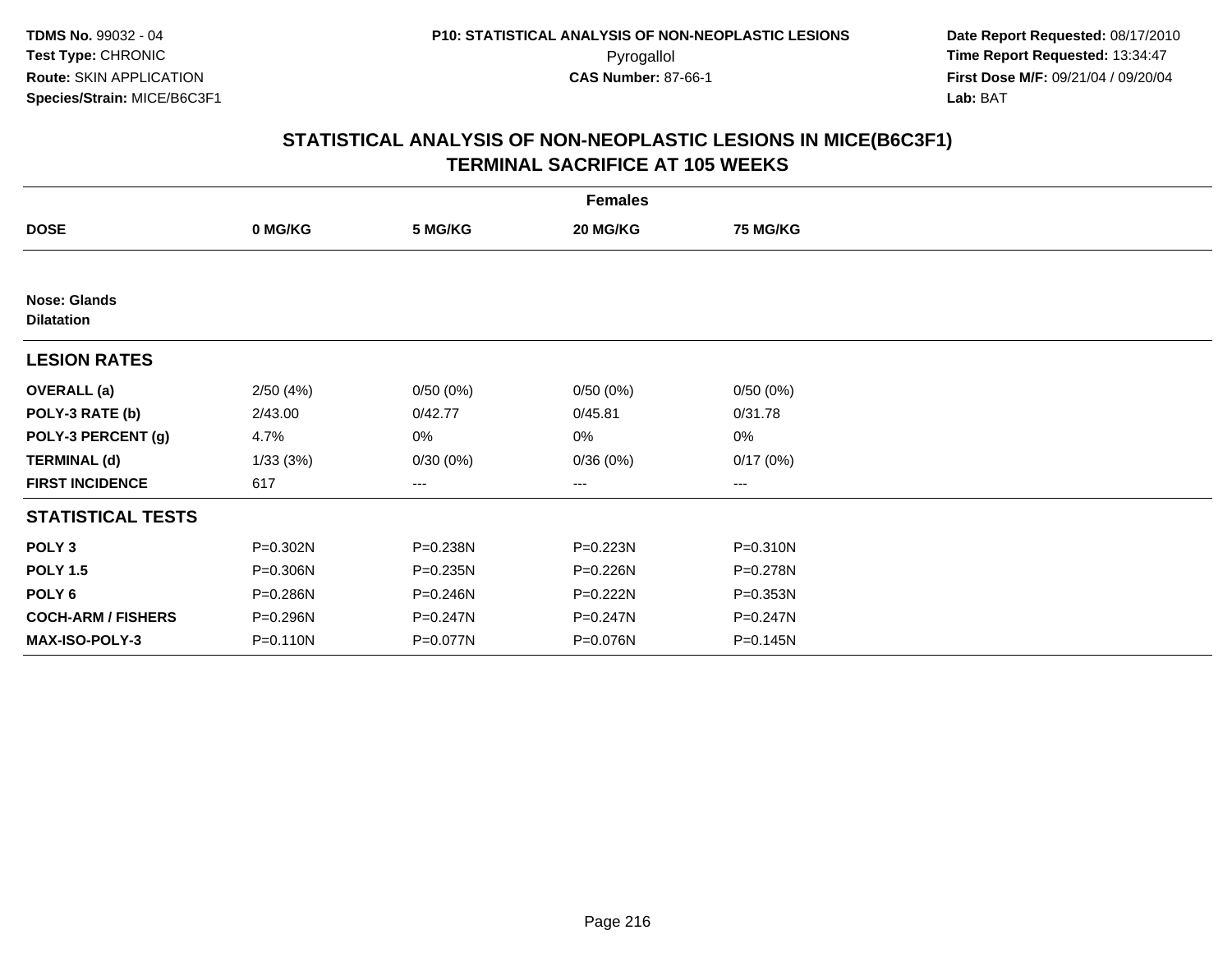|                                          | <b>Females</b> |             |              |                 |  |  |  |  |
|------------------------------------------|----------------|-------------|--------------|-----------------|--|--|--|--|
| <b>DOSE</b>                              | 0 MG/KG        | 5 MG/KG     | 20 MG/KG     | <b>75 MG/KG</b> |  |  |  |  |
|                                          |                |             |              |                 |  |  |  |  |
| <b>Nose: Glands</b><br><b>Metaplasia</b> |                |             |              |                 |  |  |  |  |
| <b>LESION RATES</b>                      |                |             |              |                 |  |  |  |  |
| <b>OVERALL</b> (a)                       | 6/50 (12%)     | 7/50 (14%)  | 3/50(6%)     | 7/50 (14%)      |  |  |  |  |
| POLY-3 RATE (b)                          | 6/43.70        | 7/43.35     | 3/45.81      | 7/33.40         |  |  |  |  |
| POLY-3 PERCENT (g)                       | 13.7%          | 16.2%       | 6.6%         | 21%             |  |  |  |  |
| <b>TERMINAL (d)</b>                      | 4/33 (12%)     | 6/30 (20%)  | 3/36(8%)     | 3/17(18%)       |  |  |  |  |
| <b>FIRST INCIDENCE</b>                   | 508            | 544         | 729 (T)      | 472             |  |  |  |  |
| <b>STATISTICAL TESTS</b>                 |                |             |              |                 |  |  |  |  |
| POLY <sub>3</sub>                        | $P = 0.275$    | $P=0.494$   | $P = 0.219N$ | $P = 0.300$     |  |  |  |  |
| <b>POLY 1.5</b>                          | $P = 0.332$    | $P = 0.506$ | P=0.223N     | $P = 0.378$     |  |  |  |  |
| POLY 6                                   | $P=0.224$      | $P=0.466$   | P=0.219N     | $P = 0.218$     |  |  |  |  |
| <b>COCH-ARM / FISHERS</b>                | $P=0.448$      | $P = 0.500$ | P=0.243N     | $P = 0.500$     |  |  |  |  |
| MAX-ISO-POLY-3                           | $P = 0.279$    | $P = 0.375$ | P=0.135N     | $P = 0.231$     |  |  |  |  |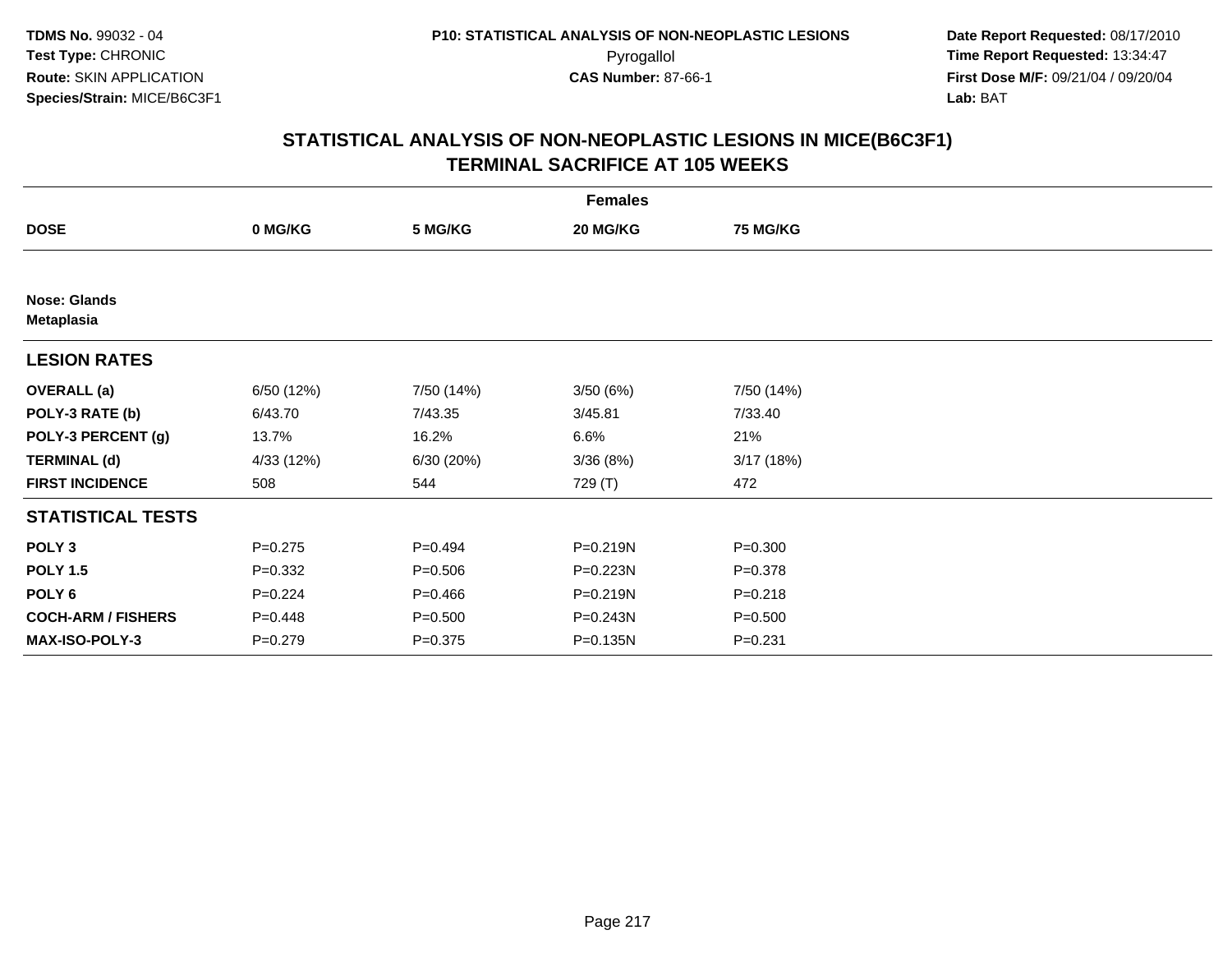|                                  | <b>Females</b> |          |                   |                 |  |  |  |  |
|----------------------------------|----------------|----------|-------------------|-----------------|--|--|--|--|
| <b>DOSE</b>                      | 0 MG/KG        | 5 MG/KG  | 20 MG/KG          | <b>75 MG/KG</b> |  |  |  |  |
|                                  |                |          |                   |                 |  |  |  |  |
| Nose: Goblet Cell<br>Hyperplasia |                |          |                   |                 |  |  |  |  |
| <b>LESION RATES</b>              |                |          |                   |                 |  |  |  |  |
| <b>OVERALL</b> (a)               | 0/50(0%)       | 0/50(0%) | 0/50(0%)          | 0/50(0%)        |  |  |  |  |
| POLY-3 RATE (b)                  | 0/42.61        | 0/42.77  | 0/45.81           | 0/31.78         |  |  |  |  |
| POLY-3 PERCENT (g)               | 0%             | 0%       | 0%                | $0\%$           |  |  |  |  |
| <b>TERMINAL (d)</b>              | 0/33(0%)       | 0/30(0%) | 0/36(0%)          | 0/17(0%)        |  |  |  |  |
| <b>FIRST INCIDENCE</b>           | ---            | ---      | $\qquad \qquad -$ | $---$           |  |  |  |  |
| <b>STATISTICAL TESTS</b>         |                |          |                   |                 |  |  |  |  |
| POLY <sub>3</sub>                | (e)            | (e)      | (e)               | (e)             |  |  |  |  |
| <b>POLY 1.5</b>                  | (e)            | (e)      | (e)               | (e)             |  |  |  |  |
| POLY <sub>6</sub>                | (e)            | (e)      | (e)               | (e)             |  |  |  |  |
| <b>COCH-ARM / FISHERS</b>        | (e)            | (e)      | (e)               | (e)             |  |  |  |  |
| MAX-ISO-POLY-3                   | (e)            | (e)      | (e)               | (e)             |  |  |  |  |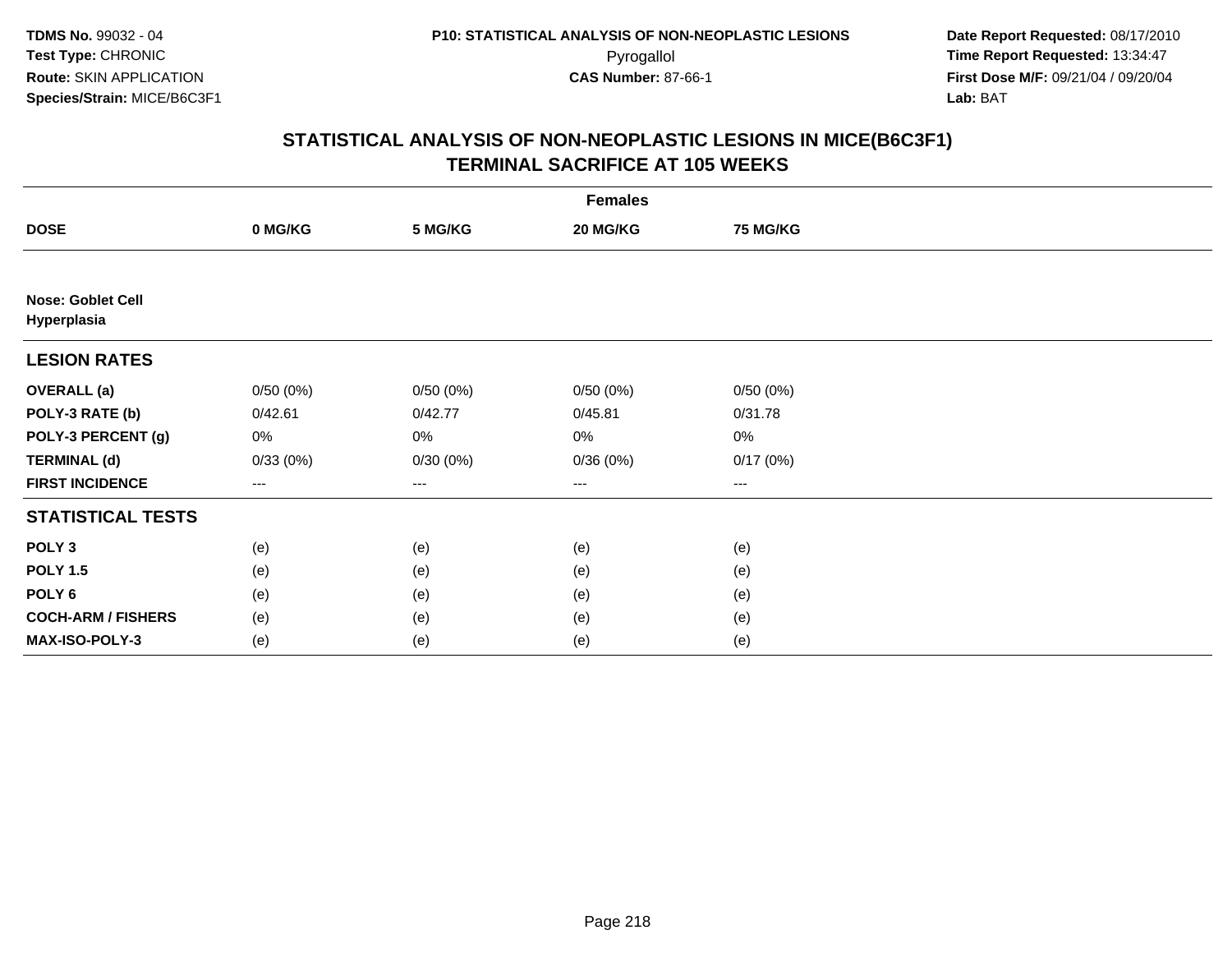|                                                   | <b>Females</b> |                        |                        |          |  |  |  |  |
|---------------------------------------------------|----------------|------------------------|------------------------|----------|--|--|--|--|
| <b>DOSE</b>                                       | 0 MG/KG        | 5 MG/KG                | 20 MG/KG               | 75 MG/KG |  |  |  |  |
|                                                   |                |                        |                        |          |  |  |  |  |
| <b>Nose: Olfactory Epithelium</b><br>Degeneration |                |                        |                        |          |  |  |  |  |
| <b>LESION RATES</b>                               |                |                        |                        |          |  |  |  |  |
| <b>OVERALL (a)</b>                                | 0/50(0%)       | 0/50(0%)               | 0/50(0%)               | 0/50(0%) |  |  |  |  |
| POLY-3 RATE (b)                                   | 0/42.61        | 0/42.77                | 0/45.81                | 0/31.78  |  |  |  |  |
| POLY-3 PERCENT (g)                                | 0%             | 0%                     | 0%                     | 0%       |  |  |  |  |
| <b>TERMINAL (d)</b>                               | 0/33(0%)       | 0/30(0%)               | 0/36(0%)               | 0/17(0%) |  |  |  |  |
| <b>FIRST INCIDENCE</b>                            | ---            | $\qquad \qquad \cdots$ | $\qquad \qquad \cdots$ | ---      |  |  |  |  |
| <b>STATISTICAL TESTS</b>                          |                |                        |                        |          |  |  |  |  |
| POLY <sub>3</sub>                                 | (e)            | (e)                    | (e)                    | (e)      |  |  |  |  |
| <b>POLY 1.5</b>                                   | (e)            | (e)                    | (e)                    | (e)      |  |  |  |  |
| POLY <sub>6</sub>                                 | (e)            | (e)                    | (e)                    | (e)      |  |  |  |  |
| <b>COCH-ARM / FISHERS</b>                         | (e)            | (e)                    | (e)                    | (e)      |  |  |  |  |
| MAX-ISO-POLY-3                                    | (e)            | (e)                    | (e)                    | (e)      |  |  |  |  |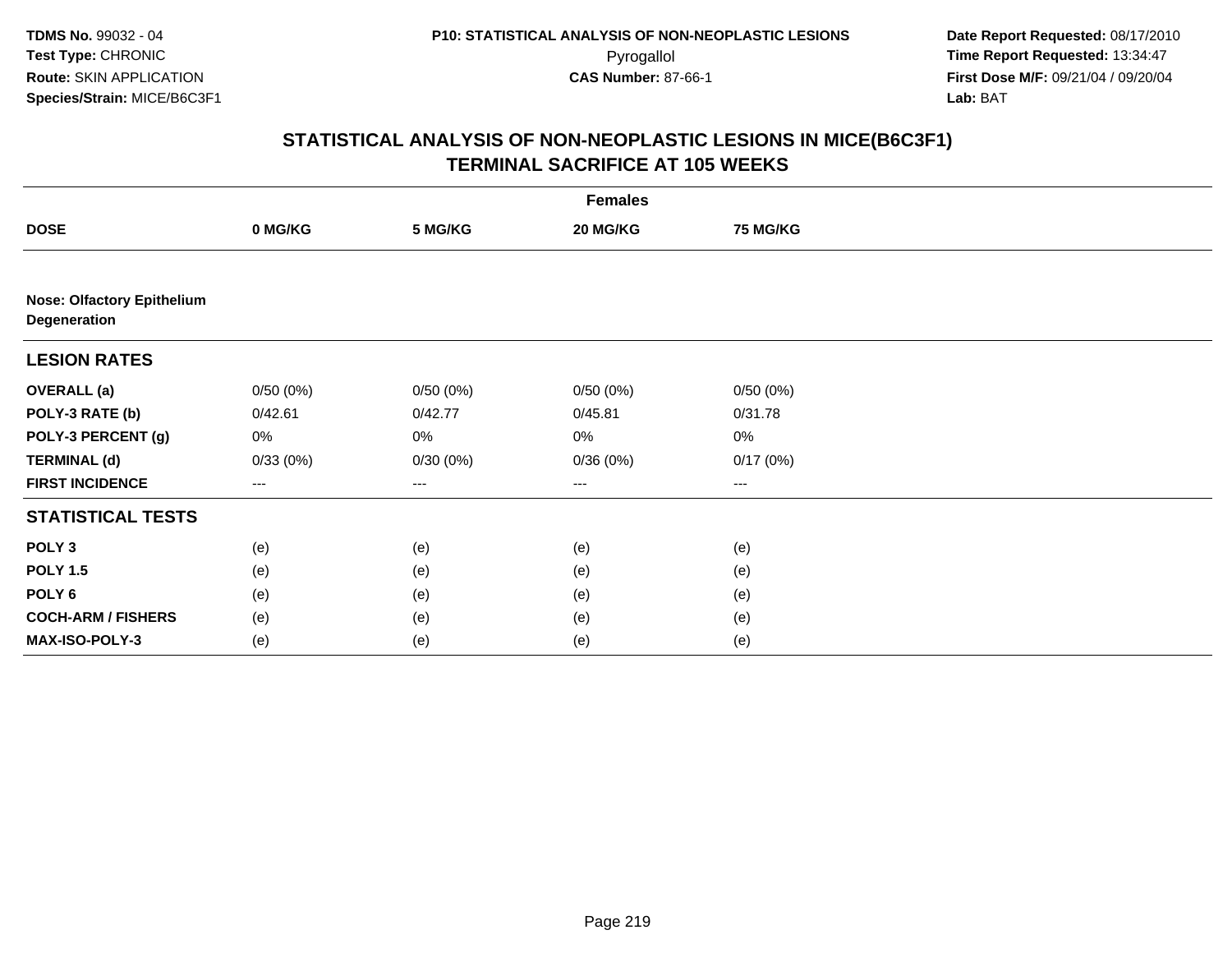| <b>Females</b>                                  |             |             |             |                 |  |  |  |  |  |
|-------------------------------------------------|-------------|-------------|-------------|-----------------|--|--|--|--|--|
| <b>DOSE</b>                                     | 0 MG/KG     | 5 MG/KG     | 20 MG/KG    | <b>75 MG/KG</b> |  |  |  |  |  |
|                                                 |             |             |             |                 |  |  |  |  |  |
| <b>Nose: Olfactory Epithelium</b><br>Metaplasia |             |             |             |                 |  |  |  |  |  |
| <b>LESION RATES</b>                             |             |             |             |                 |  |  |  |  |  |
| <b>OVERALL</b> (a)                              | 0/50(0%)    | 3/50(6%)    | 2/50(4%)    | 2/50(4%)        |  |  |  |  |  |
| POLY-3 RATE (b)                                 | 0/42.61     | 3/42.81     | 2/45.81     | 2/32.61         |  |  |  |  |  |
| POLY-3 PERCENT (g)                              | 0%          | 7%          | 4.4%        | 6.1%            |  |  |  |  |  |
| <b>TERMINAL (d)</b>                             | 0/33(0%)    | 2/30(7%)    | 2/36(6%)    | 0/17(0%)        |  |  |  |  |  |
| <b>FIRST INCIDENCE</b>                          | ---         | 718         | 729 (T)     | 604             |  |  |  |  |  |
| <b>STATISTICAL TESTS</b>                        |             |             |             |                 |  |  |  |  |  |
| POLY <sub>3</sub>                               | $P = 0.357$ | $P = 0.119$ | $P = 0.254$ | $P = 0.183$     |  |  |  |  |  |
| <b>POLY 1.5</b>                                 | $P = 0.406$ | $P = 0.121$ | $P = 0.250$ | $P = 0.204$     |  |  |  |  |  |
| POLY <sub>6</sub>                               | $P = 0.304$ | $P = 0.114$ | $P = 0.256$ | $P = 0.161$     |  |  |  |  |  |
| <b>COCH-ARM / FISHERS</b>                       | $P = 0.487$ | $P = 0.121$ | $P = 0.247$ | $P = 0.247$     |  |  |  |  |  |
| MAX-ISO-POLY-3                                  | $P=0.225$   | $P=0.038*$  | $P=0.092$   | $P=0.074$       |  |  |  |  |  |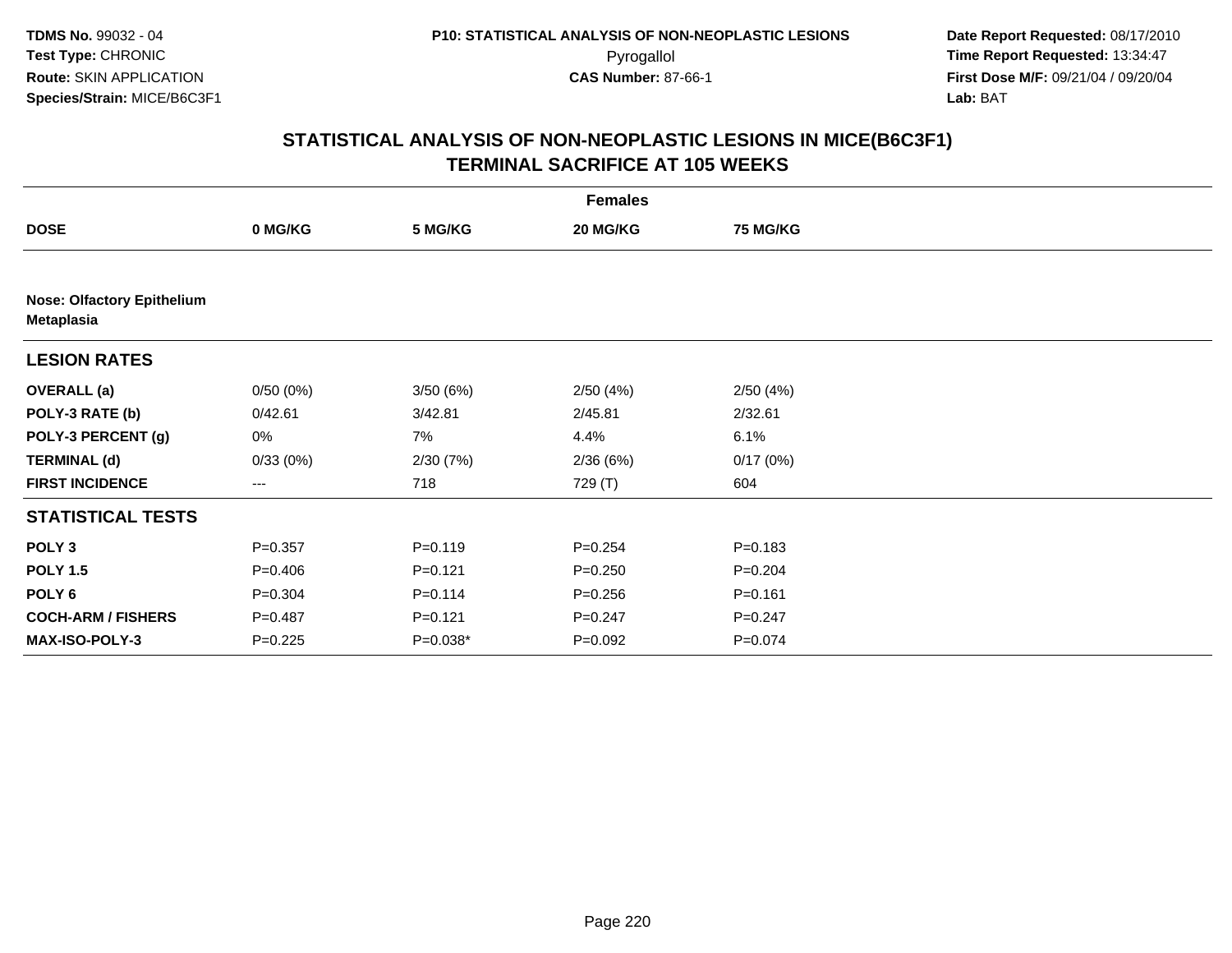|                                                     | <b>Females</b> |                   |          |                   |  |  |  |  |
|-----------------------------------------------------|----------------|-------------------|----------|-------------------|--|--|--|--|
| <b>DOSE</b>                                         | 0 MG/KG        | 5 MG/KG           | 20 MG/KG | <b>75 MG/KG</b>   |  |  |  |  |
|                                                     |                |                   |          |                   |  |  |  |  |
| <b>Nose: Respiratory Epithelium</b><br>Degeneration |                |                   |          |                   |  |  |  |  |
| <b>LESION RATES</b>                                 |                |                   |          |                   |  |  |  |  |
| <b>OVERALL (a)</b>                                  | 0/50(0%)       | 0/50(0%)          | 0/50(0%) | 0/50(0%)          |  |  |  |  |
| POLY-3 RATE (b)                                     | 0/42.61        | 0/42.77           | 0/45.81  | 0/31.78           |  |  |  |  |
| POLY-3 PERCENT (g)                                  | 0%             | 0%                | $0\%$    | $0\%$             |  |  |  |  |
| <b>TERMINAL (d)</b>                                 | 0/33(0%)       | 0/30(0%)          | 0/36(0%) | 0/17(0%)          |  |  |  |  |
| <b>FIRST INCIDENCE</b>                              | ---            | $\qquad \qquad -$ | ---      | $\qquad \qquad -$ |  |  |  |  |
| <b>STATISTICAL TESTS</b>                            |                |                   |          |                   |  |  |  |  |
| POLY <sub>3</sub>                                   | (e)            | (e)               | (e)      | (e)               |  |  |  |  |
| <b>POLY 1.5</b>                                     | (e)            | (e)               | (e)      | (e)               |  |  |  |  |
| POLY <sub>6</sub>                                   | (e)            | (e)               | (e)      | (e)               |  |  |  |  |
| <b>COCH-ARM / FISHERS</b>                           | (e)            | (e)               | (e)      | (e)               |  |  |  |  |
| MAX-ISO-POLY-3                                      | (e)            | (e)               | (e)      | (e)               |  |  |  |  |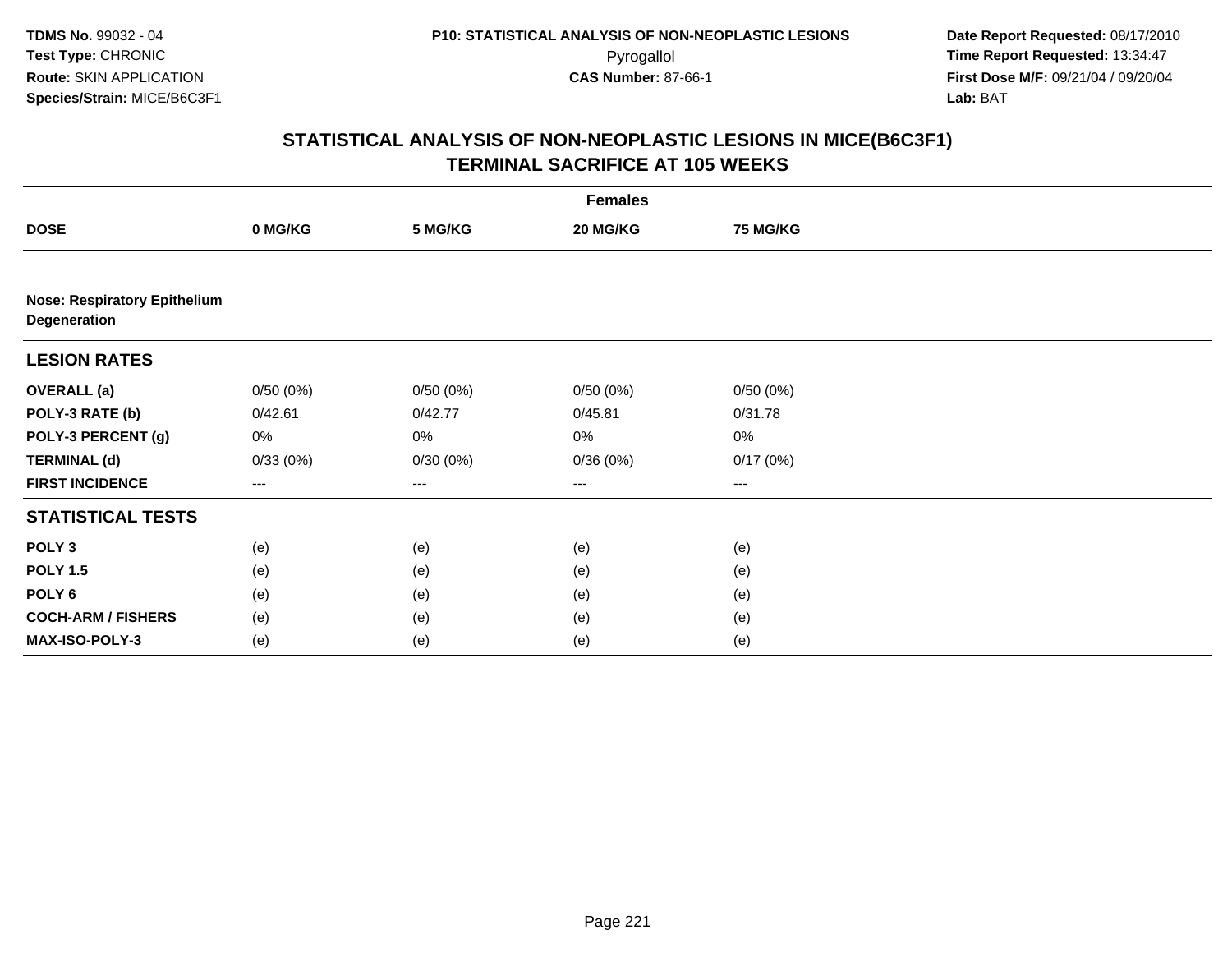|                                                    | <b>Females</b> |             |              |                 |  |  |  |  |
|----------------------------------------------------|----------------|-------------|--------------|-----------------|--|--|--|--|
| <b>DOSE</b>                                        | 0 MG/KG        | 5 MG/KG     | 20 MG/KG     | <b>75 MG/KG</b> |  |  |  |  |
|                                                    |                |             |              |                 |  |  |  |  |
| <b>Nose: Respiratory Epithelium</b><br>Hyperplasia |                |             |              |                 |  |  |  |  |
| <b>LESION RATES</b>                                |                |             |              |                 |  |  |  |  |
| <b>OVERALL</b> (a)                                 | 46/50 (92%)    | 48/50 (96%) | 46/50 (92%)  | 46/50 (92%)     |  |  |  |  |
| POLY-3 RATE (b)                                    | 46/48.45       | 48/49.51    | 46/49.23     | 46/48.49        |  |  |  |  |
| POLY-3 PERCENT (g)                                 | 94.9%          | 97%         | 93.5%        | 94.9%           |  |  |  |  |
| <b>TERMINAL (d)</b>                                | 32/33 (97%)    | 29/30 (97%) | 34/36 (94%)  | 16/17 (94%)     |  |  |  |  |
| <b>FIRST INCIDENCE</b>                             | 365            | 438         | 529          | 256             |  |  |  |  |
| <b>STATISTICAL TESTS</b>                           |                |             |              |                 |  |  |  |  |
| POLY <sub>3</sub>                                  | P=0.543N       | $P = 0.503$ | P=0.549N     | P=0.683N        |  |  |  |  |
| <b>POLY 1.5</b>                                    | P=0.490N       | $P=0.484$   | $P = 0.541N$ | P=0.637N        |  |  |  |  |
| POLY 6                                             | P=0.608N       | $P = 0.506$ | P=0.586N     | $P = 0.664$     |  |  |  |  |
| <b>COCH-ARM / FISHERS</b>                          | P=0.454N       | $P = 0.339$ | P=0.643N     | P=0.643N        |  |  |  |  |
| <b>MAX-ISO-POLY-3</b>                              | P=0.526N       | $P = 0.298$ | P=0.369N     | P=0.492N        |  |  |  |  |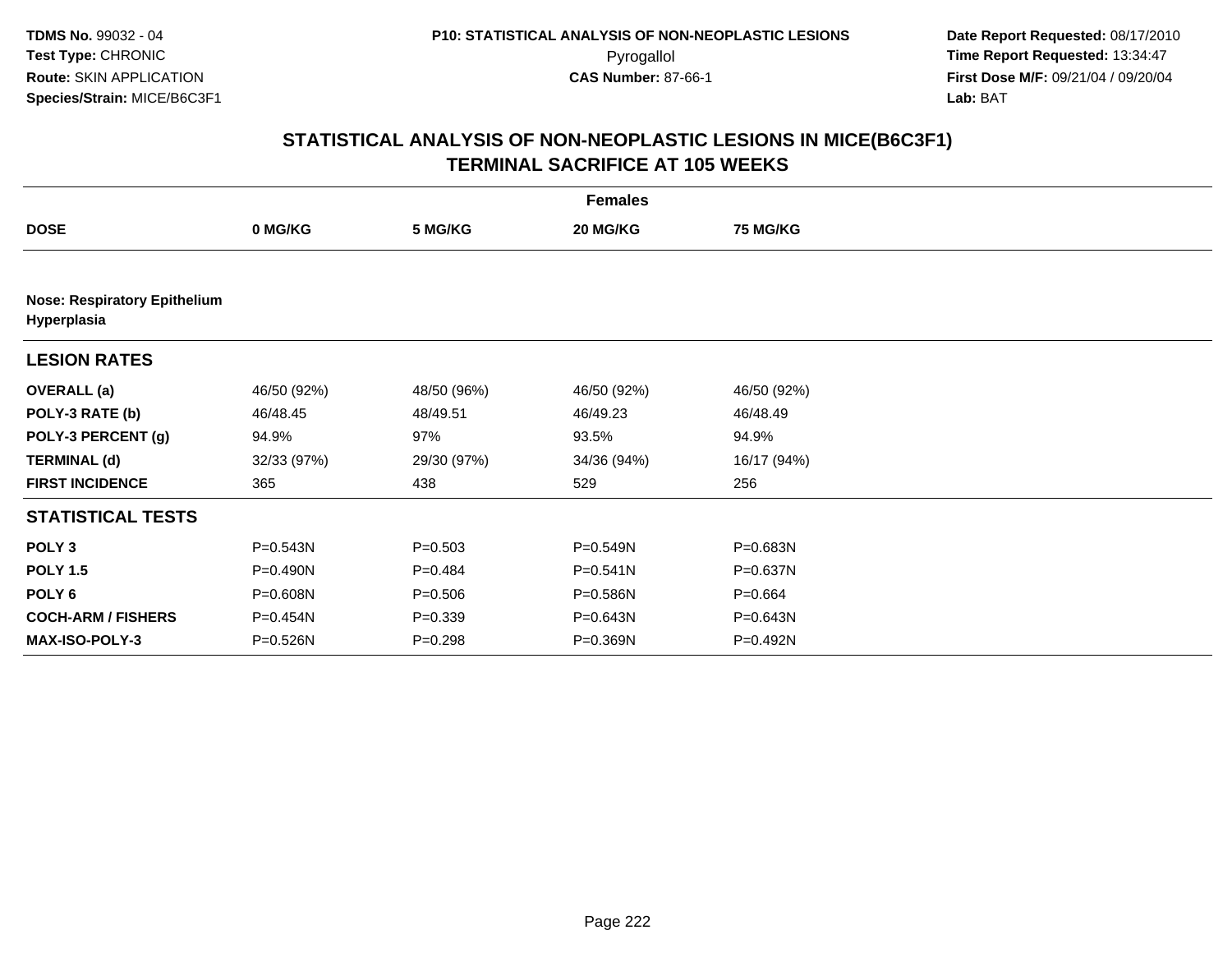|                           | <b>Females</b>                      |          |                        |                 |  |  |  |  |  |
|---------------------------|-------------------------------------|----------|------------------------|-----------------|--|--|--|--|--|
| <b>DOSE</b>               | 0 MG/KG                             | 5 MG/KG  | 20 MG/KG               | <b>75 MG/KG</b> |  |  |  |  |  |
|                           |                                     |          |                        |                 |  |  |  |  |  |
| <b>Metaplasia</b>         | <b>Nose: Respiratory Epithelium</b> |          |                        |                 |  |  |  |  |  |
| <b>LESION RATES</b>       |                                     |          |                        |                 |  |  |  |  |  |
| <b>OVERALL</b> (a)        | 0/50(0%)                            | 0/50(0%) | 0/50(0%)               | 0/50(0%)        |  |  |  |  |  |
| POLY-3 RATE (b)           | 0/42.61                             | 0/42.77  | 0/45.81                | 0/31.78         |  |  |  |  |  |
| POLY-3 PERCENT (g)        | 0%                                  | 0%       | 0%                     | $0\%$           |  |  |  |  |  |
| <b>TERMINAL (d)</b>       | 0/33(0%)                            | 0/30(0%) | 0/36(0%)               | 0/17(0%)        |  |  |  |  |  |
| <b>FIRST INCIDENCE</b>    | $---$                               | $---$    | $\qquad \qquad \cdots$ | $---$           |  |  |  |  |  |
| <b>STATISTICAL TESTS</b>  |                                     |          |                        |                 |  |  |  |  |  |
| POLY <sub>3</sub>         | (e)                                 | (e)      | (e)                    | (e)             |  |  |  |  |  |
| <b>POLY 1.5</b>           | (e)                                 | (e)      | (e)                    | (e)             |  |  |  |  |  |
| POLY <sub>6</sub>         | (e)                                 | (e)      | (e)                    | (e)             |  |  |  |  |  |
| <b>COCH-ARM / FISHERS</b> | (e)                                 | (e)      | (e)                    | (e)             |  |  |  |  |  |
| MAX-ISO-POLY-3            | (e)                                 | (e)      | (e)                    | (e)             |  |  |  |  |  |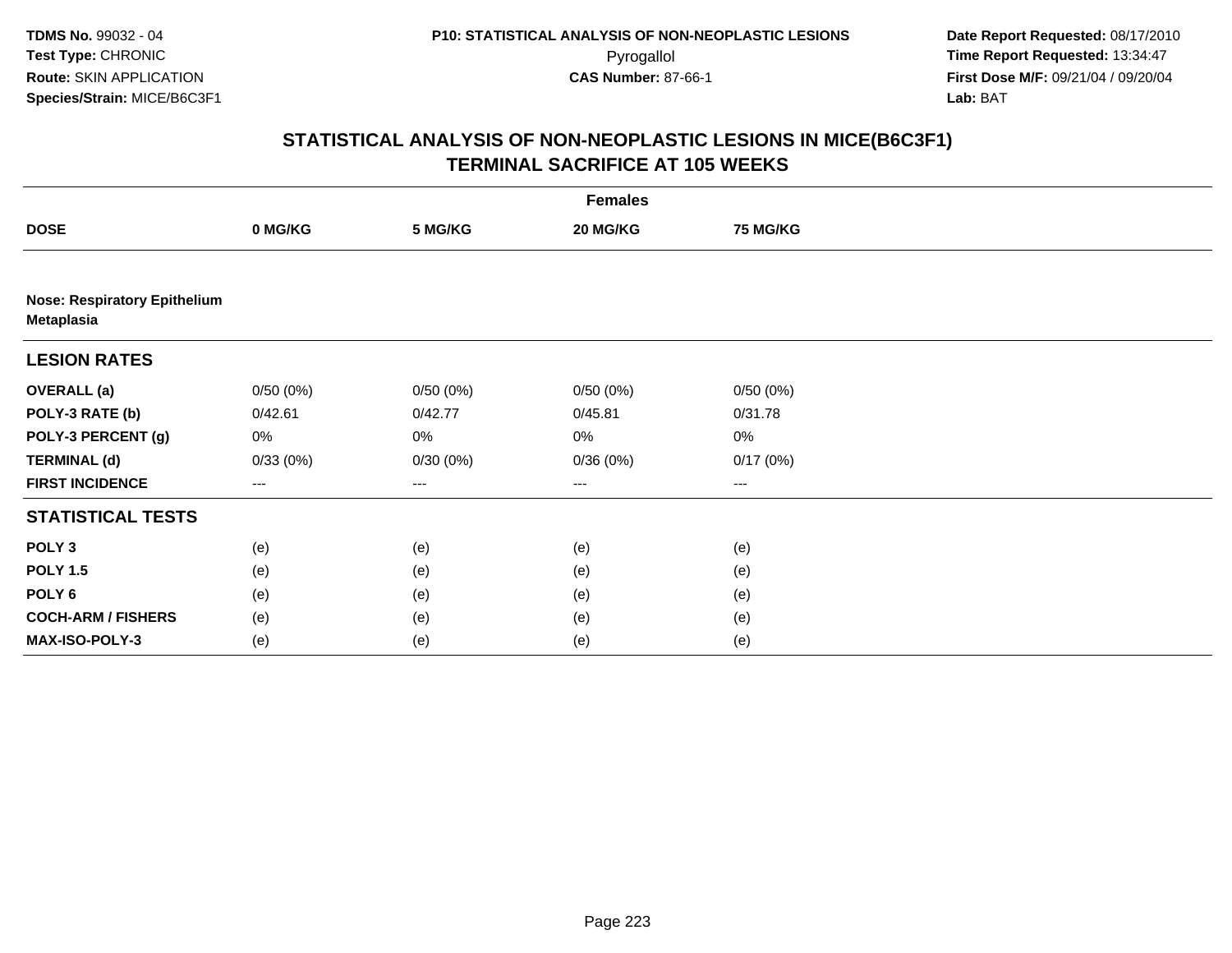| <b>Females</b>            |           |             |             |                 |  |  |  |  |
|---------------------------|-----------|-------------|-------------|-----------------|--|--|--|--|
| <b>DOSE</b>               | 0 MG/KG   | 5 MG/KG     | 20 MG/KG    | <b>75 MG/KG</b> |  |  |  |  |
|                           |           |             |             |                 |  |  |  |  |
| Ovary<br>Angiectasis      |           |             |             |                 |  |  |  |  |
| <b>LESION RATES</b>       |           |             |             |                 |  |  |  |  |
| <b>OVERALL</b> (a)        | 0/50(0%)  | 1/50(2%)    | 2/50(4%)    | 0/50(0%)        |  |  |  |  |
| POLY-3 RATE (b)           | 0/42.61   | 1/42.77     | 2/45.81     | 0/31.78         |  |  |  |  |
| POLY-3 PERCENT (g)        | 0%        | 2.3%        | 4.4%        | 0%              |  |  |  |  |
| <b>TERMINAL (d)</b>       | 0/33(0%)  | 1/30(3%)    | 2/36(6%)    | 0/17(0%)        |  |  |  |  |
| <b>FIRST INCIDENCE</b>    | ---       | 729 (T)     | 729 (T)     | $--$            |  |  |  |  |
| <b>STATISTICAL TESTS</b>  |           |             |             |                 |  |  |  |  |
| POLY <sub>3</sub>         | P=0.587N  | $P = 0.501$ | $P = 0.254$ | (e)             |  |  |  |  |
| <b>POLY 1.5</b>           | P=0.545N  | $P = 0.503$ | $P = 0.250$ | (e)             |  |  |  |  |
| POLY <sub>6</sub>         | P=0.637N  | $P=0.495$   | $P = 0.256$ | (e)             |  |  |  |  |
| <b>COCH-ARM / FISHERS</b> | P=0.481N  | $P = 0.500$ | $P = 0.247$ | (e)             |  |  |  |  |
| MAX-ISO-POLY-3            | $P=0.405$ | $P=0.159$   | $P=0.092$   | (e)             |  |  |  |  |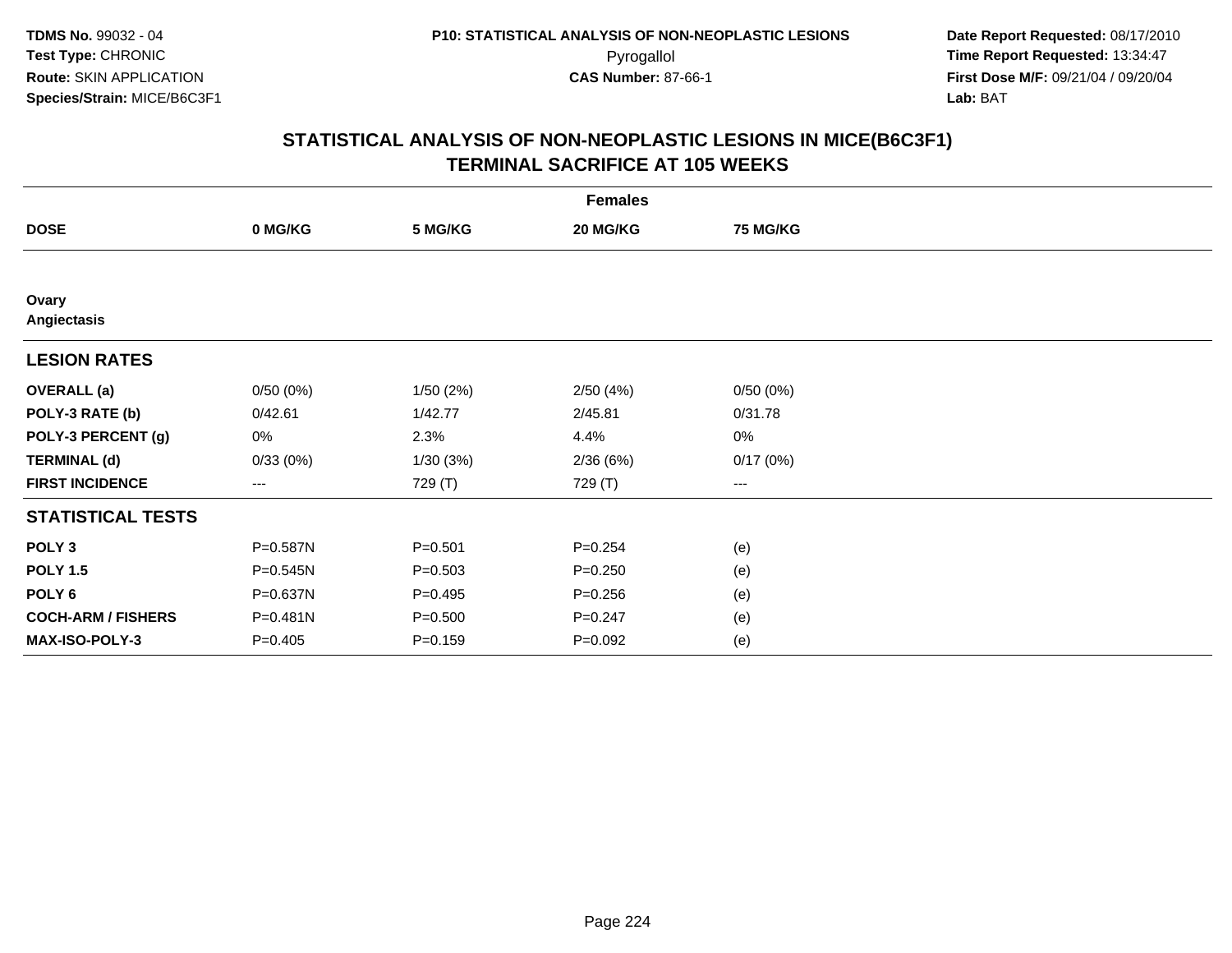| <b>Females</b>            |             |             |             |                 |  |  |  |
|---------------------------|-------------|-------------|-------------|-----------------|--|--|--|
| <b>DOSE</b>               | 0 MG/KG     | 5 MG/KG     | 20 MG/KG    | <b>75 MG/KG</b> |  |  |  |
|                           |             |             |             |                 |  |  |  |
| Ovary<br>Cyst             |             |             |             |                 |  |  |  |
| <b>LESION RATES</b>       |             |             |             |                 |  |  |  |
| <b>OVERALL</b> (a)        | 7/50 (14%)  | 15/50 (30%) | 13/50 (26%) | 14/50 (28%)     |  |  |  |
| POLY-3 RATE (b)           | 7/43.16     | 15/44.29    | 13/46.27    | 14/35.88        |  |  |  |
| POLY-3 PERCENT (g)        | 16.2%       | 33.9%       | 28.1%       | 39%             |  |  |  |
| <b>TERMINAL (d)</b>       | 6/33(18%)   | 11/30 (37%) | 12/36 (33%) | 7/17 (41%)      |  |  |  |
| <b>FIRST INCIDENCE</b>    | 557         | 549         | 597         | 291             |  |  |  |
| <b>STATISTICAL TESTS</b>  |             |             |             |                 |  |  |  |
| POLY <sub>3</sub>         | $P = 0.074$ | P=0.046*    | $P = 0.136$ | $P=0.019*$      |  |  |  |
| <b>POLY 1.5</b>           | $P = 0.120$ | P=0.048*    | $P=0.128$   | $P=0.033*$      |  |  |  |
| POLY 6                    | $P=0.039*$  | $P=0.040*$  | $P = 0.139$ | P=0.008**       |  |  |  |
| <b>COCH-ARM / FISHERS</b> | $P=0.232$   | P=0.045*    | $P = 0.105$ | $P = 0.070$     |  |  |  |
| MAX-ISO-POLY-3            | P=0.037*    | P=0.028*    | $P=0.095$   | $P=0.015*$      |  |  |  |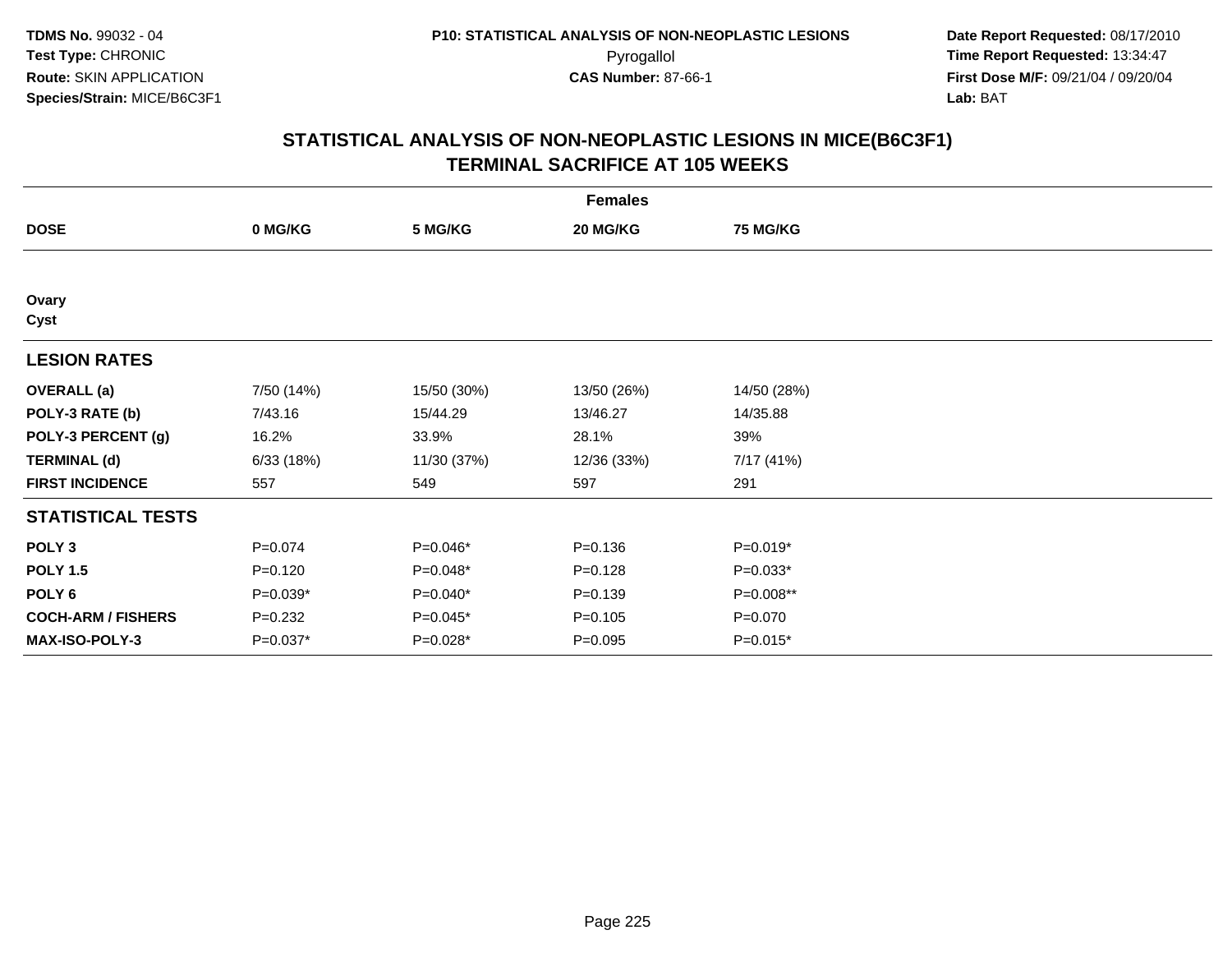| <b>Females</b>                                         |              |            |            |                 |  |  |  |
|--------------------------------------------------------|--------------|------------|------------|-----------------|--|--|--|
| <b>DOSE</b>                                            | 0 MG/KG      | 5 MG/KG    | 20 MG/KG   | <b>75 MG/KG</b> |  |  |  |
|                                                        |              |            |            |                 |  |  |  |
| Ovary<br><b>Infiltration Cellular Mononuclear Cell</b> |              |            |            |                 |  |  |  |
| <b>LESION RATES</b>                                    |              |            |            |                 |  |  |  |
| <b>OVERALL</b> (a)                                     | 0/50(0%)     | 5/50 (10%) | 6/50 (12%) | 0/50(0%)        |  |  |  |
| POLY-3 RATE (b)                                        | 0/42.61      | 5/42.86    | 6/46.06    | 0/31.78         |  |  |  |
| POLY-3 PERCENT (g)                                     | 0%           | 11.7%      | 13%        | $0\%$           |  |  |  |
| <b>TERMINAL (d)</b>                                    | 0/33(0%)     | 3/30 (10%) | 5/36 (14%) | 0/17(0%)        |  |  |  |
| <b>FIRST INCIDENCE</b>                                 | ---          | 716        | 663        | $---$           |  |  |  |
| <b>STATISTICAL TESTS</b>                               |              |            |            |                 |  |  |  |
| POLY <sub>3</sub>                                      | P=0.293N     | $P=0.031*$ | $P=0.020*$ | (e)             |  |  |  |
| <b>POLY 1.5</b>                                        | $P = 0.221N$ | $P=0.032*$ | $P=0.019*$ | (e)             |  |  |  |
| POLY 6                                                 | P=0.395N     | P=0.028*   | $P=0.020*$ | (e)             |  |  |  |
| <b>COCH-ARM / FISHERS</b>                              | $P = 0.143N$ | P=0.028*   | $P=0.013*$ | (e)             |  |  |  |
| MAX-ISO-POLY-3                                         | $P = 0.158$  | P=0.010**  | P=0.008**  | (e)             |  |  |  |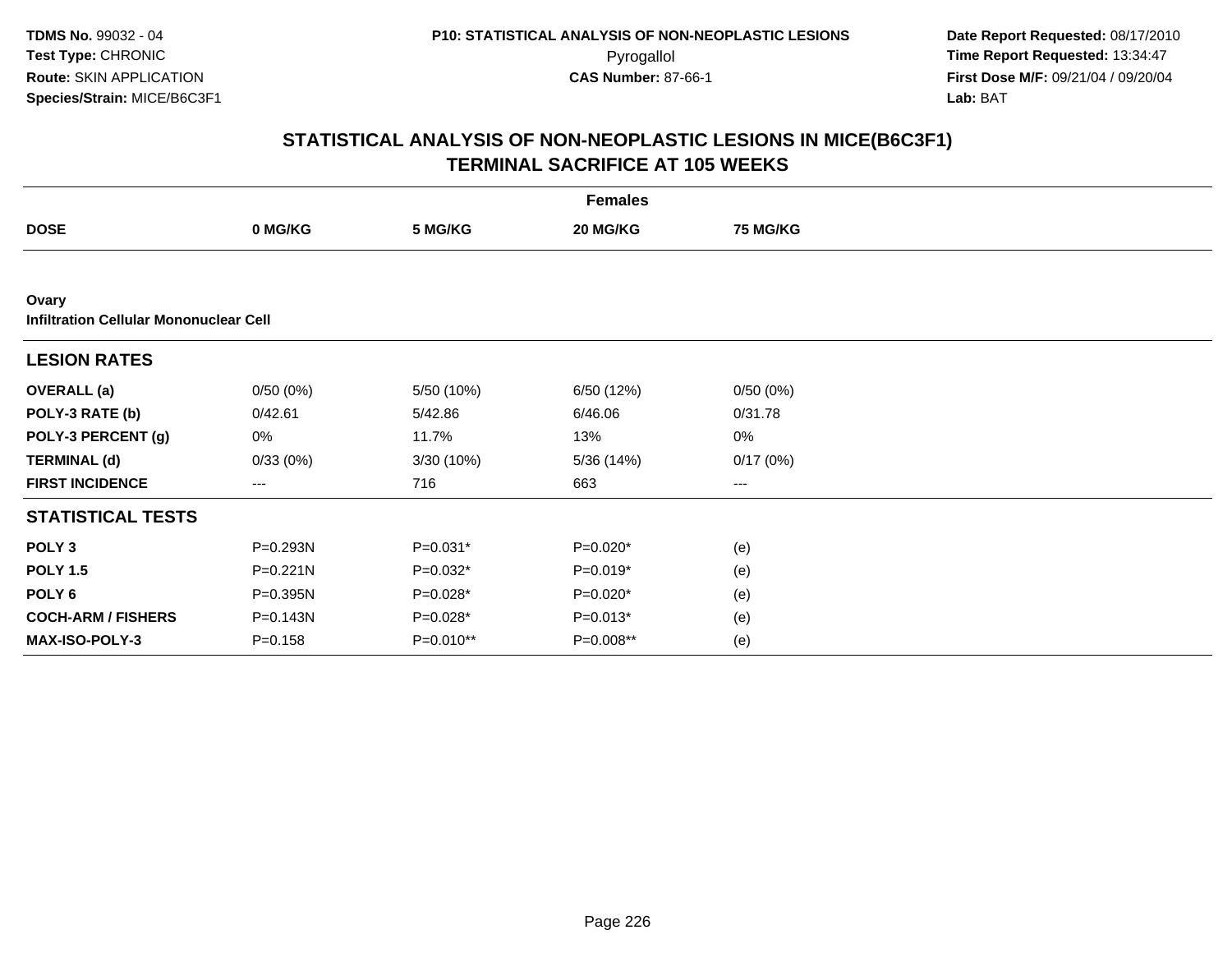|                           | <b>Females</b> |              |          |                 |  |  |  |  |  |
|---------------------------|----------------|--------------|----------|-----------------|--|--|--|--|--|
| <b>DOSE</b>               | 0 MG/KG        | 5 MG/KG      | 20 MG/KG | <b>75 MG/KG</b> |  |  |  |  |  |
|                           |                |              |          |                 |  |  |  |  |  |
| Ovary<br>Inflammation     |                |              |          |                 |  |  |  |  |  |
| <b>LESION RATES</b>       |                |              |          |                 |  |  |  |  |  |
| <b>OVERALL</b> (a)        | 2/50(4%)       | 0/50(0%)     | 2/50(4%) | 1/50(2%)        |  |  |  |  |  |
| POLY-3 RATE (b)           | 2/42.61        | 0/42.77      | 2/45.92  | 1/32.22         |  |  |  |  |  |
| POLY-3 PERCENT (g)        | 4.7%           | 0%           | 4.4%     | 3.1%            |  |  |  |  |  |
| <b>TERMINAL (d)</b>       | 2/33(6%)       | 0/30(0%)     | 1/36(3%) | 0/17(0%)        |  |  |  |  |  |
| <b>FIRST INCIDENCE</b>    | 729 (T)        | ---          | 703      | 604             |  |  |  |  |  |
| <b>STATISTICAL TESTS</b>  |                |              |          |                 |  |  |  |  |  |
| POLY <sub>3</sub>         | $P = 0.605$    | P=0.236N     | P=0.667N | $P = 0.595N$    |  |  |  |  |  |
| <b>POLY 1.5</b>           | $P = 0.647$    | P=0.234N     | P=0.674N | $P = 0.557N$    |  |  |  |  |  |
| POLY 6                    | $P = 0.556$    | $P = 0.243N$ | P=0.663N | $P = 0.641N$    |  |  |  |  |  |
| <b>COCH-ARM / FISHERS</b> | P=0.605N       | P=0.247N     | P=0.691N | P=0.500N        |  |  |  |  |  |
| MAX-ISO-POLY-3            | P=0.517N       | P=0.076N     | P=0.470N | P=0.381N        |  |  |  |  |  |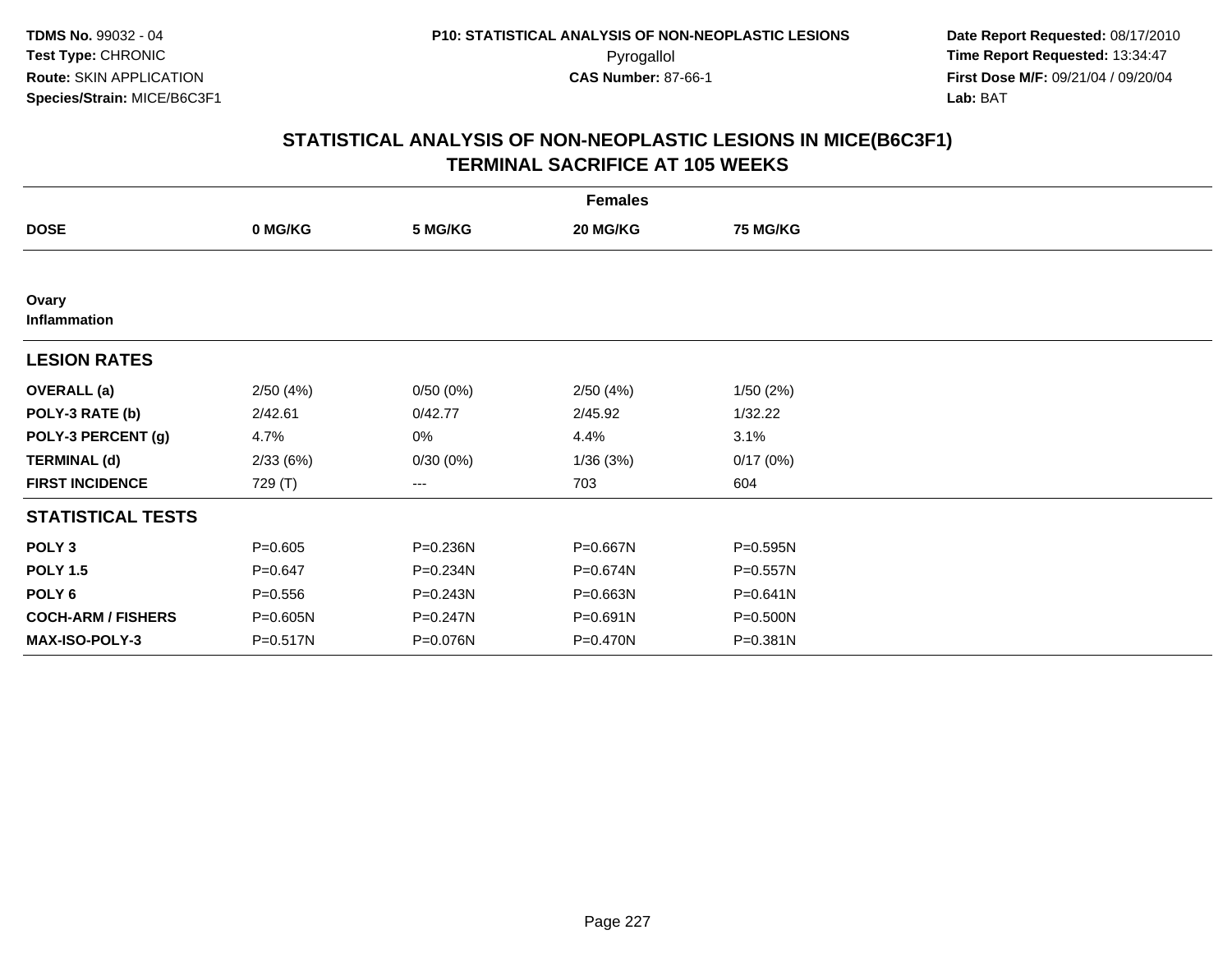|                                                                  | <b>Females</b> |              |              |                 |  |  |  |  |
|------------------------------------------------------------------|----------------|--------------|--------------|-----------------|--|--|--|--|
| <b>DOSE</b>                                                      | 0 MG/KG        | 5 MG/KG      | 20 MG/KG     | <b>75 MG/KG</b> |  |  |  |  |
|                                                                  |                |              |              |                 |  |  |  |  |
| <b>Pancreas</b><br><b>Infiltration Cellular Mononuclear Cell</b> |                |              |              |                 |  |  |  |  |
| <b>LESION RATES</b>                                              |                |              |              |                 |  |  |  |  |
| <b>OVERALL</b> (a)                                               | 31/50 (62%)    | 25/50 (50%)  | 24/50 (48%)  | 21/50 (42%)     |  |  |  |  |
| POLY-3 RATE (b)                                                  | 31/43.84       | 25/45.45     | 24/46.25     | 21/36.16        |  |  |  |  |
| POLY-3 PERCENT (g)                                               | 70.7%          | 55%          | 51.9%        | 58.1%           |  |  |  |  |
| <b>TERMINAL (d)</b>                                              | 26/33 (79%)    | 17/30 (57%)  | 22/36 (61%)  | 11/17 (65%)     |  |  |  |  |
| <b>FIRST INCIDENCE</b>                                           | 550            | 549          | 654          | 291             |  |  |  |  |
| <b>STATISTICAL TESTS</b>                                         |                |              |              |                 |  |  |  |  |
| POLY <sub>3</sub>                                                | P=0.338N       | P=0.085N     | $P=0.046N^*$ | $P = 0.157N$    |  |  |  |  |
| <b>POLY 1.5</b>                                                  | P=0.204N       | P=0.098N     | P=0.059N     | P=0.081N        |  |  |  |  |
| POLY 6                                                           | P=0.501N       | P=0.083N     | $P=0.040N^*$ | P=0.302N        |  |  |  |  |
| <b>COCH-ARM / FISHERS</b>                                        | P=0.066N       | P=0.157N     | P=0.114N     | P=0.036N*       |  |  |  |  |
| <b>MAX-ISO-POLY-3</b>                                            | P=0.148N       | $P = 0.057N$ | $P=0.031N^*$ | $P = 0.124N$    |  |  |  |  |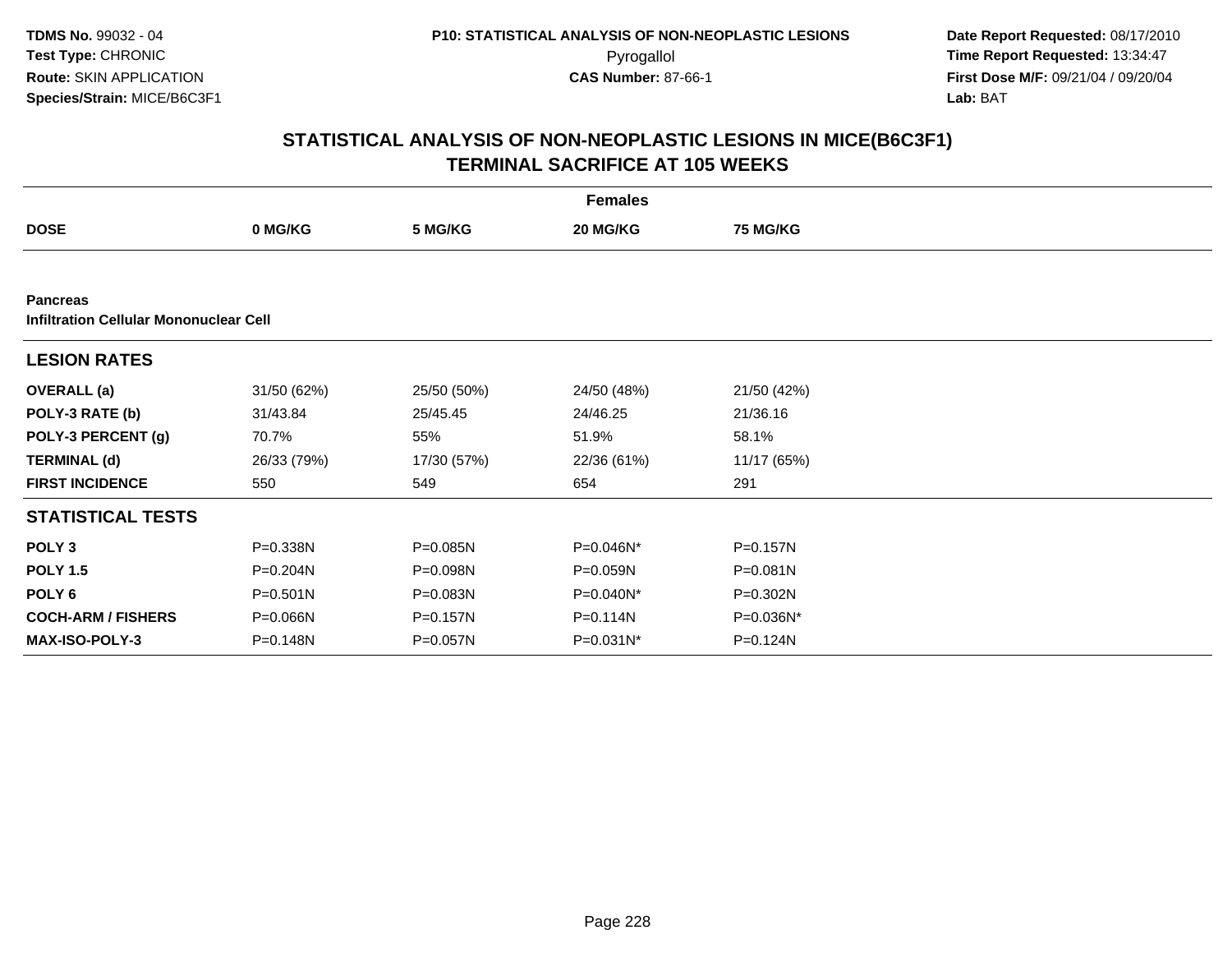| <b>Females</b>                  |             |              |              |                 |  |  |  |
|---------------------------------|-------------|--------------|--------------|-----------------|--|--|--|
| <b>DOSE</b>                     | 0 MG/KG     | 5 MG/KG      | 20 MG/KG     | <b>75 MG/KG</b> |  |  |  |
|                                 |             |              |              |                 |  |  |  |
| <b>Pancreas</b><br>Inflammation |             |              |              |                 |  |  |  |
| <b>LESION RATES</b>             |             |              |              |                 |  |  |  |
| <b>OVERALL</b> (a)              | 3/50(6%)    | 0/50(0%)     | 0/50(0%)     | 4/50 (8%)       |  |  |  |
| POLY-3 RATE (b)                 | 3/43.29     | 0/42.77      | 0/45.81      | 4/32.83         |  |  |  |
| POLY-3 PERCENT (g)              | 6.9%        | 0%           | 0%           | 12.2%           |  |  |  |
| <b>TERMINAL (d)</b>             | 1/33(3%)    | 0/30(0%)     | 0/36(0%)     | 1/17(6%)        |  |  |  |
| <b>FIRST INCIDENCE</b>          | 558         | ---          | $\cdots$     | 604             |  |  |  |
| <b>STATISTICAL TESTS</b>        |             |              |              |                 |  |  |  |
| POLY <sub>3</sub>               | $P = 0.071$ | $P = 0.121N$ | P=0.109N     | $P = 0.353$     |  |  |  |
| <b>POLY 1.5</b>                 | $P = 0.079$ | P=0.117N     | $P = 0.111N$ | $P = 0.412$     |  |  |  |
| POLY 6                          | $P = 0.066$ | P=0.128N     | P=0.109N     | $P = 0.288$     |  |  |  |
| <b>COCH-ARM / FISHERS</b>       | $P = 0.104$ | $P = 0.121N$ | $P = 0.121N$ | $P = 0.500$     |  |  |  |
| <b>MAX-ISO-POLY-3</b>           | $P = 0.058$ | P=0.040N*    | P=0.038N*    | $P = 0.248$     |  |  |  |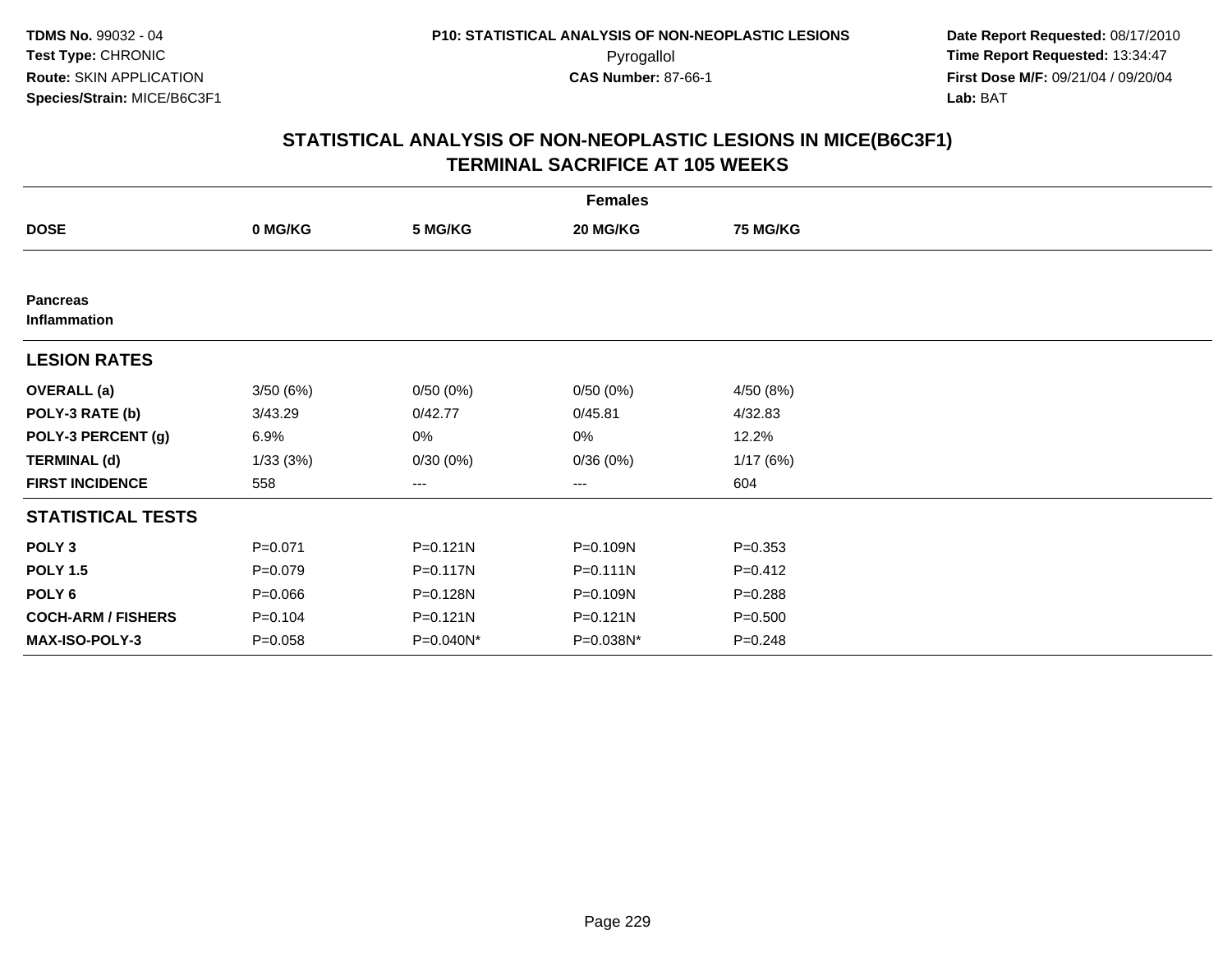|                                           | <b>Females</b> |              |          |                 |  |  |  |  |
|-------------------------------------------|----------------|--------------|----------|-----------------|--|--|--|--|
| <b>DOSE</b>                               | 0 MG/KG        | 5 MG/KG      | 20 MG/KG | <b>75 MG/KG</b> |  |  |  |  |
|                                           |                |              |          |                 |  |  |  |  |
| <b>Pancreas: Acinus</b><br><b>Atrophy</b> |                |              |          |                 |  |  |  |  |
| <b>LESION RATES</b>                       |                |              |          |                 |  |  |  |  |
| <b>OVERALL</b> (a)                        | 3/50(6%)       | 1/50(2%)     | 1/50(2%) | 2/50(4%)        |  |  |  |  |
| POLY-3 RATE (b)                           | 3/42.61        | 1/42.77      | 1/46.09  | 2/32.51         |  |  |  |  |
| POLY-3 PERCENT (g)                        | 7%             | 2.3%         | 2.2%     | 6.2%            |  |  |  |  |
| <b>TERMINAL (d)</b>                       | 2/33(6%)       | 1/30(3%)     | 0/36(0%) | 1/17(6%)        |  |  |  |  |
| <b>FIRST INCIDENCE</b>                    | 728            | 729 (T)      | 654      | 472             |  |  |  |  |
| <b>STATISTICAL TESTS</b>                  |                |              |          |                 |  |  |  |  |
| POLY <sub>3</sub>                         | $P = 0.541$    | P=0.304N     | P=0.278N | P=0.620N        |  |  |  |  |
| <b>POLY 1.5</b>                           | $P = 0.575$    | $P = 0.300N$ | P=0.285N | $P = 0.571N$    |  |  |  |  |
| POLY <sub>6</sub>                         | $P = 0.508$    | P=0.314N     | P=0.272N | $P = 0.670$     |  |  |  |  |
| <b>COCH-ARM / FISHERS</b>                 | $P = 0.639$    | P=0.309N     | P=0.309N | P=0.500N        |  |  |  |  |
| MAX-ISO-POLY-3                            | $P = 0.411N$   | P=0.153N     | P=0.144N | P=0.446N        |  |  |  |  |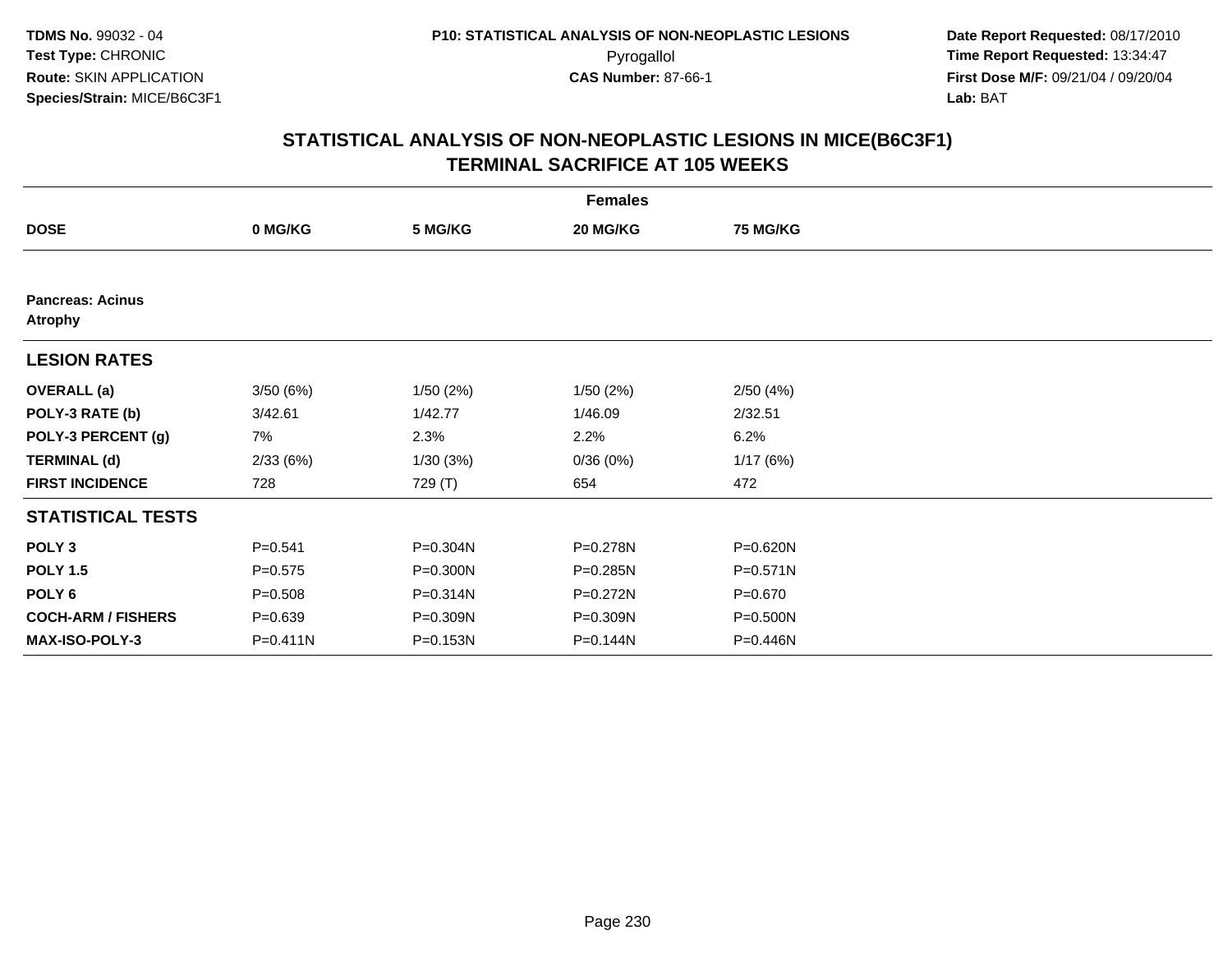| <b>Females</b>                   |             |          |             |             |  |  |  |
|----------------------------------|-------------|----------|-------------|-------------|--|--|--|
| <b>DOSE</b>                      | 0 MG/KG     | 5 MG/KG  | 20 MG/KG    | 75 MG/KG    |  |  |  |
|                                  |             |          |             |             |  |  |  |
| <b>Parathyroid Gland</b><br>Cyst |             |          |             |             |  |  |  |
| <b>LESION RATES</b>              |             |          |             |             |  |  |  |
| <b>OVERALL</b> (a)               | 0/45(0%)    | 0/47(0%) | 2/39(5%)    | 1/38(3%)    |  |  |  |
| POLY-3 RATE (b)                  | 0/37.67     | 0/40.20  | 2/36.73     | 1/27.02     |  |  |  |
| POLY-3 PERCENT (g)               | 0%          | 0%       | 5.4%        | 3.7%        |  |  |  |
| <b>TERMINAL (d)</b>              | 0/29(0%)    | 0/28(0%) | 0/29(0%)    | 0/16(0%)    |  |  |  |
| <b>FIRST INCIDENCE</b>           | ---         | ---      | 573         | 291         |  |  |  |
| <b>STATISTICAL TESTS</b>         |             |          |             |             |  |  |  |
| POLY <sub>3</sub>                | $P = 0.279$ | (e)      | $P = 0.231$ | $P=0.434$   |  |  |  |
| <b>POLY 1.5</b>                  | $P = 0.309$ | (e)      | $P=0.223$   | $P=0.448$   |  |  |  |
| POLY <sub>6</sub>                | $P = 0.243$ | (e)      | $P = 0.238$ | $P = 0.416$ |  |  |  |
| <b>COCH-ARM / FISHERS</b>        | $P = 0.352$ | (e)      | $P = 0.213$ | $P=0.458$   |  |  |  |
| <b>MAX-ISO-POLY-3</b>            | $P = 0.219$ | (e)      | $P=0.077$   | $P = 0.146$ |  |  |  |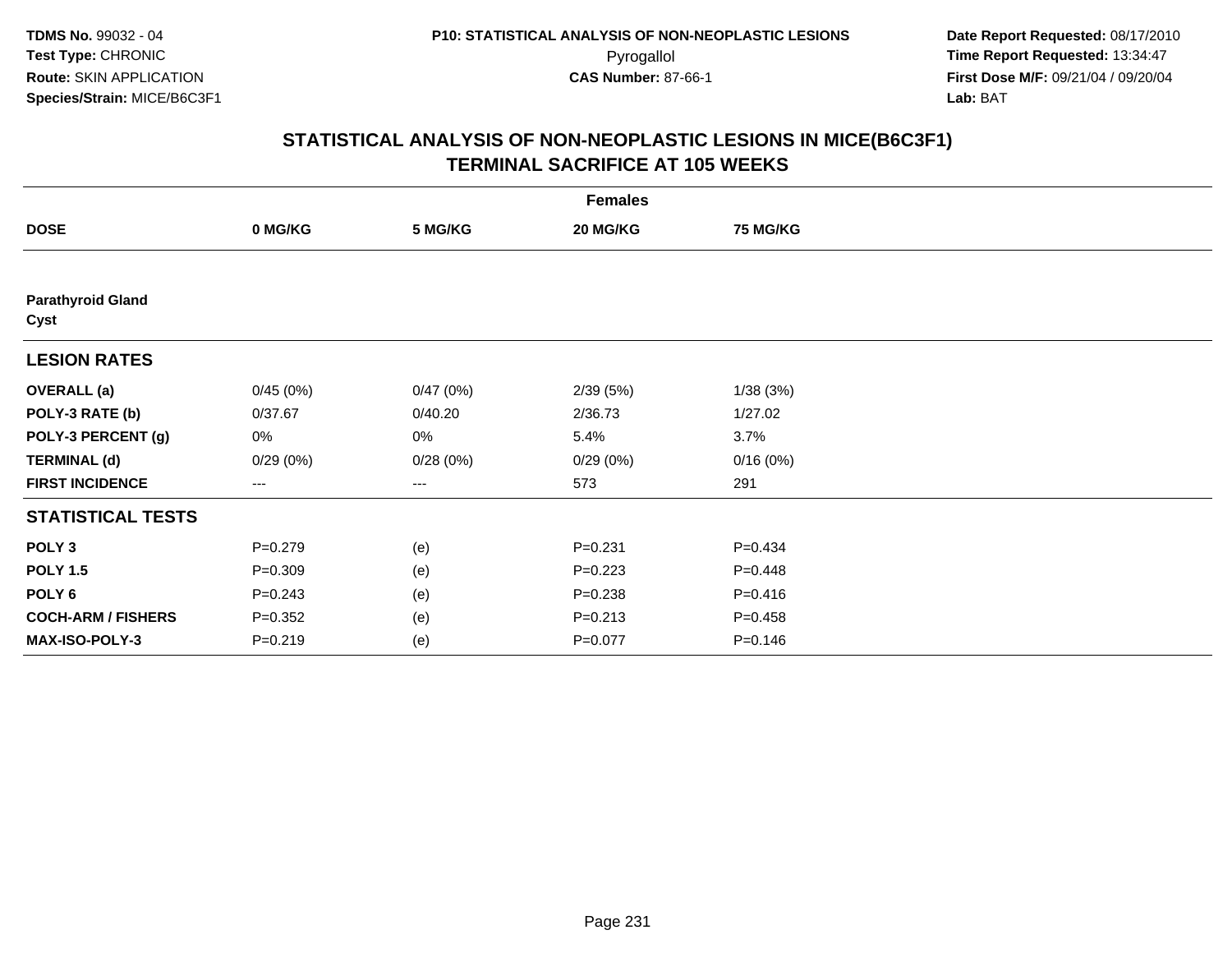| <b>Females</b>                          |                   |          |             |                        |  |  |  |
|-----------------------------------------|-------------------|----------|-------------|------------------------|--|--|--|
| <b>DOSE</b>                             | 0 MG/KG           | 5 MG/KG  | 20 MG/KG    | 75 MG/KG               |  |  |  |
|                                         |                   |          |             |                        |  |  |  |
| <b>Parathyroid Gland</b><br>Hyperplasia |                   |          |             |                        |  |  |  |
| <b>LESION RATES</b>                     |                   |          |             |                        |  |  |  |
| <b>OVERALL</b> (a)                      | 0/45(0%)          | 0/47(0%) | 2/39(5%)    | 0/38(0%)               |  |  |  |
| POLY-3 RATE (b)                         | 0/37.67           | 0/40.20  | 2/36.06     | 0/26.08                |  |  |  |
| POLY-3 PERCENT (g)                      | 0%                | $0\%$    | 5.6%        | 0%                     |  |  |  |
| <b>TERMINAL (d)</b>                     | 0/29(0%)          | 0/28(0%) | 2/29(7%)    | 0/16(0%)               |  |  |  |
| <b>FIRST INCIDENCE</b>                  | $\qquad \qquad -$ | ---      | 729 (T)     | $\qquad \qquad \cdots$ |  |  |  |
| <b>STATISTICAL TESTS</b>                |                   |          |             |                        |  |  |  |
| POLY <sub>3</sub>                       | $P = 0.710$       | (e)      | $P=0.227$   | (e)                    |  |  |  |
| <b>POLY 1.5</b>                         | P=0.743N          | (e)      | $P=0.220$   | (e)                    |  |  |  |
| POLY <sub>6</sub>                       | $P = 0.660$       | (e)      | $P = 0.231$ | (e)                    |  |  |  |
| <b>COCH-ARM / FISHERS</b>               | P=0.703N          | (e)      | $P = 0.213$ | (e)                    |  |  |  |
| MAX-ISO-POLY-3                          | $P = 0.301$       | (e)      | $P = 0.073$ | (e)                    |  |  |  |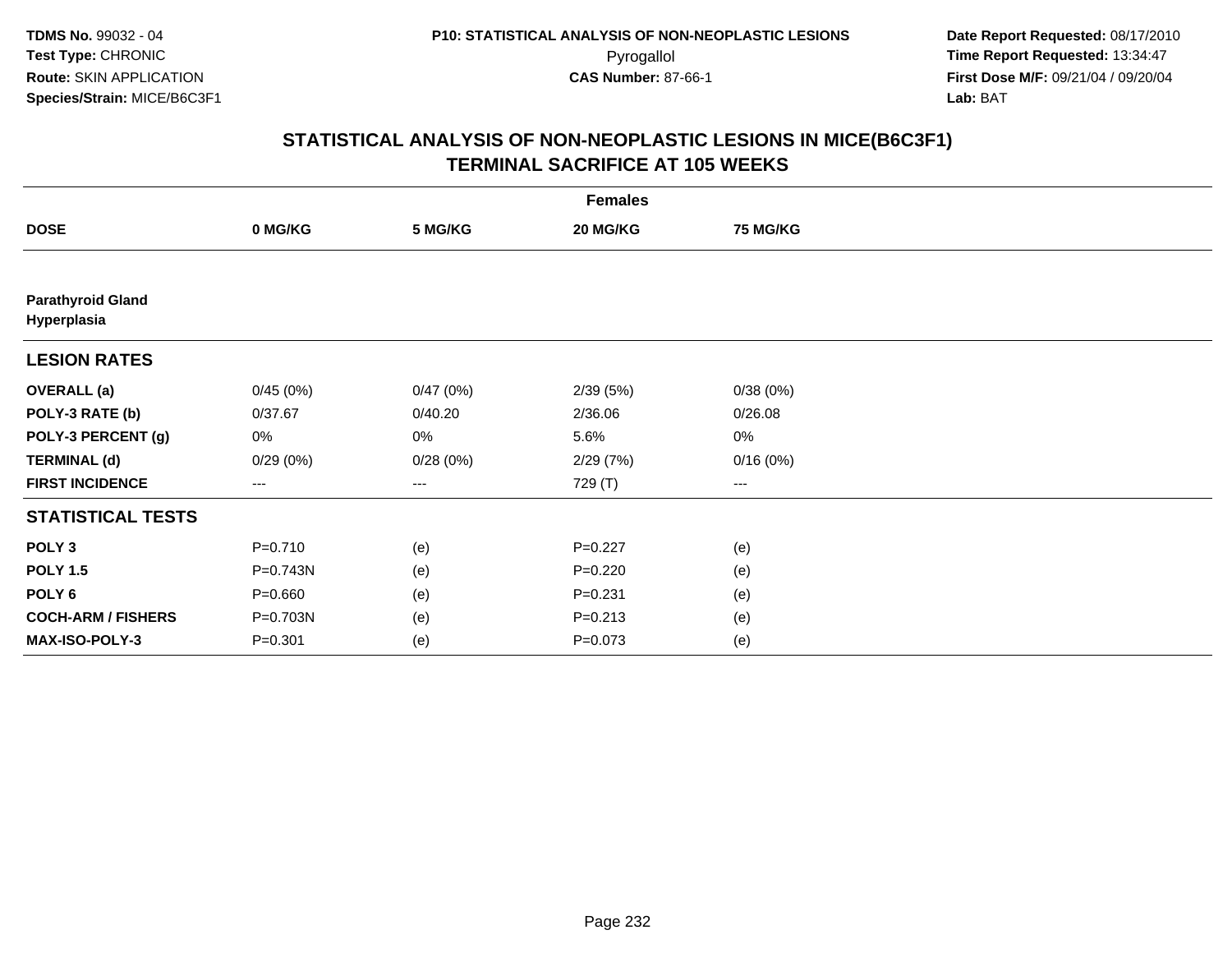| <b>Females</b>                                       |              |             |             |                 |  |  |
|------------------------------------------------------|--------------|-------------|-------------|-----------------|--|--|
| <b>DOSE</b>                                          | 0 MG/KG      | 5 MG/KG     | 20 MG/KG    | <b>75 MG/KG</b> |  |  |
|                                                      |              |             |             |                 |  |  |
| <b>Pituitary Gland: Pars Distalis</b><br>Hyperplasia |              |             |             |                 |  |  |
| <b>LESION RATES</b>                                  |              |             |             |                 |  |  |
| <b>OVERALL</b> (a)                                   | 17/50 (34%)  | 18/49 (37%) | 19/50 (38%) | 17/50 (34%)     |  |  |
| POLY-3 RATE (b)                                      | 17/43.91     | 18/43.21    | 19/47.25    | 17/34.40        |  |  |
| POLY-3 PERCENT (g)                                   | 38.7%        | 41.7%       | 40.2%       | 49.4%           |  |  |
| <b>TERMINAL (d)</b>                                  | 15/33 (46%)  | 14/30 (47%) | 14/36 (39%) | 11/17 (65%)     |  |  |
| <b>FIRST INCIDENCE</b>                               | 365          | 561         | 597         | 487             |  |  |
| <b>STATISTICAL TESTS</b>                             |              |             |             |                 |  |  |
| POLY <sub>3</sub>                                    | $P=0.224$    | $P=0.475$   | $P = 0.527$ | $P = 0.232$     |  |  |
| <b>POLY 1.5</b>                                      | $P = 0.355$  | $P = 0.488$ | $P=0.494$   | $P = 0.365$     |  |  |
| POLY 6                                               | $P = 0.125$  | $P=0.444$   | $P = 0.562$ | $P = 0.119$     |  |  |
| <b>COCH-ARM / FISHERS</b>                            | $P = 0.481N$ | $P = 0.470$ | $P = 0.418$ | P=0.583N        |  |  |
| <b>MAX-ISO-POLY-3</b>                                | $P = 0.334$  | $P = 0.387$ | $P=0.442$   | $P = 0.193$     |  |  |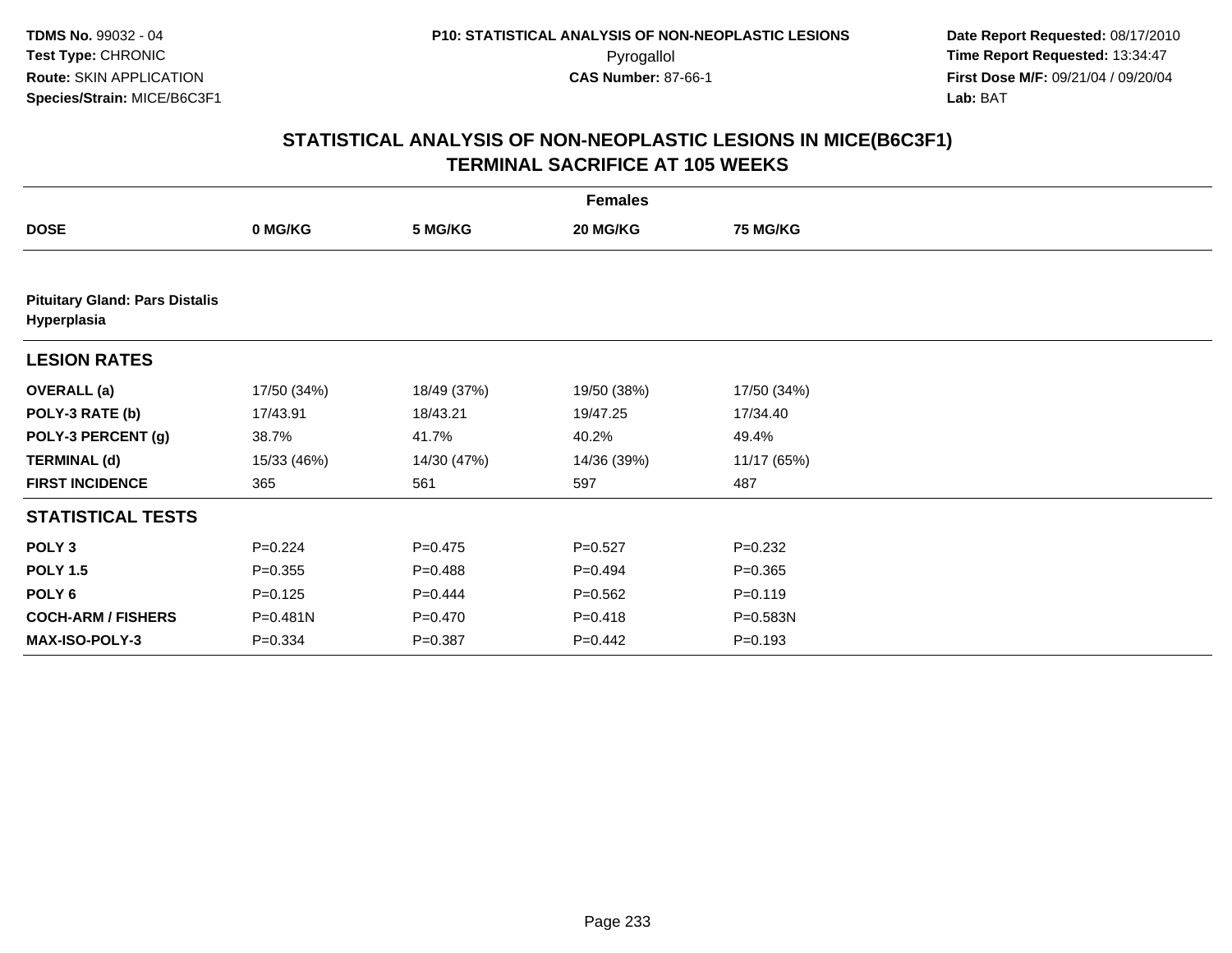|                                                                         |             |              | <b>Females</b> |                 |  |
|-------------------------------------------------------------------------|-------------|--------------|----------------|-----------------|--|
| <b>DOSE</b>                                                             | 0 MG/KG     | 5 MG/KG      | 20 MG/KG       | <b>75 MG/KG</b> |  |
|                                                                         |             |              |                |                 |  |
| <b>Salivary Glands</b><br><b>Infiltration Cellular Mononuclear Cell</b> |             |              |                |                 |  |
| <b>LESION RATES</b>                                                     |             |              |                |                 |  |
| <b>OVERALL</b> (a)                                                      | 36/50 (72%) | 37/50 (74%)  | 38/50 (76%)    | 30/50 (60%)     |  |
| POLY-3 RATE (b)                                                         | 36/44.95    | 37/47.79     | 38/48.64       | 30/39.94        |  |
| POLY-3 PERCENT (g)                                                      | 80.1%       | 77.4%        | 78.1%          | 75.1%           |  |
| <b>TERMINAL (d)</b>                                                     | 29/33 (88%) | 23/30 (77%)  | 28/36 (78%)    | 13/17 (77%)     |  |
| <b>FIRST INCIDENCE</b>                                                  | 415         | 438          | 542            | 291             |  |
| <b>STATISTICAL TESTS</b>                                                |             |              |                |                 |  |
| POLY <sub>3</sub>                                                       | P=0.377N    | P=0.476N     | P=0.509N       | $P = 0.377N$    |  |
| <b>POLY 1.5</b>                                                         | P=0.220N    | $P = 0.531N$ | $P = 0.591N$   | $P = 0.261N$    |  |
| POLY <sub>6</sub>                                                       | P=0.548N    | P=0.436N     | P=0.426N       | $P = 0.519N$    |  |
| <b>COCH-ARM / FISHERS</b>                                               | P=0.058N    | $P = 0.500$  | $P = 0.410$    | P=0.146N        |  |
| <b>MAX-ISO-POLY-3</b>                                                   | P=0.478N    | P=0.374N     | P=0.406N       | P=0.286N        |  |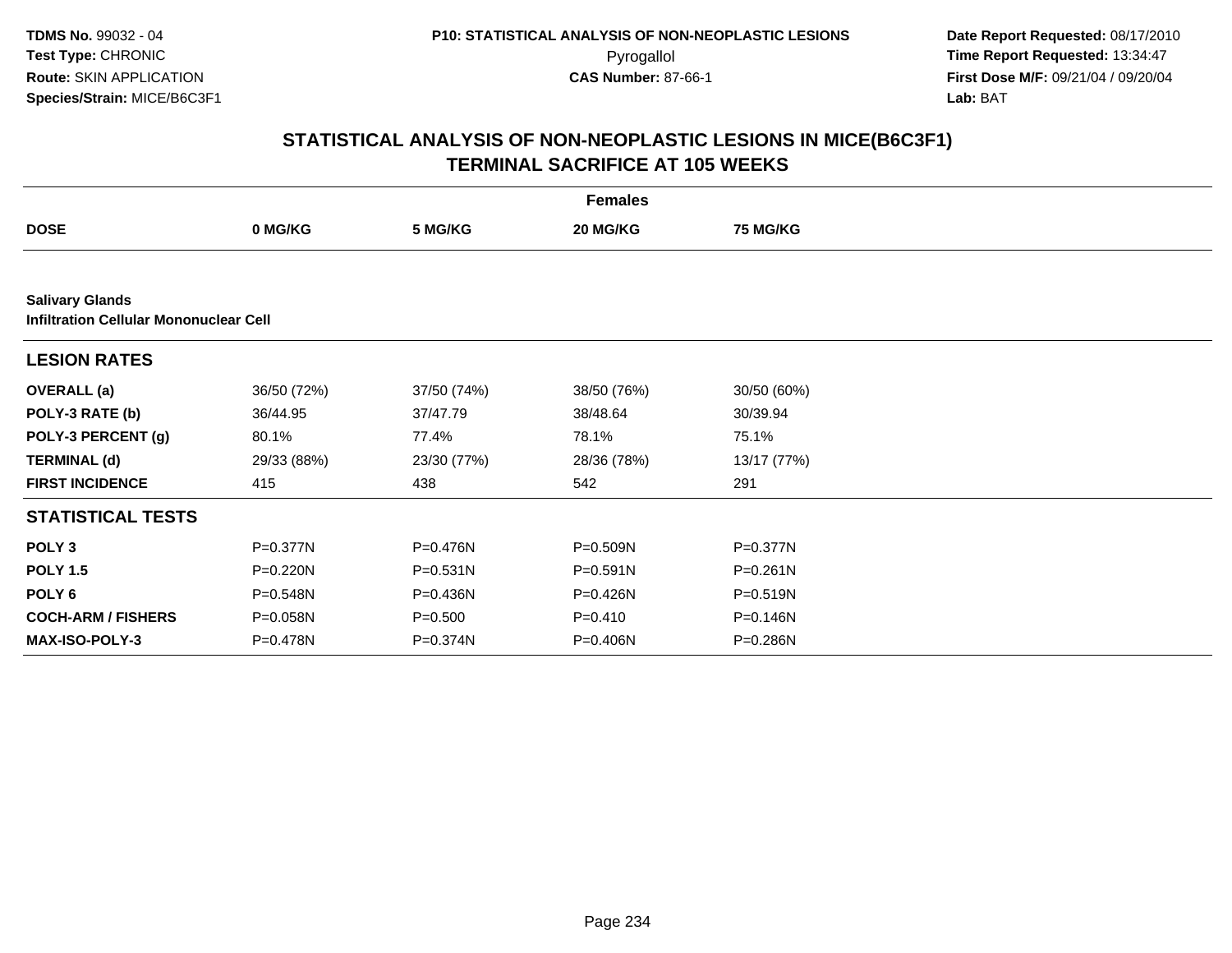| <b>Females</b>                         |                   |          |             |             |  |  |  |
|----------------------------------------|-------------------|----------|-------------|-------------|--|--|--|
| <b>DOSE</b>                            | 0 MG/KG           | 5 MG/KG  | 20 MG/KG    | 75 MG/KG    |  |  |  |
|                                        |                   |          |             |             |  |  |  |
| <b>Salivary Glands</b><br>Inflammation |                   |          |             |             |  |  |  |
| <b>LESION RATES</b>                    |                   |          |             |             |  |  |  |
| <b>OVERALL</b> (a)                     | 0/50(0%)          | 0/50(0%) | 1/50(2%)    | 1/50(2%)    |  |  |  |
| POLY-3 RATE (b)                        | 0/42.61           | 0/42.77  | 1/45.81     | 1/31.78     |  |  |  |
| POLY-3 PERCENT (g)                     | 0%                | 0%       | 2.2%        | 3.2%        |  |  |  |
| <b>TERMINAL (d)</b>                    | 0/33(0%)          | 0/30(0%) | 1/36(3%)    | 1/17(6%)    |  |  |  |
| <b>FIRST INCIDENCE</b>                 | $\qquad \qquad -$ | $---$    | 729 (T)     | 729 (T)     |  |  |  |
| <b>STATISTICAL TESTS</b>               |                   |          |             |             |  |  |  |
| POLY <sub>3</sub>                      | $P = 0.249$       | (e)      | $P = 0.514$ | $P=0.443$   |  |  |  |
| <b>POLY 1.5</b>                        | $P = 0.284$       | (e)      | $P = 0.511$ | $P=0.466$   |  |  |  |
| POLY <sub>6</sub>                      | $P = 0.210$       | (e)      | $P = 0.516$ | $P = 0.414$ |  |  |  |
| <b>COCH-ARM / FISHERS</b>              | $P = 0.338$       | (e)      | $P = 0.500$ | $P = 0.500$ |  |  |  |
| <b>MAX-ISO-POLY-3</b>                  | $P = 0.258$       | (e)      | $P = 0.176$ | $P = 0.158$ |  |  |  |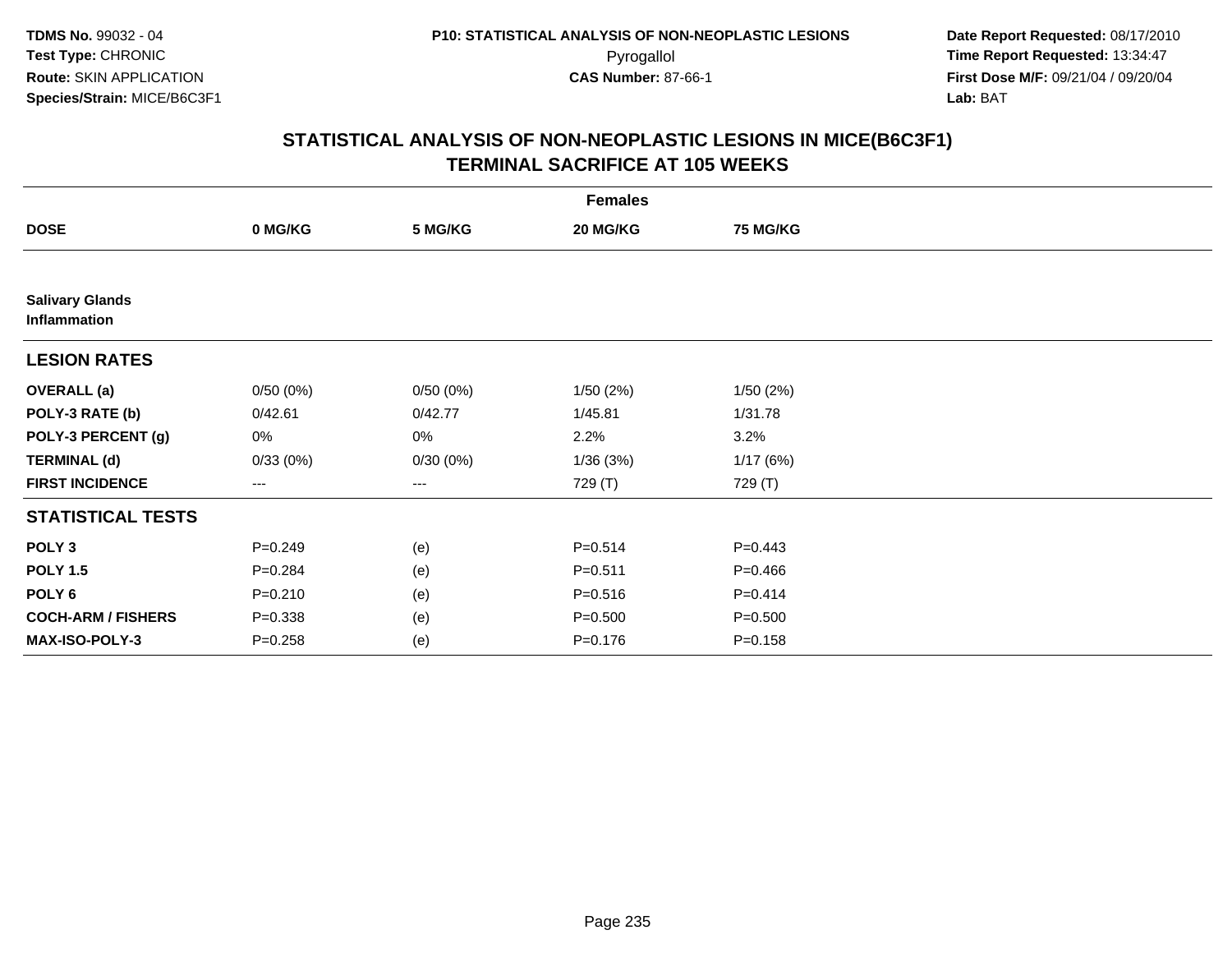|                                                 |             |             | <b>Females</b> |             |  |
|-------------------------------------------------|-------------|-------------|----------------|-------------|--|
| <b>DOSE</b>                                     | 0 MG/KG     | 5 MG/KG     | 20 MG/KG       | 75 MG/KG    |  |
|                                                 |             |             |                |             |  |
| <b>Salivary Glands</b><br><b>Mineralization</b> |             |             |                |             |  |
| <b>LESION RATES</b>                             |             |             |                |             |  |
| <b>OVERALL</b> (a)                              | 0/50(0%)    | 1/50(2%)    | 0/50(0%)       | 2/50(4%)    |  |
| POLY-3 RATE (b)                                 | 0/42.61     | 1/42.77     | 0/45.81        | 2/31.78     |  |
| POLY-3 PERCENT (g)                              | 0%          | 2.3%        | $0\%$          | 6.3%        |  |
| <b>TERMINAL (d)</b>                             | 0/33(0%)    | 1/30(3%)    | 0/36(0%)       | 2/17(12%)   |  |
| <b>FIRST INCIDENCE</b>                          | $\cdots$    | 729 (T)     | $\cdots$       | 729 (T)     |  |
| <b>STATISTICAL TESTS</b>                        |             |             |                |             |  |
| POLY <sub>3</sub>                               | $P = 0.113$ | $P = 0.501$ | (e)            | $P = 0.179$ |  |
| <b>POLY 1.5</b>                                 | $P=0.127$   | $P = 0.503$ | (e)            | $P = 0.201$ |  |
| POLY <sub>6</sub>                               | $P = 0.101$ | $P = 0.495$ | (e)            | $P = 0.154$ |  |
| <b>COCH-ARM / FISHERS</b>                       | $P = 0.153$ | $P = 0.500$ | (e)            | $P = 0.247$ |  |
| <b>MAX-ISO-POLY-3</b>                           | $P = 0.080$ | $P = 0.159$ | (e)            | $P = 0.074$ |  |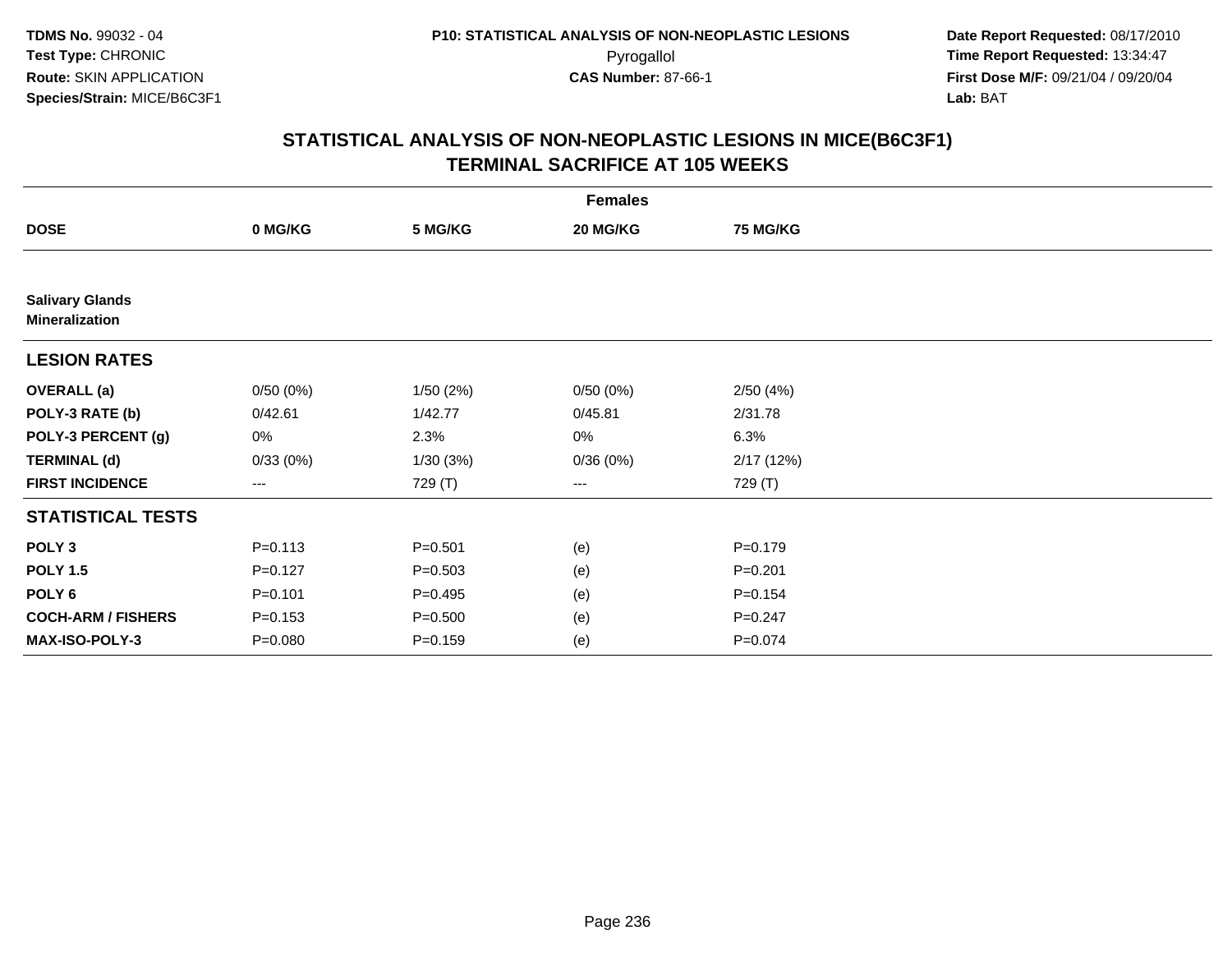| <b>Females</b>                 |           |             |          |                 |  |  |  |
|--------------------------------|-----------|-------------|----------|-----------------|--|--|--|
| <b>DOSE</b>                    | 0 MG/KG   | 5 MG/KG     | 20 MG/KG | <b>75 MG/KG</b> |  |  |  |
|                                |           |             |          |                 |  |  |  |
| <b>Skin</b><br><b>Fibrosis</b> |           |             |          |                 |  |  |  |
| <b>LESION RATES</b>            |           |             |          |                 |  |  |  |
| <b>OVERALL</b> (a)             | 1/50(2%)  | 2/50(4%)    | 1/50(2%) | 9/50 (18%)      |  |  |  |
| POLY-3 RATE (b)                | 1/42.61   | 2/43.05     | 1/46.27  | 9/34.24         |  |  |  |
| POLY-3 PERCENT (g)             | 2.4%      | 4.7%        | 2.2%     | 26.3%           |  |  |  |
| <b>TERMINAL (d)</b>            | 1/33(3%)  | 0/30(0%)    | 0/36(0%) | 4/17(24%)       |  |  |  |
| <b>FIRST INCIDENCE</b>         | 729 (T)   | 666         | 597      | 347             |  |  |  |
| <b>STATISTICAL TESTS</b>       |           |             |          |                 |  |  |  |
| POLY <sub>3</sub>              | P<0.001** | $P = 0.504$ | P=0.742N | P=0.002**       |  |  |  |
| <b>POLY 1.5</b>                | P<0.001** | $P = 0.506$ | P=0.747N | P=0.004**       |  |  |  |
| POLY 6                         | P<0.001** | $P=0.495$   | P=0.738N | P<0.001**       |  |  |  |
| <b>COCH-ARM / FISHERS</b>      | P<0.001** | $P = 0.500$ | P=0.753N | P=0.008**       |  |  |  |
| <b>MAX-ISO-POLY-3</b>          | P<0.001** | $P = 0.284$ | P=0.476N | P=0.002**       |  |  |  |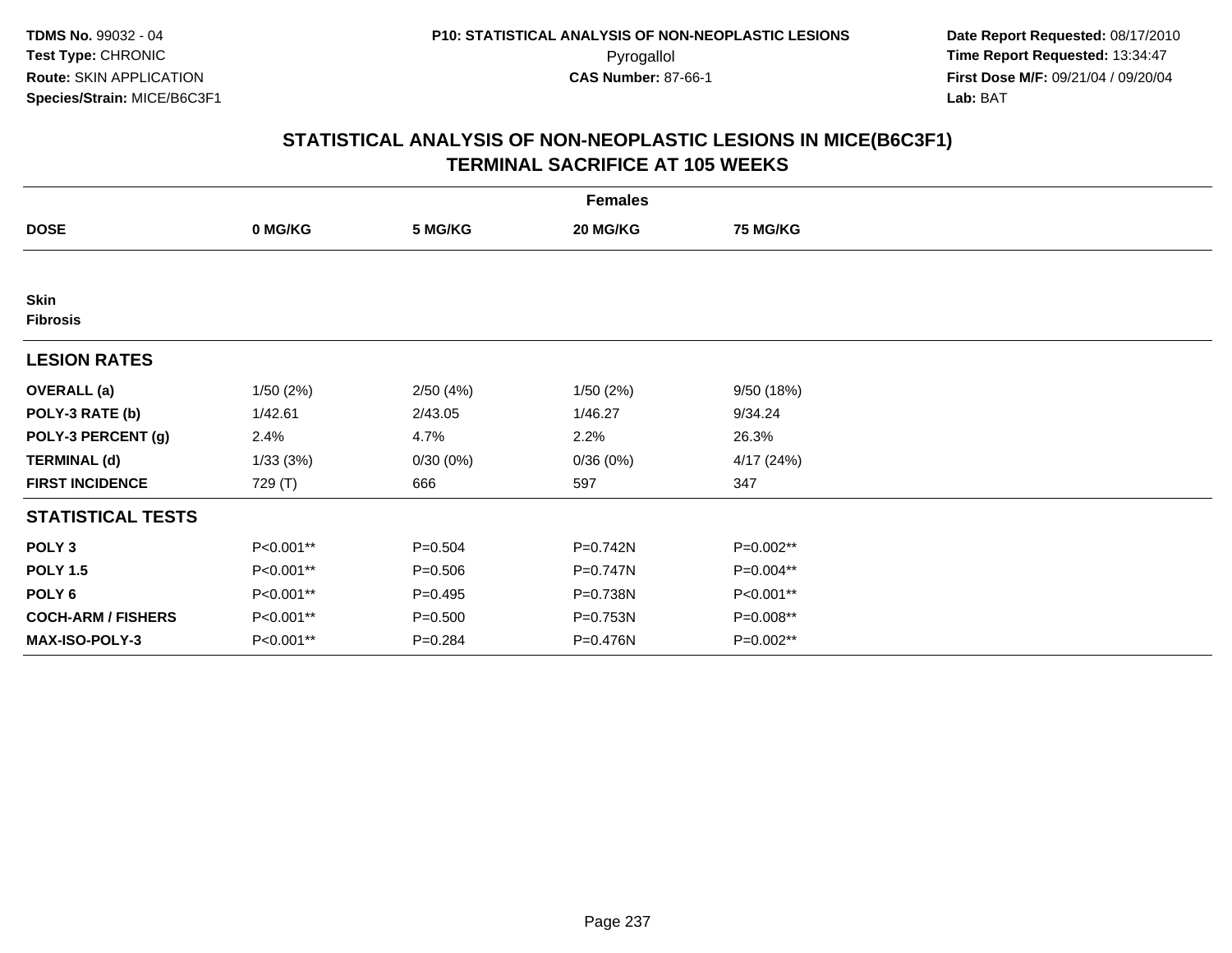| <b>Females</b>                |           |             |            |                 |  |  |
|-------------------------------|-----------|-------------|------------|-----------------|--|--|
| <b>DOSE</b>                   | 0 MG/KG   | 5 MG/KG     | 20 MG/KG   | <b>75 MG/KG</b> |  |  |
|                               |           |             |            |                 |  |  |
| <b>Skin</b><br>Hyperkeratosis |           |             |            |                 |  |  |
| <b>LESION RATES</b>           |           |             |            |                 |  |  |
| <b>OVERALL</b> (a)            | 1/50(2%)  | 2/50(4%)    | 1/50(2%)   | 9/50 (18%)      |  |  |
| POLY-3 RATE (b)               | 1/42.61   | 2/43.05     | 1/46.27    | 9/34.24         |  |  |
| POLY-3 PERCENT (g)            | 2.4%      | 4.7%        | 2.2%       | 26.3%           |  |  |
| <b>TERMINAL (d)</b>           | 1/33(3%)  | 0/30(0%)    | 0/36(0%)   | 4/17(24%)       |  |  |
| <b>FIRST INCIDENCE</b>        | 729 (T)   | 666         | 597        | 347             |  |  |
| <b>STATISTICAL TESTS</b>      |           |             |            |                 |  |  |
| POLY <sub>3</sub>             | P<0.001** | $P = 0.504$ | P=0.742N   | P=0.002**       |  |  |
| <b>POLY 1.5</b>               | P<0.001** | $P = 0.506$ | $P=0.747N$ | P=0.004**       |  |  |
| POLY <sub>6</sub>             | P<0.001** | $P=0.495$   | P=0.738N   | P<0.001**       |  |  |
| <b>COCH-ARM / FISHERS</b>     | P<0.001** | $P = 0.500$ | P=0.753N   | P=0.008**       |  |  |
| <b>MAX-ISO-POLY-3</b>         | P<0.001** | $P = 0.284$ | P=0.476N   | P=0.002**       |  |  |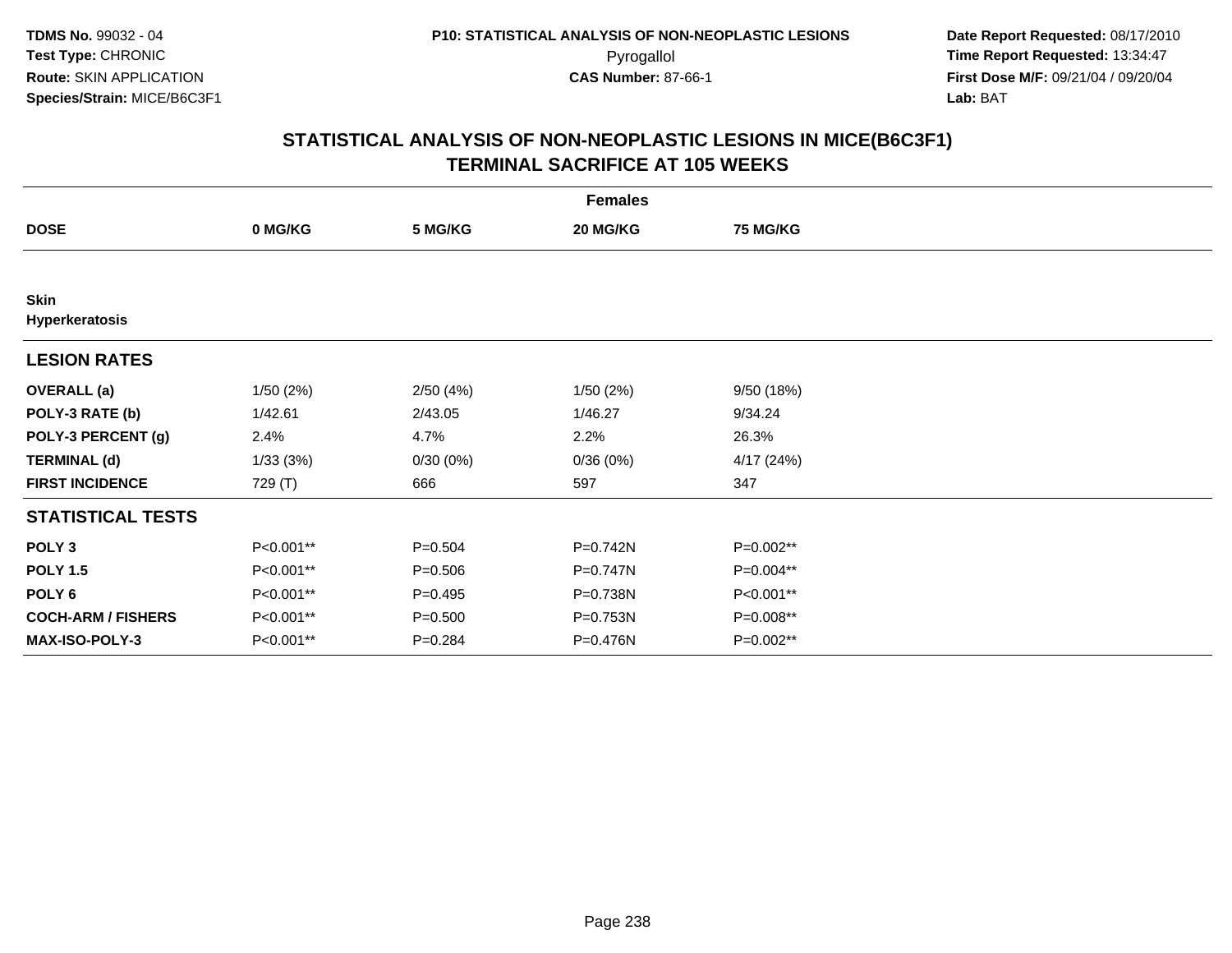| <b>Females</b>             |           |             |              |                 |  |  |
|----------------------------|-----------|-------------|--------------|-----------------|--|--|
| <b>DOSE</b>                | 0 MG/KG   | 5 MG/KG     | 20 MG/KG     | <b>75 MG/KG</b> |  |  |
|                            |           |             |              |                 |  |  |
| <b>Skin</b><br>Hyperplasia |           |             |              |                 |  |  |
| <b>LESION RATES</b>        |           |             |              |                 |  |  |
| <b>OVERALL</b> (a)         | 1/50(2%)  | 2/50(4%)    | 1/50(2%)     | 9/50(18%)       |  |  |
| POLY-3 RATE (b)            | 1/42.61   | 2/43.05     | 1/46.27      | 9/34.24         |  |  |
| POLY-3 PERCENT (g)         | 2.4%      | 4.7%        | 2.2%         | 26.3%           |  |  |
| <b>TERMINAL (d)</b>        | 1/33(3%)  | 0/30(0%)    | 0/36(0%)     | 4/17(24%)       |  |  |
| <b>FIRST INCIDENCE</b>     | 729 (T)   | 666         | 597          | 347             |  |  |
| <b>STATISTICAL TESTS</b>   |           |             |              |                 |  |  |
| POLY <sub>3</sub>          | P<0.001** | $P = 0.504$ | P=0.742N     | P=0.002**       |  |  |
| <b>POLY 1.5</b>            | P<0.001** | $P = 0.506$ | $P = 0.747N$ | P=0.004**       |  |  |
| POLY <sub>6</sub>          | P<0.001** | $P=0.495$   | P=0.738N     | P<0.001**       |  |  |
| <b>COCH-ARM / FISHERS</b>  | P<0.001** | $P = 0.500$ | P=0.753N     | P=0.008**       |  |  |
| <b>MAX-ISO-POLY-3</b>      | P<0.001** | $P = 0.284$ | P=0.476N     | P=0.002**       |  |  |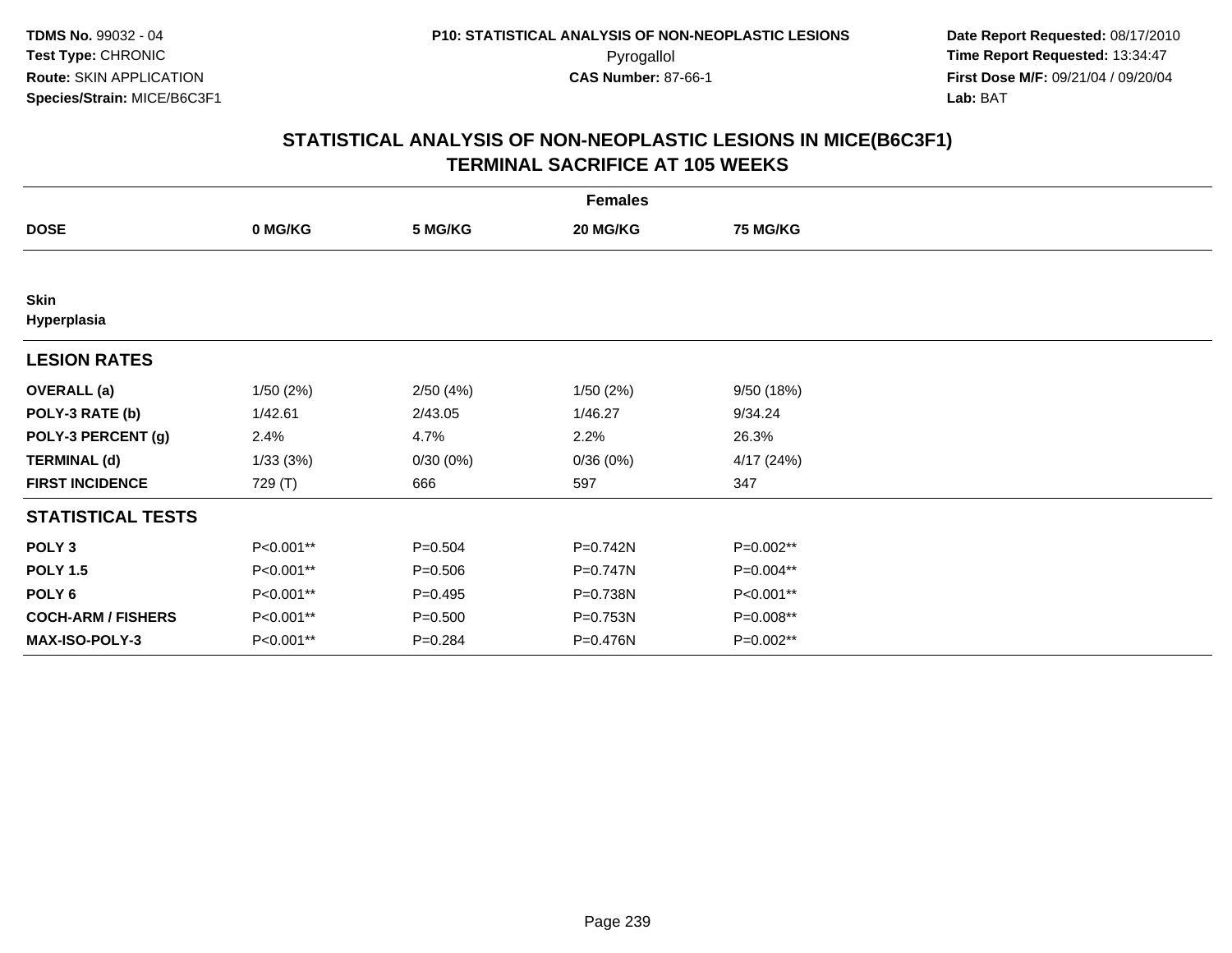|                             | <b>Females</b> |          |          |                 |  |  |  |  |
|-----------------------------|----------------|----------|----------|-----------------|--|--|--|--|
| <b>DOSE</b>                 | 0 MG/KG        | 5 MG/KG  | 20 MG/KG | <b>75 MG/KG</b> |  |  |  |  |
|                             |                |          |          |                 |  |  |  |  |
| <b>Skin</b><br>Inflammation |                |          |          |                 |  |  |  |  |
| <b>LESION RATES</b>         |                |          |          |                 |  |  |  |  |
| <b>OVERALL</b> (a)          | 1/50(2%)       | 0/50(0%) | 0/50(0%) | 9/50(18%)       |  |  |  |  |
| POLY-3 RATE (b)             | 1/42.61        | 0/42.77  | 0/45.81  | 9/34.24         |  |  |  |  |
| POLY-3 PERCENT (g)          | 2.4%           | 0%       | 0%       | 26.3%           |  |  |  |  |
| <b>TERMINAL (d)</b>         | 1/33(3%)       | 0/30(0%) | 0/36(0%) | 4/17(24%)       |  |  |  |  |
| <b>FIRST INCIDENCE</b>      | 729 (T)        | ---      | $\cdots$ | 347             |  |  |  |  |
| <b>STATISTICAL TESTS</b>    |                |          |          |                 |  |  |  |  |
| POLY <sub>3</sub>           | P<0.001**      | P=0.499N | P=0.486N | P=0.002**       |  |  |  |  |
| <b>POLY 1.5</b>             | P<0.001**      | P=0.497N | P=0.489N | P=0.004**       |  |  |  |  |
| POLY <sub>6</sub>           | P<0.001**      | P=0.505N | P=0.484N | P<0.001**       |  |  |  |  |
| <b>COCH-ARM / FISHERS</b>   | P<0.001**      | P=0.500N | P=0.500N | P=0.008**       |  |  |  |  |
| MAX-ISO-POLY-3              | P<0.001**      | P=0.158N | P=0.158N | P=0.002**       |  |  |  |  |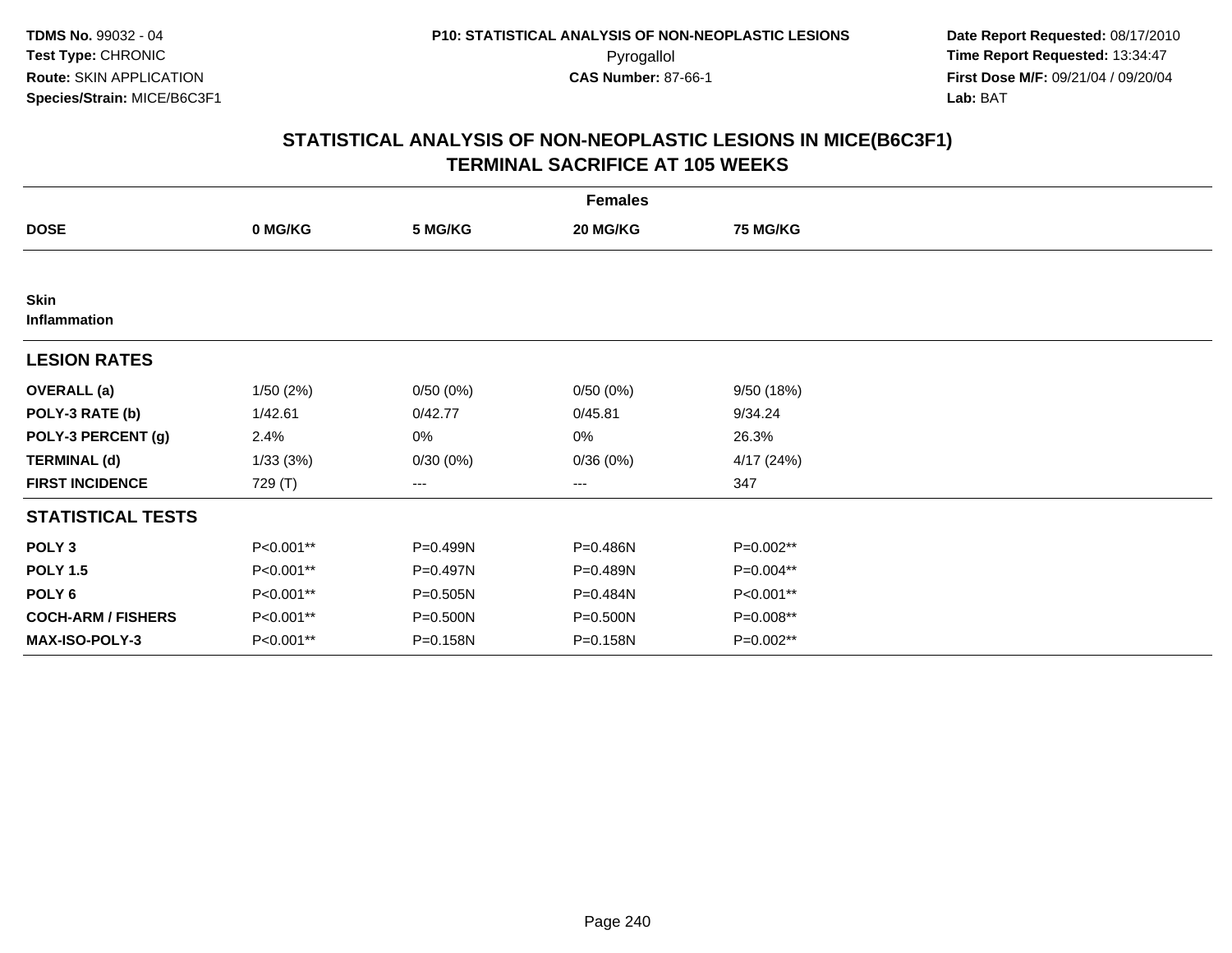| <b>Females</b>              |           |             |              |                 |  |  |  |
|-----------------------------|-----------|-------------|--------------|-----------------|--|--|--|
| <b>DOSE</b>                 | 0 MG/KG   | 5 MG/KG     | 20 MG/KG     | <b>75 MG/KG</b> |  |  |  |
|                             |           |             |              |                 |  |  |  |
| <b>Skin</b><br><b>Ulcer</b> |           |             |              |                 |  |  |  |
| <b>LESION RATES</b>         |           |             |              |                 |  |  |  |
| <b>OVERALL</b> (a)          | 1/50(2%)  | 1/50(2%)    | 1/50(2%)     | 9/50(18%)       |  |  |  |
| POLY-3 RATE (b)             | 1/42.61   | 1/43.00     | 1/46.27      | 9/34.24         |  |  |  |
| POLY-3 PERCENT (g)          | 2.4%      | 2.3%        | 2.2%         | 26.3%           |  |  |  |
| <b>TERMINAL (d)</b>         | 1/33(3%)  | 0/30(0%)    | 0/36(0%)     | 4/17(24%)       |  |  |  |
| <b>FIRST INCIDENCE</b>      | 729 (T)   | 666         | 597          | 347             |  |  |  |
| <b>STATISTICAL TESTS</b>    |           |             |              |                 |  |  |  |
| POLY <sub>3</sub>           | P<0.001** | P=0.759N    | P=0.742N     | P=0.002**       |  |  |  |
| <b>POLY 1.5</b>             | P<0.001** | P=0.757N    | $P = 0.747N$ | P=0.004**       |  |  |  |
| POLY <sub>6</sub>           | P<0.001** | $P = 0.758$ | P=0.738N     | P<0.001**       |  |  |  |
| <b>COCH-ARM / FISHERS</b>   | P<0.001** | P=0.753N    | P=0.753N     | P=0.008**       |  |  |  |
| <b>MAX-ISO-POLY-3</b>       | P<0.001** | P=0.496N    | P=0.476N     | P=0.002**       |  |  |  |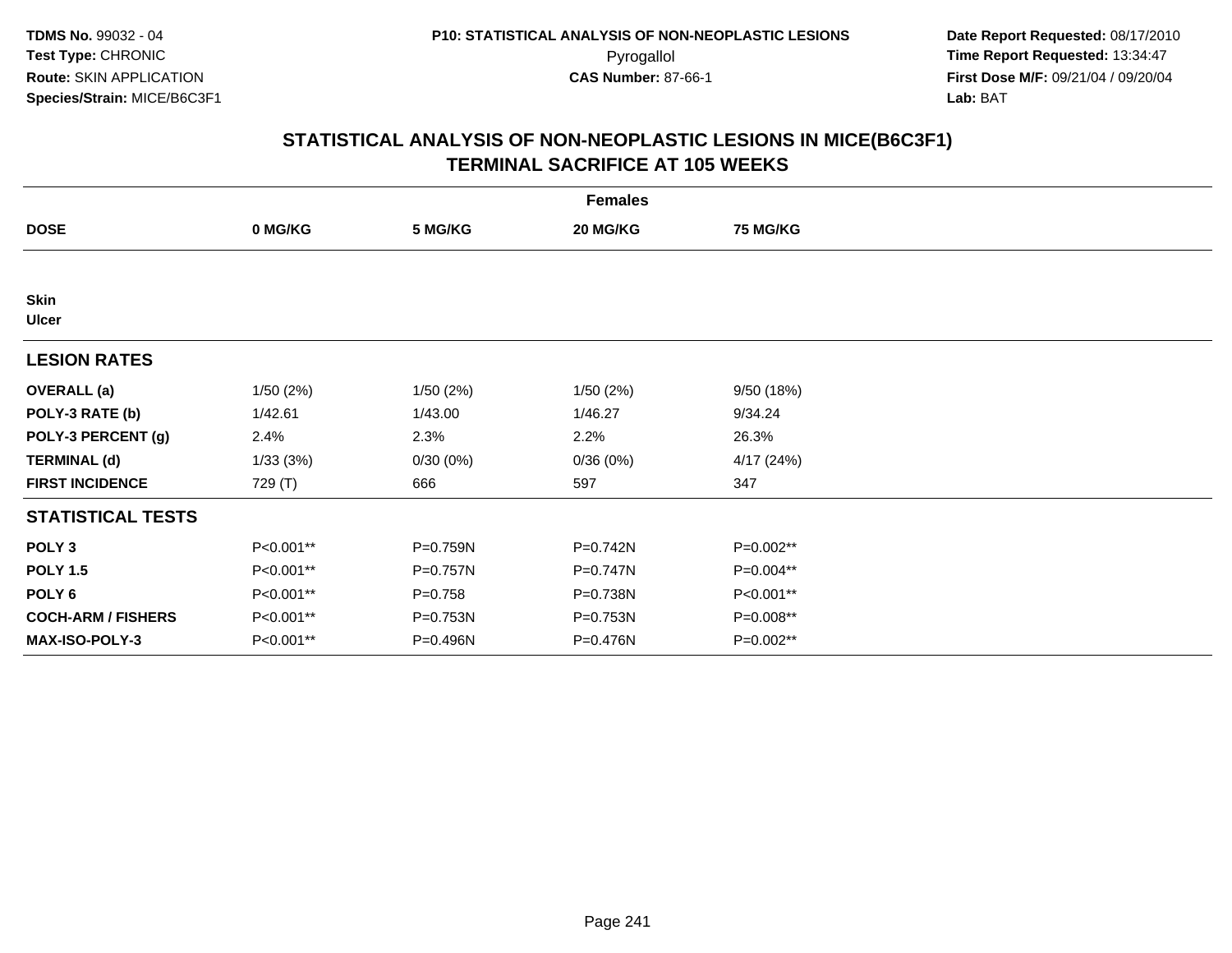| <b>Females</b>                      |            |          |                   |                 |  |  |  |
|-------------------------------------|------------|----------|-------------------|-----------------|--|--|--|
| <b>DOSE</b>                         | 0 MG/KG    | 5 MG/KG  | 20 MG/KG          | <b>75 MG/KG</b> |  |  |  |
|                                     |            |          |                   |                 |  |  |  |
| <b>Skin: Control</b><br>Hyperplasia |            |          |                   |                 |  |  |  |
| <b>LESION RATES</b>                 |            |          |                   |                 |  |  |  |
| <b>OVERALL</b> (a)                  | 0/50(0%)   | 0/50(0%) | 0/50(0%)          | 2/50(4%)        |  |  |  |
| POLY-3 RATE (b)                     | 0/42.61    | 0/42.77  | 0/45.81           | 2/32.19         |  |  |  |
| POLY-3 PERCENT (g)                  | 0%         | 0%       | 0%                | 6.2%            |  |  |  |
| <b>TERMINAL (d)</b>                 | 0/33(0%)   | 0/30(0%) | 0/36(0%)          | 0/17(0%)        |  |  |  |
| <b>FIRST INCIDENCE</b>              | ---        | ---      | $\qquad \qquad -$ | 669             |  |  |  |
| <b>STATISTICAL TESTS</b>            |            |          |                   |                 |  |  |  |
| POLY <sub>3</sub>                   | $P=0.029*$ | (e)      | (e)               | $P = 0.181$     |  |  |  |
| <b>POLY 1.5</b>                     | $P=0.033*$ | (e)      | (e)               | $P=0.202$       |  |  |  |
| POLY <sub>6</sub>                   | $P=0.026*$ | (e)      | (e)               | $P = 0.158$     |  |  |  |
| <b>COCH-ARM / FISHERS</b>           | $P=0.042*$ | (e)      | (e)               | $P = 0.247$     |  |  |  |
| <b>MAX-ISO-POLY-3</b>               | $P=0.035*$ | (e)      | (e)               | $P = 0.074$     |  |  |  |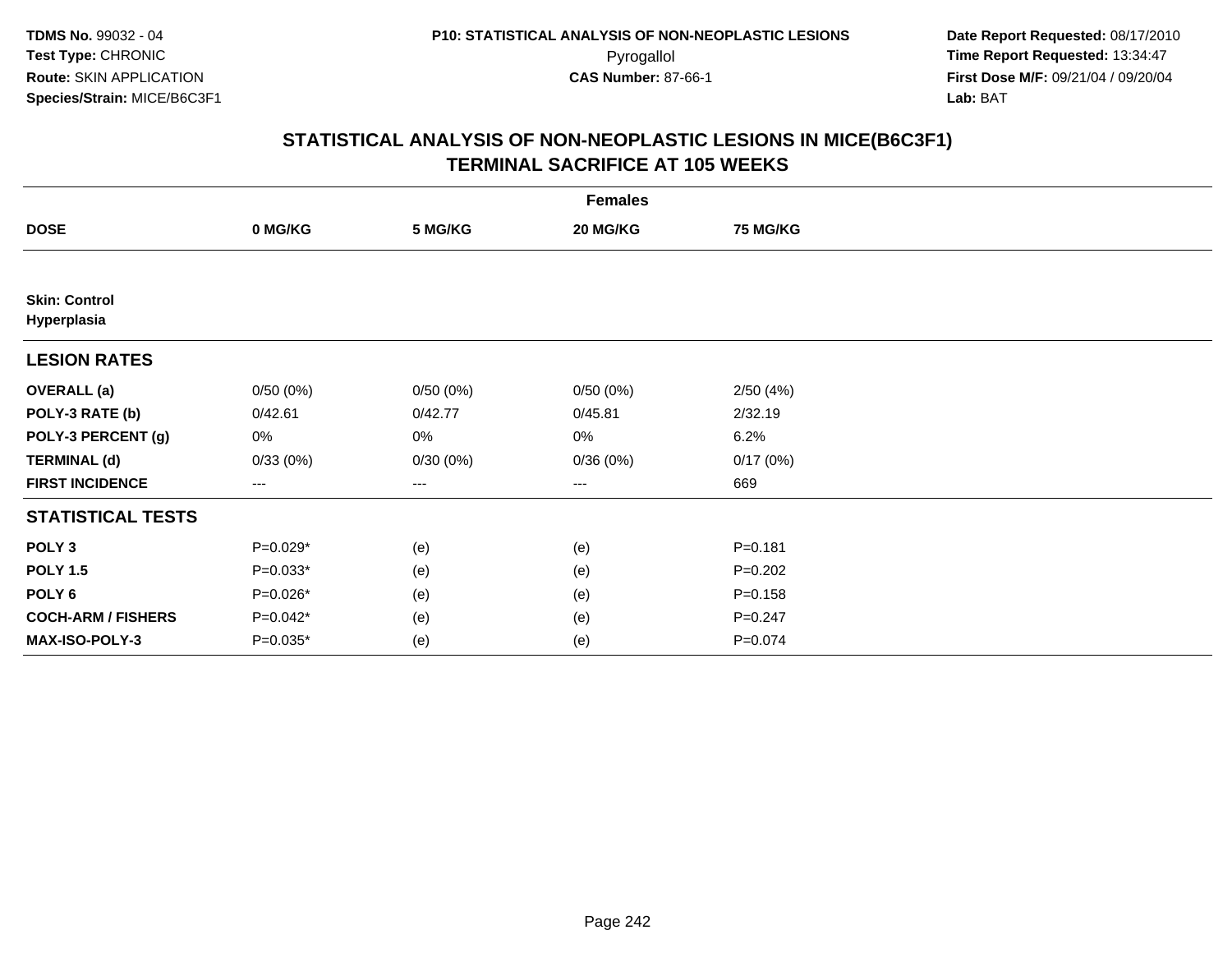|                                      | <b>Females</b> |              |          |                 |  |  |  |  |
|--------------------------------------|----------------|--------------|----------|-----------------|--|--|--|--|
| <b>DOSE</b>                          | 0 MG/KG        | 5 MG/KG      | 20 MG/KG | <b>75 MG/KG</b> |  |  |  |  |
|                                      |                |              |          |                 |  |  |  |  |
| <b>Skin: Control</b><br>Inflammation |                |              |          |                 |  |  |  |  |
| <b>LESION RATES</b>                  |                |              |          |                 |  |  |  |  |
| <b>OVERALL</b> (a)                   | 3/50(6%)       | 0/50(0%)     | 1/50(2%) | 2/50(4%)        |  |  |  |  |
| POLY-3 RATE (b)                      | 3/42.61        | 0/42.77      | 1/46.06  | 2/32.19         |  |  |  |  |
| POLY-3 PERCENT (g)                   | 7%             | 0%           | 2.2%     | 6.2%            |  |  |  |  |
| <b>TERMINAL (d)</b>                  | 3/33(9%)       | 0/30(0%)     | 0/36(0%) | 0/17(0%)        |  |  |  |  |
| <b>FIRST INCIDENCE</b>               | 729 (T)        | ---          | 663      | 669             |  |  |  |  |
| <b>STATISTICAL TESTS</b>             |                |              |          |                 |  |  |  |  |
| POLY <sub>3</sub>                    | $P=0.445$      | P=0.118N     | P=0.278N | $P = 0.625N$    |  |  |  |  |
| <b>POLY 1.5</b>                      | $P=0.477$      | P=0.116N     | P=0.285N | P=0.574N        |  |  |  |  |
| POLY 6                               | $P = 0.418$    | P=0.123N     | P=0.273N | $P = 0.667$     |  |  |  |  |
| <b>COCH-ARM / FISHERS</b>            | $P = 0.542$    | $P = 0.121N$ | P=0.309N | P=0.500N        |  |  |  |  |
| MAX-ISO-POLY-3                       | P=0.315N       | P=0.038N*    | P=0.144N | P=0.450N        |  |  |  |  |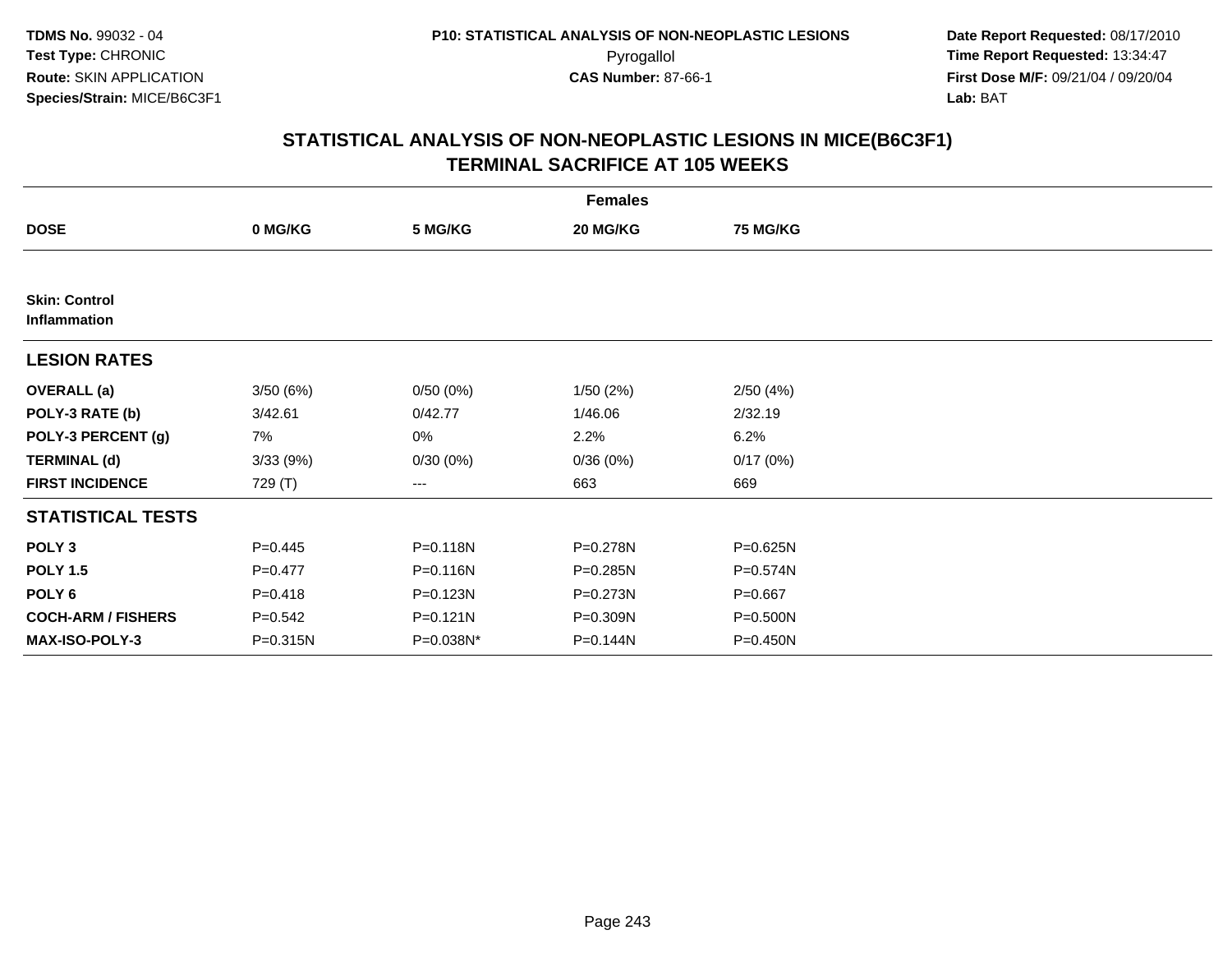|                                             | <b>Females</b> |              |          |                 |  |  |  |  |
|---------------------------------------------|----------------|--------------|----------|-----------------|--|--|--|--|
| <b>DOSE</b>                                 | 0 MG/KG        | 5 MG/KG      | 20 MG/KG | <b>75 MG/KG</b> |  |  |  |  |
|                                             |                |              |          |                 |  |  |  |  |
| <b>Skin: Sebaceous Gland</b><br>Hyperplasia |                |              |          |                 |  |  |  |  |
| <b>LESION RATES</b>                         |                |              |          |                 |  |  |  |  |
| <b>OVERALL</b> (a)                          | 1/50(2%)       | 0/50(0%)     | 1/50(2%) | 7/50 (14%)      |  |  |  |  |
| POLY-3 RATE (b)                             | 1/42.61        | 0/42.77      | 1/46.27  | 7/34.24         |  |  |  |  |
| POLY-3 PERCENT (g)                          | 2.4%           | 0%           | 2.2%     | 20.5%           |  |  |  |  |
| <b>TERMINAL (d)</b>                         | 1/33(3%)       | 0/30(0%)     | 0/36(0%) | 2/17(12%)       |  |  |  |  |
| <b>FIRST INCIDENCE</b>                      | 729 (T)        | ---          | 597      | 347             |  |  |  |  |
| <b>STATISTICAL TESTS</b>                    |                |              |          |                 |  |  |  |  |
| POLY <sub>3</sub>                           | P<0.001**      | P=0.499N     | P=0.742N | P=0.012*        |  |  |  |  |
| <b>POLY 1.5</b>                             | P<0.001**      | P=0.497N     | P=0.747N | $P=0.018*$      |  |  |  |  |
| POLY 6                                      | P<0.001**      | $P = 0.505N$ | P=0.738N | P=0.008**       |  |  |  |  |
| <b>COCH-ARM / FISHERS</b>                   | P<0.001**      | P=0.500N     | P=0.753N | P=0.030*        |  |  |  |  |
| MAX-ISO-POLY-3                              | P<0.001**      | P=0.158N     | P=0.476N | P=0.009**       |  |  |  |  |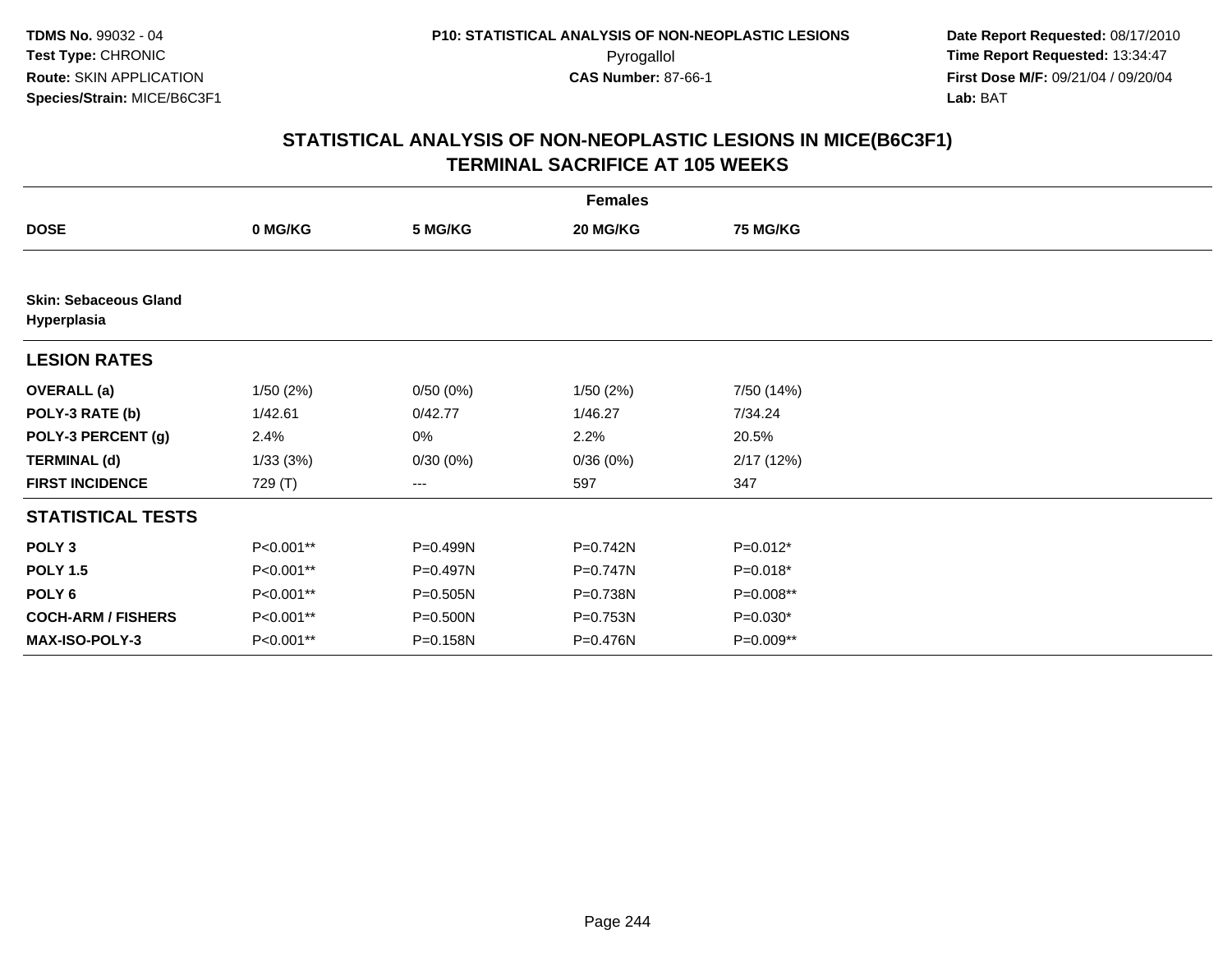|                           | <b>Females</b>                             |             |             |                 |  |  |  |  |  |  |
|---------------------------|--------------------------------------------|-------------|-------------|-----------------|--|--|--|--|--|--|
| <b>DOSE</b>               | 0 MG/KG                                    | 5 MG/KG     | 20 MG/KG    | <b>75 MG/KG</b> |  |  |  |  |  |  |
|                           |                                            |             |             |                 |  |  |  |  |  |  |
| Hyperplasia               | Skin: Sebaceous Gland, Site of Application |             |             |                 |  |  |  |  |  |  |
| <b>LESION RATES</b>       |                                            |             |             |                 |  |  |  |  |  |  |
| <b>OVERALL</b> (a)        | 1/50(2%)                                   | 2/50(4%)    | 6/50 (12%)  | 34/50 (68%)     |  |  |  |  |  |  |
| POLY-3 RATE (b)           | 1/42.61                                    | 2/42.77     | 6/46.06     | 34/46.29        |  |  |  |  |  |  |
| POLY-3 PERCENT (g)        | 2.4%                                       | 4.7%        | 13%         | 73.5%           |  |  |  |  |  |  |
| <b>TERMINAL (d)</b>       | 1/33(3%)                                   | 2/30(7%)    | 5/36 (14%)  | 11/17 (65%)     |  |  |  |  |  |  |
| <b>FIRST INCIDENCE</b>    | 729 (T)                                    | 729 (T)     | 663         | 256             |  |  |  |  |  |  |
| <b>STATISTICAL TESTS</b>  |                                            |             |             |                 |  |  |  |  |  |  |
| POLY <sub>3</sub>         | P<0.001**                                  | $P = 0.501$ | $P = 0.069$ | P<0.001**       |  |  |  |  |  |  |
| <b>POLY 1.5</b>           | P<0.001**                                  | $P = 0.505$ | $P = 0.066$ | P<0.001**       |  |  |  |  |  |  |
| POLY 6                    | P<0.001**                                  | $P = 0.491$ | $P=0.072$   | P<0.001**       |  |  |  |  |  |  |
| <b>COCH-ARM / FISHERS</b> | P<0.001**                                  | $P = 0.500$ | $P = 0.056$ | P<0.001**       |  |  |  |  |  |  |
| <b>MAX-ISO-POLY-3</b>     | P<0.001**                                  | $P=0.282$   | $P=0.035*$  | P<0.001**       |  |  |  |  |  |  |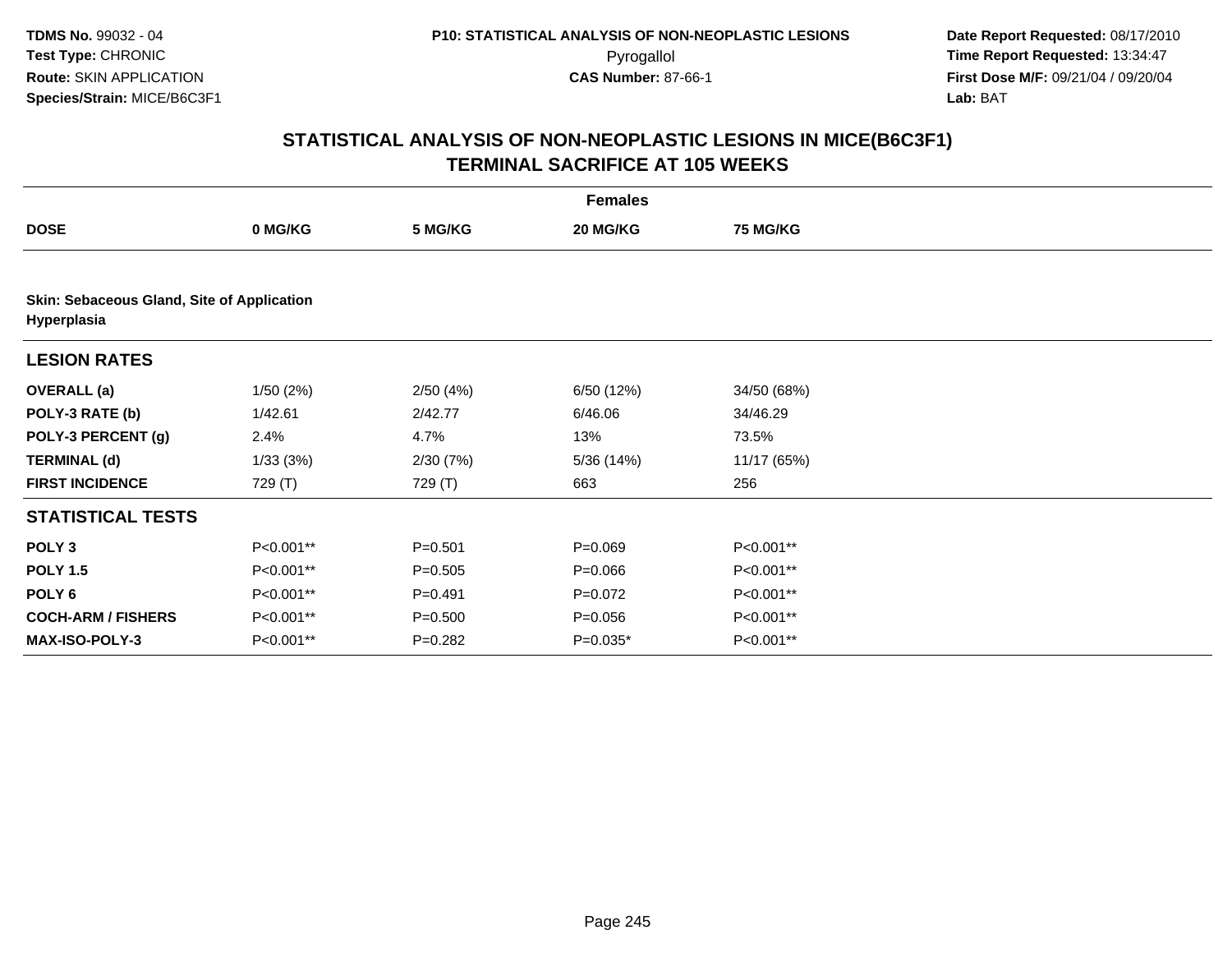| <b>Females</b>                                      |            |             |             |                 |  |  |  |
|-----------------------------------------------------|------------|-------------|-------------|-----------------|--|--|--|
| <b>DOSE</b>                                         | 0 MG/KG    | 5 MG/KG     | 20 MG/KG    | <b>75 MG/KG</b> |  |  |  |
|                                                     |            |             |             |                 |  |  |  |
| <b>Skin: Site of Application</b><br><b>Fibrosis</b> |            |             |             |                 |  |  |  |
| <b>LESION RATES</b>                                 |            |             |             |                 |  |  |  |
| <b>OVERALL</b> (a)                                  | 5/50 (10%) | 6/50 (12%)  | 31/50 (62%) | 49/50 (98%)     |  |  |  |
| POLY-3 RATE (b)                                     | 5/43.56    | 6/43.87     | 31/46.92    | 49/50.00        |  |  |  |
| POLY-3 PERCENT (g)                                  | 11.5%      | 13.7%       | 66.1%       | 98%             |  |  |  |
| <b>TERMINAL (d)</b>                                 | 3/33(9%)   | 3/30 (10%)  | 27/36 (75%) | 16/17 (94%)     |  |  |  |
| <b>FIRST INCIDENCE</b>                              | 557        | 544         | 529         | 256             |  |  |  |
| <b>STATISTICAL TESTS</b>                            |            |             |             |                 |  |  |  |
| POLY <sub>3</sub>                                   | P<0.001**  | $P = 0.505$ | P<0.001**   | P<0.001**       |  |  |  |
| <b>POLY 1.5</b>                                     | P<0.001**  | $P = 0.512$ | P<0.001**   | P<0.001**       |  |  |  |
| POLY <sub>6</sub>                                   | P<0.001**  | $P = 0.485$ | P<0.001**   | P<0.001**       |  |  |  |
| <b>COCH-ARM / FISHERS</b>                           | P<0.001**  | $P = 0.500$ | P<0.001**   | P<0.001**       |  |  |  |
| <b>MAX-ISO-POLY-3</b>                               | P<0.001**  | $P = 0.378$ | P<0.001**   | P<0.001**       |  |  |  |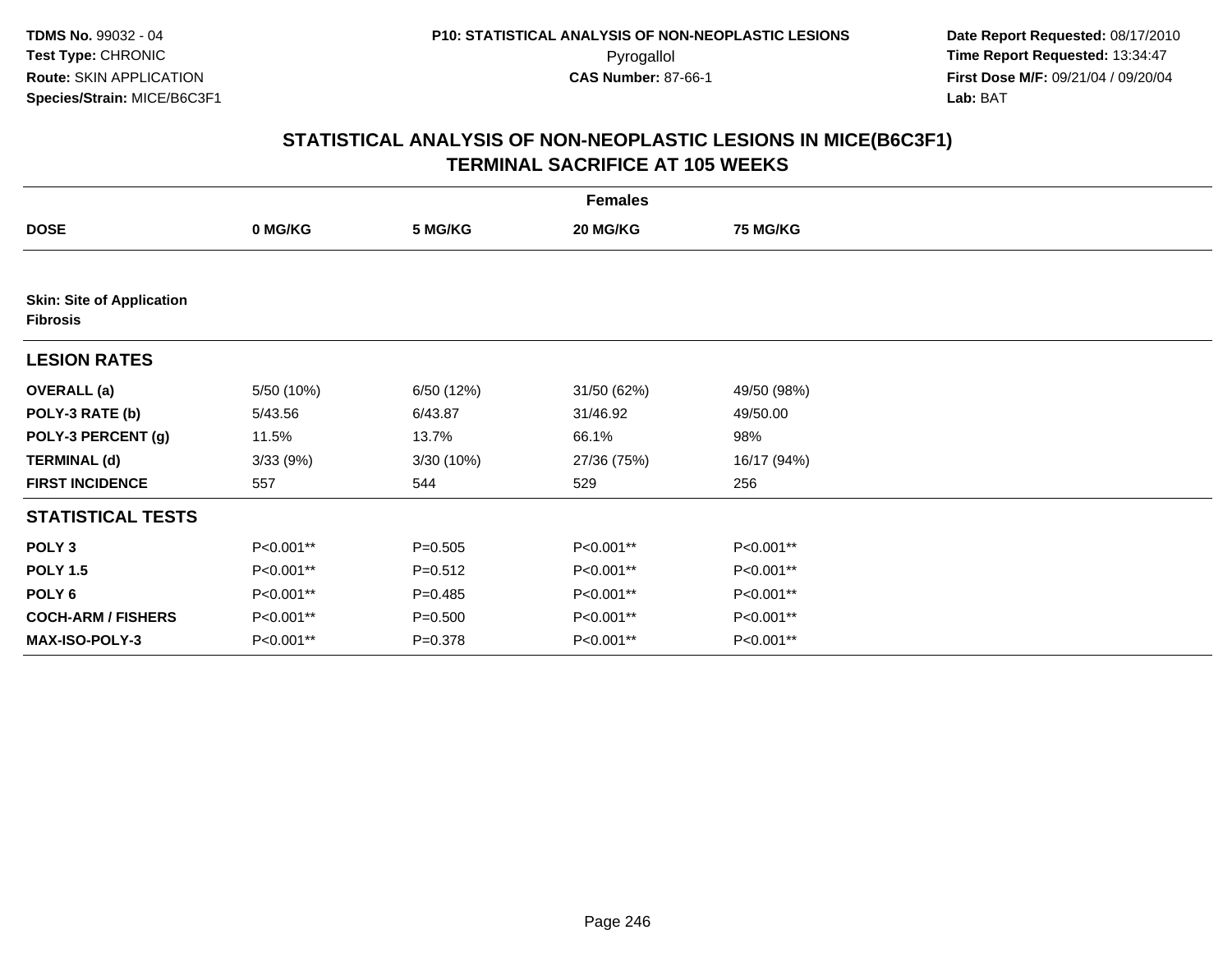|                                                    | <b>Females</b> |             |             |                 |  |  |  |  |
|----------------------------------------------------|----------------|-------------|-------------|-----------------|--|--|--|--|
| <b>DOSE</b>                                        | 0 MG/KG        | 5 MG/KG     | 20 MG/KG    | <b>75 MG/KG</b> |  |  |  |  |
|                                                    |                |             |             |                 |  |  |  |  |
| <b>Skin: Site of Application</b><br>Hyperkeratosis |                |             |             |                 |  |  |  |  |
| <b>LESION RATES</b>                                |                |             |             |                 |  |  |  |  |
| <b>OVERALL</b> (a)                                 | 24/50 (48%)    | 38/50 (76%) | 49/50 (98%) | 49/50 (98%)     |  |  |  |  |
| POLY-3 RATE (b)                                    | 24/46.37       | 38/49.46    | 49/50.00    | 49/50.00        |  |  |  |  |
| POLY-3 PERCENT (g)                                 | 51.8%          | 76.8%       | 98%         | 98%             |  |  |  |  |
| <b>TERMINAL (d)</b>                                | 13/33 (39%)    | 19/30 (63%) | 35/36 (97%) | 16/17 (94%)     |  |  |  |  |
| <b>FIRST INCIDENCE</b>                             | 415            | 438         | 529         | 256             |  |  |  |  |
| <b>STATISTICAL TESTS</b>                           |                |             |             |                 |  |  |  |  |
| POLY <sub>3</sub>                                  | P<0.001**      | P=0.007**   | P<0.001**   | P<0.001**       |  |  |  |  |
| <b>POLY 1.5</b>                                    | P<0.001**      | P=0.006**   | P<0.001**   | P<0.001**       |  |  |  |  |
| POLY <sub>6</sub>                                  | P<0.001**      | P=0.010**   | P<0.001**   | P<0.001**       |  |  |  |  |
| <b>COCH-ARM / FISHERS</b>                          | P<0.001**      | $P=0.004**$ | P<0.001**   | P<0.001**       |  |  |  |  |
| <b>MAX-ISO-POLY-3</b>                              | P<0.001**      | P=0.005**   | P<0.001**   | P<0.001**       |  |  |  |  |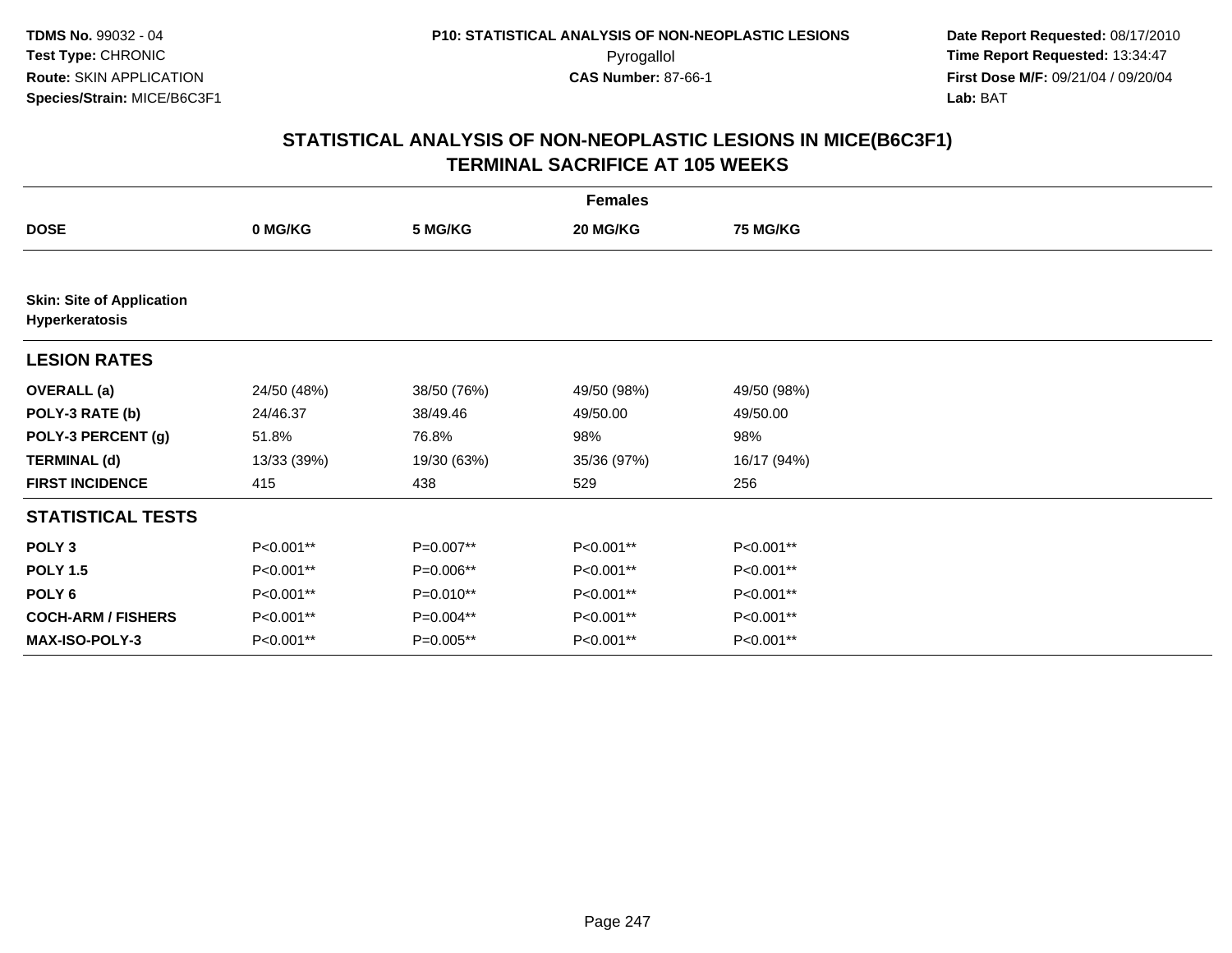|                                                 | <b>Females</b> |             |              |                 |  |  |  |  |
|-------------------------------------------------|----------------|-------------|--------------|-----------------|--|--|--|--|
| <b>DOSE</b>                                     | 0 MG/KG        | 5 MG/KG     | 20 MG/KG     | <b>75 MG/KG</b> |  |  |  |  |
|                                                 |                |             |              |                 |  |  |  |  |
| <b>Skin: Site of Application</b><br>Hyperplasia |                |             |              |                 |  |  |  |  |
| <b>LESION RATES</b>                             |                |             |              |                 |  |  |  |  |
| <b>OVERALL</b> (a)                              | 20/50 (40%)    | 31/50 (62%) | 49/50 (98%)  | 49/50 (98%)     |  |  |  |  |
| POLY-3 RATE (b)                                 | 20/44.99       | 31/45.45    | 49/49.38     | 49/50.00        |  |  |  |  |
| POLY-3 PERCENT (g)                              | 44.5%          | 68.2%       | 99.2%        | 98%             |  |  |  |  |
| <b>TERMINAL (d)</b>                             | 14/33 (42%)    | 22/30 (73%) | 36/36 (100%) | 16/17 (94%)     |  |  |  |  |
| <b>FIRST INCIDENCE</b>                          | 488            | 544         | 542          | 256             |  |  |  |  |
| <b>STATISTICAL TESTS</b>                        |                |             |              |                 |  |  |  |  |
| POLY <sub>3</sub>                               | P<0.001**      | $P=0.015*$  | P<0.001**    | P<0.001**       |  |  |  |  |
| <b>POLY 1.5</b>                                 | P<0.001**      | $P=0.020*$  | P<0.001**    | P<0.001**       |  |  |  |  |
| POLY <sub>6</sub>                               | P<0.001**      | P=0.009**   | P<0.001**    | P<0.001**       |  |  |  |  |
| <b>COCH-ARM / FISHERS</b>                       | P<0.001**      | $P=0.022*$  | P<0.001**    | P<0.001**       |  |  |  |  |
| <b>MAX-ISO-POLY-3</b>                           | P<0.001**      | P=0.009**   | P<0.001**    | P<0.001**       |  |  |  |  |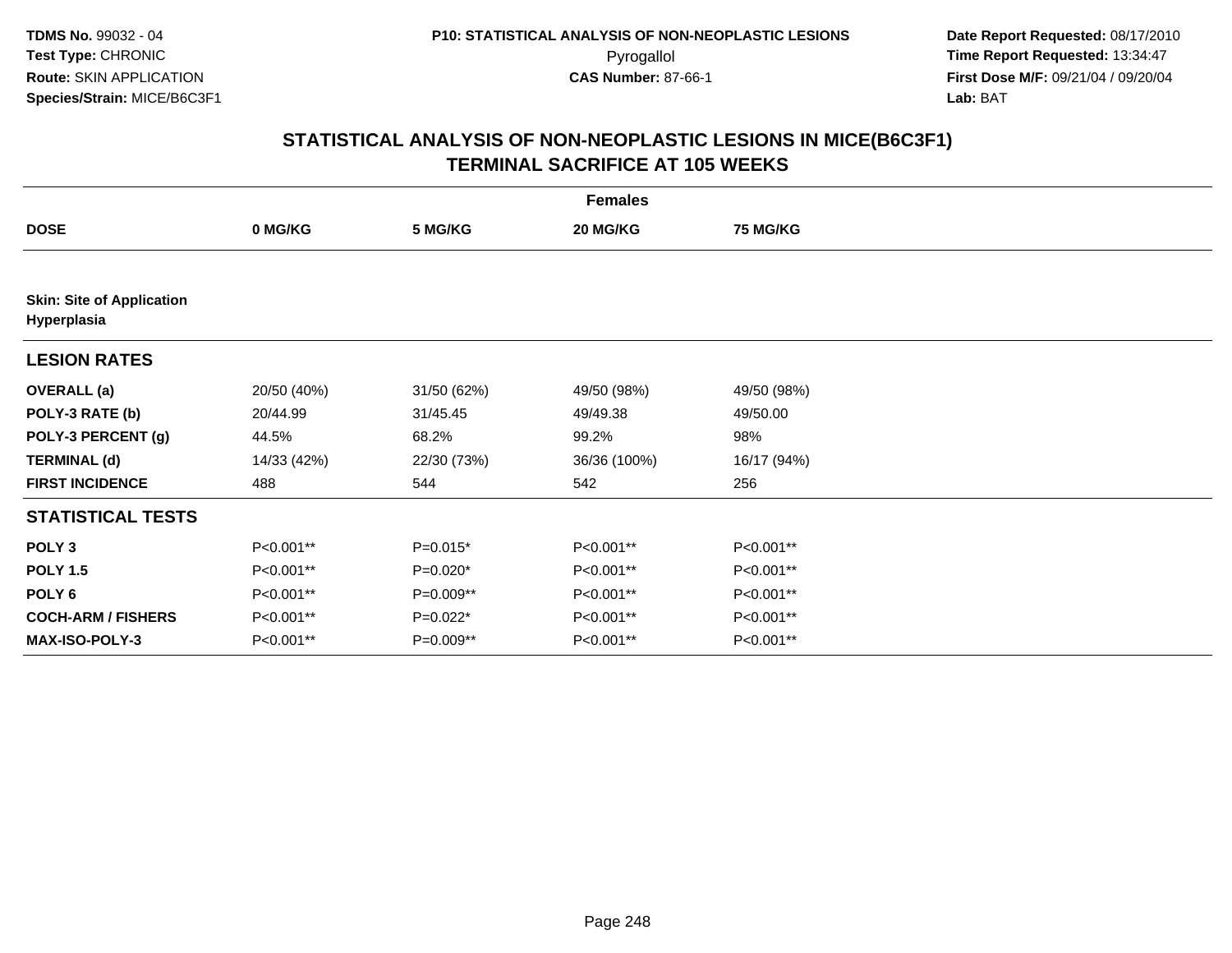| <b>Females</b>                                   |             |             |             |                 |  |  |  |
|--------------------------------------------------|-------------|-------------|-------------|-----------------|--|--|--|
| <b>DOSE</b>                                      | 0 MG/KG     | 5 MG/KG     | 20 MG/KG    | <b>75 MG/KG</b> |  |  |  |
|                                                  |             |             |             |                 |  |  |  |
| <b>Skin: Site of Application</b><br>Inflammation |             |             |             |                 |  |  |  |
| <b>LESION RATES</b>                              |             |             |             |                 |  |  |  |
| <b>OVERALL</b> (a)                               | 12/50 (24%) | 14/50 (28%) | 42/50 (84%) | 48/50 (96%)     |  |  |  |
| POLY-3 RATE (b)                                  | 12/44.42    | 14/44.77    | 42/48.47    | 48/49.63        |  |  |  |
| POLY-3 PERCENT (g)                               | 27%         | 31.3%       | 86.6%       | 96.7%           |  |  |  |
| <b>TERMINAL (d)</b>                              | 7/33 (21%)  | 9/30 (30%)  | 35/36 (97%) | 16/17 (94%)     |  |  |  |
| <b>FIRST INCIDENCE</b>                           | 415         | 544         | 529         | 256             |  |  |  |
| <b>STATISTICAL TESTS</b>                         |             |             |             |                 |  |  |  |
| POLY <sub>3</sub>                                | P<0.001**   | $P=0.417$   | P<0.001**   | P<0.001**       |  |  |  |
| <b>POLY 1.5</b>                                  | P<0.001**   | $P=0.427$   | P<0.001**   | P<0.001**       |  |  |  |
| POLY 6                                           | P<0.001**   | $P=0.391$   | P<0.001**   | P<0.001**       |  |  |  |
| <b>COCH-ARM / FISHERS</b>                        | P<0.001**   | $P = 0.410$ | P<0.001**   | P<0.001**       |  |  |  |
| MAX-ISO-POLY-3                                   | P<0.001**   | $P=0.329$   | P<0.001**   | P<0.001**       |  |  |  |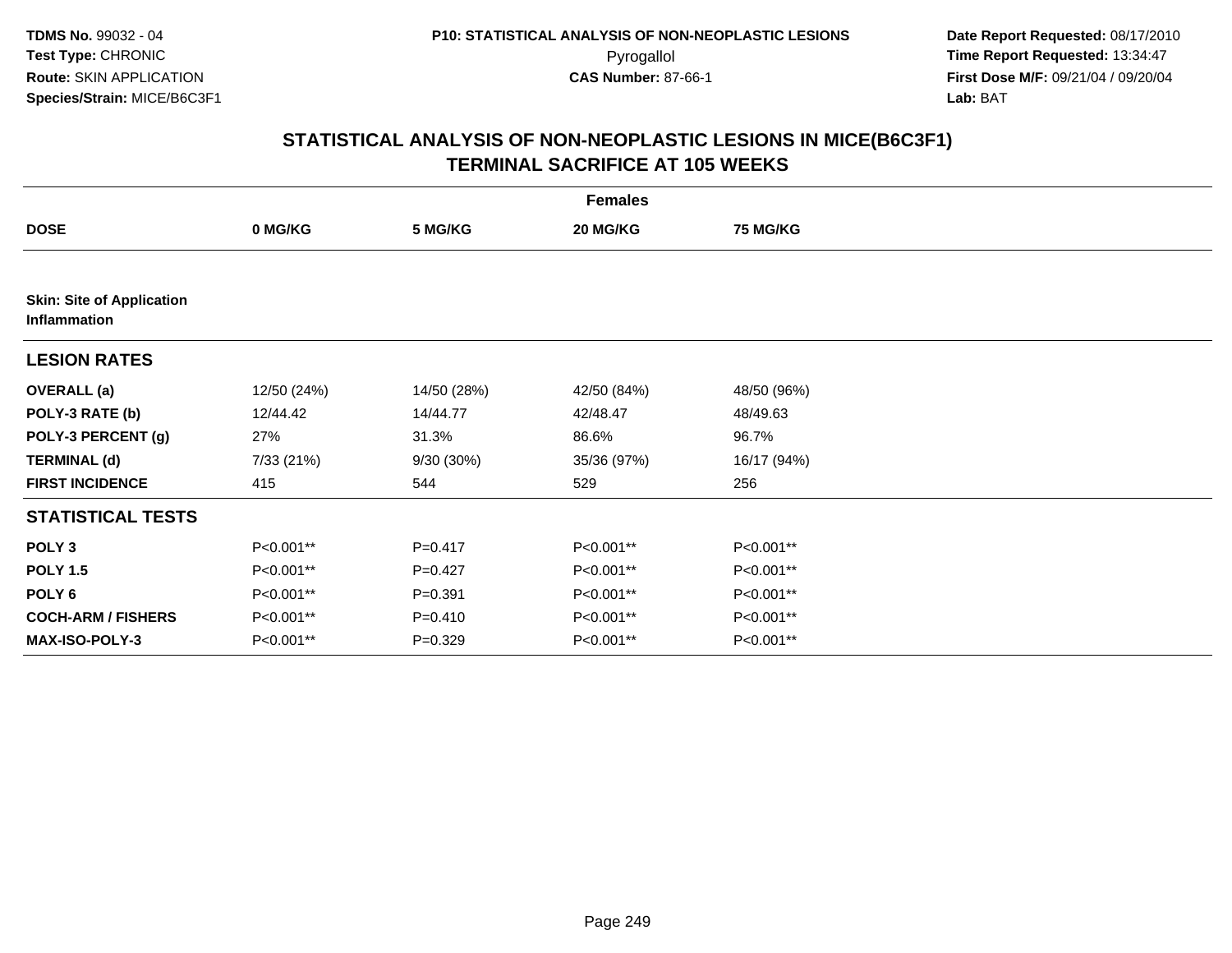|                                                  | <b>Females</b> |          |             |                 |  |  |  |  |
|--------------------------------------------------|----------------|----------|-------------|-----------------|--|--|--|--|
| <b>DOSE</b>                                      | 0 MG/KG        | 5 MG/KG  | 20 MG/KG    | <b>75 MG/KG</b> |  |  |  |  |
|                                                  |                |          |             |                 |  |  |  |  |
| <b>Skin: Site of Application</b><br>Pigmentation |                |          |             |                 |  |  |  |  |
| <b>LESION RATES</b>                              |                |          |             |                 |  |  |  |  |
| <b>OVERALL</b> (a)                               | 0/50(0%)       | 0/50(0%) | 35/50 (70%) | 40/50 (80%)     |  |  |  |  |
| POLY-3 RATE (b)                                  | 0/42.61        | 0/42.77  | 35/46.94    | 40/43.88        |  |  |  |  |
| POLY-3 PERCENT (g)                               | 0%             | 0%       | 74.6%       | 91.2%           |  |  |  |  |
| <b>TERMINAL (d)</b>                              | 0/33(0%)       | 0/30(0%) | 27/36 (75%) | 15/17 (88%)     |  |  |  |  |
| <b>FIRST INCIDENCE</b>                           | ---            | ---      | 654         | 291             |  |  |  |  |
| <b>STATISTICAL TESTS</b>                         |                |          |             |                 |  |  |  |  |
| POLY <sub>3</sub>                                | P<0.001**      | (e)      | P<0.001**   | P<0.001**       |  |  |  |  |
| <b>POLY 1.5</b>                                  | P<0.001**      | (e)      | P<0.001**   | P<0.001**       |  |  |  |  |
| POLY <sub>6</sub>                                | P<0.001**      | (e)      | P<0.001**   | P<0.001**       |  |  |  |  |
| <b>COCH-ARM / FISHERS</b>                        | P<0.001**      | (e)      | P<0.001**   | P<0.001**       |  |  |  |  |
| <b>MAX-ISO-POLY-3</b>                            | P<0.001**      | (e)      | P<0.001**   | P<0.001**       |  |  |  |  |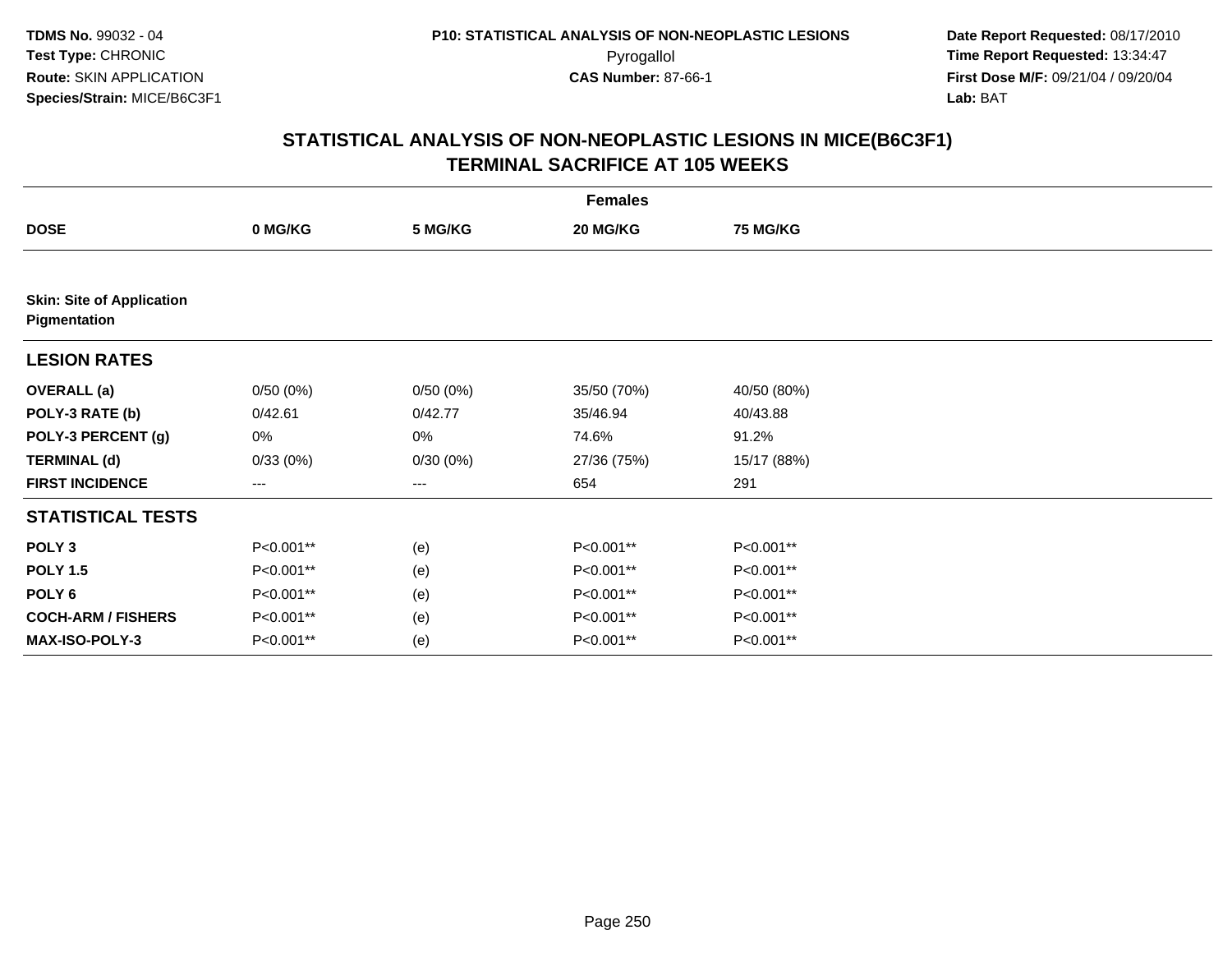| <b>Females</b>                                   |           |          |             |                 |  |  |  |
|--------------------------------------------------|-----------|----------|-------------|-----------------|--|--|--|
| <b>DOSE</b>                                      | 0 MG/KG   | 5 MG/KG  | 20 MG/KG    | <b>75 MG/KG</b> |  |  |  |
|                                                  |           |          |             |                 |  |  |  |
| <b>Skin: Site of Application</b><br><b>Ulcer</b> |           |          |             |                 |  |  |  |
| <b>LESION RATES</b>                              |           |          |             |                 |  |  |  |
| <b>OVERALL</b> (a)                               | 2/50(4%)  | 0/50(0%) | 3/50(6%)    | 33/50 (66%)     |  |  |  |
| POLY-3 RATE (b)                                  | 2/43.00   | 0/42.77  | 3/46.06     | 33/47.45        |  |  |  |
| POLY-3 PERCENT (g)                               | 4.7%      | 0%       | 6.5%        | 69.6%           |  |  |  |
| <b>TERMINAL (d)</b>                              | 1/33(3%)  | 0/30(0%) | 2/36(6%)    | 8/17 (47%)      |  |  |  |
| <b>FIRST INCIDENCE</b>                           | 617       | ---      | 663         | 256             |  |  |  |
| <b>STATISTICAL TESTS</b>                         |           |          |             |                 |  |  |  |
| POLY <sub>3</sub>                                | P<0.001** | P=0.238N | $P = 0.531$ | P<0.001**       |  |  |  |
| <b>POLY 1.5</b>                                  | P<0.001** | P=0.235N | $P = 0.524$ | P<0.001**       |  |  |  |
| POLY <sub>6</sub>                                | P<0.001** | P=0.246N | $P = 0.535$ | P<0.001**       |  |  |  |
| <b>COCH-ARM / FISHERS</b>                        | P<0.001** | P=0.247N | $P = 0.500$ | P<0.001**       |  |  |  |
| MAX-ISO-POLY-3                                   | P<0.001** | P=0.077N | $P = 0.356$ | P<0.001**       |  |  |  |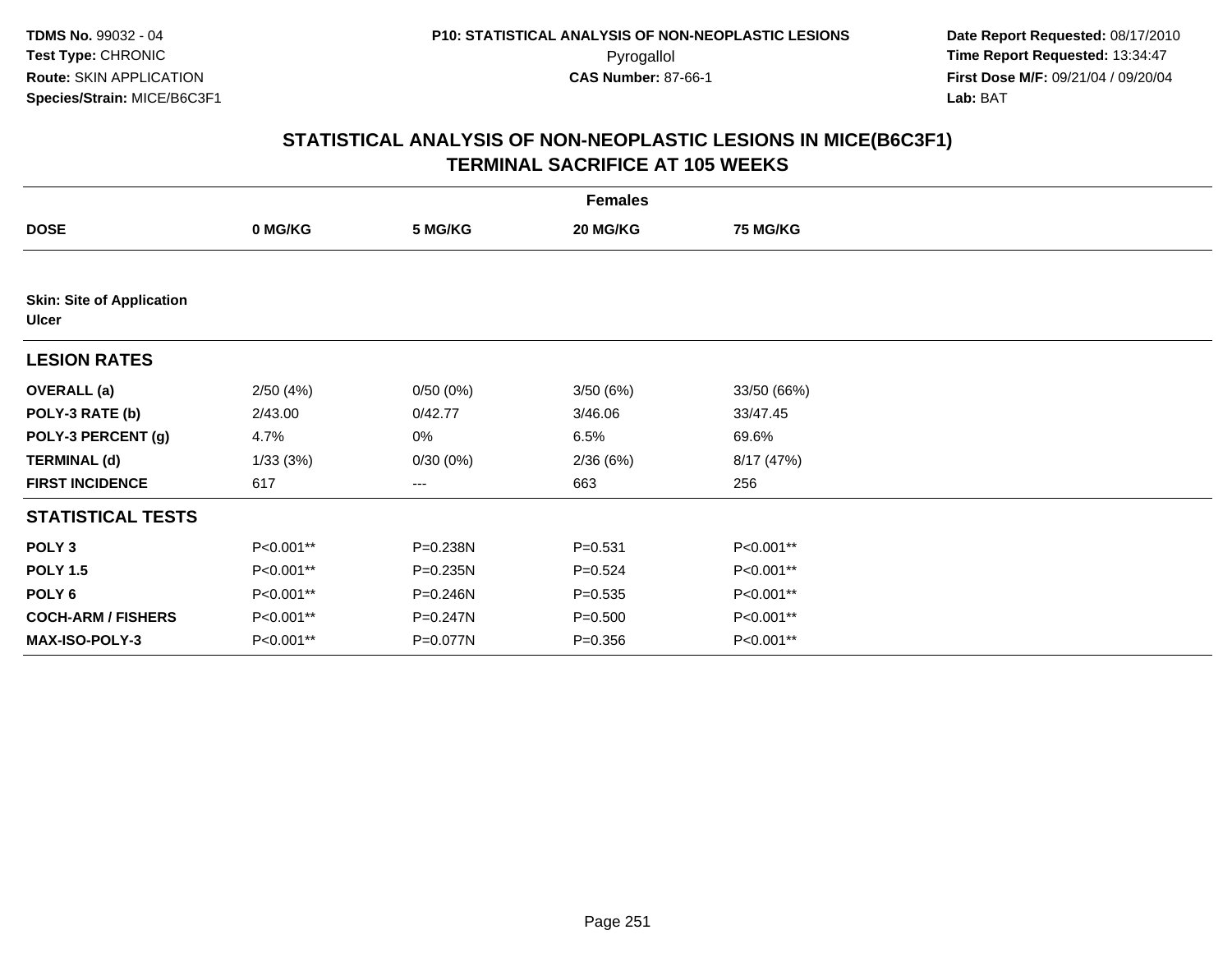|                                                          | <b>Females</b> |             |              |                 |  |  |  |  |
|----------------------------------------------------------|----------------|-------------|--------------|-----------------|--|--|--|--|
| <b>DOSE</b>                                              | 0 MG/KG        | 5 MG/KG     | 20 MG/KG     | <b>75 MG/KG</b> |  |  |  |  |
|                                                          |                |             |              |                 |  |  |  |  |
| <b>Spleen</b><br><b>Hematopoietic Cell Proliferation</b> |                |             |              |                 |  |  |  |  |
| <b>LESION RATES</b>                                      |                |             |              |                 |  |  |  |  |
| <b>OVERALL</b> (a)                                       | 35/50 (70%)    | 35/50 (70%) | 30/50 (60%)  | 34/50 (68%)     |  |  |  |  |
| POLY-3 RATE (b)                                          | 35/45.80       | 35/47.36    | 30/48.99     | 34/46.40        |  |  |  |  |
| POLY-3 PERCENT (g)                                       | 76.4%          | 73.9%       | 61.2%        | 73.3%           |  |  |  |  |
| <b>TERMINAL (d)</b>                                      | 27/33 (82%)    | 21/30 (70%) | 20/36 (56%)  | 10/17 (59%)     |  |  |  |  |
| <b>FIRST INCIDENCE</b>                                   | 508            | 542         | 529          | 256             |  |  |  |  |
| <b>STATISTICAL TESTS</b>                                 |                |             |              |                 |  |  |  |  |
| POLY <sub>3</sub>                                        | P=0.536N       | P=0.483N    | P=0.081N     | P=0.455N        |  |  |  |  |
| <b>POLY 1.5</b>                                          | P=0.500N       | P=0.495N    | P=0.105N     | P=0.435N        |  |  |  |  |
| POLY 6                                                   | $P = 0.515$    | P=0.490N    | P=0.066N     | P=0.526N        |  |  |  |  |
| <b>COCH-ARM / FISHERS</b>                                | $P = 0.505N$   | P=0.586N    | $P = 0.201N$ | P=0.500N        |  |  |  |  |
| MAX-ISO-POLY-3                                           | P=0.259N       | P=0.386N    | P=0.057N     | P=0.358N        |  |  |  |  |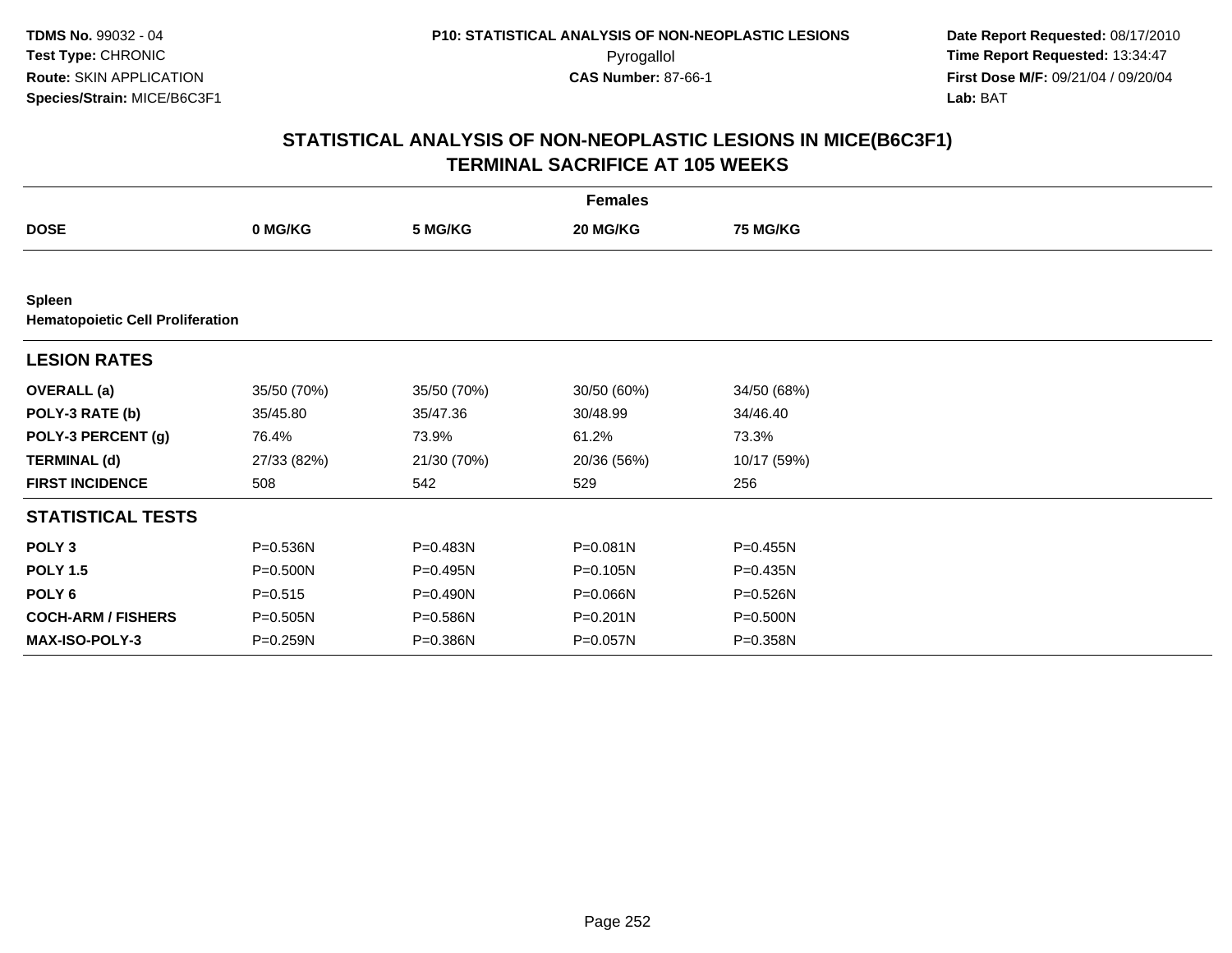| <b>Females</b>                        |             |            |             |             |  |  |  |
|---------------------------------------|-------------|------------|-------------|-------------|--|--|--|
| <b>DOSE</b>                           | 0 MG/KG     | 5 MG/KG    | 20 MG/KG    | 75 MG/KG    |  |  |  |
|                                       |             |            |             |             |  |  |  |
| <b>Spleen</b><br>Hyperplasia Lymphoid |             |            |             |             |  |  |  |
| <b>LESION RATES</b>                   |             |            |             |             |  |  |  |
| <b>OVERALL</b> (a)                    | 8/50 (16%)  | 5/50 (10%) | 11/50 (22%) | 7/50 (14%)  |  |  |  |
| POLY-3 RATE (b)                       | 8/42.61     | 5/42.77    | 11/46.06    | 7/33.32     |  |  |  |
| POLY-3 PERCENT (g)                    | 18.8%       | 11.7%      | 23.9%       | 21%         |  |  |  |
| <b>TERMINAL (d)</b>                   | 8/33(24%)   | 5/30 (17%) | 10/36 (28%) | 4/17(24%)   |  |  |  |
| <b>FIRST INCIDENCE</b>                | 729 (T)     | 729 (T)    | 663         | 487         |  |  |  |
| <b>STATISTICAL TESTS</b>              |             |            |             |             |  |  |  |
| POLY <sub>3</sub>                     | $P = 0.325$ | P=0.271N   | $P = 0.372$ | $P = 0.519$ |  |  |  |
| <b>POLY 1.5</b>                       | $P = 0.418$ | P=0.265N   | $P = 0.354$ | $P = 0.602$ |  |  |  |
| POLY <sub>6</sub>                     | $P = 0.236$ | P=0.289N   | $P = 0.385$ | $P = 0.414$ |  |  |  |
| <b>COCH-ARM / FISHERS</b>             | P=0.559N    | P=0.277N   | $P = 0.306$ | P=0.500N    |  |  |  |
| <b>MAX-ISO-POLY-3</b>                 | $P = 0.391$ | P=0.182N   | $P = 0.287$ | $P = 0.413$ |  |  |  |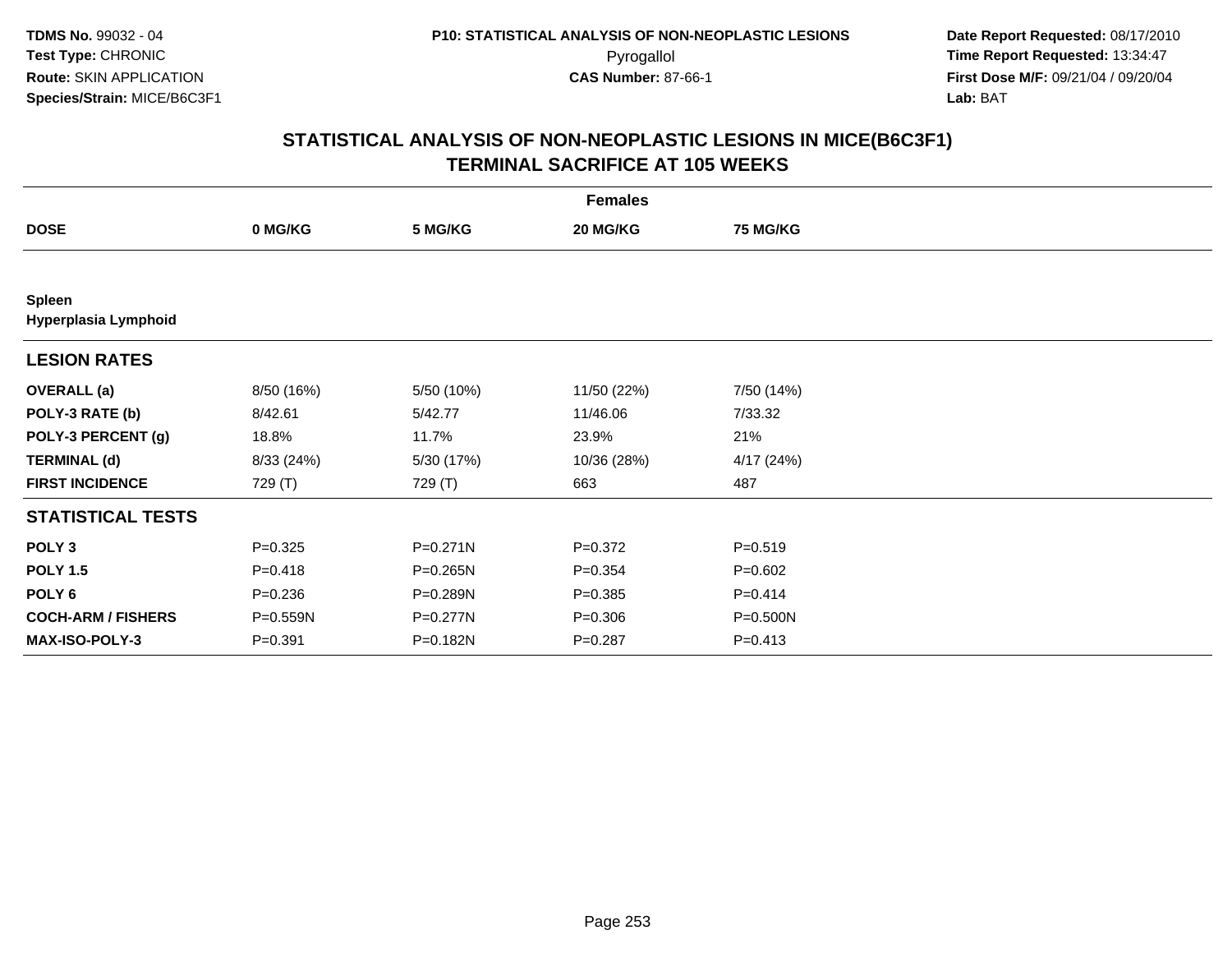|                               |             |            | <b>Females</b> |            |  |
|-------------------------------|-------------|------------|----------------|------------|--|
| <b>DOSE</b>                   | 0 MG/KG     | 5 MG/KG    | 20 MG/KG       | 75 MG/KG   |  |
|                               |             |            |                |            |  |
| <b>Spleen</b><br>Pigmentation |             |            |                |            |  |
| <b>LESION RATES</b>           |             |            |                |            |  |
| <b>OVERALL</b> (a)            | 12/50 (24%) | 8/50 (16%) | 18/50 (36%)    | 7/50 (14%) |  |
| POLY-3 RATE (b)               | 12/43.42    | 8/43.40    | 18/46.79       | 7/32.18    |  |
| POLY-3 PERCENT (g)            | 27.6%       | 18.4%      | 38.5%          | 21.8%      |  |
| <b>TERMINAL (d)</b>           | 11/33 (33%) | 6/30 (20%) | 16/36 (44%)    | 6/17(35%)  |  |
| <b>FIRST INCIDENCE</b>        | 415         | 542        | 542            | 617        |  |
| <b>STATISTICAL TESTS</b>      |             |            |                |            |  |
| POLY <sub>3</sub>             | P=0.509N    | P=0.221N   | $P = 0.191$    | P=0.378N   |  |
| <b>POLY 1.5</b>               | P=0.358N    | P=0.215N   | $P = 0.175$    | P=0.271N   |  |
| POLY <sub>6</sub>             | $P = 0.435$ | P=0.240N   | $P = 0.204$    | P=0.523N   |  |
| <b>COCH-ARM / FISHERS</b>     | P=0.163N    | P=0.227N   | $P = 0.138$    | P=0.154N   |  |
| <b>MAX-ISO-POLY-3</b>         | $P = 0.393$ | P=0.153N   | $P = 0.144$    | P=0.306N   |  |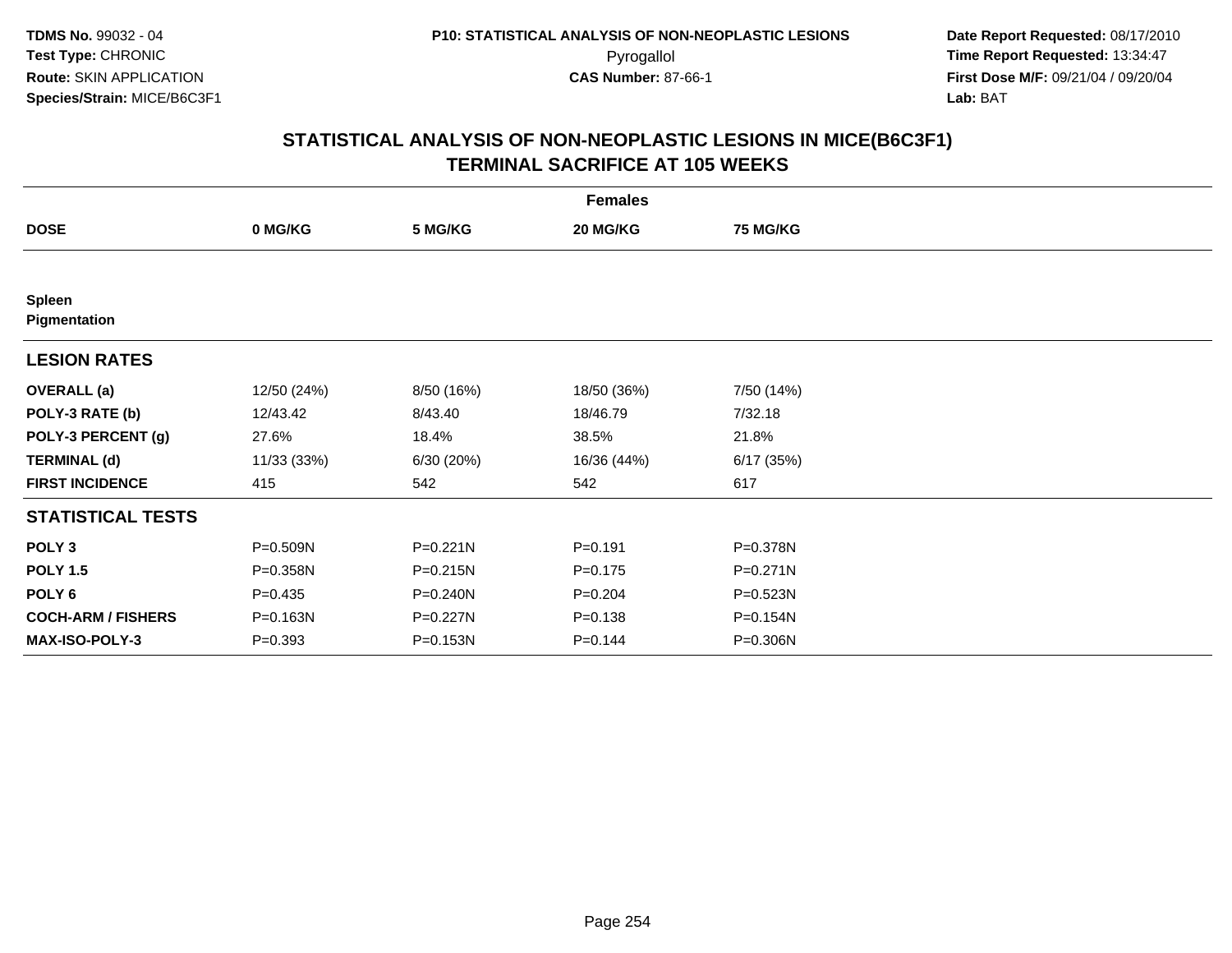|                                                                       |             |                        | <b>Females</b> |                 |  |
|-----------------------------------------------------------------------|-------------|------------------------|----------------|-----------------|--|
| <b>DOSE</b>                                                           | 0 MG/KG     | 5 MG/KG                | 20 MG/KG       | <b>75 MG/KG</b> |  |
|                                                                       |             |                        |                |                 |  |
| Stomach, Forestomach<br><b>Infiltration Cellular Mononuclear Cell</b> |             |                        |                |                 |  |
| <b>LESION RATES</b>                                                   |             |                        |                |                 |  |
| <b>OVERALL</b> (a)                                                    | 0/50(0%)    | 0/50(0%)               | 1/50(2%)       | 2/50(4%)        |  |
| POLY-3 RATE (b)                                                       | 0/42.61     | 0/42.77                | 1/45.81        | 2/32.29         |  |
| POLY-3 PERCENT (g)                                                    | 0%          | 0%                     | 2.2%           | 6.2%            |  |
| <b>TERMINAL (d)</b>                                                   | 0/33(0%)    | 0/30(0%)               | 1/36(3%)       | 1/17(6%)        |  |
| <b>FIRST INCIDENCE</b>                                                | ---         | $\qquad \qquad \cdots$ | 729 (T)        | 575             |  |
| <b>STATISTICAL TESTS</b>                                              |             |                        |                |                 |  |
| POLY <sub>3</sub>                                                     | $P = 0.059$ | (e)                    | $P = 0.514$    | $P = 0.181$     |  |
| <b>POLY 1.5</b>                                                       | $P = 0.071$ | (e)                    | $P = 0.511$    | $P=0.203$       |  |
| POLY <sub>6</sub>                                                     | P=0.048*    | (e)                    | $P = 0.516$    | $P = 0.158$     |  |
| <b>COCH-ARM / FISHERS</b>                                             | $P = 0.094$ | (e)                    | $P = 0.500$    | $P = 0.247$     |  |
| MAX-ISO-POLY-3                                                        | $P = 0.080$ | (e)                    | $P = 0.176$    | $P = 0.074$     |  |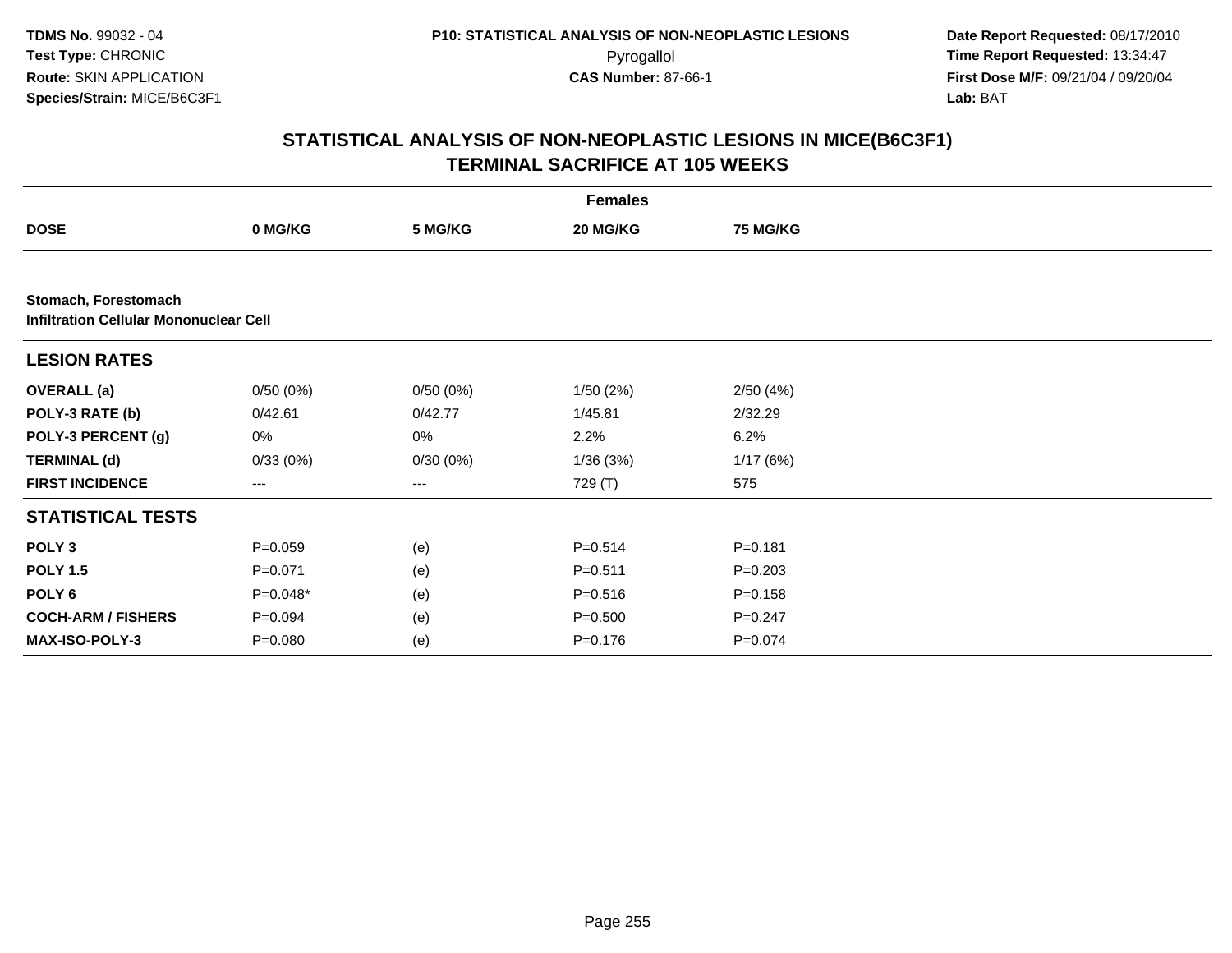|                                      |                        |            | <b>Females</b> |                 |  |
|--------------------------------------|------------------------|------------|----------------|-----------------|--|
| <b>DOSE</b>                          | 0 MG/KG                | 5 MG/KG    | 20 MG/KG       | <b>75 MG/KG</b> |  |
|                                      |                        |            |                |                 |  |
| Stomach, Forestomach<br>Inflammation |                        |            |                |                 |  |
| <b>LESION RATES</b>                  |                        |            |                |                 |  |
| <b>OVERALL</b> (a)                   | 0/50(0%)               | 5/50 (10%) | 2/50(4%)       | 0/50(0%)        |  |
| POLY-3 RATE (b)                      | 0/42.61                | 5/44.42    | 2/46.20        | 0/31.78         |  |
| POLY-3 PERCENT (g)                   | 0%                     | 11.3%      | 4.3%           | $0\%$           |  |
| <b>TERMINAL (d)</b>                  | 0/33(0%)               | 1/30(3%)   | 1/36(3%)       | 0/17(0%)        |  |
| <b>FIRST INCIDENCE</b>               | $\qquad \qquad \cdots$ | 438        | 619            | ---             |  |
| <b>STATISTICAL TESTS</b>             |                        |            |                |                 |  |
| POLY <sub>3</sub>                    | P=0.223N               | $P=0.034*$ | $P = 0.256$    | (e)             |  |
| <b>POLY 1.5</b>                      | P=0.186N               | P=0.034*   | $P = 0.251$    | (e)             |  |
| POLY 6                               | P=0.269N               | $P=0.033*$ | $P = 0.259$    | (e)             |  |
| <b>COCH-ARM / FISHERS</b>            | P=0.143N               | P=0.028*   | $P = 0.247$    | (e)             |  |
| MAX-ISO-POLY-3                       | $P = 0.255N$           | $P=0.012*$ | $P=0.094$      | (e)             |  |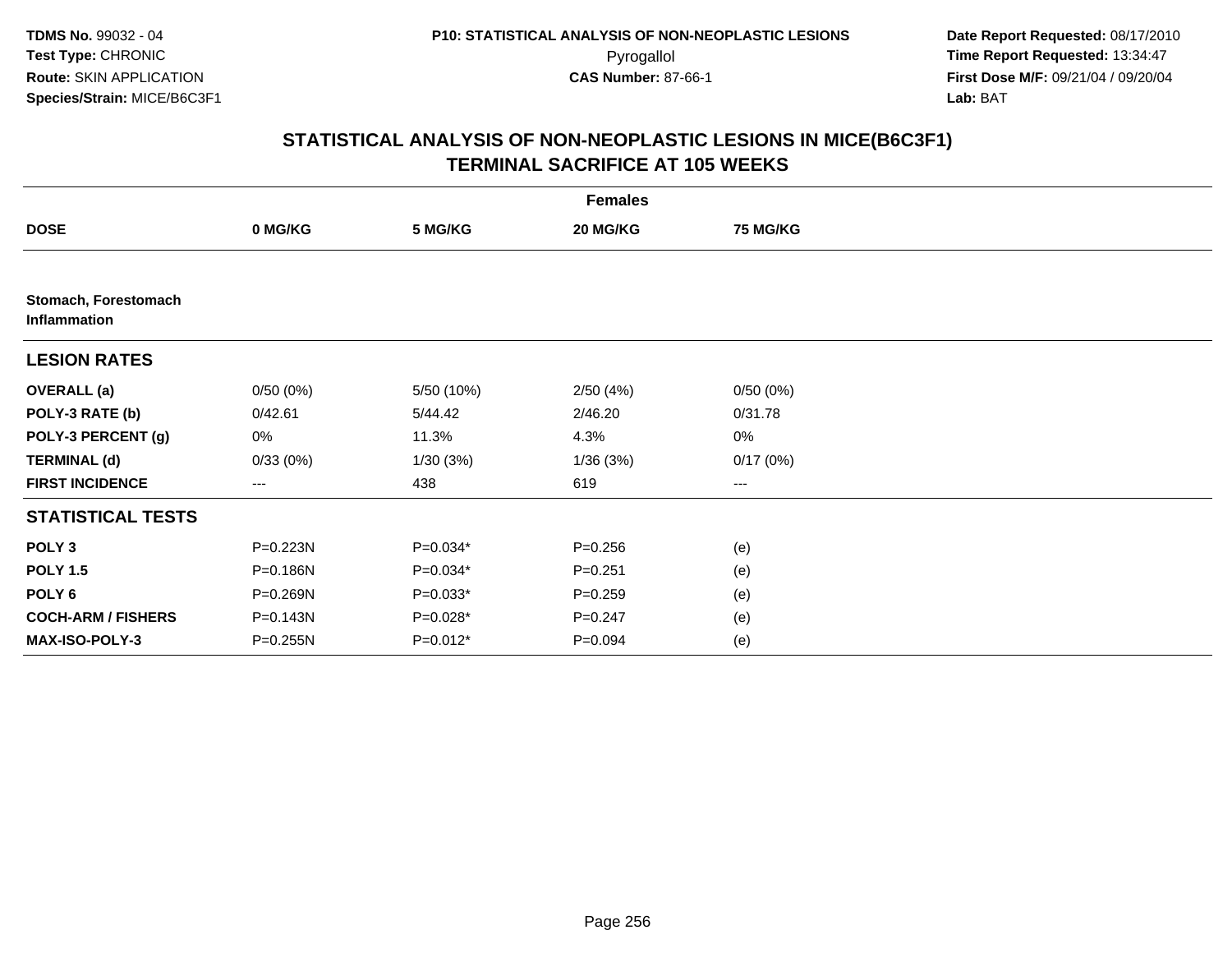| <b>Females</b>                       |          |             |             |                 |  |  |  |
|--------------------------------------|----------|-------------|-------------|-----------------|--|--|--|
| <b>DOSE</b>                          | 0 MG/KG  | 5 MG/KG     | 20 MG/KG    | <b>75 MG/KG</b> |  |  |  |
|                                      |          |             |             |                 |  |  |  |
| Stomach, Forestomach<br><b>Ulcer</b> |          |             |             |                 |  |  |  |
| <b>LESION RATES</b>                  |          |             |             |                 |  |  |  |
| <b>OVERALL</b> (a)                   | 0/50(0%) | 3/50(6%)    | 1/50(2%)    | 0/50(0%)        |  |  |  |
| POLY-3 RATE (b)                      | 0/42.61  | 3/43.75     | 1/46.20     | 0/31.78         |  |  |  |
| POLY-3 PERCENT (g)                   | 0%       | 6.9%        | 2.2%        | 0%              |  |  |  |
| <b>TERMINAL (d)</b>                  | 0/33(0%) | 0/30(0%)    | 0/36(0%)    | 0/17(0%)        |  |  |  |
| <b>FIRST INCIDENCE</b>               | ---      | 561         | 619         | $---$           |  |  |  |
| <b>STATISTICAL TESTS</b>             |          |             |             |                 |  |  |  |
| POLY <sub>3</sub>                    | P=0.335N | $P = 0.123$ | $P = 0.516$ | (e)             |  |  |  |
| <b>POLY 1.5</b>                      | P=0.305N | $P = 0.124$ | $P = 0.512$ | (e)             |  |  |  |
| POLY <sub>6</sub>                    | P=0.369N | $P = 0.120$ | $P = 0.519$ | (e)             |  |  |  |
| <b>COCH-ARM / FISHERS</b>            | P=0.262N | $P = 0.121$ | $P = 0.500$ | (e)             |  |  |  |
| MAX-ISO-POLY-3                       | P=0.349N | $P=0.042*$  | $P = 0.178$ | (e)             |  |  |  |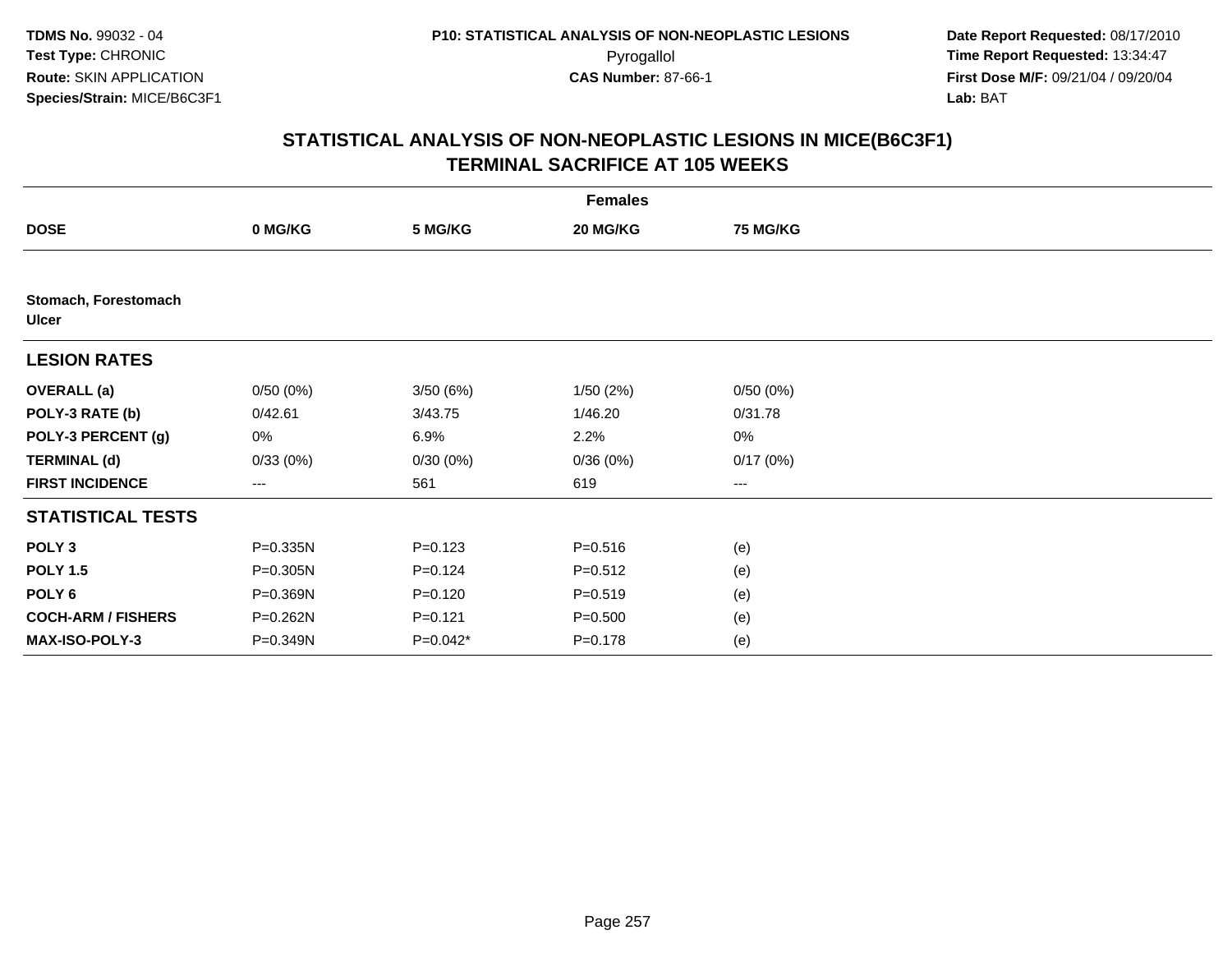|                                                    |              |             | <b>Females</b> |                 |  |
|----------------------------------------------------|--------------|-------------|----------------|-----------------|--|
| <b>DOSE</b>                                        | 0 MG/KG      | 5 MG/KG     | 20 MG/KG       | <b>75 MG/KG</b> |  |
|                                                    |              |             |                |                 |  |
| Stomach, Forestomach: Epithelium<br>Hyperkeratosis |              |             |                |                 |  |
| <b>LESION RATES</b>                                |              |             |                |                 |  |
| <b>OVERALL (a)</b>                                 | 1/50(2%)     | 6/50 (12%)  | 2/50(4%)       | 1/50(2%)        |  |
| POLY-3 RATE (b)                                    | 1/42.61      | 6/43.87     | 2/46.20        | 1/31.78         |  |
| POLY-3 PERCENT (g)                                 | 2.4%         | 13.7%       | 4.3%           | 3.2%            |  |
| <b>TERMINAL (d)</b>                                | 0/33(0%)     | 3/30 (10%)  | 1/36(3%)       | 1/17(6%)        |  |
| <b>FIRST INCIDENCE</b>                             | 728          | 438         | 619            | 729 (T)         |  |
| <b>STATISTICAL TESTS</b>                           |              |             |                |                 |  |
| POLY <sub>3</sub>                                  | P=0.305N     | $P = 0.060$ | $P = 0.528$    | $P = 0.691$     |  |
| <b>POLY 1.5</b>                                    | $P = 0.261N$ | $P = 0.061$ | $P = 0.521$    | $P=0.721$       |  |
| POLY 6                                             | P=0.356N     | $P = 0.056$ | $P = 0.533$    | $P = 0.650$     |  |
| <b>COCH-ARM / FISHERS</b>                          | P=0.199N     | $P = 0.056$ | $P = 0.500$    | P=0.753N        |  |
| <b>MAX-ISO-POLY-3</b>                              | $P = 0.371$  | $P=0.027*$  | $P = 0.311$    | $P=0.426$       |  |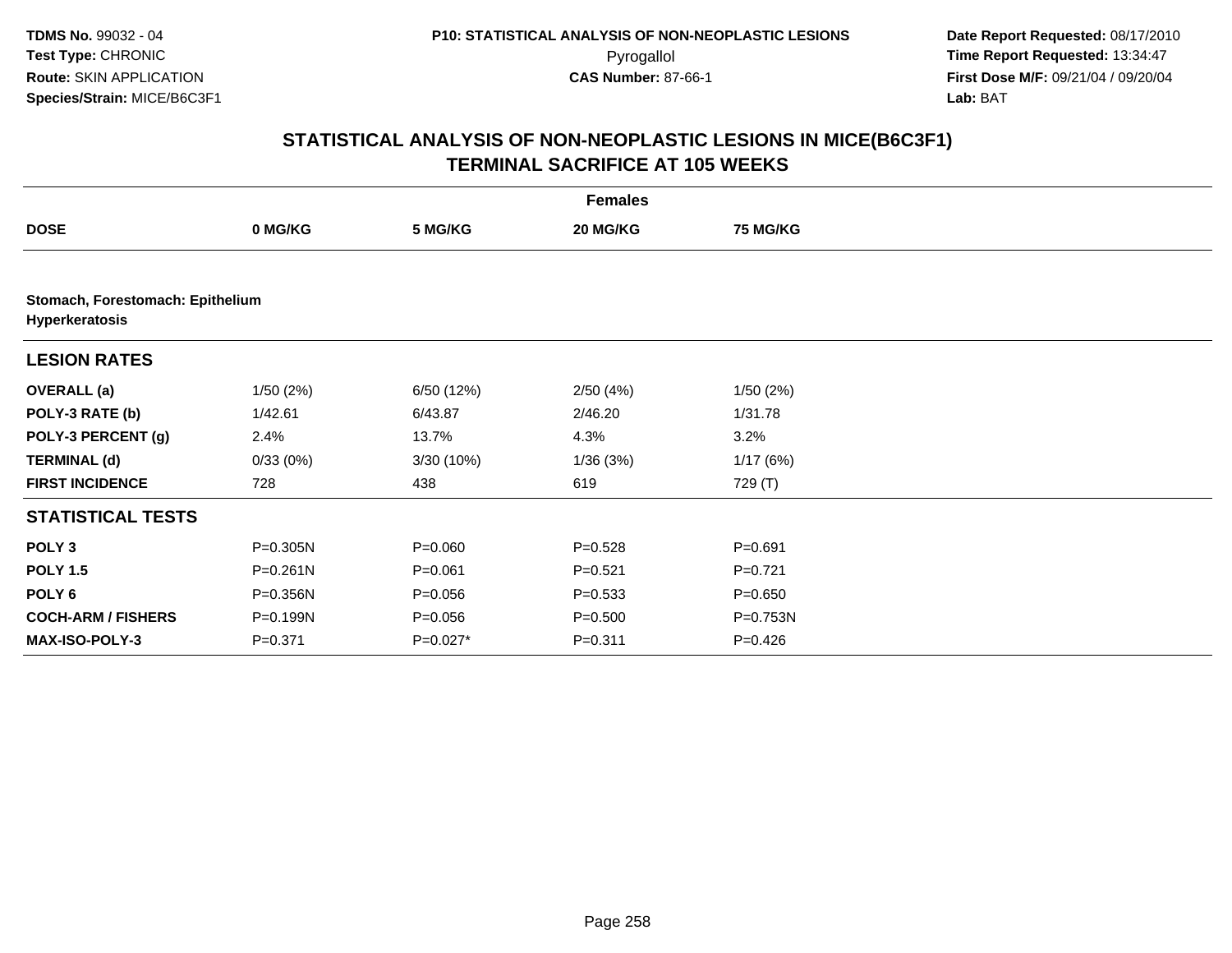|                                                 |              |            | <b>Females</b> |                 |  |
|-------------------------------------------------|--------------|------------|----------------|-----------------|--|
| <b>DOSE</b>                                     | 0 MG/KG      | 5 MG/KG    | 20 MG/KG       | <b>75 MG/KG</b> |  |
|                                                 |              |            |                |                 |  |
| Stomach, Forestomach: Epithelium<br>Hyperplasia |              |            |                |                 |  |
| <b>LESION RATES</b>                             |              |            |                |                 |  |
| <b>OVERALL (a)</b>                              | 2/50(4%)     | 9/50 (18%) | 3/50(6%)       | 1/50(2%)        |  |
| POLY-3 RATE (b)                                 | 2/43.04      | 9/44.42    | 3/46.28        | 1/31.78         |  |
| POLY-3 PERCENT (g)                              | 4.7%         | 20.3%      | 6.5%           | 3.2%            |  |
| <b>TERMINAL (d)</b>                             | 0/33(0%)     | 5/30 (17%) | 1/36(3%)       | 1/17(6%)        |  |
| <b>FIRST INCIDENCE</b>                          | 606          | 438        | 619            | 729 (T)         |  |
| <b>STATISTICAL TESTS</b>                        |              |            |                |                 |  |
| POLY <sub>3</sub>                               | $P = 0.137N$ | P=0.028*   | $P = 0.533$    | P=0.603N        |  |
| <b>POLY 1.5</b>                                 | $P = 0.103N$ | $P=0.028*$ | $P = 0.525$    | $P = 0.561N$    |  |
| POLY 6                                          | P=0.184N     | $P=0.025*$ | $P = 0.538$    | P=0.654N        |  |
| <b>COCH-ARM / FISHERS</b>                       | P=0.066N     | P=0.026*   | $P = 0.500$    | P=0.500N        |  |
| <b>MAX-ISO-POLY-3</b>                           | P=0.198N     | $P=0.013*$ | $P = 0.358$    | P=0.388N        |  |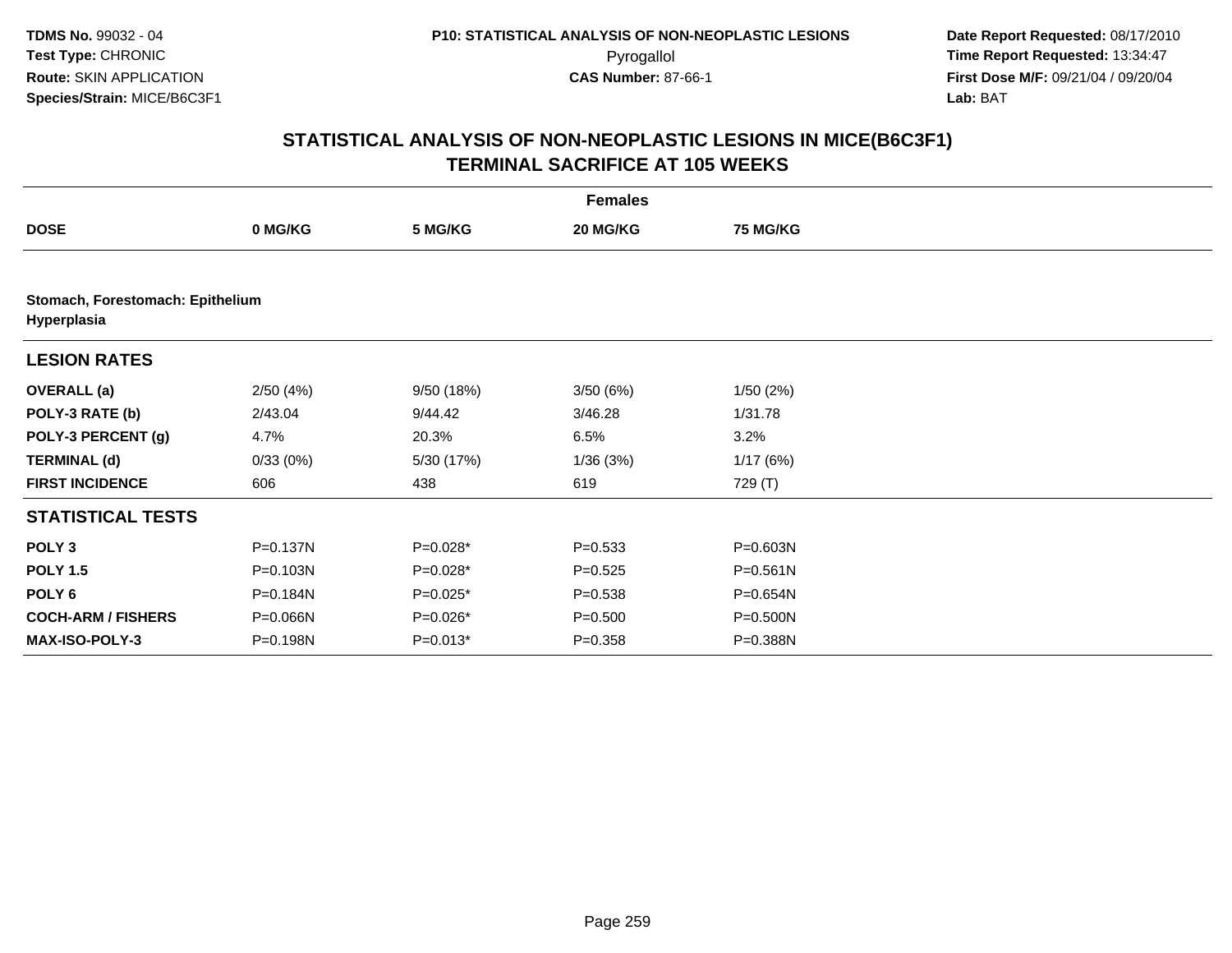|                            |             |             | <b>Females</b> |                 |  |
|----------------------------|-------------|-------------|----------------|-----------------|--|
| <b>DOSE</b>                | 0 MG/KG     | 5 MG/KG     | 20 MG/KG       | <b>75 MG/KG</b> |  |
|                            |             |             |                |                 |  |
| Stomach, Glandular<br>Cyst |             |             |                |                 |  |
| <b>LESION RATES</b>        |             |             |                |                 |  |
| <b>OVERALL</b> (a)         | 15/50 (30%) | 18/50 (36%) | 15/50 (30%)    | 14/50 (28%)     |  |
| POLY-3 RATE (b)            | 15/43.97    | 18/43.90    | 15/46.46       | 14/35.83        |  |
| POLY-3 PERCENT (g)         | 34.1%       | 41%         | 32.3%          | 39.1%           |  |
| <b>TERMINAL (d)</b>        | 12/33 (36%) | 16/30 (53%) | 13/36 (36%)    | 7/17 (41%)      |  |
| <b>FIRST INCIDENCE</b>     | 508         | 542         | 597            | 472             |  |
| <b>STATISTICAL TESTS</b>   |             |             |                |                 |  |
| POLY <sub>3</sub>          | $P = 0.474$ | $P = 0.326$ | P=0.516N       | $P = 0.411$     |  |
| <b>POLY 1.5</b>            | P=0.528N    | $P = 0.347$ | P=0.530N       | $P = 0.519$     |  |
| POLY 6                     | $P = 0.356$ | $P = 0.281$ | $P = 0.511N$   | $P = 0.285$     |  |
| <b>COCH-ARM / FISHERS</b>  | P=0.336N    | $P = 0.335$ | P=0.586N       | P=0.500N        |  |
| <b>MAX-ISO-POLY-3</b>      | $P = 0.542$ | $P = 0.251$ | P=0.427N       | $P = 0.336$     |  |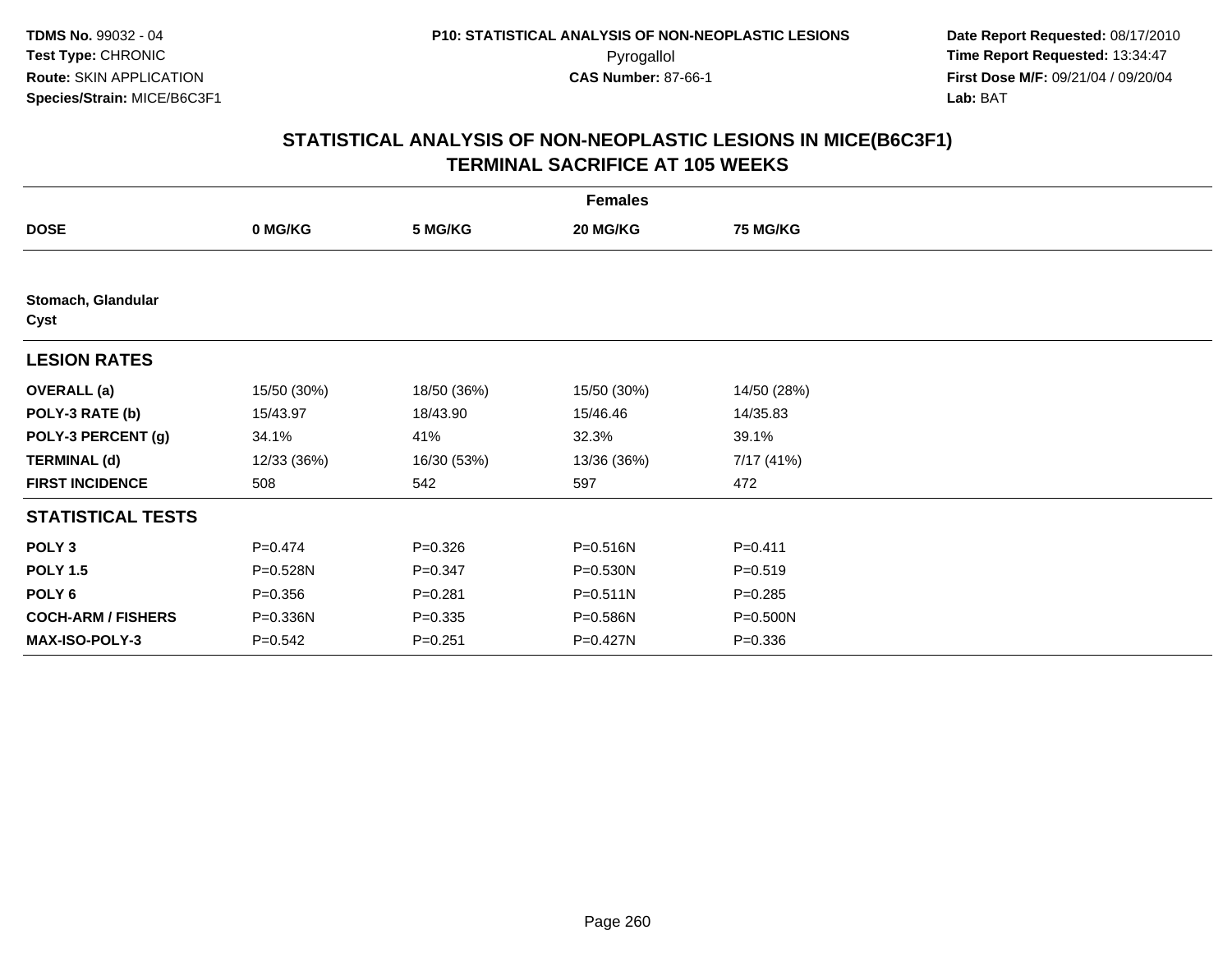|                                   |             |          | <b>Females</b> |                 |  |
|-----------------------------------|-------------|----------|----------------|-----------------|--|
| <b>DOSE</b>                       | 0 MG/KG     | 5 MG/KG  | 20 MG/KG       | <b>75 MG/KG</b> |  |
|                                   |             |          |                |                 |  |
| Stomach, Glandular<br>Hyperplasia |             |          |                |                 |  |
| <b>LESION RATES</b>               |             |          |                |                 |  |
| <b>OVERALL</b> (a)                | 3/50(6%)    | 1/50(2%) | 1/50(2%)       | 4/50 (8%)       |  |
| POLY-3 RATE (b)                   | 3/42.61     | 1/42.77  | 1/45.81        | 4/31.97         |  |
| POLY-3 PERCENT (g)                | 7%          | 2.3%     | 2.2%           | 12.5%           |  |
| <b>TERMINAL (d)</b>               | 3/33(9%)    | 1/30(3%) | 1/36(3%)       | 3/17(18%)       |  |
| <b>FIRST INCIDENCE</b>            | 729 (T)     | 729 (T)  | 729 (T)        | 682             |  |
| <b>STATISTICAL TESTS</b>          |             |          |                |                 |  |
| POLY <sub>3</sub>                 | $P = 0.131$ | P=0.303N | P=0.280N       | $P = 0.347$     |  |
| <b>POLY 1.5</b>                   | $P = 0.153$ | P=0.300N | P=0.286N       | $P = 0.409$     |  |
| POLY <sub>6</sub>                 | $P = 0.114$ | P=0.314N | P=0.276N       | $P = 0.277$     |  |
| <b>COCH-ARM / FISHERS</b>         | $P = 0.203$ | P=0.309N | P=0.309N       | $P = 0.500$     |  |
| MAX-ISO-POLY-3                    | $P = 0.144$ | P=0.153N | $P = 0.145N$   | $P=0.244$       |  |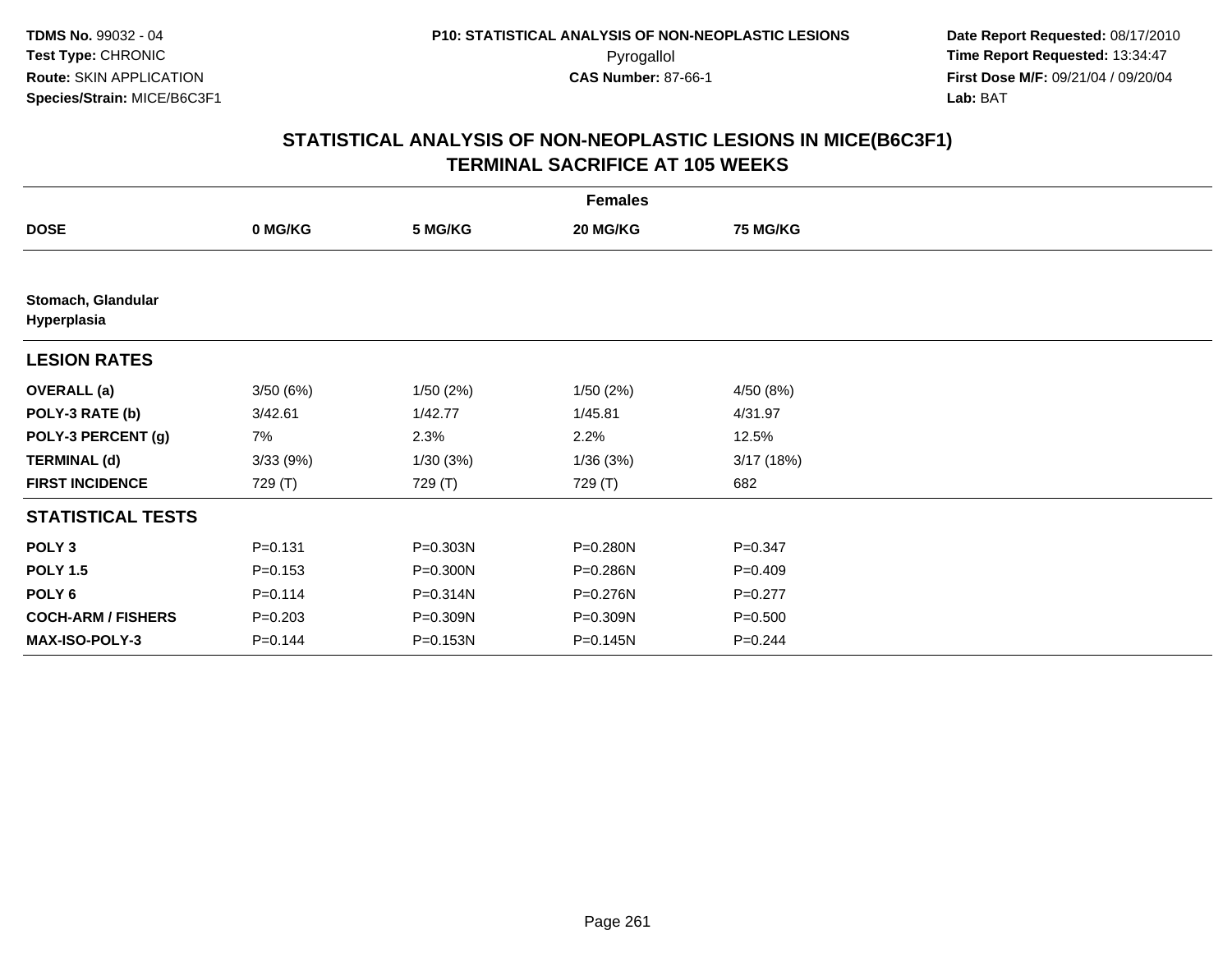|                                                              |             |             | <b>Females</b> |                 |  |
|--------------------------------------------------------------|-------------|-------------|----------------|-----------------|--|
| <b>DOSE</b>                                                  | 0 MG/KG     | 5 MG/KG     | 20 MG/KG       | <b>75 MG/KG</b> |  |
|                                                              |             |             |                |                 |  |
| Stomach, Glandular<br>Infiltration Cellular Mononuclear Cell |             |             |                |                 |  |
| <b>LESION RATES</b>                                          |             |             |                |                 |  |
| <b>OVERALL</b> (a)                                           | 1/50(2%)    | 4/50 (8%)   | 5/50 (10%)     | 2/50(4%)        |  |
| POLY-3 RATE (b)                                              | 1/42.74     | 4/42.93     | 5/45.81        | 2/33.17         |  |
| POLY-3 PERCENT (g)                                           | 2.3%        | 9.3%        | 10.9%          | 6%              |  |
| <b>TERMINAL (d)</b>                                          | 0/33(0%)    | 3/30 (10%)  | 5/36 (14%)     | 0/17(0%)        |  |
| <b>FIRST INCIDENCE</b>                                       | 695         | 687         | 729 (T)        | 474             |  |
| <b>STATISTICAL TESTS</b>                                     |             |             |                |                 |  |
| POLY <sub>3</sub>                                            | $P = 0.547$ | $P=0.179$   | $P = 0.118$    | $P=0.413$       |  |
| <b>POLY 1.5</b>                                              | P=0.592N    | $P = 0.183$ | $P = 0.114$    | $P=0.449$       |  |
| POLY 6                                                       | $P=0.460$   | $P = 0.170$ | $P = 0.119$    | $P = 0.369$     |  |
| <b>COCH-ARM / FISHERS</b>                                    | P=0.490N    | $P = 0.181$ | $P = 0.102$    | $P = 0.500$     |  |
| MAX-ISO-POLY-3                                               | $P = 0.284$ | $P = 0.084$ | $P=0.059$      | $P = 0.237$     |  |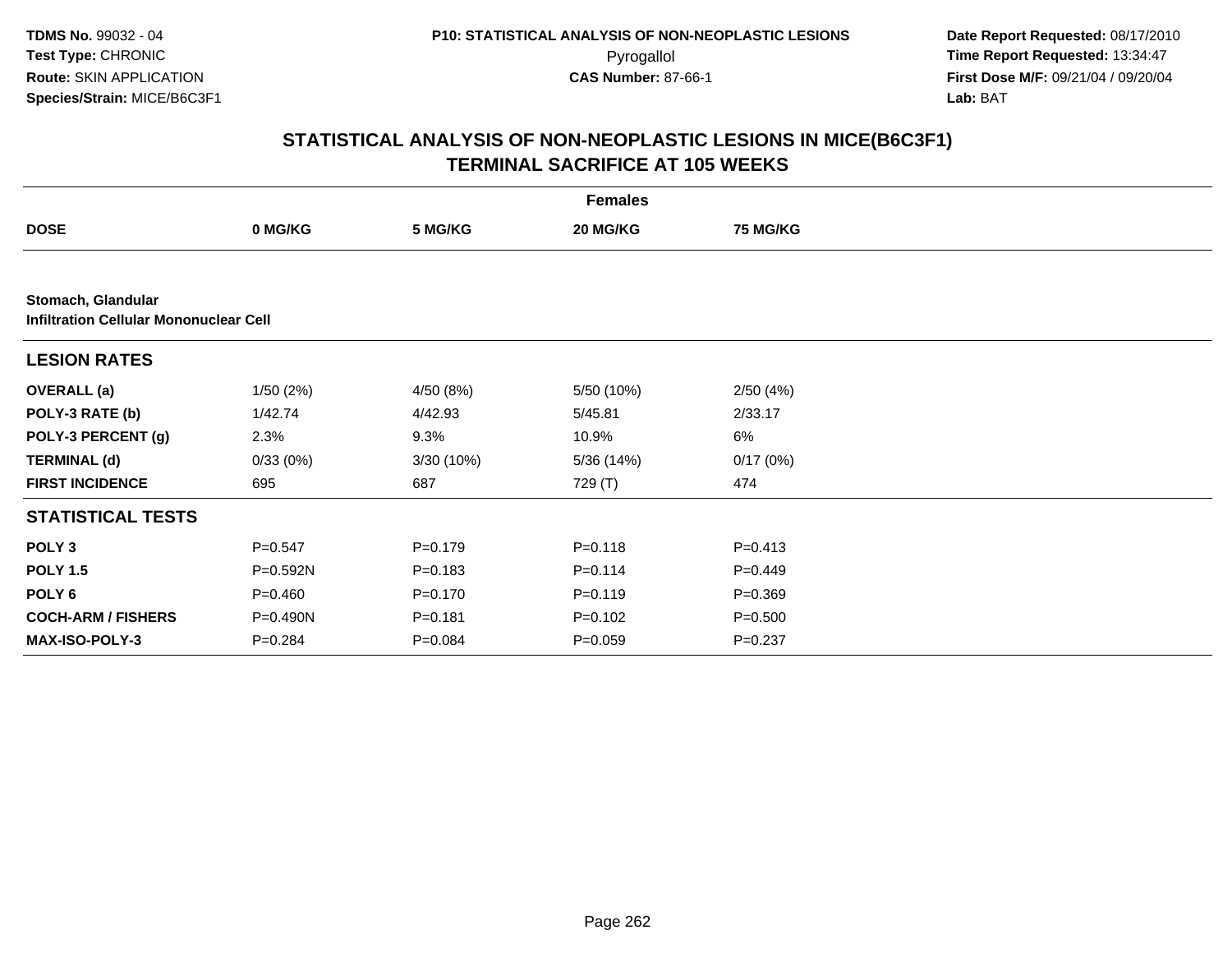|                                    |             |             | <b>Females</b> |                 |  |
|------------------------------------|-------------|-------------|----------------|-----------------|--|
| <b>DOSE</b>                        | 0 MG/KG     | 5 MG/KG     | 20 MG/KG       | <b>75 MG/KG</b> |  |
|                                    |             |             |                |                 |  |
| Stomach, Glandular<br>Inflammation |             |             |                |                 |  |
| <b>LESION RATES</b>                |             |             |                |                 |  |
| <b>OVERALL</b> (a)                 | 0/50(0%)    | 3/50(6%)    | 1/50(2%)       | 1/50(2%)        |  |
| POLY-3 RATE (b)                    | 0/42.61     | 3/43.57     | 1/46.20        | 1/32.22         |  |
| POLY-3 PERCENT (g)                 | 0%          | 6.9%        | 2.2%           | 3.1%            |  |
| <b>TERMINAL (d)</b>                | 0/33(0%)    | 1/30(3%)    | 0/36(0%)       | 0/17(0%)        |  |
| <b>FIRST INCIDENCE</b>             | ---         | 582         | 619            | 604             |  |
| <b>STATISTICAL TESTS</b>           |             |             |                |                 |  |
| POLY <sub>3</sub>                  | $P = 0.643$ | $P = 0.122$ | $P = 0.516$    | $P = 0.445$     |  |
| <b>POLY 1.5</b>                    | P=0.628N    | $P = 0.123$ | $P = 0.512$    | $P = 0.468$     |  |
| POLY <sub>6</sub>                  | $P = 0.594$ | $P = 0.119$ | $P = 0.519$    | $P = 0.418$     |  |
| <b>COCH-ARM / FISHERS</b>          | P=0.575N    | $P = 0.121$ | $P = 0.500$    | $P = 0.500$     |  |
| MAX-ISO-POLY-3                     | $P = 0.323$ | $P=0.041*$  | $P = 0.178$    | $P = 0.158$     |  |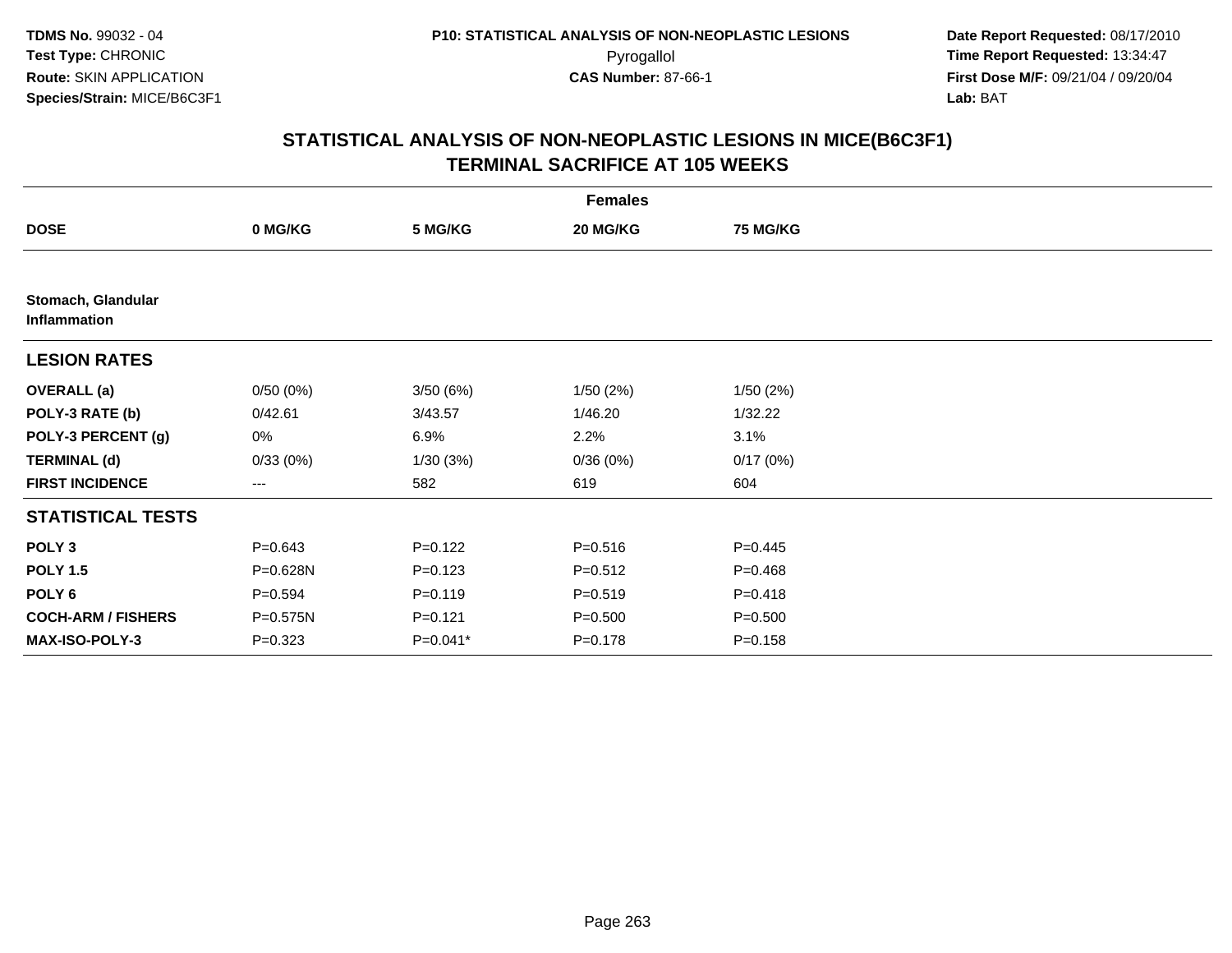|                                             |             |          | <b>Females</b> |                 |  |
|---------------------------------------------|-------------|----------|----------------|-----------------|--|
| <b>DOSE</b>                                 | 0 MG/KG     | 5 MG/KG  | 20 MG/KG       | <b>75 MG/KG</b> |  |
|                                             |             |          |                |                 |  |
| Stomach, Glandular<br><b>Mineralization</b> |             |          |                |                 |  |
| <b>LESION RATES</b>                         |             |          |                |                 |  |
| <b>OVERALL</b> (a)                          | 0/50(0%)    | 0/50(0%) | 1/50(2%)       | 2/50(4%)        |  |
| POLY-3 RATE (b)                             | 0/42.61     | 0/42.77  | 1/45.81        | 2/31.78         |  |
| POLY-3 PERCENT (g)                          | 0%          | 0%       | 2.2%           | 6.3%            |  |
| <b>TERMINAL (d)</b>                         | 0/33(0%)    | 0/30(0%) | 1/36(3%)       | 2/17(12%)       |  |
| <b>FIRST INCIDENCE</b>                      | ---         | ---      | 729 (T)        | 729 (T)         |  |
| <b>STATISTICAL TESTS</b>                    |             |          |                |                 |  |
| POLY <sub>3</sub>                           | $P = 0.057$ | (e)      | $P = 0.514$    | $P=0.179$       |  |
| <b>POLY 1.5</b>                             | $P=0.070$   | (e)      | $P = 0.511$    | $P = 0.201$     |  |
| POLY <sub>6</sub>                           | P=0.046*    | (e)      | $P = 0.516$    | $P = 0.154$     |  |
| <b>COCH-ARM / FISHERS</b>                   | $P = 0.094$ | (e)      | $P = 0.500$    | $P = 0.247$     |  |
| MAX-ISO-POLY-3                              | $P = 0.080$ | (e)      | $P = 0.176$    | $P = 0.074$     |  |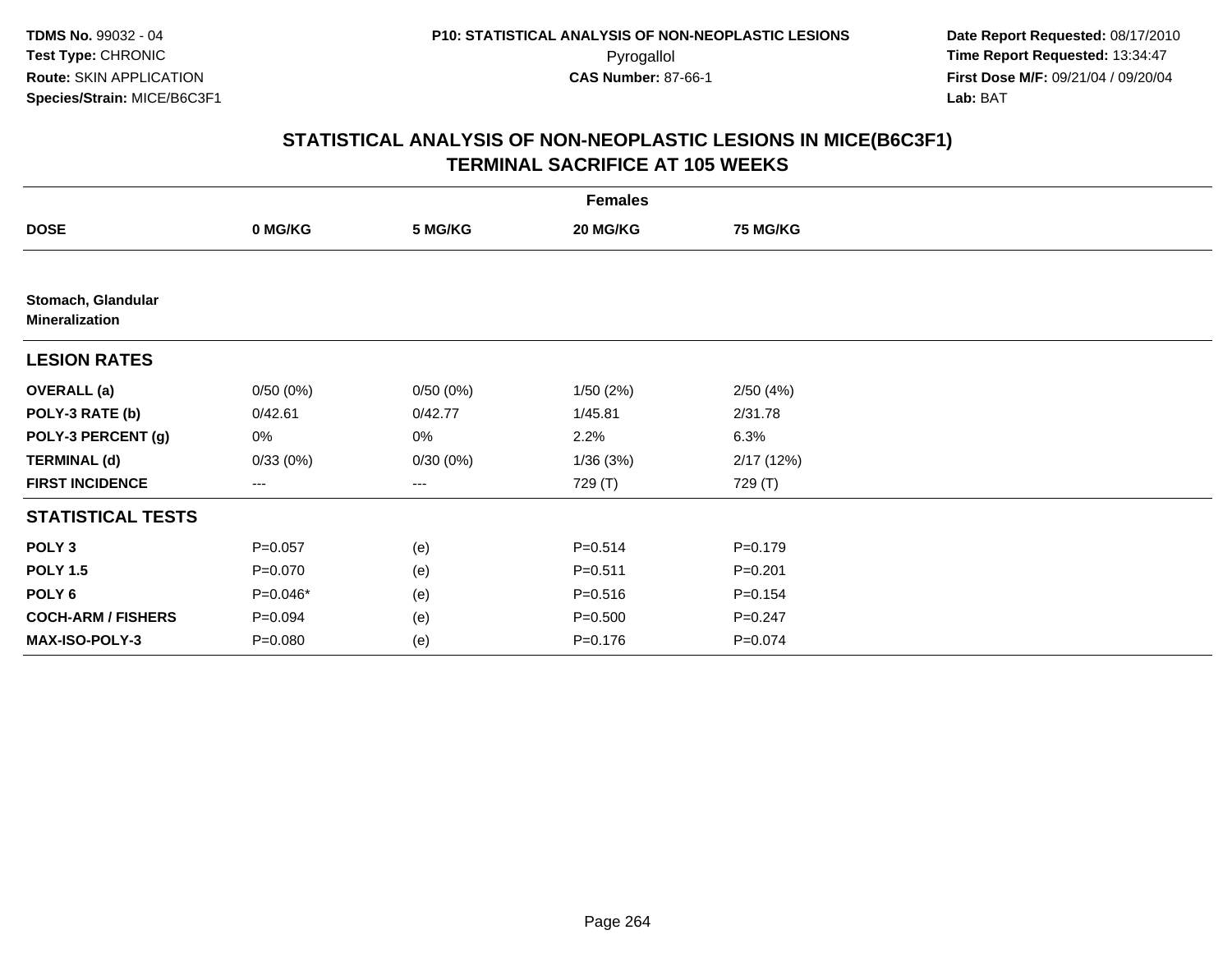|                                       |             |             | <b>Females</b> |                 |  |
|---------------------------------------|-------------|-------------|----------------|-----------------|--|
| <b>DOSE</b>                           | 0 MG/KG     | 5 MG/KG     | 20 MG/KG       | <b>75 MG/KG</b> |  |
|                                       |             |             |                |                 |  |
| <b>Thymus</b><br>Hyperplasia Lymphoid |             |             |                |                 |  |
| <b>LESION RATES</b>                   |             |             |                |                 |  |
| <b>OVERALL</b> (a)                    | 18/50 (36%) | 21/50 (42%) | 25/48 (52%)    | 22/49 (45%)     |  |
| POLY-3 RATE (b)                       | 18/43.60    | 21/43.51    | 25/45.62       | 22/39.07        |  |
| POLY-3 PERCENT (g)                    | 41.3%       | 48.3%       | 54.8%          | 56.3%           |  |
| <b>TERMINAL (d)</b>                   | 17/33 (52%) | 18/30 (60%) | 21/34 (62%)    | 11/17 (65%)     |  |
| <b>FIRST INCIDENCE</b>                | 134         | 611         | 542            | 256             |  |
| <b>STATISTICAL TESTS</b>              |             |             |                |                 |  |
| POLY <sub>3</sub>                     | $P = 0.148$ | $P = 0.327$ | $P = 0.139$    | $P = 0.117$     |  |
| <b>POLY 1.5</b>                       | $P = 0.215$ | $P = 0.341$ | $P = 0.114$    | $P = 0.169$     |  |
| POLY 6                                | $P = 0.080$ | $P = 0.294$ | $P = 0.165$    | $P = 0.061$     |  |
| <b>COCH-ARM / FISHERS</b>             | $P = 0.324$ | $P = 0.341$ | $P = 0.081$    | $P = 0.243$     |  |
| MAX-ISO-POLY-3                        | $P = 0.155$ | $P = 0.252$ | $P = 0.103$    | $P = 0.088$     |  |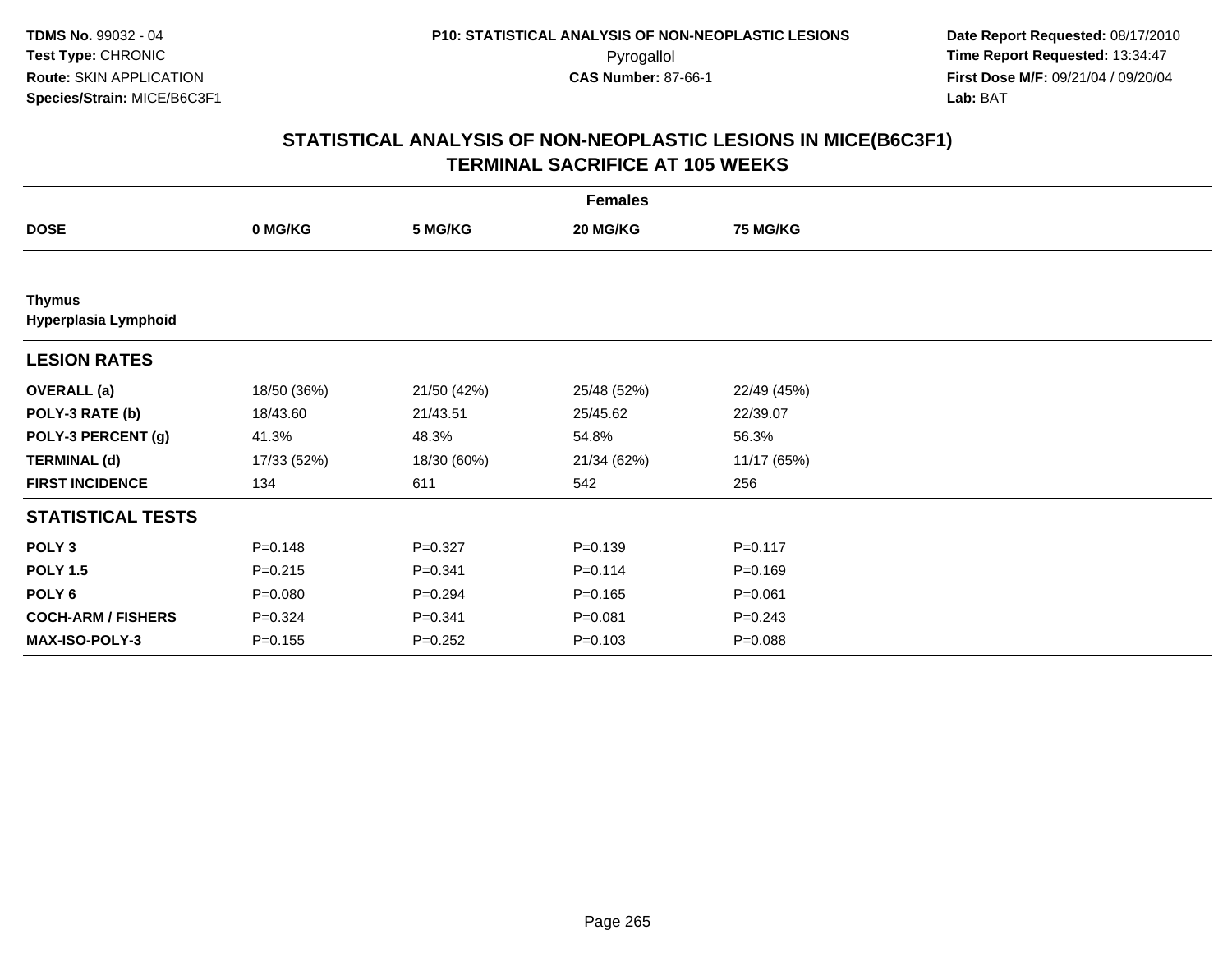|                                                                       |             |          | <b>Females</b> |                 |  |
|-----------------------------------------------------------------------|-------------|----------|----------------|-----------------|--|
| <b>DOSE</b>                                                           | 0 MG/KG     | 5 MG/KG  | 20 MG/KG       | <b>75 MG/KG</b> |  |
|                                                                       |             |          |                |                 |  |
| <b>Thyroid Gland</b><br><b>Infiltration Cellular Mononuclear Cell</b> |             |          |                |                 |  |
| <b>LESION RATES</b>                                                   |             |          |                |                 |  |
| <b>OVERALL</b> (a)                                                    | 1/50(2%)    | 0/50(0%) | 2/50(4%)       | 2/50(4%)        |  |
| POLY-3 RATE (b)                                                       | 1/42.61     | 0/42.77  | 2/45.81        | 2/32.49         |  |
| POLY-3 PERCENT (g)                                                    | 2.4%        | 0%       | 4.4%           | 6.2%            |  |
| <b>TERMINAL (d)</b>                                                   | 1/33(3%)    | 0/30(0%) | 2/36 (6%)      | 1/17(6%)        |  |
| <b>FIRST INCIDENCE</b>                                                | 729 (T)     | $--$     | 729 (T)        | 487             |  |
| <b>STATISTICAL TESTS</b>                                              |             |          |                |                 |  |
| POLY <sub>3</sub>                                                     | $P = 0.192$ | P=0.499N | $P = 0.525$    | $P=0.407$       |  |
| <b>POLY 1.5</b>                                                       | $P=0.224$   | P=0.497N | $P = 0.519$    | $P=0.445$       |  |
| POLY <sub>6</sub>                                                     | $P = 0.158$ | P=0.505N | $P=0.529$      | $P = 0.361$     |  |
| <b>COCH-ARM / FISHERS</b>                                             | $P = 0.284$ | P=0.500N | $P = 0.500$    | $P = 0.500$     |  |
| MAX-ISO-POLY-3                                                        | $P=0.245$   | P=0.158N | $P = 0.308$    | $P = 0.234$     |  |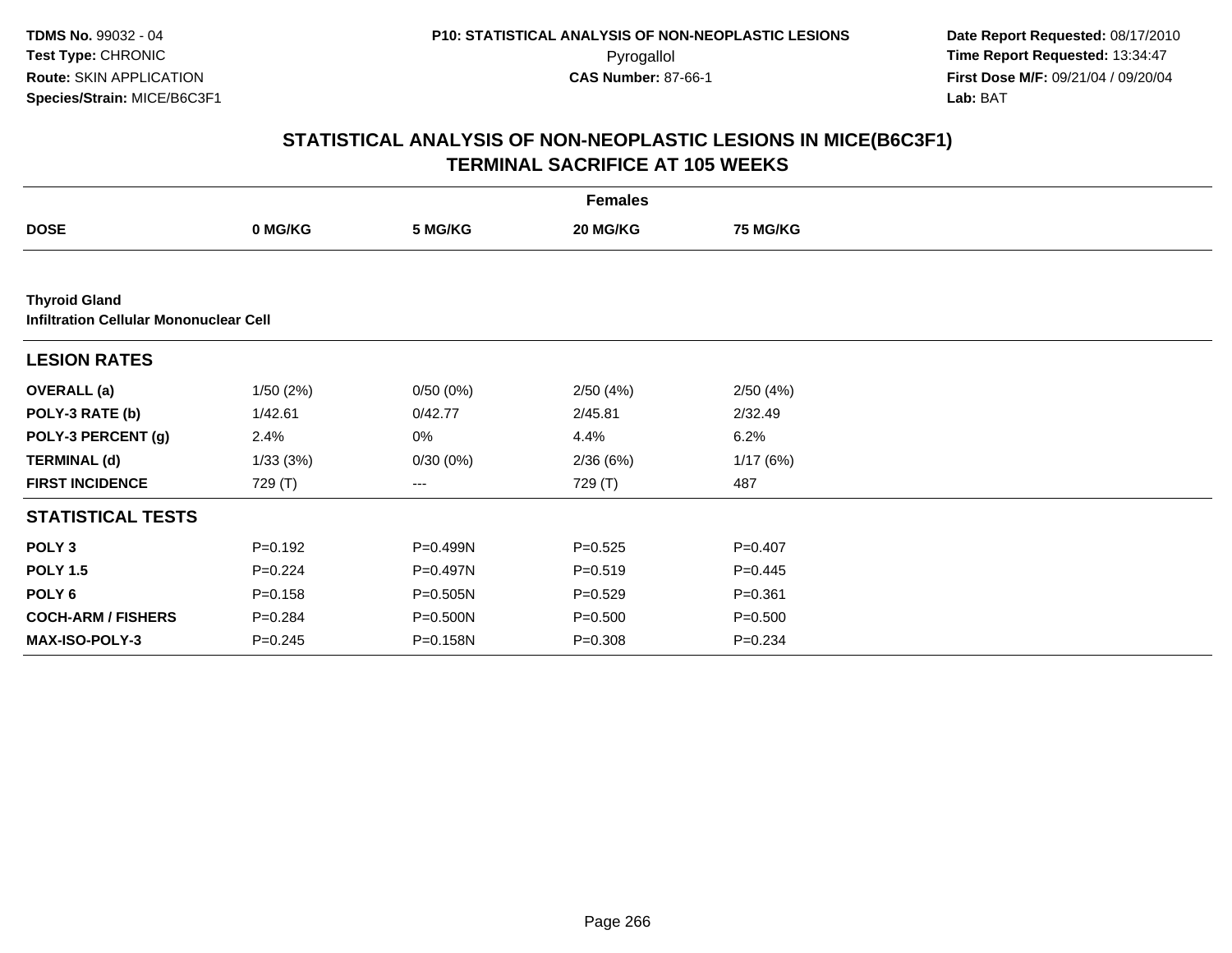|                           |            |                     | <b>Females</b> |                     |  |
|---------------------------|------------|---------------------|----------------|---------------------|--|
| <b>DOSE</b>               | 0 MG/KG    | 5 MG/KG             | 20 MG/KG       | 75 MG/KG            |  |
|                           |            |                     |                |                     |  |
| <b>Tooth</b><br>Dysplasia |            |                     |                |                     |  |
| <b>LESION RATES</b>       |            |                     |                |                     |  |
| <b>OVERALL</b> (a)        | 3/3 (100%) | $0/0 (0\%)$         | 4/4 (100%)     | $0/0 (0\%)$         |  |
| POLY-3 RATE (b)           | 3/3.00     | 0/0.00              | 4/4.00         | 0/0.00              |  |
| POLY-3 PERCENT (g)        | 100%       | 0%                  | 100%           | $0\%$               |  |
| <b>TERMINAL (d)</b>       | 3/3 (100%) | $0/0 (0\%)$         | 4/4 (100%)     | $0/0 (0\%)$         |  |
| <b>FIRST INCIDENCE</b>    | 729 (T)    | $\qquad \qquad - -$ | 729 (T)        | $\qquad \qquad - -$ |  |
| <b>STATISTICAL TESTS</b>  |            |                     |                |                     |  |
| POLY <sub>3</sub>         | (e)        | (e)                 | (e)            | (e)                 |  |
| <b>POLY 1.5</b>           | (e)        | (e)                 | (e)            | (e)                 |  |
| POLY <sub>6</sub>         | (e)        | (e)                 | (e)            | (e)                 |  |
| <b>COCH-ARM / FISHERS</b> | (e)        | (e)                 | (e)            | (e)                 |  |
| MAX-ISO-POLY-3            | (e)        | (e)                 | (e)            | (e)                 |  |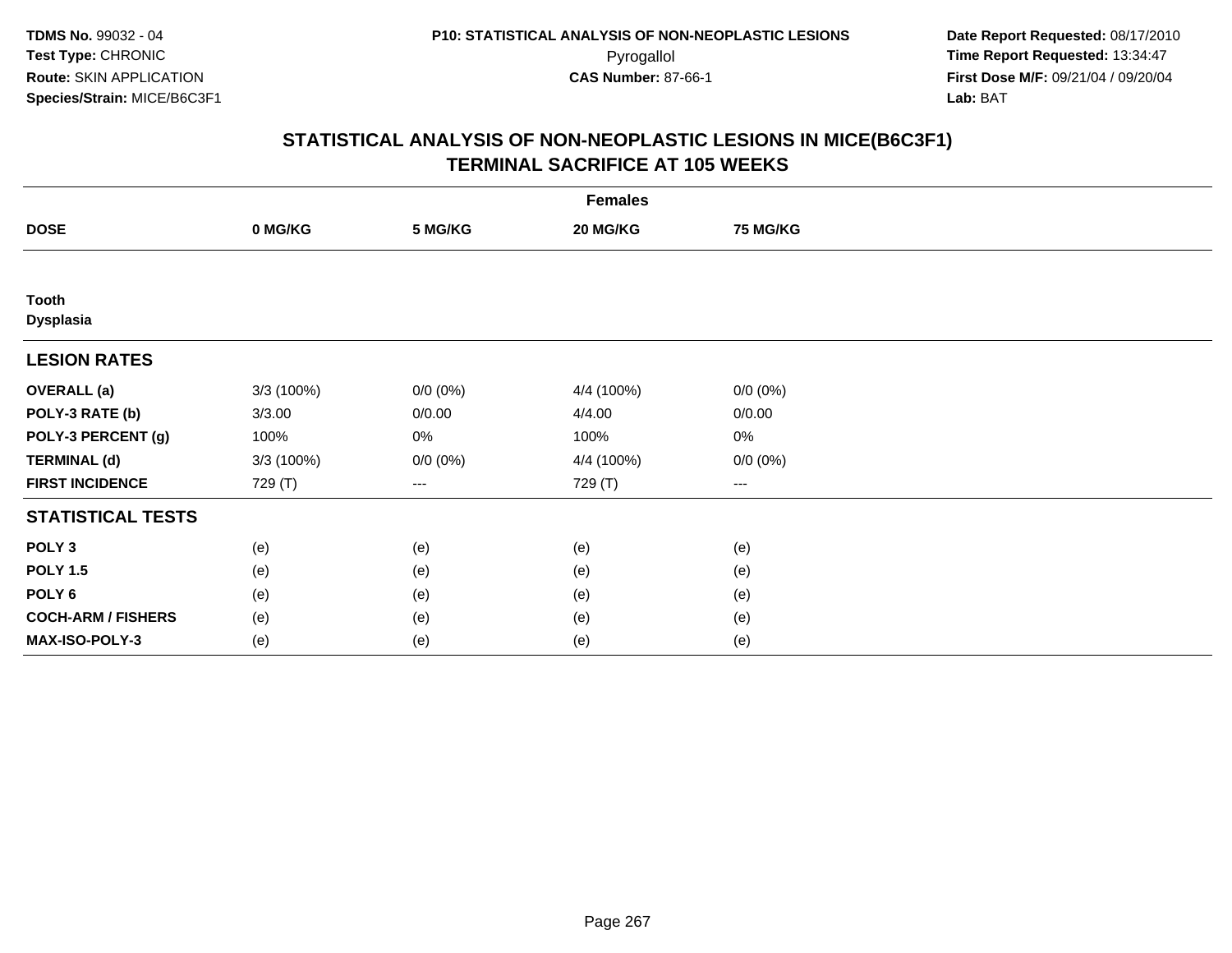|                                                                         |             |             | <b>Females</b> |                 |  |
|-------------------------------------------------------------------------|-------------|-------------|----------------|-----------------|--|
| <b>DOSE</b>                                                             | 0 MG/KG     | 5 MG/KG     | 20 MG/KG       | <b>75 MG/KG</b> |  |
|                                                                         |             |             |                |                 |  |
| <b>Urinary Bladder</b><br><b>Infiltration Cellular Mononuclear Cell</b> |             |             |                |                 |  |
| <b>LESION RATES</b>                                                     |             |             |                |                 |  |
| <b>OVERALL</b> (a)                                                      | 34/50 (68%) | 37/50 (74%) | 37/50 (74%)    | 42/50 (84%)     |  |
| POLY-3 RATE (b)                                                         | 34/46.37    | 37/47.27    | 37/49.00       | 42/45.76        |  |
| POLY-3 PERCENT (g)                                                      | 73.3%       | 78.3%       | 75.5%          | 91.8%           |  |
| <b>TERMINAL (d)</b>                                                     | 27/33 (82%) | 25/30 (83%) | 27/36 (75%)    | 16/17 (94%)     |  |
| <b>FIRST INCIDENCE</b>                                                  | 365         | 438         | 542            | 291             |  |
| <b>STATISTICAL TESTS</b>                                                |             |             |                |                 |  |
| POLY <sub>3</sub>                                                       | $P=0.013*$  | $P = 0.371$ | $P=0.496$      | $P=0.012*$      |  |
| <b>POLY 1.5</b>                                                         | $P=0.020*$  | $P = 0.375$ | $P=0.443$      | $P=0.020*$      |  |
| POLY <sub>6</sub>                                                       | P=0.010**   | $P = 0.356$ | $P = 0.561$    | P=0.008**       |  |
| <b>COCH-ARM / FISHERS</b>                                               | $P = 0.051$ | $P = 0.330$ | $P = 0.330$    | $P=0.050*$      |  |
| <b>MAX-ISO-POLY-3</b>                                                   | $P=0.018*$  | $P = 0.282$ | $P=0.402$      | P=0.005**       |  |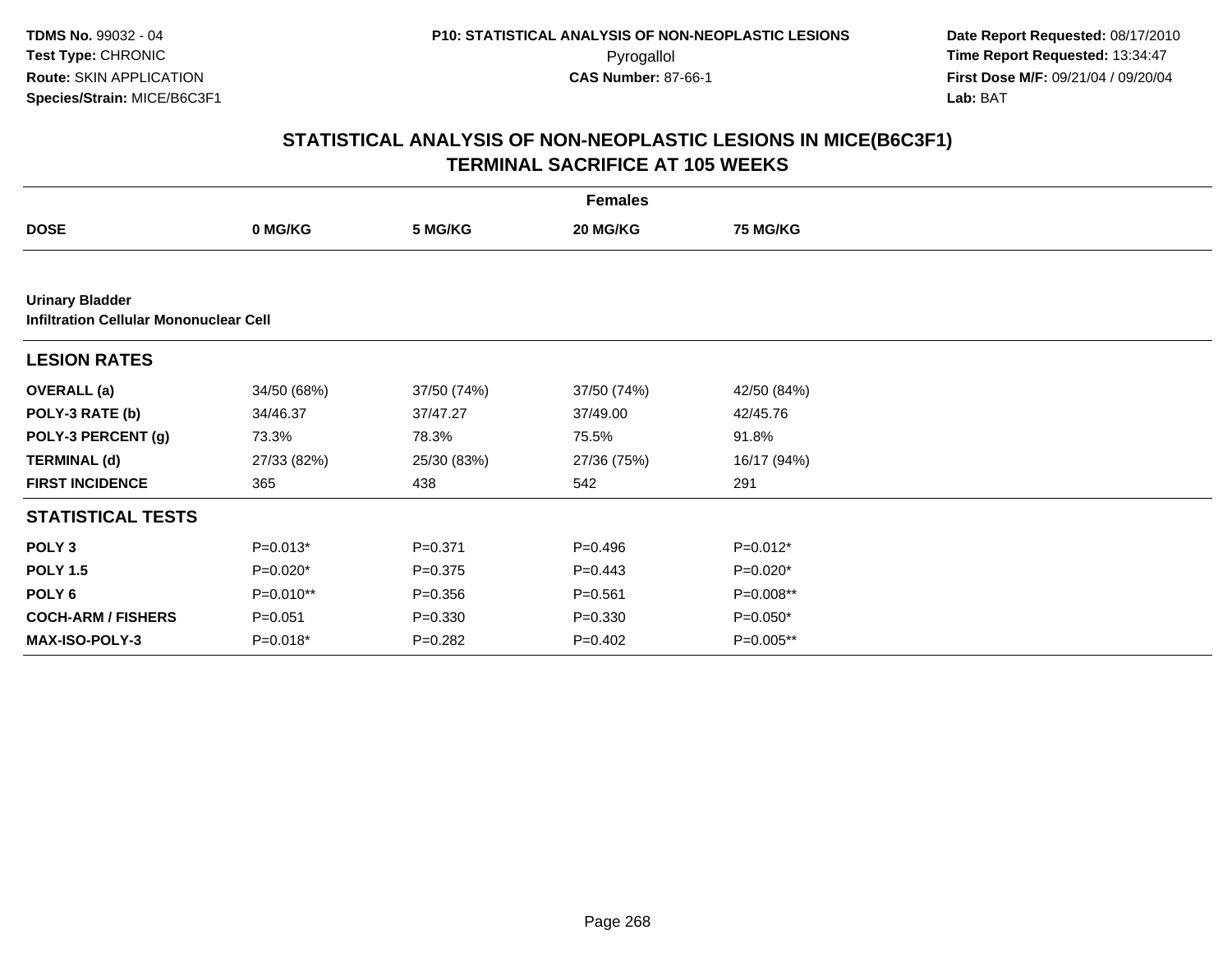|                                        |             |              | <b>Females</b> |                 |  |
|----------------------------------------|-------------|--------------|----------------|-----------------|--|
| <b>DOSE</b>                            | 0 MG/KG     | 5 MG/KG      | 20 MG/KG       | <b>75 MG/KG</b> |  |
|                                        |             |              |                |                 |  |
| <b>Urinary Bladder</b><br>Inflammation |             |              |                |                 |  |
| <b>LESION RATES</b>                    |             |              |                |                 |  |
| <b>OVERALL</b> (a)                     | 1/50(2%)    | 1/50(2%)     | 1/50(2%)       | 1/50(2%)        |  |
| POLY-3 RATE (b)                        | 1/42.74     | 1/42.77      | 1/45.81        | 1/32.22         |  |
| POLY-3 PERCENT (g)                     | 2.3%        | 2.3%         | 2.2%           | 3.1%            |  |
| <b>TERMINAL (d)</b>                    | 0/33(0%)    | 1/30(3%)     | 1/36(3%)       | 0/17(0%)        |  |
| <b>FIRST INCIDENCE</b>                 | 695         | 729 (T)      | 729 (T)        | 604             |  |
| <b>STATISTICAL TESTS</b>               |             |              |                |                 |  |
| POLY <sub>3</sub>                      | $P = 0.584$ | $P = 0.761N$ | P=0.745N       | $P = 0.694$     |  |
| <b>POLY 1.5</b>                        | $P = 0.620$ | P=0.758N     | P=0.749N       | $P=0.723$       |  |
| POLY 6                                 | $P = 0.543$ | $P = 0.754$  | P=0.744N       | $P = 0.655$     |  |
| <b>COCH-ARM / FISHERS</b>              | P=0.679N    | P=0.753N     | P=0.753N       | P=0.753N        |  |
| MAX-ISO-POLY-3                         | $P = 0.657$ | P=0.499N     | P=0.480N       | $P=0.429$       |  |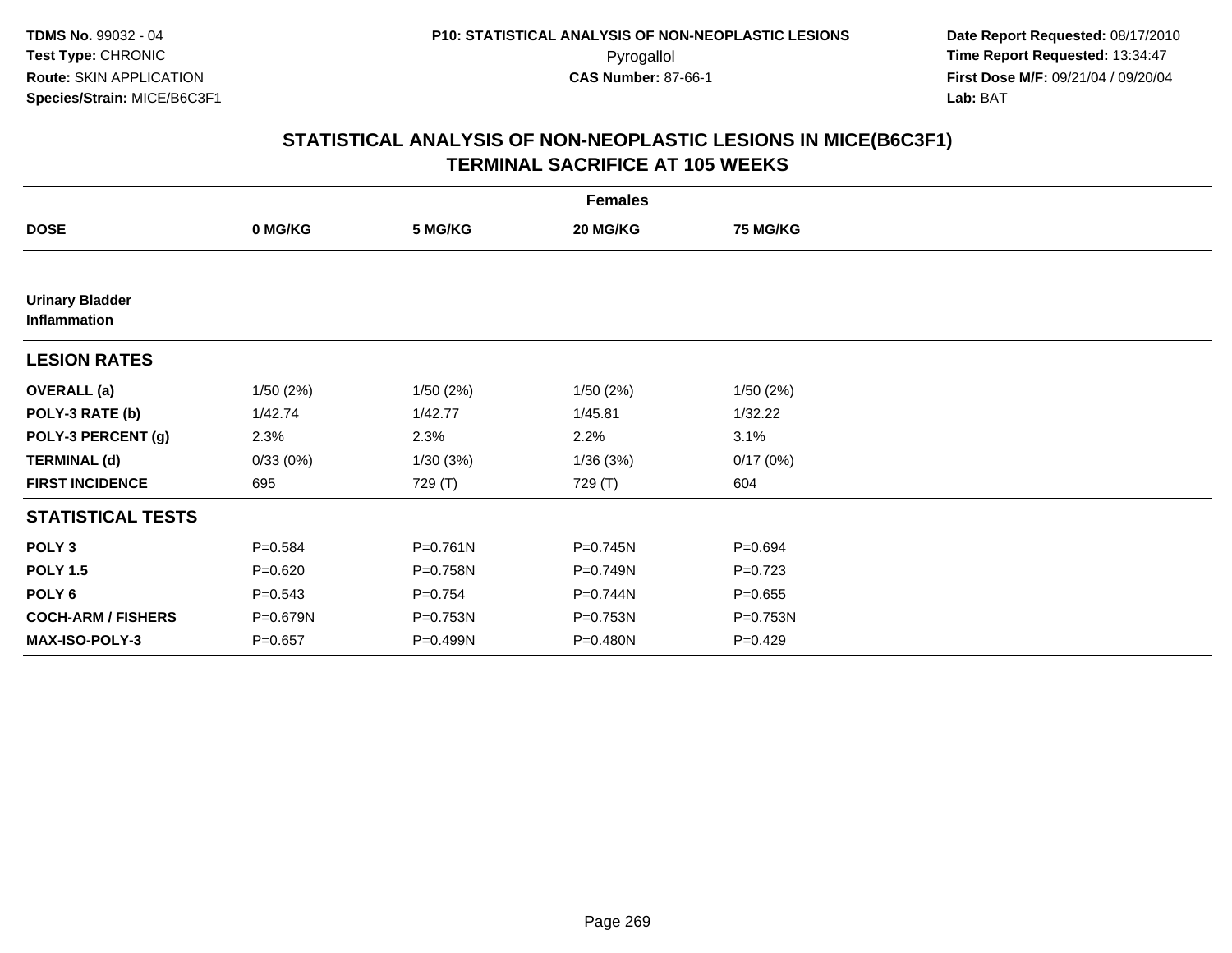|                               |            |              | <b>Females</b> |                 |  |
|-------------------------------|------------|--------------|----------------|-----------------|--|
| <b>DOSE</b>                   | 0 MG/KG    | 5 MG/KG      | 20 MG/KG       | <b>75 MG/KG</b> |  |
|                               |            |              |                |                 |  |
| <b>Uterus</b><br>Inflammation |            |              |                |                 |  |
| <b>LESION RATES</b>           |            |              |                |                 |  |
| <b>OVERALL</b> (a)            | 7/50 (14%) | 6/50 (12%)   | 8/50 (16%)     | 4/50 (8%)       |  |
| POLY-3 RATE (b)               | 7/44.09    | 6/44.26      | 8/46.35        | 4/32.13         |  |
| POLY-3 PERCENT (g)            | 15.9%      | 13.6%        | 17.3%          | 12.5%           |  |
| <b>TERMINAL (d)</b>           | 5/33(15%)  | 1/30(3%)     | 5/36 (14%)     | 3/17(18%)       |  |
| <b>FIRST INCIDENCE</b>        | 415        | 542          | 654            | 632             |  |
| <b>STATISTICAL TESTS</b>      |            |              |                |                 |  |
| POLY <sub>3</sub>             | P=0.460N   | P=0.497N     | $P=0.542$      | P=0.465N        |  |
| <b>POLY 1.5</b>               | P=0.364N   | $P = 0.491N$ | $P = 0.532$    | P=0.377N        |  |
| POLY <sub>6</sub>             | P=0.565N   | $P = 0.511N$ | $P = 0.550$    | $P = 0.572N$    |  |
| <b>COCH-ARM / FISHERS</b>     | P=0.220N   | P=0.500N     | $P = 0.500$    | P=0.262N        |  |
| MAX-ISO-POLY-3                | P=0.579N   | P=0.378N     | $P = 0.430$    | P=0.359N        |  |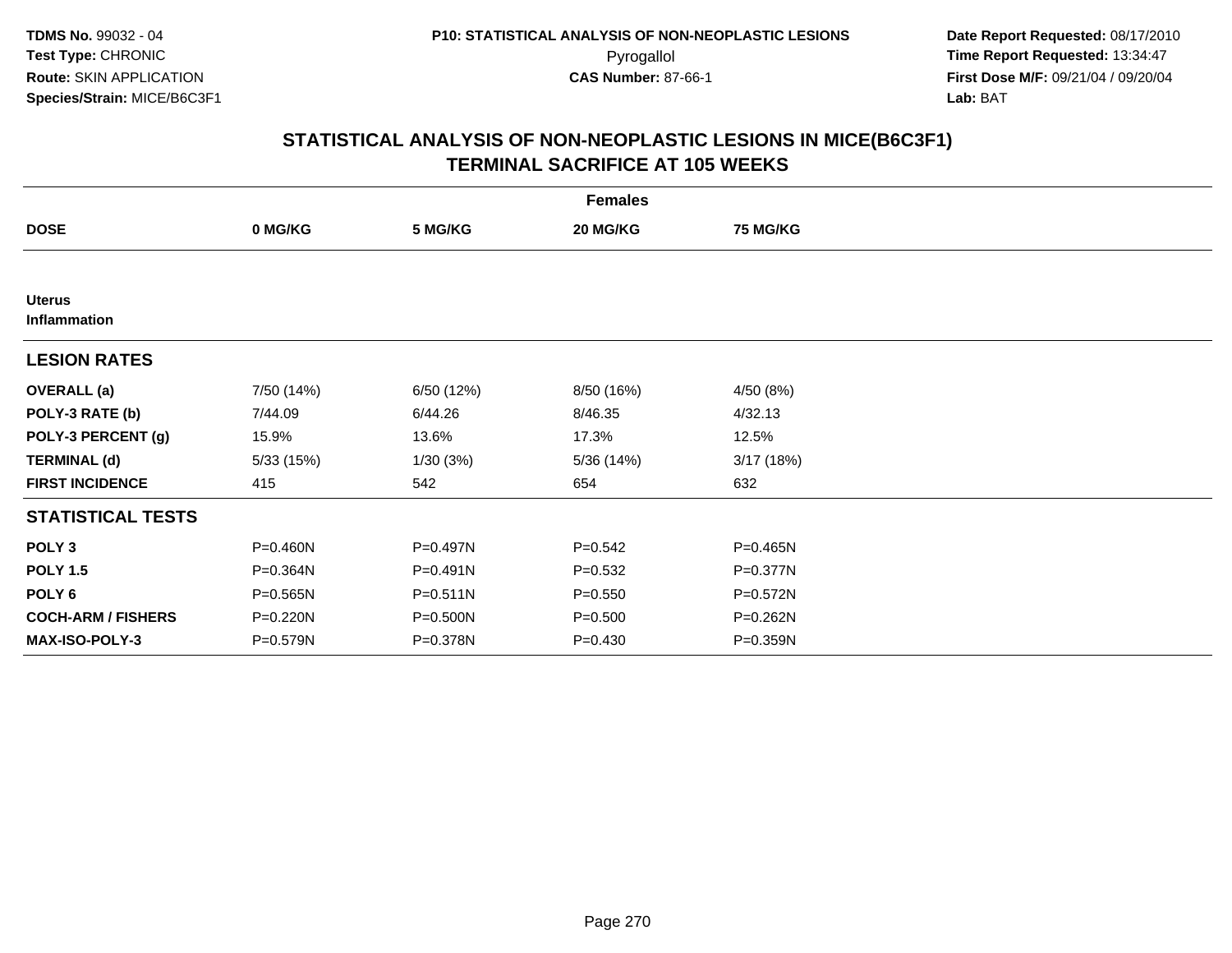|                                    |              |           | <b>Females</b> |                 |  |
|------------------------------------|--------------|-----------|----------------|-----------------|--|
| <b>DOSE</b>                        | 0 MG/KG      | 5 MG/KG   | 20 MG/KG       | <b>75 MG/KG</b> |  |
|                                    |              |           |                |                 |  |
| <b>Uterus</b><br><b>Thrombosis</b> |              |           |                |                 |  |
| <b>LESION RATES</b>                |              |           |                |                 |  |
| <b>OVERALL</b> (a)                 | 3/50(6%)     | 0/50(0%)  | 1/50(2%)       | 1/50(2%)        |  |
| POLY-3 RATE (b)                    | 3/42.92      | 0/42.77   | 1/45.81        | 1/32.62         |  |
| POLY-3 PERCENT (g)                 | 7%           | 0%        | 2.2%           | 3.1%            |  |
| <b>TERMINAL (d)</b>                | 2/33(6%)     | 0/30(0%)  | 1/36(3%)       | 0/17(0%)        |  |
| <b>FIRST INCIDENCE</b>             | 643          | ---       | 729 (T)        | 400             |  |
| <b>STATISTICAL TESTS</b>           |              |           |                |                 |  |
| POLY <sub>3</sub>                  | P=0.549N     | P=0.119N  | P=0.282N       | P=0.409N        |  |
| <b>POLY 1.5</b>                    | $P = 0.531N$ | P=0.117N  | P=0.287N       | P=0.364N        |  |
| POLY <sub>6</sub>                  | P=0.561N     | P=0.125N  | $P = 0.281N$   | P=0.469N        |  |
| <b>COCH-ARM / FISHERS</b>          | P=0.485N     | P=0.121N  | P=0.309N       | P=0.309N        |  |
| MAX-ISO-POLY-3                     | P=0.215N     | P=0.038N* | P=0.146N       | P=0.257N        |  |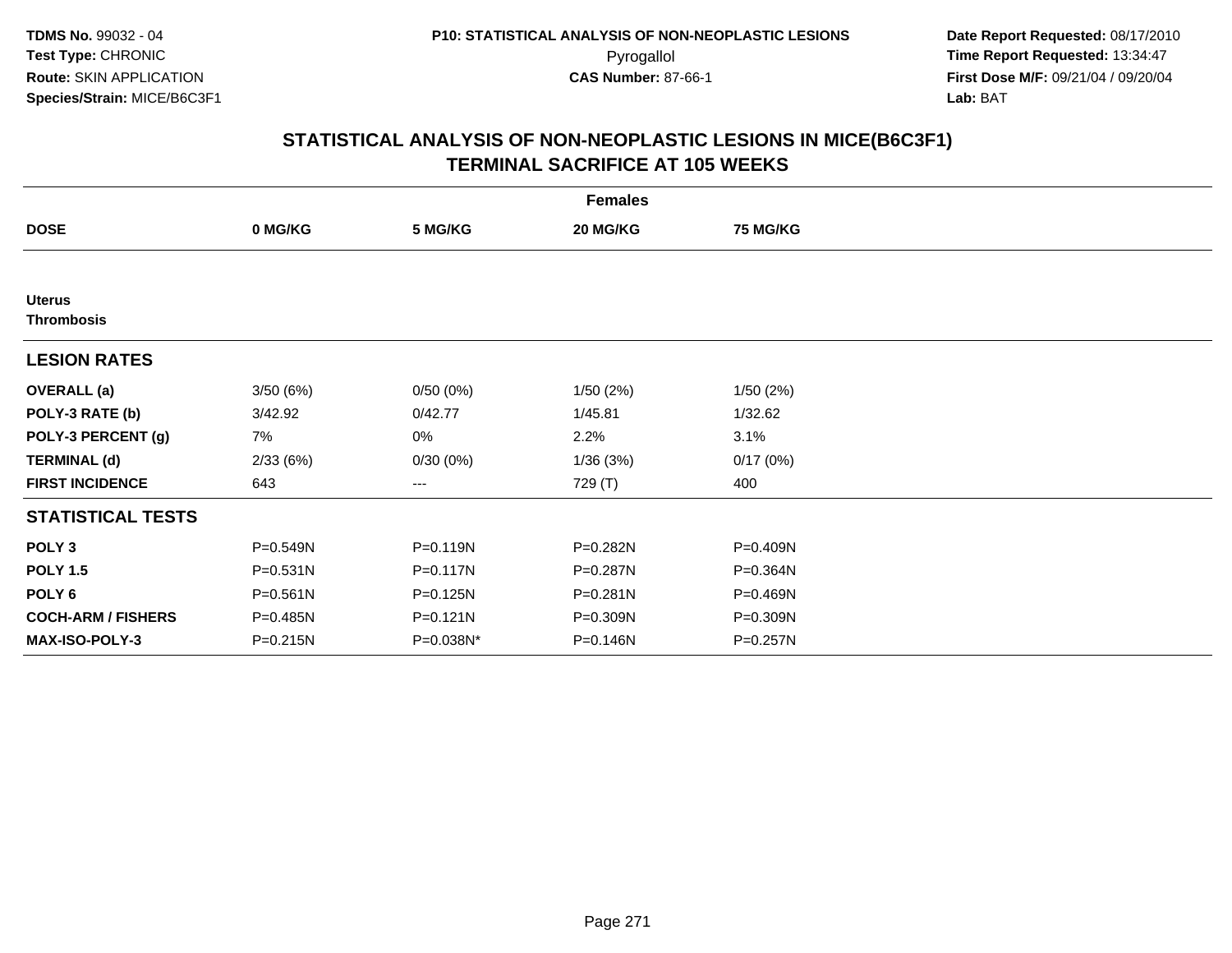|                               |              |             | <b>Females</b> |          |  |
|-------------------------------|--------------|-------------|----------------|----------|--|
| <b>DOSE</b>                   | 0 MG/KG      | 5 MG/KG     | 20 MG/KG       | 75 MG/KG |  |
|                               |              |             |                |          |  |
| <b>Uterus</b><br><b>Ulcer</b> |              |             |                |          |  |
| <b>LESION RATES</b>           |              |             |                |          |  |
| <b>OVERALL</b> (a)            | 0/50(0%)     | 2/50(4%)    | 1/50 (2%)      | 0/50(0%) |  |
| POLY-3 RATE (b)               | 0/42.61      | 2/43.90     | 1/46.09        | 0/31.78  |  |
| POLY-3 PERCENT (g)            | 0%           | 4.6%        | 2.2%           | 0%       |  |
| <b>TERMINAL (d)</b>           | 0/33(0%)     | 0/30(0%)    | 0/36(0%)       | 0/17(0%) |  |
| <b>FIRST INCIDENCE</b>        | ---          | 542         | 654            | $--$     |  |
| <b>STATISTICAL TESTS</b>      |              |             |                |          |  |
| POLY <sub>3</sub>             | P=0.440N     | $P=0.244$   | $P = 0.516$    | (e)      |  |
| <b>POLY 1.5</b>               | $P = 0.411N$ | $P = 0.244$ | $P = 0.511$    | (e)      |  |
| POLY <sub>6</sub>             | P=0.473N     | $P = 0.240$ | $P = 0.519$    | (e)      |  |
| <b>COCH-ARM / FISHERS</b>     | P=0.366N     | $P = 0.247$ | $P = 0.500$    | (e)      |  |
| MAX-ISO-POLY-3                | $P=0.420$    | $P = 0.082$ | $P = 0.178$    | (e)      |  |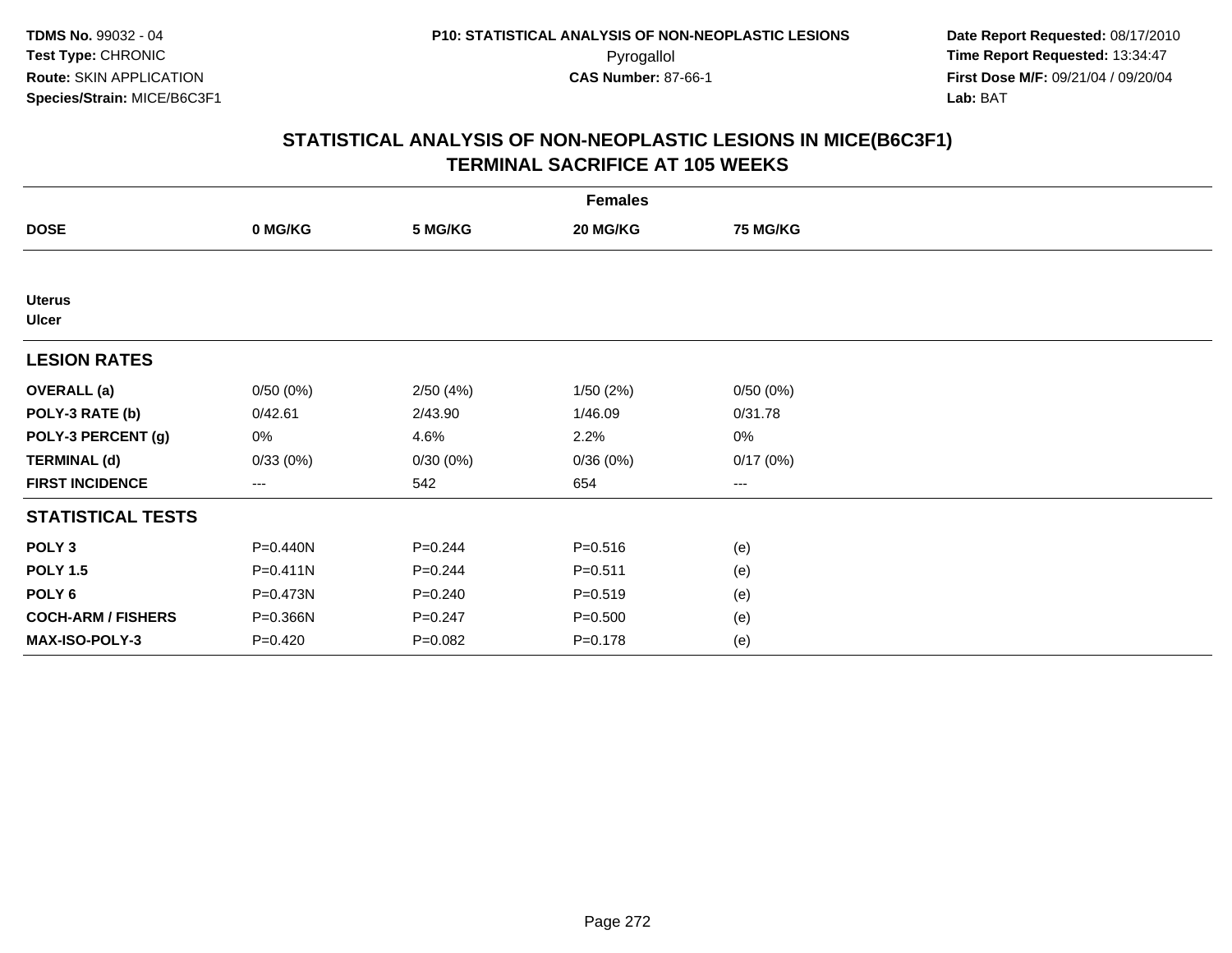|                                                  |             |              | <b>Females</b> |                 |  |
|--------------------------------------------------|-------------|--------------|----------------|-----------------|--|
| <b>DOSE</b>                                      | 0 MG/KG     | 5 MG/KG      | 20 MG/KG       | <b>75 MG/KG</b> |  |
|                                                  |             |              |                |                 |  |
| Uterus: Endometrium<br><b>Hyperplasia Cystic</b> |             |              |                |                 |  |
| <b>LESION RATES</b>                              |             |              |                |                 |  |
| <b>OVERALL</b> (a)                               | 46/50 (92%) | 46/50 (92%)  | 46/50 (92%)    | 43/50 (86%)     |  |
| POLY-3 RATE (b)                                  | 46/49.00    | 46/49.15     | 46/49.46       | 43/45.26        |  |
| POLY-3 PERCENT (g)                               | 93.9%       | 93.6%        | 93%            | 95%             |  |
| <b>TERMINAL (d)</b>                              | 31/33 (94%) | 29/30 (97%)  | 34/36 (94%)    | 16/17 (94%)     |  |
| <b>FIRST INCIDENCE</b>                           | 365         | 438          | 529            | 291             |  |
| <b>STATISTICAL TESTS</b>                         |             |              |                |                 |  |
| POLY <sub>3</sub>                                | $P = 0.486$ | P=0.644N     | P=0.594N       | $P = 0.588$     |  |
| <b>POLY 1.5</b>                                  | P=0.531N    | $P = 0.595N$ | P=0.570N       | P=0.571N        |  |
| POLY <sub>6</sub>                                | $P = 0.358$ | $P = 0.619$  | P=0.635N       | $P = 0.433$     |  |
| <b>COCH-ARM / FISHERS</b>                        | P=0.161N    | P=0.643N     | P=0.643N       | P=0.262N        |  |
| <b>MAX-ISO-POLY-3</b>                            | $P = 0.593$ | P=0.475N     | P=0.429N       | $P = 0.400$     |  |